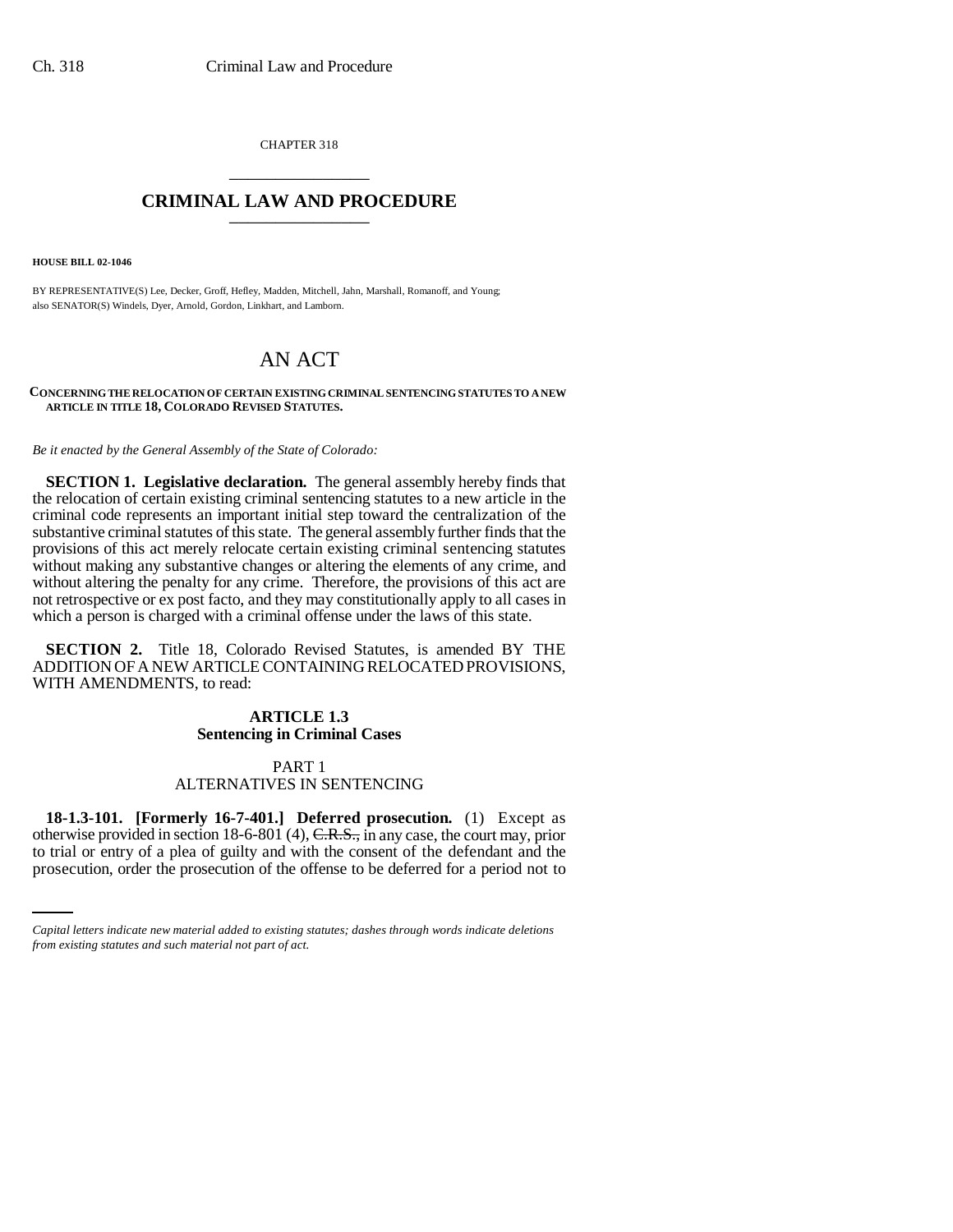exceed two years; except that the period of deferred prosecution may be extended for an additional time up to one hundred eighty days if the failure to pay the amounts specified in subsection (2) of this section is the sole condition of supervision which has not been fulfilled, because of inability to pay, and the defendant has shown a future ability to pay. During that time, the court may place the defendant under the supervision of the probation department and may require the defendant to undergo counseling or treatment for the defendant's mental condition, or for alcohol or drug abuse, or for both such conditions.

(2) Upon the defendant's satisfactory completion of and discharge from supervision, the charge against the defendant shall be dismissed with prejudice. If the conditions of supervision are violated, the defendant shall be tried for the offense for which he OR SHE is charged. The violation of conditions of supervision shall be determined by a hearing before the court which granted the deferred prosecution. The burden in such hearing shall be upon the district attorney by a preponderance of the evidence to show that a violation has in fact occurred. However, if the alleged violation is the failure to pay court-ordered compensation to appointed counsel, probation fees, court costs, restitution, or reparations, evidence of the failure to pay shall constitute prima facie evidence of a violation. The presiding judge at the hearing may temper the rules of evidence in the exercise of sound judicial discretion.

(3) Upon consenting to a deferred prosecution as provided in this section, the defendant shall execute a written waiver of his OR HER right to a speedy trial. Consent to a deferred prosecution under this section shall not be construed as an admission of guilt, nor shall such consent be admitted in evidence in a trial for the offense for which he OR SHE is charged.

**18-1.3-102. [Formerly 16-7-403.] Deferred sentencing of defendant.** (1) In any case in which the defendant has entered a plea of guilty, the court accepting the plea has the power, with the written consent of the defendant and his OR HER attorney of record and the district attorney, to continue the case for a period not to exceed four years from the date of entry of a plea to a felony or two years from the date of entry of a plea to a misdemeanor, or petty offense, or traffic offense for the purpose of entering judgment and sentence upon such plea of guilty; except that such period may be extended for an additional time up to one hundred eighty days if the failure to pay restitution is the sole condition of supervision which has not been fulfilled, because of inability to pay, and the defendant has shown a future ability to pay. During such time, the court may place the defendant under the supervision of the probation department.

(2) Prior to entry of a plea of guilty to be followed by deferred judgment and sentence, the district attorney, in the course of plea discussion as provided in sections 16-7-301 and 16-7-302, C.R.S., is authorized to enter into a written stipulation, to be signed by the defendant, the defendant's attorney of record, and the district attorney, under which the defendant is obligated to adhere to such stipulation. The conditions imposed in the stipulation shall be similar in all respects to conditions permitted as part of probation. Any person convicted of a crime, the underlying factual basis of which included an act of domestic violence, as defined in section 18-6-800.3 (1), C.R.S., shall stipulate to the conditions specified in section 16-11-204 (2) (b) 18-1.3-204 (2) (b). In addition, the stipulation may require the defendant to perform community or charitable work service projects or make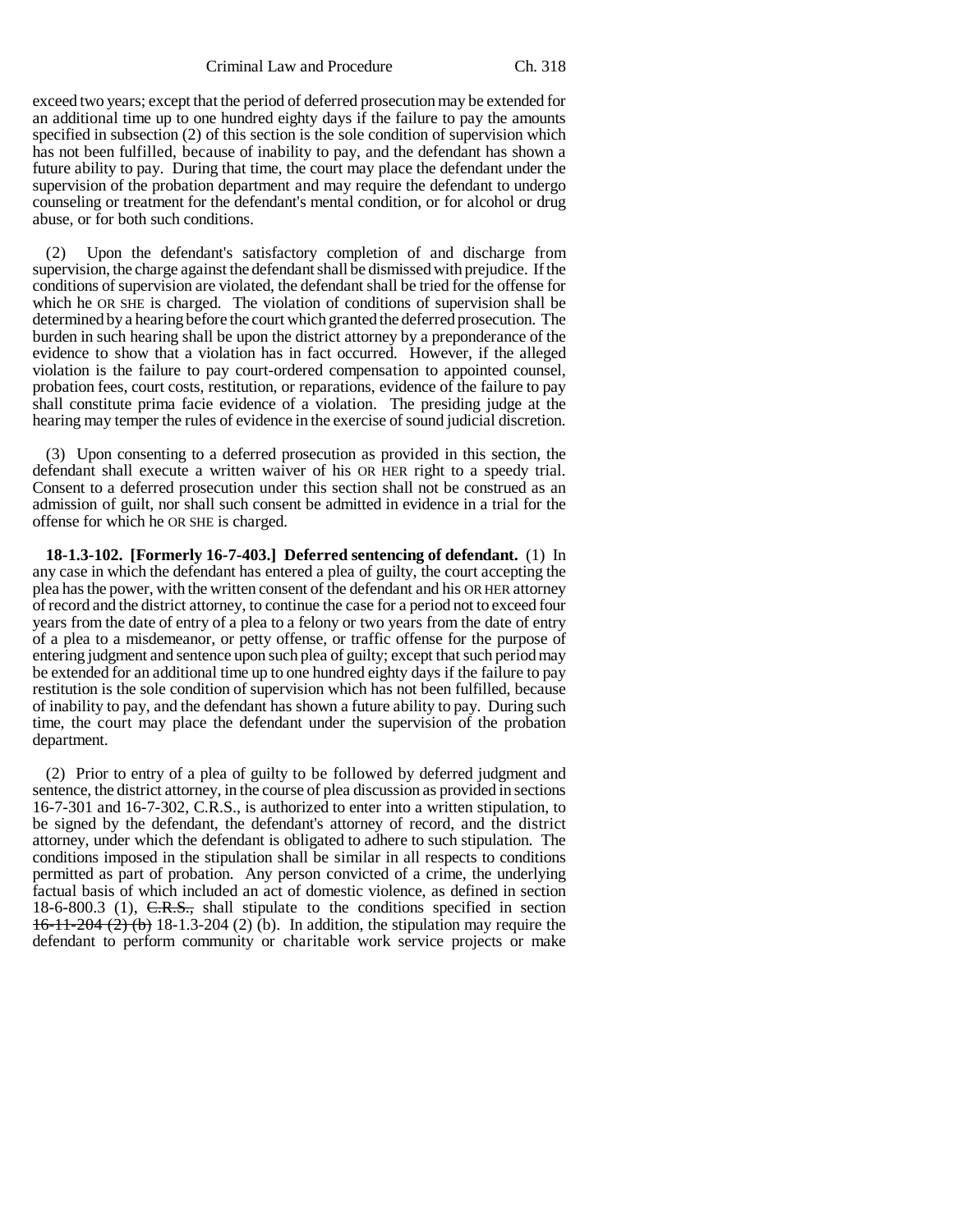donations thereto. Upon full compliance with such conditions by the defendant, the plea of guilty previously entered shall be withdrawn and the charge upon which the judgment and sentence of the court was deferred shall be dismissed with prejudice. Such stipulation shall specifically provide that, upon a breach by the defendant of any condition regulating the conduct of the defendant, the court shall enter judgment and impose sentence upon such guilty plea. When, as a condition of the deferred sentence, the court orders the defendant to make restitution, evidence of failure to pay the said restitution shall constitute prima facie evidence of a violation. Whether a breach of condition has occurred shall be determined by the court without a jury upon application of the district attorney and upon notice of hearing thereon of not less than five days to the defendant or the defendant's attorney of record. Application for entry of judgment and imposition of sentence may be made by the district attorney at any time within the term of the deferred judgment or within thirty days thereafter. The burden of proof at such hearing shall be by a preponderance of the evidence, and the procedural safeguards required in a revocation of probation hearing shall apply.

(3) When a defendant signs a stipulation by which it is provided that judgment and sentence shall be deferred for a time certain, he OR SHE thereby waives all rights to a speedy trial, as provided in section 18-1-405. C.R.S.

(4) A warrant for the arrest of any defendant for breach of a condition of a deferred sentence may be issued by any judge of a court of record upon the report of a probation officer, or upon the verified complaint of any person, establishing to the satisfaction of the judge probable cause to believe that a condition of the deferred sentence has been violated and that the arrest of the defendant is reasonably necessary. The warrant may be executed by any probation officer or by a peace officer authorized to execute warrants in the county in which the defendant is found.

**18-1.3-103. [Formerly 16-7-403.7.] Deferred sentencing - drug offenders legislative declaration - demonstration program - repeal.** (1) The general assembly finds that:

(a) Illegal drug use plays a part in much of the crime in Colorado, costs millions of dollars in lost productivity, and contributes to the overcrowding of our courts and jails;

(b) Programs in which drug offenders are closely supervised and treated and receive frequent drug tests, commonly referred to as "drug courts", have proven effective in certain judicial districts in Colorado and in other states;

(c) It is in the best interest of the citizens of this state to explore the expanded use of these drug courts in Colorado.

(2) As used in this section, unless the context otherwise requires, "drug court" means a program whereby eligible defendants are offered a deferred sentence pursuant to the provisions of section  $16-7-403$  18-1.3-102 but are required to participate in an intensive treatment program involving frequent reporting and testing conditions.

(3) (a) On or before December 1, 2000, the state court administrator shall select up to three judicial districts to participate in a three-year demonstration program to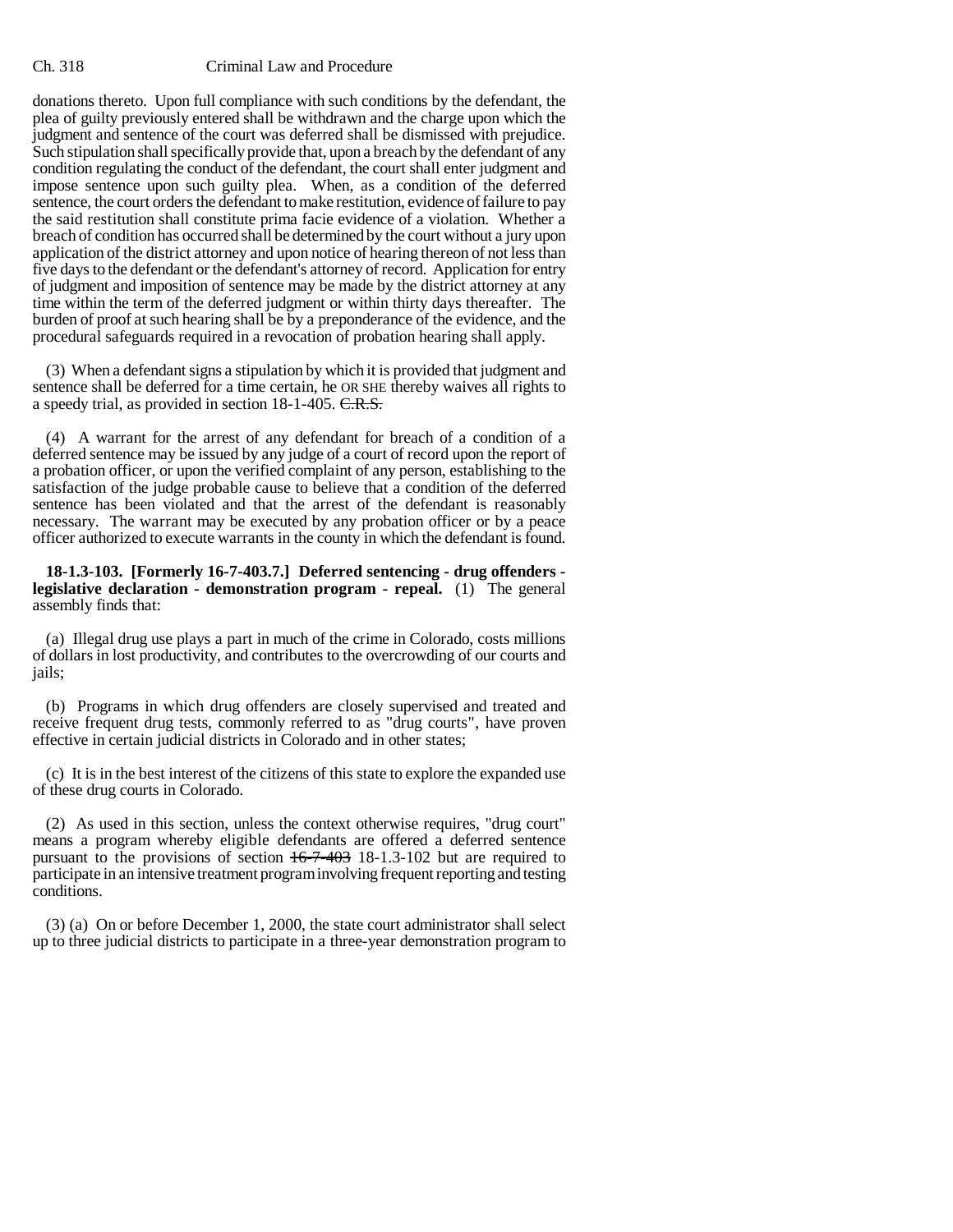study the use of drug courts, referred to in this section as the "demonstration program". Of the judicial districts selected, at least one shall be located in a rural area and at least one shall be located west of the continental divide.

(b) Any judicial district desiring to participate in the demonstration program shall submit an application to the state court administrator no later than September 1, 2000. The contents of an application may be specified by the state court administrator but shall, at a minimum, include:

(I) A statement by the chief judge and the court administrator of the judicial district indicating support for the demonstration program;

(II) A plan that:

(A) Specifies the criteria that will be used to determine which defendants are eligible for participation in the demonstration program;

(B) Specifies the terms of any proposed deferred sentence;

(C) Describes the treatment that a participating defendant will be required to undergo; and

(D) Describes objective measures that will be used to evaluate the effectiveness of the demonstration program and any cost savings from the demonstration program.

(III) A budget that identifies how any additional moneys made available for the drug court would be expended.

(4) On or before January 1, 2002, and each January 1 thereafter, each judicial district participating in the demonstration program shall submit a report to the state court administrator concerning the effectiveness of the demonstration program and any cost savings achieved as a result of implementation of the demonstration program. On or before March 1, 2004, the state court administrator shall compile the reports from the participating judicial districts and report to the judiciary committees of the senate and house of representatives on the effectiveness of the demonstration program and any cost savings achieved as a result of the implementation of the demonstration program.

(5) For fiscal years commencing July 1, 2001, and for fiscal years thereafter, the demonstration program in any judicial district shall only continue if moneys for such program are contained in the plan, submitted pursuant to section 16-11.5-102 (3), C.R.S., for the allocation of moneys from the drug offender surcharge fund.

(6) This section is repealed, effective July 1, 2006.

**18-1.3-104. [Formerly 16-11-101.] Alternatives in imposition of sentence repeal.** (1) Within the limitations of the penalties provided by the classification of the offense of which a person is found guilty, and subject to the provisions of this title, the trial court has the following alternatives in entering judgment imposing a sentence: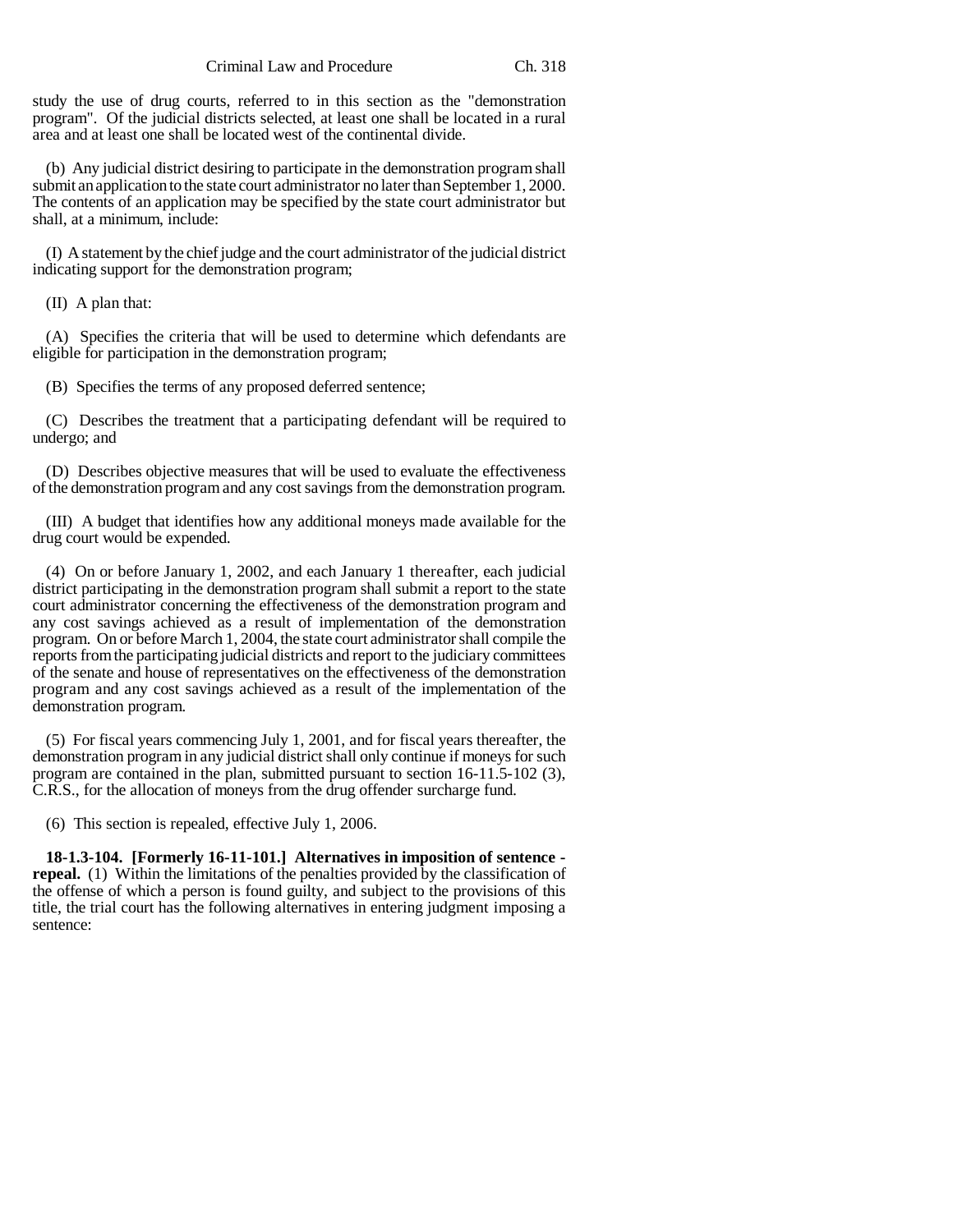(a) The defendant may be granted probation unless the offense of which he OR SHE is convicted makes him OR HER ineligible for probation. The granting or denial of probation and the conditions of probation shall not be subject to appellate review unless probation is granted contrary to the provisions of this title.

(b) Subject to the provisions of section  $18-1-105$ , C.R.S. 18-1.3-401, in class 2, class 3, class 4, and class 5 felonies, the defendant may be sentenced to imprisonment for a definite period of time.

(b.5) (I) Except as otherwise provided by subparagraph (II) of this paragraph (b.5), any defendant who, in the determination of the court, is a candidate for an alternative sentencing option and who would otherwise be sentenced to imprisonment pursuant to paragraph (b) of this subsection (1) may, as an alternative, be sentenced to a specialized restitution and community service program adopted pursuant to article 27.9 of title 17, C.R.S., SECTION 18-1.3-302 if such defendant is determined eligible and is accepted into such program.

(II) (A) The court shall consider and may sentence any defendant who is a nonviolent offender as defined in sub-subparagraph (B) of this subparagraph (II) pursuant to subsection (2) of this section.

(B) As used in this section, "nonviolent offender" means a person convicted of a felony other than a crime of violence as defined in section  $16-11-309(2)$  18-1.3-406 (2), one of the felonies set forth in section 18-3-104, 18-4-203, 18-4-301, or 18-4-401 (2) (c), (2) (d), or (5),  $C.R.S.,$  or a felony offense committed against a child as set forth in articles 3, 6, and 7 of THIS title, 18, C.R.S., and who is not subject to the provisions of section 16-13-101 18-1.3-801.

(c) The defendant shall be sentenced to death in those cases in which a death sentence is required under section  $16-11-103$  18-1.3-1201.

### (d) Repealed.

 $(e)$  (d) The defendant may be sentenced to the payment of a fine or to a term of imprisonment or to both a term of imprisonment and the payment of a fine; except that a person who has been twice convicted of a felony under the laws of this state, any other state, or the United States prior to the conviction for which he or she is being sentenced is not eligible to receive a fine in lieu of imprisonment. No fine shall be imposed for conviction of a felony except as provided in sections  $18-1-105$ 18-1.3-401 and 25-15-310, articles 22 to 29 of title 39, or article 3 of title 42, C.R.S.

 $(f)$  (e) The defendant may be sentenced to comply with any other court order authorized by law.

 $\left(\frac{g}{g}\right)$  (f) The defendant may be sentenced to payment of costs.

 $\left(\frac{h}{h}\right)$  (g) The defendant may be sentenced pursuant to part 3.4 OR 5 of this article.

 $\overline{(i)}$  (h) (I) If the defendant is eligible pursuant to section 19-2-517 (3), C.R.S., the defendant may be sentenced to the youthful offender system in accordance with section 16-11-311 18-1.3-407.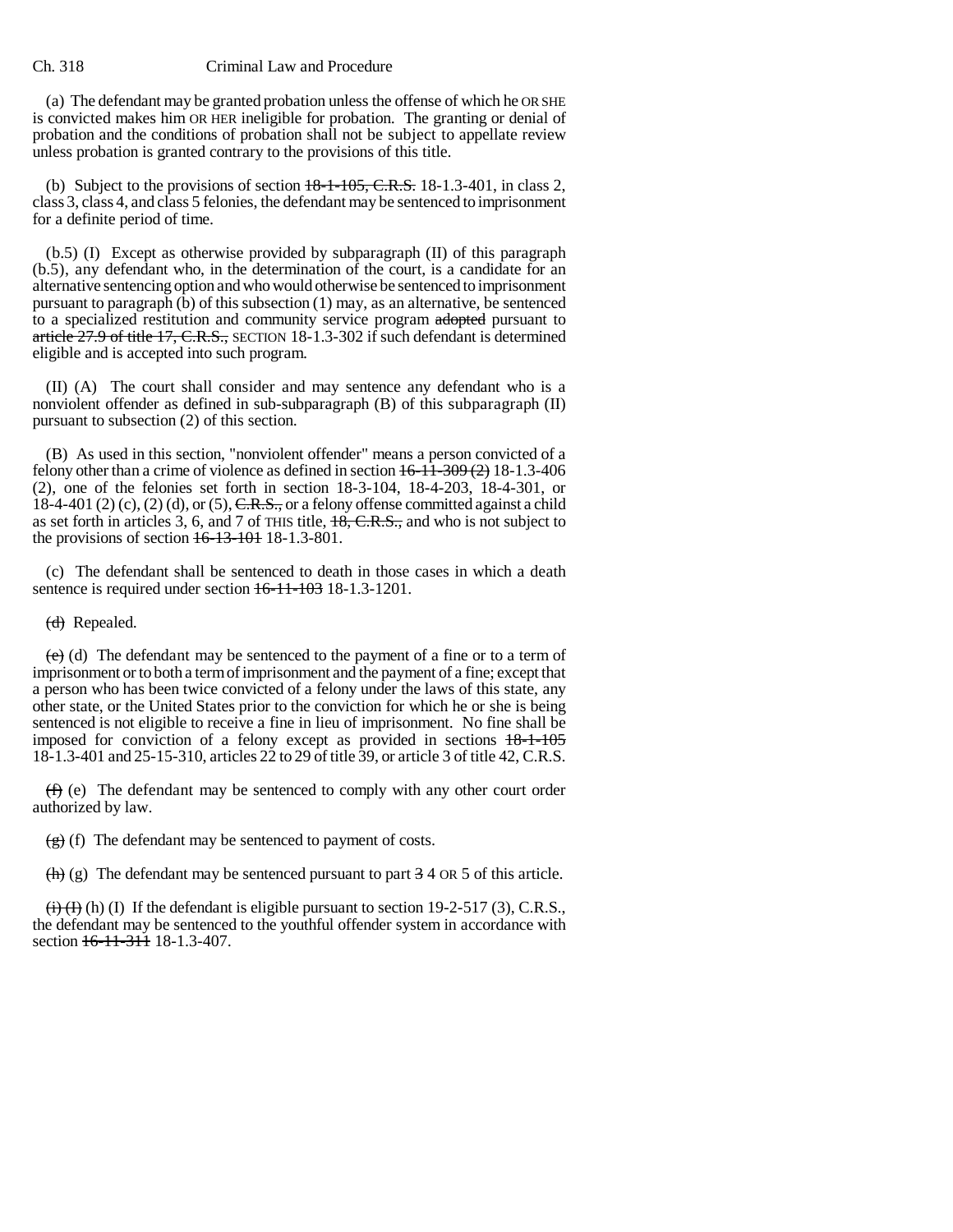(II) This paragraph  $\leftrightarrow$  (h) is repealed, effective June 30, 2004.

 $\overleftrightarrow{H}$  (i) Notwithstanding any provision of this subsection (1) to the contrary, the court shall sentence any person convicted of a sex offense, as defined in section 16-13-803 (5) 18-1.3-1003 (5), committed on or after November 1, 1998, pursuant to the provisions of part  $8 \text{ of article } 1310$  of this title ARTICLE.

(2) (a) The sentencing court shall consider the following factors in sentencing nonviolent offenders:

(I) The nature and character of the offense;

(II) The character and record of the nonviolent offender, including whether the offender is a first-time offender;

(III) The offender's employment history;

(IV) The potential rehabilitative value of the sentencing alternatives available to the court;

(V) Any potential impact on the safety of the victim, the victim's family, and the general public based upon sentencing alternatives available to the court; and

(VI) The offender's ability to pay restitution to the victim or the victim's family based upon the sentencing alternatives available to the court.

(b) A nonviolent offender may be granted probation pursuant to paragraph (a) of subsection (1) of this section and, as a condition of probation, be required to participate in an intensive supervision program pursuant to section  $16-11-213$ 18-1.3-208.

(c) The court shall consider and may sentence a nonviolent offender to any one or any combination of the sentences described in this paragraph (c) if, upon consideration of the factors described in paragraph (a) of this subsection (2), the court does not grant probation pursuant to paragraph (b) of this subsection (2) or does not sentence the offender to the department of corrections as provided under paragraph (d) of this subsection (2):

(I) A community corrections program pursuant to article 27 of title 17, C.R.S. SECTION 18-1.3-301;

(II) A home detention program pursuant to  $\pi$  title 27.8 of title 17, C.R.S. SECTION 18-1.3-105; or

(III) A specialized restitution and community service program adopted pursuant to article 27.9 of title 17, C.R.S. SECTION 18-1.3-302.

(d) Nothing in this subsection (2) shall be construed as prohibiting a court from exercising its discretion in sentencing a nonviolent offender to the department of corrections based upon, but not limited to, any one or more factors described in paragraph (a) of this subsection (2).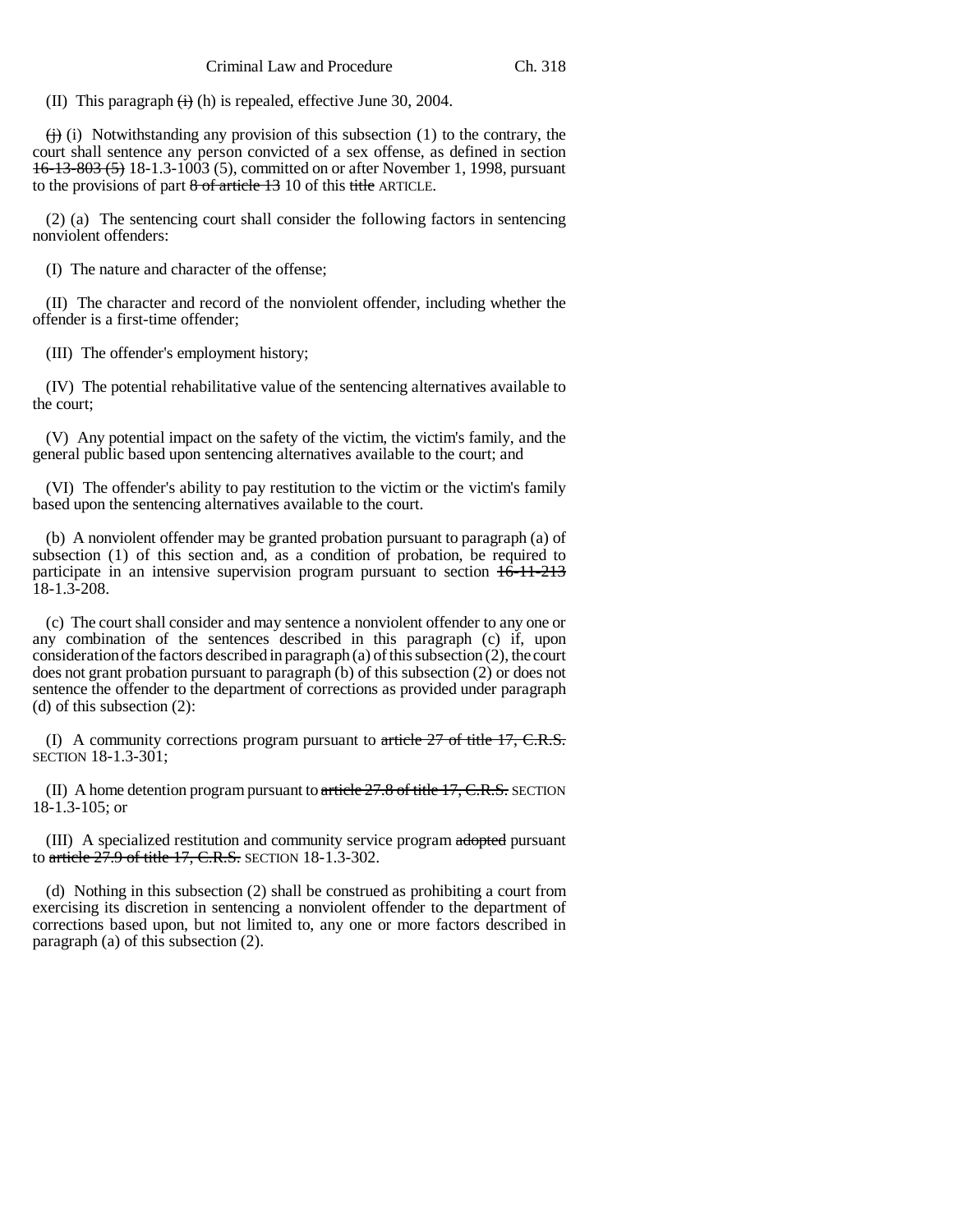(3) (a) In determining the appropriate sentencing alternative for a defendant who has been convicted of unlawful sexual behavior as defined in section 18-3-412.5 (1) (b), C.R.S., the sentencing court shall consider the defendant's previous criminal and juvenile delinquency records, if any, set forth in the presentence investigation report prepared pursuant to section 16-11-102 (1) (a), C.R.S.

(b) For purposes of this subsection (3), "convicted" means a conviction by a jury or by a court and shall also include a deferred judgment and sentence, a deferred adjudication, an adjudication, and a plea of guilty or nolo contendere.

**18-1.3-105. [Formerly 17-27.8-102.] Authority of sentencing courts to utilize home detention programs.** (1) (a) A sentencing judge is authorized to sentence any offender, as defined in section  $17-27.8-101(2)$  SUBSECTION (5) OF THIS SECTION, to a home detention program operated pursuant to a contractual agreement with the department of public safety pursuant to this article for all or part of such offender's sentence.

(b) Prior to sentencing any offender directly to a home detention program, the sentencing judge shall consider the following factors:

(I) The safety of victims and witnesses of the offender's criminal acts;

(II) The safety of the public at large;

(III) The seriousness of any offense committed by the offender together with any information relating to the original charge against the offender;

(IV) The offender's prior criminal record; and

(V) The ability of the offender to pay for the costs of home detention and any restitution to victims of his OR HER criminal acts.

(c) The sentencing judge shall make every reasonable effort to notify the victims of crime that the offender has been sentenced to a home detention program. Such notice shall be sent to the last address in the possession of the court, and the victim of the crime has the duty to keep the court informed of his or her most current address.

(d) An offender who has been convicted of a crime, the underlying factual basis of which was found by the court to include an act of domestic violence, as defined in section 18-6-800.3 (1),  $C.R.S.,$  shall not be eligible for home detention in the home of the victim pursuant to this article.

(2) Any offender who is directly sentenced to a home detention program pursuant to subsection (1) of this section and fails to carry out the terms and conditions prescribed by the sentencing court in his OR HER sentence to a home detention program shall be returned to the court and resentenced as soon as possible.

(3) A sentencing judge is authorized to require any offender, as defined in section 17-27.8-101 (2) SUBSECTION (5) OF THIS SECTION, as a condition of probation, to serve an appropriate period of time extending from ninety days to one year in a home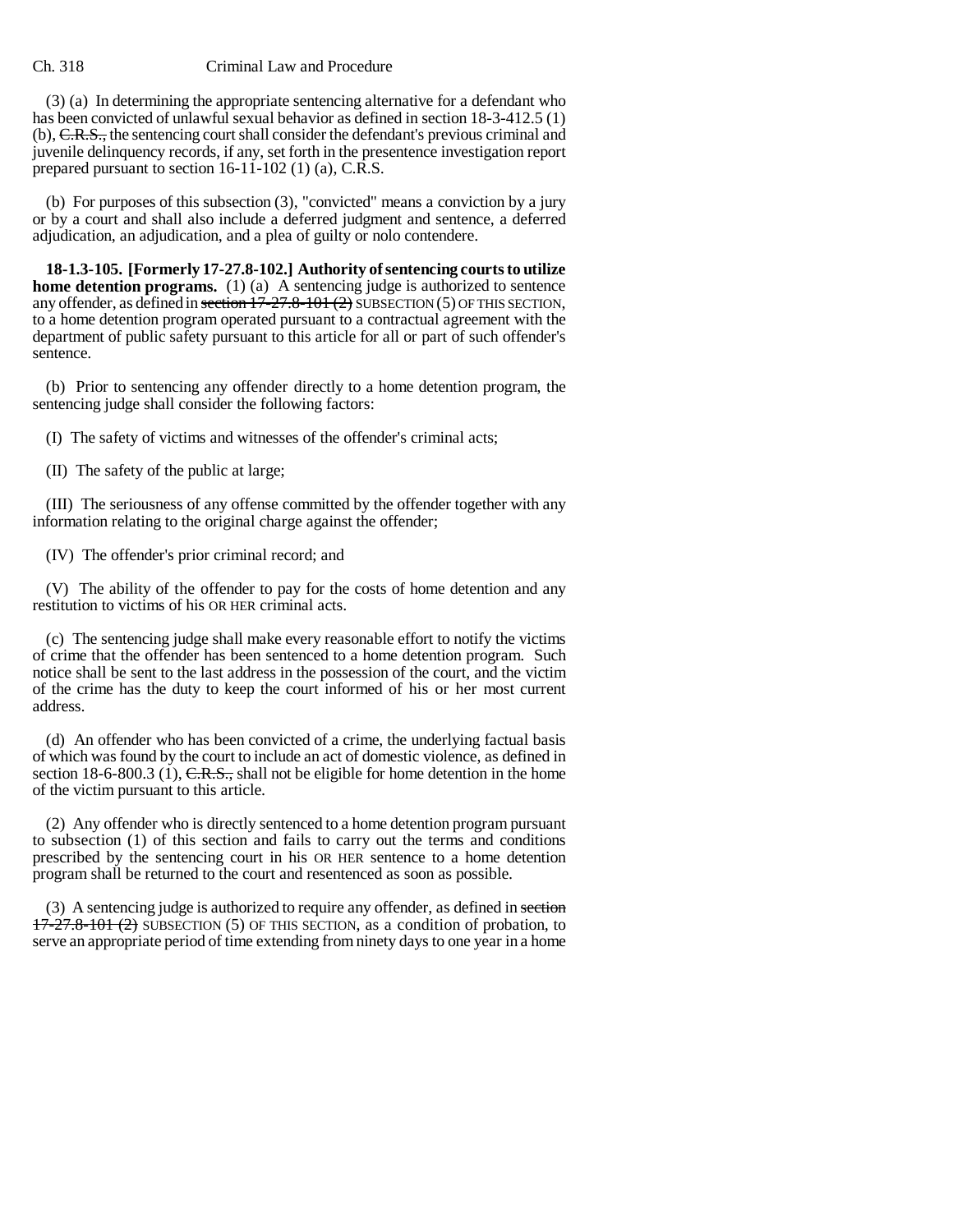detention program operated directly by the judicial department, or in a home detention program operated pursuant to a contractual agreement with the department of public safety.

(4) The general assembly hereby declares that this section shall be effective July 1, 1990, only in the counties of Boulder, Larimer, and Pueblo in order to facilitate a pilot program in Boulder, Larimer, and Pueblo counties which shall extend from July 1, 1990, until July 1, 1992.

(5) AS USED IN THIS SECTION, UNLESS THE CONTEXT OTHERWISE REQUIRES:

(a) "HOME DETENTION" MEANS AN ALTERNATIVE CORRECTIONAL SENTENCE OR TERM OF PROBATION SUPERVISION WHEREIN A DEFENDANT CONVICTED OF ANY FELONY, OTHER THAN A CLASS 1 OR VIOLENT FELONY, IS ALLOWED TO SERVE HIS OR HER SENTENCE OR TERM OF PROBATION, OR A PORTION THEREOF, WITHIN HIS OR HER HOME OR OTHER APPROVED RESIDENCE. SUCH SENTENCE OR TERM OF PROBATION SHALL REQUIRE THE OFFENDER TO REMAIN WITHIN HIS OR HER APPROVED RESIDENCE AT ALL TIMES EXCEPT FOR APPROVED EMPLOYMENT, COURT-ORDERED ACTIVITIES, AND MEDICAL NEEDS.

(b) "OFFENDER" MEANS ANY PERSON WHO HAS BEEN CONVICTED OF OR WHO HAS RECEIVED A DEFERRED SENTENCE FOR A FELONY, OTHER THAN A CLASS 1 OR VIOLENT FELONY.

**18-1.3-106. [Formerly 17-26-128.] County jail sentencing alternatives work, educational, and medical release - home detention - day reporting.** (1) (a) Any county may provide a program whereby any person sentenced to the county jail upon conviction for a crime, nonpayment of any fine or forfeiture, or contempt of court may be granted by the court the privilege of leaving the jail during necessary and reasonable hours for any of the following purposes:

(I) Seeking employment;

(II) Working at his or her employment;

(III) Conducting his or her own business or other self-employed occupation including housekeeping and attending to the needs of the family;

(IV) Attendance at an educational institution;

(V) Medical treatment;

(VI) Home detention; or

(VII) Day reporting.

(b) A court may order a person who would otherwise be sentenced to the county jail upon conviction of a crime to be sentenced directly to an available day reporting program if the court deems such a sentence to be appropriate for the offender.

(1.1) For purposes of this section, "home detention" means an alternative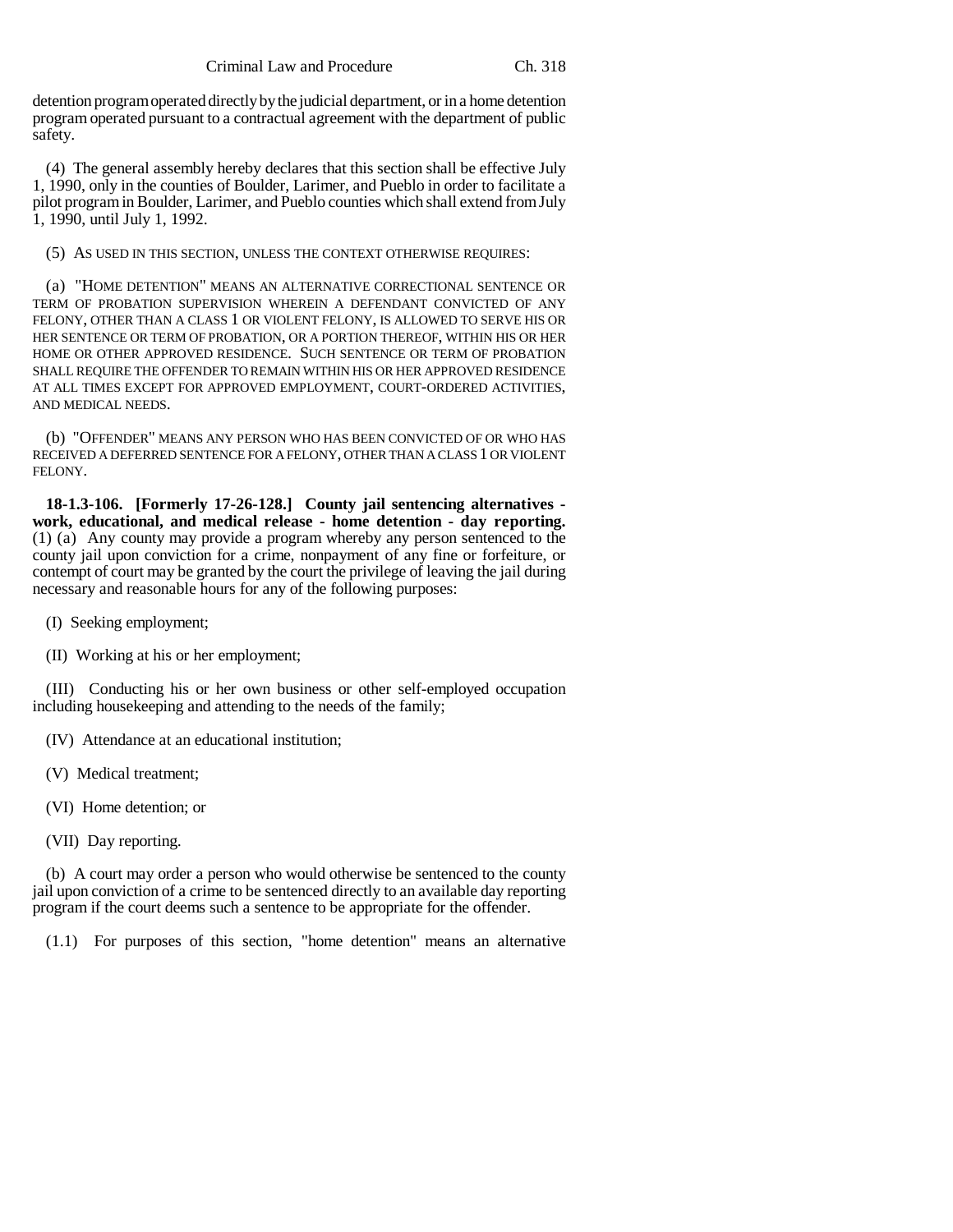correctional sentence or term of legal supervision wherein a defendant charged or convicted of a misdemeanor, felony, nonpayment of any fine, or contempt of court is allowed to serve his or her sentence or term of supervision, or a portion thereof, within his or her home or other approved residence. Such sentence or term of supervision shall cause the defendant to remain within such defendant's approved residence at all times except for approved employment, court-ordered activities, and medical needs. Supervision of the defendant shall include personal monitoring by an agent or designee of the referring unit of government and monitoring by electronic devices which are capable of detecting and reporting the defendant's absence or presence within the approved residence.

(1.3) Before a court may grant a person sentenced to the county jail the privilege of leaving the jail to attend a postsecondary educational institution, the court shall first notify the prosecuting attorney and the postsecondary educational institution of its intention to grant the privilege and requesting their comments thereon. The notice shall include all relevant information pertaining to the person and the crime for which he OR SHE was convicted. Both the prosecuting attorney and the postsecondary institution shall reply to the court in writing within ten days of receipt of the notification or within such other reasonable time in excess of ten days as specified by the court. The postsecondary educational institution's reply shall include a statement of whether or not it will accept the person as a student. Acceptance by a state postsecondary educational institution shall be pursuant to section 23-5-106, C.R.S.

(2) Unless directly sentenced to a day reporting program pursuant to paragraph (b) of subsection (1) of this section or unless such privilege is otherwise expressly granted by the sentencing court, the prisoner shall be confined as sentenced. The prisoner may petition the court for such privilege at the time of sentencing or thereafter and, in the discretion of the court, may renew his or her petition. The court may withdraw the privilege at any time by order entered with or without notice.

(3) The sheriff may endeavor to secure employment for unemployed prisoners under this section. If a prisoner is employed for wages or salary, the sheriff may collect the same or require the prisoner to turn over his OR HER wages or salary in full when received, and the sheriff shall deposit the same in a trust checking account and shall keep a ledger showing the status of the account of each prisoner.

(4) Every prisoner gainfully employed shall be liable for the cost of his OR HER board in the jail or the cost of the supervision and administrative services if he OR SHE is home-detained, as fixed by the board of county commissioners. If necessarily absent from jail at mealtime, he OR SHE shall, at his OR HER request, be furnished with an adequate nourishing lunch to carry to work. The sheriff shall charge his OR HER account, if he OR SHE has one, for such board. If the prisoner is gainfully self-employed, he OR SHE shall pay the sheriff for such board, in default of which his OR HER privilege under this section shall be automatically forfeited. If the jail food is furnished directly by the county, the sheriff shall account for and pay over such board payments to the county treasurer. The board of county commissioners may, by resolution, provide that the county furnish or pay for the transportation of prisoners employed under this section to and from the place of employment. The sheriff shall reimburse the county or other disbursing agent for all such expenses incurred in accordance with this SECTION AND article 26 OF TITLE 17,C.R.S., as soon as adequate funds are available in the prisoner's account and in accordance with paragraph (b) of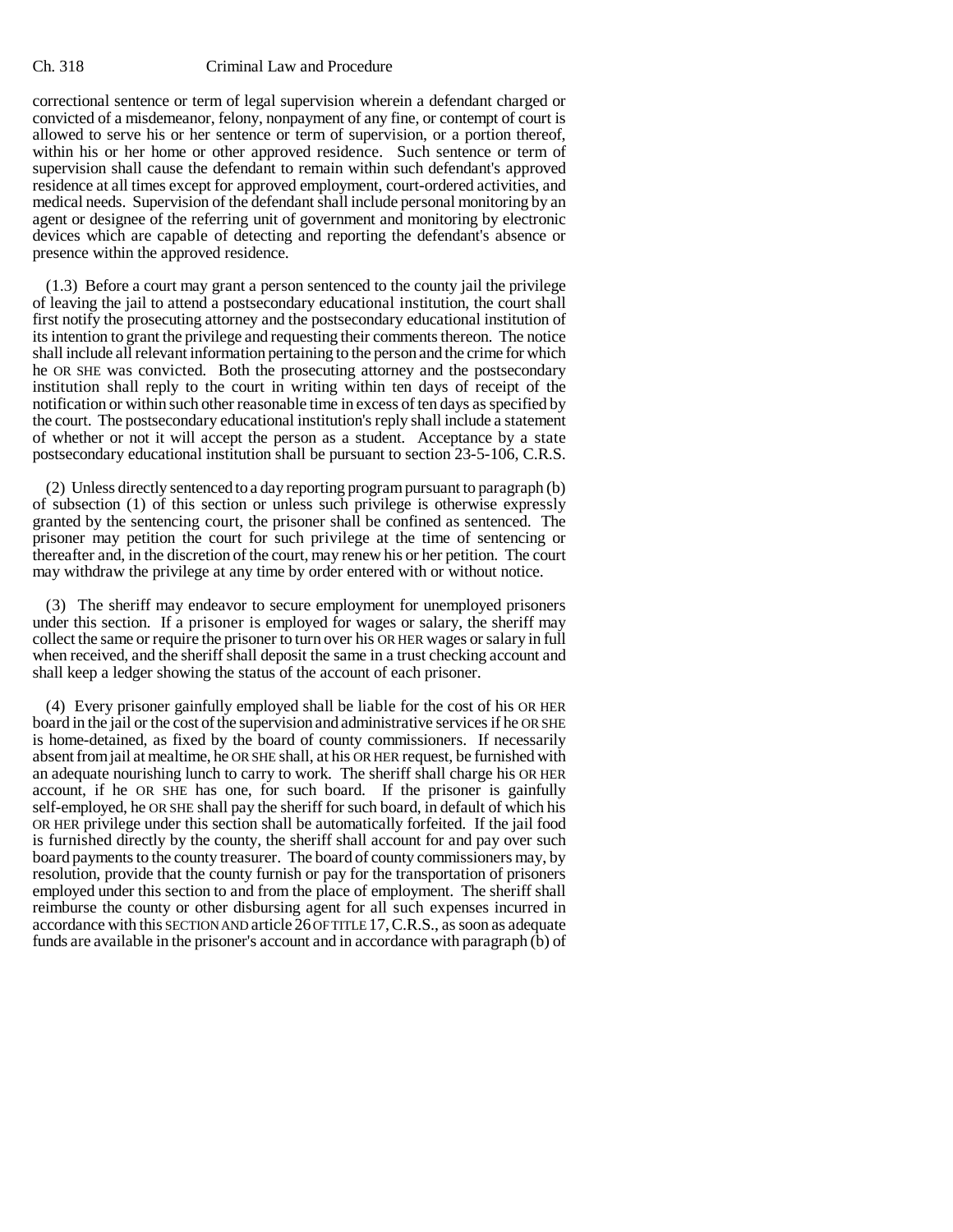subsection (5) of this section.

(5) By order of the court, the wages or salaries of employed prisoners shall be disbursed by the sheriff for the following purposes, in the order stated:

- (a) Payment of any current child support order;
- (b) Payment of any child support arrearage;
- (b.3) Payment of any child support debt order;
- (c) Payment of any spousal maintenance;

(d) Payment of costs for the crime victims compensation fund, pursuant to section 24-4.1-119, C.R.S.;

(e) Payment of surcharges for the victims and witnesses assistance and law enforcement fund, pursuant to section 24-4.2-104, C.R.S.;

- (f) Payment of restitution;
- (g) Payment of a time payment fee;
- (h) Payment of late fees;
- (i) Payment of any other fines, fees, or surcharges;
- (j) Payment of the board of the prisoner;

(k) Payment of the supervision and administrative services provided to the prisoner during his OR HER home detention;

(l) Payment of necessary travel expense to and from work and other incidental expenses of the prisoner;

(m) Payment, either in full or ratably, of the prisoner's obligations acknowledged by him OR HER in writing or which have been reduced to judgment; and

(n) The balance, if any, to the prisoner upon his OR HER discharge.

(6) The court may by order authorize the sheriff to whom the prisoner is committed to arrange with another sheriff for the employment or home detention of the prisoner in the other's county and, while so employed or so detained, for the prisoner to be in the other's custody but in other respects to be and continue subject to the commitment.

(7) If the prisoner was convicted in a court in another county, the court of record having criminal jurisdiction may, at the request or with the concurrence of the committing court, make all determinations and orders under this section which might otherwise be made by the sentencing court after the prisoner is received at the jail.

(8) The board of county commissioners may, by resolution, direct that functions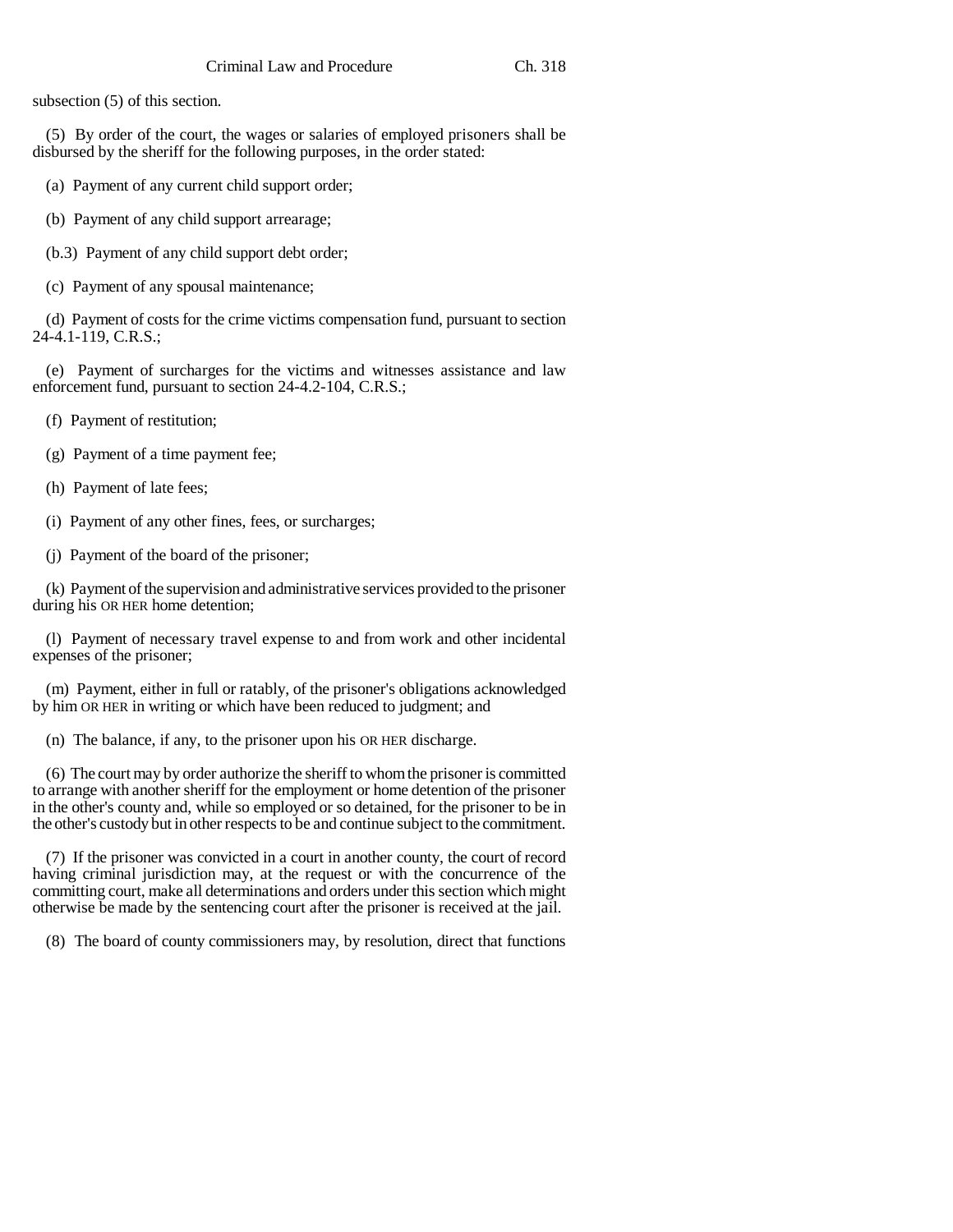of the sheriff under either subsection (3) or (5) of this section, or both, be performed by the county department of social services; or, if the board of county commissioners has not so directed, a court of record may order that the prisoner's earnings be collected and disbursed by the clerk of the court. Such order shall remain in force until rescinded by the board or the court, whichever made it.

(9) The county department of social services shall at the request of the court investigate and report to the court the amount necessary for the support of the prisoner's dependents.

(10) The sheriff may refuse to permit the prisoner to exercise his OR HER privilege to leave the jail as provided in subsection (1) of this section for any breach of discipline or other violation of jail regulations. Any such breach of discipline or other violation of jail regulations shall be reported to the sentencing court.

(11) A prisoner who has been convicted of one of the crimes of violence as defined in section  $16-11-309$  (2), C.R.S. 18-1.3-406 (2), who has been convicted of a sex offense as defined in sections  $16-13-202(5)$  18-1.3-903 (5) and 18-3-411, C.R.S., who has been convicted of a crime, the underlying factual basis of which was found by the court to include an act of domestic violence, as defined in section 18-6-800.3 (1), C.R.S., or who has been convicted of a class 1 misdemeanor in which a deadly weapon is used shall not be eligible for home detention pursuant to this section.

(12) Persons sentenced to the county jail as a direct sentence or sentenced to the county jail as a condition of probation who are permitted to participate in work, educational, medical release, home detention, or day reporting programs pursuant to subsection (1) of this section shall receive one day credit against their sentences for each day spent in such programs. As used in this section, "day reporting program" means an alternative correctional sentence wherein a defendant is allowed to serve his or her sentence by reporting daily to a central location wherein the defendant is supervised in court-ordered activities.

#### PART 2 PROBATION

**18-1.3-201. [Formerly 16-11-201.] Application for probation.** (1) (a) A person who has been convicted of an offense, other than a class 1 felony or a class 2 petty offense, is eligible to apply to the court for probation.

(b) A nonviolent offender as defined in section  $16-11-101$  (1)  $(b.5)$  (II) (B) 18-1.3-104 (1) (b.5) (II) (B) is eligible to apply to the court for probation.

(2) A person who has been twice convicted of a felony under the laws of this state, any other state, or the United States prior to the conviction on which his OR HER application is based shall not be eligible for probation, and notwithstanding any other provision of law, a person who has been convicted of one or more felonies under the laws of this state, any other state, or the United States within ten years prior to a class 1, 2, or 3 felony conviction on which his OR HER application is based shall not be eligible for probation.

(3) An application for probation shall be in writing upon forms furnished by the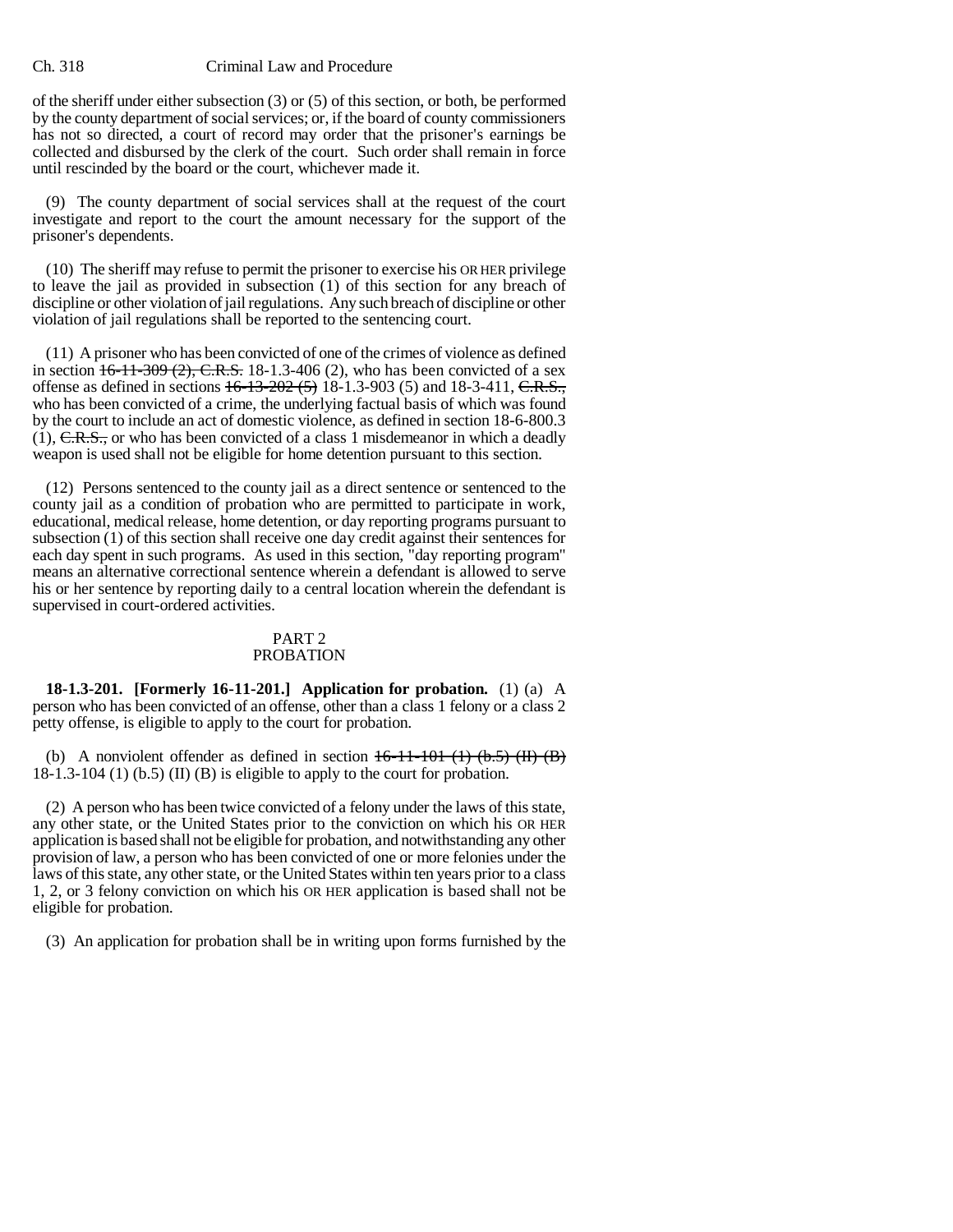court, but, when the defendant has been convicted of a misdemeanor or a class 1 petty offense, the court, in its discretion, may waive the written application for probation.

(4) (a) (I) The restrictions upon eligibility for probation in subsection (2) of this section may be waived by the sentencing court regarding a particular defendant upon recommendation of the district attorney approved by an order of the sentencing court.

(II) The restrictions upon eligibility for probation in subsection (2) of this section may be waived upon a recommendation of the district attorney approved by an order of the sentencing court after a showing that the defendant is a nonviolent offender, as defined in section  $16-11-101 (1) (b.5) (H) (B) 18-1.3-104 (1) (b.5) (II) (B)$ , and that any prior felony conviction for the defendant was not for a crime of violence, as defined in section  $16-11-309(2)$  18-1.3-406 (2), one of the felonies set forth in section 18-3-104, 18-4-203, 18-4-301, or 18-4-401 (2) (c), (2) (d), or (5),  $\overline{C.R.S.,}$ or a felony offense committed against a child as set forth in articles 3, 6, and 7 of THIS title, 18, C.R.S., or under the laws of another state or the United States that, if committed in this state, would be a crime of violence, manslaughter, second degree burglary, robbery, theft of property worth five hundred dollars or more, theft from the person of another by means other than the use of force, threat, or intimidation, or a felony offense committed against a child.

(b) Upon entry of an order pursuant to this subsection (4) regarding a particular defendant, such defendant shall be deemed to be eligible to apply to the court for probation pursuant to this section.

**18-1.3-202. [Formerly 16-11-202.] Probationary power of court.** (1) When it appears to the satisfaction of the court that the ends of justice and the best interest of the public, as well as the defendant, will be served thereby, the court may grant the defendant probation for such period and upon such terms and conditions as it deems best. If the court chooses to grant the defendant probation, the order placing the defendant on probation shall take effect upon entry and, if any appeal is brought, shall remain in effect pending review by an appellate court unless the court grants a stay of probation pursuant to section 16-4-201, C.R.S. Unless an appeal is filed that raises a claim that probation was granted contrary to the provisions of this title, the trial court shall retain jurisdiction of the case for the purpose of adjudicating complaints filed against the defendant that allege a violation of the terms and conditions of probation. In addition to imposing other conditions, the court has the power to commit the defendant to any jail operated by the county or city and county in which the offense was committed during such time or for such intervals within the period of probation as the court determines. The aggregate length of any such commitment whether continuous or at designated intervals shall not exceed ninety days for a felony, sixty days for a misdemeanor, or ten days for a petty offense unless it is a part of a work release program pursuant to section 16-11-212 18-1.3-207. That the defendant submit to commitment imposed under this section shall be deemed a condition of probation.

(2) The probation department in each judicial district may enter into agreements with any state agency or other public agency, any corporation, and any private agency or person to provide supervision or other services for defendants placed on probation by the court.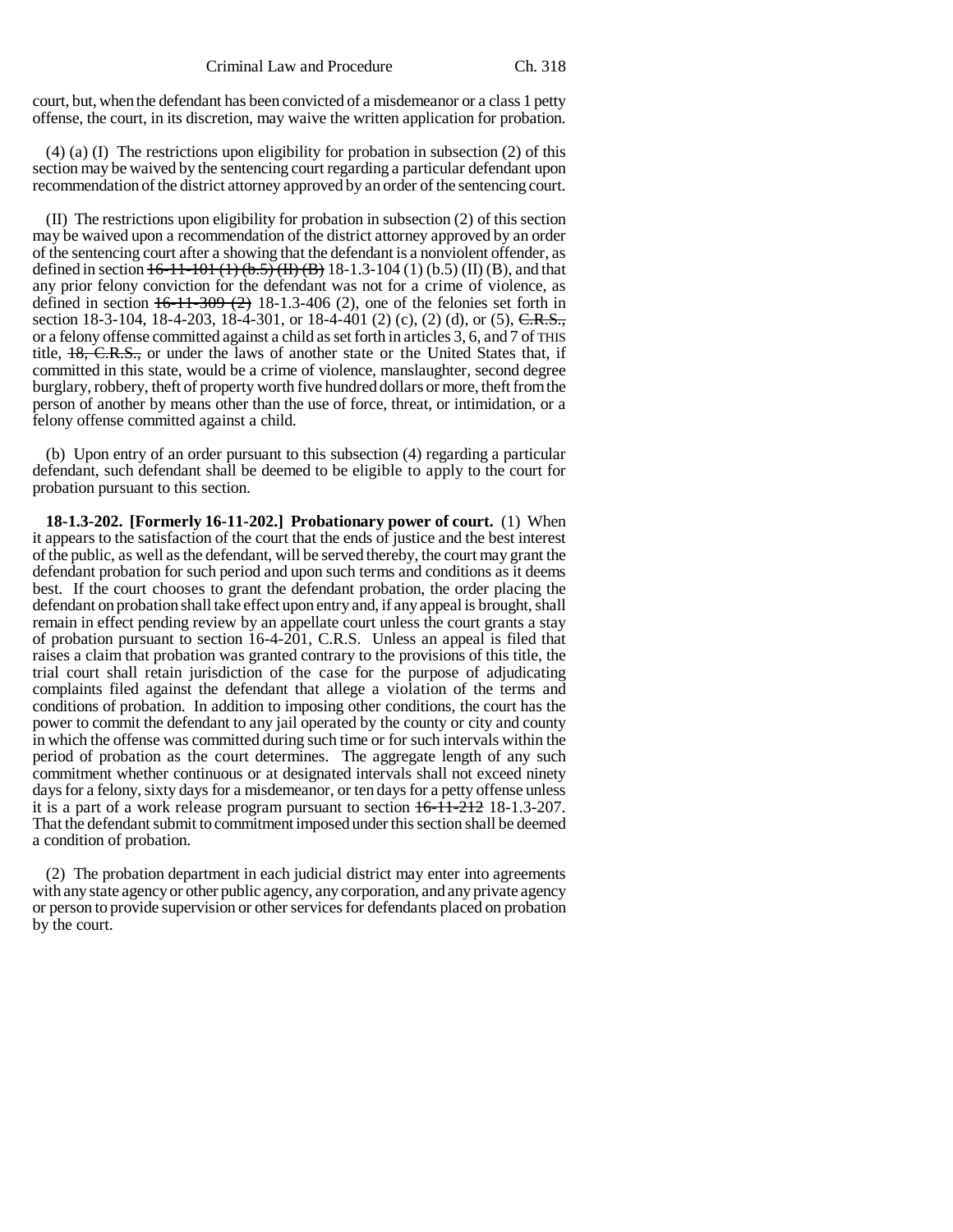**18-1.3-203. [Formerly 16-11-203.] Criteria for granting probation.** (1) The court, subject to the provisions of this title AND TITLE  $16$ , C.R.S., in its discretion may grant probation to a defendant unless, having regard to the nature and circumstances of the offense and to the history and character of the defendant, it is satisfied that imprisonment is the more appropriate sentence for the protection of the public because:

(a) There is undue risk that during a period of probation the defendant will commit another crime; or

(b) The defendant is in need of correctional treatment that can most effectively be provided by a sentence to imprisonment as authorized by section  $16-11-101$ 18-1.3-104; or

(c) A sentence to probation will unduly depreciate the seriousness of the defendant's crime or undermine respect for law; or

(d) His OR HER past criminal record indicates that probation would fail to accomplish its intended purposes; or

(e) The crime, the facts surrounding it, or the defendant's history and character when considered in relation to statewide sentencing practices relating to persons in circumstances substantially similar to those of the defendant do not justify the granting of probation.

(2) The following factors, or the converse thereof where appropriate, while not controlling the discretion of the court, shall be accorded weight in making determinations called for by subsection (1) of this section:

(a) The defendant's criminal conduct neither caused nor threatened serious harm to another person or his OR HER property;

(b) The defendant did not plan or expect that his OR HER criminal conduct would cause or threaten serious harm to another person or his OR HER property;

(c) The defendant acted under strong provocation;

(d) There were substantial grounds which, though insufficient to establish a legal defense, tend to excuse or justify the defendant's conduct;

(e) The victim of the defendant's conduct induced or facilitated its commission;

(f) The defendant has made or will make restitution or reparation to the victim of his OR HER conduct for the damage or injury which was sustained;

(g) The defendant has no history of prior criminal activity or has led a law-abiding life for a substantial period of time before the commission of the present offense;

(h) The defendant's conduct was the result of circumstances unlikely to recur;

(i) The character, history, and attitudes of the defendant indicate that he OR SHE is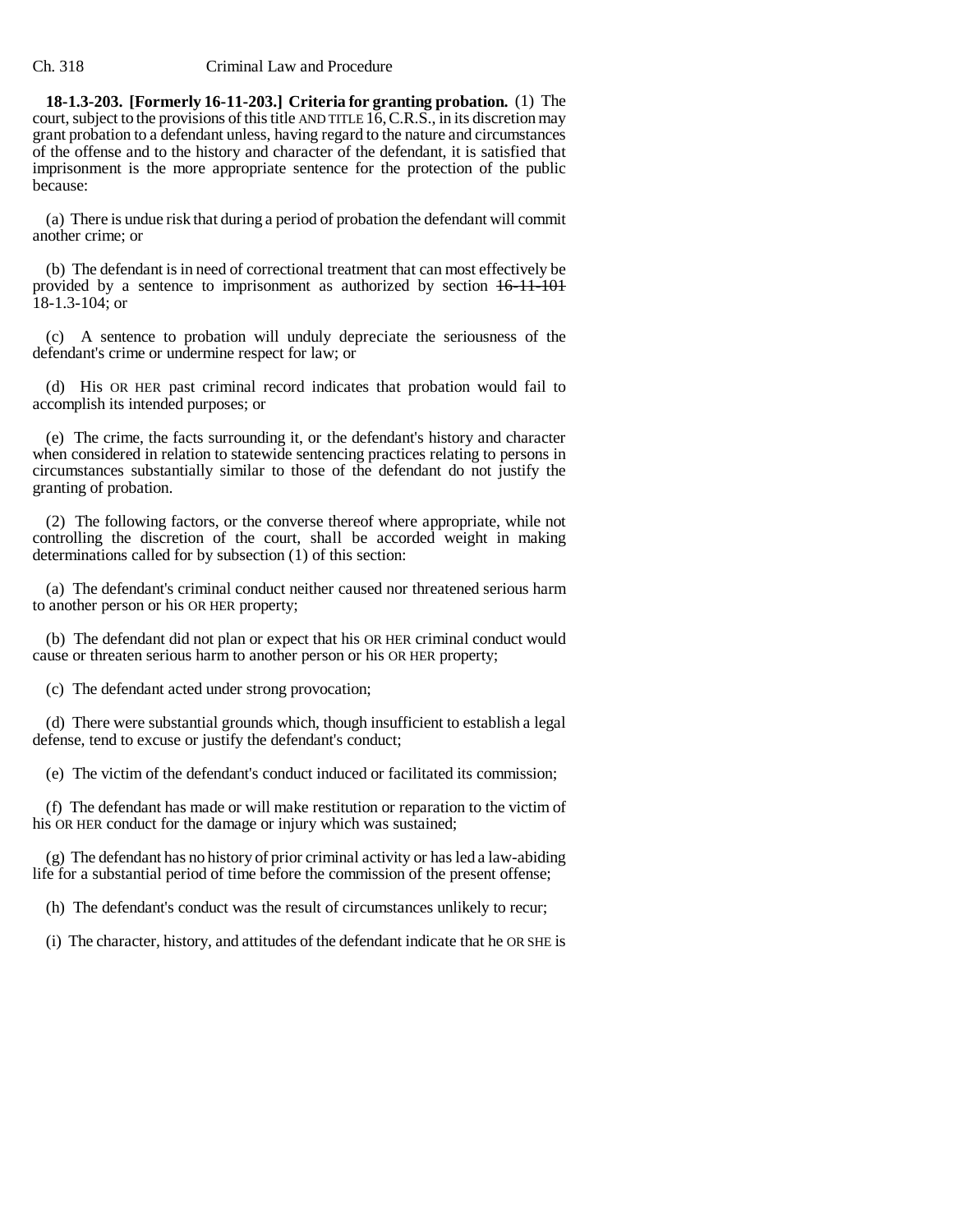unlikely to commit another crime;

(j) The defendant is particularly likely to respond affirmatively to probationary treatment;

(k) The imprisonment of the defendant would entail undue hardship to himself OR HERSELF or his OR HER dependents;

(l) The defendant is elderly or in poor health;

(m) The defendant did not abuse a public position of responsibility or trust;

(n) The defendant cooperated with law enforcement authorities by bringing other offenders to justice, or otherwise.

 $\leftrightarrow$  Repealed.

(3) Nothing in this section shall be deemed to require explicit reference to these factors in a presentence report or by the court at sentencing.

**18-1.3-204. [Formerly 16-11-204.] Conditions of probation.** (1) The conditions of probation shall be such as the court in its discretion deems reasonably necessary to ensure that the defendant will lead a law-abiding life and to assist the defendant in doing so. The court shall provide as explicit conditions of every sentence to probation that the defendant not commit another offense during the period for which the sentence remains subject to revocation, that the defendant make restitution pursuant to PART 6 OF THIS ARTICLE AND article 18.5 of this title 16, C.R.S., that the defendant comply with any court orders regarding substance abuse testing and treatment issued pursuant to SECTIONS 18-1.3-209 AND 18-1.3-211 AND article 11.5 of this title 16, C.R.S., and that the defendant comply with any court orders regarding the treatment of sex offenders issued pursuant to article 11.7 of this title 16, C.R.S. The court shall provide as an explicit condition of every sentence to probation that the defendant not harass, molest, intimidate, retaliate against, or tamper with the victim of or any prosecution witnesses to the crime, unless the court makes written findings that such condition is not necessary.

(2) (a) When granting probation, the court may, as a condition of probation, require that the defendant:

(I) Work faithfully at a suitable employment or faithfully pursue a course of study or of vocational training that will equip the defendant for suitable employment;

(II) Undergo available medical or psychiatric treatment and remain in a specified institution if required for that purpose. In any case where inpatient psychiatric treatment is indicated, the court shall proceed in accordance with article 10 of title 27, C.R.S., and require the defendant to comply with the recommendation of the professional person in charge of the evaluation required pursuant to section 27-10-105 or 27-10-106, C.R.S.

(III) Attend or reside in a facility established for the instruction, recreation, or residence of persons on probation;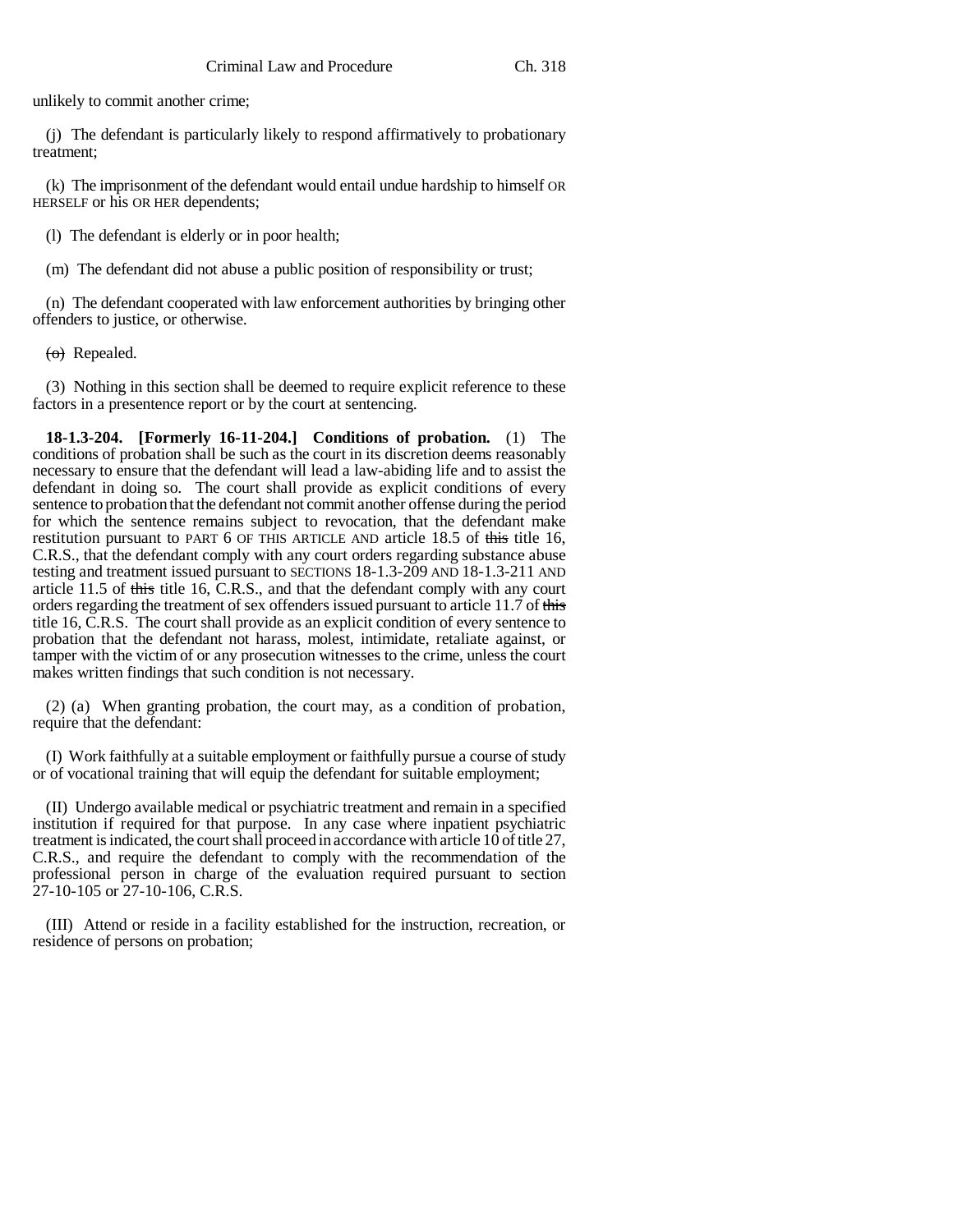(IV) Support the defendant's dependents and meet other family responsibilities, including arranging and fulfilling a payment plan for current child support, child support arrearages, and child support debt due under a court or administrative order through any delegate child support enforcement unit that may have a child support case with the defendant;

(V) Pay reasonable costs of the court proceedings or costs of supervision of probation, or both. The probation supervision fee shall be thirty-five dollars per month for the length of ordered probation. Notwithstanding the amount specified in this subparagraph (V), the court may lower the costs of supervision of probation to an amount the defendant will be able to pay. The court shall fix the manner of performance for payment of the fee. If the defendant receives probation services from a private provider, the court shall order the defendant to pay the probation supervision fee directly to the provider. The fee shall be imposed for the length of ordered probation.

(VI) Pay any fines or fees imposed by the court;

(VI.5) Repay all or part of any reward paid by a crime stopper organization that led to the defendant's arrest and conviction in accordance with article 15.7 of this title 16, C.R.S.;

(VII) Refrain from possessing a firearm, destructive device, or other dangerous weapon unless granted written permission by the court or probation officer;

(VIII) Refrain from excessive use of alcohol or any unlawful use of controlled substances, as defined in section 12-22-303 (7), C.R.S., or of any other dangerous or abusable drug without a prescription;

(IX) Report to a probation officer at reasonable times as directed by the court or the probation officer;

(X) Permit the probation officer to visit the defendant at reasonable times at the defendant's home and elsewhere;

(XI) Remain within the jurisdiction of the court, unless granted permission to leave by the court or the probation officer;

(XII) Answer all reasonable inquiries by the probation officer and promptly notify the probation officer of any change in address or employment;

(XIII) Be subject to home detention as defined in section  $17-26-128$  (1.1), C.R.S.  $18-1.3-106(1.1)$ ;

(XIV) Be restrained from contact with the victim or the victim's family members in cases in which the defendant was convicted of a crime, the underlying factual basis of which included an act of domestic violence, as defined in section 18-6-800.3 (1);  $C.R.S.:$ 

(XV) Satisfy any other conditions reasonably related to the defendant's rehabilitation and the purposes of probation.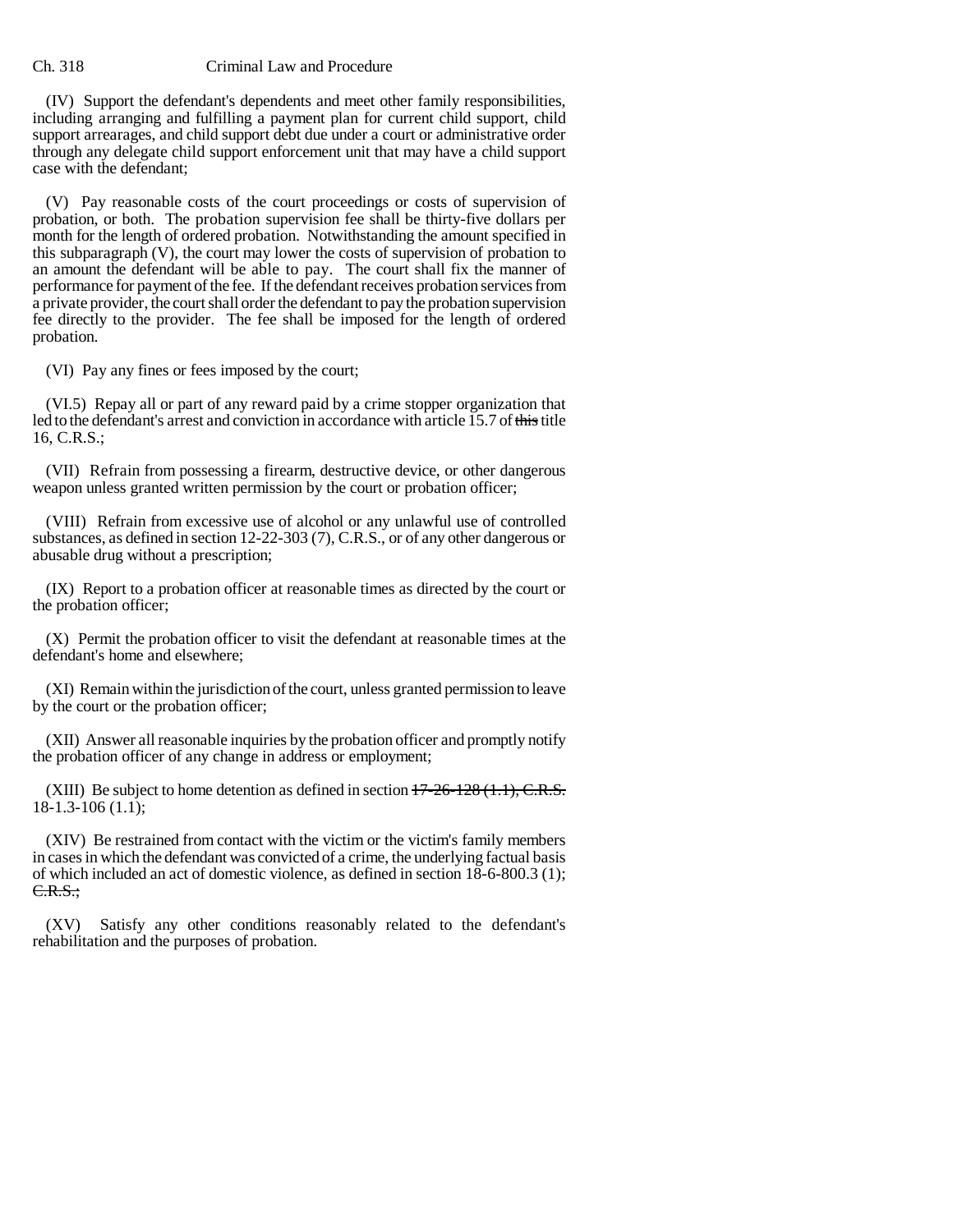(b) When granting probation, in addition to the consideration of the provisions set forth in paragraph (a) of this subsection (2), the court shall order as a condition of probation in cases in which the defendant was convicted of a crime, the underlying factual basis of which included an act of domestic violence, as defined in section 18-6-800.3 (1), C.R.S., that the defendant:

(I) Comply with existing court orders regarding family support;

(II) Comply with any existing court orders concerning a proceeding to determine paternity, custody, the allocation of decision-making responsibility, parenting time, or support;

(III) Comply with the terms of any restraining order in effect against the defendant during the probation period;

(IV) Refrain from possessing a firearm, destructive device, or other dangerous weapon, unless granted written permission by the court or probation officer which shall not be granted in such domestic violence cases unless:

(A) It is required by the defendant's employment; and

(B) The court finds that the defendant's possession of the weapon does not endanger the victim or the victim's children; and

(C) The weapon is stored away from the home and the yard surrounding the home.

(c) If the court orders counseling or treatment as a condition of probation, unless the court makes a specific finding that treatment in another facility or with another person is warranted, the court shall order that such treatment or counseling be at a facility or with a person:

(I) Approved by the division of alcohol and drug abuse established in part 2 of article 2 of title 25, C.R.S., if the treatment is for alcohol or drug abuse;

(II) Certified or approved by the sex offender management board, established in section 16-11.7-103, C.R.S., if the offender is a sex offender;

(III) Certified or approved by a domestic violence treatment board, established pursuant to part 8 of article 6 of THIS title,  $18, C.R.S.,$  if the offender was convicted of or the underlying factual basis of the offense included an act of domestic violence as defined in section 18-6-800.3; C.R.S.; or

(IV) Licensed or certified by the division of adult services in the department of corrections, the department of regulatory agencies, the division of mental health in the department of human services, the state board of nursing, or the state board of medical examiners, whichever is appropriate for the required treatment or counseling.

(d) Notwithstanding the provisions of paragraph (c) of this subsection (2), if the court orders counseling or treatment as a condition of probation for an offender convicted of an offense involving unlawful sexual behavior, as defined in section 18-3-412.5, C.R.S., the court shall order such treatment or counseling be at a facility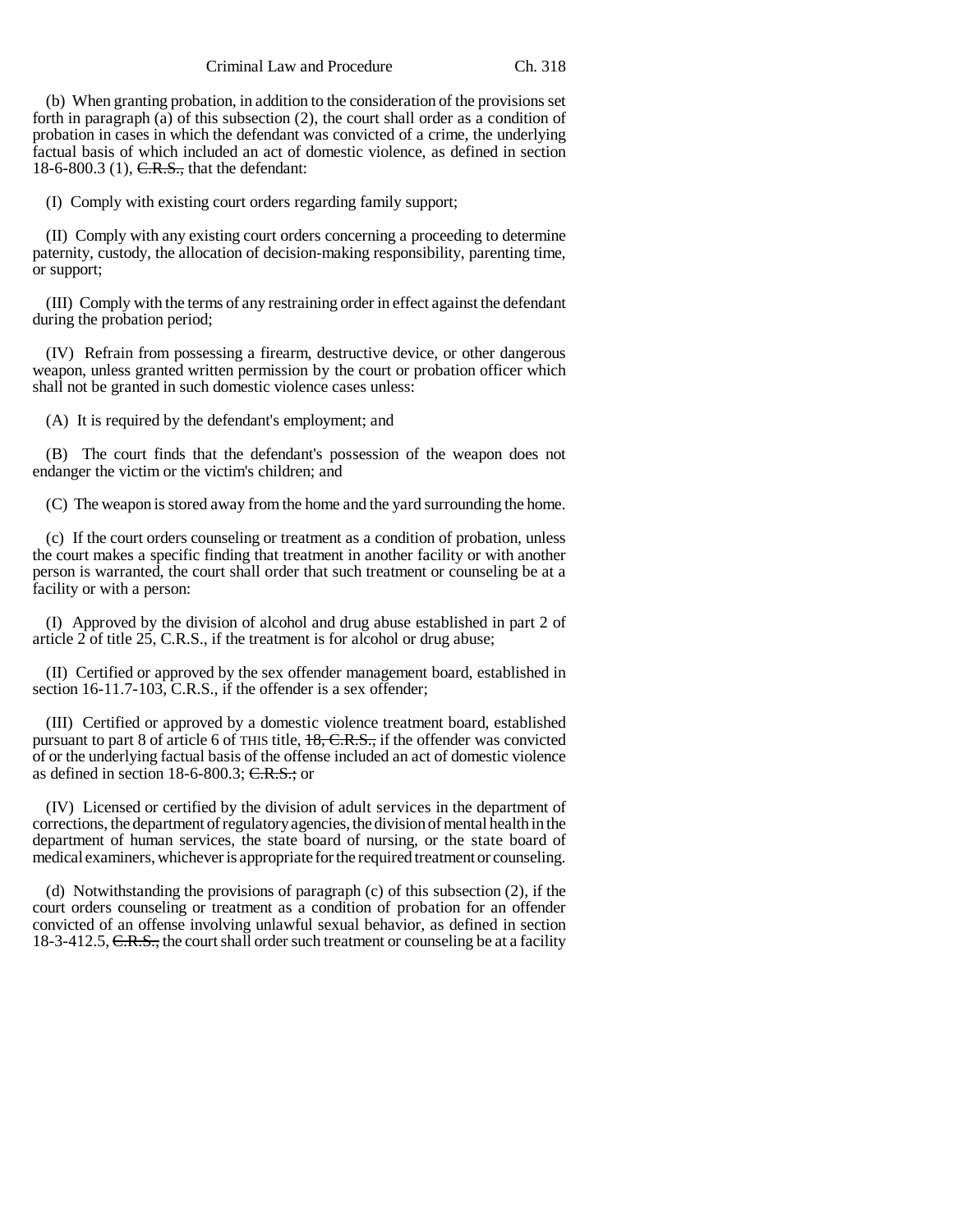or with a person listed in paragraph (c) of this subsection (2), and the court may not make a specific finding that treatment in another facility or with another person is warranted.

(2.3) (a) When granting probation, the court may, as a condition of probation, require any defendant who is less than eighteen years of age at the time of sentencing to attend school or an educational program or to work toward the attainment of a high school diploma or a GED, as that term is defined in section 22-33-102 (4.5), C.R.S.; except that the court shall not require any such juvenile to attend a school from which he or she has been expelled without the prior approval of that school's local board of education.

(b) Following specification of the terms and conditions of probation for a defendant who is less than eighteen years of age at the time of sentencing, where the conditions of probation include the requirement that the defendant attend school, the court shall notify the school district in which the defendant will be enrolled of such requirement.

(2.5) The order of priority for any payments required of a defendant pursuant to subparagraph (IV),  $(\dot{V})$ ,  $(\dot{V})$ , or  $(\dot{V}I.5)$  of paragraph (a) of subsection (2) of this section shall be as follows:

- (a) Payment of a current child support order;
- (b) Payment of child support arrearage;
- (c) Payment of child support debt order;
- (d) Payment of spousal maintenance;

(e) Payment of costs for the crime victims compensation fund, pursuant to section 24-4.1-119, C.R.S.;

(f) Payment of surcharges for the victims and witnesses assistance and law enforcement fund, pursuant to section 24-4.2-104, C.R.S.;

(g) Payment of restitution;

- (h) Payment of a time payment fee;
- (i) Payment of late fees;
- (j) Payment of any other fines, fees, or surcharges; and

(k) Repayment of all or part of any reward paid by a crime stopper organization that led to the defendant's arrest and conviction.

(3) When a defendant is granted probation, he OR SHE shall be given a written statement explicitly setting forth the conditions on which he OR SHE is being released.

(4) For good cause shown and after notice to the defendant, the district attorney,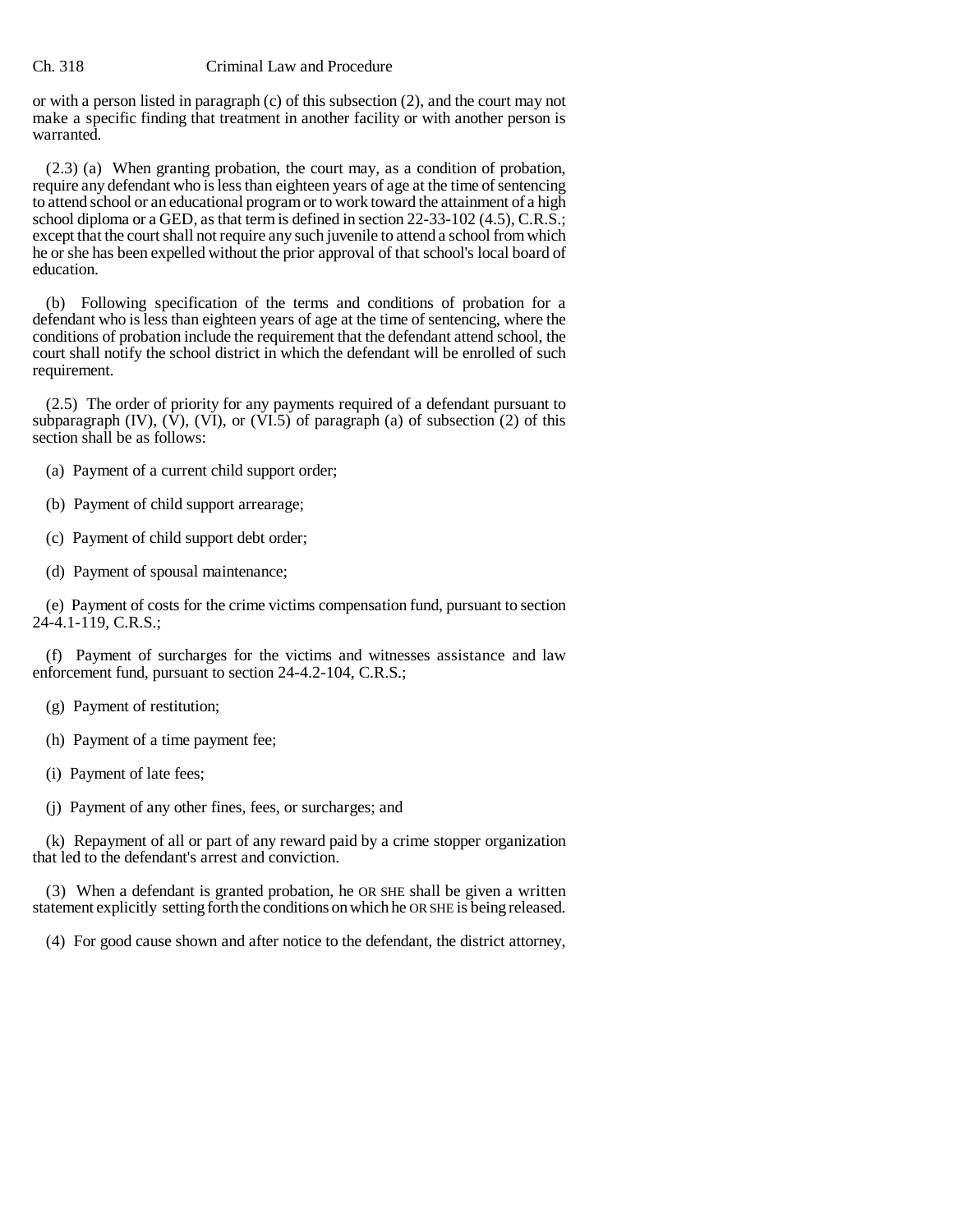and the probation officer, and after a hearing if the defendant or the district attorney requests it, the judge may reduce or increase the term of probation or alter the conditions or impose new conditions.

**18-1.3-205. [Formerly 16-11-204.5.] Restitution as a condition of probation.** (1) As a condition of every sentence to probation, the court shall order that the defendant make full restitution pursuant to the provisions of PART 6 OF THIS ARTICLE AND article 18.5 of this title 16, C.R.S. Such order shall require the defendant to make restitution within a period of time specified by the court. Such restitution shall be ordered by the court as a condition of probation.

 $(2)$  to  $(4)$  (Deleted by amendment, L. 2000, p. 1046, § 9, effective September 1, 2000.)

**18-1.3-206. [Formerly 16-11-204.6.] Repayment of crime stopper reward as a condition of probation.** (1) As a condition of every sentence to probation where information received through a crime stopper organization led to the arrest and felony conviction of a defendant, the court may require such defendant, as a condition of probation, to repay all or part of any reward paid by such organization. The amount of such repayment shall not exceed the actual reward paid by any crime stopper organization and shall be used solely for paying rewards. The court shall fix the manner and time of repayment.

(2) In the event the defendant fails to repay the crime stopper reward in accordance with an order of the court, the defendant shall be returned to the sentencing court and the court, upon proof of failure to pay, may:

(a) Modify the amount of the repayment;

(b) Extend the period of probation;

(c) Order the defendant committed to jail with work release privileges; or

(d) Revoke probation and impose the sentence otherwise required by law.

(3) When, as a result of a plea bargain agreement, a defendant is ordered to repay a reward pursuant to subsection  $(1)$  of this section, the department or agency supervising the collection of such repayment may assess a charge of fifteen dollars to the defendant for collection of each bad check or each bad check received as a repayment.

(4) Any order for the repayment of all or part of a crime stopper reward as a condition of probation shall be prioritized in accordance with section  $\overline{16-11-204(2.5)}$  $18-1.3-204(2.5)$ .

(5) As used in this section, unless the context otherwise requires:

(a) "Bad check" has the same meaning provided in section  $16-11-204.5$  (3) 16-7-404.

(b) "Crime stopper organization" has the same meaning provided in section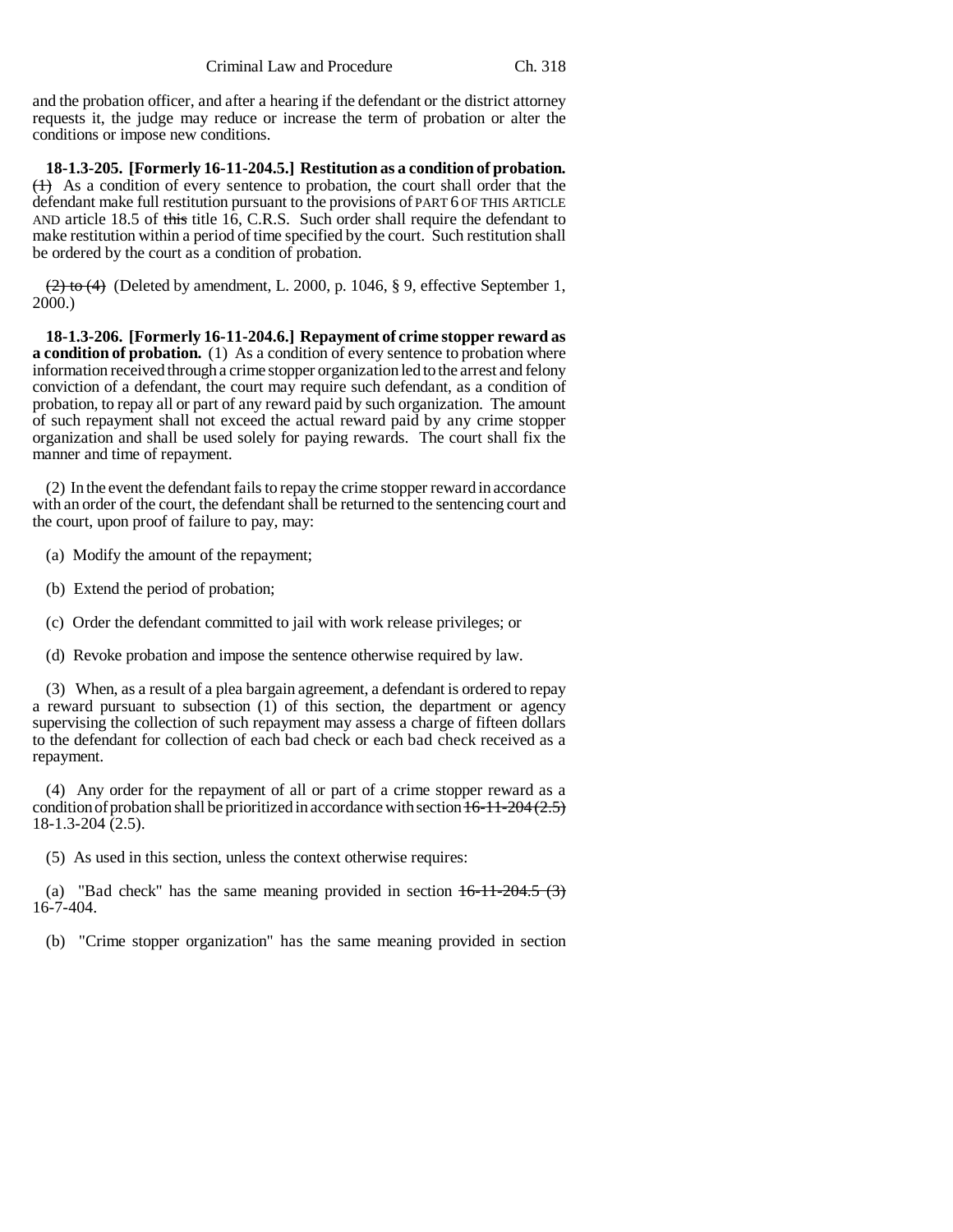### 16-15.7-102 (1), C.R.S.

**18-1.3-207. [Formerly 16-11-212.] Work and education release programs.** (1) As a specific condition of probation for a person convicted of a felony or misdemeanor, the court may require the probationer to participate for a period not to exceed two years or the term to which he OR SHE might be sentenced for the offense committed, whichever is less, in a supervised work release or education release program. Utilization of the county jail, a municipal jail, or any other facility may be used for the probationer's full-time confinement, care, and maintenance, except for the time he OR SHE is released for scheduled work or education.

(1.1) Before a final ruling by the court authorizing a probationer to participate in a supervised education release program, the court shall notify the prosecuting attorney and the postsecondary educational institution requesting their comments on the pending release. The notice shall include all relevant information pertaining to the probationer and to the nature of the crime for which he OR SHE was convicted. Both the prosecuting attorney and the postsecondary educational institution shall reply to the court in writing within ten days of receipt of the notification or within such other reasonable time in excess of ten days as specified by the court. The postsecondary educational institution's reply shall include a statement of whether or not it will accept the probationer as a student. Acceptance by a state postsecondary educational institution shall be pursuant to section 23-5-106, C.R.S.

(2) All employment income of a probationer participating in a work release program shall be received and deposited by the probation officer in the registry of the court. The court shall order disbursement of the funds so deposited in payment of the following items which are listed in the order of their priority:

- (a) Any current child support order;
- (b) Any child support arrearage;
- (c) Any child support debt order;
- (d) Any spousal maintenance;

(e) Costs for the crime victims compensation fund, pursuant to section 24-4.1-119,  $C.R.S.:$ 

(f) Surcharges for the victims and witnesses assistance and law enforcement fund, pursuant to section 24-4.2-104, C.R.S.;

- (g) Restitution;
- (h) A time payment fee;
- (i) Late fees;
- (j) Any other fines, fees, or surcharges;
- (k) Room, board, and work supervision inside and outside the county jail or other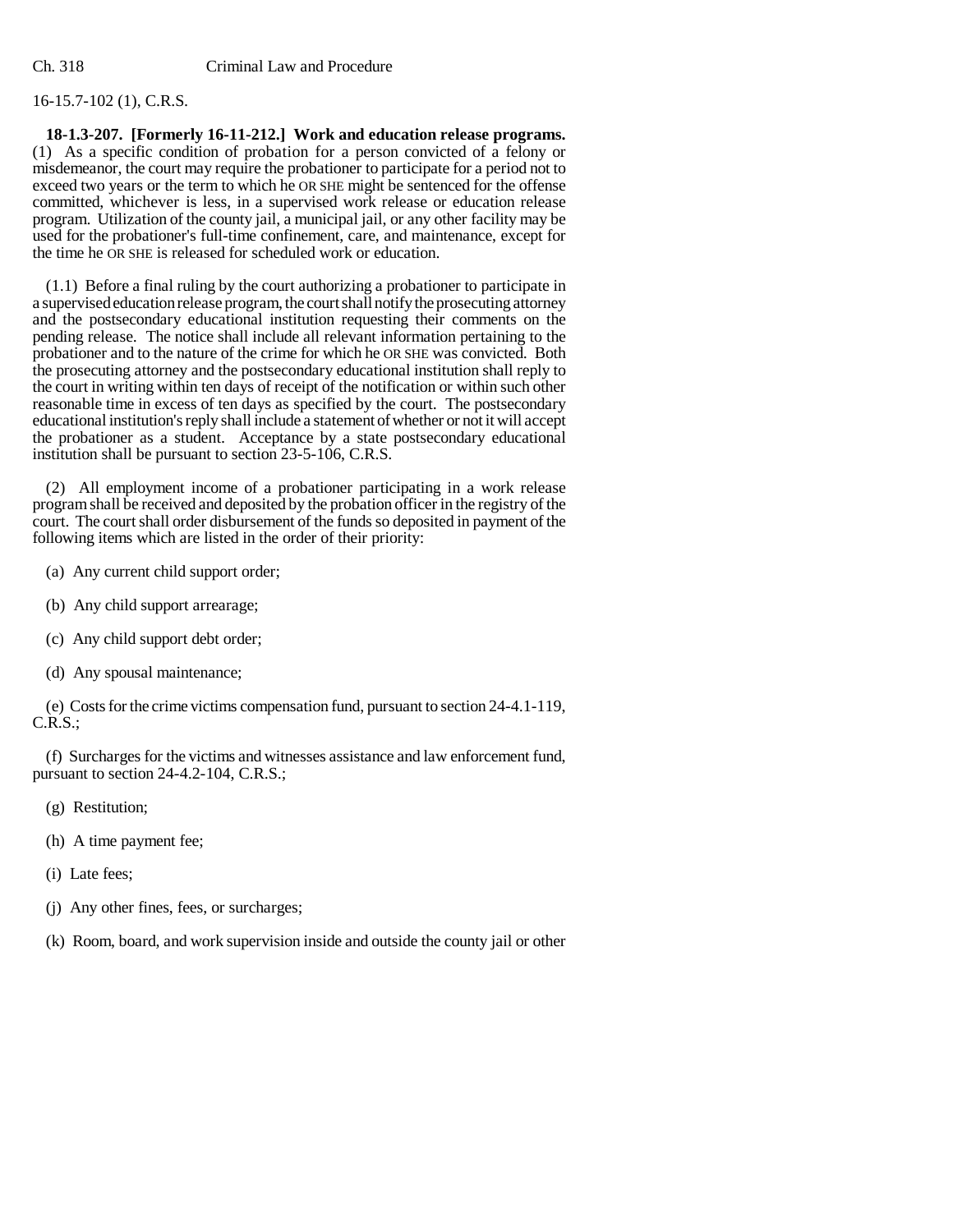### facility; and

### (l) The probationer.

(3) Any acts by the probationer in violation of the conditions of probation under subsection (1) of this section may be asserted as a basis for revocation of probation as provided in sections 16-11-205 and 16-11-206, C.R.S., and any willful failure to return to the jail or other facility may be punishable as an escape under section  $18-8-208.$  C.R.S.

**18-1.3-208. [Formerly 16-11-213.] Intensive supervision probation programs - legislative declaration.** (1) The general assembly finds and declares that intensive supervision probation programs are an effective and desirable alternative to sentences to imprisonment or community corrections. It is the purpose of this section to encourage the judicial department to establish programs for the intensive supervision of selected probationers. It is the intent of the general assembly that such programs be formulated so that they protect the safety and welfare of the public in the community where the programs are operating and throughout the state of Colorado.

(2) The judicial department may establish an intensive supervision probation program in any judicial district or combination of judicial districts in order to provide an alternative to the sentencing of selected offenders to the department of corrections. When establishing such programs, the judicial department shall seek the counsel of the chief judge of the district court, the office of the district attorney, the state public defender or his OR HER designee, the county sheriff, the chief probation officer in the judicial district, the department of corrections, the local community corrections board, and members of the public-at-large.

(3) The judicial department shall require that offenders in the program receive at least the highest level of supervision that is provided to probationers. Such programs are to include highly restricted activities, daily contact between the offender and the probation officer, monitored curfew, home visitation, employment visitation and monitoring, drug and alcohol screening, treatment referrals and monitoring, and restitution and community service and shall minimize any risk to the public.

(4) The court may sentence any offender who is otherwise eligible for probation and who would otherwise be sentenced to the department of corrections to an intensive supervision probation program if the court determines that such offender is not a threat to society. For purposes of this section, "offender" shall have the same meaning as that set forth in section 17-27-102 (6), C.R.S.

(5) The judicial department shall have the power to establish and enforce standards and criteria for the administration of intensive supervision probation programs.

### (6) Repealed.

 $(7)$  (a) (6) (a) It is the intent of the general assembly in enacting this subsection  $(7)$ (6) to address a portion of the projected state inmate bedspace requirements through expansion of intensive supervision probation programs authorized by this section.

(b) The judicial department is directed to implement a three-phase expansion of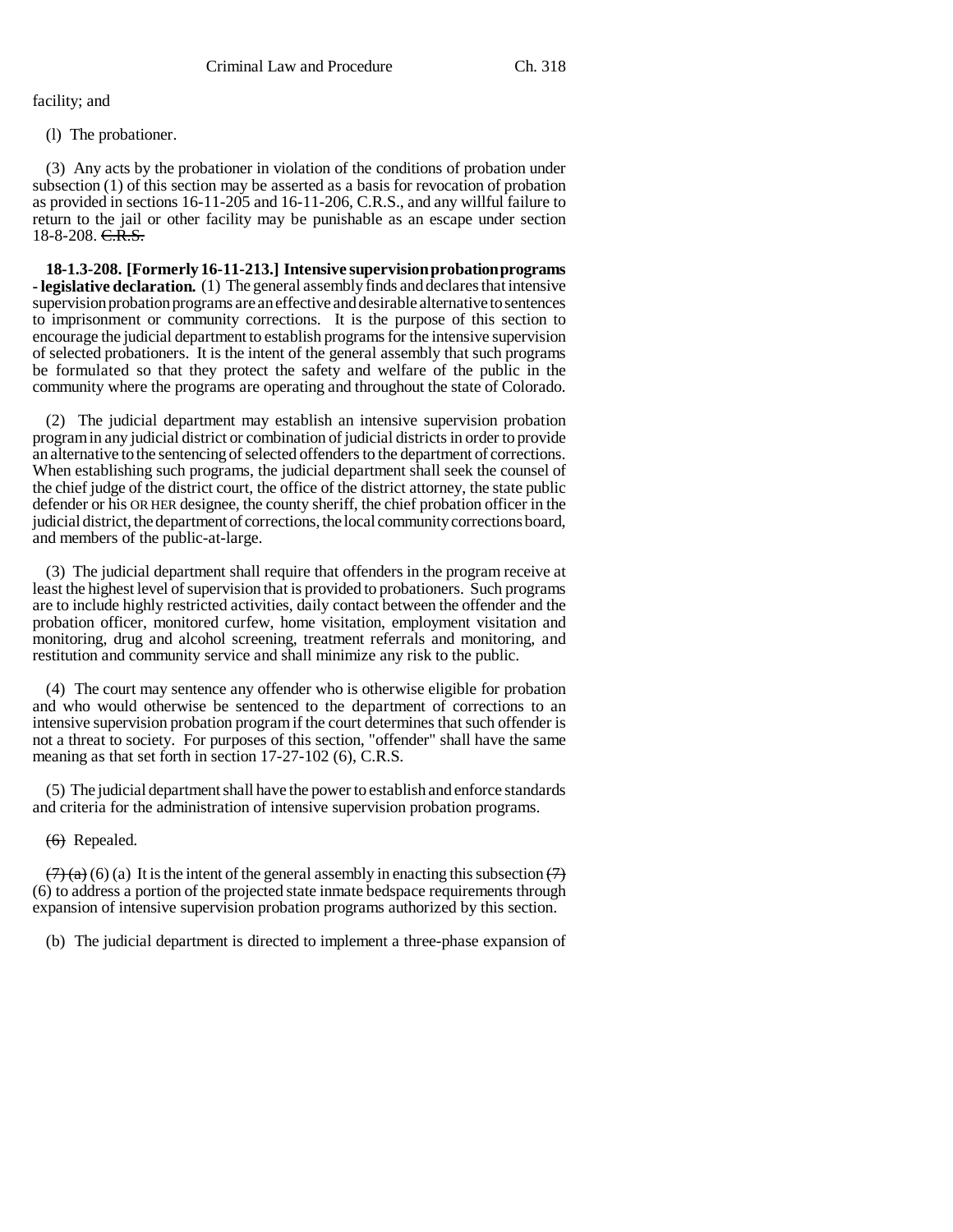intensive supervision probation programs in fiscal years 1995-96 and 1996-97 to include an additional seven hundred fifty participants over the number of participants in such programs on July 1, 1995.

**18-1.3-209. [Formerly 16-11.5-103.] Substance abuse assessment required - convicted felons - controlled substance offenders.** (1) Each person convicted of a felony committed on or after July 1, 1992, who is to be considered for probation, shall be required, as a part of the presentence or probation investigation required pursuant to section 16-11-102, C.R.S., to submit to an assessment for the use of controlled substances or alcohol developed pursuant to section 16-11.5-102 (1) (a), C.R.S.

(2) Each person convicted of a misdemeanor or petty offense pursuant to article 18 of THIS title,  $18, \text{C.R.S.}$ , committed on or after July 1, 1992, shall be required to submit to an alcohol and drug evaluation pursuant to section 42-4-1301, C.R.S. The court shall order such person to comply with the recommendations of such evaluation. If such person is sentenced to probation, such person shall be ordered to comply with the recommendations as a condition of probation at such person's own expense, unless such person is indigent. If such person is not sentenced to probation, such person shall be ordered to comply with the recommendations as a part of the sentence imposed at such person's own expense, unless such person is indigent.

(3) The assessment required by subsection (1) of this section or the evaluation required by subsection  $(2)$  of this section shall be at the expense of the person assessed or evaluated, unless such person is indigent.

### **18-1.3-210. [Formerly 16-7-402.] Counseling or treatment for alcohol or** drug abuse. (<del>1)</del> Repealed.

 $(2)$  (1) In any case in which treatment or counseling for alcohol or drug abuse is authorized in connection with a deferred prosecution or probation, the court may require the defendant to obtain counseling or treatment for such condition. If the court orders such counseling or treatment, the court shall order that the counseling or treatment be obtained from a treatment facility or person approved by the division of alcohol and drug abuse, established in part 2 of article 2 of title 25, C.R.S., unless the court makes a finding that counseling or treatment in another facility or with another person is warranted. If the defendant voluntarily submits himself or herself for such treatment or counseling, the district attorney and the court may consider his or her willingness to correct his or her condition as a basis for granting deferred prosecution.

 $(3)(2)$  Notwithstanding the provisions of subsection  $(2)(1)$  of this section, in any case in which treatment or counseling for alcohol or drug abuse is authorized and ordered by the court in connection with a deferred prosecution or probation for an offense involving unlawful sexual behavior, as defined in section  $18-3-412.5$ ,  $\epsilon$ -R.S., the court shall order that the counseling or treatment be obtained from a treatment facility or person approved by the division of alcohol and drug abuse, established in part 2 of article 1 of title 25, C.R.S.

**18-1.3-211. [Formerly 16-11.5-104.] Sentencing of felons - parole of felons - treatment and testing based upon assessment required.** (1) Each person sentenced by the court for a felony committed on or after July 1, 1992, shall be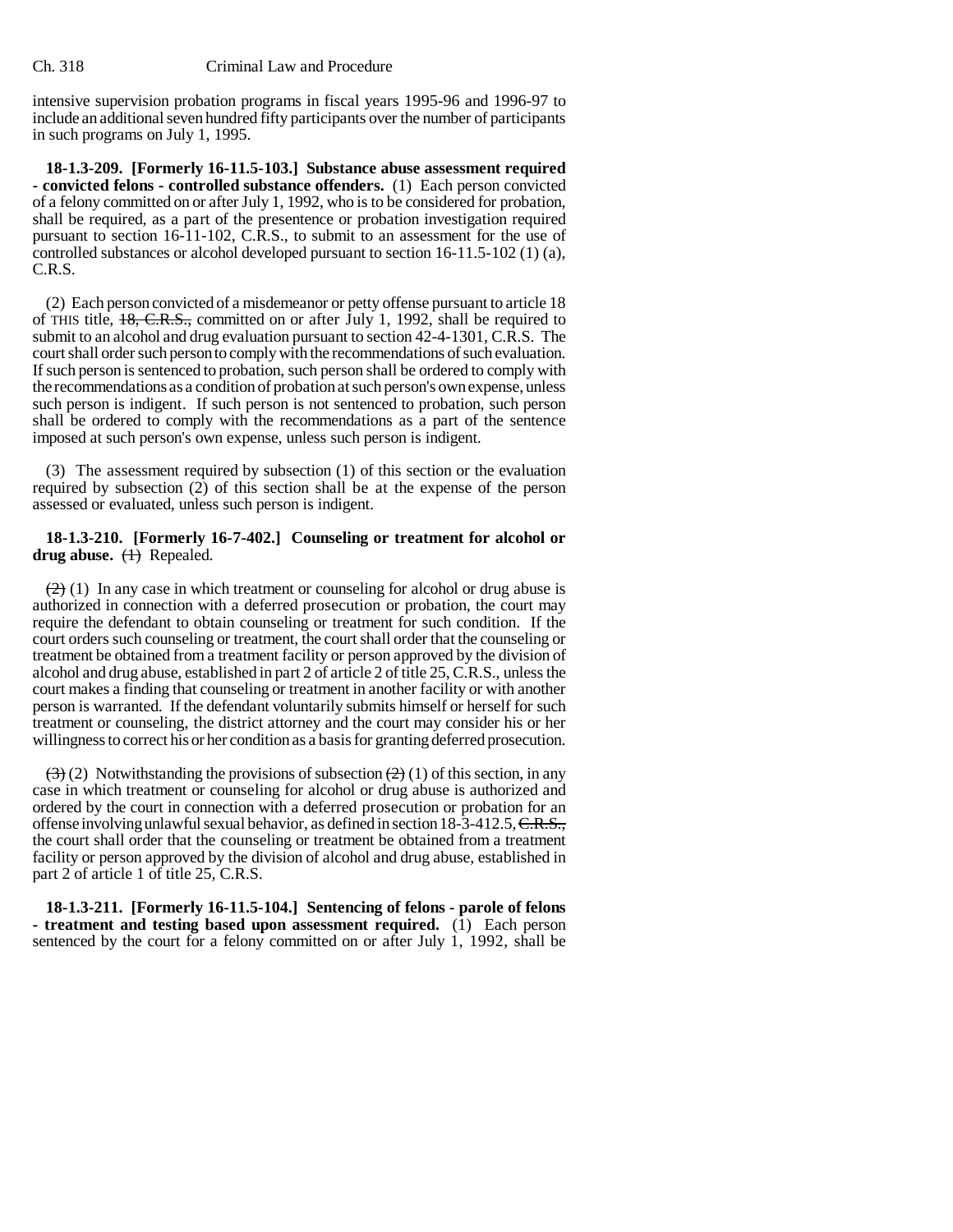required, as a part of any sentence to probation, community corrections, or incarceration with the department of corrections, to undergo periodic testing and treatment for substance abuse which is appropriate to such felon based upon the recommendations of the assessment made pursuant to section  $16-11.5-103$ 18-1.3-209, or based upon any subsequent recommendations by the department of corrections, the judicial department, or the division of criminal justice of the department of public safety, whichever is appropriate. Any such testing or treatment shall be at a facility or with a person approved by the division of alcohol and drug abuse, established in part 2 of article 2 of title 25, C.R.S., and at such felon's own expense, unless such felon is indigent.

(2) Each person placed on parole by the state board of parole on or after July 1, 1992, shall be required, as a condition of such parole, to undergo periodic testing and treatment for substance abuse which is appropriate to such parolee based upon the recommendations of the assessment made pursuant to section  $16-11.5-103$ 18-1.3-209 or any assessment or subsequent reassessment made regarding such parolee during his or her incarceration or any period of parole. Any such testing or treatment shall be at a facility or with a person approved by the division of alcohol and drug abuse, established in part  $2$  of article  $\overline{2}$  of title  $\overline{25}$ , C.R.S., and at such parolee's own expense, unless such parolee is indigent.

**18-1.3-212. [Formerly 16-11-102.5.] Drug testing of offenders by judicial department - pilot program.** (1) The judicial department is hereby authorized and directed to develop as soon as possible a pilot program for the drug testing of persons during presentence investigation and on probation. Such program shall include testing of persons during presentence investigation and may include random drug testing when an offender is assigned to specialized treatment and rehabilitation programs.

(2) Repealed.

### PART 3

### COMMUNITY CORRECTIONS AND SPECIALIZED RESTITUTION AND COMMUNITY SERVICE PROGRAMS

**18-1.3-301. [Formerly 17-27-105.] Authority to place offenders in community corrections programs.** (1) (a) Any judge of a district court may refer any offender convicted of a felony to a community corrections program unless such offender is required to be sentenced pursuant to section  $16-11-309$  (1), C.R.S. 18-1.3-406 (1). If an offender who is sentenced pursuant to section  $16-11-309(1)$ , C.R.S., 18-1.3-406 (1) has such sentence modified upon the finding of unusual and extenuating circumstances pursuant to such section, such offender may be referred to a community corrections program if such offender is otherwise eligible for such program and is approved for placement pursuant to section 17-27-103 (5), C.R.S., and section 17-27-104 (3), C.R.S. For the purposes of this article, persons sentenced pursuant to the provisions of sections  $19-2-908$  (1) (a) (I) and (1) (c) (I) (B) and 19-2-910 (2), C.R.S., shall be deemed to be offenders.

(b) In making a direct sentence to a community corrections program, the sentencing court may impose a sentence to community corrections which includes terms, lengths, and conditions pursuant to section 18-1-105, C.R.S. 18-1.3-401. The sentencing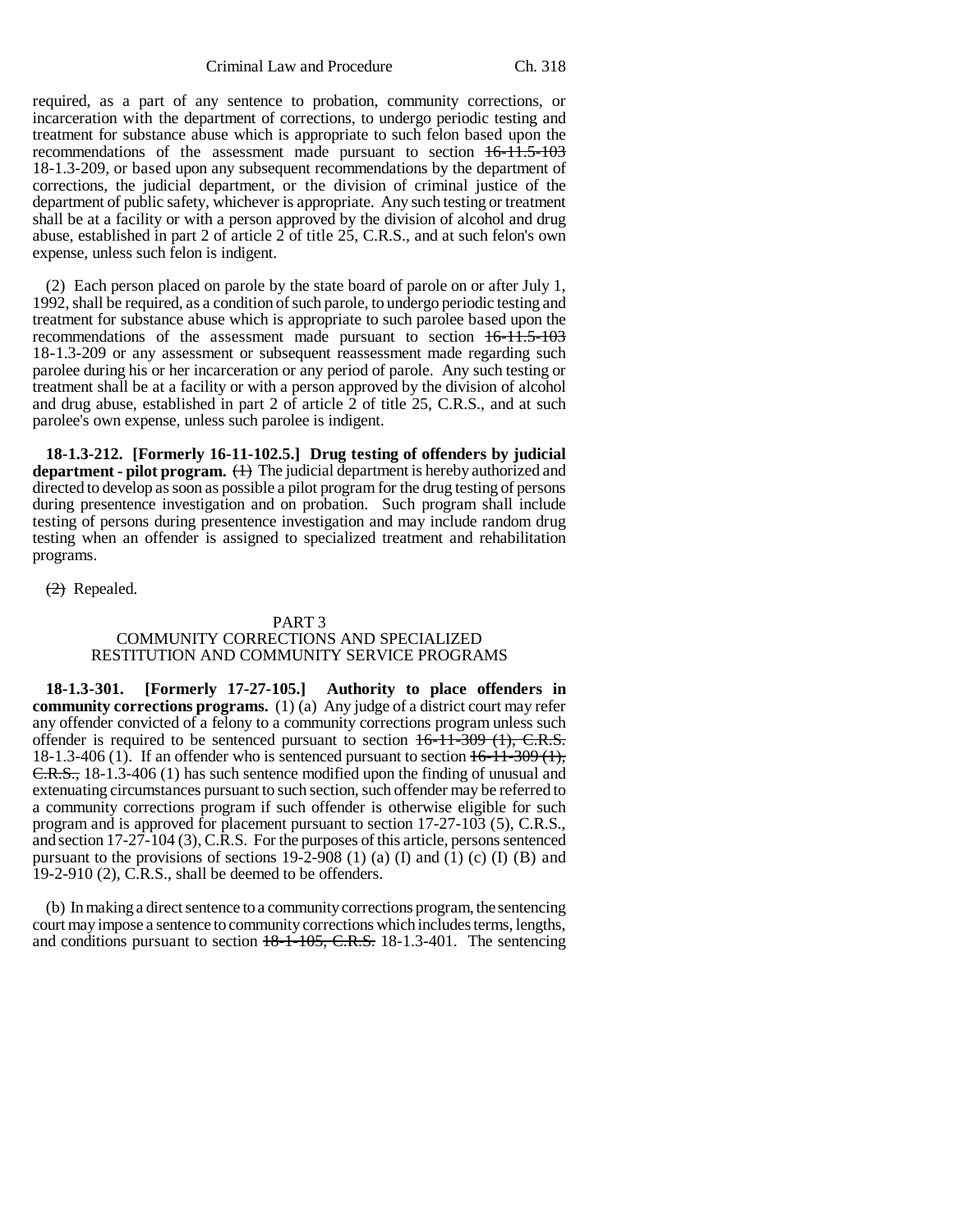court may also refer any offender to a community corrections program as a condition of probation pursuant to section  $16-11-202$ , C.R.S. 18-1.3-202. Any placement of offenders referred as a direct sentence or as a condition of probation shall be subject to approval pursuant to section 17-27-103 (5), C.R.S., and section 17-27-104 (3), C.R.S.

(c) A probation officer, in making a presentence report to the court pursuant to section 16-11-102, C.R.S., or in making a report to the court after a probation violation, may recommend the utilization of a community corrections program in sentencing or resentencing an offender.

(d) If an offender is rejected by a community corrections board or a community corrections program before placement in a program, the court shall promptly resentence the offender. If a sentence to the department of corrections was imposed upon the offender prior to the referral of the offender to community corrections, the resentence shall not exceed the sentence which was originally imposed upon the offender.

(e) If an offender is rejected after acceptance by a community corrections board or a community corrections program, the court may resentence the offender without any further hearing so long as the offender's sentence does not exceed the sentence which was originally imposed upon the offender.

(f) The probation department of the judicial district in which a community corrections program is located shall have jurisdiction over all offenders sentenced directly to a community corrections program. Such probation department shall initiate arrest warrants, process reports or other official documents regarding offenders at the direction of the court, coordinate with community corrections boards and community corrections programs, review offender supervision and treatment, authorize offender transfers between residential and nonresidential phases of placement, and carry out such other duties as the court directs.

(g) The sentencing court may make appropriate orders for the detention, transfer, or resentencing of any offender whose placement in a community corrections program is terminated pursuant to section 17-27-103 (7), C.R.S., or section 17-27-104 (5), C.R.S. As to any offender held pursuant to section 17-27-104 (6), C.R.S., in a jail operated by a unit of local government in a county other than where the offender's original conviction occurred, the sentencing court shall order the transfer of the offender to the jail of the county where the original conviction occurred as soon as possible. The sentencing court is not required to provide the offender with an evidentiary hearing pertaining to the rejection of placement in a community corrections program prior to resentencing.

(h) The sentencing court shall have the authority to modify the sentence of an offender who has been directly sentenced to a community corrections program in the same manner as if the offender had been placed on probation.

(i) (I) An offender sentenced directly to a community corrections program by the sentencing court pursuant to this subsection (1) may be eligible for time credit deductions from the offender's sentence not to exceed ten days for each month of placement upon a demonstration to the program administrator by the offender that the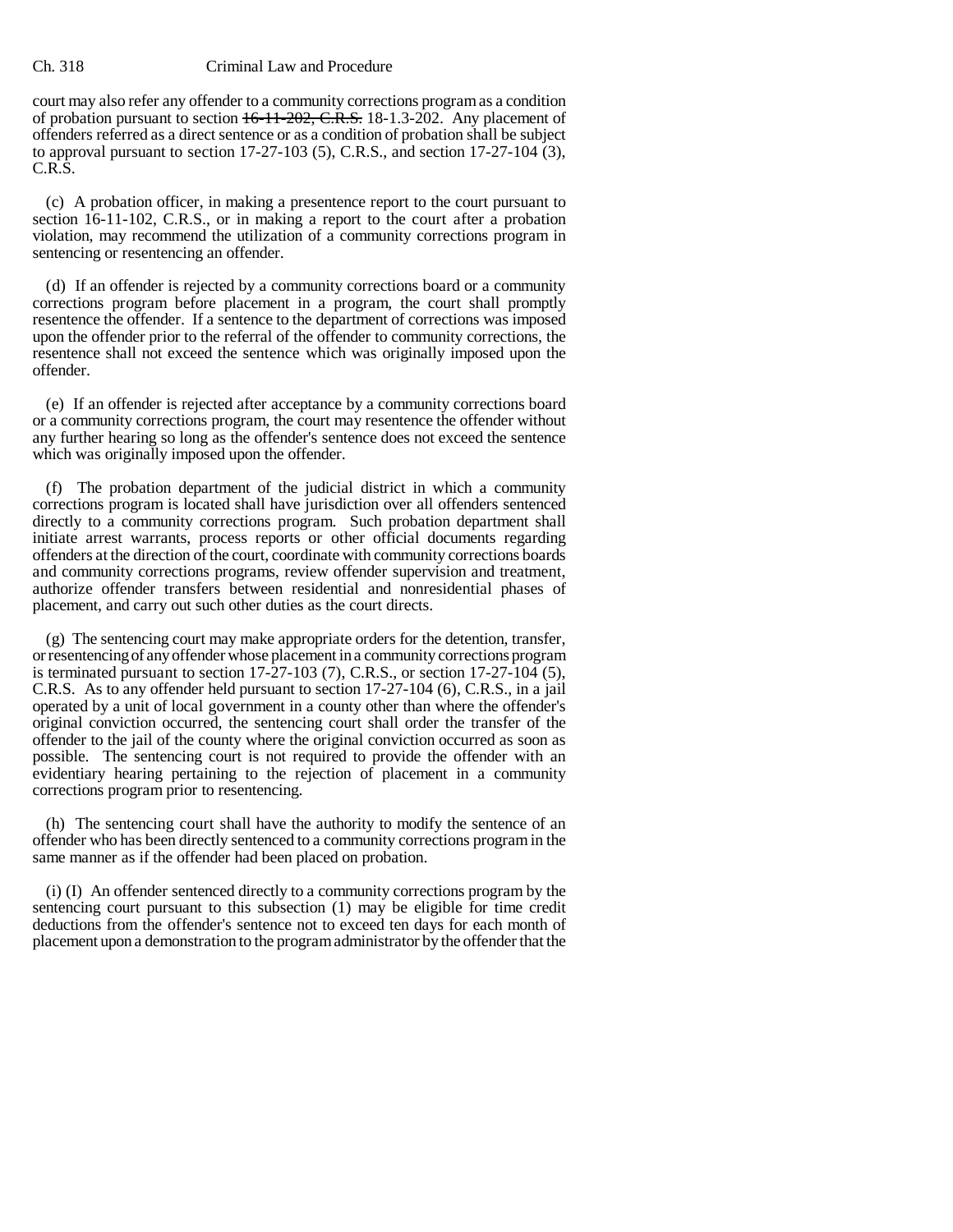offender has made consistent progress in the following categories:

(A) Maintenance of employment, education, or training, including attendance, promptness, performance, cooperation, care of materials, and safety;

(B) Development and maintenance of positive social and domestic relations;

(C) Compliance with rules, regulations, and requirements of residential or nonresidential program placement;

(D) Completion and compliance with components of the individualized program plan; and

(E) Demonstration of financial responsibility and accountability.

(II) The administrator of each community corrections program shall develop objective standards for measuring progress in the categories listed in subparagraph (I) of this paragraph (i), shall apply such standards consistently to evaluations of all such offenders, and shall develop procedures for recommending the award of time credits to such offenders.

(III) The administrator of each community corrections program shall review the performance record of each offender directly sentenced to such program. Such review shall be conducted at intervals to be determined by each program administrator. Such reviews shall be conducted at least once every six months, but may be conducted at more frequent intervals as determined by the program administrator. If the program administrator determines that the offender engaged in criminal activity during the time period for which the time credits were granted, the program administrator may withdraw the time credits granted during such period. Prior to the time of the offender's release, the program administrator shall submit to the sentencing court the time credit deductions granted, withdrawn, or restored consistent with the provisions of this paragraph (i). Such time credit deductions shall be submitted on standardized forms prepared by the division of criminal justice in the department of public safety that include verification by the program administrator that the time credit deductions are true and accurate. The sentencing court shall certify such time credit deductions as part of the offender's permanent record. Any time credits authorized under this paragraph (i) shall vest upon certification of time credit deductions by the sentencing court at the time of the offender's release from the program.

(IV) An offender shall not be credited with more than one-half the allowable time credits for any month or portion thereof unless the offender was employed or was participating in training, education, or treatment programs which precluded the ability to remain employed. This subparagraph (IV) shall not apply to those offenders excused from such employment or training by the program administrator or for medical reasons.

(V) No time credit deductions shall be granted to any offender for time spent in jail, whether awaiting sentencing, placement in the program, disciplinary action, or as a result of a subsequent arrest, unless such time spent in jail was a prearranged component of the offender's individualized program plan and the offender has made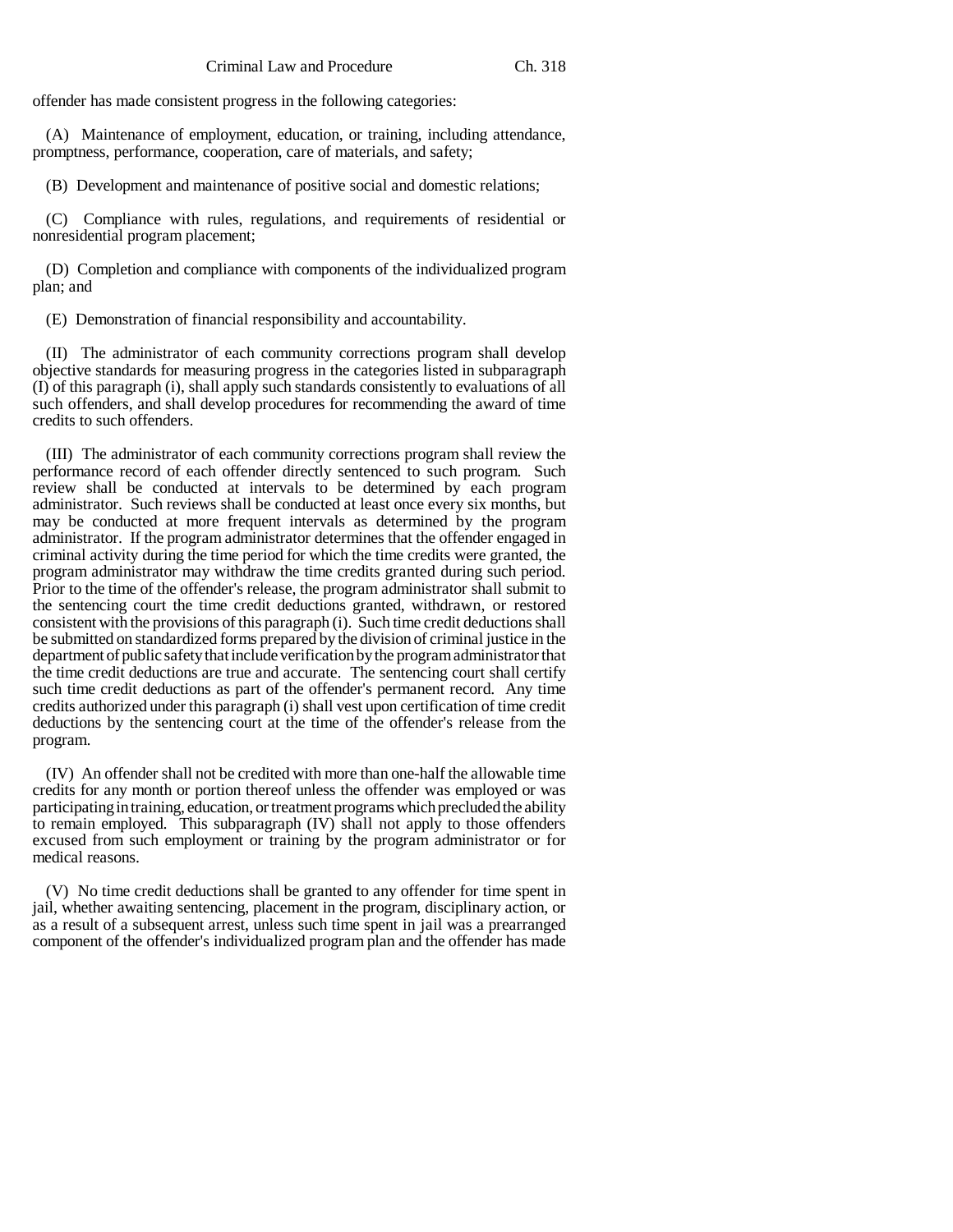consistent progress in the categories listed in subparagraph (I) of this paragraph (i).

(VI) Notwithstanding any other provision of this paragraph (i), time credits shall not reduce the sentence of any offender sentenced directly to a community corrections program by a period of time which is more than twenty-five percent of the sentence or twenty-five percent of the sentence after adjustments are calculated for any credits outlined by the mittimus.

(j) Except as otherwise provided in paragraph (k) of this subsection (1), any offender sentenced to the department of corrections subsequent to placement in a community corrections program is entitled to credit against the term of confinement as described in section  $17-27-104$  (9), C.R.S. The court shall make a finding of the amount of such time credits and include such finding in the mittimus that orders the offender to be placed in the custody of the department of corrections. The department of corrections shall apply credits for residential placement in a community corrections program in the same manner as credits for time served in a department of corrections facility.

(k)  $(H)$  Any offender who escapes from a residential community corrections program or who absconds from a nonresidential community corrections program shall forfeit any time credit deductions earned pursuant to paragraph (i) of this subsection (1). Within thirty days after an offender's escape or abscondment, the program administrator shall submit to the sentencing court a statement on the form described in subparagraph (III) of paragraph (i) of this subsection (1) of the time credit deductions that would have been earned by the offender.

### (II) Repealed.

(2) (a) The executive director of the department of corrections may transfer any offender who is eligible pursuant to this subsection (2) to a community corrections program if such offender is accepted for placement by a community corrections board pursuant to section 17-27-103, C.R.S., and a community corrections program pursuant to section 17-27-104, C.R.S.

(b) Unless the offender has an active felony warrant or detainer or has refused community placement, the executive director of the department of corrections shall refer for placement in a community corrections program:

(I) Any offender who successfully completes a regimented inmate discipline program pursuant to article 27.7 of this title 17, C.R.S., within twenty-eight months prior to the offender's parole eligibility date;

(II) Any offender who is not serving a sentence for an offense referred to in section 16-11-309, C.R.S., 18-1.3-406 and who has displayed acceptable institutional behavior sixteen months prior to such offender's parole eligibility date; and

(III) Any other offender who has displayed acceptable institutional behavior one hundred eighty days prior to such offender's parole eligibility date.

(c) Prior to placement of an offender in any community corrections program, the executive director of the department of corrections shall give the first right to refuse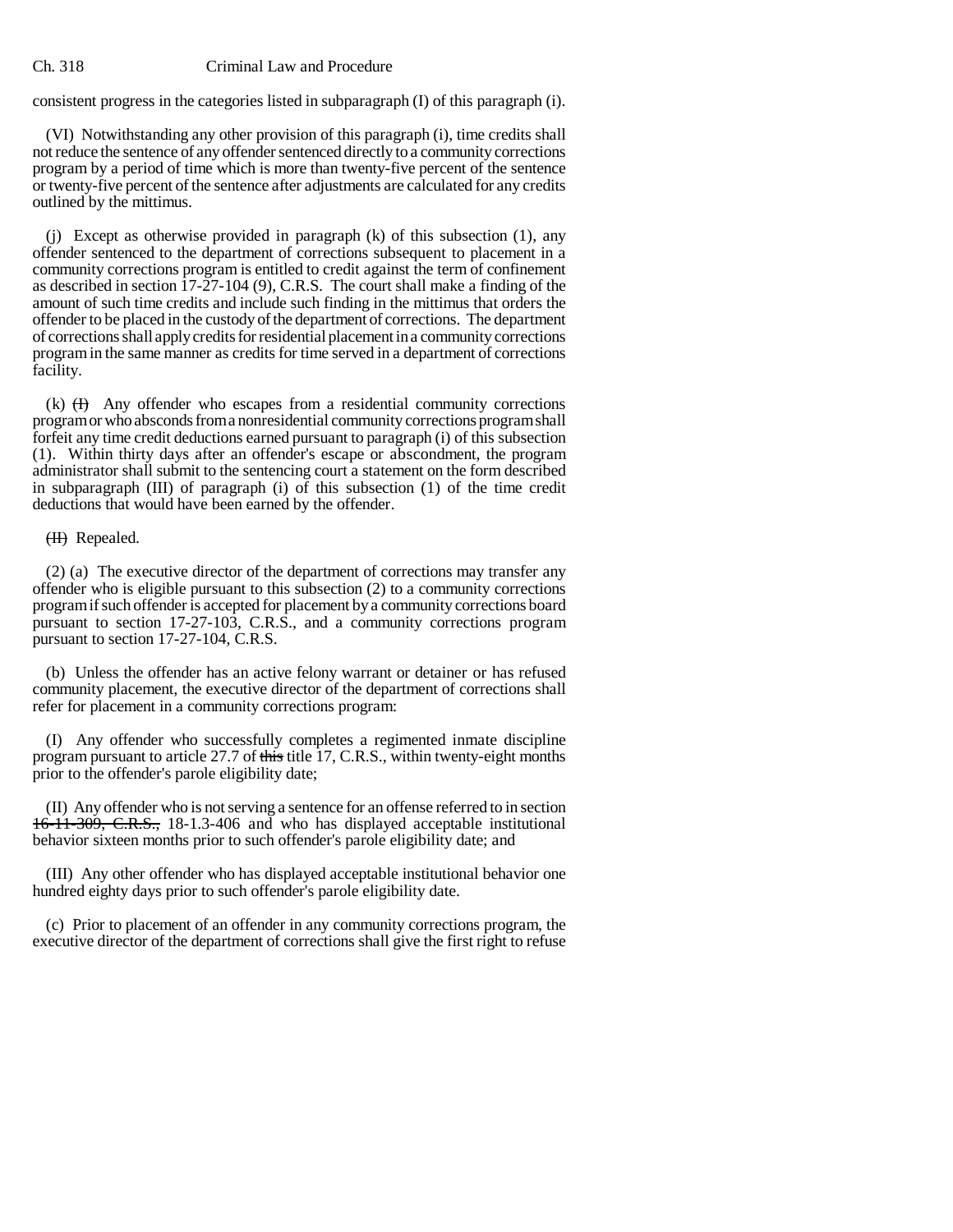placement of such offender to the community corrections board and community corrections programs in the community where the offender intends to reside after release from custody of the department of corrections or parole by the state board of parole.

(d) As to any offender held in a county jail pursuant to section 17-27-104 (6), C.R.S., the executive director of the department of corrections shall order transfer of such offender to a facility of the department of corrections as soon as possible.

(3)  $(a)$  The state board of parole may refer any parolee for placement in a community corrections program. Such placement, if approved by the community corrections board pursuant to section 17-27-103, C.R.S., and the community corrections program pursuant to section 17-27-104, C.R.S., may be made a condition of release on parole or as a modification of the conditions of an offender's parole after release or upon temporary revocation of parole pursuant to section 17-2-103 (11), C.R.S.

(b) Repealed.

(4) District courts, county courts, and other local criminal justice officials may enter into agreements with community corrections programs which include the use of such programs to supervise offenders awaiting trial for felony or misdemeanor offenses, offenders convicted of misdemeanors, or offenders under deferred judgments. Such agreements are subject to review and approval by the community corrections board of the jurisdiction in which any community corrections program making such agreement is located. Any such use of a community corrections program may be supported with funding from local governments, public or private grants, offender fees, and other sources other than the state general fund.

**18-1.3-302. [Formerly 17-27.9-101 and 17-27.9-103.] Legislative declaration - offenders who may be sentenced to the specialized restitution and community service program.** (1) The general assembly hereby finds that:

(a) The taxpayer costs to incarcerate nonviolent offenders, most of whom have committed property-related offenses, usually outbalances the need to incarcerate such persons to protect the public's safety and that imprisonment generally renders offenders less able to compensate their victims. Therefore, the general assembly declares that the purpose for enacting this article regarding specialized restitution and community service programs is to increase the cost-efficiency and the effectiveness of Colorado corrections. This article authorizes the establishment of an intermediate sanction whereby nonviolent offenders, at less taxpayer cost than imprisonment, would be required to work under strict supervision in a highly structured program in order to compensate their victims and society for the damage they have caused; AND

 $(2)$  (b) The general assembly hereby declares that Using incarceration as a routine punishment for nonviolent offenders, either upon sentencing or upon the revocation of parole or probation, punishes Colorado's taxpayers. The general assembly finds that limiting the pool of offenders eligible for the specialized restitution and community service program to first-time offenders unreasonably restricts entrance into the program and that the level of supervision mandated for repeat offenders by this article is adequate to ensure public safety from such offenders. The general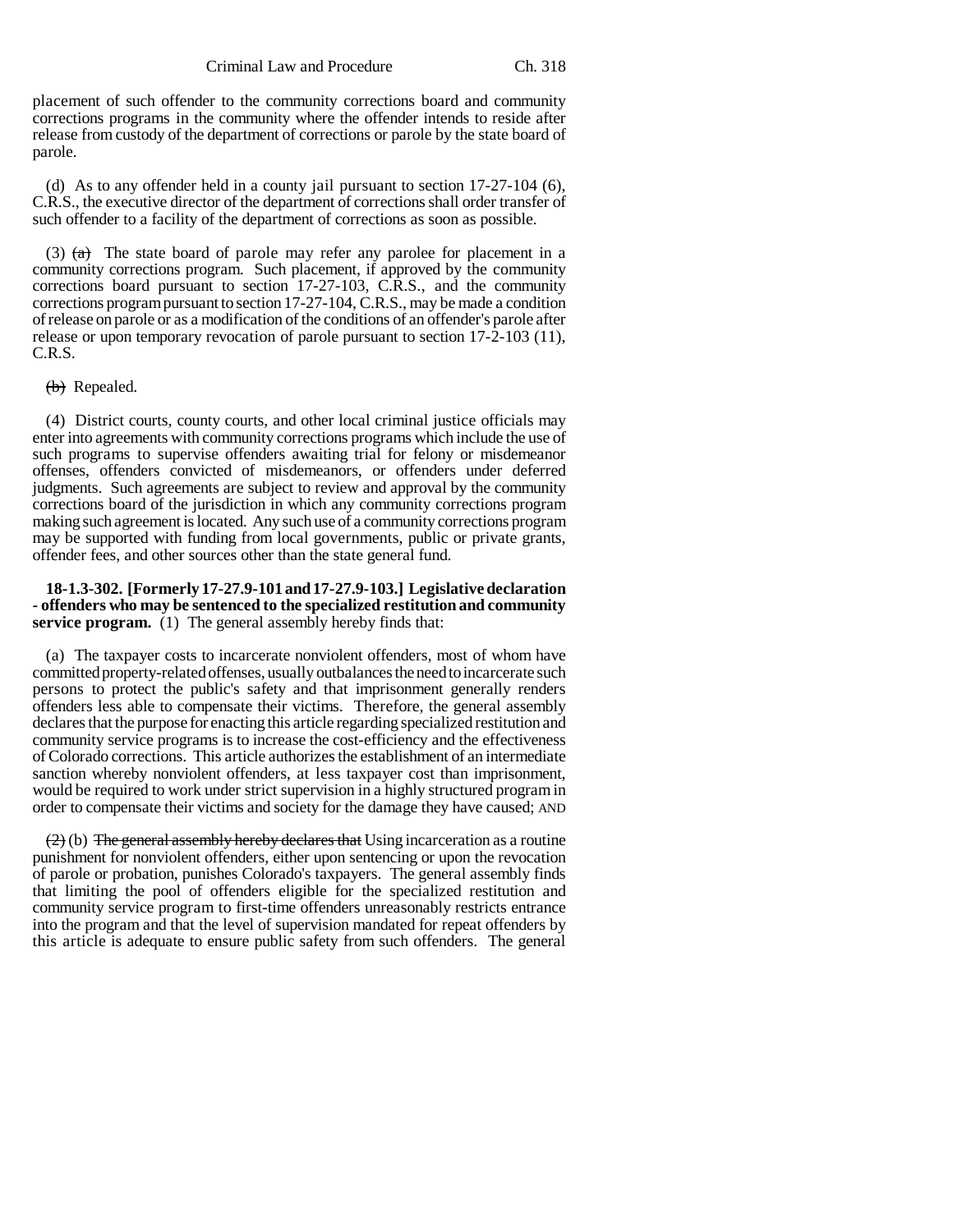assembly further finds that the vast majority of repeat offenders do not possess the requisite skills to obtain legitimate employment and that the specialized restitution and community service program will train such repeat offenders for legitimate employment. Therefore, it is in the best interests of the people of the state of Colorado to allow nonviolent repeat offenders and offenders with technical violations of parole or probation into such program.

 $(1)$  (2) Any offender shall be eligible to be placed in a specialized restitution and community service program if:

(a) The offender has been convicted of an offense other than a crime of violence, as described in section  $16-11-309(2)$  (a), C.R.S., 18-1.3-406 (2) (a), or any felony offense committed against a child set forth in articles 3, 6, and 7 of THIS title;  $18$ , C.R.S.; and

(b) (I) A determination is made by the court that the offender would be incarcerated, either pursuant to section  $16-11-101 (1)(b)$ , C.R.S., 18-1.3-104 (1) (b) or pursuant to a probation revocation, if such offender is not placed in the specialized restitution and community service program; or

(II) A determination is made by the parole board that the offender would be incarcerated pursuant to a parole violation.

(c) (Deleted by amendment, L. 93, p. 1173,  $\S$  2, effective July 1, 1993.)

 $(2)$  (3) Prior to sentencing an eligible offender to a specialized restitution and community service program pursuant to this section, the court shall make the determinations required in subsection  $(1)(2)$  of this section and such offender must have been accepted by both of the following:

(a) The provider of the specialized restitution and community service program in which it is proposed that the offender be placed; and

(b) The community corrections board, as defined in section 17-27-102 (2), C.R.S., of the community in which the program is located.

 $(3)$  (4) If an eligible offender is accepted by a provider pursuant to subsection  $(2)$ (3) of this section, the court may sentence an offender to pay restitution or perform community service, or both, in an amount commensurate with the seriousness of the crime and to the custody of any specialized restitution and community service program adopted pursuant to this SECTION OR article 27.9 OF TITLE 17, C.R.S. Notwithstanding any other provision of law to the contrary, a minimum of full restitution may be imposed in an amount that exceeds any actual losses or damages suffered by a victim of the crime. An offender shall be supervised in accordance with and subject to the provisions of article 27 of this title 17, C.R.S.

 $(4)$  (5) The parole board may place parole violators who meet the eligibility criteria of subsection  $(1)(2)$  of this section and who have been accepted pursuant to paragraphs (a) and (b) of subsection  $(2)$  (3) of this section in specialized restitution and community service programs. Such parole violators shall be supervised in accordance with and subject to the provisions of article 27 of this title 17, C.R.S.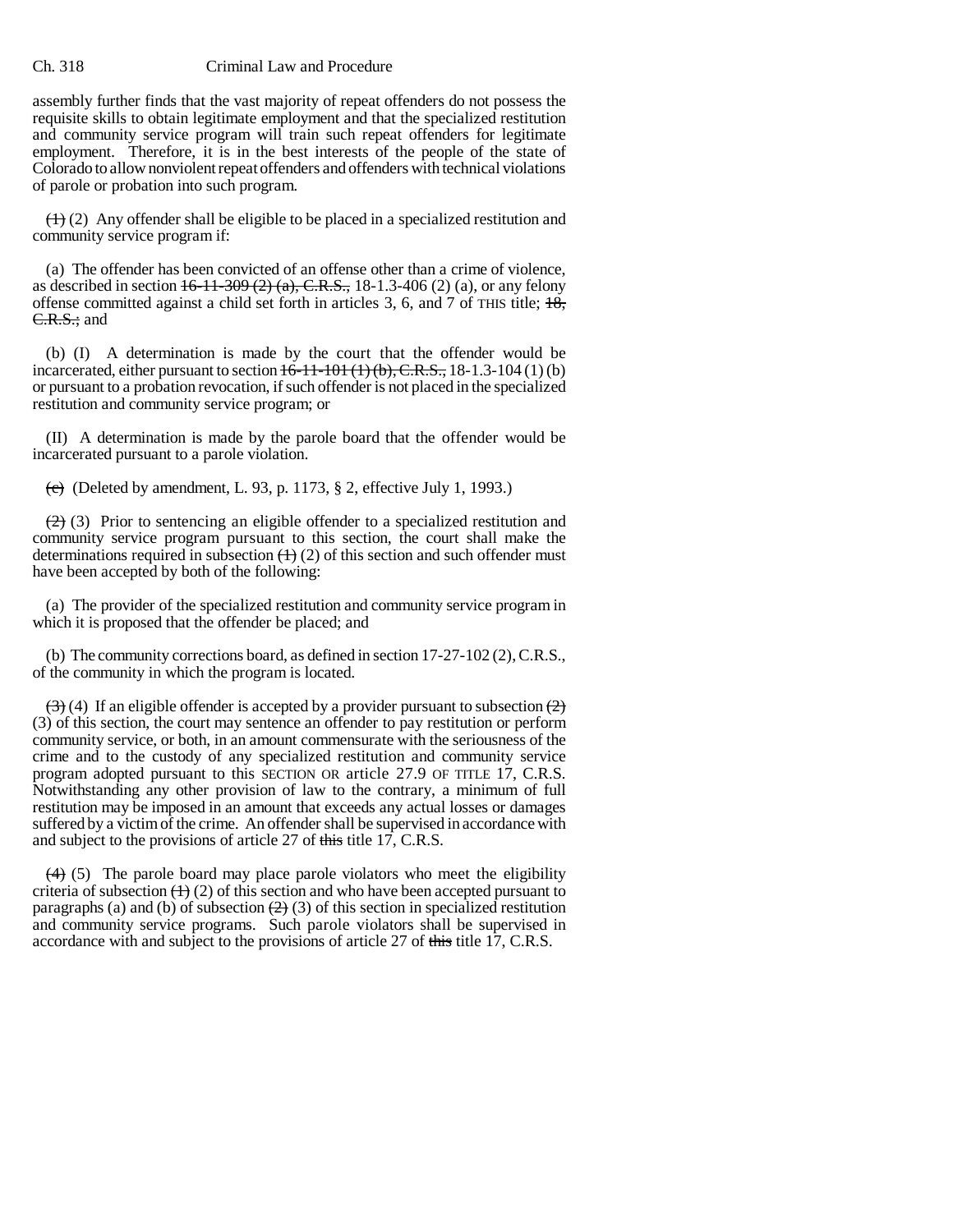### PART 4 SENTENCES TO IMPRISONMENT

**18-1.3-401. [Formerly 18-1-105.] Felonies classified - presumptive penalties.** (1) (a) (I) As to any person sentenced for a felony committed after July 1, 1979, and before July 1, 1984, felonies are divided into five classes which are distinguished from one another by the following presumptive ranges of penalties which are authorized upon conviction:

| Class                       | <b>Presumptive Range</b>                      |
|-----------------------------|-----------------------------------------------|
|                             | Life imprisonment or death.                   |
| $\mathcal{D}_{\mathcal{L}}$ | Eight to twelve years plus one year of parole |
| 3                           | Four to eight years plus one year of parole   |
| 4                           | Two to four years plus one year of parole     |
|                             | One to two years plus one year of parole      |

(II) As to any person sentenced for a felony committed on or after July 1, 1984, and before July 1, 1985, felonies are divided into five classes which are distinguished from one another by the following presumptive ranges of penalties which are authorized upon conviction:

| <b>Class</b> | <b>Presumptive Range</b>   |
|--------------|----------------------------|
| 1            | Life imprisonment or death |
| 2            | Eight to twelve years      |
| 3            | Four to eight years        |
| 4            | Two to four years          |
|              | One to two years           |

(III) (A) As to any person sentenced for a felony committed on or after July 1, 1985, except as otherwise provided in sub-subparagraph (E) of this subparagraph (III), in addition to, or in lieu of, any sentence to imprisonment, probation, community corrections, or work release, a fine within the following presumptive ranges may be imposed for the specified classes of felonies:

| <b>Class</b> | <b>Minimum Sentence Maximum Sentence</b>  |                                                             |
|--------------|-------------------------------------------|-------------------------------------------------------------|
| $\sim$ 1     | No fine                                   | No fine                                                     |
|              | Five thousand dollars One million dollars |                                                             |
|              |                                           | Three thousand dollars Seven hundred fifty thousand dollars |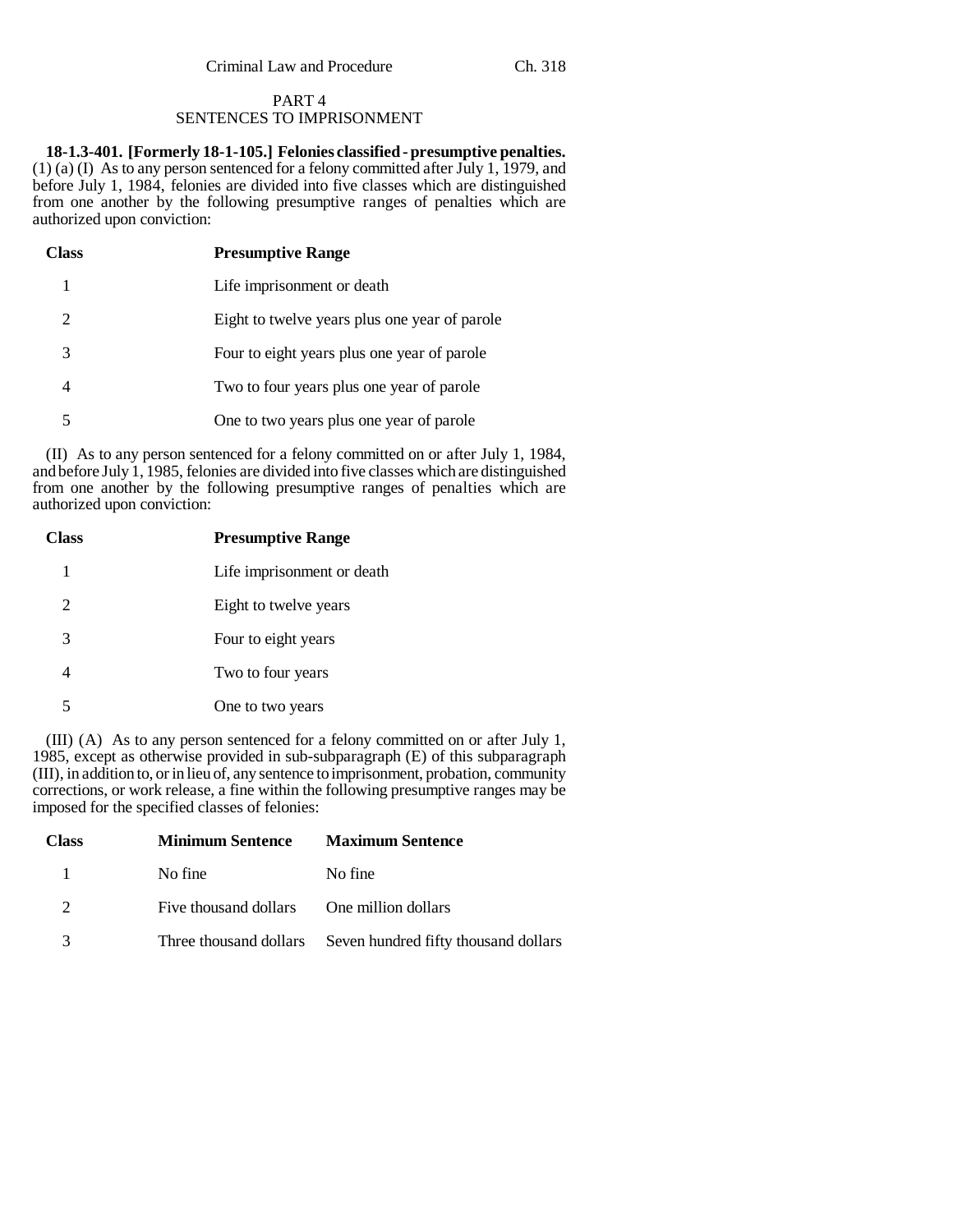| Ch. 318<br>Criminal Law and Procedure |  |                                                    |  |
|---------------------------------------|--|----------------------------------------------------|--|
| 4                                     |  | Two thousand dollars Five hundred thousand dollars |  |
| 5                                     |  | One thousand dollars One hundred thousand dollars  |  |
|                                       |  | One thousand dollars One hundred thousand dollars  |  |

(A.5) Notwithstanding any provision of law to the contrary, any person who attempts to commit, conspires to commit, or commits against an elderly person any felony set forth in part 4 of article 4 of this title, in part 1, 2, 3, or 5 of article 5 of this title, article 5.5 of this title, or section 11-51-603, C.R.S., shall be required to pay a mandatory and substantial fine within the limits permitted by law. However, all moneys collected from the offender shall be applied in the following order: Costs for crime victims compensation fund pursuant to section 24-4.1-119, C.R.S.; surcharges for victims and witnesses assistance and law enforcement fund pursuant to section 24-4.2-104, C.R.S.; restitution; time payment fee; late fees; and any other fines, fees, or surcharges. For purposes of this sub-subparagraph (A.5), an "elderly person" or "elderly victim" means a person sixty years of age or older.

(B) Failure to pay a fine imposed pursuant to this subparagraph (III) is grounds for revocation of probation or revocation of a sentence to community corrections, assuming the defendant's ability to pay. If such a revocation occurs, the court may impose the maximum sentence allowable in the given sentencing ranges.

(C) Each judicial district shall have at least one clerk who shall collect and administer the fines imposed under this subparagraph (III) and under section 18-1-106 18-1.3-501 in accordance with the provisions of sub-subparagraph (D) of this subparagraph (III).

(D) All fines collected pursuant to this subparagraph (III) shall be deposited in the fines collection cash fund, which fund is hereby created. The general assembly shall make annual appropriations out of such fund for administrative and personnel costs incurred in the collection and administration of said fines. All unexpended balances shall revert to the general fund at the end of each fiscal year.

(E) Notwithstanding the provisions of sub-subparagraph (A) of this subparagraph (III), a person who has been twice convicted of a felony under the laws of this state, any other state, or the United States prior to the conviction for which he or she is being sentenced shall not be eligible to receive a fine in lieu of any sentence to imprisonment, community corrections, or work release but shall be sentenced to at least the minimum sentence specified in subparagraph (V) of this paragraph (a) and may receive a fine in addition to said sentence.

(IV) As to any person sentenced for a felony committed on or after July 1, 1985, but prior to July 1, 1993, felonies are divided into six classes which are distinguished from one another by the following presumptive ranges of penalties which are authorized upon conviction:

1 Life imprisonment Death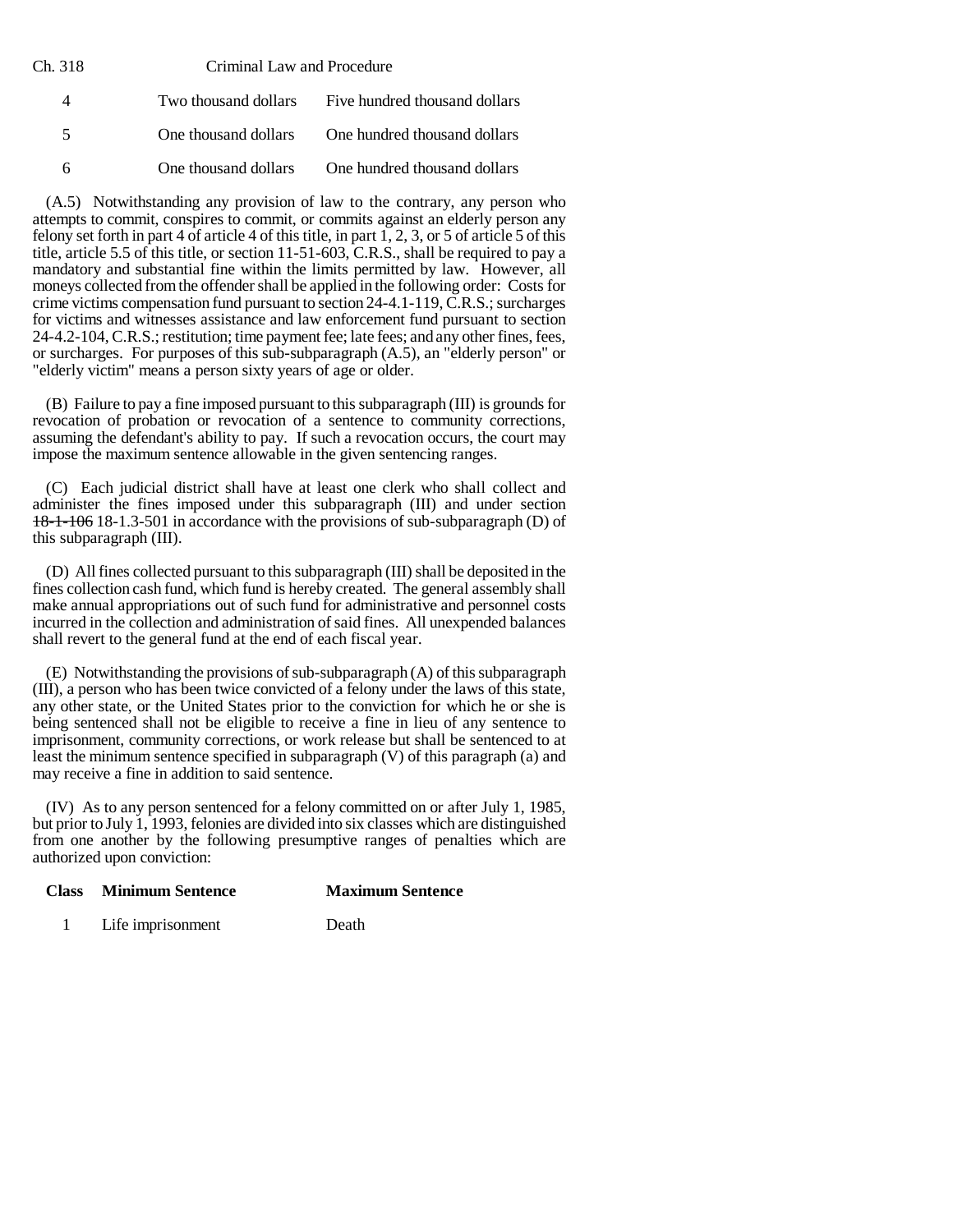|                | Eight years imprisonment | Twenty-four years imprisonment |
|----------------|--------------------------|--------------------------------|
|                | Four years imprisonment  | Sixteen years imprisonment     |
| $\overline{4}$ | Two years imprisonment   | Eight years imprisonment       |
|                | One year imprisonment    | Four years imprisonment        |
|                | One year imprisonment    | Two years imprisonment         |

(V) (A) As to any person sentenced for a felony committed on or after July 1, 1993, felonies are divided into six classes which are distinguished from one another by the following presumptive ranges of penalties which are authorized upon conviction:

| <b>Class</b> | <b>Minimum</b><br>Sentence  | <b>Maximum</b><br><b>Sentence</b> | <b>Mandatory Period</b><br>of Parole |
|--------------|-----------------------------|-----------------------------------|--------------------------------------|
| 1            | Life<br>imprisonment        | Death                             | None                                 |
| 2            | Eight years<br>imprisonment | Twenty-four years<br>imprisonment | Five years                           |
| 3            | Four years<br>imprisonment  | Twelve years<br>imprisonment      | Five years                           |
| 4            | Two years<br>imprisonment   | Six years<br>imprisonment         | Three years                          |
| 5            | One year<br>imprisonment    | Three years<br>imprisonment       | Two years                            |
| 6            | One year<br>imprisonment    | Eighteen months<br>imprisonment   | One year                             |

(B) Any person who is paroled pursuant to section 17-22.5-403, C.R.S., or any person who is not paroled and is discharged pursuant to law, shall be subject to the mandatory period of parole established pursuant to sub-subparagraph (A) of this subparagraph (V). Such mandatory period of parole may not be waived by the offender or waived or suspended by the court and shall be subject to the provisions of section  $17-22.5-403$  (8), C.R.S., which permits the state board of parole to discharge the offender at any time during the term of parole upon a determination that the offender has been sufficiently rehabilitated and reintegrated into society and can no longer benefit from parole supervision.

(C) Notwithstanding sub-subparagraph (A) of this subparagraph (V), the mandatory period of parole for a person convicted of a felony offense committed prior to July 1, 1996, pursuant to part 4 of article 3 of this title, or part 3 of article 6 of this title, shall be five years. Notwithstanding sub-subparagraph  $(A)$  of this subparagraph (V), the period of parole for a person convicted of a felony offense committed on or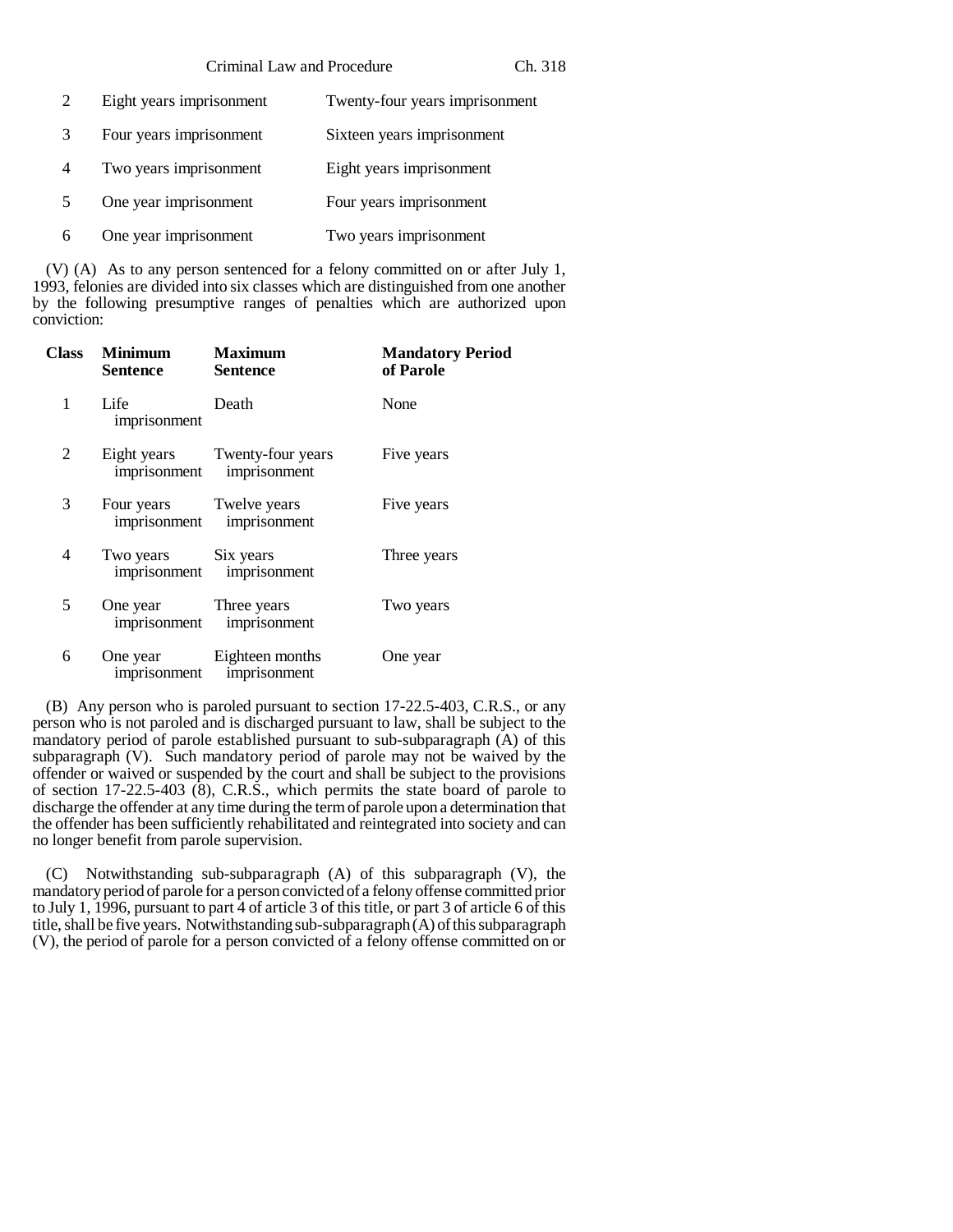after July 1, 1996, pursuant to part 4 of article 3 of this title, or part 3 of article 6 of this title, shall be set by the state board of parole pursuant to section 17-2-201 (5) (a.5), C.R.S., but in no event shall the term of parole exceed the maximum sentence imposed upon the inmate by the court.

(C.3) Notwithstanding the provisions of sub-subparagraph (A) of this subparagraph (V), the period of parole for a person convicted of a felony offense committed on or after July 1, 1996, but prior to November 1, 1998, pursuant to part 4 of article 3 of this title or part 3 of article 6 of this title, shall be set by the state board of parole pursuant to section 17-2-201 (5) (a.5), C.R.S.

(C.5) Notwithstanding the provisions of sub-subparagraph (A) of this subparagraph (V), any person sentenced for a sex offense, as defined in section 16-13-803 (5), C.R.S. 18-1.3-1003 (5), committed on or after November 1, 1998, shall be sentenced pursuant to the provisions of part  $\frac{8}{10}$  of THIS article.  $\frac{13}{13}$  of title 16, C.R.S.

(D) The mandatory period of parole imposed pursuant to sub-subparagraph (A) of this subparagraph (V) shall commence immediately upon the discharge of an offender from imprisonment in the custody of the department of corrections. If the offender has been granted release to parole supervision by the state board of parole, the offender shall be deemed to have discharged the offender's sentence to imprisonment provided for in sub-subparagraph (A) of this subparagraph (V) in the same manner as if such sentence were discharged pursuant to law; except that the sentence to imprisonment for any person sentenced as a sex offender pursuant to part 8 10 of THIS article 13 of title 16, C.R.S., shall not be deemed discharged on release of said person on parole. When an offender is released by the state board of parole or released because the offender's sentence was discharged pursuant to law, the mandatory period of parole shall be served by such offender. An offender sentenced for nonviolent felony offenses, as defined in section 17-22.5-405 (5), C.R.S., may receive earned time pursuant to section 17-22.5-405, C.R.S., while serving a mandatory parole period in accordance with this section but not while such offender is reincarcerated after a revocation of the mandatory period of parole.

(E) If an offender is sentenced consecutively for the commission of two or more felony offenses pursuant to sub-subparagraph (A) of this subparagraph (V), the mandatory period of parole for such offender shall be the mandatory period of parole established for the highest class felony of which such offender has been convicted.

(VI) Any person sentenced for a class 2, 3, 4, or 5 felony, or a class 6 felony that is the offender's second or subsequent felony offense, committed on or after July 1, 1998, regardless of the length of the person's sentence to incarceration and the mandatory period of parole, shall not be deemed to have fully discharged his or her sentence until said person has either completed or been discharged by the state board of parole from the mandatory period of parole imposed pursuant to subparagraph (V) of this paragraph (a) or completed or been discharged by the state board of parole from the twelve-month period of supervision imposed pursuant to section 17-22.5-403 (9), C.R.S., whichever occurs first. Prior to fully discharging his or her sentence, upon revocation of parole, a person may be returned to incarceration for the periods specified in section 17-22.5-403 (9), C.R.S.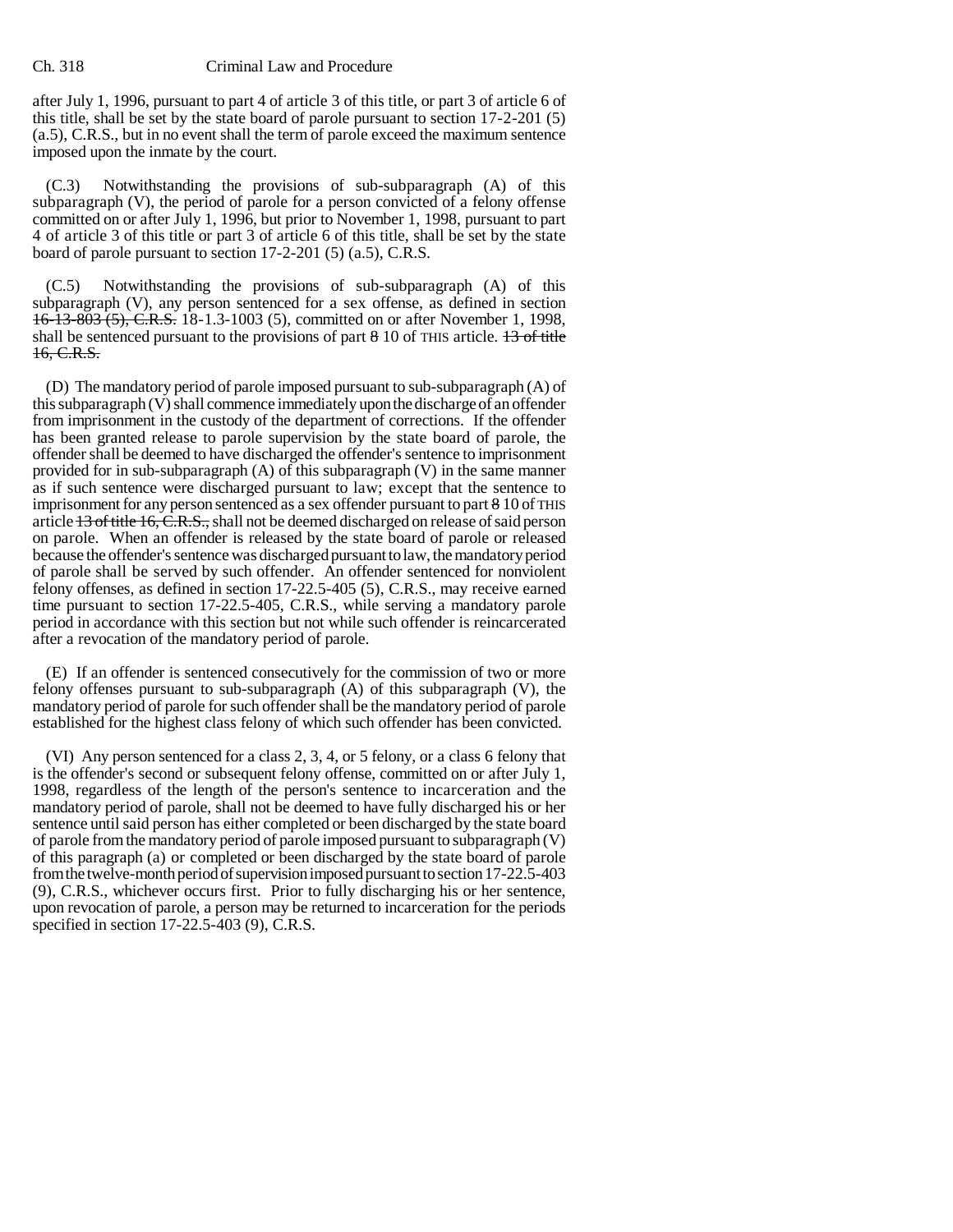#### Criminal Law and Procedure Ch. 318

(b) (I) Except as provided in subsection (6) and subsection  $(9)$  (8) of this section and in section  $18-4-202.118-1.3-804$ , a person who has been convicted of a class 2, class 3, class 4, class 5, or class 6 felony shall be punished by the imposition of a definite sentence which is within the presumptive ranges set forth in paragraph (a) of this subsection (1). In imposing the sentence within the presumptive range, the court shall consider the nature and elements of the offense, the character and record of the offender, and all aggravating or mitigating circumstances surrounding the offense and the offender. The prediction of the potential for future criminality by a particular defendant, unless based on prior criminal conduct, shall not be considered in determining the length of sentence to be imposed.

(II) As to any person sentenced for a felony committed on or after July 1, 1985, a person may be sentenced to imprisonment as described in subparagraph (I) of this paragraph (b) or to pay a fine that is within the presumptive ranges set forth in subparagraph (III) of paragraph (a) of this subsection (1) or to both such fine and imprisonment; except that any person who has been twice convicted of a felony under the laws of this state, any other state, or the United States prior to the conviction for which he or she is being sentenced shall not be eligible to receive a fine in lieu of any sentence to imprisonment as described in subparagraph (I) of this paragraph (b) but shall be sentenced to at least the minimum sentence specified in subparagraph (V) of paragraph (a) of this subsection (1) and may receive a fine in addition to said sentence.

(II.5) Notwithstanding anything in this section to the contrary, any person sentenced for a sex offense, as defined in section  $16-13-803$   $(5)$ , C.R.S. 18-1.3-1003 (5), committed on or after November 1, 1998, may be sentenced to pay a fine in addition to, but not instead of, a sentence for imprisonment or probation pursuant to section 16-13-804, C.R.S. 18-1.3-1004.

(III) Notwithstanding anything in this section to the contrary, as to any person sentenced for a crime of violence, as defined in section  $16-11-309$ , C.R.S. 18-1.3-406, committed on or after July 1, 1985, a person may be sentenced to pay a fine in addition to, but not instead of, a sentence for imprisonment.

(IV) If a person is convicted of assault in the first degree pursuant to section 18-3-202 or assault in the second degree pursuant to section 18-3-203 and the victim is a peace officer or firefighter engaged in the performance of his or her duties, as defined in section  $18-1-106(1.5)$  (b) 18-1.3-501 (1.5) (b), notwithstanding the provisions of subparagraph (III) of paragraph (a) of this subsection (1) and subparagraph (II) of this paragraph (b), the court shall sentence the person to a term of imprisonment. In addition to such term of imprisonment, the court may impose a fine on such person pursuant to subparagraph (III) of paragraph (a) of this subsection (1).

### (V) to (VIII) Repealed.

(c) Except as otherwise provided by statute, felonies are punishable by imprisonment in any correctional facility under the supervision of the executive director of the department of corrections. Nothing in this section shall limit the authority granted in part  $\pm 8$  of THIS article  $\pm 3$  of title 16, C.R.S., to increase sentences for habitual criminals. Nothing in this section shall limit the authority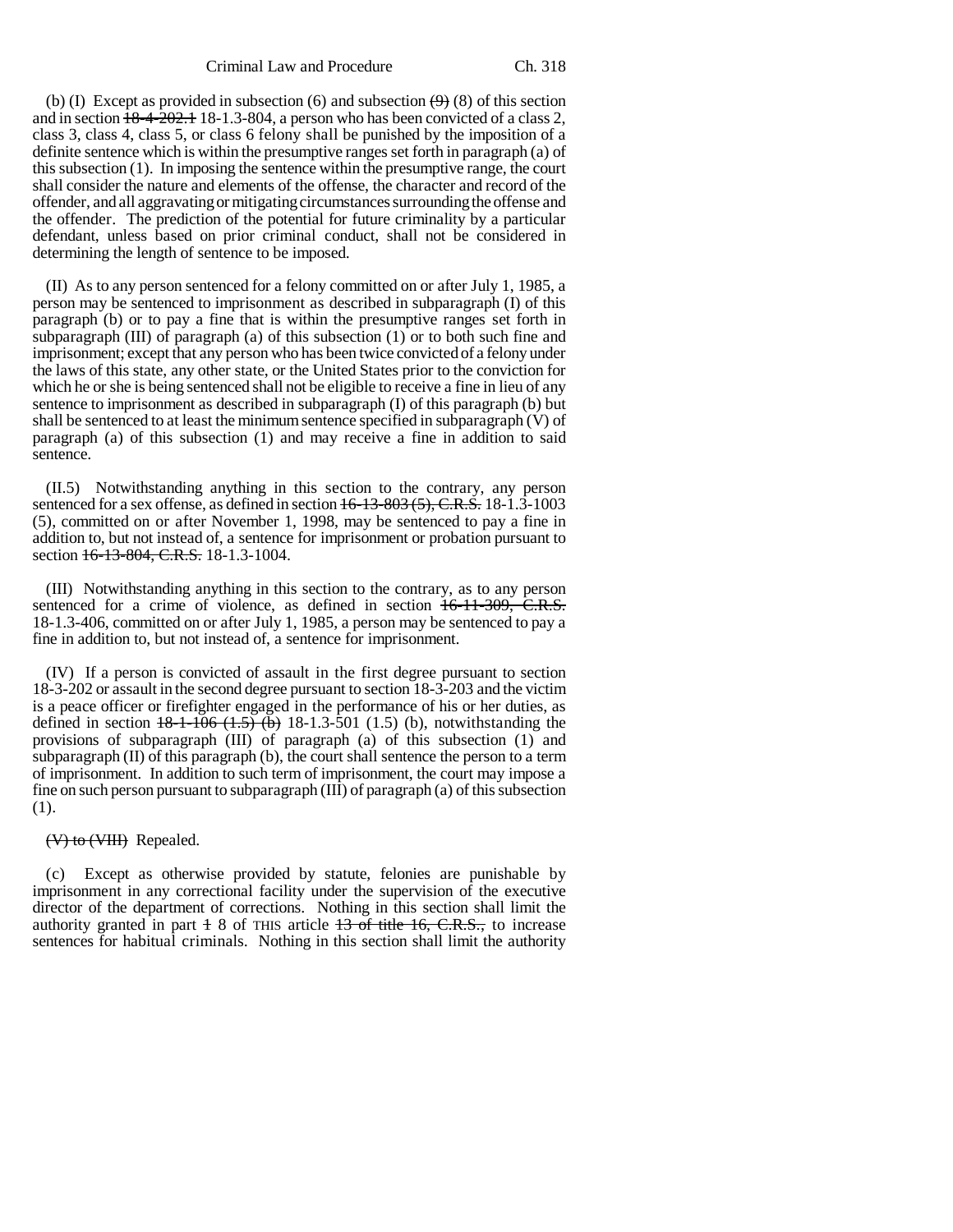granted in parts  $29$  and  $810$  of THIS article  $13$  of title 16, C.R.S., to sentence sex offenders to the department of corrections or to sentence sex offenders to probation for an indeterminate term. Nothing in this section shall limit the authority granted in section  $18-4-202.1$  18-1.3-804 for increased sentences for habitual burglary offenders.

(2) (a) A corporation which has been found guilty of a class 2 or class 3 felony shall be subject to imposition of a fine of not less than five thousand dollars nor more than fifty thousand dollars. A corporation which has been found guilty of a class 4, class 5, or class 6 felony shall be subject to imposition of a fine of not less than one thousand dollars nor more than thirty thousand dollars.

(b) A corporation which has been found guilty of a class 2, class 3, class 4, class 5, or class 6 felony, for an act committed on or after July 1, 1985, shall be subject to imposition of a fine which is within the presumptive ranges set forth in subparagraph (III) of paragraph (a) of subsection (1) of this section.

(3) Every person convicted of a felony, whether defined as such within or outside this code, shall be disqualified from holding any office of honor, trust, or profit under the laws of this state or from practicing as an attorney in any of the courts of this state during the actual time of confinement or commitment to imprisonment or release from actual confinement on conditions of probation. Upon his OR HER discharge after completion of service of his OR HER sentence or after service under probation, the right to hold any office of honor, trust, or profit shall be restored, except as provided in section 4 of article XII of the state constitution.

(4) A person who has been convicted of a class 1 felony shall be punished by life imprisonment unless a panel of judges imposes a death sentence pursuant to the procedure set forth in section  $16-11-103$ , C.R.S. 18-1.3-1201. As to any person sentenced for a class 1 felony, for an act committed on or after July 1, 1985, life imprisonment shall mean imprisonment without the possibility of parole for forty calendar years. As to any person sentenced for a class 1 felony, for an act committed on or after July 1, 1990, life imprisonment shall mean imprisonment without the possibility of parole.

(5) In the event the death penalty as provided for in this section is held to be unconstitutional by the Colorado supreme court or the United States supreme court, a person convicted of a crime punishable by death under the laws of this state shall be punished by life imprisonment. In such circumstance, the court which previously sentenced a person to death shall cause such person to be brought before the court, and the court shall sentence such person to life imprisonment.

(6) In imposing a sentence to incarceration, the court shall impose a definite sentence which is within the presumptive ranges set forth in subsection (1) of this section unless it concludes that extraordinary mitigating or aggravating circumstances are present, are based on evidence in the record of the sentencing hearing and the presentence report, and support a different sentence which better serves the purposes of this code with respect to sentencing, as set forth in section 18-1-102.5. If the court finds such extraordinary mitigating or aggravating circumstances, it may impose a sentence which is lesser or greater than the presumptive range; except that in no case shall the term of sentence be greater than twice the maximum nor less than one-half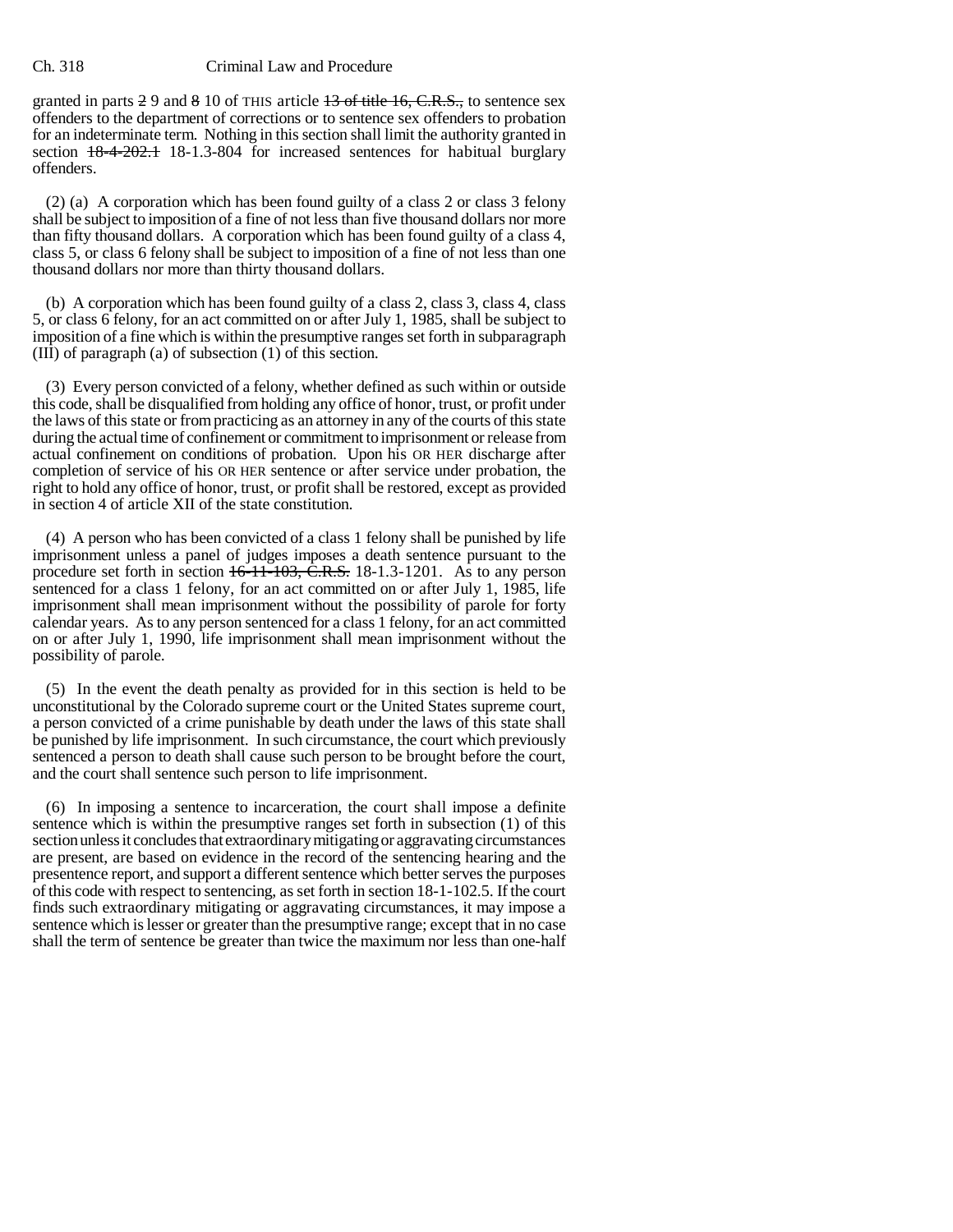the minimum term authorized in the presumptive range for the punishment of the offense.

(7) In all cases, except as provided in subsection  $(9)$  (8) of this section, in which a sentence which is not within the presumptive range is imposed, the court shall make specific findings on the record of the case, detailing the specific extraordinary circumstances which constitute the reasons for varying from the presumptive sentence.

### (8) Repealed.

 $(9)$  (a) (a) The presence of any one or more of the following extraordinary aggravating circumstances shall require the court, if it sentences the defendant to incarceration, to sentence the defendant to a term of at least the midpoint in the presumptive range but not more than twice the maximum term authorized in the presumptive range for the punishment of a felony:

(I) The defendant is convicted of a crime of violence under section  $16-11-309$ , C.R.S. 18-1.3-406;

(II) The defendant was on parole for another felony at the time of commission of the felony;

(III) The defendant was on probation or was on bond while awaiting sentencing following revocation of probation for another felony at the time of the commission of the felony;

### $(HV)$  and  $(HV.5)$  Repealed.

 $(V)$  (IV) The defendant was under confinement, in prison, or in any correctional institution as a convicted felon, or an escapee from any correctional institution for another felony at the time of the commission of a felony;

### $(\forall f)$  and  $(\forall f)$  Repealed.

(VIII) (V) At the time of the commission of the felony, the defendant was on appeal bond following his OR HER conviction for a previous felony;

(HX) (VI) The defendant is under eighteen years of age and, at the time of the commission of a felony, the defendant was on probation for or on bond while awaiting sentencing following revocation of probation for another offense that would have constituted a felony if committed by an adult.

(b) In any case in which one or more of the extraordinary aggravating circumstances provided for in paragraph (a) of this subsection  $(9)$  (8) exist, the provisions of subsection (7) of this section shall not apply.

(c) Nothing in this subsection  $(9)$  (8) shall preclude the court from considering aggravating circumstances other than those stated in paragraph (a) of this subsection  $\overline{(9)}$  (8) as the basis for sentencing the defendant to a term greater than the presumptive range for the felony.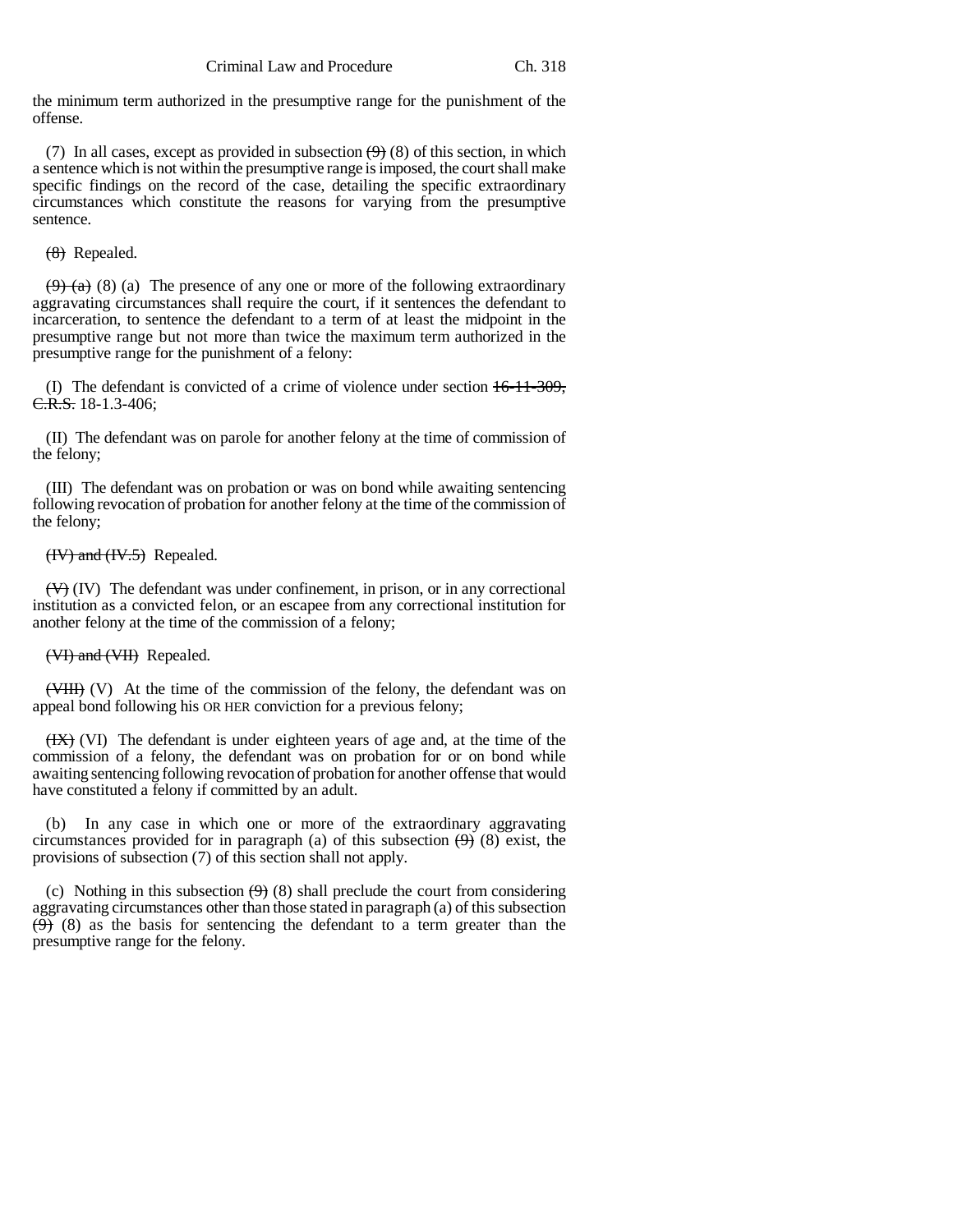(d) (I) If the defendant is convicted of the class 2 or the class 3 felony of child abuse under section 18-6-401 (7) (a) (I) or (7) (a) (III), the court shall be required to sentence the defendant to a term of at least the midpoint in the presumptive range but not more than twice the maximum term authorized in the presumptive range for the punishment of that class felony.

(II) In no case shall any defendant sentenced pursuant to subparagraph (I) of this paragraph (d) be eligible for suspension of sentence or for probation or deferred prosecution.

(e) (I) If the defendant is convicted of the class 2 felony of sexual assault in the first degree under section 18-3-402 (3), commission of which offense occurs prior to November 1, 1998, the court shall be required to sentence the defendant to a term of at least the midpoint in the presumptive range but not more than twice the maximum term authorized in the presumptive range for the punishment of that class of felony.

(II) In no case shall any defendant sentenced pursuant to subparagraph (I) of this paragraph (e) be eligible for suspension of sentence or probation.

(III) As a condition of parole under section 17-2-201 (5) (e), C.R.S., a defendant sentenced pursuant to this paragraph (e) shall be required to participate in a program of mental health counseling or receive appropriate treatment to the extent that the state board of parole deems appropriate to effectuate the successful reintegration of the defendant into the community while recognizing the need for public safety.

(e.5) If the defendant is convicted of the class 2 felony of sexual assault in the first degree under section 18-3-402 (3), commission of which offense occurs on or after November 1, 1998, the court shall be required to sentence the defendant to an indeterminate sentence of at least the midpoint in the presumptive range for the punishment of that class of felony up to the defendant's natural life.

(f) The court may consider aggravating circumstances such as serious bodily injury caused to the victim or the use of a weapon in the commission of a crime, notwithstanding the fact that such factors constitute elements of the offense.

 $(g)$  If the defendant is convicted of class 4 or class 3 felony vehicular homicide under section 18-3-106 (1) (a) or (1) (b), and while committing vehicular homicide the defendant was in immediate flight from the commission of another felony, the court shall be required to sentence the defendant to a term of at least the midpoint in the presumptive range but not more than twice the maximum term authorized in the presumptive range for the punishment of the class of felony vehicular homicide of which the defendant is convicted.

 $(9.5)$  (9) The presence of any one or more of the following sentence-enhancing circumstances shall require the court, if it sentences the defendant to incarceration, to sentence the defendant to a term of at least the minimum in the presumptive range but not more than twice the maximum term authorized in the presumptive range for the punishment of a felony:

(a) At the time of the commission of the felony, the defendant was charged with or was on bond for a felony in a previous case and the defendant was convicted of any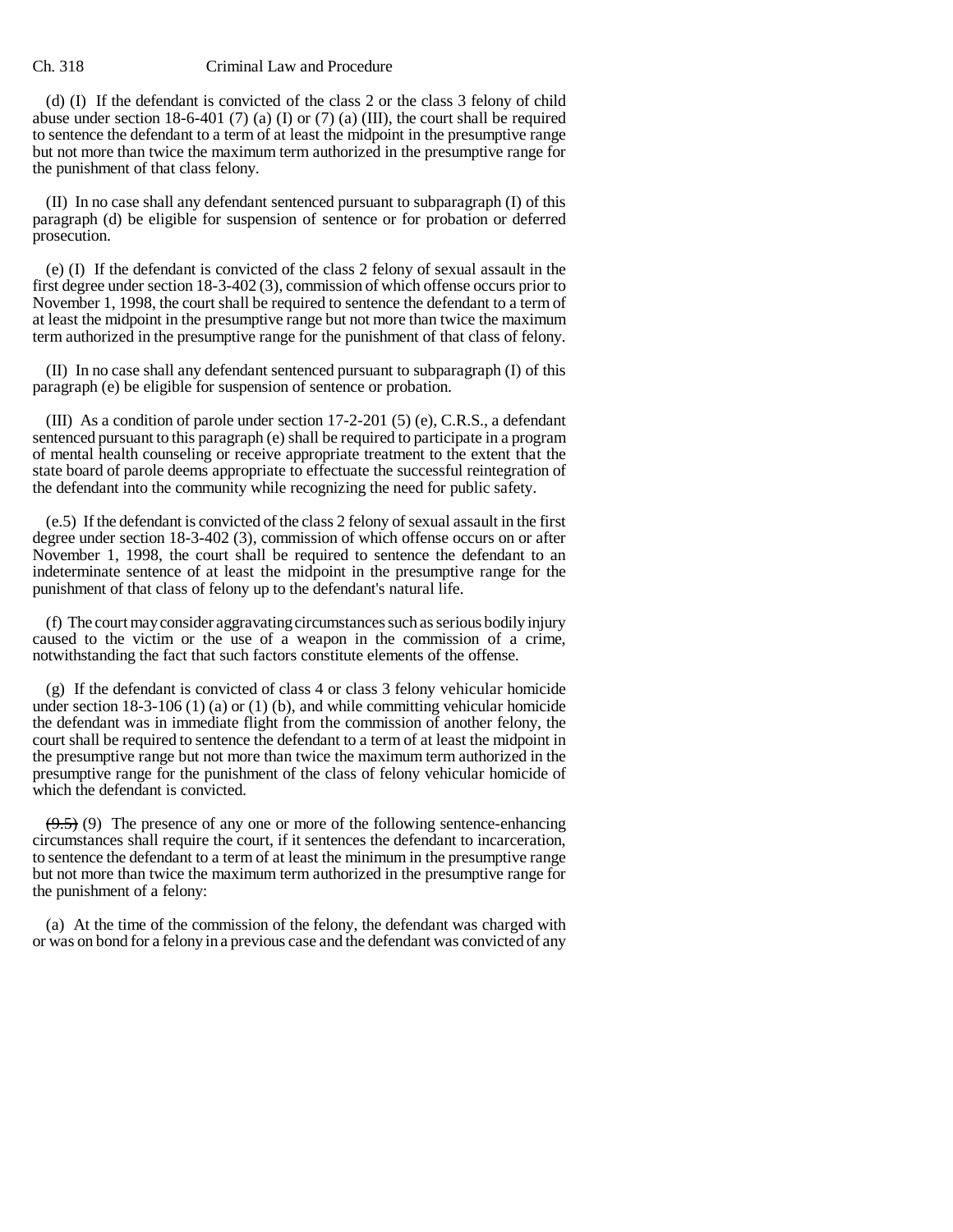felony in the previous case;

(a.5) The defendant is under eighteen years of age and, at the time of the commission of the felony, the defendant was charged with or was on bond for a previous offense that would have constituted a felony if committed by an adult;

(b) At the time of the commission of the felony, the defendant was on bond for having pled guilty to a lesser offense when the original offense charged was a felony;

(c) The defendant was under a deferred judgment and sentence for another felony at the time of the commission of the felony;

(c.5) The defendant is under eighteen years of age and, at the time of the commission of the felony, the defendant was on bond for having pled guilty to a lesser offense when the original offense charged was an offense that would have constituted a felony if committed by an adult;

(c.7) The defendant is under eighteen years of age and, at the time of the commission of the felony, the defendant was under a deferred judgment and sentence for another offense that would have constituted a felony if committed by an adult;

(d) At the time of the commission of the felony, the defendant was on parole for having been adjudicated a delinquent child for an offense which would constitute a felony if committed by an adult.

 $(9.7)$  (a) (10) (a) The general assembly hereby finds that certain crimes which are listed in paragraph (b) of this subsection  $(9.7)$  (10) present an extraordinary risk of harm to society and therefore, in the interest of public safety, for such crimes which constitute class 3 felonies, the maximum sentence in the presumptive range shall be increased by four years; for such crimes which constitute class 4 felonies, the maximum sentence in the presumptive range shall be increased by two years; for such crimes which constitute class 5 felonies, the maximum sentence in the presumptive range shall be increased by one year; for such crimes which constitute class 6 felonies, the maximum sentence in the presumptive range shall be increased by six months.

(b) Crimes that present an extraordinary risk of harm to society shall include the following:

(I) (A) Sexual assault, as defined in section 18-3-402; or

(B) Sexual assault in the first degree, as defined in section 18-3-402, as it existed prior to July 1, 2000;

(II) Sexual assault in the second degree, as defined in section 18-3-403, as it existed prior to July 1, 2000;

(III) (A) Unlawful sexual contact, as defined in section 18-3-404; or

(B) Sexual assault in the third degree, as defined in section 18-3-404, as it existed prior to July 1, 2000;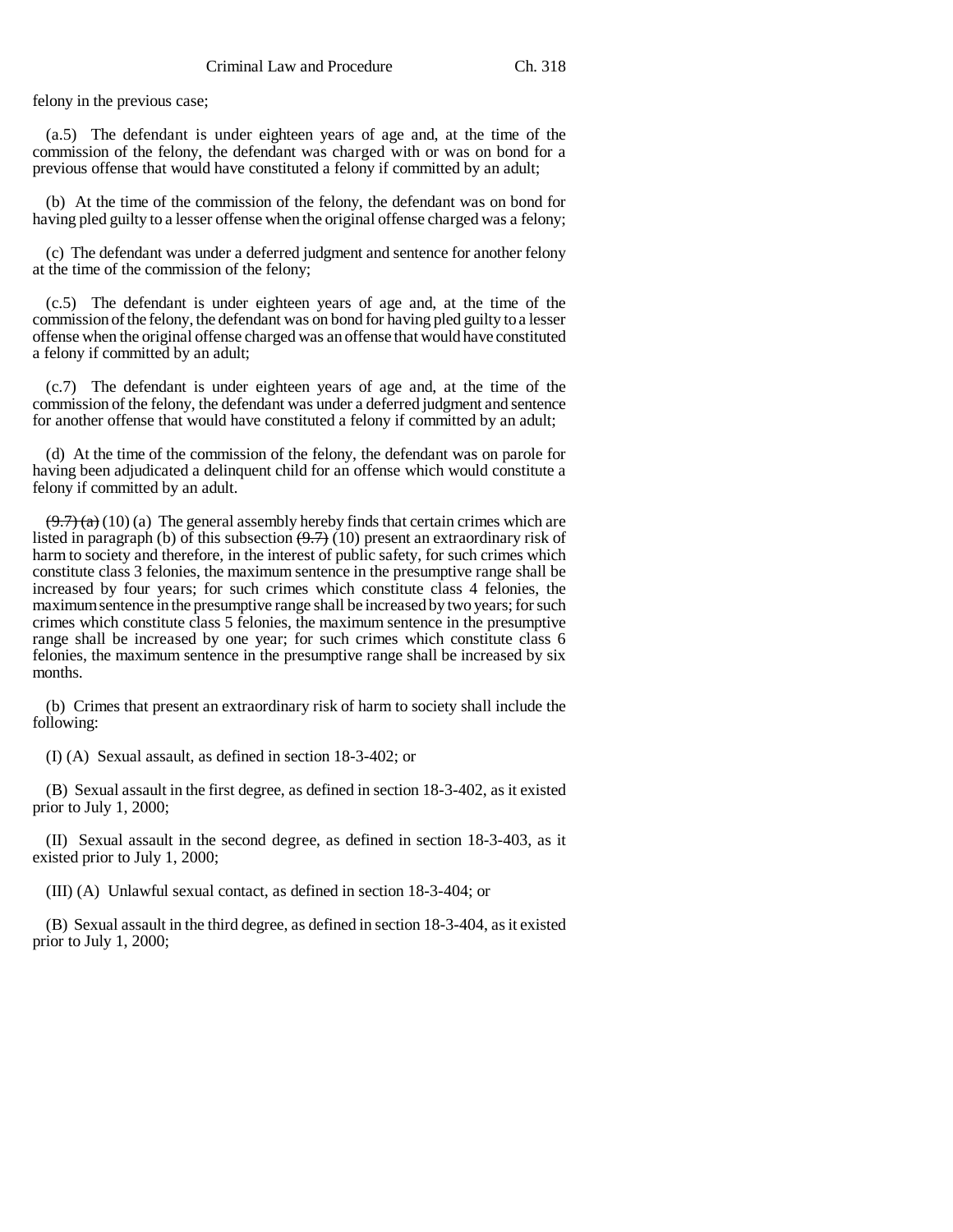(IV) Sexual assault on a child, as defined in section 18-3-405;

(V) Sexual assault on a child by one in a position of trust, as defined in section 18-3-405.3;

(VI) Sexual assault on a client by a psychotherapist, as defined in section 18-3-405.5;

(VII) Incest, as defined in section 18-6-301;

(VIII) Aggravated incest, as defined in section 18-6-302;

(IX) Aggravated robbery, as defined in section 18-4-302;

(X) Child abuse, as defined in section 18-6-401;

(XI) Unlawful distribution, manufacturing, dispensing, sale, or possession of a controlled substance with the intent to sell, distribute, manufacture, or dispense, as defined in section 18-18-405;

(XII) Any crime of violence, as defined in section  $16-11-309$ , C.R.S. 18-1.3-406; and

(XIII) Stalking, as described in section 18-9-111 (4).

(c) With respect to the offenses specified in subparagraphs (I) to (VIII) of paragraph (b) of this subsection (9.7) and sexual offenses that constitute crimes of violence, the provisions of this subsection (9.7) apply only to offenses committed prior to November 1, 1998.

 $(10)$  (11) When it shall appear to the satisfaction of the court that the ends of justice and the best interest of the public, as well as the defendant, will be best served thereby, the court shall have the power to suspend the imposition or execution of sentence for such period and upon such terms and conditions as it may deem best; except that in no instance shall the court have the power to suspend a sentence to a term of incarceration when the defendant is sentenced pursuant to a mandatory sentencing provision. In no instance shall any such sentence be suspended if the defendant is ineligible for probation pursuant to section  $16-11-201$ , C.R.S. 18-1.3-201, except upon an express waiver being made by the sentencing court regarding a particular defendant upon recommendation of the district attorney and approval of such recommendation by an order of the sentencing court pursuant to section  $16-11-201$  (4), C.R.S. 18-1.3-201 (4).

(11) Repealed.

(12) Every sentence entered under this section shall include consideration of restitution as required by PART 6 OF THIS ARTICLE AND BY article 18.5 of title 16, C.R.S.

(13) (a) The court, if it sentences a defendant who is convicted of any one or more of the offenses specified in paragraph (b) of this subsection (13) to incarceration,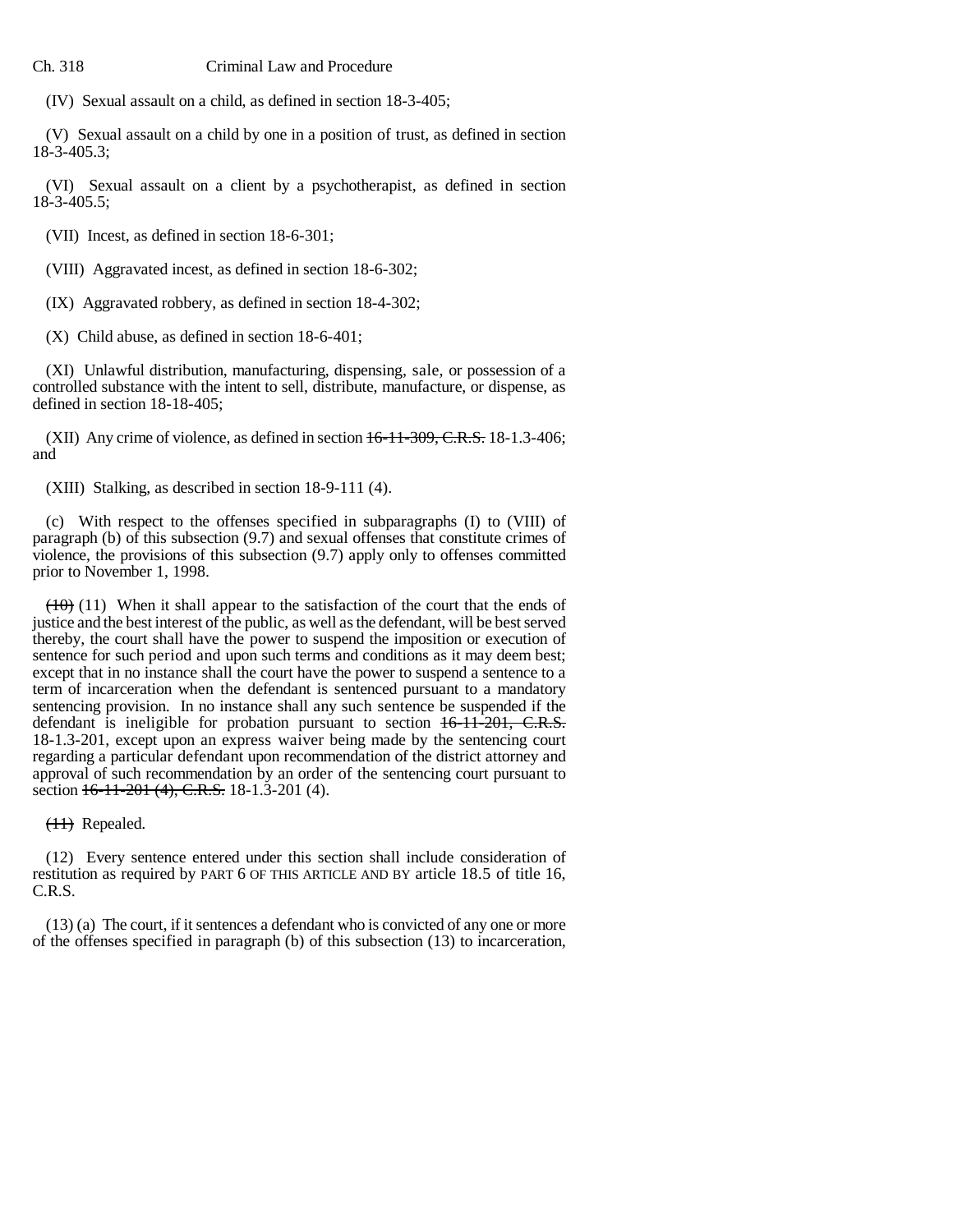shall sentence the defendant to a term of at least the midpoint, but not more than twice the maximum, of the presumptive range authorized for the punishment of the offense of which the defendant is convicted if the court makes the following findings on the record:

(I) The victim of the offense was pregnant at the time of commission of the offense; and

(II) The defendant knew or reasonably should have known that the victim of the offense was pregnant; and

(III) The underlying factual basis of the offense includes an act of domestic violence, as defined in section 18-6-800.3 (1).

(b) The provisions of this subsection (13) shall apply to the following offenses:

(I) Murder in the second degree, as described in section 18-3-103;

(II) Manslaughter, as described in section 18-3-104;

(III) Criminally negligent homicide, as described in section 18-3-105;

(IV) Vehicular homicide, as described in section 18-3-106;

(V) Assault in the first degree, as described in section 18-3-202;

(VI) Assault in the second degree, as described in section 18-3-203;

(VII) Vehicular assault, as described in section 18-3-205.

(c) Notwithstanding any provision of this subsection (13) to the contrary, for any of the offenses specified in paragraph (b) of this subsection (13) that constitute crimes of violence, the court shall sentence the defendant in accordance with the provisions of section 16-11-309, C.R.S. 18-1.3-406.

**18-1.3-402. [Formerly 18-1-108.] Felony offenses not classified.** (1) Any felony misdemeanor, or petty offense defined by state statute without specification of its class shall be punishable as provided in the statute defining it. For felony offenses committed on or after July 1, 1993, if the sentencing court sentences an offender to incarceration pursuant to the provisions of this section, the sentencing court shall also impose a mandatory period of parole of two years.

(2) Every sentence entered under this section shall include consideration of restitution as required by PART 6 OF THIS ARTICLE AND BY article 18.5 of title 16, C.R.S.

**18-1.3-403. [Formerly 18-1-109.] Penalty for felony not fixed by statute punishment.** (1) In all cases where an offense is denominated by statute as being a felony and no penalty is fixed in the statute therefor, the punishment shall be imprisonment for not more than five years in a correctional facility, as defined in section 17-1-102, C.R.S., or a fine of not more than fifteen thousand dollars, or both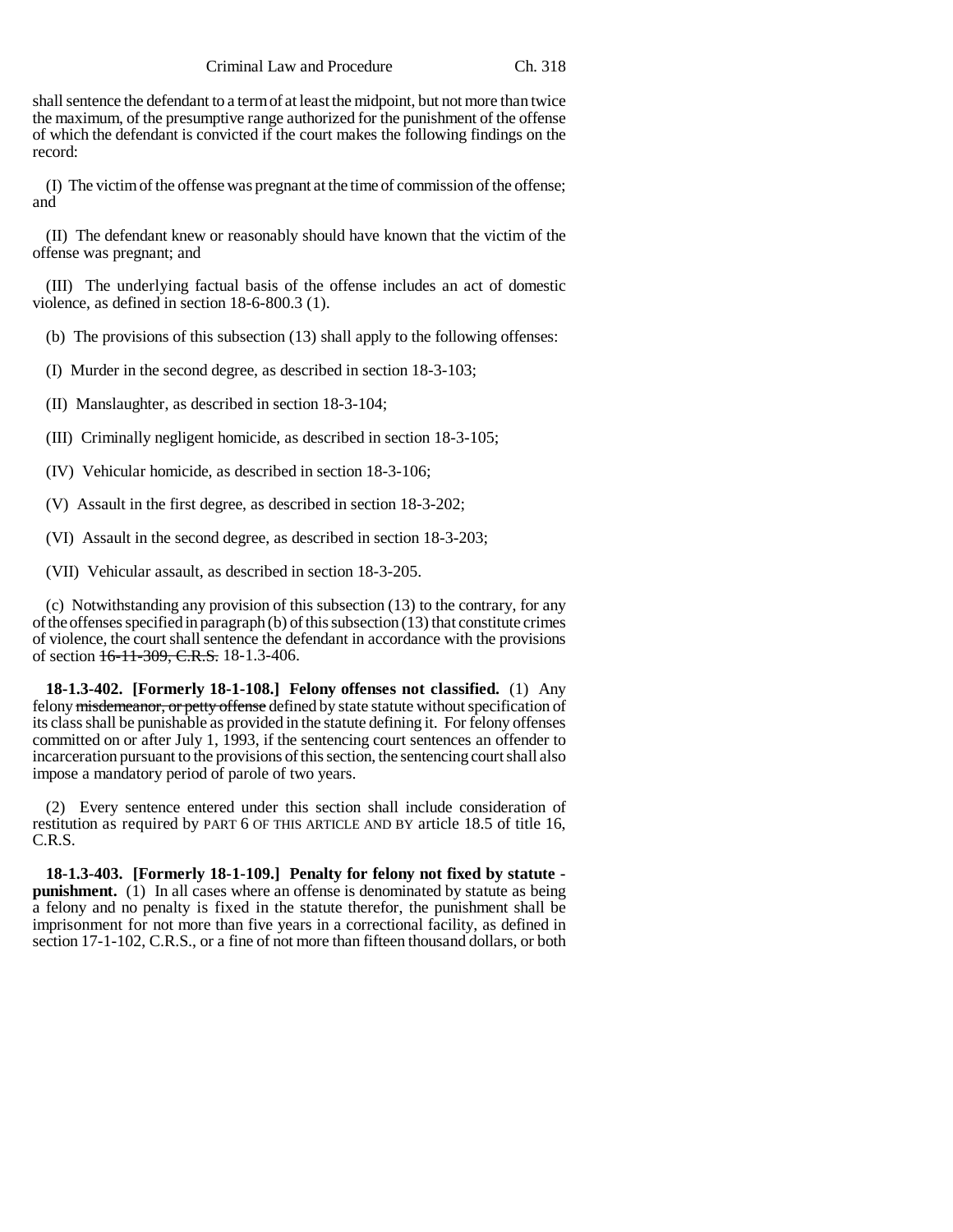such imprisonment and fine. For offenses committed on or after July 1, 1985, a fine of not more than one hundred thousand dollars may be levied. For offenses committed on or after July 1, 1993, if the sentencing court sentences an offender to incarceration pursuant to the provisions of this section, the sentencing court shall also impose a mandatory period of parole of two years. In all cases where an offense is denominated a misdemeanor and no penalty is fixed in the statute therefor, the punishment shall be imprisonment for not more than one year in the county jail, or a fine of not more than one thousand dollars, or both such imprisonment and fine.

(2) Every sentence entered under this section shall include consideration of restitution as required by PART 6 OF THIS ARTICLE AND BY article 18.5 of title 16, C.R.S.

**18-1.3-404. [Formerly 16-11-302.] Duration of sentences for felonies.** Unless otherwise provided by law and except as otherwise provided in the "Colorado Children's Code", title 19, C.R.S., courts sentencing any person for the commission of a felony to the custody of the executive director of the department of corrections shall fix a definite term as provided by section  $18-1-105$ , C.R.S. 18-1.3-401. The persons so sentenced shall be imprisoned and discharged as provided by other applicable statutes. No person sentenced to a correctional facility for the commission of a felony shall be subjected to imprisonment for a term exceeding the term provided by the statute fixing the length of the sentence for the crime of which he OR SHE was convicted and for which he OR SHE was sentenced.

**18-1.3-405. [Formerly 16-11-306.] Credit for presentence confinement.** A person who is confined for an offense prior to the imposition of sentence for said offense is entitled to credit against the term of his OR HER sentence for the entire period of such confinement. At the time of sentencing, the court shall make a finding of the amount of presentence confinement to which the offender is entitled and shall include such finding in the mittimus. Such period of confinement shall be deducted from the sentence by the department of corrections. If a defendant is serving a sentence or is on parole for a previous offense when he OR SHE commits a new offense and he OR SHE continues to serve the sentence for the previous offense while charges on the new offense are pending, the credit given for presentence confinement under this section shall be granted against the sentence the defendant is currently serving for the previous offense and shall not be granted against the sentence for the new offense.

**18-1.3-406. [Formerly 16-11-309.] Mandatory sentences for violent crimes.** (1) (a) Any person convicted of a crime of violence shall be sentenced pursuant to section  $18-1-105 (9)$ , C.R.S., 18-1.3-401 (8) to a term of incarceration of at least the midpoint in the presumptive range, but not more than twice the maximum term, provided for such offense in section  $18-1-105$  (1) (a), C.R.S. 18-1.3-401 (1) (a), without suspension; except that, within ninety days after he OR SHE has been placed in the custody of the department of corrections, the department shall transmit to the sentencing court a report on the evaluation and diagnosis of the violent offender, and the court, in a case which it considers to be exceptional and to involve unusual and extenuating circumstances, may thereupon modify the sentence, effective not earlier than one hundred twenty days after his OR HER placement in the custody of the department. Such modification may include probation if the person is otherwise eligible therefor. Whenever a court finds that modification of a sentence is justified,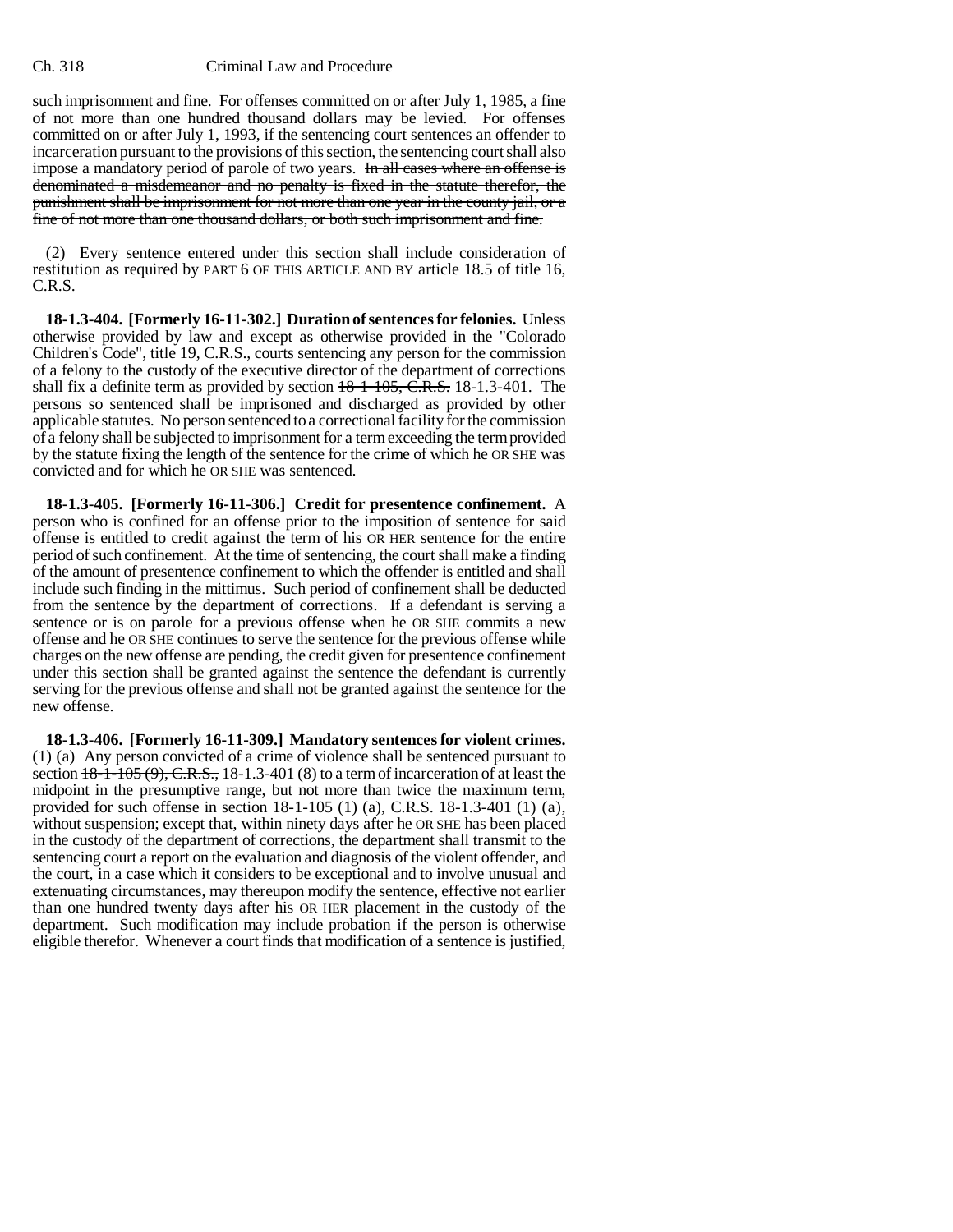Criminal Law and Procedure Ch. 318

the judge shall notify the state court administrator of his OR HER decision and shall advise said administrator of the unusual and extenuating circumstances that justified such modification. The state court administrator shall maintain a record, which shall be open to the public, summarizing all modifications of sentences and the grounds therefor for each judge of each district court in the state. A person convicted of two or more separate crimes of violence arising out of the same incident shall be sentenced for such crimes so that sentences are served consecutively rather than concurrently.

## (b) Repealed.

 $\left(\frac{e}{c}\right)$  (b) Notwithstanding the provisions of paragraph (a) of this subsection (1), any person convicted of a sex offense, as defined in section  $16-13-803(5)$  18-1.3-1003  $(5)$ , committed on or after November 1, 1998, that constitutes a crime of violence shall be sentenced to an indeterminate term of incarceration of at least the midpoint in the presumptive range up to a maximum of the person's natural life, as provided in section  $16-13-804$  (1) 18-1.3-1004 (1).

(2) (a) (I) "Crime of violence" means any of the crimes specified in subparagraph (II) of this paragraph (a) committed, conspired to be committed, or attempted to be committed by a person during which, or in the immediate flight therefrom, the person:

(A) Used, or possessed and threatened the use of, a deadly weapon; or

(B) Caused serious bodily injury or death to any other person except another participant.

- (II) Subparagraph (I) of this paragraph (a) applies to the following crimes:
- (A) Any crime against an at-risk adult or at-risk juvenile;
- (B) Murder;
- (C) First or second degree assault;
- (D) Kidnapping;
- (E) Sexual assault;
- (F) Aggravated robbery;
- (G) First degree arson;
- (H) First degree burglary;
- (I) Escape; or
- (J) Criminal extortion.

(b) (I) "Crime of violence" also means any unlawful sexual offense in which the defendant caused bodily injury to the victim or in which the defendant used threat,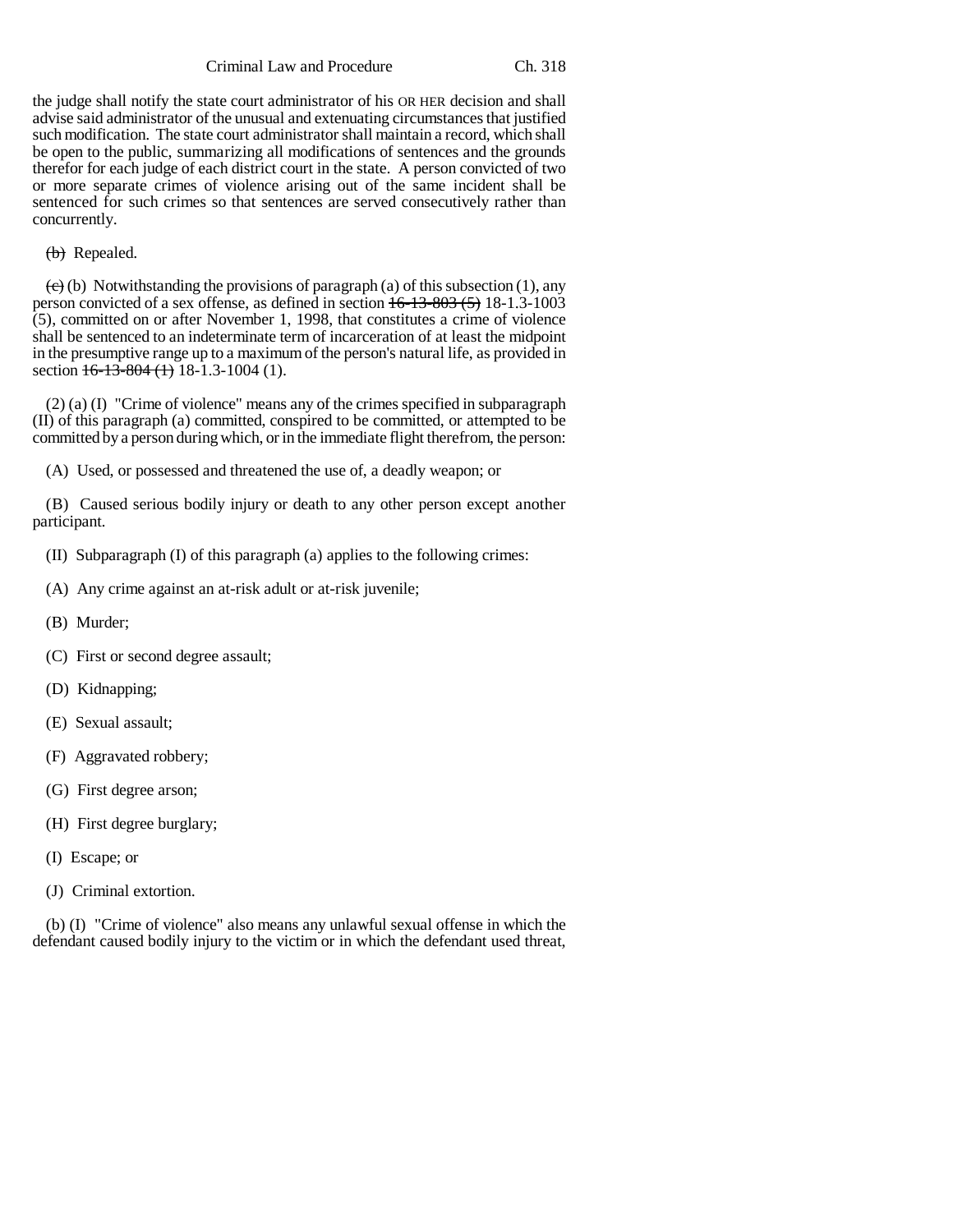intimidation, or force against the victim. For purposes of this subparagraph (I), "unlawful sexual offense" shall have the same meaning as set forth in section 18-3-411 (1), C.R.S., and "bodily injury" shall have the same meaning as set forth in section 18-1-901 (3) (c).  $C.R.S.$ 

(II) The provisions of subparagraph (I) of this paragraph (b) shall apply only to felony unlawful sexual offenses.

(c) As used in this section, "at-risk adult" has the same meaning as set forth in section  $18-6.5-102$  (1), C.R.S., and "at-risk juvenile" has the same meaning as set forth in section  $18-6.5-102$  (1.5). C.R.S.

#### (3) Repealed.

 $(4)$  (3) In any case in which the accused is charged with a crime of violence as defined in subsection (2) (a) (I) of this section, the indictment or information shall so allege in a separate count, even though the use or threatened use of such deadly weapon or infliction of such serious bodily injury or death is not an essential element of the crime charged.

 $(5)$  (4) The jury, or the court if no jury trial is had, in any case as provided in subsection  $\left(4\right)$  (3) of this section shall make a specific finding as to whether the accused did or did not use, or possessed and threatened to use, a deadly weapon during the commission of such crime or whether such serious bodily injury or death was caused by the accused. If the jury or court finds that the accused used, or possessed and threatened the use of, such deadly weapon or that such injury or death was caused by the accused, the penalty provisions of this section shall be applicable.

 $(6)$  (5) In any case in which the accused is charged with a crime of violence as defined in subsection (2) (a) (II) of this section, the indictment or information shall so allege in a separate count, even though the use of threat, intimidation, or force or the infliction of bodily injury is not an essential element of the crime charged.

 $(7)$  (6) The jury, or the court if no jury trial is had, in any case as provided in subsection  $(6)$  (5) of this section shall make a specific finding as to whether the accused did or did not use threat, intimidation, or force during the commission of such crime or whether such bodily injury was caused by the accused. If the jury or court finds that the accused used threat, intimidation, or force or that such bodily injury was caused by the accused, the penalty provisions of this section shall be applicable.

 $\left(\frac{8}{2}(a)\right)$  (7) (a) In any case in which the accused is charged with a crime of violence as defined in this section and the indictment or information specifies the use of a dangerous weapon as defined in sections  $18-12-101$  and  $18-12-102$ , C.R.S., or the use of a semiautomatic assault weapon as defined in paragraph (b) of this subsection  $(8)$  (7), upon conviction for said crime of violence, the judge shall impose an additional sentence of five years for the use of such weapon. The sentence of five years shall be in addition to the mandatory sentence imposed for the substantive offense and shall be served consecutively to any other sentence and shall not be subject to suspension or probation.

(b) For the purposes of this subsection  $(8)$  (7), "semiautomatic assault weapon"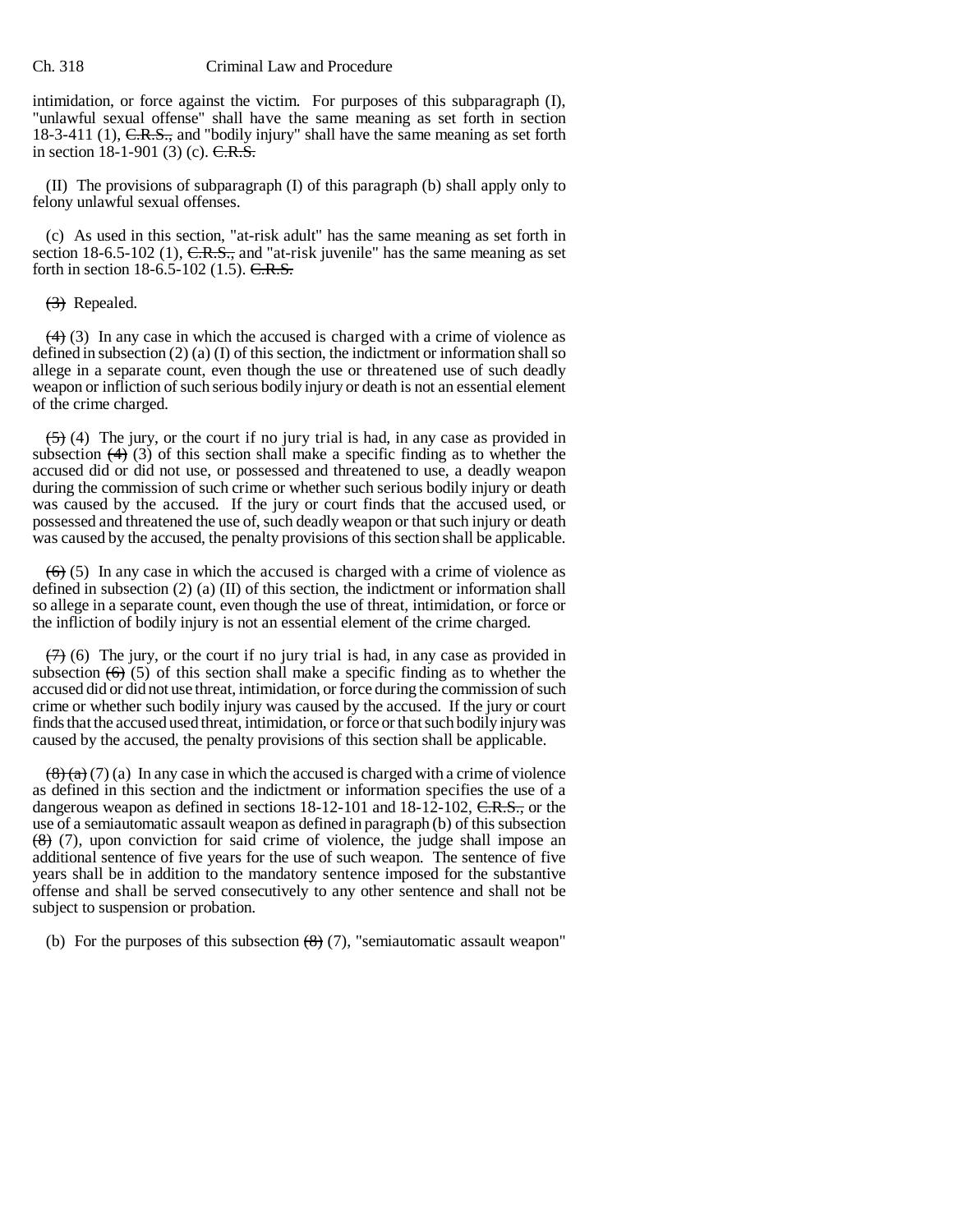means any semiautomatic center fire firearm that is equipped with a detachable magazine with a capacity of twenty or more rounds of ammunition.

**18-1.3-407. [Formerly 16-11-311.] Sentences - youthful offenders - legislative declaration - powers and duties of district court - authorization for youthful offender system - powers and duties of department of corrections - repeal.** (1) (a) It is the intent of the general assembly that the youthful offender system established pursuant to this section shall benefit the state by providing as a sentencing option for certain youthful offenders a controlled and regimented environment that affirms dignity of self and others, promotes the value of work and self-discipline, and develops useful skills and abilities through enriched programming.

(b) It is the further intent of the general assembly in enacting this section that female and male offenders for whom charges have been directly filed in the district court and who have been convicted in the district court receive equitable treatment in sentencing, particularly in regard to the option of being sentenced to the youthful offender system pursuant to section  $19-2-517$  (3) or  $19-2-518$  (1) (d) (II), C.R.S. Accordingly, it is the general assembly's intent that necessary measures be taken by the department of corrections to establish separate housing for female and male offenders who are sentenced to the youthful offender system without compromising the equitable treatment of either.

(c) It is the intent of the general assembly that youthful offenders sentenced to the youthful offender system be housed and serve their sentences in a facility specifically designed and programmed for the youthful offender system and that youthful offenders so sentenced be housed separate from and not brought into daily physical contact with adult inmates sentenced to the department of corrections, except as specifically provided under subsection (5) of this section.

(d) It is the intent of the general assembly that youthful offenders sentenced to the youthful offender system be sentenced as adults and be subject to all laws and department of corrections rules, regulations, and standards pertaining to adult inmates, except as otherwise provided in this section.

(2) (a) (I) A juvenile may be sentenced to the youthful offender system created pursuant to this section under the circumstances set forth in section 19-2-517 (3) (a) (II) or 19-2-518 (1) (d) (II), C.R.S. In order to sentence a juvenile to the youthful offender system, the court shall first impose upon such person a sentence to the department of corrections in accordance with section 18-1-105, C.R.S. 18-1.3-401. The court shall thereafter suspend such sentence conditioned on completion of a sentence to the youthful offender system, including a period of community supervision. The court shall impose any such sentence to the youthful offender system for a determinate period of not fewer than two years nor more than six years; except that a juvenile convicted of a class 2 felony may be sentenced for a determinate period of up to seven years. In imposing such sentence, the court shall grant authority to the department of corrections to place a youthful offender under a period of community supervision for a period of not fewer than six months and up to twelve months any time after the date on which the youthful offender has twelve months remaining to complete the determinate sentence. The court may award a juvenile sentenced to the youthful offender system credit for presentence confinement; except that such credit shall not reduce the juvenile's actual time served in the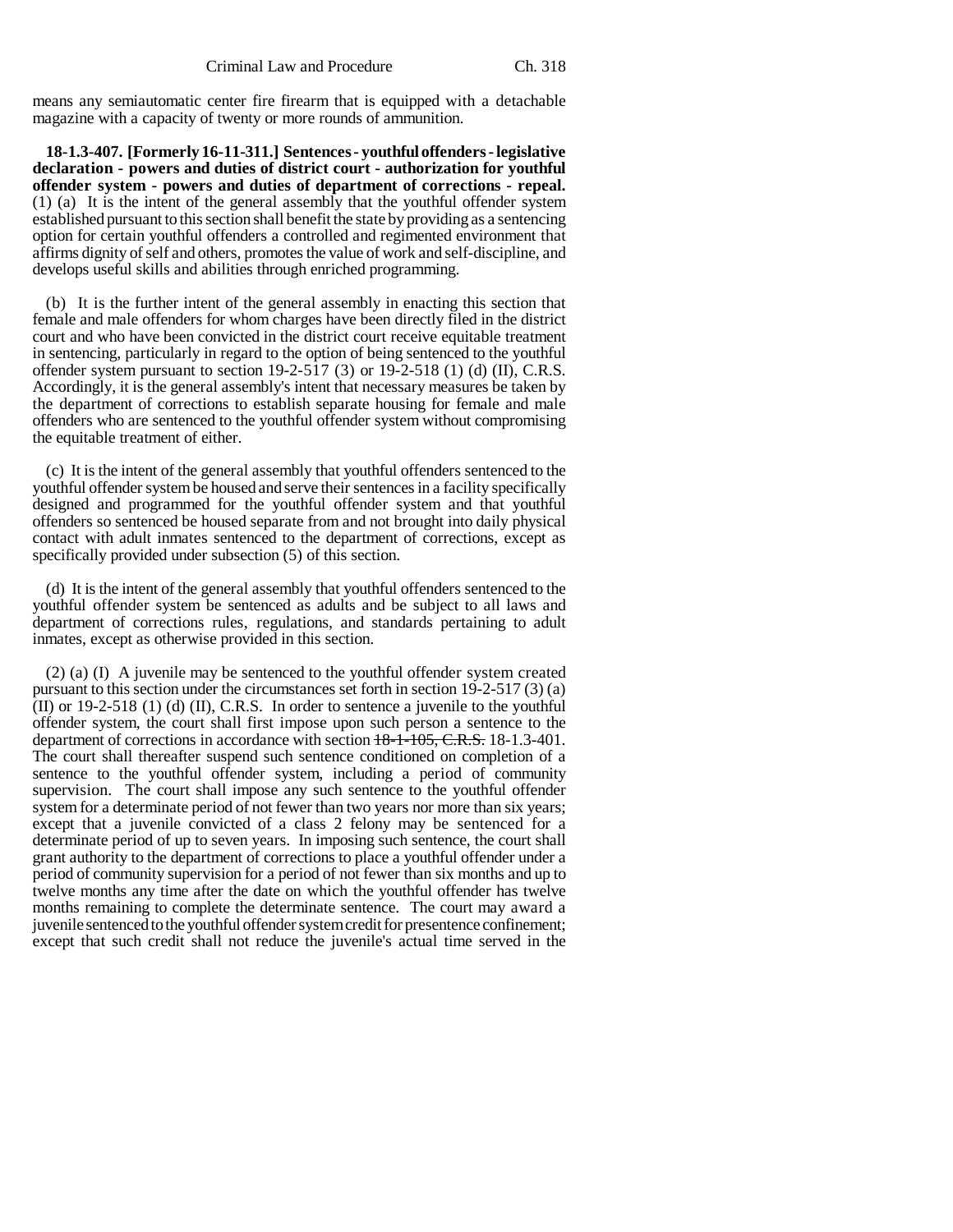youthful offender system to fewer than two years. The court shall have a presentence investigation conducted before sentencing a juvenile pursuant to this section.

(II) Upon the successful completion of the programs in the youthful offender system, including the mandatory period of supervision, the sentence to the department of corrections shall have been completed. Whenever a person is returned to the district court for revocation pursuant to subsection (5) of this section, the court shall impose the original sentence following the revocation of the sentence to the youthful offender system, except as otherwise provided in paragraph (b) of subsection (5) of this section.

(III) For the purposes of this section, "juvenile" means a person who is under the age of eighteen years when the crime is committed and under the age of nineteen years at the time of sentencing pursuant to this section.

(IV) As used in this section, "community supervision" shall not be construed to mean a community corrections program, as defined in section 17-27-102, C.R.S.

(a.5) During any period of incarceration under the youthful offender system, privileges including, but not limited to, televisions, radios, and entertainment systems, shall not be available for a youthful offender unless such privileges have been earned under a merit system.

(b) Article 22.5 of title 17, C.R.S., concerning time credits, shall not apply to any person sentenced to the youthful offender system; except that an offender whose sentence to the youthful offender system is revoked pursuant to subsection (5) of this section may receive one day of credit against an adult sentence imposed by the court following revocation of the sentence to the youthful offender system for each day the offender served in the youthful offender system, excluding any period of time during which the offender was under community supervision.

(2.1) (a) As originally enacted, this section applied only to offenses committed by juveniles on or after September 13, 1993. For purposes of extending the availability of sentencing options, a juvenile who meets the criteria set forth in section 19-2-517 (3) (a) (II), C.R.S., may be sentenced to the youthful offender system pursuant to this section, under the following circumstances:

(I) The juvenile is sentenced on or after June 3, 1994, for an offense committed prior to, on, or after September 13, 1993;

(II) The juvenile committed an offense prior to September 13, 1993, and was sentenced for the offense on or after September 13, 1993, but prior to June 3, 1994. Such a juvenile may only be resentenced to the youthful offender system if a court, in its discretion, so orders in response to a motion filed in accordance with rule 35 of the Colorado rules of criminal procedure.

(b) A juvenile who committed an offense prior to September 13, 1993, and who was sentenced prior to September 13, 1993, shall not be eligible to be sentenced to the youthful offender system.

(c) A juvenile described in paragraph (a) of this subsection (2.1) may be sentenced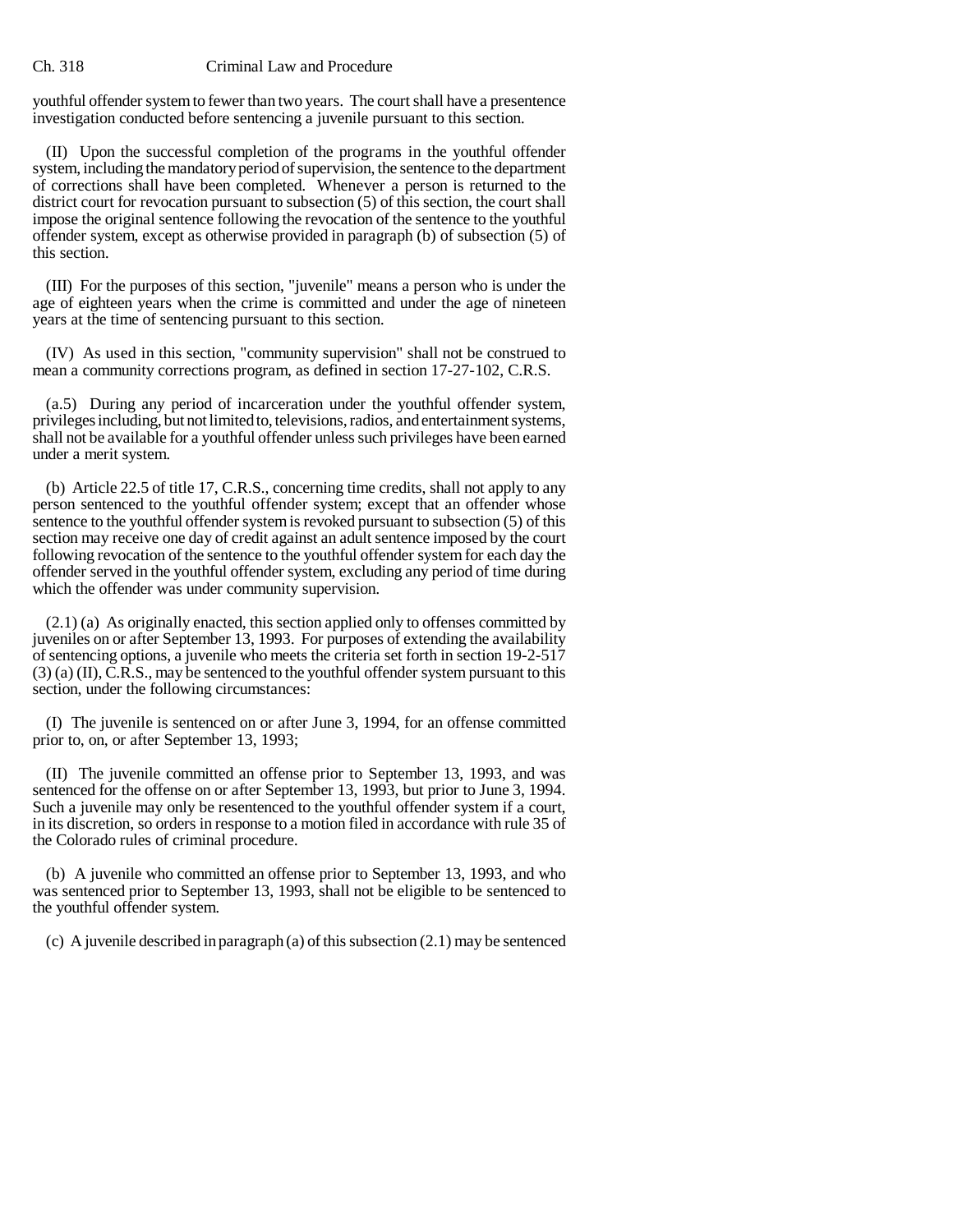pursuant to this section only if the juvenile meets the age requirement set forth in subparagraph (III) of paragraph (a) of subsection (2) of this section.

(3) The department of corrections shall develop and implement a youthful offender system for offenders sentenced in accordance with subsection (2) of this section. The youthful offender system shall be under the direction and control of the executive director of the department of corrections. The youthful offender system shall be based on the following principles:

(a) The system should provide for teaching offenders self-discipline by providing clear consequences for inappropriate behavior;

(b) The system should include a daily regimen that involves offenders in physical training, self-discipline exercises, educational and work programs, and meaningful interaction, with a component for a tiered system for swift and strict discipline for noncompliance;

(c) The system should use staff models and mentors to promote within an offender the development of socially accepted attitudes and behaviors;

(d) The system should provide offenders with instruction on problem-solving skills and should incorporate methods to reinforce the use of cognitive behavior strategies that change offenders' orientation toward criminal thinking and behavior;

(e) The system should promote among offenders the creation and development of new group cultures which result in a transition to prosocial behavior; and

(f) The system should provide offenders the opportunity to gradually reenter the community while demonstrating the capacity for self-discipline and the attainment of respect for the community.

(3.3) The youthful offender system consists of the following components, and the department of corrections has the authority described in paragraphs (a) to (d) of this subsection (3.3) in connection with the administration of the components:

(a) An intake, diagnostic, and orientation program;

(b)  $(H)$  Phase I, during which time a range of core programs, supplementary activities, and educational and prevocational programs are provided to youthful offenders;

 $(H)$  (Deleted by amendment, L. 2000, p. 1003, § 2, effective May 26, 2000.)

(c) (I) Phase II, which may be administered during the last three months of the period of institutional confinement and during which time the department of corrections is authorized to transfer a youthful offender to a twenty-four-hour custody residential program that serves youth.

(II) In connection with the component described in subparagraph (I) of this paragraph (c), the department of corrections is authorized to operate or to contract with a prerelease youth residential program for those sentenced as youthful offenders.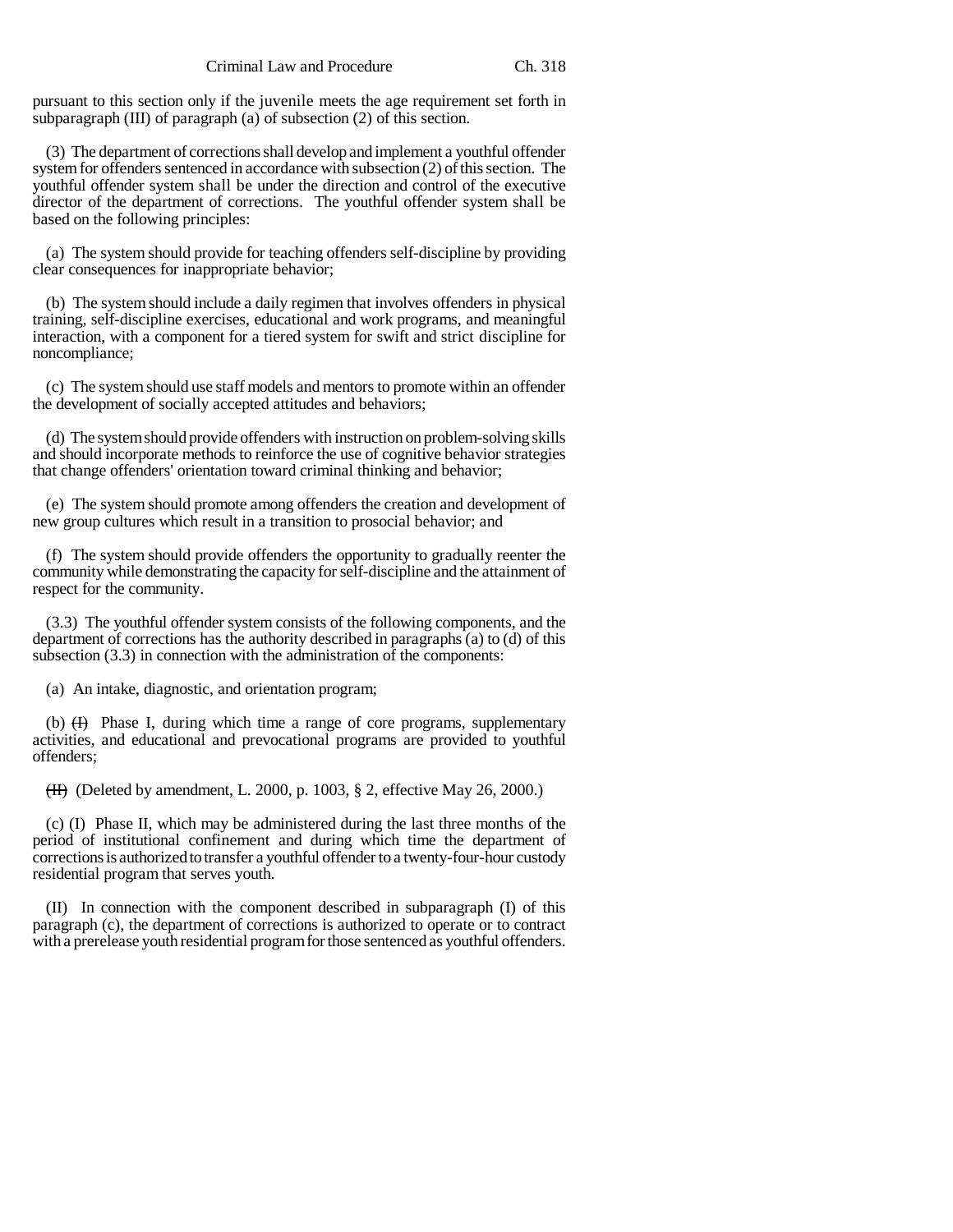The department of corrections or the contract provider shall provide for twenty-four-hour custody of youthful offenders in phase II.

(d) (I) Phase III, which is to be administered for the period of community supervision that remains after the completion of phase II and during which the youthful offender is monitored as the offender reintegrates into society.

(II) After the department determines appropriate phase III placement, the department shall notify, no later than thirty days prior to placement, the local law enforcement agency for the jurisdiction in which the offender shall be placed for phase III. The notice shall include the offender's name, the crime committed by the offender, the disposition of the offender's case, and the basis for the placement. The local law enforcement agency may appeal the placement, if the placement is in a jurisdiction other than the jurisdiction where the offender was convicted, it may appeal to the executive director at least fifteen days prior to the placement. Except that the local law enforcement agency may not appeal, if the placement is in the jurisdiction where the juvenile was residing at the time the offense was committed. If there is an appeal, after considering the department's basis for placement and the local law enforcement's basis for appeal, the executive director shall make the final determination of the placement.

(3.4) In addition to the powers granted to the department of corrections in subsection (3.3) of this section, the department of corrections may:

(a) Transfer a youthful offender to an appropriate facility for the purpose of accomplishing a youthful offender's redirection goals, as long as the transfer does not jeopardize the safety and welfare of the youthful offender;

(b) Operate an emancipation program and provide other support or monitoring services and residential placement for youthful offenders participating in phase II and phase III under the youthful offender system for whom family reintegration poses difficulties. The department of corrections shall provide reintegration support services to a youthful offender placed in an emancipation house.

(c) (Deleted by amendment, L. 2000, p. 1003,  $\S$  2, effective May 26, 2000.)

 $(d)$  (c) Contract with any public or private entity, including but not limited to a school district, for provision or certification of educational services. Offenders receiving educational services or diplomas from a school district under an agreement entered into pursuant to this paragraph  $(d)$  (c) shall not be included in computing the school district's student performance on statewide assessments pursuant to section 22-7-409, C.R.S., or the school district's overall academic performance rating or school improvement rating pursuant to part 6 of article 7 of title 22, C.R.S.

(3.5) The executive director of the department of corrections shall have final approval on the hiring and transferring of staff for the youthful offender system. In staffing the youthful offender system, the executive director shall select persons who are trained in the treatment of juveniles or will be trained in the treatment of juveniles prior to working with such juveniles, are trained to act as role models and mentors pursuant to paragraph (c) of subsection (3) of this section, and are best equipped to enable the youthful offender system to meet the principles specified in subsection (3)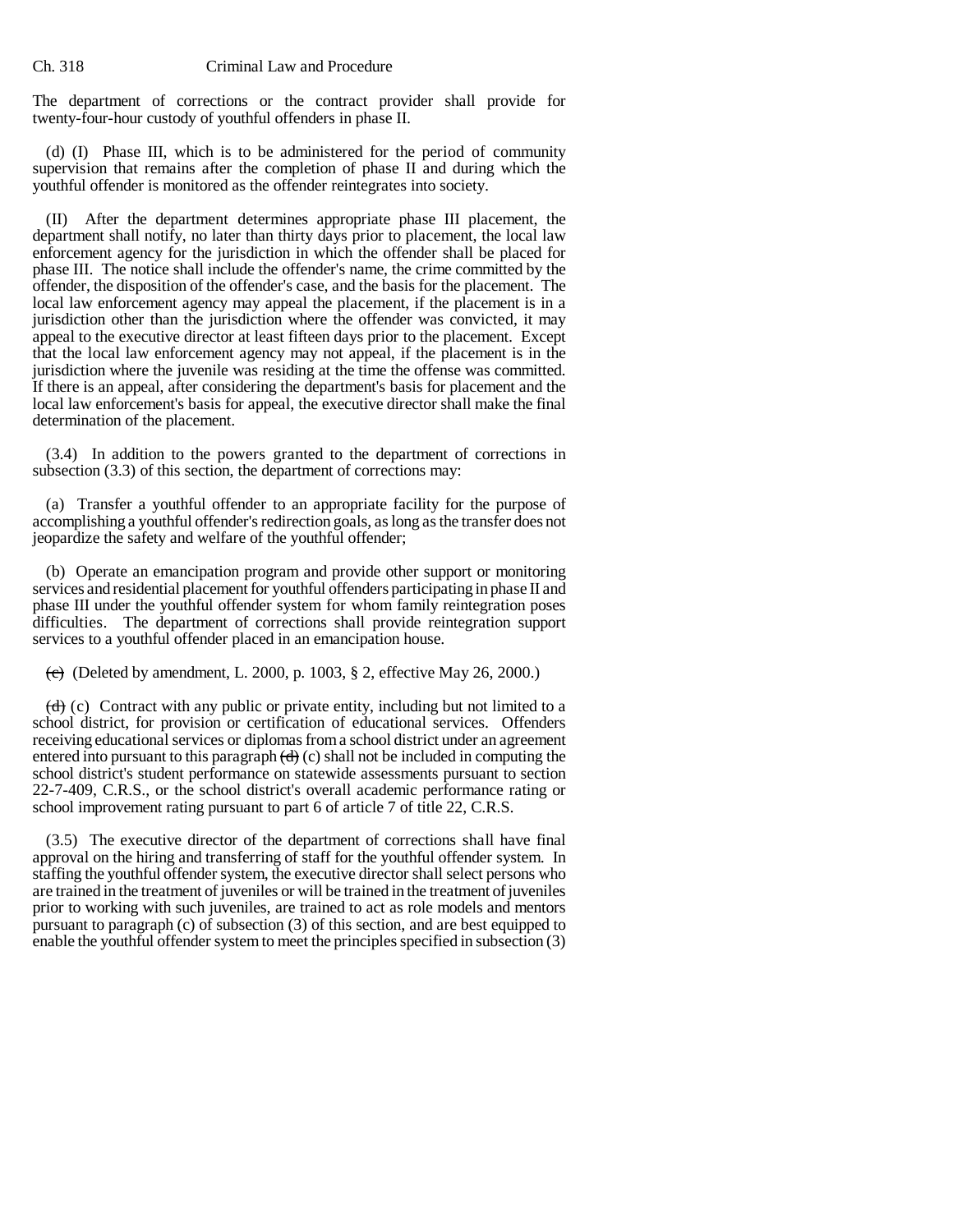of this section. The executive director shall make a recommendation to the department of personnel regarding the classification of positions with the youthful offender system, taking into account the level of education and training required for such positions.

(4) The youthful offender system shall provide for community supervision which shall consist of highly structured surveillance and monitoring and educational and treatment programs. Community supervision shall be administered by the department of corrections, and revocation of the inmate's supervision status shall be subject to the provisions of subsections (2) and (5) of this section.

(4.3) The youthful offender system shall provide sex offender treatment services for any offender who is sentenced to the youthful offender system and who has a history of committing any sex offense as defined in section 16-11.7-102 (3), C.R.S., or who has a history of committing any other offense, the underlying factual basis of which includes a sex offense. Prior to July 1, 2002, the sex offender treatment services provided pursuant to this subsection (4.3) shall comply with any existing national standards for juvenile sex offender treatment. On and after July 1, 2002, the sex offender treatment services provided pursuant to this subsection (4.3) shall comply with the juvenile sex offender treatment standards adopted by the sex offender management board pursuant to section 16-11.7-103, C.R.S.

(4.5) The consent of the parent, parents, or legal guardian of an offender under the age of eighteen years who has been sentenced to the youthful offender system pursuant to this section shall not be necessary in order to authorize hospital, medical, dental, emergency health, or emergency surgical care. In addition, neither the department nor any hospital, physician, surgeon, dentist, trained emergency health care provider, or agent or employee thereof who, in good faith, relies on such a minor offender's consent shall be liable for civil damages for failure to secure the consent of such an offender's parent, parents, or legal guardian prior to rendering such care. However, the parent, parents, or legal guardian of a minor offender described in this subsection (4.5) may be liable, as provided by law, to pay the charges for the care provided the minor on said minor's consent.

(5) (a) Except as otherwise provided by paragraph (b) of this subsection (5), the department of corrections shall implement a procedure for the transfer of an offender to another facility when an offender in the system poses a danger to himself or herself or others. The executive director of the department of corrections shall review any transfer determination by the department prior to the actual transfer of an inmate, including a transfer back to the district court for revocation of the sentence to the youthful offender system. A transfer pursuant to this paragraph (a) shall be limited to a period not to exceed sixty days, at which time the offender shall be returned to the youthful offender facility to complete his or her sentence or returned to the district court for revocation of the sentence to the youthful offender system. In no case shall an offender initially sentenced to the youthful offender system be held in isolation or segregation or in an adult facility for longer than sixty consecutive days without action by the sentencing court.

(b) (I) An offender who is thought to be mentally ill or developmentally disabled by a mental health clinician, as defined by regulation of the department of corrections, may be transferred to another facility for a period not to exceed sixty days for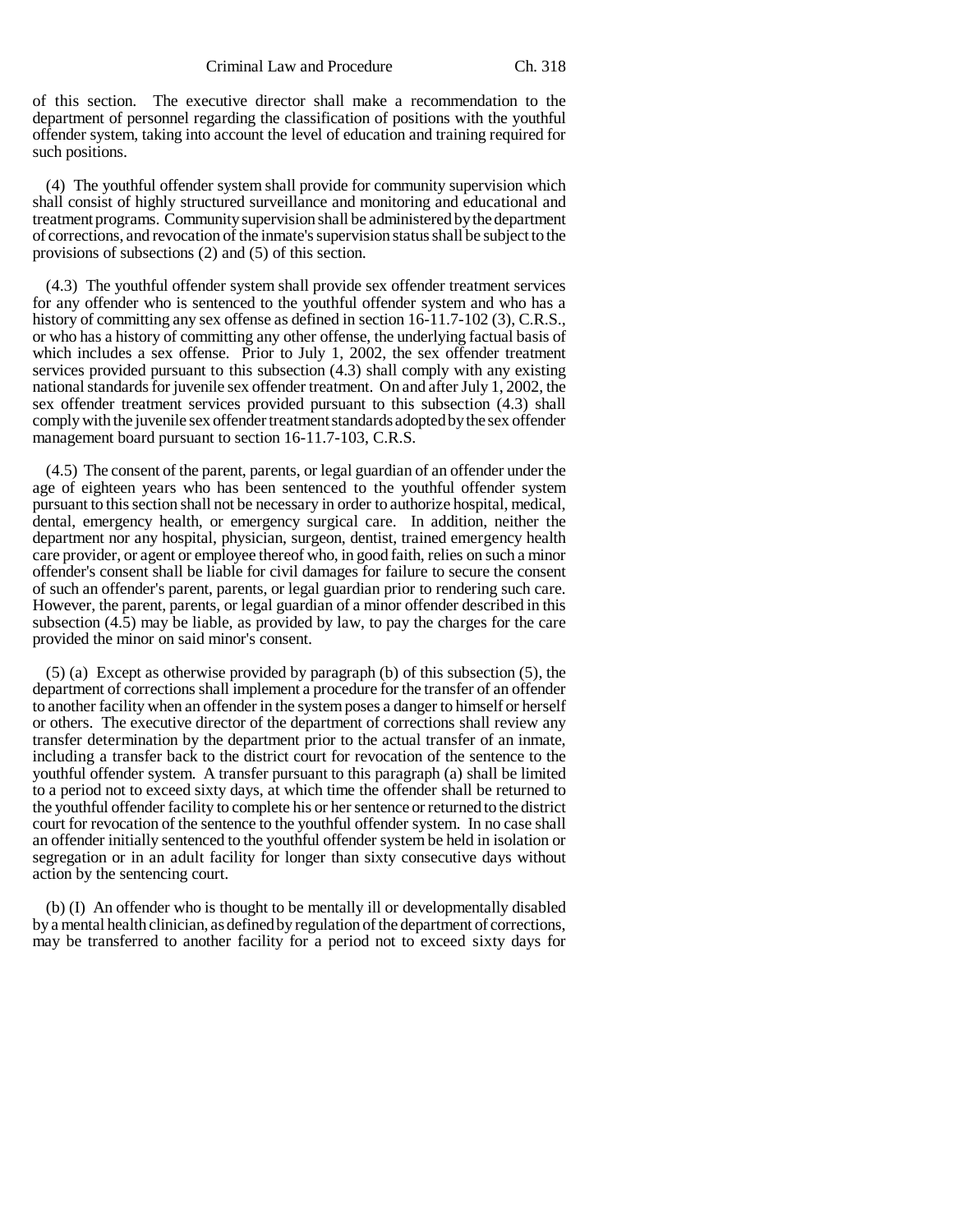diagnostic validation of said illness or disability. At the conclusion of the sixty-day period, the psychiatrists or other appropriate professionals conducting the diagnosis shall forward to the executive director of the department of corrections their findings, which at a minimum shall include a statement of whether the offender has the ability to withstand the rigors of the youthful offender system. If the diagnosis determines that the offender is incapable of completing the youthful offender program due to a mental illness or developmental disability, the executive director shall forward such determination to the sentencing court. Based on the determination, the sentencing court shall review the offender's sentence to the youthful offender system and may:

(A) Impose the offender's original sentence to the department of corrections; or

(B) Reconsider and reduce the offender's sentence to the department of corrections in consideration of the offender's mental illness or developmental disability.

(II) Any offender who is resentenced pursuant to this paragraph (b) shall continue to be treated as an adult for purposes of sentencing and shall not be sentenced pursuant to article 2 of title 19, C.R.S.

(III) In no event shall the sentencing court, after reviewing the offender's sentence to the youthful offender system pursuant to this paragraph (b), increase the offender's sentence to the department of corrections due to the offender's diagnosis of mental illness or determination of developmental disability.

(IV) Any offender who is diagnosed as having mental illness or determined to have a developmental disability and is therefore incapable of completing his or her sentence to the youthful offender system may be housed in any department of corrections facility deemed appropriate by the executive director or transferred in accordance with procedures set forth in section 17-23-101, C.R.S., pending action by the sentencing court with regard to the offender's sentence.

(c) The department of corrections shall implement a procedure for returning offenders who cannot successfully complete the sentence to the youthful offender system to the district court. Any offender returned to the district court pursuant to paragraph (a) of this subsection (5) or because he or she cannot successfully complete the sentence to the youthful offender system for reasons other than mental illness or a developmental disability shall receive imposition of the original sentence to the department of corrections. After the executive director upholds the department's decision, the offender may be held in any correctional facility deemed appropriate by the executive director; except that any offender who cannot successfully complete the sentence to the youthful offender system for reasons other than mental illness or a developmental disability shall be transferred, within thirty days after the executive director upholds the department's decision, to a county jail for holding prior to resentencing. The department shall notify the district attorney of record, and the district attorney of record shall be responsible for seeking the revocation or review of the youthful offender's sentence and the imposition of the original sentence or modification of the original sentence pursuant to sub-subparagraph (B) of subparagraph (I) of paragraph (b) of this subsection (5). The district court shall review the offender's sentence within one hundred twenty days after notification to the district attorney of record by the department of corrections that the offender is not able to complete the sentence to the youthful offender system.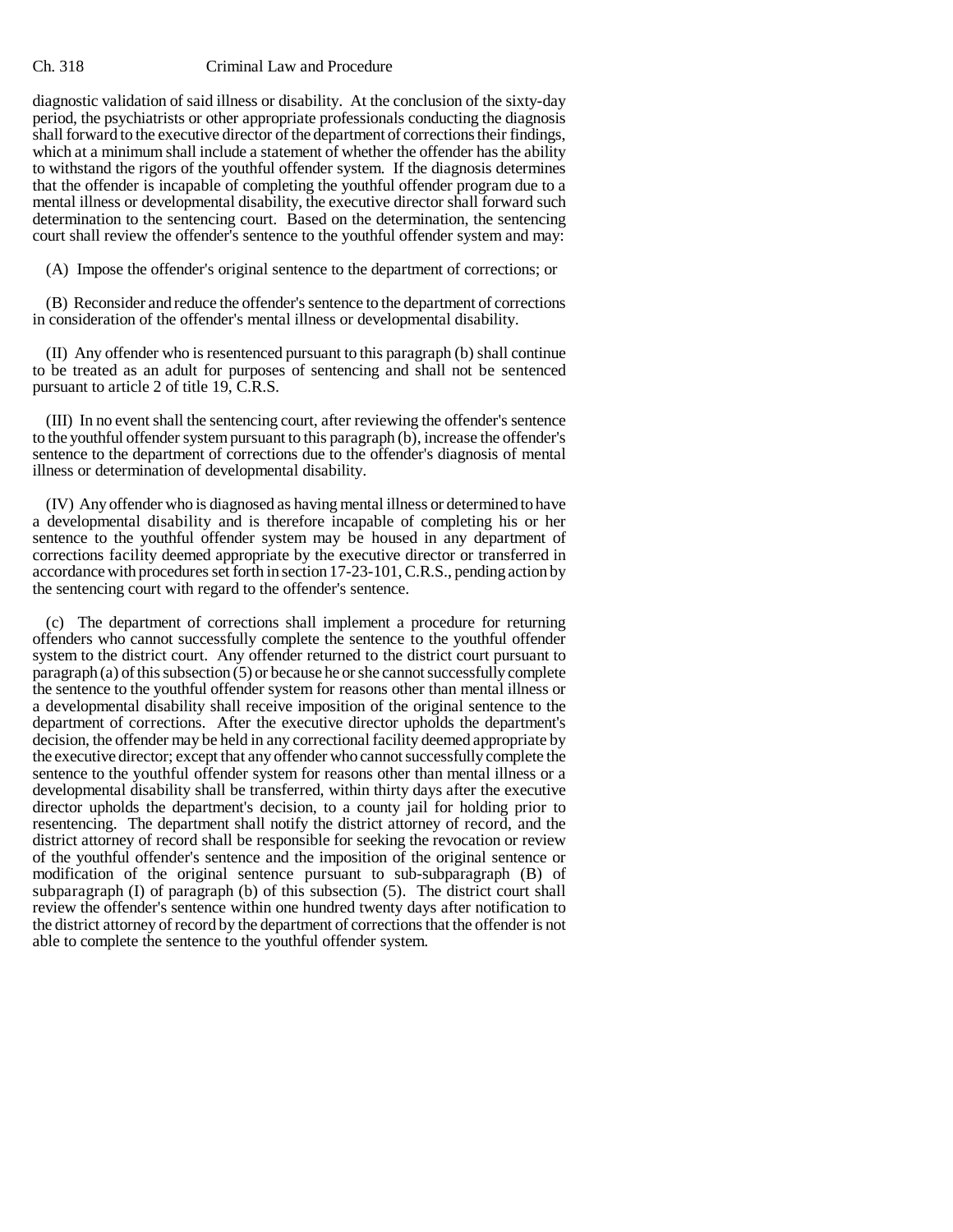(6) The department of corrections shall establish and enforce standards for the youthful offender system. Offenders in the youthful offender system, including those under community supervision, shall be considered inmates for the purposes of section 17-1-111, C.R.S.

(7) The number of offenders in any program element under the youthful offender system shall be determined by the department within available appropriations.

(8) The department of corrections may and is encouraged to contract with any private or public entity for the provision of services and facilities under the youthful offender system.

(9) On or before November 1, 1993, the department, in conjunction with the division of criminal justice, shall develop and the department shall implement a process for monitoring and evaluating the youthful offender system. In implementing such system, the department may contract with a private agency for assistance.

(10) (a) On or before January 30, 1999, and on or before each January 30 thereafter, the department of corrections shall submit a report to the house and senate judiciary committees concerning the youthful offender system containing:

(I) A summary of the recidivism rate for offenders who complete the programs in the youthful offender system that tracks such offenders for five years following release from the youthful offender system;

(II) An accounting of the amount annually spent per offender sentenced to the youthful offender system; and

(III) An evaluation of the operations of the youthful offender system.

(b) (Deleted by amendment, L. 98, p. 725,  $\S$  3, effective May 18, 1998.)

 $\left(\epsilon\right)$  (b) The division of criminal justice shall independently monitor and evaluate, or contract with a public or private entity to independently monitor and evaluate, the youthful offender system addressing the criteria described in paragraph (a) of this subsection (10). On or before November 1, 2002, and on or before November 1 every two years thereafter, the division of criminal justice shall report its findings, or the findings of the contract entity, to the judiciary committees of the senate and the house of representatives.

(d) (Deleted by amendment, L. 98, p. 725,  $\S$  3, effective May 18, 1998.)

(11) Any district attorney in the state shall maintain records regarding juveniles who are sentenced to the youthful offender system and such records shall indicate which juveniles have been filed on as adults or are sentenced to the system and the offenses committed by such juveniles.

(11.5) (a) (I) Any juvenile who is sentenced to the youthful offender system following conviction of an offense involving unlawful sexual behavior, as defined in section  $18-3-412.5(1)(b)$ , C.R.S., or for which the underlying factual basis involved an offense involving unlawful sexual behavior, shall submit to and pay for a chemical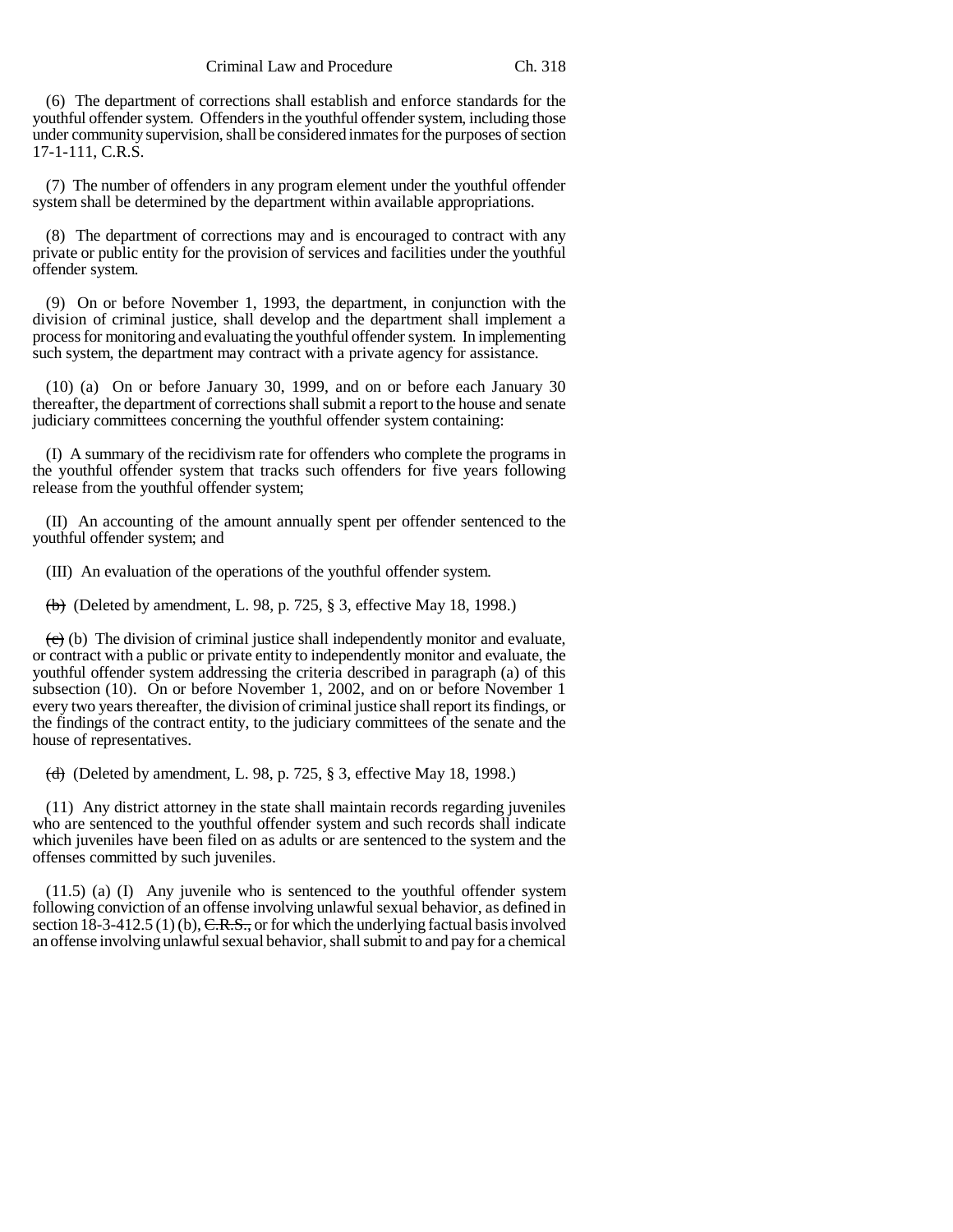testing of the juvenile's blood to determine the genetic markers thereof.

(II) Collection of the blood sample shall occur as soon as possible after being sentenced to the youthful offender system, and the results thereof shall be filed with and maintained by the Colorado bureau of investigation. The results of such tests shall be furnished to any law enforcement agency upon request.

(b) The department of corrections or its designee or contractor may use reasonable force to obtain blood samples in accordance with paragraph (a) of this subsection  $(11.5).$ 

(c) Any moneys received from juveniles pursuant to paragraph (a) of this subsection (11.5) shall be deposited in the sex offender identification fund created in section 24-33.5-415.5, C.R.S.

(d) The Colorado bureau of investigation is directed to conduct the chemical testing of the blood obtained pursuant to this subsection (11.5).

(12) The general assembly recognizes that the increased number of violent juvenile crimes is a problem faced by all the states of this nation. By creating the youthful offender system, Colorado stands at the forefront of the states in creating a new approach to solving the problem of violent juvenile offenders. The general assembly also declares that the cost of implementing and operating the youthful offender system will create a burden on the state's limited resources. Accordingly, the general assembly directs the department of corrections to seek out and accept available federal, state, and local public funds, including project demonstration funds, and private moneys and private systems for the purpose of conducting the youthful offender system.

(13) This section is repealed, effective June 30, 2004.

**18-1.3-408. [Formerly 16-11-304.] Determinate sentence of imprisonment imposed by court.** When a person has been convicted of a felony and a sentence of imprisonment imposed, the court imposing the sentence shall fix a definite term of imprisonment, which shall be not longer than the terms authorized in section 18-1-105, C.R.S. 18-1.3-401; except that, for persons convicted on or after November 1, 1998, of a sex offense, as defined in section 16-13-803 (5) 18-1.3-1003  $(5)$ , the court shall impose an indeterminate sentence as provided in part  $810$  of THIS article. 13 of this title.

# PART 5

## MISDEMEANOR AND PETTY OFFENSE SENTENCING

**18-1.3-501. [Formerly 18-1-106.] Misdemeanors classified - penalties.** (1) Misdemeanors are divided into three classes which are distinguished from one another by the following penalties which are authorized upon conviction except as provided in subsection (1.5) of this section:

**Class Minimum Sentence Maximum Sentence**

1 Six months imprisonment, or five Eighteen months imprisonment,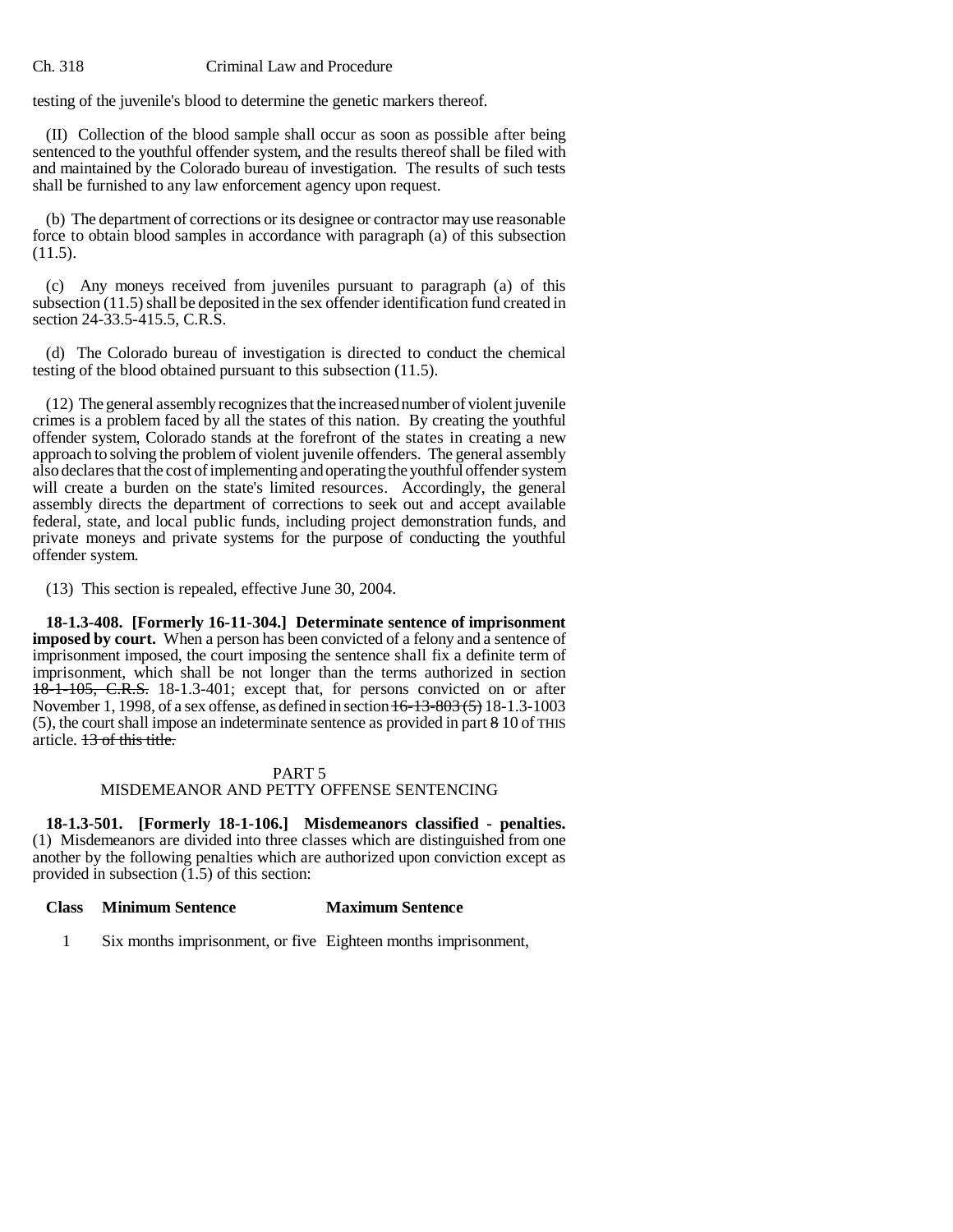seven hundred fifty dollars fine, or both

| hundred dollars fine, or both                                               | or five thousand dollars fine, or both                                  |
|-----------------------------------------------------------------------------|-------------------------------------------------------------------------|
| Three months imprisonment, or<br>two hundred fifty dollars fine,<br>or both | Twelve months imprisonment,<br>or one thousand dollars fine,<br>or both |
| Fifty dollars fine                                                          | Six months imprisonment, or                                             |

No term of imprisonment for conviction of a misdemeanor shall be served in any state correctional facility unless served concurrently with a term for conviction of a felony.

(1.5) (a) If a defendant is convicted of assault in the third degree pursuant to section 18-3-204 and the victim is a peace officer or firefighter engaged in the performance of his or her duties, notwithstanding the provisions of subsection (1) of this section, the court shall sentence the defendant to a term of imprisonment greater than the maximum sentence but no more than twice the maximum sentence authorized for the same crime when the victim is not a peace officer or firefighter engaged in the performance of his or her duties. In addition to such term of imprisonment, the court may impose a fine on the defendant pursuant to subsection (1) of this section.

(b) As used in this section, "peace officer or firefighter engaged in the performance of his or her duties" means a peace officer as defined in section 18-1-901 (3) (l) (I) or (3) (l) (II) or a firefighter as defined in section 18-3-201 (1) who is engaged or acting in, or who is present for the purpose of engaging or acting in, the performance of any duty, service, or function imposed, authorized, required, or permitted by law to be performed by a peace officer or firefighter, whether or not the peace officer or firefighter is within the territorial limits of his or her jurisdiction, if the peace officer or firefighter is in uniform or the person committing an assault upon or offense against or otherwise acting toward such peace officer or firefighter knows or reasonably should know that the victim is a peace officer or firefighter or if the peace officer or firefighter is intentionally assaulted in retaliation for the performance of his or her official duties.

(2) The defendant may be sentenced to perform a certain number of hours of community or useful public service in addition to any other sentence provided by subsection (1) of this section, subject to the conditions and restrictions of section 16-11-701, C.R.S. 18-1.3-507. An inmate in county jail acting as a trustee shall not be given concurrent credit for community or useful public service when such service is performed in his OR HER capacity as trustee. For the purposes of this subsection (2), "community or useful public service" means any work which is beneficial to the public, any public entity, or any bona fide nonprofit private or public organization, which work involves a minimum of direct supervision or other public cost and which work would not, with the exercise of reasonable care, endanger the health or safety of the person required to work.

(3) (a) The general assembly hereby finds that certain misdemeanors which are listed in paragraph (b) of this subsection (3) present an extraordinary risk of harm to society and therefore, in the interest of public safety, the maximum sentence in the presumptive range for such misdemeanors shall be increased by six months.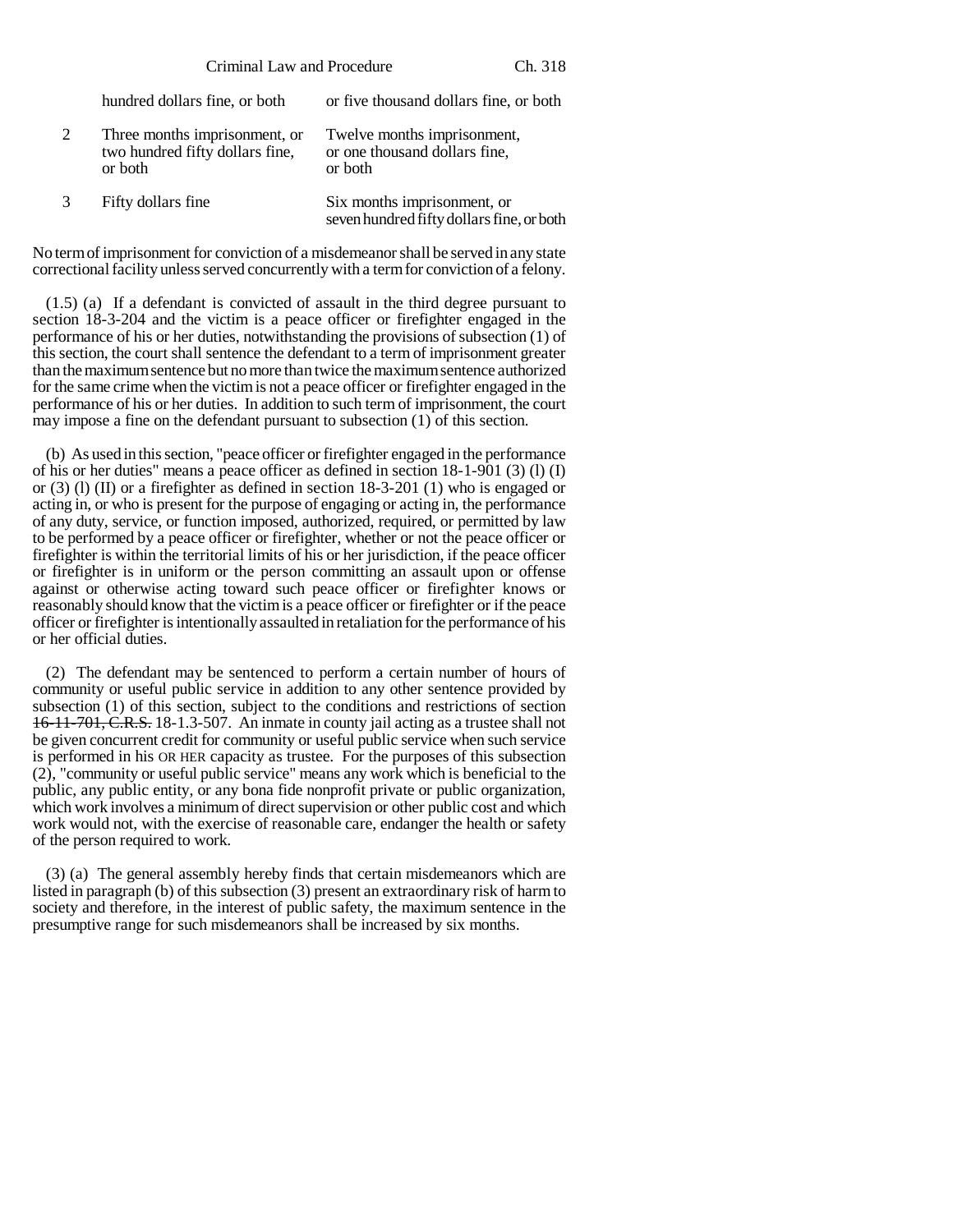(b) Misdemeanors that present an extraordinary risk of harm to society shall include the following:

(I) Assault in the third degree, as defined in section 18-3-204;

(I.5) (A) Sexual assault, as defined in section 18-3-402; or

(B) Sexual assault in the second degree, as defined in section 18-3-403, as it existed prior to July 1, 2000;

(II) (A) Unlawful sexual contact, as defined in section 18-3-404; or

(B) Sexual assault in the third degree, as defined in section 18-3-404, as it existed prior to July 1, 2000;

(III) Child abuse, as defined in section  $18-6-401$  (7) (a) (V);

 $(HV)$  (Deleted by amendment, L. 97, p. 1539, § 1, effective July 1, 1997.)

(V) (IV) Second and all subsequent violations of a restraining order as defined in section 18-6-803.5 (1.5) (d); and

(VI) (V) Misdemeanor failure to register as a sex offender, as described in section 18-3-412.5 (4) (b) (II).

(4) Notwithstanding any provision of law to the contrary, any person who attempts to commit, conspires to commit, or commits against an elderly person any misdemeanor set forth in part 4 of article 4 of this title, in part 1, 2, 3, or 5 of article 5 of this title, or article 5.5 of this title shall be required to pay a mandatory and substantial fine within the limits permitted by law. However, all moneys collected from the offender shall be applied in the following order: Costs for crime victims compensation fund pursuant to section 24-4.1-119, C.R.S.; surcharges for victims and witnesses assistance and law enforcement fund pursuant to section 24-4.2-104, C.R.S.; restitution; time payment fee; late fees; and any other fines, fees, or surcharges. For purposes of this subsection (4), an "elderly person" or "elderly victim" means a person sixty years of age or older.

(5) Every sentence entered under this section shall include consideration of restitution as required by PART 6 OF THIS ARTICLE AND BY article 18.5 of title 16, C.R.S.

(6) For a defendant who is convicted of assault in the third degree, as described in section 18-3-204, the court, in addition to any fine the court may impose, shall sentence the defendant to a term of imprisonment of at least six months, but not longer than the maximum sentence authorized for the offense, as specified in this section, which sentence shall not be suspended in whole or in part, if the court makes the following findings on the record:

(a) The victim of the offense was pregnant at the time of commission of the offense; and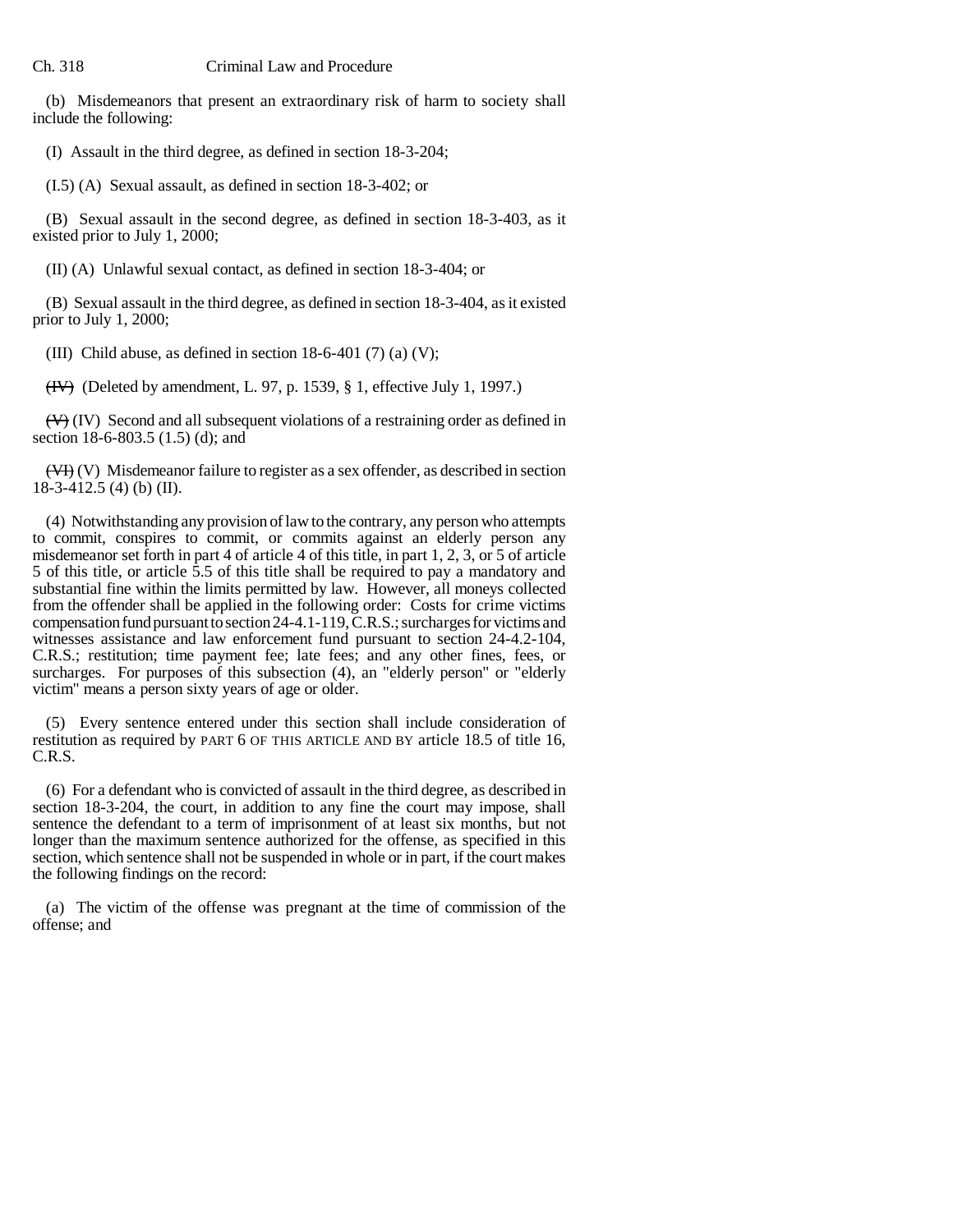(b) The defendant knew or should have known that the victim of the offense was pregnant; and

(c) The underlying factual basis of the offense includes an act of domestic violence, as defined in section 18-6-800.3 (1).

**18-1.3-502. [Formerly 16-11-302.5.] Duration of sentences for misdemeanors.** Courts sentencing any person for the commission of a misdemeanor to the custody of the executive director of the department of corrections shall not fix a minimum term but may fix a maximum term less than the maximum provided by law for the offense. The persons so sentenced shall be imprisoned, released under parole, and discharged as provided by other applicable statutes. No person sentenced to a correctional facility for the commission of a misdemeanor shall be subjected to imprisonment for a term exceeding the maximum term provided by the statute fixing the maximum length of the sentence for the crime of which he or she was convicted and for which he or she was sentenced. A person sentenced to a term of imprisonment for the commission of a misdemeanor shall be entitled to the same time credits as if he or she were sentenced to a term of imprisonment for the commission of a felony. No person committed as a juvenile delinquent shall be imprisoned for a term exceeding two years, except as otherwise provided for aggravated juvenile offenders in section 19-2-601, C.R.S.

**18-1.3-503. [Formerly 18-1-107.] Petty offenses classified - penalties.** (1) A violation of a statute of this state is a "petty offense" if specifically classified as a class 1 or class 2 petty offense. The penalty for commission of a class 1 petty offense, upon conviction, is a fine of not more than five hundred dollars, or imprisonment for not more than six months other than in state correctional facilities, or both. The penalty for commission of a class 2 petty offense is a fine specified in the section defining the offense. The penalty assessment procedure of section 16-2-201, C.R.S., is available for the payment of fines in class 2 petty offense cases.

(2) Every sentence entered under this section shall include consideration of restitution as required by PART 6 OF THIS ARTICLE AND BY article 18.5 of title 16, C.R.S.

**18-1.3-504. [Formerly 18-1-108.] Misdemeanors and petty offenses not classified.** (1) Any felony, misdemeanor or petty offense defined by state statute without specification of its class shall be punishable as provided in the statute defining it. For felony offenses committed on or after July 1, 1993, if the sentencing court sentences an offender to incarceration pursuant to the provisions of this section, the sentencing court shall also impose a mandatory period of parole of two years.

(2) Every sentence entered under this section shall include consideration of restitution as required by PART 6 OF THIS ARTICLE AND BY article 18.5 of title 16, C.R.S.

**18-1.3-505. [Formerly 18-1-109.] Penalty for misdemeanor not fixed by** statute - punishment. (1) In all cases where an offense is denominated by statute as being a felony and no penalty is fixed in the statute therefor, the punishment shall be imprisonment for not more than five years in a correctional facility, as defined in section  $17-1-102$ , C.R.S., or a fine of not more than fifteen thousand dollars, or both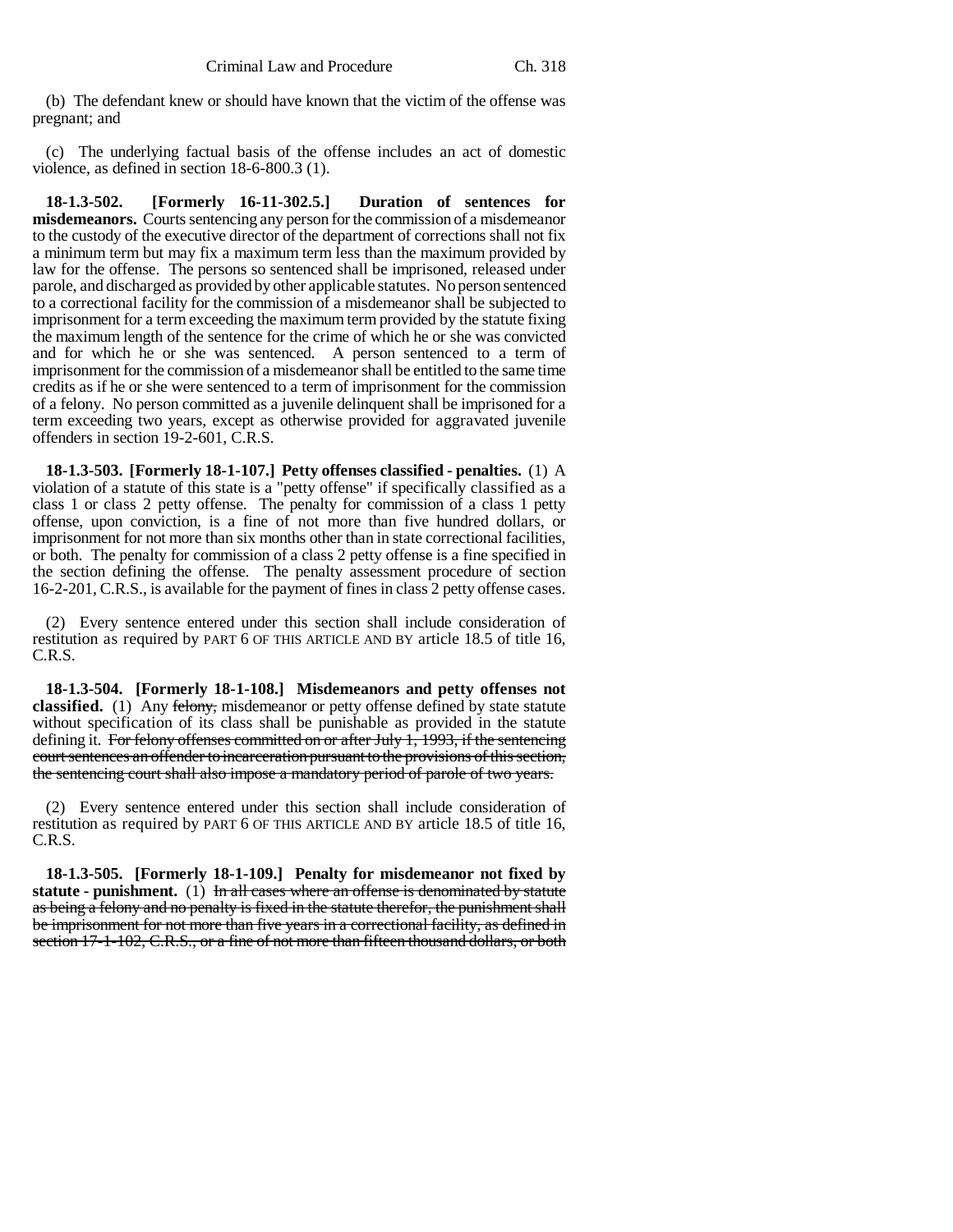such imprisonment and fine. For offenses committed on or after July 1, 1985, a fine of not more than one hundred thousand dollars may be levied. For offenses committed on or after July 1, 1993, if the sentencing court sentences an offender to incarceration pursuant to the provisions of this section, the sentencing court shall also impose a mandatory period of parole of two years. In all cases where an offense is denominated a misdemeanor and no penalty is fixed in the statute therefor, the punishment shall be imprisonment for not more than one year in the county jail, or a fine of not more than one thousand dollars, or both such imprisonment and fine.

(2) Every sentence entered under this section shall include consideration of restitution as required by PART 6 OF THIS ARTICLE AND BY article 18.5 of title 16, C.R.S.

**18-1.3-506. [Formerly 18-1-110.] Payment and collection of fines for class 1, 2, or 3 misdemeanors and class 1 or 2 petty offenses - release from incarceration.** (1) Whenever the court imposes a fine for a nonviolent class 1, 2, or 3 misdemeanor or for a class 1 or 2 petty offense, if the person who committed the offense is unable to pay the fine at the time of the court hearing or if he OR SHE fails to pay any fine imposed for the commission of such offense, in order to guarantee the payment of such fine, the court may:

(a) Require the person to post sufficient bond or collateral; or

(b) Enter a judgment in favor of the state or political subdivision to whom the fine is owed and enter an order based on such judgment for the garnishment of the person's earnings in accordance with the provisions of either article 54 or 54.5 of title 13, C.R.S., for the purpose of collecting said fine and the costs incurred in collecting said fine; or

(c) Enter a judgment in favor of the state or political subdivision to whom the fine is owed and execute a lien based on such judgment on any chattels, lands, tenements, moneys, and real estate of the person in accordance with article 52 of title 13, C.R.S., for the purpose of collecting said fine and the costs incurred in collecting said fine.

(2) The state or a political subdivision may appear before a court of record in this state and request that the court order the release from a county jail or a correctional facility of a person who has been incarcerated as a result of the failure to pay a fine or the failure to appear in court in connection with the commission of a nonviolent class 1, 2, or 3 misdemeanor or a class 1 or 2 petty offense upon the condition that the fine and any costs of collection are collected from the person incarcerated by the use of one of the methods set forth in subsection (1) of this section.

(3) For the purposes of this section, "nonviolent class 1, 2, or 3 misdemeanor" means a class  $\overline{1}$ ,  $\overline{2}$ , or 3 misdemeanor that does not involve cruelty to an animal, as described in section 18-9-202 (1) (a), or the use or threat of physical force on or to a person in the commission of the misdemeanor.

**18-1.3-507. [Formerly 16-11-701.] Community or useful public service misdemeanors.** (1) Any sentence imposed pursuant to section  $18-1-106(2)$ , C.R.S., 18-1.3-501 (2) shall be subject to the conditions and restrictions of this part 7 SECTION.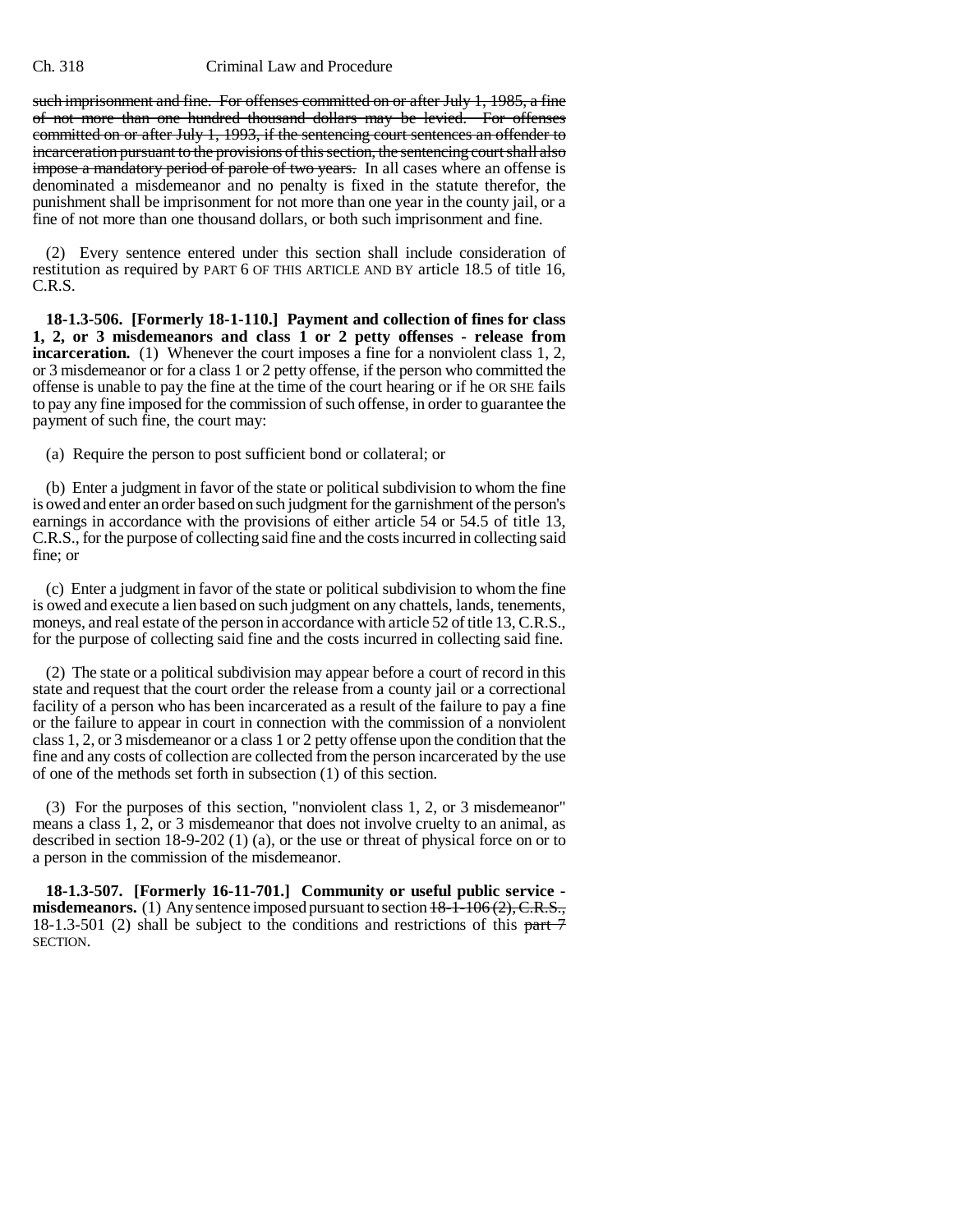#### Criminal Law and Procedure Ch. 318

(2) (a) A probation department, sentencing court, county sheriff, board of county commissioners, or any other governmental entity, or a private nonprofit entity which has a contract with a governmental entity, may establish a community or useful public service program. It is the purpose of the community or useful public service program: To identify and seek the cooperation of governmental entities and political subdivisions thereof, as well as corporations organized not for profit, for the purpose of providing community or useful public service jobs; to interview persons who have been ordered by the court to perform community or useful public service and to assign such persons to suitable community or useful public service jobs; and to monitor compliance or noncompliance of such persons in performing community or useful public service assignments within the time established by the court.

(b) Nothing in this subsection (2) shall limit the authority of an entity which is the recipient of community or useful public service to accept or reject such service, in its sole discretion.

(3) Any general public liability insurance policy obtained pursuant to this part  $\frac{7}{2}$ SECTION shall provide coverage for injuries caused by a person performing services under this  $part 7$  SECTION and shall be in a sum of not less than the current limit on government liability under the "Colorado Governmental Immunity Act", article 10 of title 24, C.R.S.

(4) For the purposes of the "Colorado Governmental Immunity Act", article 10 of title 24, C.R.S., public employee, as defined in section 24-10-103, C.R.S., does not include any person who is sentenced to participate in any type of community or useful public service.

(5) No governmental entity or private nonprofit entity which has a contract with a governmental entity shall be liable under the "Workers' Compensation Act of Colorado", articles 40 to 47 of title 8, C.R.S., or under the "Colorado Employment Security Act", articles 70 to 82 of title 8, C.R.S., for any benefits on account of any person who is sentenced to participate in any type of community or useful public service, but nothing in this subsection (5) shall prohibit a governmental entity or private nonprofit entity from electing to accept the provisions of the "Workers' Compensation Act of Colorado" by purchasing and keeping in force a policy of workers' compensation insurance covering such person.

(6) The court shall assess an amount, not to exceed sixty dollars, upon every person required to perform community or useful public service pursuant to section  $18-1-106$  (2), C.R.S. 18-1.3-501 (2). The court may waive this fee if the court determines the defendant to be indigent. Such amount shall be used by the operating agency responsible for overseeing such person's community or useful public service program to pay the cost of administration of the program and the cost of personal services. Such amount is to be commensurate with program costs in providing services and shall be adjusted from time to time by the general assembly to insure that the operating agencies shall be financially self-supporting. The proceeds from such amounts shall be used by the operating agency only for defraying the cost of personal services and other operating expenses related to the administration of the program, a general liability policy covering such person, and, if such person will be covered by workers' compensation insurance pursuant to subsection (5) of this section or an insurance policy providing such or similar coverage, the cost of purchasing and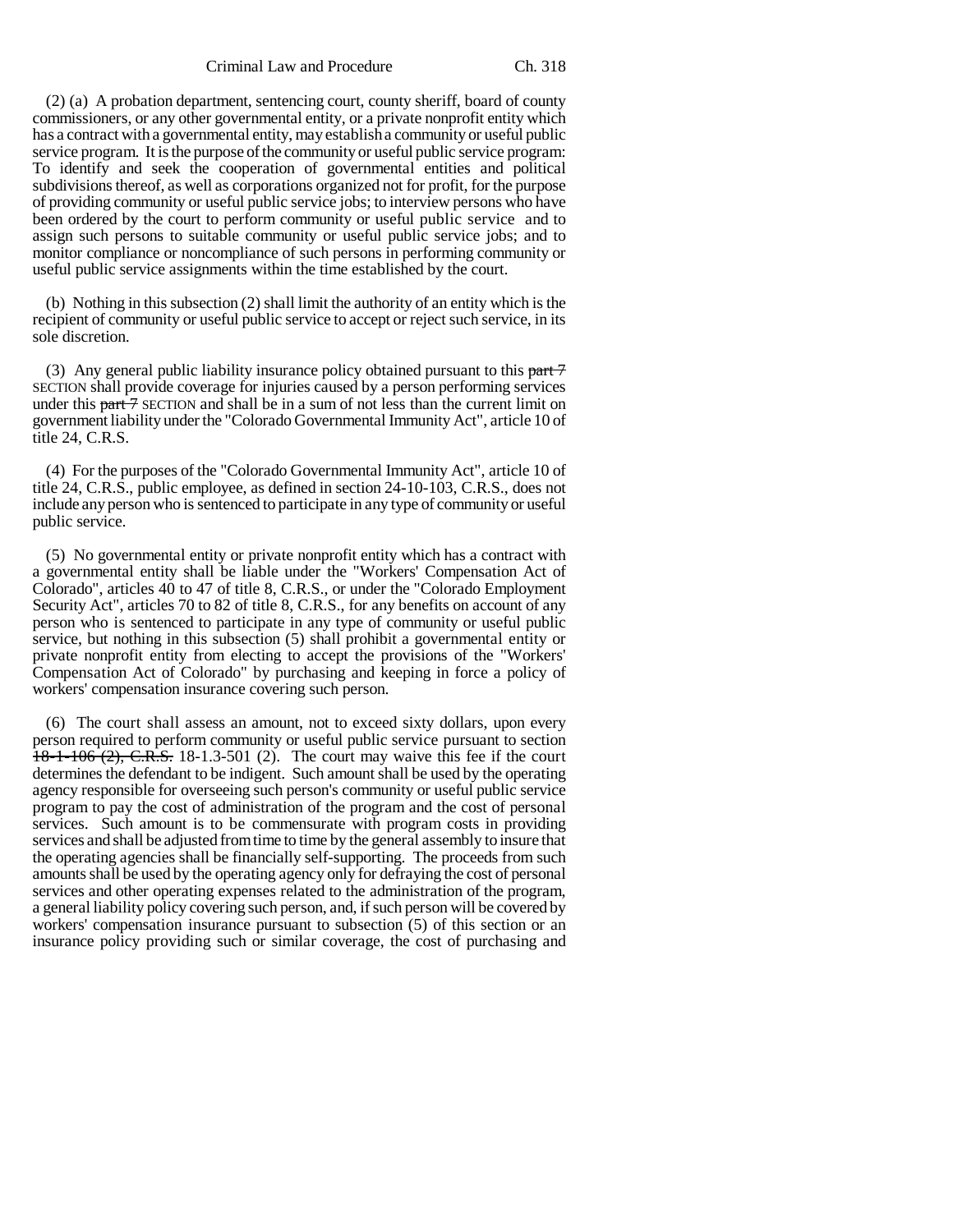keeping in force such insurance coverage and shall not be used by the operating agency for any other purpose.

**18-1.3-508. [Formerly 16-11-303.] Definite sentence not void.** If, through oversight or otherwise, any person is sentenced or committed to the custody of the executive director of the department of corrections for the commission of a misdemeanor for a definite period of time, the sentence or commitment shall not for that reason be void, but the person so sentenced or committed shall be subject to the liabilities and entitled to the benefits which are applicable to those persons who are properly sentenced.

#### PART 6 **RESTITUTION**

**18-1.3-601. [Formerly 16-18.5-101.] Legislative declaration.** (1) The general assembly finds and declares that:

(a) Crime victims endure undue suffering and hardship resulting from physical injury, emotional and psychological injury, or loss of property;

(b) Persons found guilty of causing such suffering and hardship should be under a moral and legal obligation to make full restitution to those harmed by their misconduct;

(c) The payment of restitution by criminal offenders to their victims is a mechanism for the rehabilitation of offenders;

(d) Restitution is recognized as a deterrent to future criminality;

(e) An effective criminal justice system requires timely restitution to victims of crime and to members of the immediate families of such victims in order to lessen the financial burdens inflicted upon them, to compensate them for their suffering and hardship, and to preserve the individual dignity of victims;

(f) Former procedures for restitution assessment, collection, and distribution have proven to be inadequate and inconsistent from case to case;

(g) The purposes of this  $\frac{artele}{}$  PART 6 are to facilitate:

(I) The establishment of programs and procedures to provide for and collect full restitution for victims of crime in the most expeditious manner; and

(II) The effective and timely assessment, collection, and distribution of restitution requires the cooperation and collaboration of all criminal justice agencies and departments.

(2) It is the intent of the general assembly that restitution be ordered, collected, and disbursed to the victims of crime and their immediate families. Such restitution will aid the offender in reintegration as a productive member of society. This article PART 6 shall be liberally construed to accomplish all such purposes.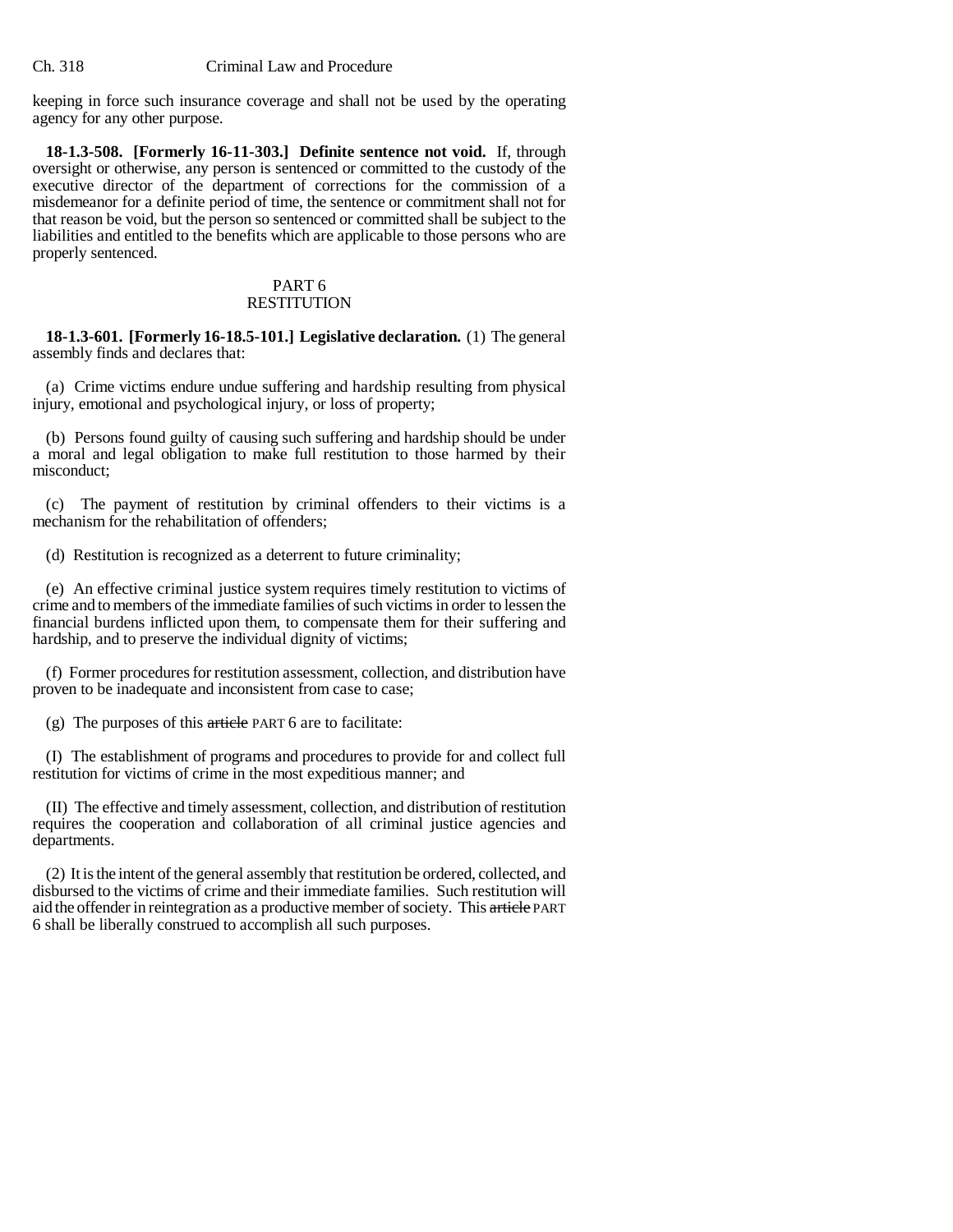**18-1.3-602. [Formerly 16-18.5-102.] Definitions.** As used in this article 18.5 PART 6, unless the context otherwise requires:

(1) "Collections investigator" means a person employed by the judicial department whose primary responsibility is to administer, enforce, and collect on court orders or judgments entered with respect to fines, fees, restitution, or any other accounts receivable of the court, judicial district, or judicial department.

(2) "Conviction" means a verdict of guilty by a judge or jury or a plea of guilty or nolo contendere that is accepted by the court or adjudication for an offense that would constitute a criminal offense if committed by an adult. "Conviction" also includes having received a deferred judgment and sentence or deferred adjudication; except that a person shall not be deemed to have been convicted if the person has successfully completed a deferred sentence or deferred adjudication.

(3) (a) "Restitution" means any pecuniary loss suffered by a victim, and includes but is not limited to all out-of-pocket expenses, interest, loss of use of money, anticipated future expenses, rewards paid by victims, money advanced by law enforcement agencies, adjustment expenses, and other losses or injuries proximately caused by an offender's conduct and that can be reasonably calculated and recompensed in money.

(b) "Restitution" may also include extraordinary direct public and all private investigative costs.

(4) (a) "Victim" means any person aggrieved by the conduct of an offender and includes but is not limited to the following:

(I) Any person against whom any felony, misdemeanor, petty, or traffic misdemeanor offense has been perpetrated or attempted;

(II) Any person harmed by an offender's criminal conduct in the course of a scheme, conspiracy, or pattern of criminal activity;

(III) Any person who has suffered losses because of a contractual relationship with, including but not limited to an insurer, or because of liability under section 14-6-110, C.R.S., for a person described in subparagraph (I) or (II) of this paragraph (a);

(IV) Any victim compensation board that has paid a victim compensation claim;

(V) If any person described in subparagraph (I) or (II) of this paragraph (a) is deceased or incapacitated, the person's spouse, parent, legal guardian, natural or adopted child, child living with the victim, sibling, grandparent, significant other, as defined in section 24-4.1.302 (4), C.R.S., or other lawful representative.

(b) "Victim" shall not include a person who is accountable for the crime or a crime arising from the same conduct, criminal episode, or plan as defined under the law of this state or of the United States.

(c) Any "victim" under the age of eighteen is considered incapacitated, unless that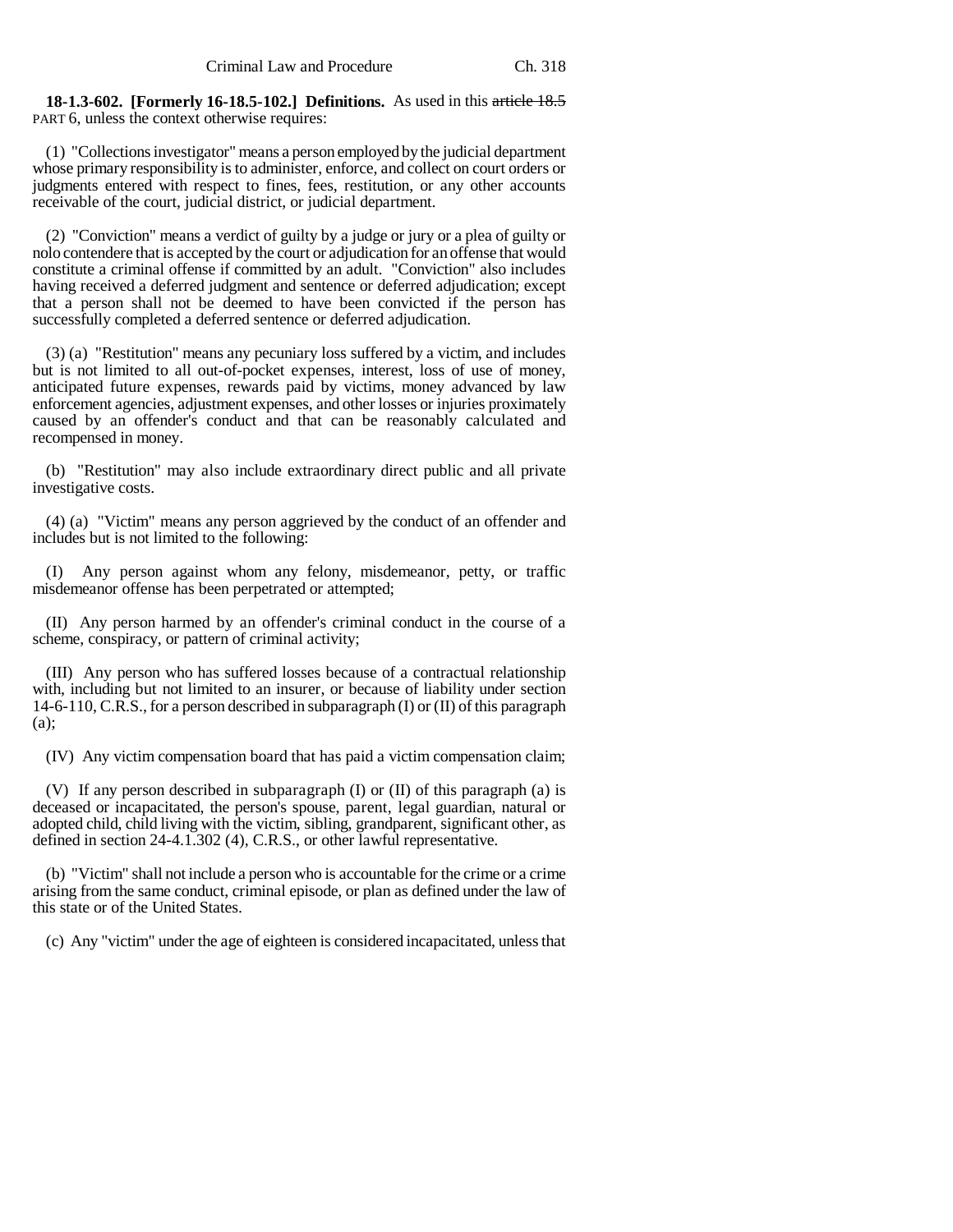person is legally emancipated or the court orders otherwise.

(d) It is the intent of the general assembly that this definition of the term "victim" shall apply to this article PART 6 and shall not be applied to any other provision of the laws of the state of Colorado that refers to the term "victim".

**18-1.3-603. [Formerly 16-18.5-103.] Assessment of restitution.** (1) Every order of conviction of a felony, misdemeanor, petty, or traffic misdemeanor offense, except any order of conviction for a state traffic misdemeanor offense issued by a municipal or county court in which the prosecuting attorney is acting as a special deputy district attorney pursuant to an agreement with the district attorney's office, shall include consideration of restitution. Each such order shall include one or more of the following:

(a) An order of a specific amount of restitution be paid by the defendant;

(b) An order that the defendant is obligated to pay restitution, but that the specific amount of restitution shall be determined within the ninety days immediately following the order of conviction, unless good cause is shown for extending the time period by which the restitution amount shall be determined;

(c) An order, in addition to or in place of a specific amount of restitution, that the defendant pay restitution covering the actual costs of specific future treatment of any victim of the crime; or

(d) Contain a specific finding that no victim of the crime suffered a pecuniary loss and therefore no order for the payment of restitution is being entered.

(2) The court shall base its order for restitution upon information presented to the court by the prosecuting attorney, who shall compile such information through victim impact statements or other means to determine the amount of restitution and the identities of the victims. Further, the prosecuting attorney shall present this information to the court prior to the order of conviction or within ninety days, if it is not available prior to the order of conviction. The court may extend this date if it finds that there are extenuating circumstances affecting the prosecuting attorney's ability to determine restitution.

(3) Any order for restitution may be:

(a) Increased if additional victims or additional losses not known to the judge or the prosecutor at the time the order of restitution was entered are later discovered and the final amount of restitution due has not been set by the court; or

(b) Decreased:

(I) With the consent of the prosecuting attorney and the victim or victims to whom the restitution is owed; or

(II) If the defendant has otherwise compensated the victim or victims for the pecuniary losses suffered.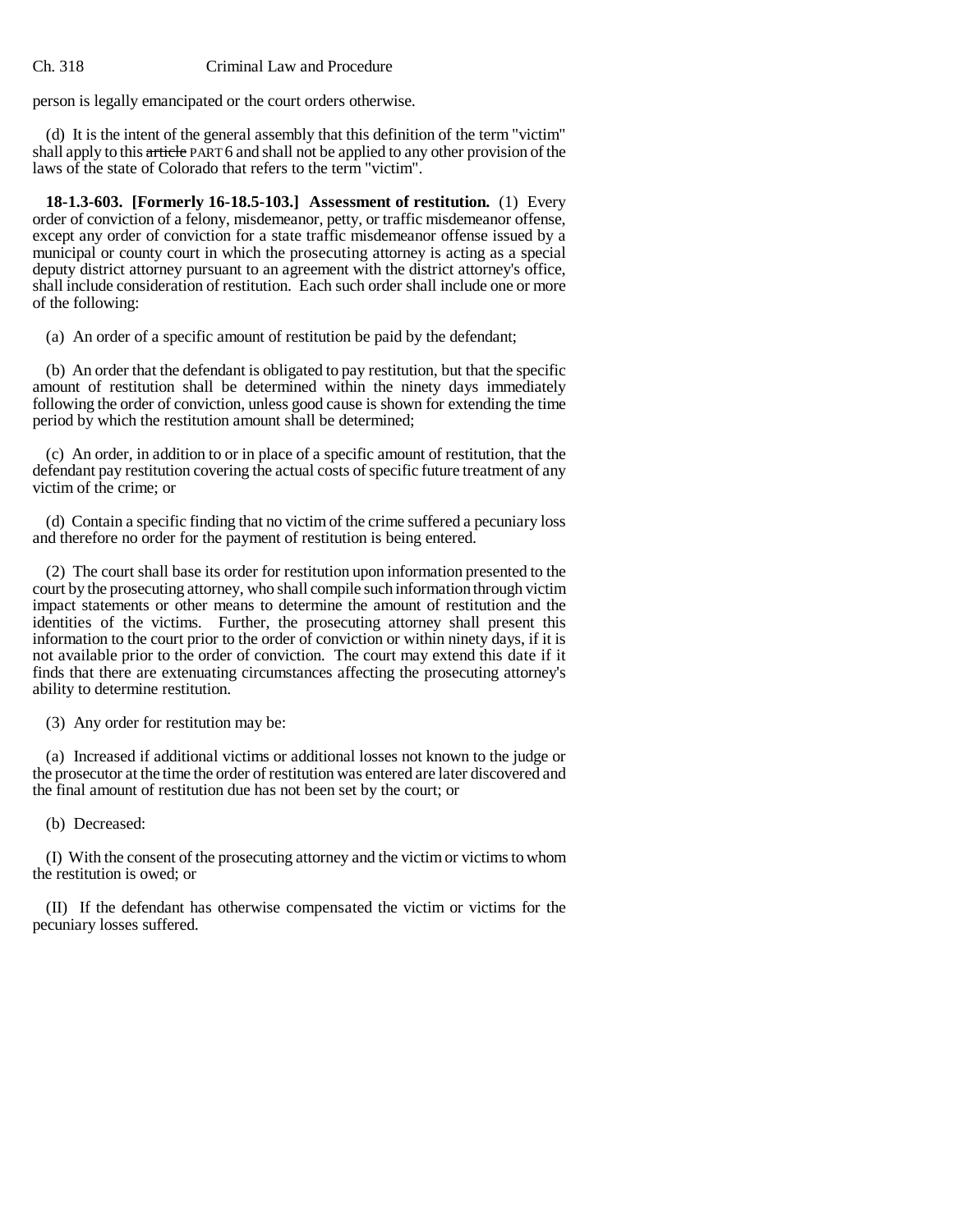(4) (a) Any order for restitution entered pursuant to this section shall be a final civil judgment in favor of the state and any victim. Notwithstanding any other civil or criminal statute or rule, any such judgment shall remain in force until the restitution is paid in full.

(b) Any order for restitution made pursuant to this section shall also be deemed to order that:

(I) The defendant owes interest from the date of the entry of the order at the rate of twelve percent per annum; and

(II) The defendant owes all reasonable and necessary attorney fees and costs incurred in collecting such order due to the defendant's nonpayment.

(c) The entry of an order for restitution under this section creates a lien by operation of law against the defendant's personal property and any interest that the defendant may have in any personal property.

(d) Any order of restitution imposed shall be considered a debt for "willful and malicious" injury for purposes of exceptions to discharge in bankruptcy as provided in 11 U.S.C. sec. 523.

(5) If more than one defendant owes restitution to the same victim for the same pecuniary loss, the orders for restitution shall be joint and several obligations of the defendants.

(6) Any amount paid to a victim under an order of restitution shall be set off against any amount later recovered as compensatory damages by such victim in any federal or state civil proceeding.

### PART 7 FINES AND COSTS

**18-1.3-701. [Formerly 16-11-501.] Judgment for costs and fines.** (1) Where any person, association, or corporation is convicted of an offense, or any juvenile is adjudicated a juvenile delinquent for the commission of an act that would have been a criminal offense if committed by an adult, the court shall give judgment in favor of the state of Colorado, the appropriate prosecuting attorney, or the appropriate law enforcement agency and against the offender or juvenile for the amount of the costs of prosecution, the amount of the cost of care, and any fine imposed. No fine shall be imposed for conviction of a felony except as provided in section  $18-1-105$ , C.R.S. 18-1.3-401. Such judgments shall be enforceable in the same manner as are civil judgments, and, in addition, the provisions of sections SECTION 16-11-101.6, C.R.S., and SECTION  $16-11-502$  18-1.3-702 apply. Any judgments collected pursuant to this section for fees for interpreters appointed pursuant to section 13-90-204, C.R.S., and reimbursed pursuant to section 13-90-210, C.R.S., shall be remitted to the division of rehabilitation in the department of human services.

(2) The costs assessed pursuant to subsection (1) of this section or section 16-18-101, C.R.S., may include: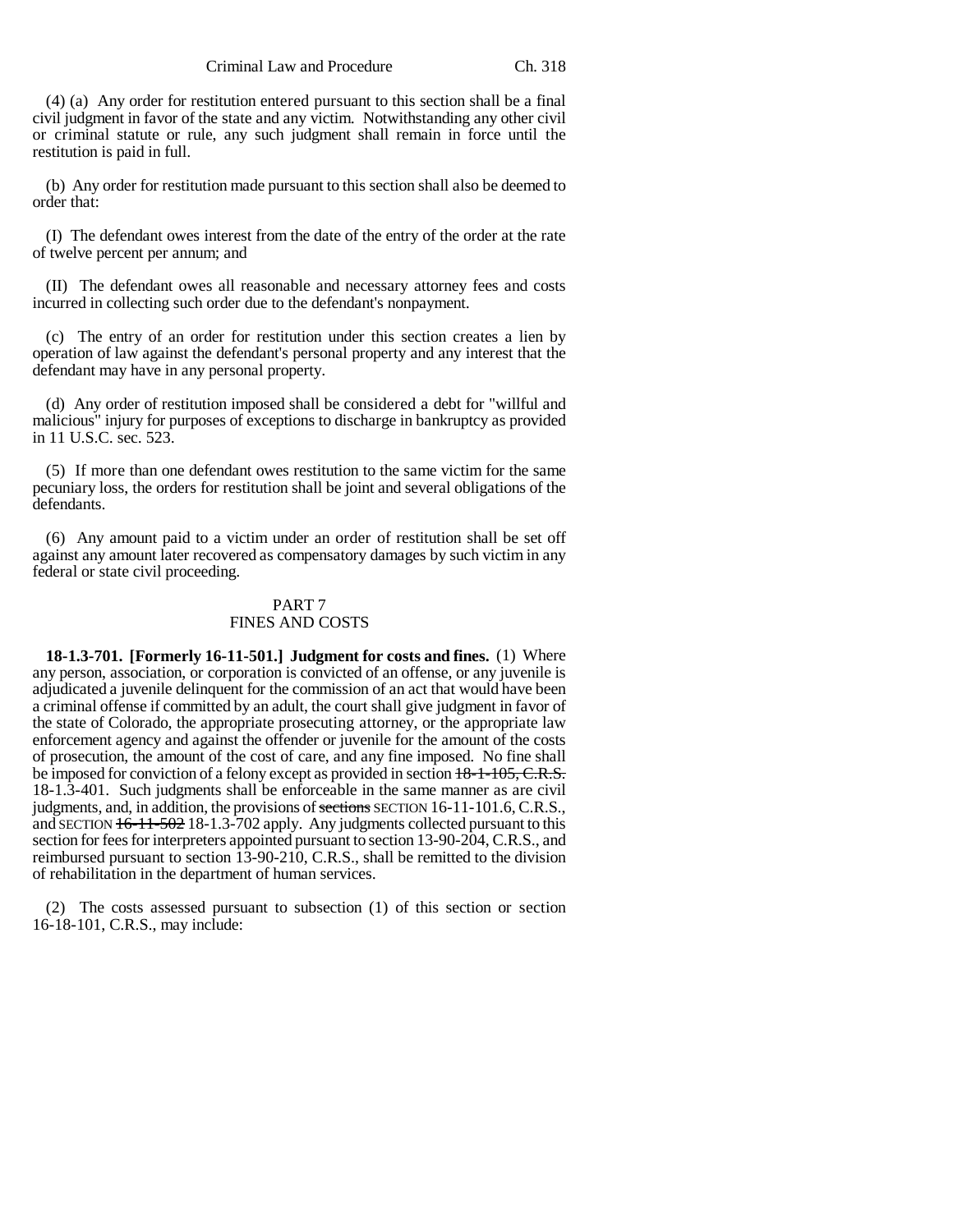(a) Any docket fee required by article 32 of title 13, C.R.S., or any other fee or tax required by statute to be paid to the clerk of the court;

(b) The jury fee required by section 13-71-144, C.R.S.;

(c) Any fees required to be paid to sheriffs pursuant to section 30-1-104, C.R.S.;

(d) Any fees of the court reporter for all or any part of a transcript necessarily obtained for use in the case, including the fees provided for in section 16-18-101 (2), C.R.S., and including the fees for a transcript of any preliminary hearing;

(d.5) The actual costs paid to any expert witness;

(e) (I) The witness fees and mileage paid pursuant to article 33 of title 13, C.R.S., and section 16-9-203, C.R.S.;

(II) For any person required to travel more than fifty miles from the person's place of residence to the place where specified in the subpoena, in addition to the witness fee and mileage specified in subparagraph (I) of this paragraph (e):

(A) Actual lodging expenses incurred; and

(B) Actual rental car, taxi, or other transportation costs incurred;

(e.5) If a person under eighteen years of age is required to appear, the amount that a parent or guardian of the person was paid for transportation and lodging expenses incurred while accompanying the person.

(f) Any fees for exemplification and copies of papers necessarily obtained for use in the case;

(g) Any costs of taking depositions for the perpetuation of testimony, including reporter's fees, witness fees, expert witness fees, mileage for witnesses, and sheriff fees for service of subpoenas;

(h) Any statutory fees for service of process or statutory fees for any required publications;

(h.5) Any fees for interpreters required during depositions or during trials;

(i) Any item specifically authorized by statute to be included as part of the costs;

(j) On proper motion of the prosecuting attorney and at the discretion of the court, any other reasonable and necessary costs incurred by the prosecuting attorney or law enforcement agency which are directly the result of the prosecution of the defendant, including the costs resulting from the collection and analysis of any chemical test upon the defendant pursuant to section 42-4-1301, C.R.S., which costs shall be reimbursed by the defendant directly to the law enforcement agency which performed such chemical tests;

(k) Any costs incurred in obtaining a governor's warrant pursuant to section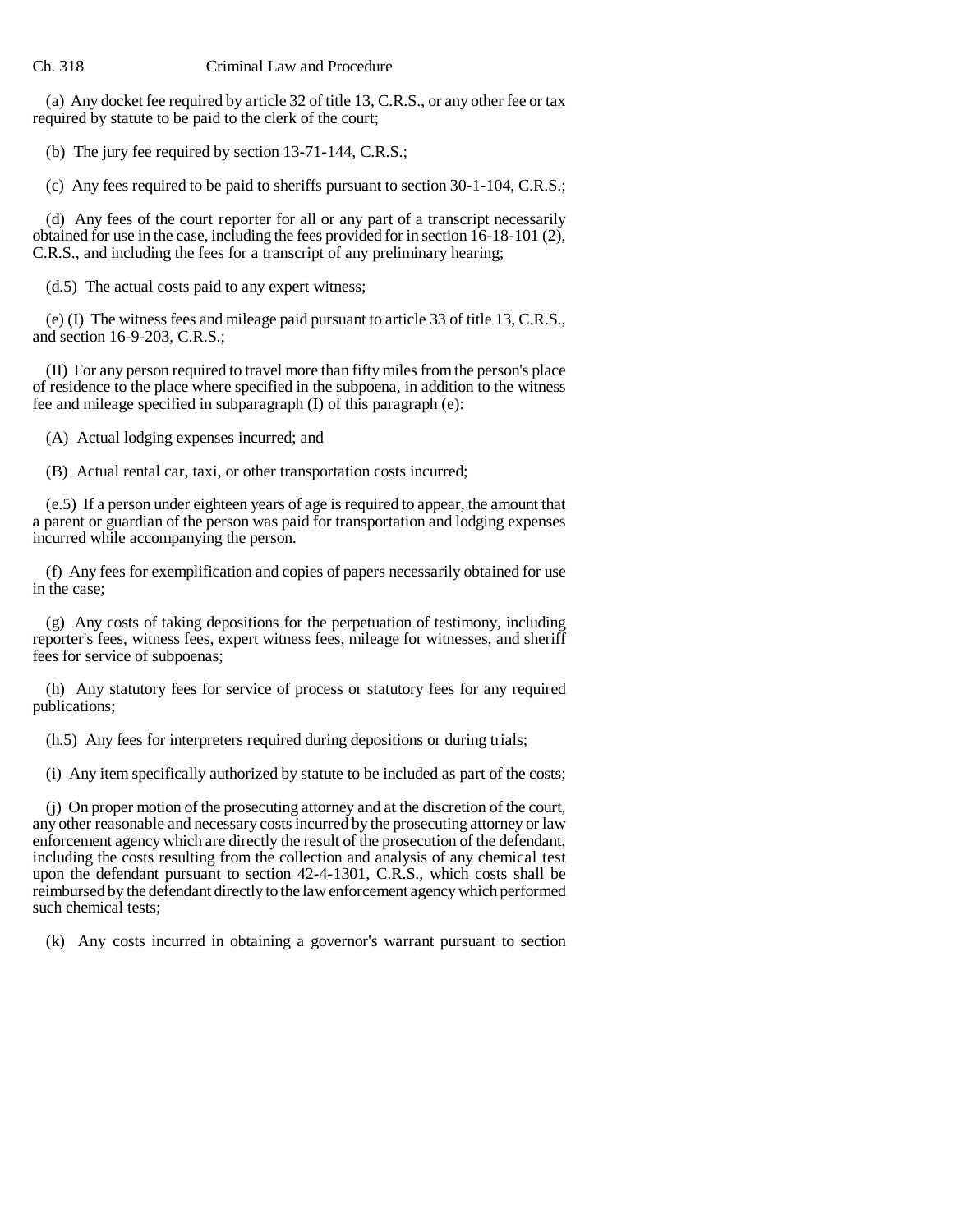### 16-19-108, C.R.S.;

(l) Any costs incurred by the law enforcement agency in photocopying reports, developing film, and purchasing videotape as necessary for use in the case;

#### (m) Repealed.

 $\left(\mathbf{n}\right)$  (m) Any costs of participation in a diversion program if the offender or juvenile unsuccessfully participated in a diversion program prior to the conviction or adjudication.

(3) Where any person, association, or corporation is granted probation, the court shall order the offender to make such payments toward the cost of care as are appropriate under the circumstances. In setting the amount of such payments, the court shall take into consideration and make allowances for any restitution ordered to the victim or victims of a crime, which shall take priority over any payments ordered pursuant to this article, and for the maintenance and support of the offender's spouse, dependent children, or other persons having a legal right to support and maintenance from the estate of the offender. If the court determines that the offender has a sufficient estate to pay all or part of the cost of care, the court shall determine the amount which shall be paid by the offender for the cost of care, which amount shall in no event be in excess of the per capita cost of supervising an offender on probation.

(4) Where any person is sentenced to a term of imprisonment, whether to a county jail or the department of corrections, the court shall order such person to make such payments toward the cost of care as are appropriate under the circumstances. In setting the amount of such payments, the court shall take into consideration and make allowances for any restitution ordered to the victim or victims of a crime, which shall take priority over any payments ordered pursuant to this article, and for the maintenance and support of the inmate's spouse, dependent children, or any other persons having a legal right to support and maintenance out of the offender's estate. The court shall also consider the financial needs of the offender for the six-month period immediately following the offender's release, for the purpose of allowing said offender to seek employment. If the court determines that the person has a sufficient estate to pay all or part of the cost of care, the court shall determine the amount which shall be paid by the offender, which amount in no event shall be in excess of the per capita cost of maintaining prisoners in the institution or facility in which the offender has been residing prior to sentencing for the purpose of reimbursing the appropriate law enforcement agency and the per capita cost of maintaining prisoners in the department of corrections for the purpose of paying the cost of care after sentencing.

(5) As used in this section, unless the context otherwise requires:

(a) "Cost of care" means the cost to the department or the local government charged with the custody of an offender for providing room, board, clothing, medical care, and other normal living expenses for an offender confined to a jail or correctional facility, or any costs associated with maintaining an offender in a home detention program contracted for by the department of public safety, as determined by the executive director of the department of corrections or the executive director of the department of public safety, whichever is appropriate, or the cost of supervision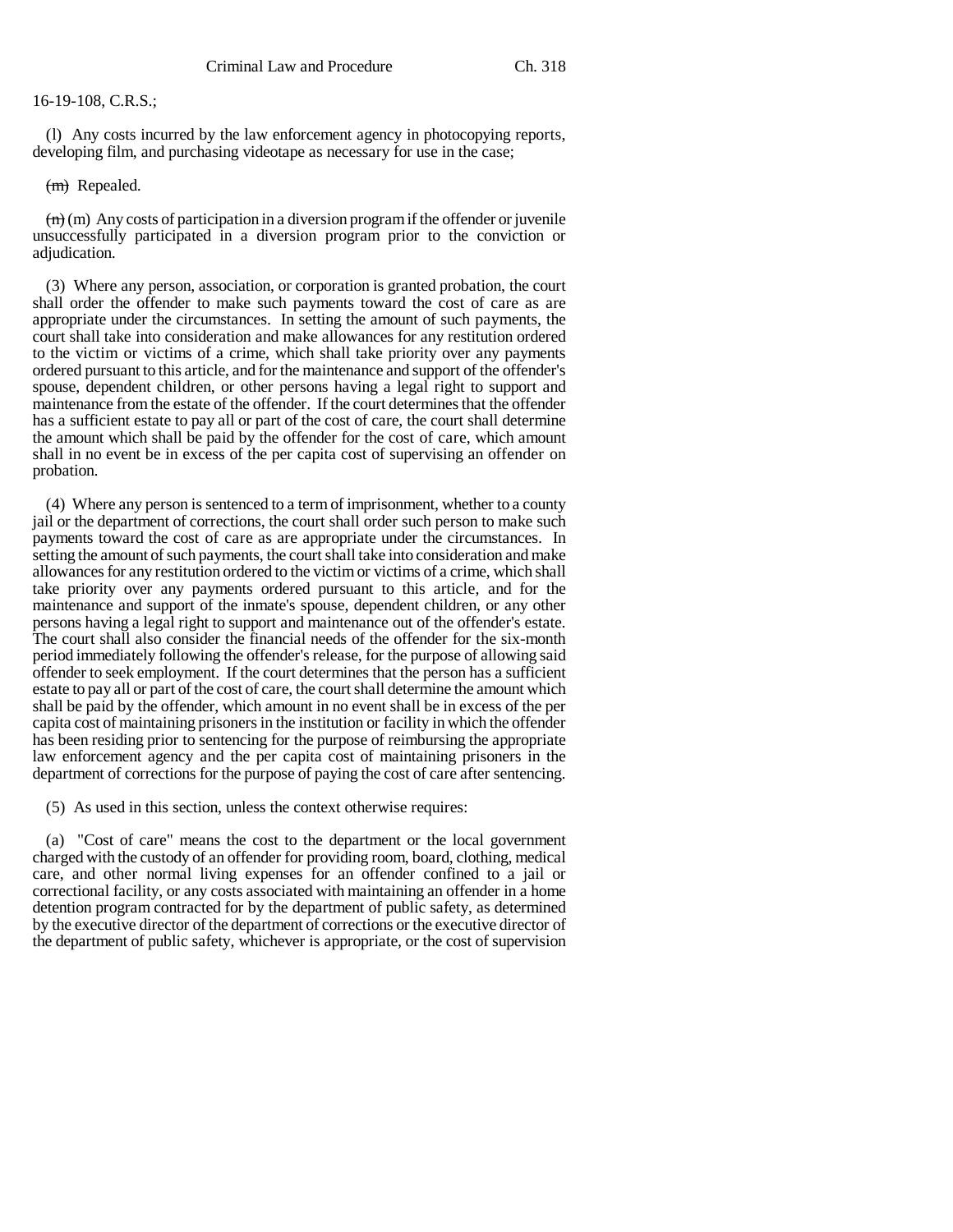of probation when the offender is granted probation, or the cost of supervision of parole when the offender is placed on parole by the state board of parole, as determined by the court.

(b) "Estate" means any tangible or intangible properties, real or personal, belonging to or due to an offender, including income or payments to such person received or earned prior to or during incarceration from salary or wages, bonuses, annuities, pensions, or retirement benefits, or any source whatsoever except federal benefits of any kind. Real property that is held in joint ownership or ownership in common with an offender's spouse, while being used and occupied by the spouse as a place of residence, shall not be considered a part of the estate of the offender for the purposes of this section.

(6) After the set-offs for restitution and for maintenance and support as provided in subsection (4) of this section, any amounts recovered pursuant to this section that are available to reimburse the costs of providing medical care shall be used to reimburse the state for the state's financial participation for medical assistance if medical care is provided for the inmate or an infant of a female inmate under the "Colorado Medical Assistance Act", article 4 of title 26, C.R.S.

**18-1.3-702. [Formerly 16-11-502.] Fines - methods of payment.** (1) When the court imposes a fine upon an individual, the court may direct as follows:

(a) That the defendant pay the entire amount of the fine at the time sentence is pronounced;

(b) That the defendant pay the entire amount of the fine at some later date;

(c) That the defendant pay a specified portion of the fine at designated periodic intervals, and in such case the court may also direct that the fine be remitted to a designated official who shall report to the court on any failure to comply with the order;

(d) Where the defendant is sentenced to a period of probation as well as a fine, that payment of the fine be a condition of probation.

(2) Where the court imposes a fine, the sentence shall provide that, except in the case of a corporation, if the defendant fails to pay the fine in accordance with the direction of the court, the defendant shall be imprisoned until the fine is satisfied or the defendant is released as provided in subsections (3) and (6) of this section. This provision shall be added at the time sentence is pronounced. If the defendant fails to pay a fine as directed, the court may issue a warrant for his OR HER arrest.

(3) When the court directs that the defendant be imprisoned until the fine is satisfied, the court shall specify a maximum period of imprisonment subject to the following limits:

(a) Where the fine was imposed for a felony, the period shall not exceed one year;

(b) Where the fine was imposed for a misdemeanor, the period shall not exceed one-third of the maximum term of imprisonment authorized for the misdemeanor;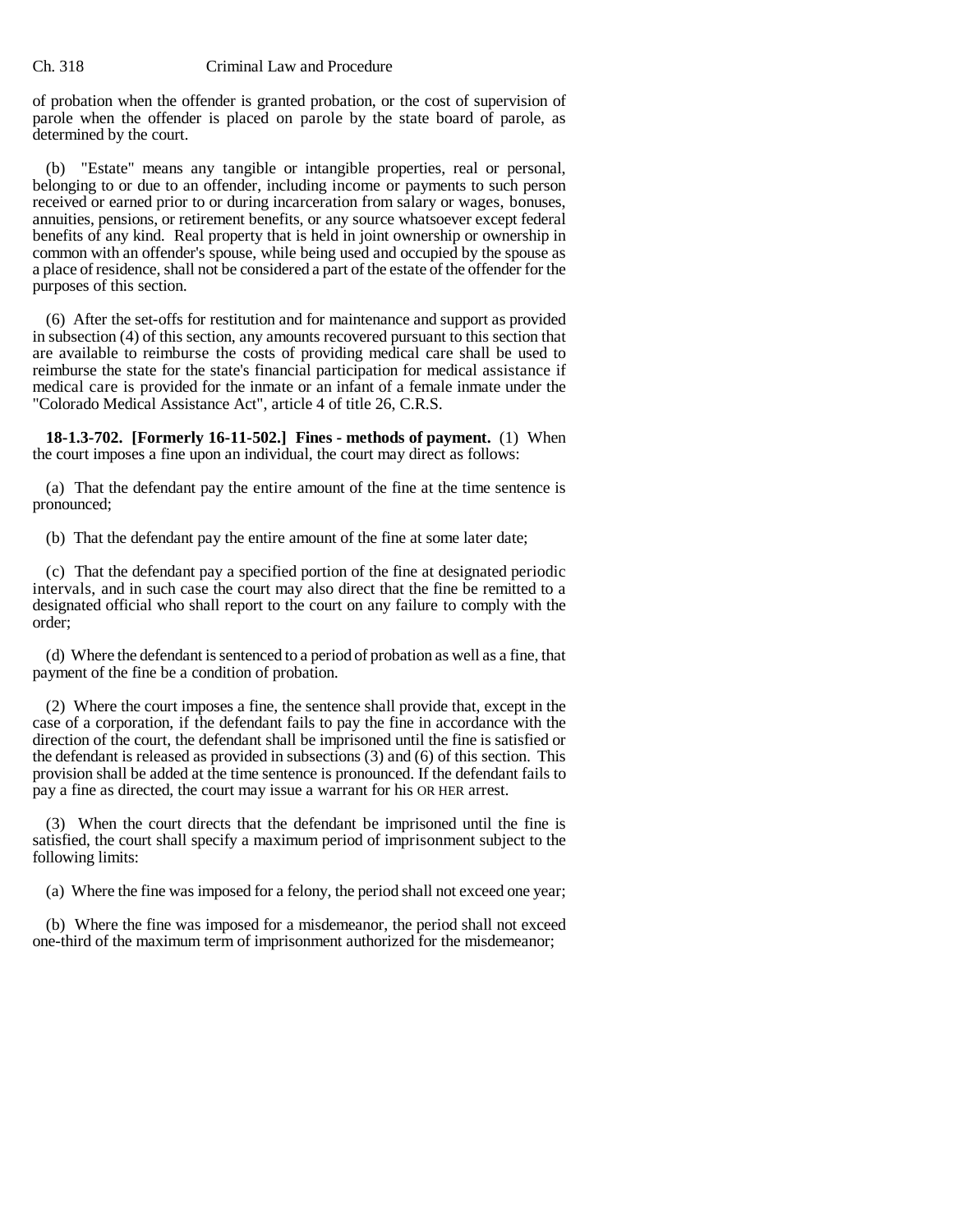(c) Where the fine was imposed for a petty offense, a traffic violation, or a violation of a municipal ordinance, any of which is punishable by a possible jail sentence, the period shall not exceed fifteen days;

(c.5) There shall be no imprisonment in those cases where no imprisonment is provided for in the possible sentence; and

(d) Where a sentence of imprisonment as well as a fine was imposed, the aggregate of the period and the term of the sentence shall not exceed the maximum term of imprisonment authorized for the offense.

(4) Where the defendant is unable to pay a fine imposed by the court, the defendant may at any time apply to the court for resentence. If the court is satisfied that the defendant is unable to pay the fine, the court shall:

(a) Adjust the terms of payment; or

(b) Lower the amount of the fine; or

(c) Where the sentence consists of probation or imprisonment and a fine, revoke the portion of the sentence imposing the fine; or

(d) Revoke the entire sentence imposed and resentence the defendant. Upon a resentence, the court may impose any sentence it originally could have imposed; except that the amount of any fine imposed shall not be in excess of the amount the defendant is able to pay.

(5) Notwithstanding that the defendant was imprisoned for failure to pay a fine or that he OR SHE has served the period of imprisonment imposed, a fine may be collected in the same manner as a judgment in a civil action. The district attorney may, in his OR HER discretion, and shall, upon order of the court, institute proceedings to collect such fine.

(6) If it satisfactorily appears to the district court of the judicial district in which a person is confined that such person is confined in jail or in a correctional facility or other place of confinement, for any fine or costs of prosecution for any criminal offense, including any violation of a municipal ordinance, and has no estate whatever with which to pay such fine and costs, or costs only, it is the duty of the court to discharge such person from further imprisonment for the fine and costs. Nothing in this subsection (6) shall authorize any person to be discharged from imprisonment before the expiration of the time for which he OR SHE may be sentenced to be imprisoned as part of his OR HER punishment. The court shall hear without delay any application made under this subsection (6).

### PART 8 SPECIAL PROCEEDINGS - SENTENCING OF HABITUAL CRIMINALS

**18-1.3-801. [Formerly 16-13-101.] Punishment for habitual criminals.** (1) (a) A person shall be adjudged an habitual criminal and shall be punished by a term of life imprisonment if the person: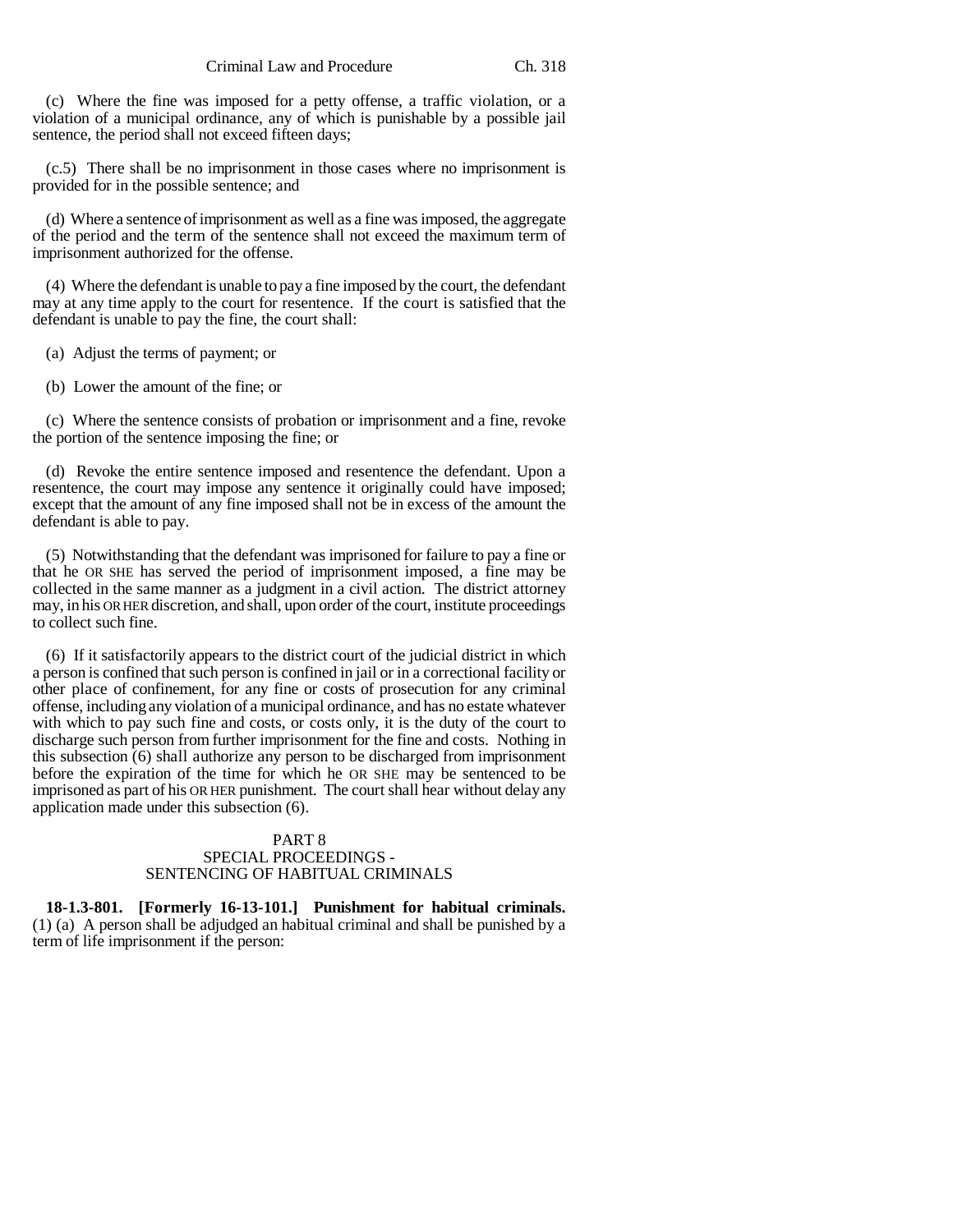(I) Is convicted of:

(A) Any class 1 or 2 felony; or

(B) Any class 3 felony that is a crime of violence, as defined in section  $16-11-309$  $(2)$  18-1.3-406 (2); and

(II) Has been twice convicted previously for any of the offenses described in subparagraph  $(I)$  of this paragraph  $(a)$ .

(b) A felony described in subparagraph (I) of paragraph (a) of this subsection (1) is:

(I) One based upon charges separately brought and tried, and arising out of separate and distinct criminal episodes, in this or any other state; or

(II) A crime under the laws of any other state, the United States, or any territory subject to the jurisdiction of the United States, which, if committed within this state, would be such a felony described in paragraph (a) of this subsection (1).

(c) No person sentenced pursuant to this subsection (1) shall be eligible for parole until such person has served at least forty calendar years.

(d) Nothing in this subsection (1) prohibits the governor from issuing a pardon or a clemency order on a case-by-case basis; however, the governor shall submit a report to the general assembly on each such pardon or clemency order in accordance with section 7 of article IV of the state constitution.

(e) Nothing in this subsection (1) is to be construed to prohibit a person convicted of a class 1 felony from being sentenced pursuant to section 16-11-103 18-1.3-1201.

(f) This subsection (1) shall not apply to a person convicted of first or second degree burglary, which person shall be subject to subsections (1.5), (2), and (2.5) of this section and section  $18-4-202.1$ , C.R.S. 18-1.3-804.

(1.5) Every person convicted in this state of any class 1, 2, 3, 4, or 5 felony who, within ten years of the date of the commission of the said offense, has been twice previously convicted upon charges separately brought and tried, and arising out of separate and distinct criminal episodes, either in this state or elsewhere, of a felony or, under the laws of any other state, the United States, or any territory subject to the jurisdiction of the United States, of a crime which, if committed within this state, would be a felony shall be adjudged an habitual criminal and shall be punished for the felony offense of which such person is convicted by confinement in a correctional facility for a term of three times the maximum of the presumptive range pursuant to section  $18-1-105$ , C.R.S., 18-1.3-401 for the class of felony of which such person is convicted.

(2) Every person convicted in this state of any felony, who has been three times previously convicted, upon charges separately brought and tried, and arising out of separate and distinct criminal episodes, either in this state or elsewhere, of a felony or, under the laws of any other state, the United States, or any territory subject to the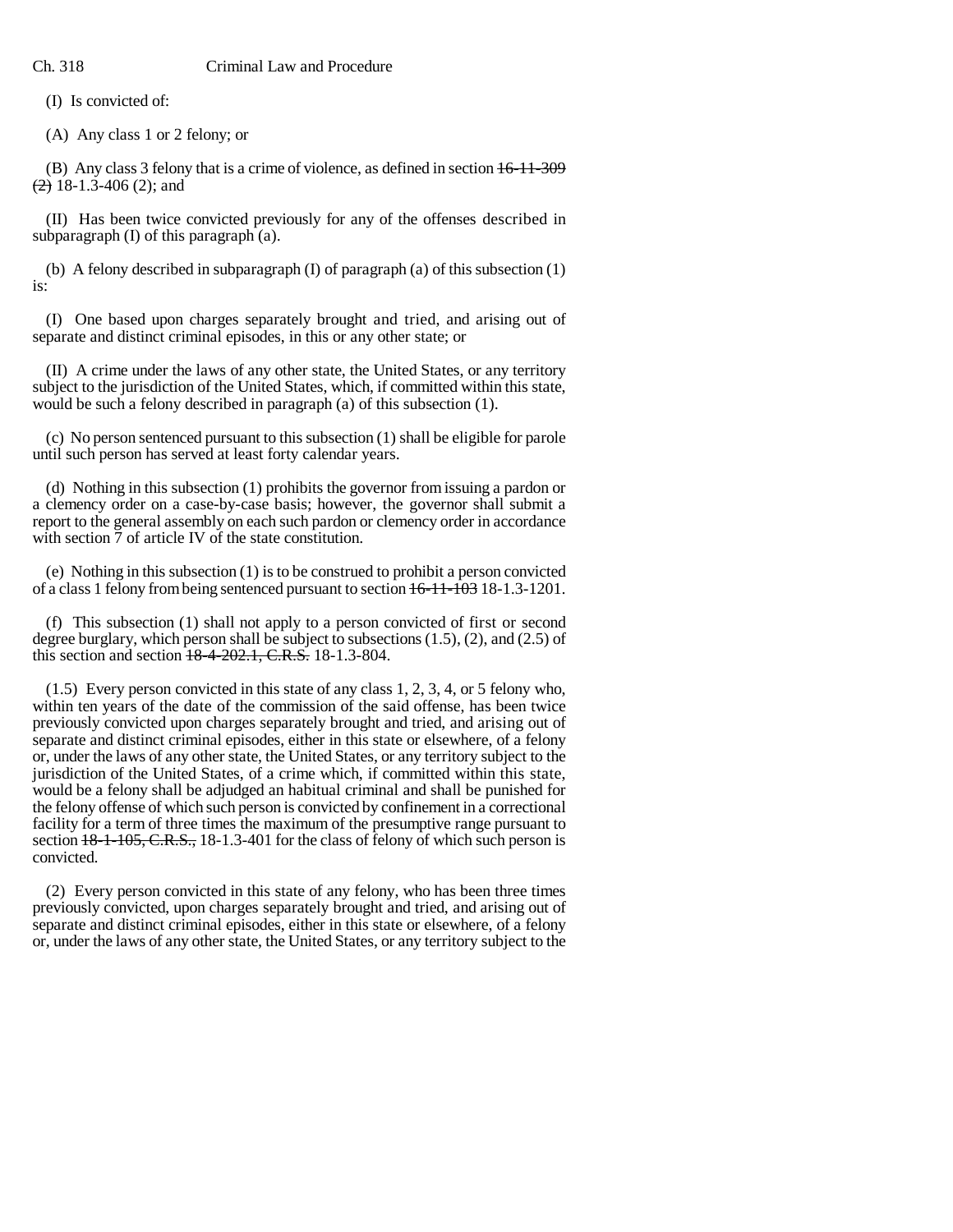Criminal Law and Procedure Ch. 318

jurisdiction of the United States, of a crime which, if committed within this state, would be a felony, shall be adjudged an habitual criminal and shall be punished for the felony offense of which such person is convicted by imprisonment in a correctional facility for a term of four times the maximum of the presumptive range pursuant to section  $18-1-105$ , C.R.S., 18-1.3-401 for the class of felony of which such person is convicted. Such former conviction or convictions and judgment or judgments shall be set forth in apt words in the indictment or information. Nothing in this part 1 shall abrogate or affect the punishment by death in any and all crimes punishable by death on or after July 1, 1972.

(2.5) Any person who is convicted and sentenced pursuant to subsection (2) of this section, who is thereafter convicted of a felony which is a crime of violence pursuant to section 16-11-309 18-1.3-406, shall be adjudged an habitual criminal and shall be punished by a term of life imprisonment. No person sentenced pursuant to this subsection (2.5) shall be eligible for parole until such person has served at least forty calendar years.

(3) No drug law conviction shall be counted as a prior felony conviction under this section unless such prior offense would be a felony if committed in this state at the time of the commission of the new offense.

(4) A person who meets the criteria set forth in subsection (1) of this section shall be adjudged an habitual criminal and sentenced only in accordance with that subsection and not pursuant to subsections (1.5), (2), and (2.5) of this section.

**18-1.3-802. [Formerly 16-13-102.] Evidence of former convictions - identity.** On any trial under the provisions of this part + SECTION AND SECTIONS 18-1.3-801 AND 18-1.3-803, a duly authenticated copy of the record of former convictions and judgments of any court of record for any of said crimes against the party indicted or informed against shall be prima facie evidence of such convictions and may be used in evidence against such party. Identification photographs and fingerprints that are part of the record of such former convictions and judgments, or are part of the records kept at the place of such party's incarceration or by any custodian authorized by the executive director of the department of corrections after sentencing for any of such former convictions and judgments, shall be prima facie evidence of the identity of such party and may be used in evidence against him OR HER.

**18-1.3-803. [Formerly 16-13-103.] Verdict of jury.** (1) If the allegation of previous convictions of other felony offenses is included in an indictment or information and if a verdict of guilty of the substantive offense with which the defendant is charged is returned, the court shall conduct a separate sentencing hearing to determine whether or not the defendant has suffered such previous felony convictions. As soon as practicable, the hearing shall be conducted by the judge who presided at trial or before whom the guilty plea was entered or a replacement for said judge in the event he or she dies, resigns, is incapacitated, or is otherwise disqualified as provided in section 16-6-201, C.R.S.

(2) An information or indictment seeking the increased penalties authorized by section  $16-13-101$  18-1.3-801 shall identify by separate counts each alleged former conviction and shall allege that the defendant on a date and at a place specified was convicted of a specific felony. If any such conviction was had outside this state, the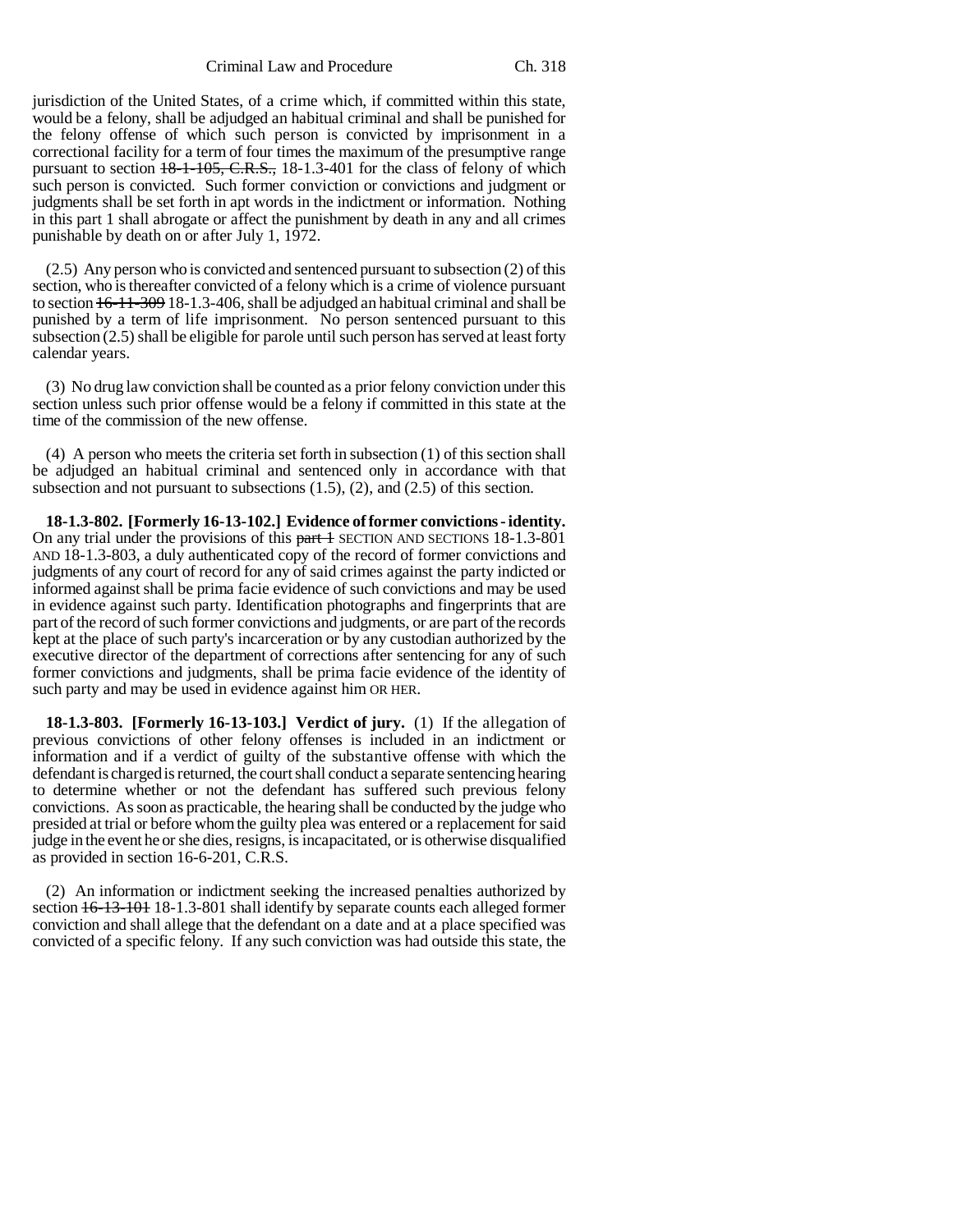information or indictment shall allege that the offense, if committed in this state, would be a felony.

(3) Upon arraignment of the defendant, such defendant shall be required to admit or deny that such defendant has been previously convicted of the crimes identified in the information or indictment. If the defendant refuses to admit or deny the previous convictions, such refusal shall be treated as a denial by such defendant that the defendant has been convicted as alleged. If the defendant admits to having been convicted as alleged in any count charging a previous conviction, no proof of such previous conviction is required. Such admission shall constitute conclusive proof in determining whether the defendant has been previously convicted of an alleged felony and the court shall sentence the defendant in accordance with section 16-13-101 18-1.3-801.

(4) If the defendant denies that he or she has been previously convicted as alleged in any count of an information or indictment, the trial judge, or a replacement judge as provided in subsection (1) of this section, shall determine by separate hearing and verdict whether the defendant has been convicted as alleged. The procedure in any case in which the defendant does not become a witness in his or her own behalf upon the trial of the substantive offense shall be as follows:

(a) The jury shall render a verdict upon the issue of the defendant's guilt or innocence of the substantive offense charged;

(b) If the verdict is that the defendant is guilty of the substantive offense charged, the trial judge, or a replacement judge as provided in subsection (1) of this section, shall proceed to try the issues of whether the defendant has been previously convicted as alleged. The prosecuting attorney has the burden of proving beyond a reasonable doubt that the defendant has been previously convicted as alleged.

(5) (a) If, upon the trial of the issues upon the substantive offense charged, the defendant testifies in his OR HER own defense and denies that he OR SHE has been previously convicted as alleged, the prosecuting attorney on rebuttal, may present all evidence relevant to the issues of previous convictions for the sole purpose of impeachment of the defendant's credibility, subject to the rules governing admission of evidence at criminal trials.

(b) If, upon the trial of the issues upon the substantive offense charged, the defendant testifies in his or her own defense and, after having denied the previous conviction under subsection (3) of this section, admits that he or she has been previously convicted as alleged, the trial judge, or a replacement judge as provided in subsection (1) of this section, shall, in any sentencing hearing, consider any admissions of prior convictions elicited from the defendant in connection with his or her testimony on the substantive offense only as they affect the defendant's credibility. In any sentencing hearing, the prosecution shall be required to meet its burden of proving beyond a reasonable doubt the defendant's prior convictions by evidence independent of the defendant's testimony.

(6) If the prosecuting attorney does not have any information indicating that the defendant has been previously convicted of a felony prior to the time a verdict of guilty is rendered on a felony charge and if thereafter the prosecuting attorney learns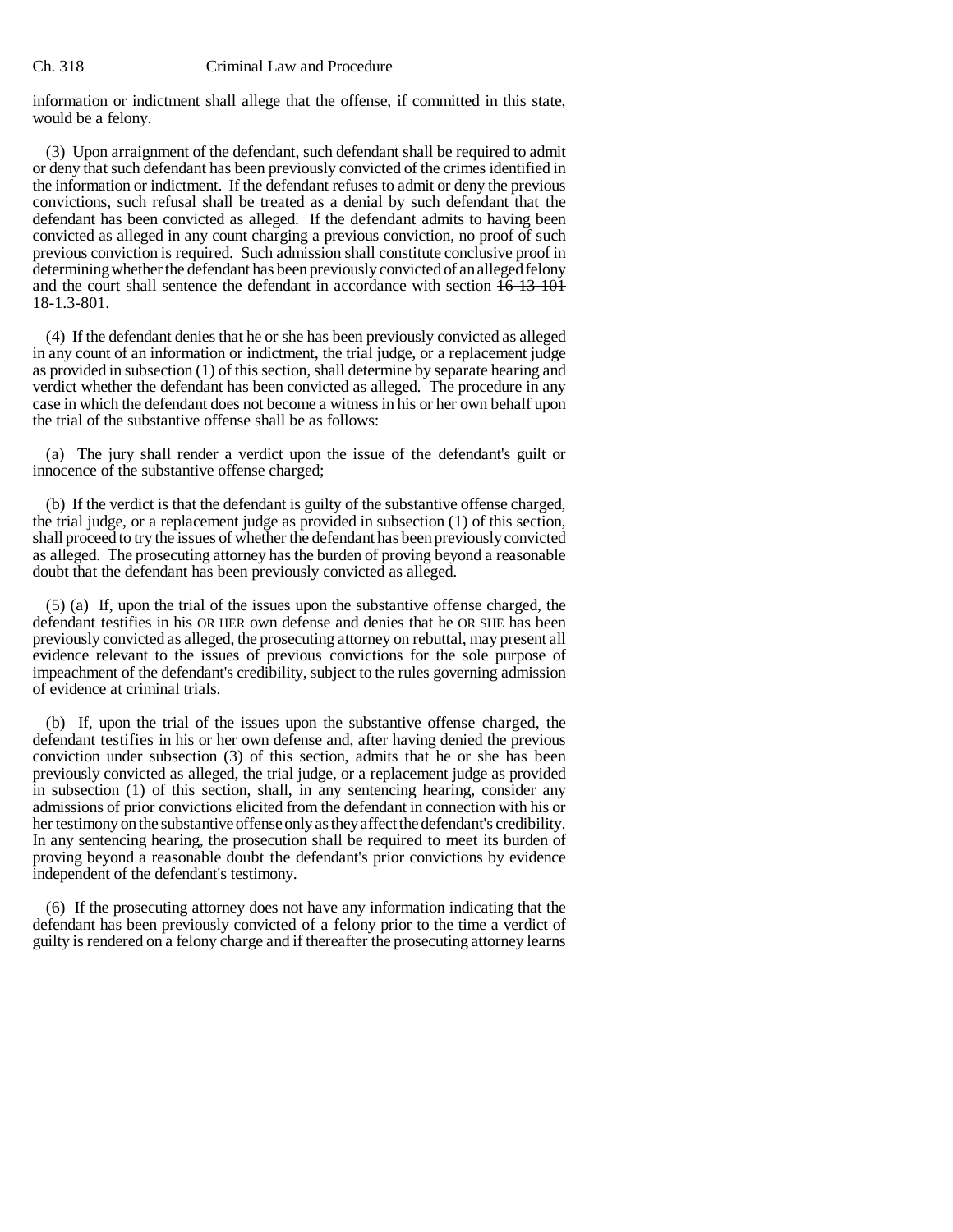Criminal Law and Procedure Ch. 318

of the felony conviction prior to the time that sentence is pronounced by the court, he or she may file a new information in which it shall be alleged in separate counts that the defendant has been convicted of the particular offense upon which judgment has not been entered and that prior thereto at a specified date and place the defendant has been convicted of a felony warranting application of increased penalties authorized in this  $part 1$  SECTION AND SECTIONS 18-1.3-801 AND 18-1.3-802. The defendant shall be arraigned upon the new information, and, if the defendant denies the previous conviction, the trial judge, or a replacement judge as provided in subsection  $(1)$  of this section, shall try the issue prior to imposition of sentence.

**18-1.3-804. [Formerly 18-4-202.1.] Habitual burglary offenders punishment - legislative declaration.** (1) Every person convicted in this state of first degree burglary, first degree burglary of controlled substances, or second degree burglary of a dwelling who, within ten years of the date of the commission of the said offense, has been previously convicted upon charges separately brought and tried, either in this state or elsewhere, of first degree burglary, first degree burglary of drugs or first degree burglary of controlled substances, or second degree burglary of a dwelling or, under the laws of any other state, the United States, or any territory subject to the jurisdiction of the United States, of a felony which, if committed within this state, would be first degree burglary, first degree burglary of drugs or first degree burglary of controlled substances, or second degree burglary of a dwelling shall be adjudged a habitual burglary offender and shall be sentenced to a term of incarceration greater than the maximum in the presumptive range, but not more than twice the maximum term, provided for such offense in section  $18-1-105$  (1) (a) 18-1.3-401 (1) (a).

(2) Every person convicted in this state of first degree burglary, first degree burglary of controlled substances, or second degree burglary of a dwelling who has been previously convicted of two or more felonies shall be subject to the applicable provisions of section 16-13-101, C.R.S. 18-1.3-801.

(3) Such former conviction or convictions and judgment or judgments shall be set forth in apt words in the indictment or information.

(4) In no case shall any person who is subject to the provisions of this section be eligible for suspension of sentence or probation.

(5) Insofar as they may be applicable, sections  $16-13-102$  and  $16-13-103$ , C.R.S., 18-1.3-802 AND 18-1.3-803 shall govern trials which are held as a result of the provisions of this section.

(6) The general assembly hereby finds and declares that the frequency of incidence of the crime of burglary, together with particularly high rates of recidivism among burglary offenders and the extensive economic impact which results from the crime of burglary, requires the special classification and punishment of habitual burglary offenders as provided in this section.

## PART 9 SENTENCING OF SEX OFFENDERS

# **18-1.3-901. [Formerly 16-13-201.] Short title.** This part 2 9 shall be known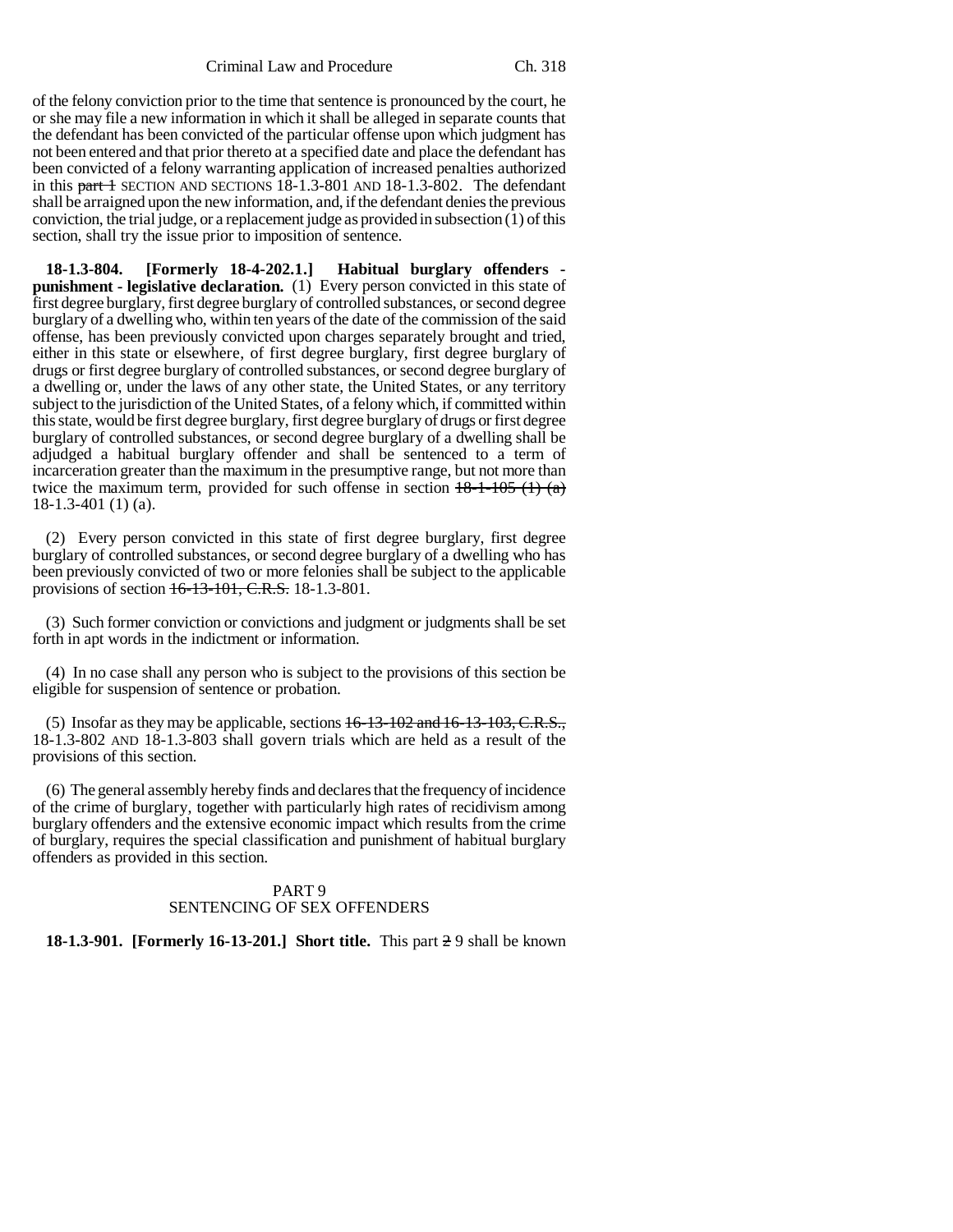and may be cited as the "Colorado Sex Offenders Act of 1968".

**18-1.3-902. [Formerly 16-13-201.5.] Applicability of part.** The provisions of this part 2 9 shall apply to persons sentenced for offenses committed prior to November 1, 1998.

**18-1.3-903. [Formerly 16-13-202.] Definitions.** As used in this part 2 9, unless the context otherwise requires:

(1) "Board" means the state board of parole.

(2) "Conviction" means conviction after trial by court or jury or acceptance of a plea of guilty.

(3) "Department" means the department of corrections.

(4) "Sex offender" means a person convicted of a sex offense.

(5) "Sex offense" means sexual assault, except misdemeanor sexual assault in the third degree, as set forth in part 4 of article 3 of title 18, C.R.S. THIS TITLE; sexual assault on a child, as defined in section 18-3-405; C.R.S.; aggravated incest, as defined in section 18-6-302;  $C.R.S.;$  and an attempt to commit any of the offenses mentioned in this subsection (5).

**18-1.3-904. [Formerly 16-13-203.] Indeterminate commitment.** The district court having jurisdiction may, subject to the requirements of this part 2 9, in lieu of the sentence otherwise provided by law, commit a sex offender to the custody of the department for an indeterminate term having a minimum of one day and a maximum of his OR HER natural life.

**18-1.3-905. [Formerly 16-13-204.] Requirements before acceptance of a plea of guilty.** Before the district court may accept a plea of guilty from any person charged with a sex offense, the court shall, in addition to any other requirement of law, advise the defendant that he OR SHE may be committed to the custody of the department, including any penal institution under the jurisdiction of the department, as provided in section 16-13-203 18-1.3-904.

**18-1.3-906. [Formerly 16-13-205.] Commencement of proceedings.** Within twenty days after the conviction of a sex offense, upon the motion of the district attorney, the defendant, or the court, the court shall commence proceedings under this part 2 9 by ordering the district attorney to prepare a notice of the commencement of proceedings and to serve that notice upon the defendant personally.

**18-1.3-907. [Formerly 16-13-206.] Defendant to be advised of rights.** (1) Upon the commencement of proceedings, the court shall advise the defendant, orally and in writing, that:

(a) The defendant is to be examined in accordance with the provisions of section 16-13-207 18-1.3-908;

(b) The defendant has a right to counsel, and, if the defendant is indigent, counsel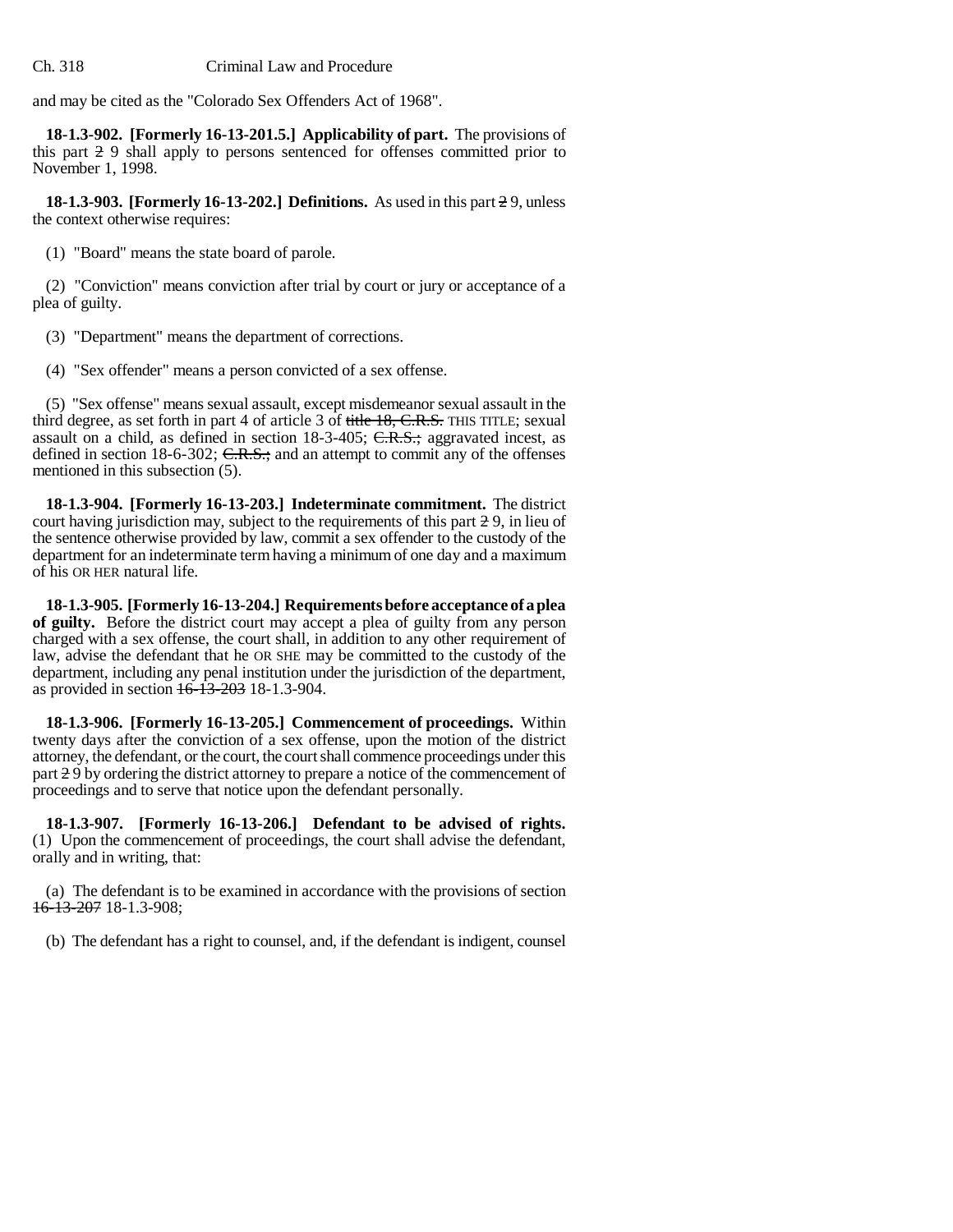will be appointed to represent him OR HER;

(c) The defendant has a right to remain silent;

(d) An evidentiary hearing will be held pursuant to section  $16-13-210$  18-1.3-911 and the defendant and his OR HER counsel will be furnished with copies of all reports prepared for the court pursuant to sections 16-13-207 18-1.3-908 and 16-13-208 18-1.3-909 at least ten days prior to the evidentiary hearing.

(2) The written advisement of rights may be incorporated into the notice of commencement of proceedings.

**18-1.3-908. [Formerly 16-13-207.] Psychiatric examination and report.** (1) (a) After advising the defendant of his OR HER rights, the court shall forthwith commit the defendant to the Colorado mental health institute at Pueblo, the university of Colorado psychiatric hospital, or the county jail.

(b) If committed to the Colorado mental health institute at Pueblo or the university of Colorado psychiatric hospital, the defendant shall be examined by two psychiatrists of the receiving institution.

(c) If committed to the county jail, the defendant shall be examined by two psychiatrists appointed by the court.

(2) (a) The examining psychiatrists shall make independent written reports to the court which shall contain the opinion of the psychiatrist as to whether the defendant, if at large, constitutes a threat of bodily harm to members of the public.

(b) The written reports shall also contain opinions concerning:

(I) Whether the defendant is mentally deficient;

(II) Whether the defendant could benefit from psychiatric treatment; and

(III) Whether the defendant could be adequately supervised on probation.

(3) The examinations shall be made and the reports filed with the court and the probation department within sixty days after the commencement of proceedings, and this time may not be enlarged by the court.

**18-1.3-909. [Formerly 16-13-208.] Report of probation department.** (1) Upon the commencement of proceedings under this part 2 9, the court shall order an investigation and report to be made by the probation officer similar to the presentence report provided for in section 16-11-102, C.R.S.

(2) The report shall be filed with the court within seventy-five days after the commencement of proceedings, and this time may not be enlarged by the court.

**18-1.3-910. [Formerly 16-13-209.] Termination of proceedings.** After reviewing the reports of the psychiatrists and the probation officer, the court may terminate proceedings under this part 2 9 and proceed with sentencing as otherwise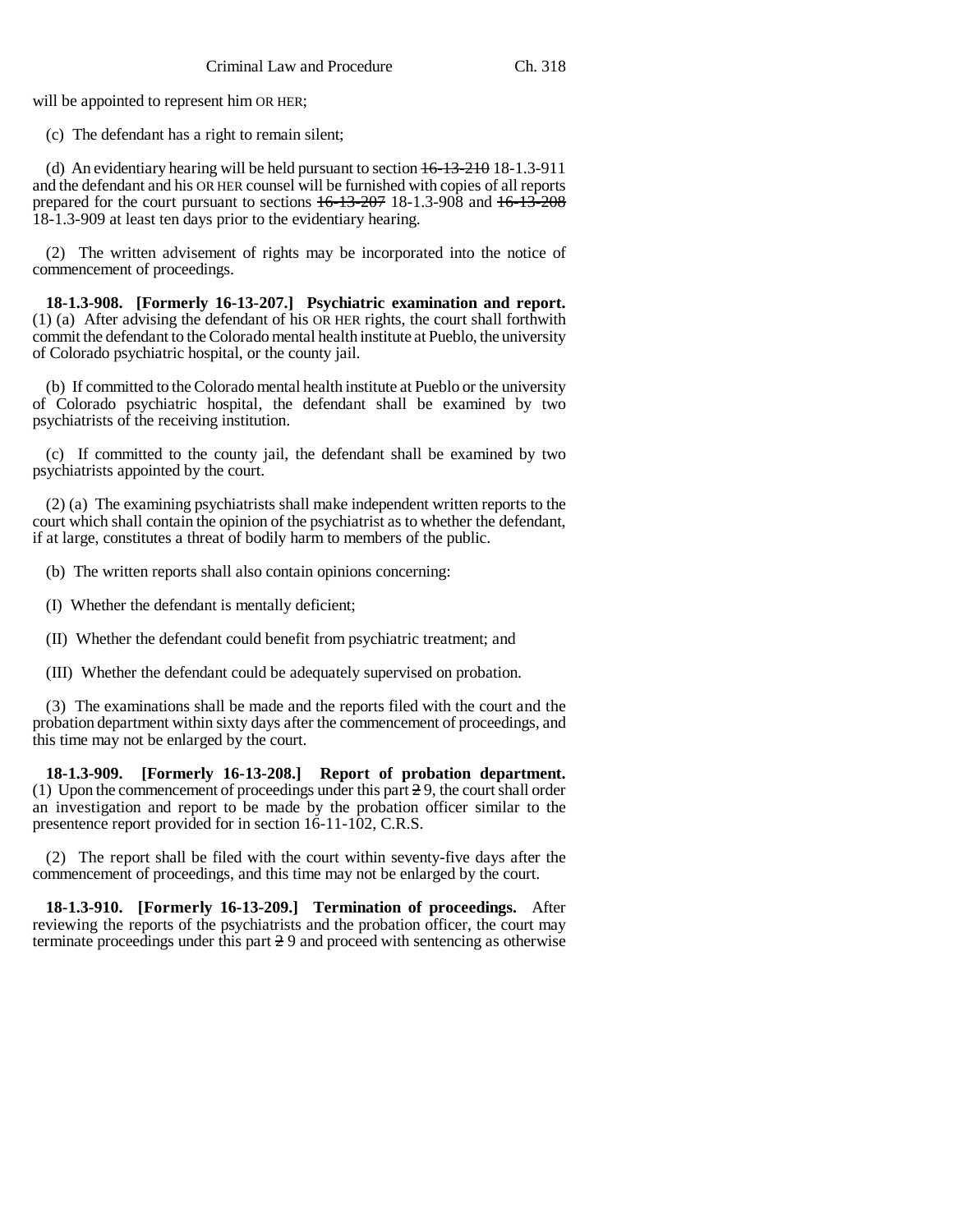provided by law.

**18-1.3-911. [Formerly 16-13-210.] Evidentiary hearing.** (1) (a) The court shall set a hearing date at least ten days and no more than twenty days after service upon the defendant and his OR HER counsel of the reports required by sections 16-13-207 18-1.3-908 and 16-13-208 18-1.3-909.

(b) The court may, in its discretion, upon the motion of the defendant, continue the hearing an additional twenty days.

(2) (a) The court shall, upon motion of the district attorney or the defendant, subpoena all witnesses required by the moving party in accordance with the Colorado rules of criminal procedure.

(b) The district attorney shall serve upon the defendant and his OR HER counsel a list of all witnesses to be called by the district attorney at least ten days before the evidentiary hearing.

(3) In the evidentiary hearing, the court shall receive evidence bearing on the issue of whether the defendant, if at large, constitutes a threat of bodily harm to members of the public.

(4) In the evidentiary hearing, the following procedure shall govern:

(a) The district attorney may call and examine witnesses, and the defendant shall be allowed to cross-examine those witnesses.

(b) The defendant may call and examine witnesses, and the district attorney shall be allowed to cross-examine those witnesses.

(c) The defendant may call and cross-examine as adverse witnesses the psychiatrists and probation officers who have filed reports pursuant to sections  $\frac{16-13-207}{18-1.3-908}$  and  $\frac{16-13-208}{18-1.3-909}$ .

(5) The reports of the psychiatrists and probation officers filed with the court pursuant to sections 16-13-207 18-1.3-908 and 16-13-208 18-1.3-909 may be received into evidence.

(6) Except as otherwise provided in this section, the laws of this state concerning evidence in criminal trials shall govern in the evidentiary hearing.

**18-1.3-912. [Formerly 16-13-211.] Findings of fact and conclusions of law.** (1) After the evidentiary hearing, the court shall, within five days, make oral or written findings of fact and conclusions of law.

(2) If the court finds beyond a reasonable doubt that the defendant, if at large, constitutes a threat of bodily harm to members of the public, the court shall commit the defendant pursuant to section  $16-13-203$  18-1.3-904.

(3) If the court does not find as provided in subsection (2) of this section, it shall terminate proceedings under this part 2 9 and proceed with sentencing as otherwise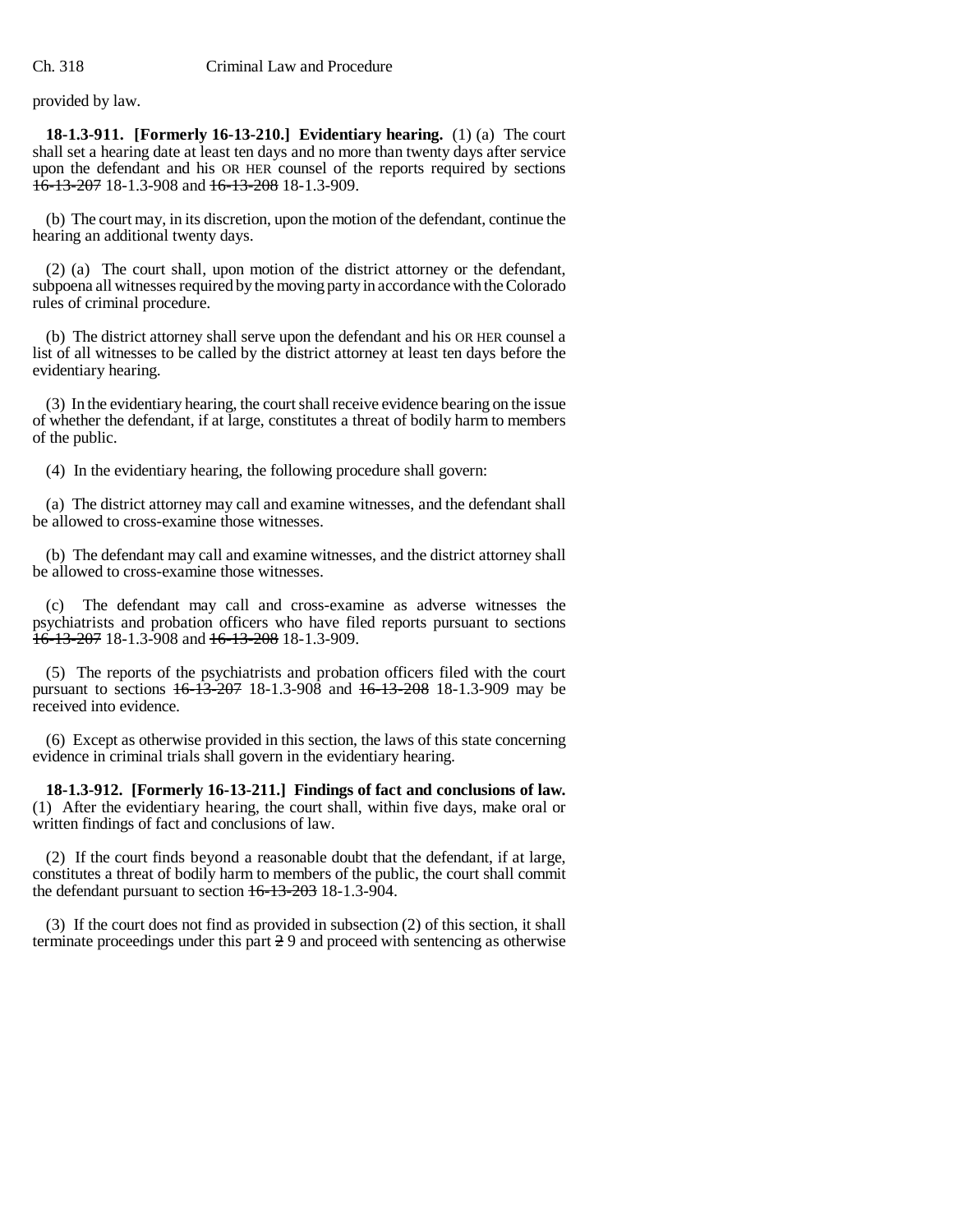provided by law.

(4) If the findings and conclusions are oral, they shall be reduced to writing and filed within ten days, and the defendant shall not be committed to the custody of the department pursuant to section 16-13-203 18-1.3-904 until the findings and conclusions are filed.

**18-1.3-913. [Formerly 16-13-212.] Appeal.** The defendant may appeal an adverse finding made pursuant to section 16-13-211 18-1.3-912 in the same manner as is provided by law for other criminal appeals.

**18-1.3-914. [Formerly 16-13-213.] Time allowed on sentence.** If the proceedings under this part 2 9 are terminated by the court, as provided in section  $16-13-209$  18-1.3-910 or section  $16-13-211$  (3) 18-1.3-912 (3), the court shall deduct the time from the commencement of proceedings to the termination of proceedings from the minimum sentence of the defendant.

**18-1.3-915. [Formerly 16-13-214.] Costs.** The costs of the maintenance of the prisoner during the pendency of proceedings under this part 2 9 and the costs of the psychiatric examinations and reports shall be paid by the state of Colorado.

**18-1.3-916. [Formerly 16-13-215.] Diagnostic center as receiving center.** The diagnostic center, as defined in section 17-40-101 (1.5), C.R.S., shall be the receiving center for all persons committed pursuant to section 16-13-203 18-1.3-904.

## PART 10 LIFETIME SUPERVISION OF SEX OFFENDERS

**18-1.3-1001. [Formerly 16-13-801.] Legislative declaration.** The general assembly hereby finds that the majority of persons who commit sex offenses, if incarcerated or supervised without treatment, will continue to present a danger to the public when released from incarceration and supervision. The general assembly also finds that keeping all sex offenders in lifetime incarceration imposes an unacceptably high cost in both state dollars and loss of human potential. The general assembly further finds that some sex offenders respond well to treatment and can function as safe, responsible, and contributing members of society, so long as they receive treatment and supervision. The general assembly therefore declares that a program under which sex offenders may receive treatment and supervision for the rest of their lives, if necessary, is necessary for the safety, health, and welfare of the state.

**18-1.3-1002. [Formerly 16-13-802.] Short title.** This part 8 10 shall be known and may be cited as the "Colorado Sex Offender Lifetime Supervision Act of 1998".

**18-1.3-1003. [Formerly 16-13-803.] Definitions.** As used in this part 8 10, unless the context otherwise requires:

(1) "Department" means the department of corrections.

(2) "Management board" means the sex offender management board created in section 16-11.7-103, C.R.S.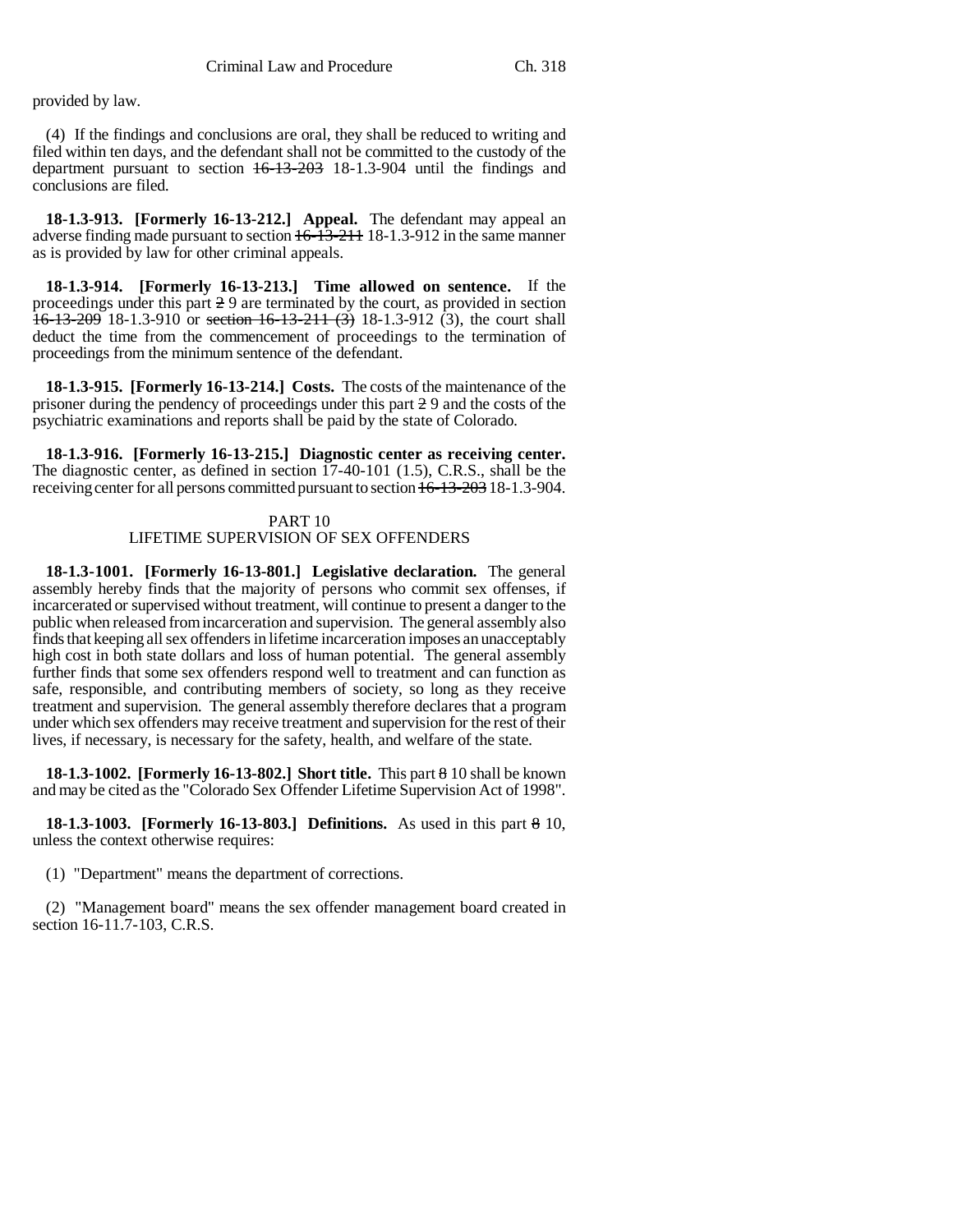(3) "Parole board" means the state board of parole created in section 17-2-201, C.R.S.

(4) "Sex offender" means a person who is convicted of or pleads guilty or nolo contendere to a sex offense. "Sex offender" also means any person sentenced as a sex offender pursuant to section 16-13-804 (4) 18-1.3-1004 (4).

(5) (a) "Sex offense" means any of the following offenses:

(I) (A) Sexual assault, as described in section 18-3-402; C.R.S.; or

(B) Sexual assault in the first degree, as described in section  $18-3-402$  C.R.S., as it existed prior to July 1, 2000;

(II) Sexual assault in the second degree, as described in section  $18-3-403$  C.R.S., as it existed prior to July 1, 2000;

(III) (A) Felony unlawful sexual contact, as described in section 18-3-404 (2); C.R.S.; or

(B) Felony sexual assault in the third degree, as described in section 18-3-404 (2) C.R.S., as it existed prior to July 1, 2000;

(IV) Sexual assault on a child, as described in section 18-3-405; C.R.S.;

(V) Sexual assault on a child by one in a position of trust, as described in section 18-3-405.3; C.R.S.;

(VI) Aggravated sexual assault on a client by a psychotherapist, as described in section 18-3-405.5 (1); C.R.S.;

(VII) Enticement of a child, as described in section 18-3-305; C.R.S.;

(VIII) Incest, as described in section  $18-6-301$ ; C.R.S.;

(IX) Aggravated incest, as described in section  $18-6-302$ ; C.R.S.;

(X) Patronizing a prostituted child, as described in section 18-7-406.  $C.R.S.$ 

(b) "Sex offense" also includes criminal attempt, conspiracy, or solicitation to commit any of the offenses specified in paragraph (a) of this subsection (4) if such criminal attempt, conspiracy, or solicitation would constitute a class 2, 3, or 4 felony.

**18-1.3-1004. [Formerly 16-13-804.] Indeterminate sentence.** (1) (a) Except as otherwise provided in this subsection (1) and in subsection (2) of this section, the district court having jurisdiction shall sentence a sex offender to the custody of the department for an indeterminate term of at least the minimum of the presumptive range specified in section  $18-1-105$ , C.R.S., 18-1.3-401 for the level of offense committed and a maximum of the sex offender's natural life.

(b) If the sex offender committed a sex offense that constitutes a crime of violence,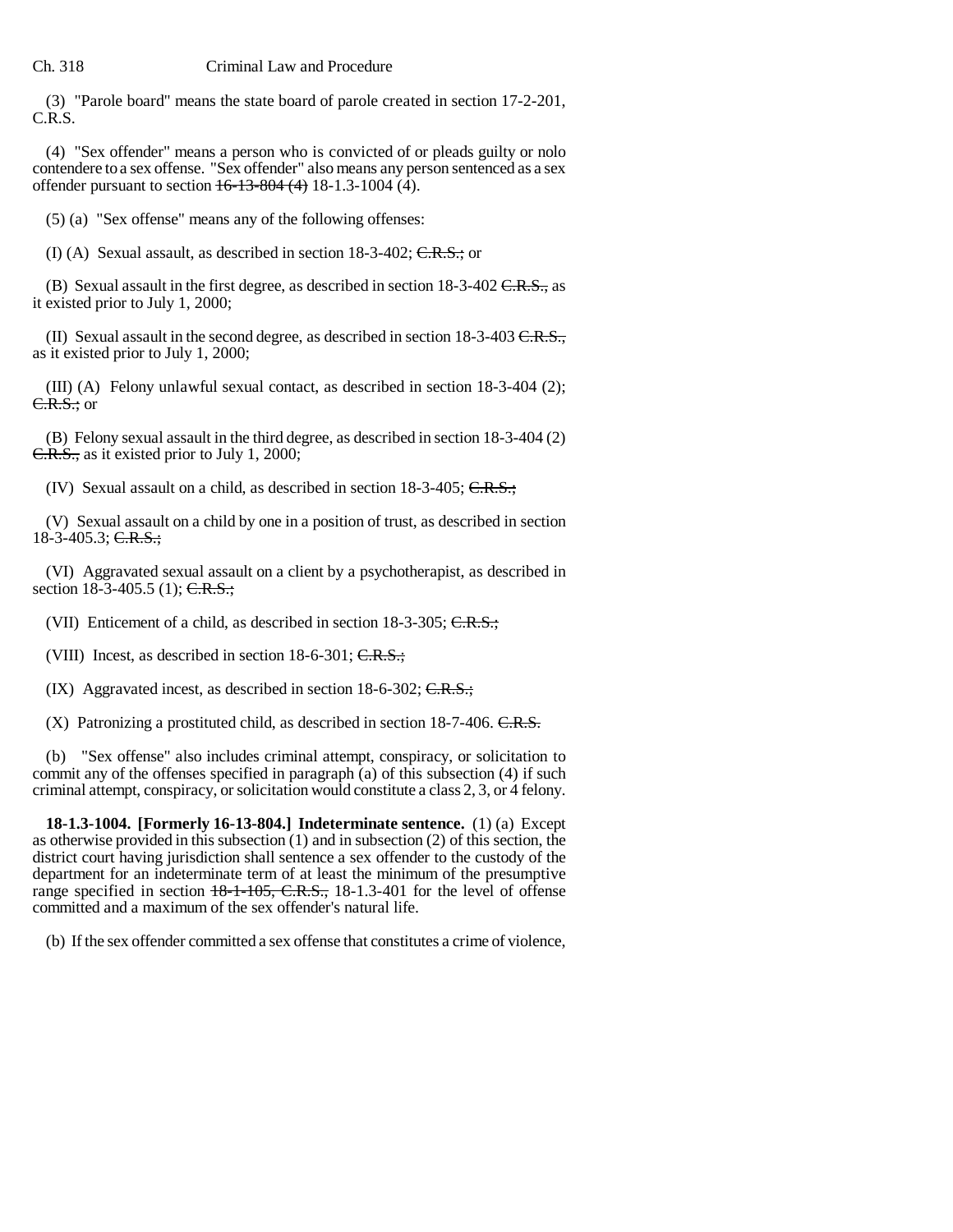as defined in section 16-11-309 18-1.3-406, the district court shall sentence the sex offender to the custody of the department for an indeterminate term of at least the midpoint in the presumptive range for the level of offense committed and a maximum of the sex offender's natural life.

(c) If the sex offender committed a sex offense that makes him or her eligible for sentencing as an habitual sex offender against children pursuant to section 18-3-412, C.R.S., the district court shall sentence the sex offender to the custody of the department for an indeterminate term of at least three times the upper limit of the presumptive range for the level of offense committed and a maximum of the sex offender's natural life.

(d) If the sex offender committed a sex offense that constitutes a sexual offense, as defined in section 18-3-415.5, C.R.S., and the sex offender, prior to committing the offense, had notice that he or she had tested positive for the human immunodeficiency virus (HIV) that causes acquired immune deficiency syndrome, the district court shall sentence the sex offender to the custody of the department for an indeterminate term of at least three times the upper limit of the presumptive range for the level of offense committed and a maximum of the sex offender's natural life.

(2) (a) The district court having jurisdiction, based on consideration of the evaluation conducted pursuant to section 16-11.7-104, C.R.S., and the factors specified in section  $16$ -11-203 18-1.3-203, may sentence a sex offender to probation for an indeterminate period of at least ten years for a class 4 felony or twenty years for a class 2 or 3 felony and a maximum of the sex offender's natural life; except that, if the sex offender committed a sex offense that constitutes a crime of violence, as defined in section 16-11-309 18-1.3-406, or committed a sex offense that makes him or her eligible for sentencing as a habitual sex offender against children pursuant to section  $18-3-412$ , C.R.S., the court shall sentence the sex offender to the department of corrections as provided in subsection (1) of this section. For any sex offender sentenced to probation pursuant to this subsection (2), the court shall order that the sex offender, as a condition of probation, participate in an intensive supervision probation program established pursuant to section  $16-13-807$  18-1.3-1007, until further order of the court.

(b) The court, as a condition of probation, may sentence a sex offender to a residential community corrections program pursuant to article 27 of title 17, C.R.S., SECTION 18-1.3-301 for a minimum period specified by the court. Following completion of the minimum period, the sex offender may be released to intensive supervision probation as provided in section  $16-13-808$   $(1.5)$  18-1.3-1008 (1.5).

(3) Each sex offender sentenced pursuant to this section shall be required as a part of the sentence to undergo treatment to the extent appropriate pursuant to section 16-11.7-105, C.R.S.

(4) (a) The court may sentence any person pursuant to the provisions of this section if:

(I) The person is convicted of or pleads guilty or nolo contendere to a crime specified in paragraph (b) of this subsection (4); and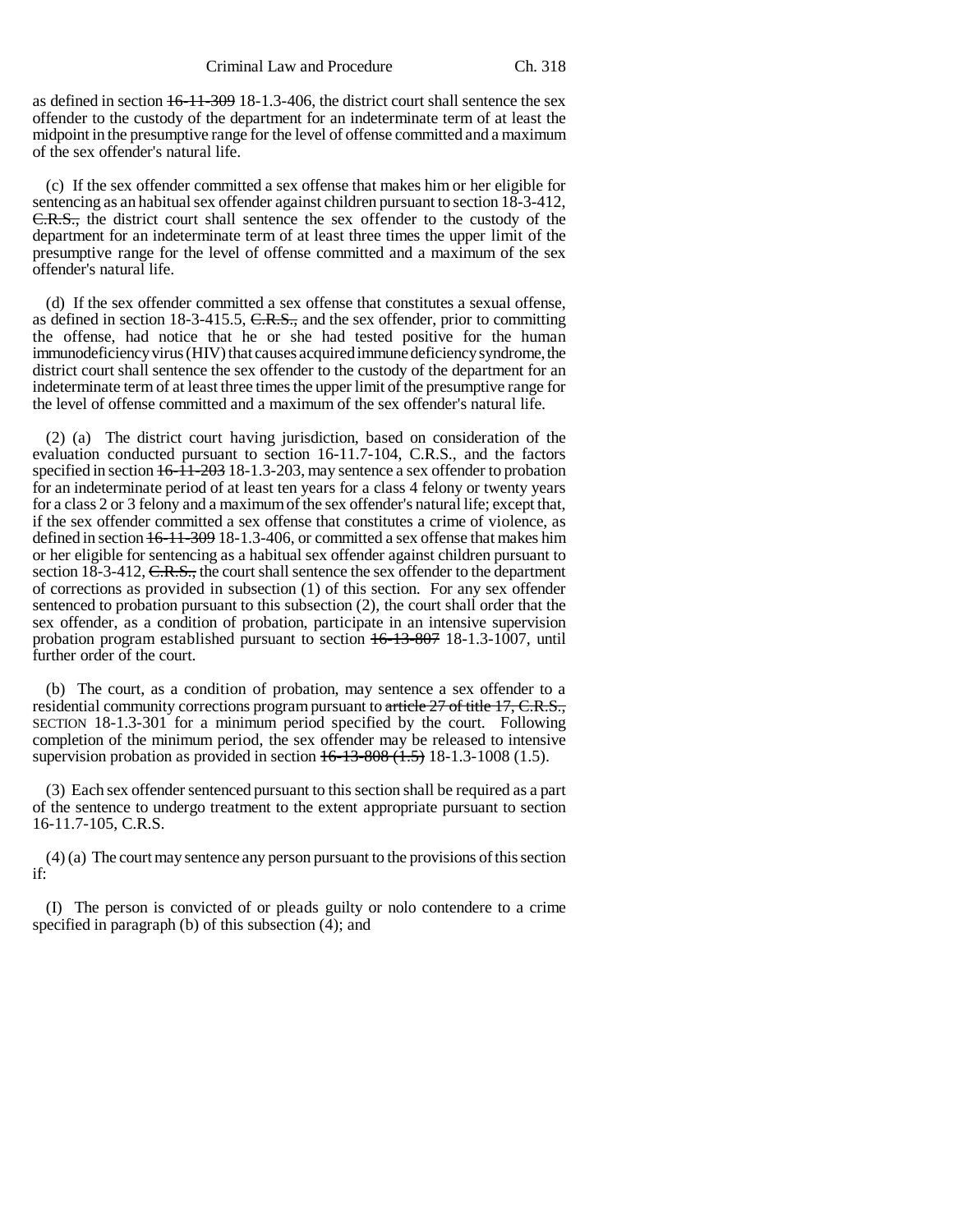(II) An assessment of the person pursuant to section 16-11.7-104, C.R.S., determines that the person is likely to commit one or more of the offenses specified in section 18-3-414.5 (1) (a) (II),  $C.R.S.,$  under the circumstances described in section 18-3-414.5 (1) (a) (III).  $C.R.S.$ 

(b) The provisions of this subsection (4) shall apply to any person who is convicted of or pleads guilty or nolo contendere to any of the following offenses or criminal attempt, conspiracy, or solicitation to commit any of the following offenses:

(I) Trafficking in children, as described in section  $18-6-402$ ; C.R.S.;

(II) Felony sexual exploitation of children, as described in section 18-6-403; C.R.S.;

(III) Procurement of a child for sexual exploitation, as described in section 18-6-404; C.R.S.;

(IV) Soliciting for child prostitution, as described in section  $18-7-402$ ; C.R.S.;

(V) Pandering of a child, as described in section 18-7-403; C.R.S.;

(VI) Procurement of a child, as described in section  $18-7-403.5$ ; C.R.S.;

(VII) Keeping a place of child prostitution, as described in section 18-7-404; C.R.S.;

(VIII) Pimping of a child, as described in section 18-7-405; C.R.S.;

(IX) Inducement of child prostitution, as described in section 18-7-405.5. C.R.S.

(c) Any person sentenced as a sex offender pursuant to this subsection (4) shall be subject to the provisions of this part  $8\,10$ .

 $(5)$  (a) Any sex offender sentenced pursuant to subsection  $(1)$  or  $(4)$  of this section and convicted of one or more additional crimes arising out of the same incident as the sex offense shall be sentenced for the sex offense and such other crimes so that the sentences are served consecutively rather than concurrently.

(b) (I) Except as otherwise provided in subparagraph (II) of this paragraph (b), if a sex offender sentenced pursuant to this part  $\frac{8}{10}$  is convicted of a subsequent crime prior to being discharged from parole pursuant to section  $16-13-806$  18-1.3-1006 or discharged from probation pursuant to section  $16-13-808$  18-1.3-1008, any sentence imposed for the second crime shall not supersede the sex offender's sentence pursuant to the provisions of this part  $8\,10$ . If the sex offender commits the subsequent crime while he or she is on parole or probation and the sex offender receives a sentence to the department of corrections for the subsequent crime, the sex offender's parole or probation shall be deemed revoked pursuant to section 16-13-810 18-1.3-1010, and the sex offender shall continue to be subject to the provisions of this part  $\frac{8}{10}$ .

(II) The provisions of subparagraph (I) of this paragraph (b) shall not apply if the sex offender commits a subsequent crime that is a class 1 felony.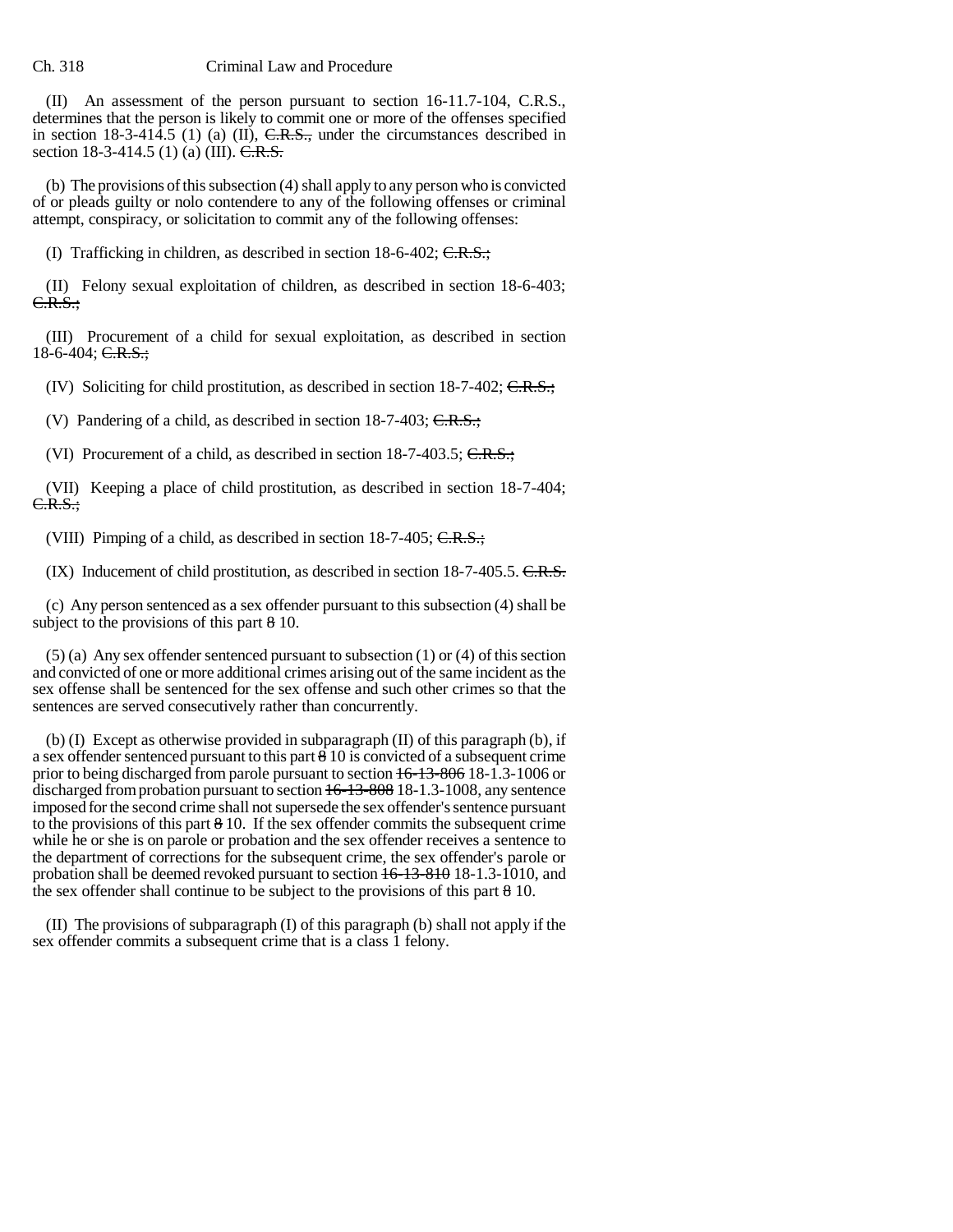**18-1.3-1005. [Formerly 16-13-805.] Parole - intensive supervision program.** (1) The department shall establish an intensive supervision parole program for sex offenders sentenced to incarceration and subsequently released on parole pursuant to this part  $8$  10. In addition, the parole board may require a person, as a condition of parole, to participate in the intensive supervision parole program established pursuant to this section if the person is convicted of:

(a) Indecent exposure, as described in section 18-7-302; C.R.S.;

(b) Criminal attempt, conspiracy, or solicitation to commit any of the offenses specified in section  $16-13-803(5)$  (a) 18-1.3-1003 (5) (a), which attempt, conspiracy, or solicitation would constitute a class 5 felony; or

(c) Any of the offenses specified in section  $16-13-804$  (4) (b) 18-1.3-1004 (4) (b).

(1.5) In addition to the persons specified in subsection (1) of this section, the parole board shall require, as a condition of parole, any person convicted of felony failure to register as a sex offender, as described in section 18-3-412.5 (4) (b) (I), C.R.S., who is sentenced to incarceration and subsequently released on parole, to participate in the intensive supervision parole program established pursuant to this section.

(2) The department shall require that sex offenders and any other persons in the intensive supervision parole program established pursuant to this section receive the highest level of supervision that is provided to parolees. The intensive supervision parole program may include, but is not limited to, severely restricted activities, daily contact between the sex offender or other person and the parole officer, monitored curfew, home visitation, employment visitation and monitoring, drug and alcohol screening, treatment referrals and monitoring, including physiological monitoring, and payment of restitution. In addition, the intensive supervision parole program shall be designed to minimize the risk to the public to the greatest extent possible.

(3) The executive director of the department shall establish and enforce standards and criteria for administration of the intensive supervision parole program created pursuant to this section.

**18-1.3-1006. [Formerly 16-13-806.] Release from incarceration - parole conditions.** (1) (a) On completion of the minimum period of incarceration specified in a sex offender's indeterminate sentence, less any earned time credited to the sex offender pursuant to section 17-22.5-403 or 17-22.5-405, C.R.S., the parole board shall schedule a hearing to determine whether the sex offender may be released on parole. In determining whether to release the sex offender on parole, the parole board shall determine whether the sex offender has successfully progressed in treatment and would not pose an undue threat to the community if released under appropriate treatment and monitoring requirements and whether there is a strong and reasonable probability that the person will not thereafter violate the law. The department shall make recommendations to the parole board concerning whether the sex offender should be released on parole and the level of treatment and monitoring that should be imposed as a condition of parole. The recommendation shall be based on the criteria established by the management board pursuant to section 16-13-809 18-1.3-1009.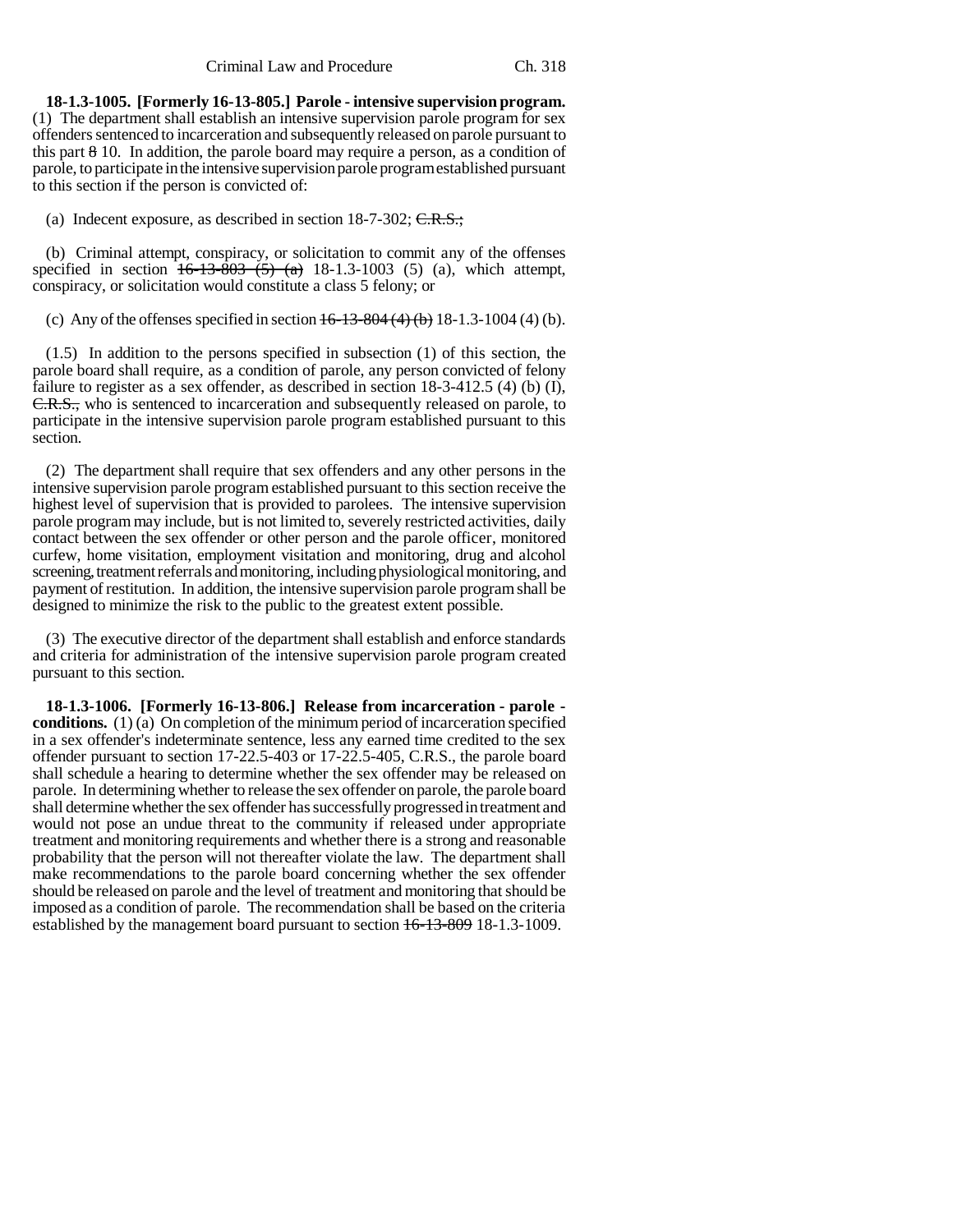(b) If a sex offender is released on parole pursuant to this section, the sex offender's sentence to incarceration shall continue and shall not be deemed discharged until such time as the parole board may discharge the sex offender from parole pursuant to subsection (3) of this section. The period of parole for any sex offender convicted of a class 4 felony shall be an indeterminate term of at least ten years and a maximum of the remainder of the sex offender's natural life. The period of parole for any sex offender convicted of a class 2 or 3 felony shall be an indeterminate term of at least twenty years and a maximum of the remainder of the sex offender's natural life.

(c) If the parole board does not release the sex offender on parole pursuant to paragraph (a) of this subsection (1), the parole board shall review such denial at least once every three years until it determines that the sex offender meets the criteria for release on parole specified in paragraph (a) of this subsection (1). At each review, the department shall make recommendations, based on the criteria established by the management board pursuant to section  $16-13-809$  18-1.3-1009, concerning whether the sex offender should be released on parole.

(2) (a) As a condition of release on parole pursuant to this section, a sex offender shall participate in the intensive supervision parole program created by the department pursuant to section 16-13-805 18-1.3-1005. Participation in the intensive supervision parole program shall continue until the sex offender can demonstrate that he or she has successfully progressed in treatment and would not pose an undue threat to the community if paroled to a lower level of supervision, at which time the sex offender's parole officer may petition the parole board for a reduction in the sex offender's level of supervision. The sex offender's parole officer and treatment provider shall make recommendations to the parole board concerning whether the sex offender has met the requirements specified in this subsection (2) such that the level of parole supervision should be reduced. The recommendations shall be based on the criteria established by the management board pursuant to section 16-13-809 18-1.3-1009.

(b) Following reduction in a sex offender's level of parole supervision pursuant to paragraph (a) of this subsection (2), the sex offender's parole officer may return the sex offender to the intensive supervision parole program if the parole officer determines that an increased level of supervision is necessary to protect the public safety. The parole officer shall notify the parole board as soon as possible after returning the sex offender to the intensive supervision parole program. To subsequently reduce the sex offender's level of supervision, the parole officer may petition the parole board as provided in paragraph (a) of this subsection (2).

(3) (a) On completion of twenty years on parole for any sex offender convicted of a class 2 or 3 felony or on completion of ten years of parole for any sex offender convicted of a class 4 felony, the parole board shall schedule a hearing to determine whether the sex offender may be discharged from parole. In determining whether to discharge the sex offender from parole, the parole board shall determine whether the sex offender has successfully progressed in treatment and would not pose an undue threat to the community if allowed to live in the community without treatment or supervision. The sex offender's parole officer and treatment provider shall make recommendations to the parole board concerning whether the sex offender has met the requirements specified in this subsection (3) such that the sex offender should be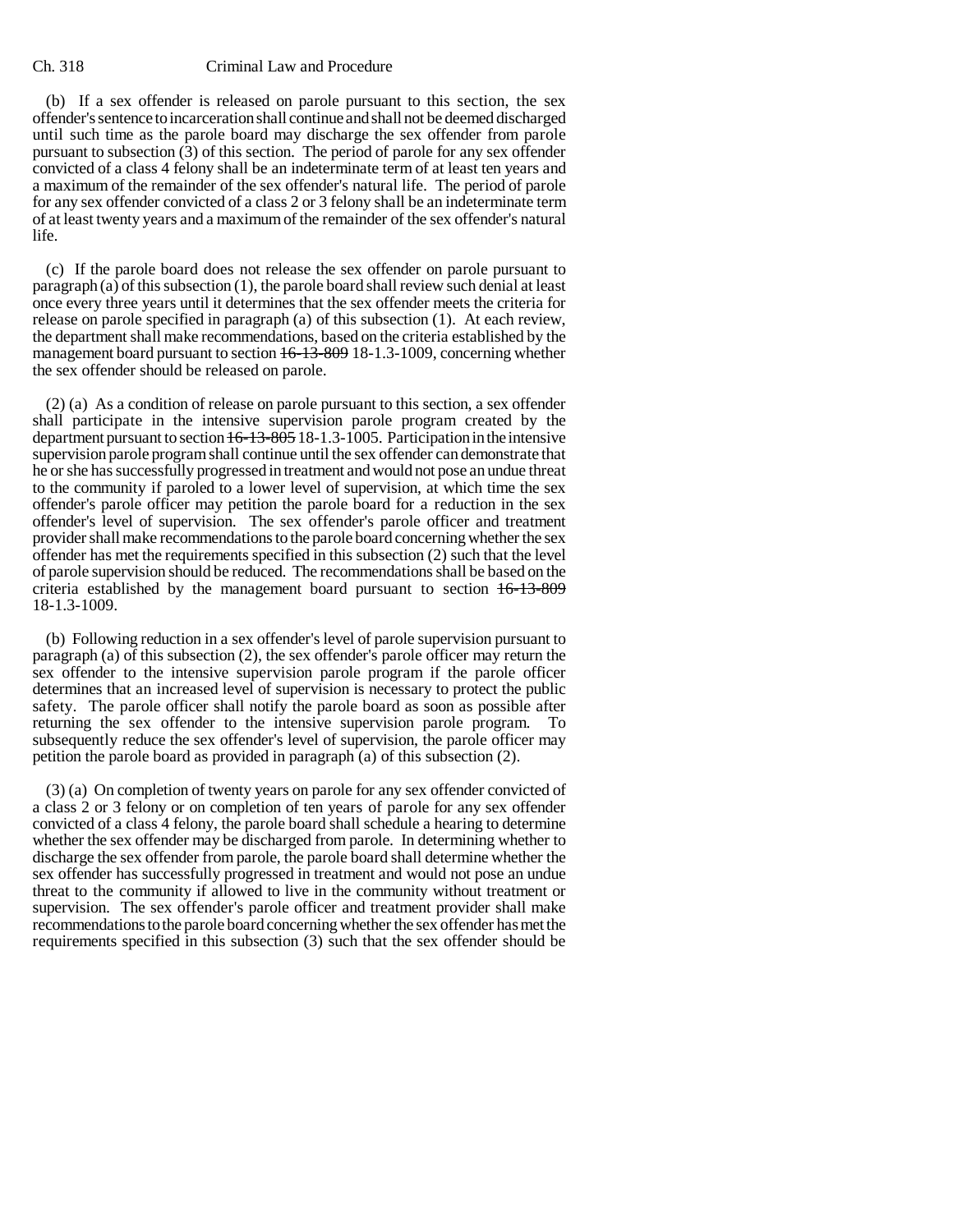discharged from parole. The recommendations shall be based on the criteria established by the management board pursuant to section 16-13-809 18-1.3-1009.

(b) If the parole board does not discharge the sex offender from parole pursuant to paragraph (a) of this subsection (3), the parole board shall review such denial at least once every three years until it determines that the sex offender meets the criteria for discharge specified in paragraph (a) of this subsection (3). At each review, the sex offender's parole officer and treatment provider shall make recommendations, based on the criteria established by the management board pursuant to section 16-13-809 18-1.3-1009, concerning whether the sex offender should be discharged.

(4) In determining whether to release a sex offender on parole, reduce the level of supervision, or discharge a sex offender from parole pursuant to this section, the parole board shall consider the recommendations of the department and the sex offender's parole officer and treatment provider. If the parole board chooses not to follow the recommendations made, it shall make findings on the record in support of its decision.

**18-1.3-1007. [Formerly 16-13-807.] Probation - intensive supervision program.** (1) (a) The judicial department shall establish an intensive supervision probation program for sex offenders sentenced to probation pursuant to this part 8 10. In addition, the court shall require a person, as a condition of probation, to participate in the intensive supervision probation program established pursuant to this section if the person is convicted of one of the following offenses and sentenced to probation:

(I) Indecent exposure, as described in section 18-7-302 (4); C.R.S.;

(II) Criminal attempt, conspiracy, or solicitation to commit any of the offenses specified in section  $16-13-803(5)$  (a) 18-1.3-1003 (5) (a), which attempt, conspiracy, or solicitation would constitute a class 5 felony;

(III) Any of the offenses specified in section  $16-13-804$  (4) (b) 18-1.3-1004 (4) (b);

(IV) Any felony offense that involves unlawful sexual behavior or any felony offense with an underlying factual basis, as determined by the court, resulting in a conviction or plea of guilty or nolo contendere on or after July 1, 2001;

(V) Sexual assault in the third degree, in violation of section 18-3-404 (2), C.R.S., as it existed prior to July 1, 2000.

(b) The judicial department may establish the intensive supervision probation program in any judicial district or combination of judicial districts.

(1.5) In addition to the persons specified in subsection (1) of this section, the court shall require any person convicted of felony failure to register as a sex offender, as described in section 18-3-412.5 (4) (b)  $(I)$ ,  $C.R.S.,$  and sentenced to probation to participate, as a condition of probation and until further order of the court, in the intensive supervision probation program established pursuant to this section.

(2) The judicial department shall require that sex offenders and any other persons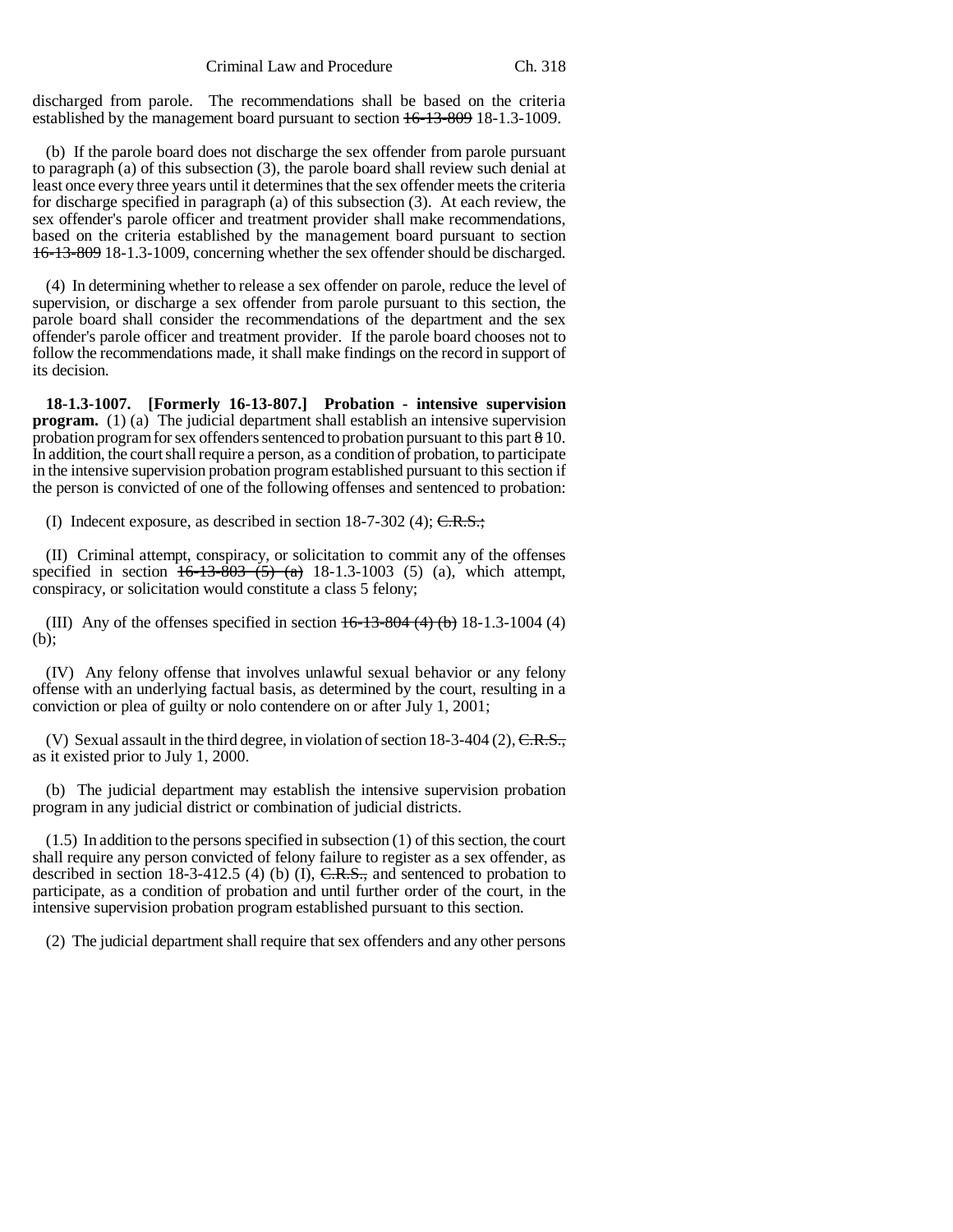participating in the intensive supervision probation program created pursuant to this section receive the highest level of supervision that is provided to probationers. The intensive supervision probation program may include but not be limited to severely restricted activities, daily contact between the sex offender or other person and the probation officer, monitored curfew, home visitation, employment visitation and monitoring, drug and alcohol screening, treatment referrals and monitoring, including physiological monitoring, and payment of restitution. In addition, the intensive supervision probation program shall be designed to minimize the risk to the public to the greatest extent possible.

(3) The judicial department shall establish and enforce standards and criteria for administration of the intensive supervision probation program created pursuant to this section.

(4) For the purposes of this section, "convicted" means having entered a plea of guilty, including a plea of guilty entered pursuant to a deferred sentence under section  $16-7-403$  18-1.3-102, or a plea of no contest, accepted by the court, or having received a verdict of guilty by a judge or jury.

**18-1.3-1008. [Formerly 16-13-808.] Probation - conditions - release.** (1) If the court sentences a sex offender to probation, in addition to any conditions imposed pursuant to section 16-11-204 18-1.3-204, the court shall require as a condition of probation that the sex offender participate until further order of the court in the intensive supervision probation program created pursuant to section 16-13-807 18-1.3-1007.

(1.5) If the court as a condition of probation sentences a sex offender to a residential community corrections program, following completion of the minimum period of sentence specified by the court, the community corrections program shall notify the judicial department when it determines that the sex offender has successfully progressed in treatment and would not pose an undue threat to the community if allowed to live in the community while continuing on intensive supervision probation. The community corrections program shall base its determination on the criteria established by the management board pursuant to section 16-13-809 18-1.3-1009. The judicial department shall file the recommendations of the community corrections program with the court. Upon order of the court, the sex offender shall be released from the community corrections program, and the court shall order the sex offender, as a condition of probation, to participate in the intensive supervision program created in section  $16-\overline{13}-807$  18-1.3-1007. The sex offender shall participate in such program until further order of the court.

(2) On completion of twenty years of probation for any sex offender convicted of a class 2 or 3 felony or on completion of ten years of probation for any sex offender convicted of a class 4 felony, the court shall schedule a review hearing to determine whether the sex offender should be discharged from probation. In making its determination, the court shall determine whether the sex offender has successfully progressed in treatment and would not pose an undue threat to the community if allowed to live in the community without treatment or supervision. The sex offender's probation officer and treatment provider shall make recommendations to the court concerning whether the sex offender has met the requirements of this section such that he or she should be discharged from probation.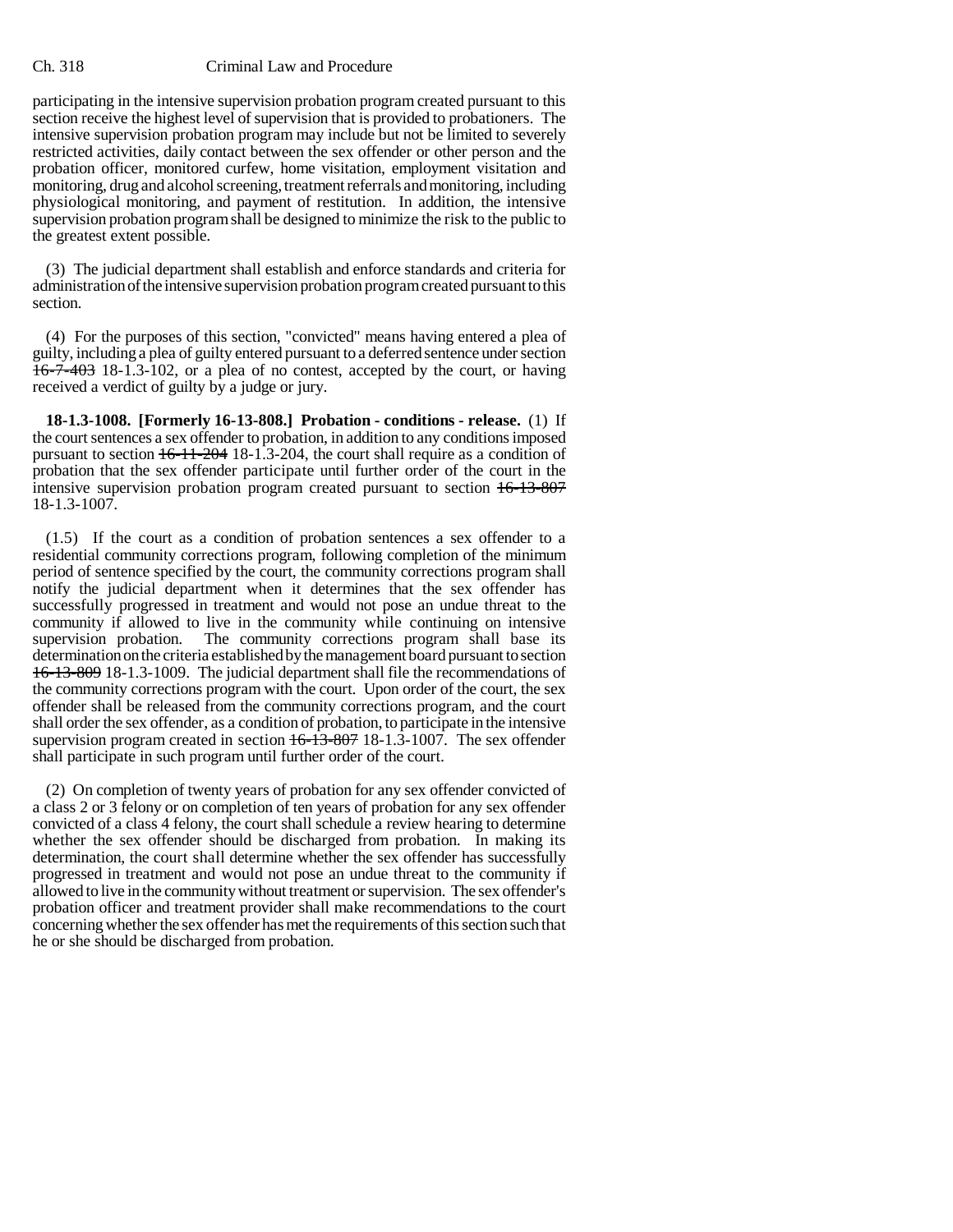Criminal Law and Procedure Ch. 318

(3) (a) In determining whether to discharge a sex offender from probation pursuant to this section, the court shall consider the recommendations of the sex offender's probation officer and treatment provider. The recommendations of the probation officer and the treatment provider shall be based on the criteria established by the management board pursuant to section  $16-13-809$  18-1.3-1009. If the court chooses not to follow the recommendations made, the court shall make findings on the record in support of its decision.

(b) If the court does not discharge the sex offender from probation pursuant to paragraph (a) of this subsection (3), the court shall review such denial at least once every three years until it determines that the sex offender meets the criteria for discharge as specified in paragraph (a) of this subsection (3). At each review, the sex offender's probation officer and treatment provider shall make recommendations, based on the criteria established by the management board pursuant to section 16-13-809 18-1.3-1009, concerning whether the sex offender should be discharged.

**18-1.3-1009. [Formerly 16-13-809.] Criteria for release from incarceration, reduction in supervision, and discharge.** (1) On or before July 1, 1999, the management board, in collaboration with the department of corrections, the judicial department, and the parole board, shall establish:

(a) The criteria by and the manner in which a sex offender may demonstrate that he or she would not pose an undue threat to the community if released on parole or to a lower level of supervision while on parole or probation or if discharged from parole or probation. The court and the parole board may use the criteria to assist in making decisions concerning release of a sex offender, reduction of the level of supervision for a sex offender, and discharge of a sex offender.

(b) The methods of determining whether a sex offender has successfully progressed in treatment; and

(c) Standards for community entities that provide supervision and treatment specifically designed for sex offenders who have developmental disabilities. At a minimum, the standards shall determine whether an entity would provide adequate support and supervision to minimize any threat that the sex offender may pose to the community.

**18-1.3-1010. [Formerly 16-13-810.] Arrest of parolee or probationer revocation.** (1) (a) A sex offender paroled pursuant to section  $16-13-806$ 18-1.3-1006 is subject to arrest and revocation of parole as provided in sections 17-2-103 and 17-2-103.5, C.R.S. At any revocation proceeding, the sex offender's parole officer and the treatment provider shall submit written recommendations concerning the level of treatment and monitoring that should be imposed as a condition of parole if parole is not revoked or whether the sex offender poses a sufficient threat to the community that parole should be revoked. The recommendations shall be based on the criteria established by the management board pursuant to section  $16-13-809$  18-1.3-1009. If the parole board revokes the sex offender's parole, the sex offender shall continue to be subject to the provisions of this part 8 10.

(b) At a revocation hearing held pursuant to this subsection (1), the parole board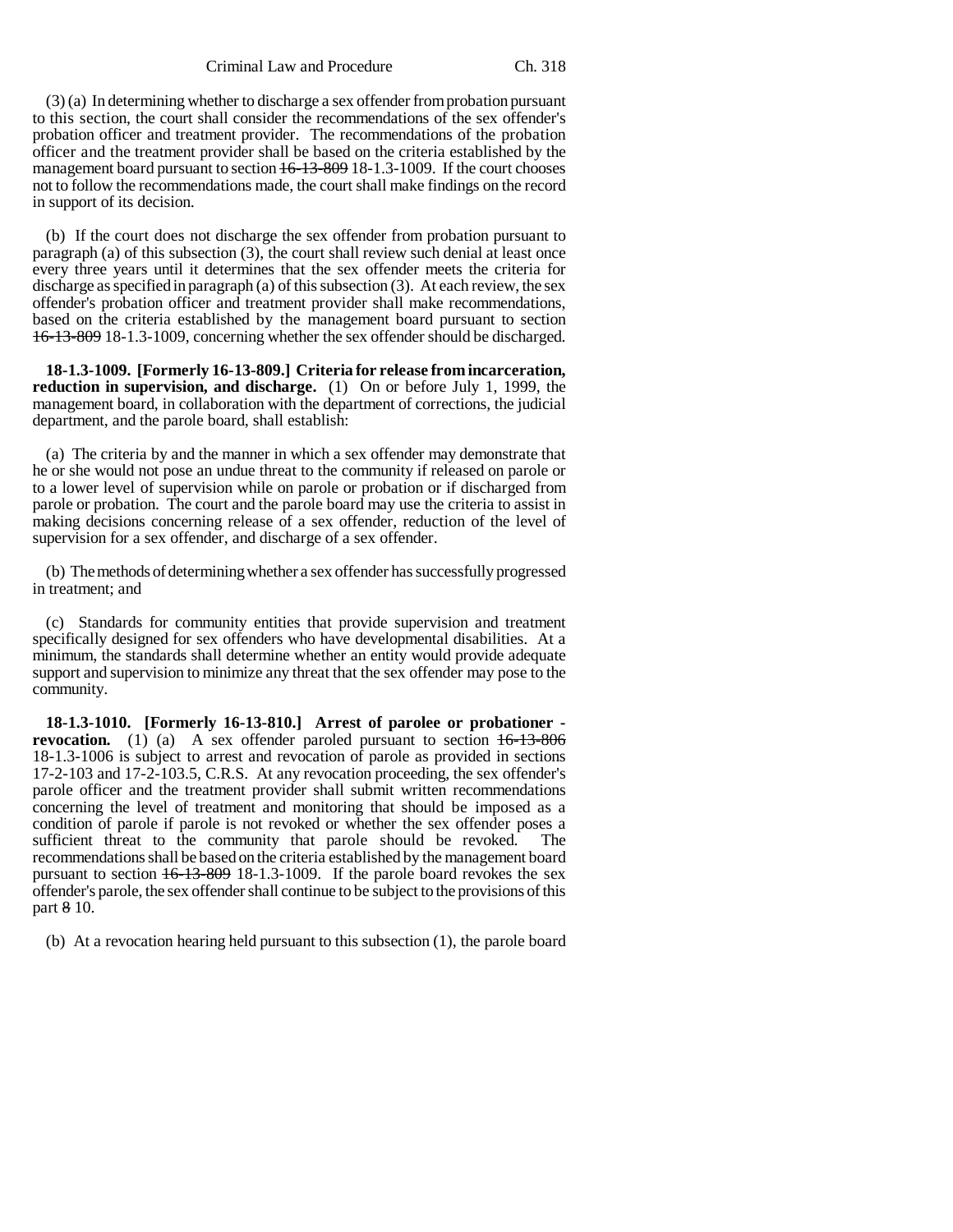shall consider the recommendations of the parole officer and the treatment provider, in addition to evidence concerning any of the grounds for revocation of parole specified in sections 17-2-103 and 17-2-103.5, C.R.S. If the parole board chooses not to follow the recommendations made, it shall make findings on the record in support of its decision.

(2) (a) A sex offender sentenced to probation pursuant to section  $16-13-804$  (2) 18-1.3-1004 (2) is subject to arrest and revocation of probation as provided in sections 16-11-205 and 16-11-206, C.R.S. At any revocation proceeding, the sex offender's probation officer and the sex offender's treatment provider shall submit recommendations concerning the level of treatment and monitoring that should be imposed as a condition of probation if probation is not revoked or whether the sex offender poses a sufficient threat to the community that probation should be revoked. The recommendations shall be based on the criteria established by the management board pursuant to section 16-13-809 18-1.3-1009. If the court revokes the sex offender's probation, the court shall sentence the sex offender as provided in section 16-13-804 18-1.3-1004, and the sex offender shall be subject to the provisions of this part 8 10.

(b) At a revocation hearing held pursuant to this subsection (2), the court shall consider the recommendations of the probation officer and the treatment provider, in addition to evidence concerning any of the grounds for revocation of probation specified in sections 16-11-205 and 16-11-206, C.R.S. If the court chooses not to follow the recommendations made, it shall make findings on the record in support of its decision.

**18-1.3-1011. [Formerly 16-13-811.] Annual report.** (1) On or before November 1, 2000, and on or before each November 1 thereafter, the department of corrections, the department of public safety, and the judicial department shall submit a report to the judiciary committees of the house of representatives and the senate and to the joint budget committee of the general assembly specifying, at a minimum:

(a) The impact on the prison population, the parole population, and the probation population in the state due to the extended length of incarceration and supervision provided for in sections 16-13-804, 16-13-806, and 16-13-808 18-1.3-1004, 18-1.3-1006, AND 18-1.3-1008;

(b) The number of offenders placed in the intensive supervision parole program and the intensive supervision probation program and the length of supervision of offenders in said programs;

(c) The number of sex offenders sentenced pursuant to this part  $8\,10$  who received parole release hearings and the number released on parole during the preceding twelve months, if any;

(d) The number of sex offenders sentenced pursuant to this part  $\frac{8}{10}$  who received parole or probation discharge hearings and the number discharged from parole or probation during the preceding twelve months, if any;

(e) The number of sex offenders sentenced pursuant to this part 8 10 who received parole or probation revocation hearings and the number whose parole or probation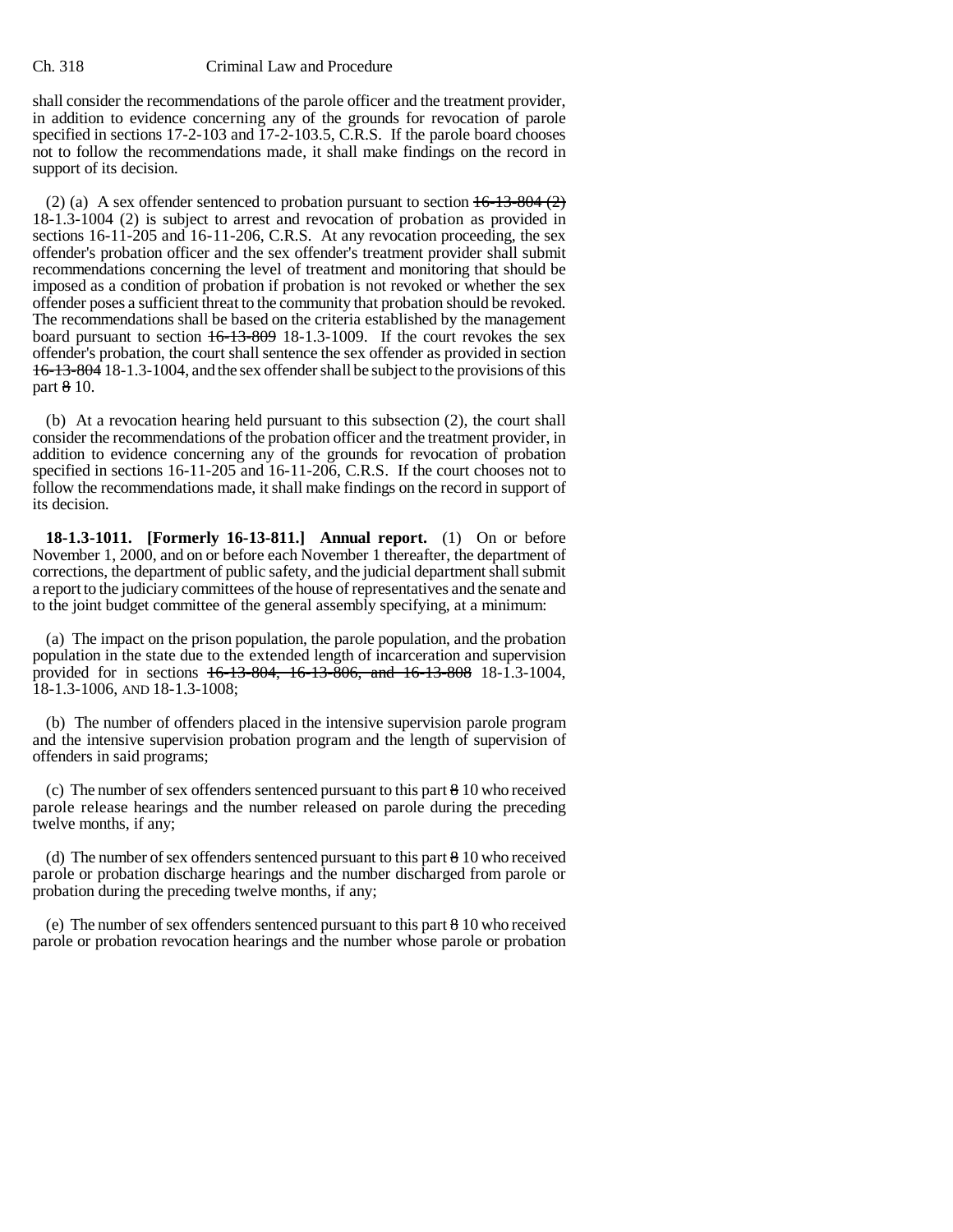was revoked during the preceding twelve months, if any;

(f) A summary of the evaluation instruments developed by the management board and use of the evaluation instruments in evaluating sex offenders pursuant to this part 8 10; and

(g) The availability of sex offender treatment providers throughout the state, including location of the treatment providers, the services provided, and the amount paid by offenders and by the state for the services provided, and the manner of regulation and review of the services provided by sex offender treatment providers.

**18-1.3-1012. [Formerly 16-13-812.] Applicability of part.** The provisions of this part  $\frac{8}{3}$  10 shall apply to any person who commits a sex offense on or after November 1, 1998.

# PART 11 SPECIAL PROCEEDINGS - PRETRIAL MOTIONS IN CLASS 1 FELONY CASES ALLEGING THAT A DEFENDANT IS A MENTALLY RETARDED DEFENDANT

**18-1.3-1101. [Formerly 16-9-401.] Definitions.** As used in this part 4 11:

(1) "Defendant" means any person charged with a class 1 felony.

(2) "Mentally retarded defendant" means any defendant with significantly subaverage general intellectual functioning existing concurrently with substantial deficits in adaptive behavior and manifested and documented during the developmental period. The requirement for documentation may be excused by the court upon a finding that extraordinary circumstances exist.

**18-1.3-1102. [Formerly 16-9-402.] Pretrial motion by defendant in class 1 felony case - determination whether defendant is mentally retarded procedure.** (1) Any defendant may file a motion with the trial court in which the defendant may allege that such defendant is a mentally retarded defendant. Such motion shall be filed at least ninety days prior to trial.

(2) The court shall hold a hearing upon any motion filed pursuant to subsection (1) of this section and shall make a determination regarding such motion no later than ten days prior to trial. At such hearing, the defendant shall be permitted to present evidence with regard to such motion and the prosecution shall be permitted to offer evidence in rebuttal. The defendant shall have the burden of proof to show by clear and convincing evidence that such defendant is mentally retarded.

(3) The court shall enter specific findings of fact and conclusions of law regarding whether or not the defendant is a mentally retarded defendant as defined in section 16-9-401 18-1.3-1101.

**18-1.3-1103. [Formerly 16-9-403.] Mentally retarded defendant - death penalty not imposed thereon.** A sentence of death shall not be imposed upon any defendant who is determined to be a mentally retarded defendant pursuant to section 16-9-402 18-1.3-1102. If any person who is determined to be a mentally retarded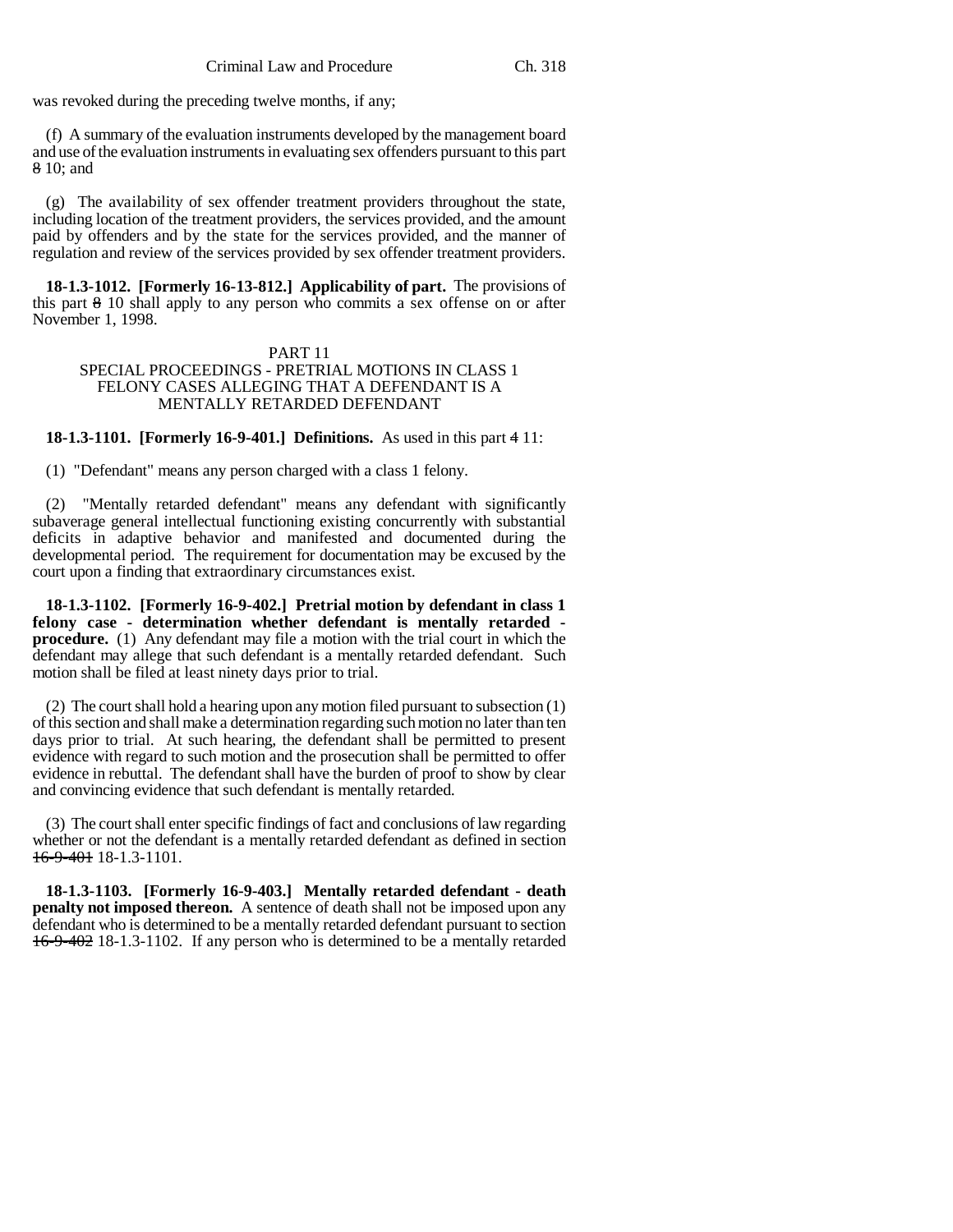defendant is found guilty of a class 1 felony, such defendant shall be sentenced to life imprisonment.

**18-1.3-1104. [Formerly 16-9-404.] Evaluation and report.** (1) When the defendant files a motion alleging that the defendant is a mentally retarded defendant, the court shall order one or more evaluations of the defendant with regard to such motion.

(2) In ordering an evaluation of the defendant pursuant to subsection (1) of this section, the court shall specify the place where the evaluation is to be conducted and the period of time allocated for the evaluation. In determining the place where the evaluation is to be conducted, the court shall give priority to the place where the defendant is in custody, unless the nature and circumstances of the evaluation requires designation of a different location. The court shall direct one or more psychologists who are recommended by the executive director of the department of human services pursuant to section 27-10.5-139, C.R.S., or his or her designee, to evaluate the defendant. For good cause shown, upon motion of the prosecution or the defendant or upon the court's own motion, the court may order such further or other evaluation as it deems necessary. Nothing in this section shall abridge the right of the defendant to procure an evaluation as provided in section  $16-9-405$  18-1.3-1105.

(3) The defendant shall have a privilege against self-incrimination that may be invoked prior to or during the course of an evaluation under this section. A defendant's failure to cooperate with the evaluators or other personnel conducting the evaluation may be admissible in the defendant's mental retardation hearing.

(4) To aid in the formation of an opinion as to mental retardation, it is permissible in the course of an evaluation under this section to use statements of the defendant and any other evidence, including but not limited to the circumstances surrounding the commission of the offense as well as the medical and social history of the defendant, in evaluating the defendant.

(5) A written report of the evaluation shall be prepared in triplicate and delivered to the appropriate clerk of the court. The clerk shall furnish a copy of the report to both the prosecuting attorney and the counsel for the defendant.

(6) The report of evaluation shall include, but is not limited to:

(a) The name of each expert who evaluated the defendant;

(b) A description of the nature, content, extent, and results of the evaluation and any tests conducted; and

(c) Diagnosis and an opinion as to whether the defendant is mentally retarded.

(7) Nothing in this section shall be construed to preclude the application of section 16-8-109, C.R.S.

**18-1.3-1105. [Formerly 16-9-405.] Evaluation at insistence of defendant.** (1) If the defendant wishes to be evaluated by an expert in mental retardation of the defendant's choice in connection with the mental retardation hearing under this part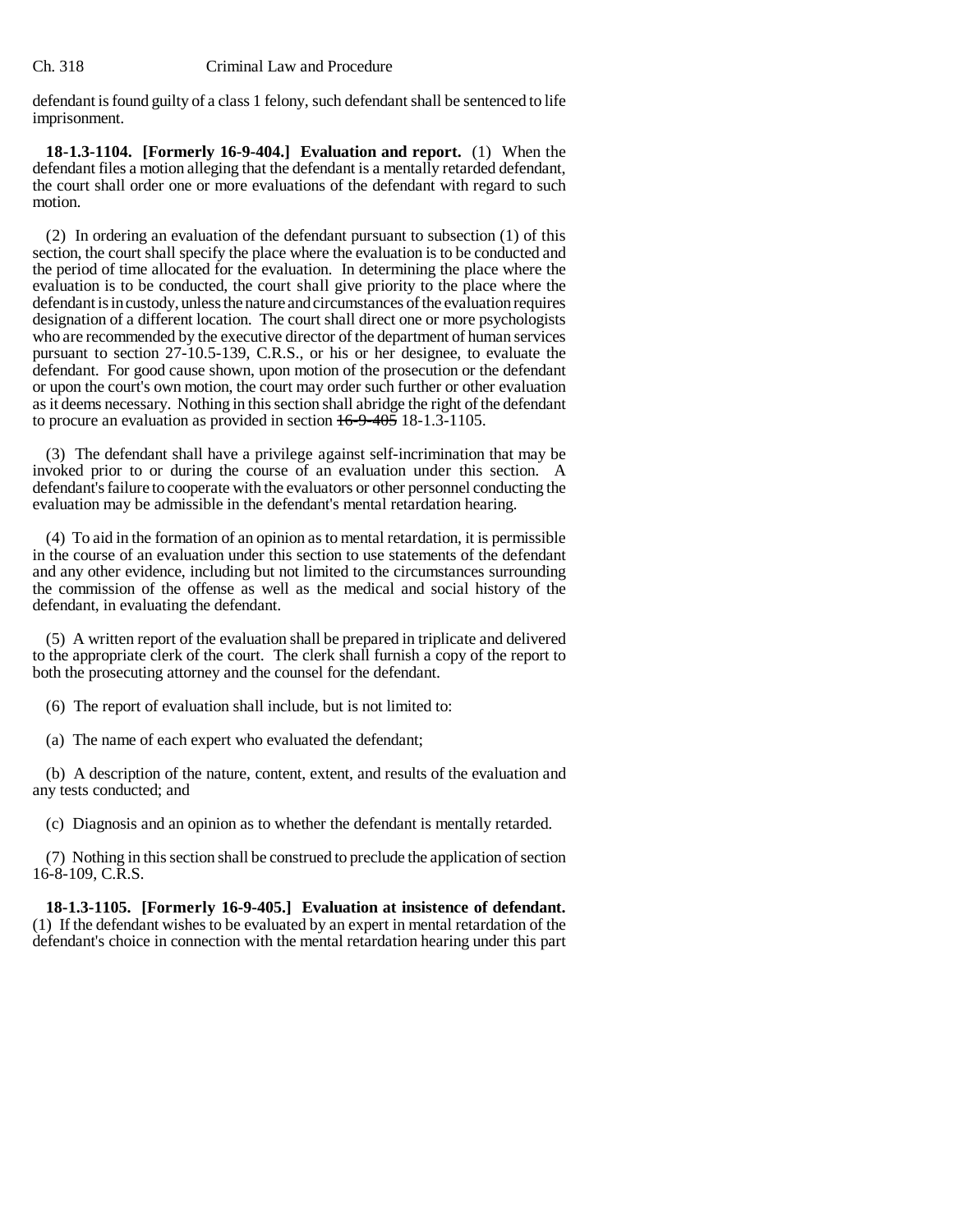4 11, the court, upon timely motion, shall order that the evaluator chosen by the defendant be given reasonable opportunity to conduct the evaluation.

(2) Whenever an expert is endorsed as a witness by the defendant, a copy of any report of an evaluation of the defendant shall be furnished to the prosecution within a reasonable time but not less than thirty days prior to the mental retardation hearing.

# PART 12 SPECIAL PROCEEDINGS SENTENCING IN CLASS 1 FELONIES

**18-1.3-1201. [Formerly 16-11-103.] Imposition of sentence in class 1 felonies - appellate review.** (1) (a) Upon conviction of guilt of a defendant of a class 1 felony, a panel of three judges, as soon as practicable, shall conduct a separate sentencing hearing to determine whether the defendant should be sentenced to death or life imprisonment, unless the defendant was under the age of eighteen years at the time of the commission of the offense or unless the defendant has been determined to be a mentally retarded defendant pursuant to part 4 11 of THIS article, 9 of this title, in either of which cases, the defendant shall be sentenced to life imprisonment.

(a.5) (I) The panel of judges that conducts the sentencing hearing shall consist of the judge who presided at the trial or before whom the guilty plea was entered, or a replacement for said judge in the event he or she dies, resigns, is incapacitated, or is otherwise disqualified, and two additional district court judges designated by the chief justice of the Colorado supreme court. The chief justice may select the two additional district court judges, and any necessary replacement for the trial judge, from any judicial district in the state but is encouraged to select from the judicial district in which the case was filed or from adjoining judicial districts. In selecting the district court judges for the panel, the chief justice shall select only those district court judges who are regularly sitting judges; except that the chief justice, pursuant to section  $5(3)$ of article VI of the state constitution, may select a retired justice of the supreme court or a retired judge as one of the additional judges for the panel.

(II) The judge who presided at the trial and any district court judge who is appointed to serve on the panel may be subject to disqualification as provided in section 16-6-201, C.R.S.

(III) The trial judge shall be the presiding judge for purposes of the sentencing hearing. If a replacement judge has been appointed for the trial judge, the district court judges appointed to the panel shall choose a presiding judge from among themselves.

(a.7) At the sentencing hearing, in addition to the evidence presented by the parties, the three-judge panel shall consider the certified transcripts of the trial. The sentencing hearing shall be held as soon as practicable following the trial, but not later than sixty days after the trial verdict is returned, unless for good cause shown.

(b) All admissible evidence presented by either the prosecuting attorney or the defendant that the panel of judges deems relevant to the nature of the crime, and the character, background, and history of the defendant, including any evidence presented in the guilt phase of the trial, any matters relating to any of the aggravating or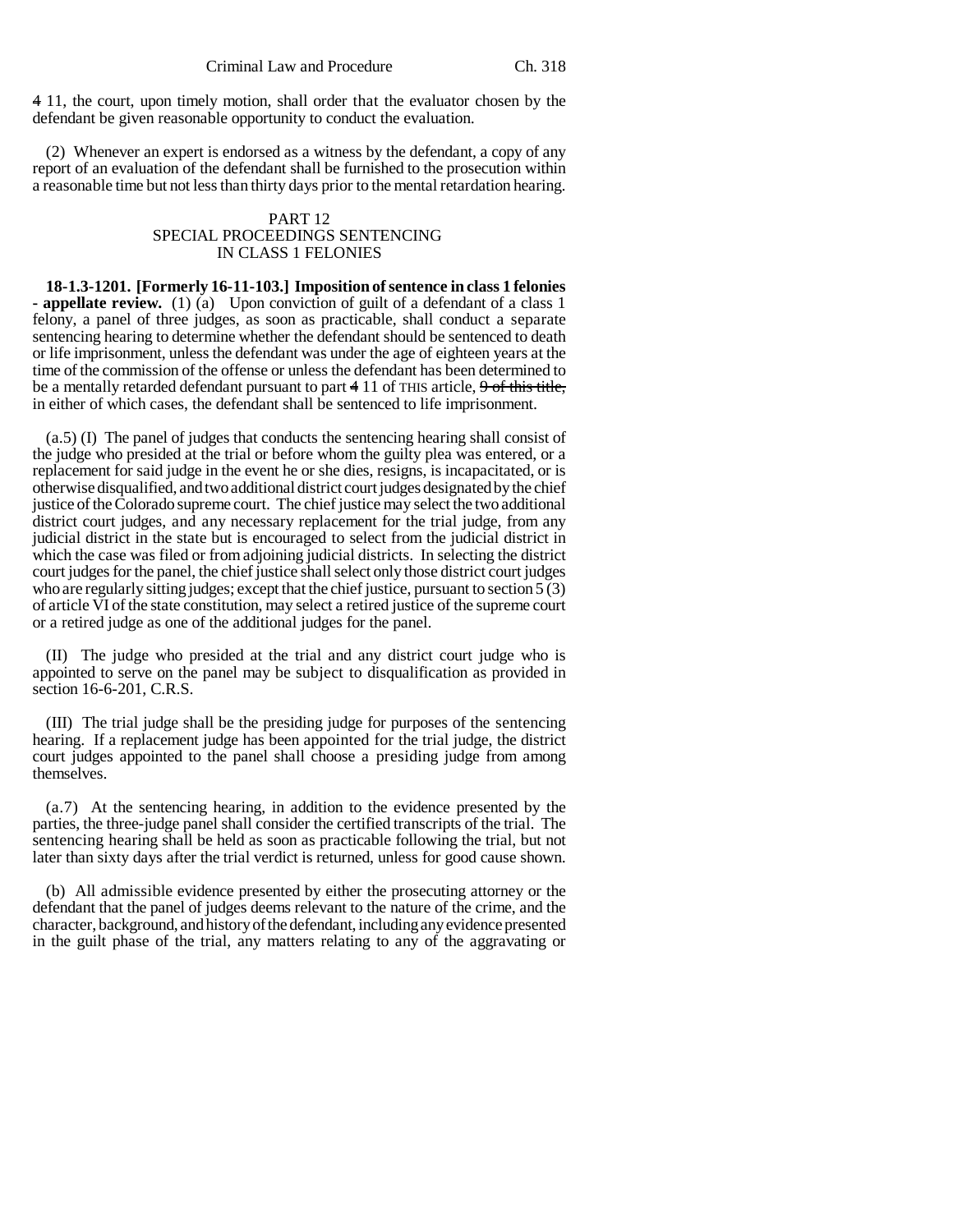mitigating factors enumerated in subsections (4) and (5) of this section, and any matters relating to the personal characteristics of the victim and the impact of the crimes on the victim's family may be presented. Any such evidence, including but not limited to the testimony of members of the victim's immediate family, as defined in section 24-4.1-302 (6), C.R.S., which the panel of judges deems to have probative value may be received, as long as each party is given an opportunity to rebut such evidence. The prosecuting attorney and the defendant or the defendant's counsel shall be permitted to present arguments for or against a sentence of death.

(c) Both the prosecuting attorney and the defense shall notify each other of the names and addresses of any witnesses to be called in the sentencing hearing and the subject matter of such testimony. Such discovery shall be provided within a reasonable amount of time as determined by order of the panel of judges and shall be provided not less than twenty-four hours prior to the commencement of the sentencing hearing. Unless good cause is shown, noncompliance with this paragraph (c) shall result in the exclusion of such evidence without further sanction.

(d) The burden of proof as to the aggravating factors enumerated in subsection (5) of this section shall be beyond a reasonable doubt. There shall be no burden of proof as to proving or disproving mitigating factors.

(2) (a) After hearing all the evidence and arguments of the prosecuting attorney and the defendant, the panel of judges shall unanimously determine whether to impose a sentence of death based upon the following considerations:

(I) Whether at least one aggravating factor has been proved as enumerated in subsection (5) of this section;

(II) Whether sufficient mitigating factors exist which outweigh any aggravating factor or factors found to exist; and

(III) Based on the considerations in subparagraphs (I) and (II) of this paragraph (a), whether the defendant should be sentenced to death or life imprisonment.

(b) (I) In the event that no aggravating factors are found to exist as enumerated in subsection (5) of this section, the panel of judges shall sentence the defendant to life imprisonment.

(II) The panel of judges shall not impose a death sentence unless it unanimously finds and specifies in writing that:

(A) At least one aggravating factor has been proved; and

(B) There are insufficient mitigating factors to outweigh the aggravating factor or factors that were proved.

(c) The sentence of the panel of judges, whether to death or to life in prison, shall be supported by specific written findings of fact based upon the circumstances as set forth in subsections (4) and (5) of this section and upon the records of the trial and the sentencing hearing.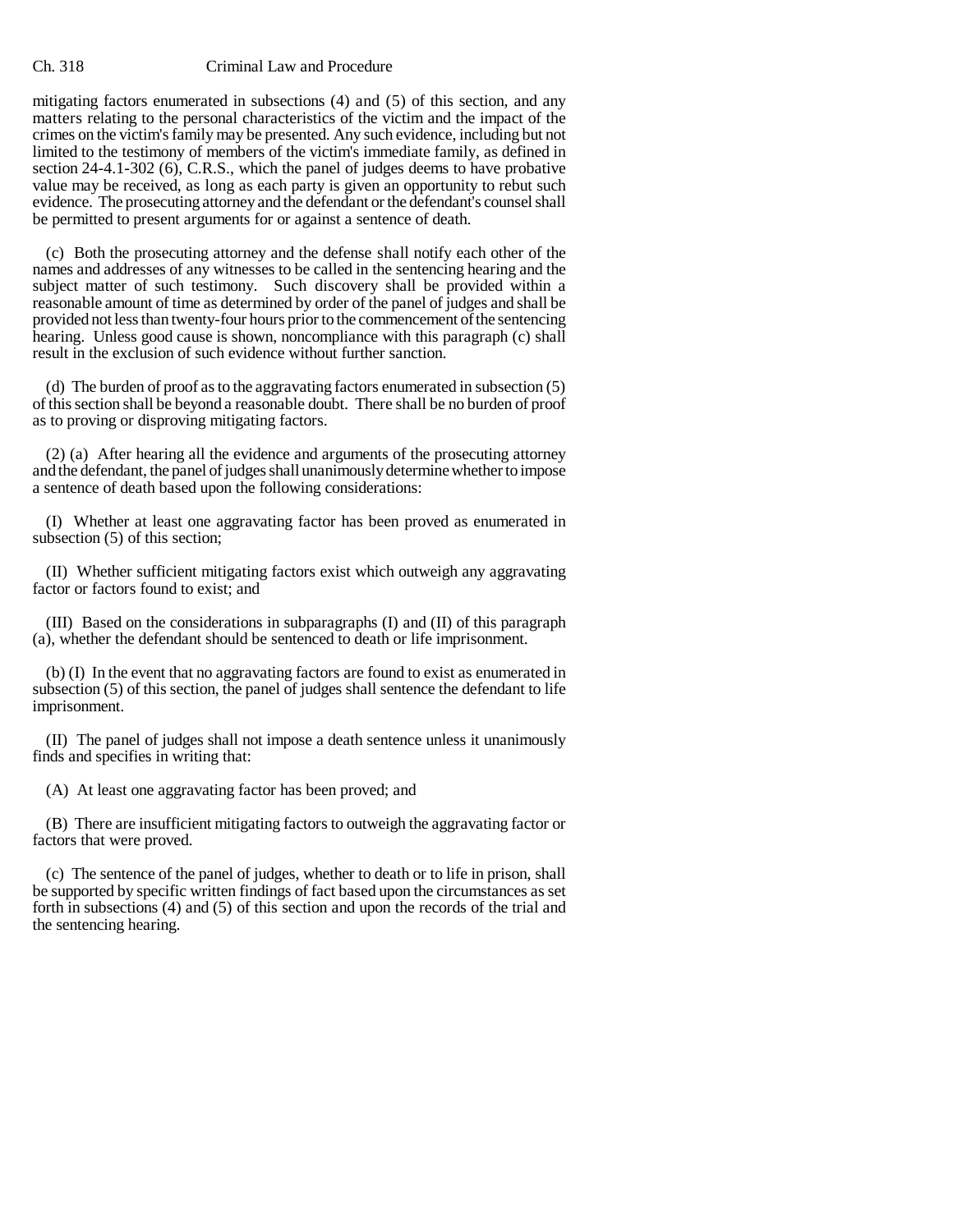(d) If the panel of judges cannot unanimously agree on a sentence, it shall make a record of each judge's position and shall then sentence the defendant to life imprisonment.

 $\left(\frac{1}{2}\right)$  (Deleted by amendment, L. 95, p. 1290, § 1, effective July 1, 1995.)

 $(3.5)$  (a) (3) (a) The provisions of this subsection  $(3.5)$  (3) shall apply only in a class 1 felony case in which the prosecuting attorney has filed a statement of intent to seek the death penalty pursuant to rule 32.1 (b) of the Colorado rules of criminal procedure.

(b) The prosecuting attorney shall provide the defendant with the following information and materials not later than five days after the verdict is returned finding the defendant guilty of a class 1 felony:

(I) A list of all aggravating factors that are known to the prosecuting attorney at that time and that the prosecuting attorney intends to prove at the sentencing hearing;

(II) A list of all witnesses whom the prosecuting attorney may call at the sentencing hearing, specifying for each the witness' name, address, and date of birth and the subject matter of the witness' testimony;

(III) The written and recorded statements, including any notes of those statements, for each witness whom the prosecuting attorney may call at the sentencing hearing;

(IV) Any reports, recorded statements, and notes of any expert whom the prosecuting attorney may call as a witness during the sentencing hearing, including results of physical or mental examinations and scientific tests, experiments, or comparisons;

(V) A list of books, papers, documents, photographs, or tangible objects that the prosecuting attorney may introduce at the sentencing hearing; and

(VI) All material or information that tends to mitigate or negate the finding of any of the aggravating factors the prosecuting attorney intends to prove at the sentencing hearing.

(c) The defendant shall provide the prosecuting attorney with the following information and materials no later than twenty days after the verdict is returned finding the defendant guilty of a class 1 felony:

(I) A list of all witnesses whom the defendant may call at the sentencing hearing, specifying for each the witness' name, address, and date of birth and the subject matter of the witness' testimony;

(II) The written and recorded statements, including any notes of those statements, of each witness whom the defendant may call at the sentencing hearing;

(III) Any reports, recorded statements, and notes of any expert whom the defendant may call as a witness during the sentencing hearing, including results of physical or mental examinations and scientific tests, experiments, or comparisons; and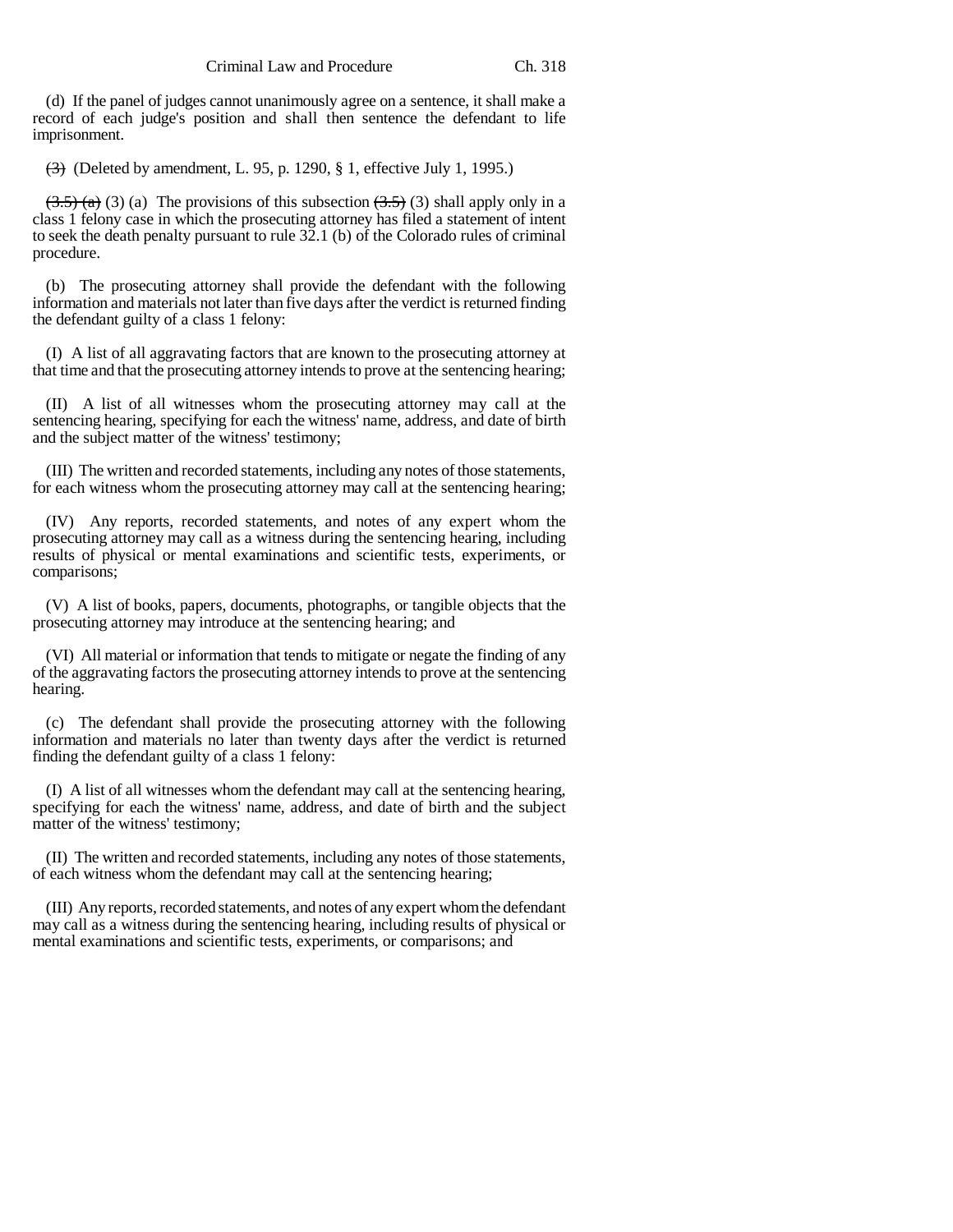(IV) A list of books, papers, documents, photographs, or tangible objects that the defendant may introduce at the sentencing hearing.

(d) (I) Except as otherwise provided in subparagraph (II) of this paragraph (d), if the witnesses disclosed by the defendant pursuant to paragraph (c) of this subsection  $(3.5)$  (3) include witnesses who may provide evidence concerning the defendant's mental condition at the sentencing hearing conducted pursuant to this section, the trial court, at the request of the prosecuting attorney, shall order that the defendant be examined and a report of said examination be prepared pursuant to section 16-8-106, C.R.S.

(II) The court shall not order an examination pursuant to subparagraph (I) of this paragraph (d) if:

(A) Such an examination was previously performed and a report was prepared in the same case; and

(B) The report included an opinion concerning how any mental disease or defect of the defendant or condition of mind caused by mental disease or defect of the defendant affects the mitigating factors that the defendant may raise at the sentencing hearing held pursuant to this section.

(e) If the witnesses disclosed by the defendant pursuant to paragraph (c) of this subsection  $(3.5)$  (3) include witnesses who may provide evidence concerning the defendant's mental condition at a sentencing hearing conducted pursuant to this section, the provisions of section 16-8-109, C.R.S., concerning testimony of lay witnesses shall apply to said sentencing hearing.

(f) There is a continuing duty on the part of the prosecuting attorney and the defendant to disclose the information and materials specified in this subsection  $(3.5)$ (3). If, after complying with the duty to disclose the information and materials described in this subsection  $(3.5)(3)$ , either party discovers or obtains any additional information and materials that are subject to disclosure under this subsection  $(3.5)$ (3), the party shall promptly notify the other party and provide the other party with complete access to the information and materials.

(g) The trial court, upon a showing of extraordinary circumstances that could not have been foreseen and prevented, may grant an extension of time to comply with the requirements of this subsection  $(3.5)$   $(3)$ .

(h) If it is brought to the attention of the court that either the prosecuting attorney or the defendant has failed to comply with the provisions of this subsection  $(3.5)$  (3) or with an order issued pursuant to this subsection  $(3.5)$  (3), the court may enter any order against such party that the court deems just under the circumstances, including but not limited to an order to permit the discovery or inspection of information and materials not previously disclosed, to grant a continuance, to prohibit the offending party from introducing the information and materials not disclosed, or to impose sanctions against the offending party.

(4) For purposes of this section, mitigating factors shall be the following factors: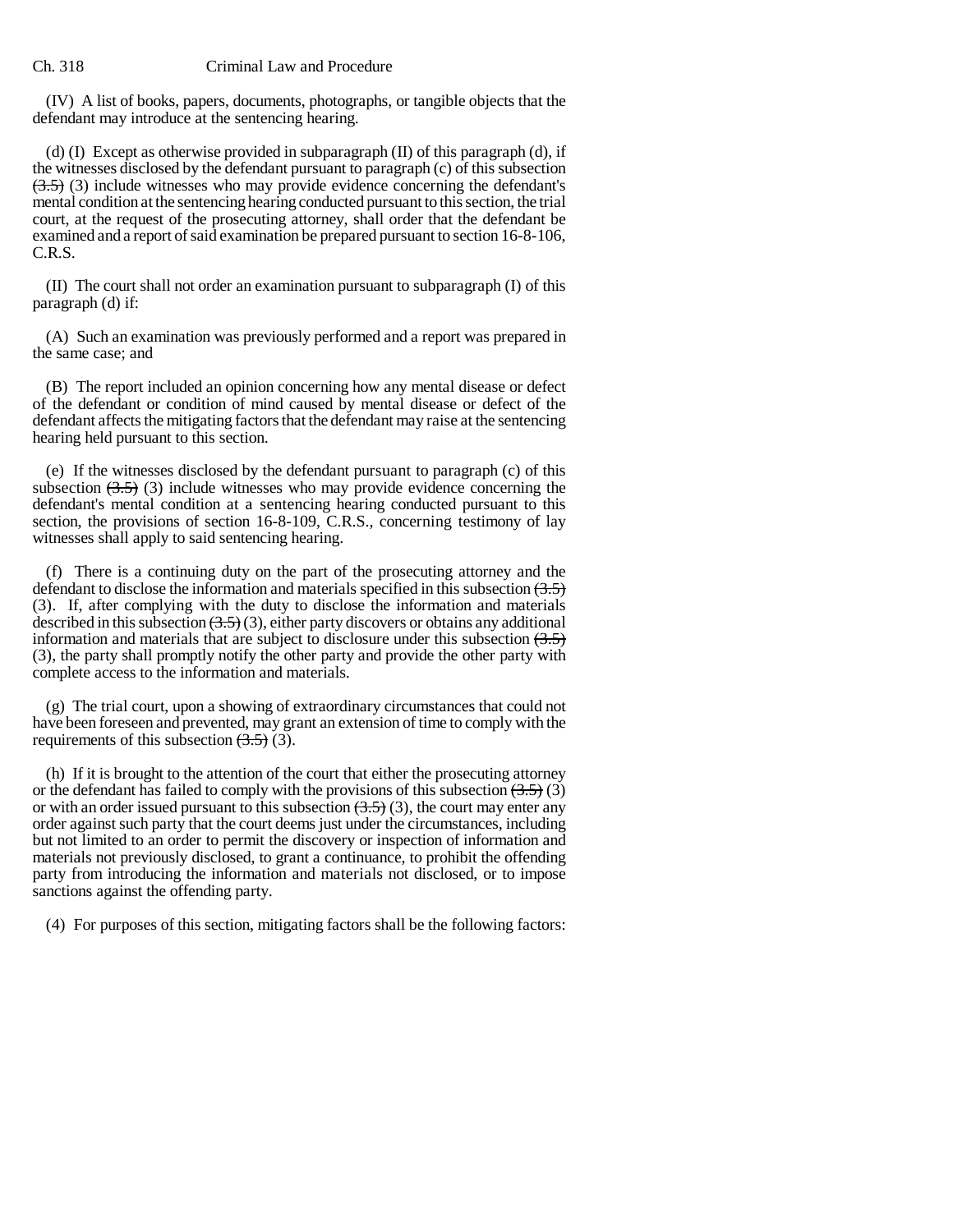(a) The age of the defendant at the time of the crime; or

(b) The defendant's capacity to appreciate wrongfulness of the defendant's conduct or to conform the defendant's conduct to the requirements of law was significantly impaired, but not so impaired as to constitute a defense to prosecution; or

(c) The defendant was under unusual and substantial duress, although not such duress as to constitute a defense to prosecution; or

(d) The defendant was a principal in the offense which was committed by another, but the defendant's participation was relatively minor, although not so minor as to constitute a defense to prosecution; or

(e) The defendant could not reasonably have foreseen that the defendant's conduct in the course of the commission of the offense for which the defendant was convicted would cause, or would create a grave risk of causing, death to another person; or

(f) The emotional state of the defendant at the time the crime was committed; or

(g) The absence of any significant prior conviction; or

(h) The extent of the defendant's cooperation with law enforcement officers or agencies and with the office of the prosecuting district attorney; or

(i) The influence of drugs or alcohol; or

(j) The good faith, although mistaken, belief by the defendant that circumstances existed which constituted a moral justification for the defendant's conduct; or

(k) The defendant is not a continuing threat to society; or

(l) Any other evidence which in the court's opinion bears on the question of mitigation.

(5) For purposes of this section, aggravating factors shall be the following factors:

(a) The class 1 felony was committed by a person under sentence of imprisonment for a class 1, 2, or 3 felony as defined by Colorado law or United States law, or for a crime committed against another state or the United States which would constitute a class 1, 2, or 3 felony as defined by Colorado law; or

(b) The defendant was previously convicted in this state of a class 1 or 2 felony involving violence as specified in section 16-11-309 18-1.3-406, or was previously convicted by another state or the United States of an offense which would constitute a class 1 or 2 felony involving violence as defined by Colorado law in section 16-11-309 18-1.3-406; or

(c) The defendant intentionally killed any of the following persons while such person was engaged in the course of the performance of such person's official duties, and the defendant knew or reasonably should have known that such victim was such a person engaged in the performance of such person's official duties, or the victim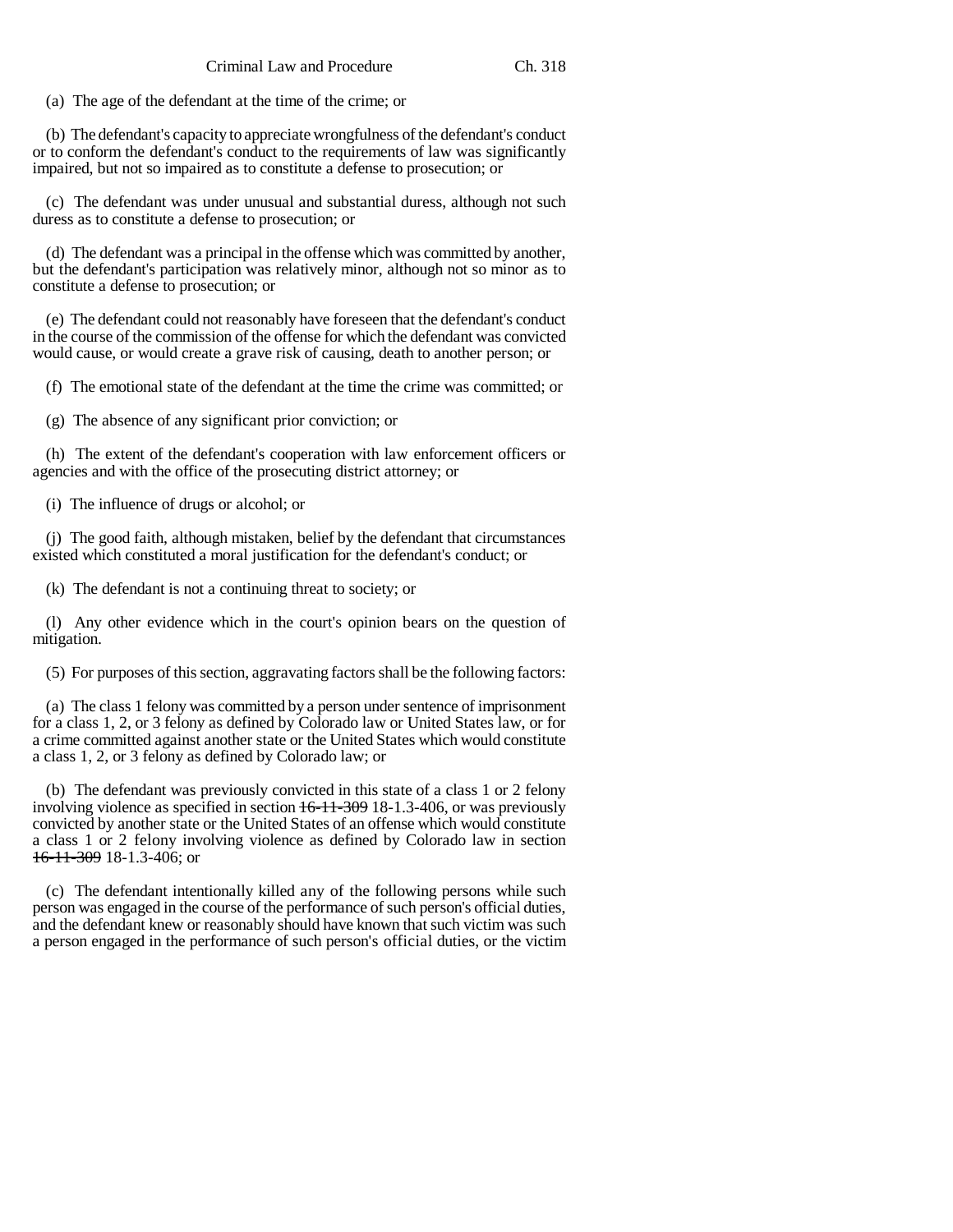was intentionally killed in retaliation for the performance of the victim's official duties:

(I) A peace officer or former peace officer as defined in section 18-1-901 (3) (l); C.R.S.; or

(II) A firefighter as defined in section 24-33.5-1202 (4), C.R.S.; or

(III) A judge, referee, or former judge or referee of any court of record in the state or federal system or in any other state court system or a judge or former judge in any municipal court in this state or in any other state. For purposes of this subparagraph (III), the term "referee" shall include a hearing officer or any other officer who exercises judicial functions.

(IV) An elected state, county, or municipal official; or

(V) A federal law enforcement officer or agent or former federal law enforcement officer or agent; or

(d) The defendant intentionally killed a person kidnapped or being held as a hostage by the defendant or by anyone associated with the defendant; or

(e) The defendant has been a party to an agreement to kill another person in furtherance of which a person has been intentionally killed; or

(f) The defendant committed the offense while lying in wait, from ambush, or by use of an explosive or incendiary device. As used in this paragraph (f), "explosive or incendiary device" means:

(I) Dynamite and all other forms of high explosives; or

(II) Any explosive bomb, grenade, missile, or similar device; or

(III) Any incendiary bomb or grenade, fire bomb, or similar device, including any device which consists of or includes a breakable container including a flammable liquid or compound, and a wick composed of any material which, when ignited, is capable of igniting such flammable liquid or compound, and can be carried or thrown by one individual acting alone.

(g) The defendant committed a class 1, 2, or 3 felony and, in the course of or in furtherance of such or immediate flight therefrom, the defendant intentionally caused the death of a person other than one of the participants; or

(h) The class 1 felony was committed for pecuniary gain; or

(i) In the commission of the offense, the defendant knowingly created a grave risk of death to another person in addition to the victim of the offense; or

(j) The defendant committed the offense in an especially heinous, cruel, or depraved manner; or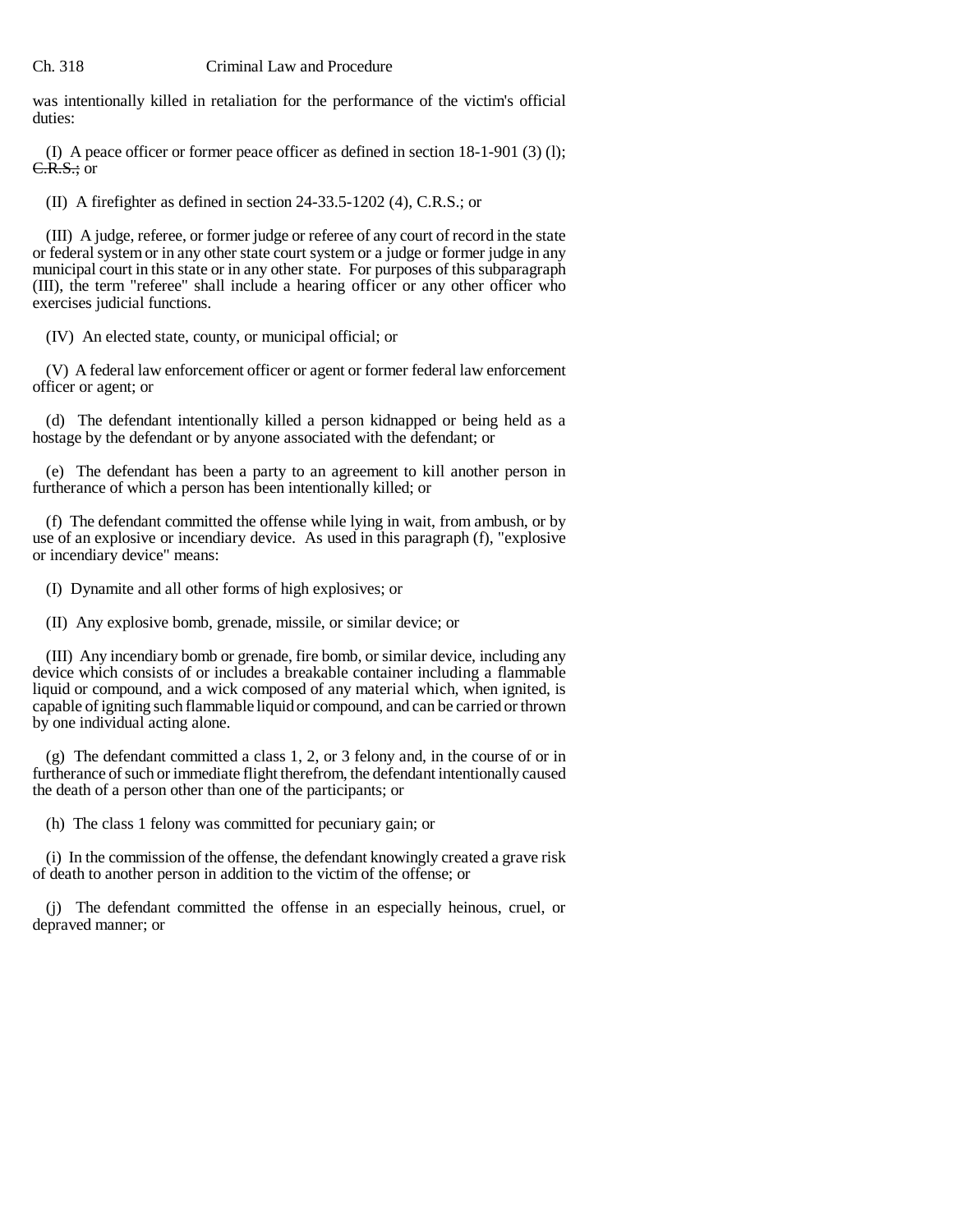(k) The class 1 felony was committed for the purpose of avoiding or preventing a lawful arrest or prosecution or effecting an escape from custody. This factor shall include the intentional killing of a witness to a criminal offense.

(l) The defendant unlawfully and intentionally, knowingly, or with universal malice manifesting extreme indifference to the value of human life generally, killed two or more persons during the commission of the same criminal episode; or

(m) The defendant intentionally killed a child who has not yet attained twelve years of age; or

(n) The defendant committed the class 1 felony against the victim because of the victim's race, color, ancestry, religion, or national origin; or

(o) The defendant's possession of the weapon used to commit the class 1 felony constituted a felony offense under the laws of this state or the United States.

(6) (a) Whenever a sentence of death is imposed upon a person pursuant to the provisions of this section, the supreme court shall review the propriety of that sentence, having regard to the nature of the offense, the character and record of the offender, the public interest, and the manner in which the sentence was imposed, including the sufficiency and accuracy of the information on which it was based. The procedures to be employed in the review shall be as provided by supreme court rule. The supreme court shall combine its review pursuant to this subsection (6) with consideration of any appeal that may be filed pursuant to part 2 of article 12 of this title 16, C.R.S.

(b) A sentence of death shall not be imposed pursuant to this section if the supreme court determines that the sentence was imposed under the influence of passion or prejudice or any other arbitrary factor or that the evidence presented does not support the finding of statutory aggravating circumstances.

(7) (a) If any provision of this section or the application thereof to any person or circumstances is held invalid or unconstitutional, such invalidity or unconstitutionality shall not affect other provisions or applications of this section, which can be given effect without the invalid or unconstitutional provision or application, and to this end the provisions of this section are declared to be severable.

(b) If any death sentence imposed upon a defendant pursuant to the provisions of this section and the imposition of such death sentence upon such defendant is held invalid for reasons other than unconstitutionality of the death penalty or insufficiency of the evidence to support the sentence, the case shall be remanded to the trial court to set a new sentencing hearing; except that, if the prosecutor informs the panel of judges that, in the opinion of the prosecutor, capital punishment would no longer be in the interest of justice, said defendant shall be returned to the trial court and shall then be sentenced to life imprisonment. If a death sentence imposed pursuant to this section is held invalid based on unconstitutionality of the death penalty or insufficiency of the evidence to support the sentence, said defendant shall be returned to the trial court and shall then be sentenced to life imprisonment.

# **18-1.3-1202. [Formerly 16-11-401.] Death penalty inflicted by lethal**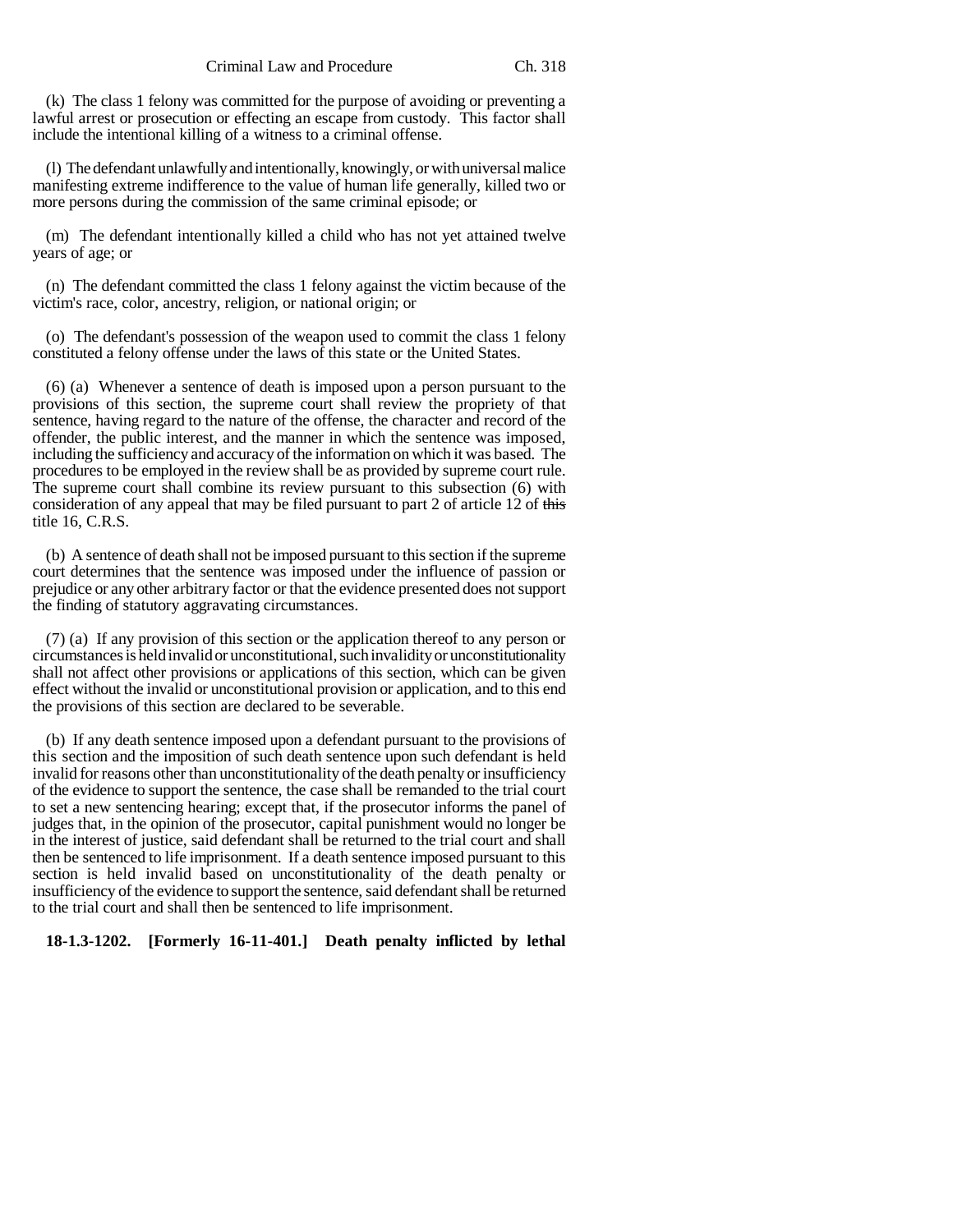**injection.** The manner of inflicting the punishment of death shall be by the administration of a lethal injection within the time prescribed in this part 4 12, unless for good cause the court or governor may prolong the time. For the purposes of this part 4 12, "lethal injection" means a continuous intravenous injection of a lethal quantity of sodium thiopental or other equally or more effective substance sufficient to cause death. The manner of inflicting the punishment of death shall, in all circumstances, be by the administration of a lethal injection regardless of the date of the commission of the offense or offenses for which the death penalty is imposed.

**18-1.3-1203. [Formerly 16-11-401.5.] Genetic testing prior to execution.** Prior to the execution of the death penalty pursuant to this part 4 12, the judicial department shall obtain the chemical testing of the convicted offender's blood to determine the genetic markers thereof.

**18-1.3-1204. [Formerly 16-11-402.] Implements - sentence executed by executive director.** The executive director of the department of corrections, at the expense of the state of Colorado, shall provide a suitable and efficient room or place, enclosed from public view, within the walls of the correctional facilities at Canon City and therein at all times have in preparation all necessary implements requisite for carrying into execution the death penalty by means of the administration of a lethal injection. The execution shall be performed in the room or place by a person selected by the executive director and trained to administer intravenous injections. Death shall be pronounced by a licensed physician or a coroner according to accepted medical standards.

**18-1.3-1205. [Formerly 16-11-403.] Week of execution - warrant.** When a person is convicted of a class 1 felony, the punishment for which is death, and the convicted person is sentenced to suffer the penalty of death, the panel of judges passing such sentence shall appoint and designate in the warrant of conviction a week of time within which the sentence must be executed; the end of such week so appointed shall be not less than ninety days nor more than one hundred twenty days from the day of passing the sentence. Said warrant shall be directed to the executive director of the department of corrections or the executive director's designee commanding said executive director or designee to execute the sentence imposed upon some day within the week of time designated in the warrant and shall be delivered to the sheriff of the county in which such conviction is had, who, within three days thereafter, shall proceed to the correctional facilities at Canon City and deliver the convicted person, together with the warrant, to said executive director or designee, who shall keep the convict in confinement until infliction of the death penalty. Persons shall be permitted access to the inmate pursuant to prison rules. Such rules shall provide, at a minimum, for the inmate's attendants, counsel, and physician, a spiritual adviser selected by the inmate, and members of the inmate's family to have access to the inmate.

**18-1.3-1206. [Formerly 16-11-404.] Execution - witnesses.** The particular day and hour of the execution of said sentence within the week specified in said warrant shall be fixed by the executive director of the department of corrections or the executive director's designee, and the executive director shall be present thereat or shall appoint some other representative among the officials or officers of the correctional facilities at Canon City to be present in his or her place and stead. There shall also be present a physician and such guards, attendants, and other persons as the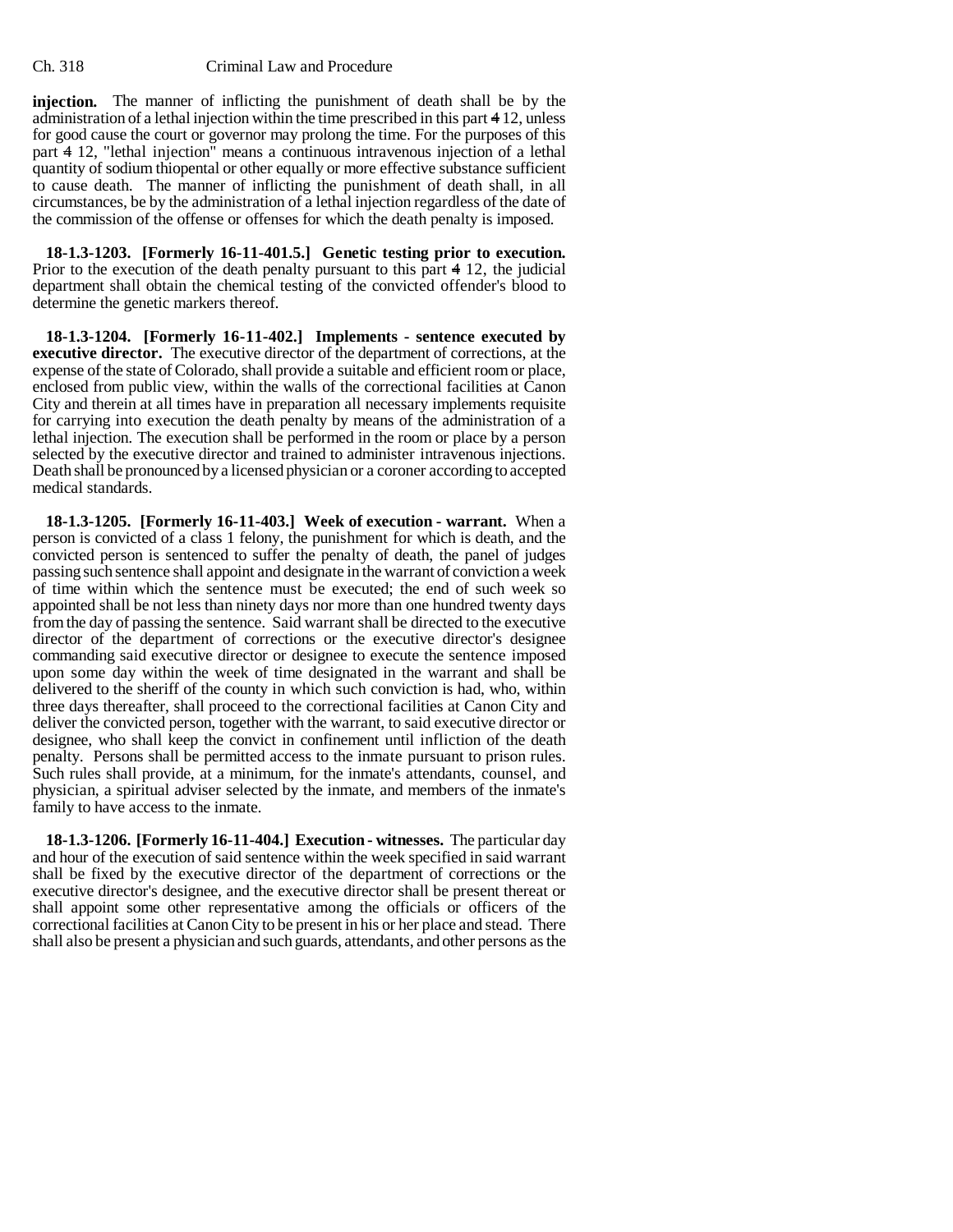executive director or the executive director's designee in his or her discretion deems necessary to conduct the execution. In addition, there may be present such witnesses as the executive director or the executive director's designee in his or her discretion deems desirable, not to exceed eighteen persons. The executive director or the executive director's designee shall notify the governor of the day and hour for the execution as soon as it has been fixed.

**18-1.3-1207. [Formerly 16-11-405.] Record and certificate of execution.** The executive director of the department of corrections or his OR HER designee shall keep a book of record, to be known as record of executions, in which shall be entered the reports specified in this section. Immediately after the execution, a postmortem examination of the body of the convict shall be made by the attending physician, who shall enter in said book of record the nature and extent of the examination and sign and certify to the same. The executive director or his OR HER designee shall also immediately make and enter in said book a report, setting forth the time of such execution and that the convict (naming him OR HER) was then and there executed in conformity to the sentence specified in the warrant of the court (naming such court) to him OR HER directed and in accordance with the provisions of this part 4 12, and shall insert in said report the names of all the persons who were present and witnessed the execution, and shall procure each of such persons to sign said report with his OR HER full name and place of residence before leaving the place of execution. The executive director or his OR HER designee shall thereupon attach his OR HER certificate to said report, certifying to the truth and correctness thereof, and shall immediately deliver a certified transcript of the record entry to the court which sentenced the convict.

#### PART 13

SPECIAL PROCEEDINGS - APPLICABILITY OF PROCEDURE IN CLASS 1 FELONY CASES FOR CRIMES COMMITTED ON OR AFTER JULY 1, 1988, AND PRIOR TO SEPTEMBER 20, 1991

**18-1.3-1301. [Formerly 16-11-801.] Applicability of procedure for the imposition of sentences in class 1 felony cases.** (1) It is the expressed intention of the general assembly that there be no hiatus in the imposition of the death penalty as a sentence for the commission of a class 1 felony in the state of Colorado as a result of the holding of the Colorado supreme court in **People v. Young**, 814 P.2d 834 (Colo. 1991). Toward that end, the provisions of FORMER section 16-11-103, C.R.S., as it existed prior to the enactment of Senate Bill 78, enacted at the Second Regular Session of the Fifty-sixth General Assembly, AND AS IT CURRENTLY EXISTS AS SECTION 18-1.3-1201, to the extent such provisions were not automatically revitalized by the operation of law, are reenacted as section 16-11-802 18-1.3-1302 and are hereby made applicable to offenses committed on or after July 1, 1988, and prior to September 20, 1991.

(2) It is the intent of the general assembly that this part  $\frac{8}{3}$  is independent from FORMER section 16-11-103, C.R.S., NOW SECTION 18-1.3-1201, and that if any provision of this part 8 13 or the application thereof to any person or circumstance is held to be invalid or unconstitutional, such invalidity or unconstitutionality shall not affect the application of section  $16-11-103$  18-1.3-1201 to any offense committed on or after September 20, 1991.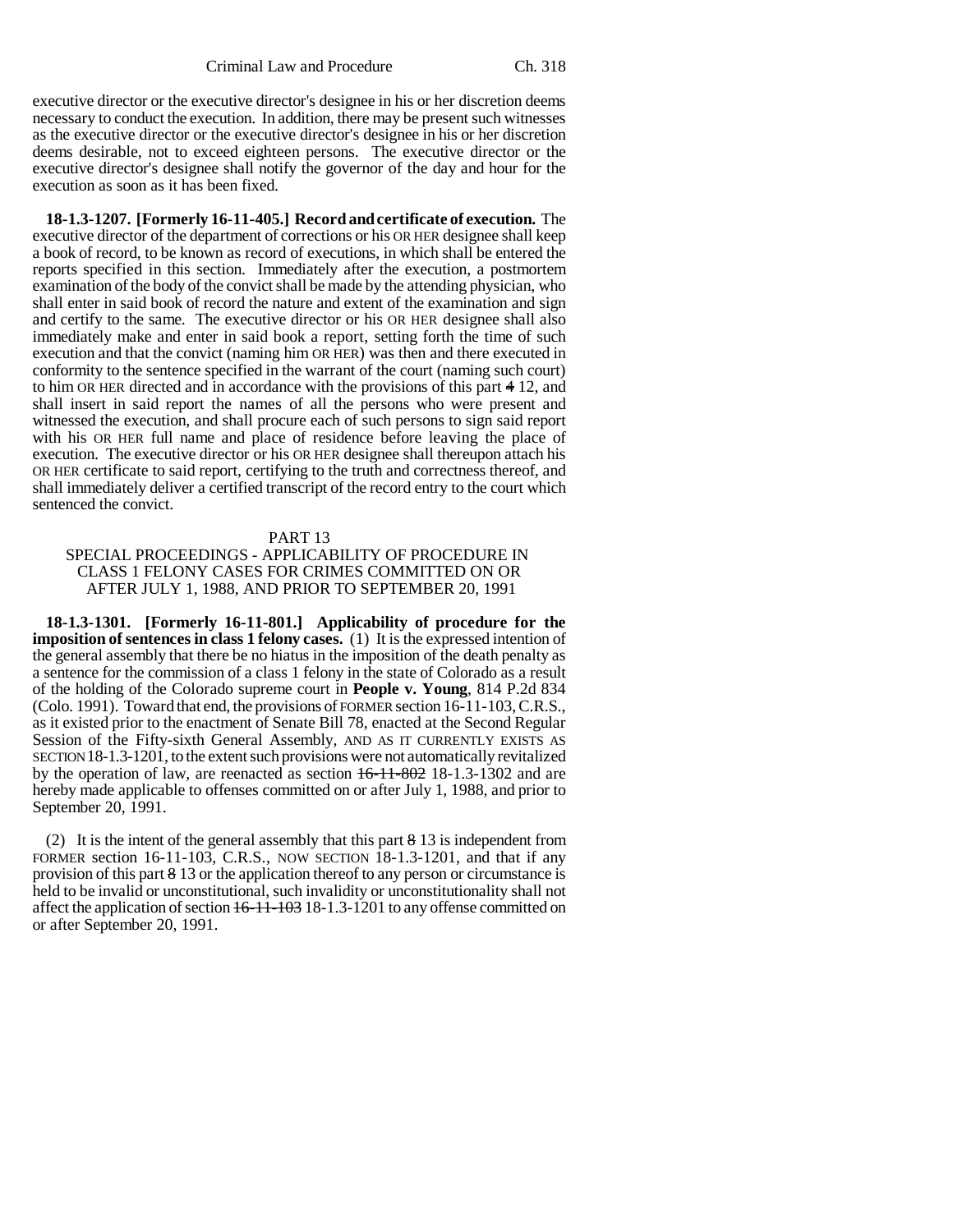**18-1.3-1302. [Formerly 16-11-802.] Imposition of sentences in class 1 felonies for crimes committed on or after July 1, 1988, and prior to September 20, 1991 - appellate review.** (1) (a) Upon conviction of guilt of a defendant of a class 1 felony, the trial court shall conduct a separate sentencing hearing to determine whether the defendant should be sentenced to death or life imprisonment, unless the defendant was under the age of eighteen years at the time of the commission of the offense, in which case the defendant shall be sentenced to life imprisonment. The hearing shall be conducted by the trial judge before the trial jury as soon as practicable. Alternate jurors shall not be excused from the case prior to submission of the issue of guilt to the trial jury and shall remain separately sequestered until a verdict is entered by the trial jury. If the verdict of the trial jury is that the defendant is guilty of a class 1 felony, the alternate jurors shall sit as alternate jurors on the issue of punishment. If, for any reason satisfactory to the court, any member or members of the trial jury are excused from participation in the sentencing hearing, the trial judge shall replace such juror or jurors with an alternate juror or jurors. If a trial jury was waived or if the defendant pleaded guilty, the hearing shall be conducted before the trial judge.

(b) All admissible evidence presented by either the prosecuting attorney or the defendant that the court deems relevant to the nature of the crime, and the character, background, and history of the defendant, including any evidence presented in the guilt phase of the trial, and any matters relating to any of the aggravating or mitigating factors enumerated in subsections (4) and (5) of this section may be presented. Any such evidence which the court deems to have probative value may be received, as long as each party is given an opportunity to rebut such evidence. The prosecuting attorney and the defendant or the defendant's counsel shall be permitted to present arguments for or against a sentence of death. For offenses committed before July 1, 1985, the jury shall be instructed that life imprisonment means life without the possibility of parole for twenty calendar years. For offenses committed on or after July 1, 1985, the jury shall be instructed that life imprisonment means life without the possibility of parole for forty calendar years.

(c) Both the prosecuting attorney and the defense shall notify each other of the names and addresses of any witnesses to be called in the sentencing hearing and the subject matter of such testimony. Such discovery shall be provided within a reasonable amount of time as determined by order of the court and shall be provided not less than twenty-four hours prior to the commencement of the sentencing hearing. Unless good cause is shown, noncompliance with this paragraph (c) shall result in the exclusion of such evidence without further sanction.

(d) The burden of proof as to the aggravating factors enumerated in subsection (5) of this section shall be beyond a reasonable doubt. There shall be no burden of proof as to proving or disproving mitigating factors.

(2) (a) After hearing all the evidence and arguments of the prosecuting attorney and the defendant, the jury shall deliberate and render a verdict based upon the following considerations:

(I) Whether at least one aggravating factor has been proved as enumerated in subsection (5) of this section;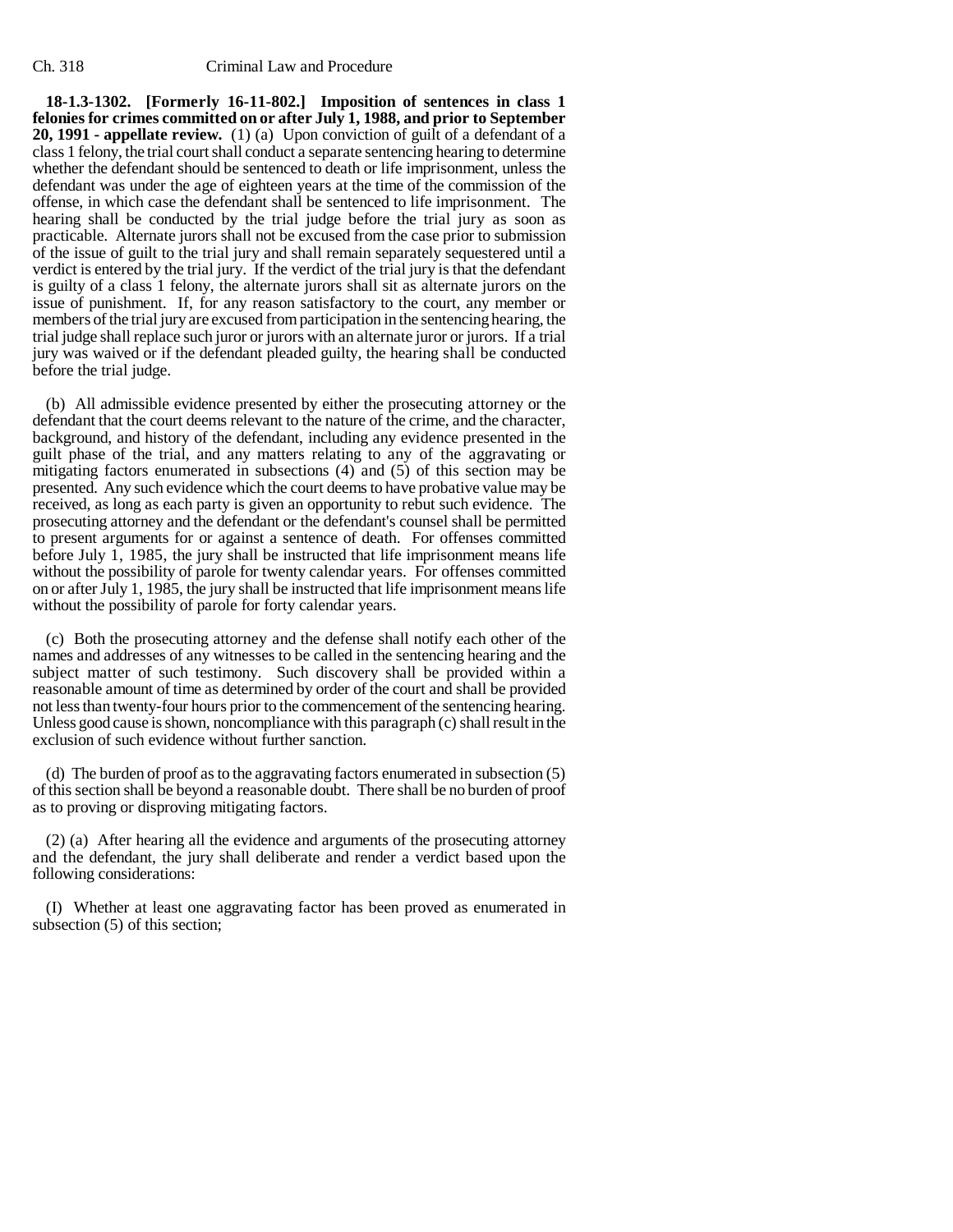(II) Whether sufficient mitigating factors exist which outweigh any aggravating factor or factors found to exist; and

(III) Based on the considerations in subparagraphs (I) and (II) of this paragraph (a), whether the defendant should be sentenced to death or life imprisonment.

(b) (I) In the event that no aggravating factors are found to exist as enumerated in subsection (5) of this section, the jury shall render a verdict of life imprisonment, and the court shall sentence the defendant to life imprisonment.

(II) The jury shall not render a verdict of death unless it finds and specifies in writing that:

(A) At least one aggravating factor has been proved; and

(B) There are insufficient mitigating factors to outweigh the aggravating factor or factors that were proved.

(c) In the event that the jury's verdict is to sentence to death, such verdict shall be unanimous and shall be binding upon the court unless the court determines, and sets forth in writing the basis and reasons for such determination, that the verdict of the jury is clearly erroneous as contrary to the weight of the evidence, in which case the court shall sentence the defendant to life imprisonment.

(d) If the jury's verdict is not unanimous, the jury shall be discharged, and the court shall sentence the defendant to life imprisonment.

(3) In all cases where the sentencing hearing is held before the court alone, the court shall determine whether the defendant should be sentenced to death or life imprisonment in the same manner in which a jury determines its verdict under paragraphs (a) and (b) of subsection (2) of this section. The sentence of the court shall be supported by specific written findings of fact based upon the circumstances as set forth in subsections (4) and (5) of this section and upon the records of the trial and the sentencing hearing.

(4) For purposes of this section, mitigating factors shall be the following factors:

(a) The age of the defendant at the time of the crime; or

(b) The defendant's capacity to appreciate wrongfulness of the defendant's conduct or to conform the defendant's conduct to the requirements of law was significantly impaired, but not so impaired as to constitute a defense to prosecution; or

(c) The defendant was under unusual and substantial duress, although not such duress as to constitute a defense to prosecution; or

(d) The defendant was a principal in the offense which was committed by another, but the defendant's participation was relatively minor, although not so minor as to constitute a defense to prosecution; or

(e) The defendant could not reasonably have foreseen that the defendant's conduct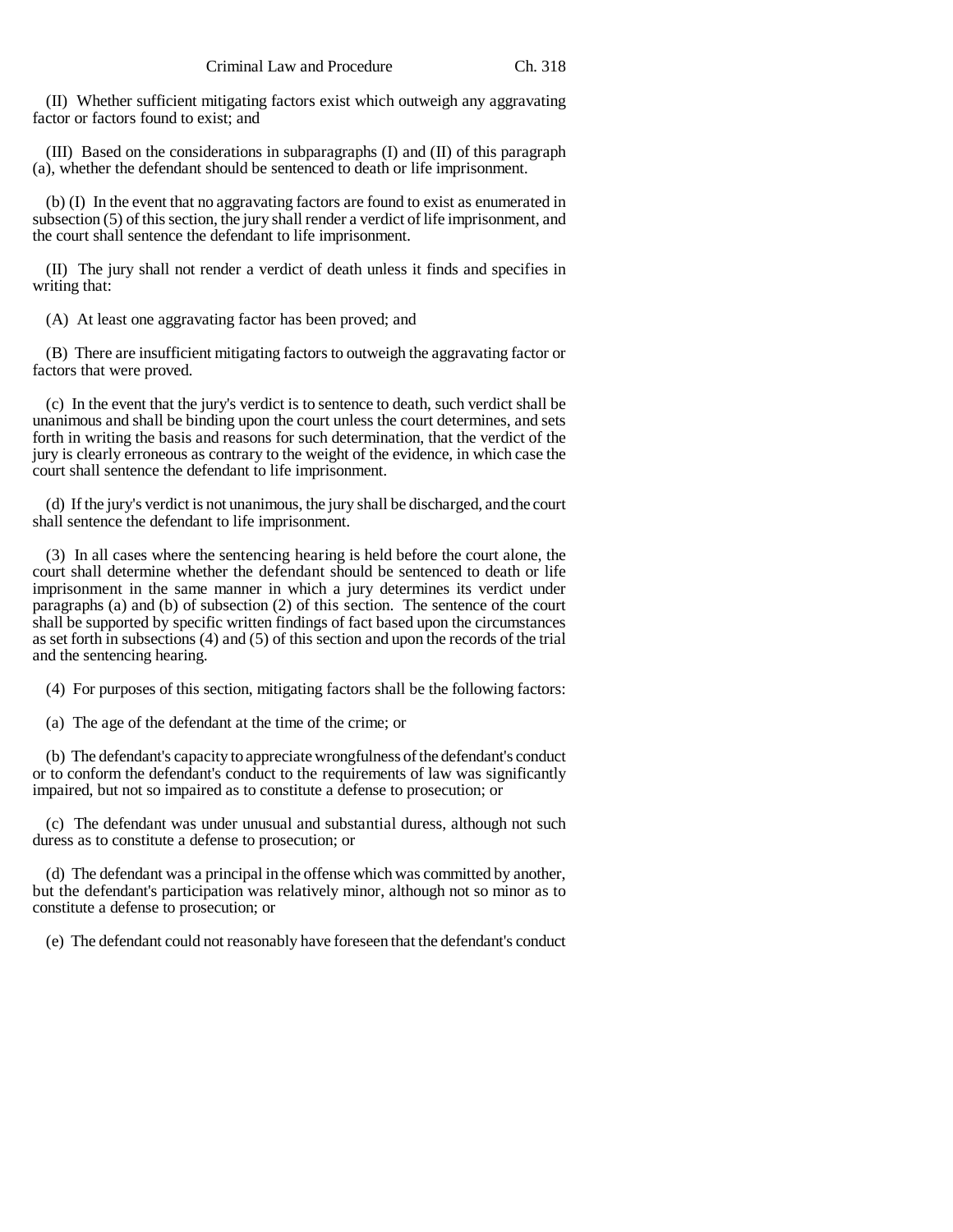in the course of the commission of the offense for which the defendant was convicted would cause, or would create a grave risk of causing, death to another person; or

(f) The emotional state of the defendant at the time the crime was committed; or

(g) The absence of any significant prior conviction; or

(h) The extent of the defendant's cooperation with law enforcement officers or agencies and with the office of the prosecuting district attorney; or

(i) The influence of drugs or alcohol; or

(j) The good faith, although mistaken, belief by the defendant that circumstances existed which constituted a moral justification for the defendant's conduct; or

(k) The defendant is not a continuing threat to society; or

(l) Any other evidence which in the court's opinion bears on the question of mitigation.

(5) For purposes of this section, aggravating factors shall be the following factors:

(a) The class 1 felony was committed by a person under sentence of imprisonment for a class 1, 2, or 3 felony as defined by Colorado law or United States law, or for a crime committed against another state or the United States which would constitute a class 1, 2, or 3 felony as defined by Colorado law; or

(b) The defendant was previously convicted in this state of a class 1 or 2 felony involving violence as specified in section 16-11-309 18-1.3-406, or was previously convicted by another state or the United States of an offense which would constitute a class 1 or 2 felony involving violence as defined by Colorado law in section 16-11-309 18-1.3-406; or

(c) The defendant intentionally killed any of the following persons while such person was engaged in the course of the performance of such person's official duties, and the defendant knew or reasonably should have known that such victim was such a person engaged in the performance of such person's official duties, or the victim was intentionally killed in retaliation for the performance of the victim's official duties:

(I) A peace officer or former peace officer as defined in section 18-1-901 (3) (l);  $C.R.S.:$  or

(II) A firefighter as defined in section 24-33.5-1202 (4), C.R.S.; or

(III) A judge, referee, or former judge or referee of any court of record in the state or federal system or in any other state court system or a judge or former judge in any municipal court in this state or in any other state. For purposes of this subparagraph (III), the term "referee" shall include a hearing officer or any other officer who exercises judicial functions.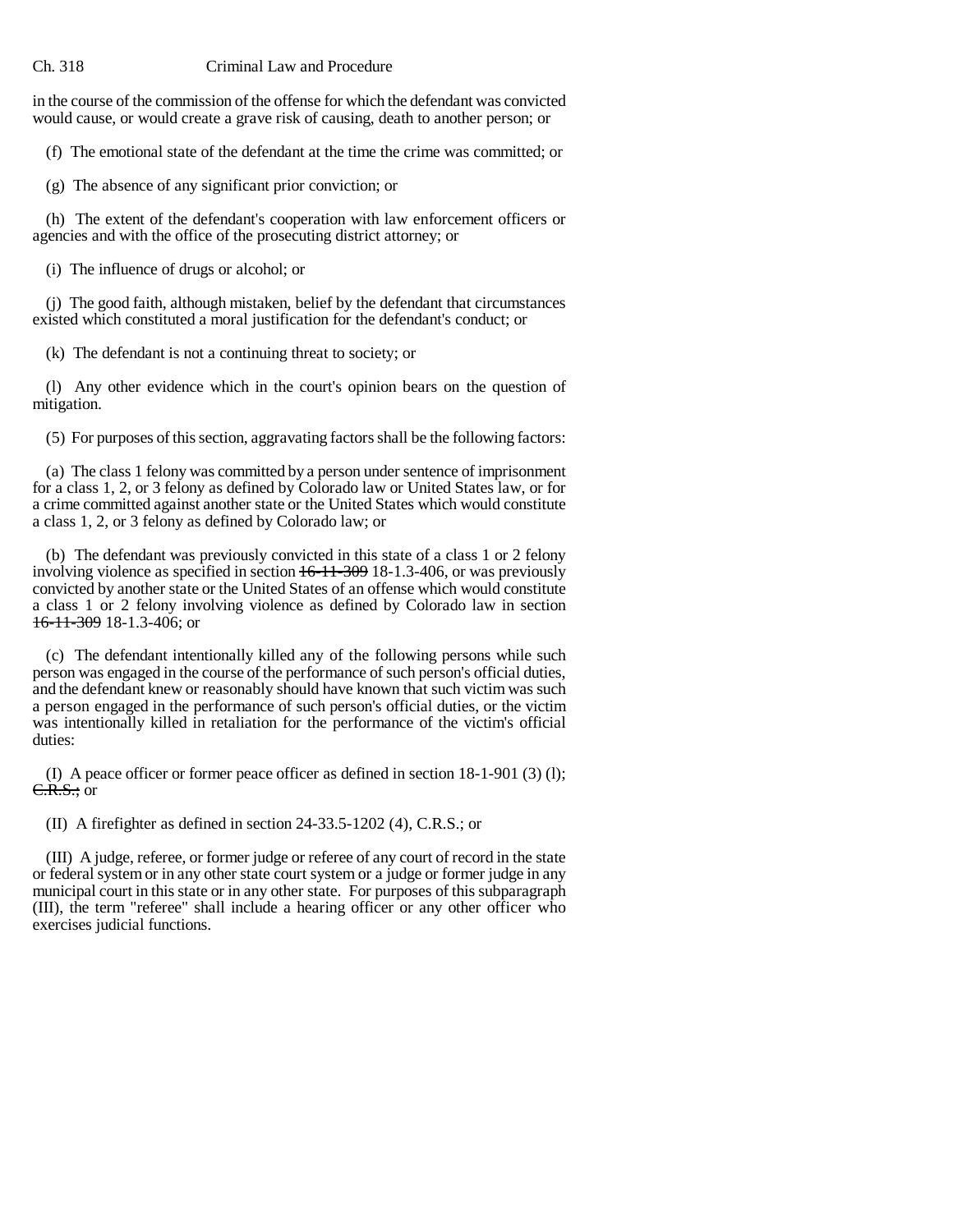(IV) An elected state, county, or municipal official; or

(V) A federal law enforcement officer or agent or former federal law enforcement officer or agent; or

(d) The defendant intentionally killed a person kidnapped or being held as a hostage by the defendant or by anyone associated with the defendant; or

(e) The defendant has been a party to an agreement to kill another person in furtherance of which a person has been intentionally killed; or

(f) The defendant committed the offense while lying in wait, from ambush, or by use of an explosive or incendiary device. As used in this paragraph (f), "explosive or incendiary device" means:

(I) Dynamite and all other forms of high explosives; or

(II) Any explosive bomb, grenade, missile, or similar device; or

(III) Any incendiary bomb or grenade, fire bomb, or similar device, including any device which consists of or includes a breakable container including a flammable liquid or compound, and a wick composed of any material which, when ignited, is capable of igniting such flammable liquid or compound, and can be carried or thrown by one individual acting alone.

(g) The defendant committed or attempted to commit a class 1, 2, or 3 felony and, in the course of or in furtherance of such or immediate flight therefrom, the defendant intentionally caused the death of a person other than one of the participants; or

(h) The class 1 felony was committed for pecuniary gain; or

(i) In the commission of the offense, the defendant knowingly created a grave risk of death to another person in addition to the victim of the offense; or

(j) The defendant committed the offense in an especially heinous, cruel, or depraved manner; or

(k) The class 1 felony was committed for the purpose of avoiding or preventing a lawful arrest or prosecution or effecting an escape from custody. This factor shall include the intentional killing of a witness to a criminal offense.

(6) (a) Whenever a sentence of death is imposed upon a person pursuant to the provisions of this section, the supreme court shall review the propriety of that sentence, having regard to the nature of the offense, the character and record of the offender, the public interest, and the manner in which the sentence was imposed, including the sufficiency and accuracy of the information on which it was based. The procedures to be employed in the review shall be as provided by supreme court rule. The supreme court shall combine its review pursuant to this subsection (6) with consideration of any appeal that may be filed pursuant to part 2 of article 12 of this title 16, C.R.S.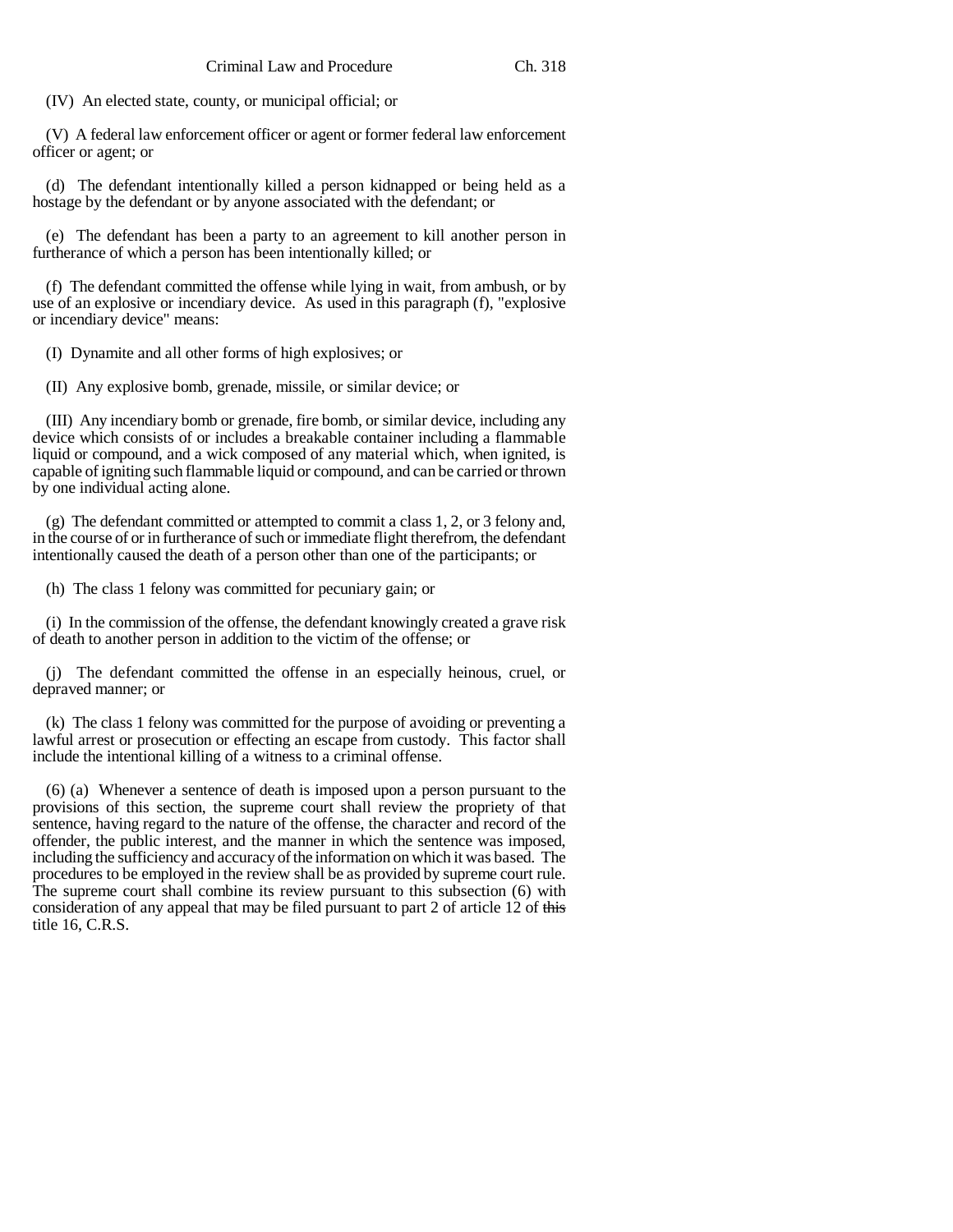(b) A sentence of death shall not be imposed pursuant to this section if the supreme court determines that the sentence was imposed under the influence of passion or prejudice or any other arbitrary factor or that the evidence presented does not support the finding of statutory aggravating circumstances.

(7) (a) If any provision of this section or the application thereof to any person or circumstances is held invalid or unconstitutional, such invalidity or unconstitutionality shall not affect other provisions or applications of this section, which can be given effect without the invalid or unconstitutional provision or application, and to this end the provisions of this section are declared to be severable.

(b) If any death sentence imposed upon a defendant pursuant to the provisions of this section and the imposition of such death sentence upon such defendant is held invalid or unconstitutional, said defendant shall be returned to the trial court and shall then be sentenced to life imprisonment.

# PART 14 COMPETENCY OF PERSONS TO BE EXECUTED

**18-1.3-1401.** [Formerly 16-8-301.] Definitions. As used in this part  $\frac{3}{7}$  14, unless the context otherwise requires:

(1) "Colorado mental health institute" means the Colorado mental health institute at Pueblo.

(2) "Mentally incompetent to be executed" means that, due to a mental disease or defect, a person who has been sentenced to death is presently unaware that he or she is to be punished for the crime of murder or that the impending punishment for that crime is death.

**18-1.3-1402. [Formerly 16-8-302.] Mental competency to be executed presumptions.** (1) A person who is sentenced to death shall not be executed so long as the person is mentally incompetent to be executed.

(2) Any convicted person who is sentenced to death is presumed mentally competent to be executed. A convicted person may be found mentally incompetent to be executed only on clear and convincing evidence of such condition. The party asserting that the convicted person is mentally incompetent to be executed bears the burden of proof regarding such condition and the burden of producing evidence of such condition.

**18-1.3-1403. [Formerly 16-8-303.] Mental incompetency to be executed filing of motion.** (1) (a) If, after a sentence of death is imposed, the executive director of the department of corrections, the convicted person's attorney, or an attorney for the state has a good faith reason to believe that the convicted person may be mentally incompetent to be executed, the executive director, the convicted person's attorney, or the state attorney may file a motion raising the issue of whether the convicted person is mentally incompetent to be executed. The motion shall be filed in the district court in the judicial district in which the convicted person was sentenced and shall be directed to the judge who presided over the convicted person's sentencing hearing. If that judge is unavailable, the chief judge of the same judicial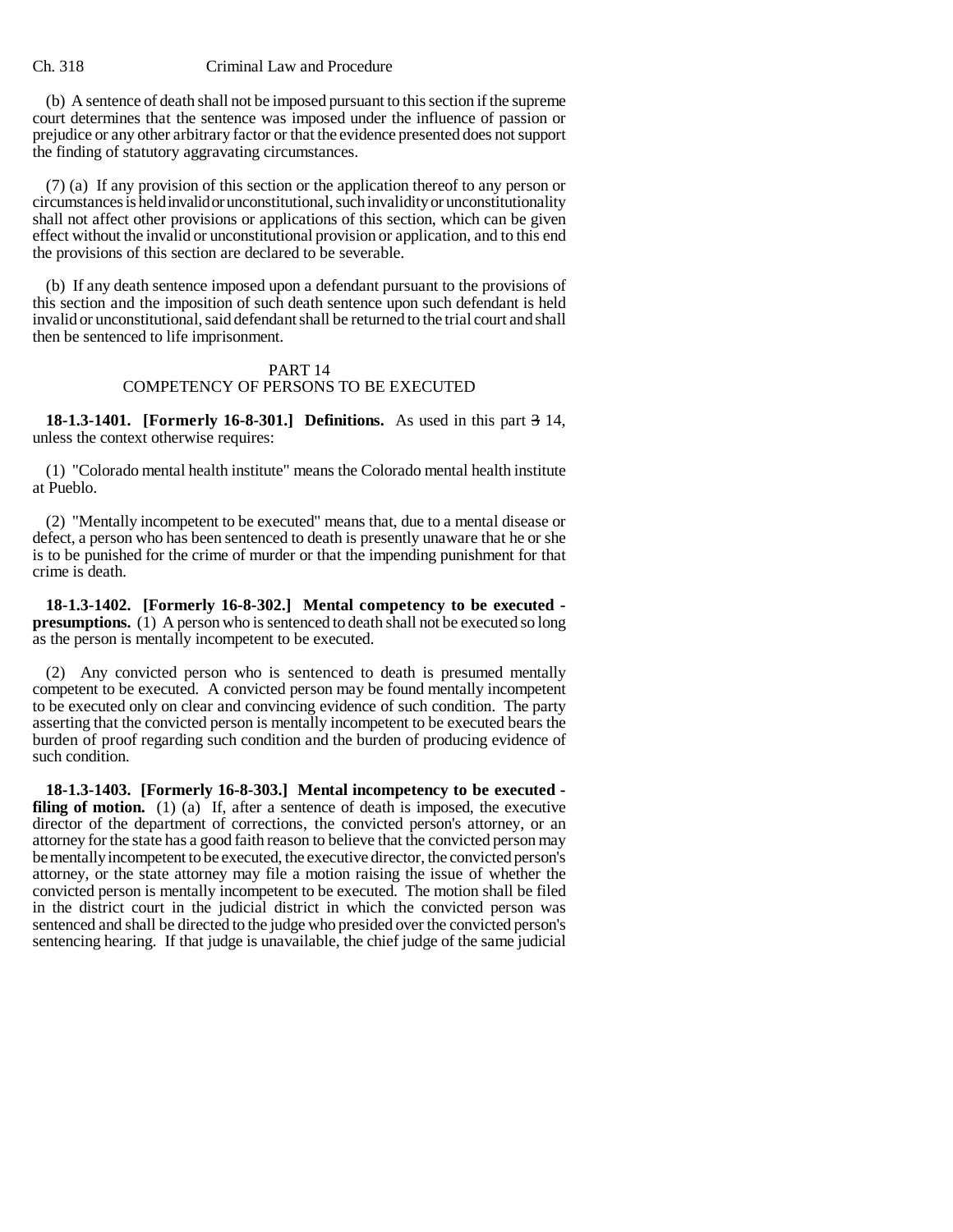district shall decide the motion. The motion shall be filed in both the district court clerk's office and the office of the judge who will hear the motion. On the same day the motion and accompanying materials are filed with the court, the motion and all accompanying materials shall be served upon the office of the prosecuting attorney who tried the case and the attorney general's office.

(b) If the judge who presided at the sentencing hearing has a good faith reason to believe that the convicted person may be mentally incompetent to be executed, the judge shall so advise the convicted person's attorney or shall appoint an attorney to investigate the issue and file any motions the attorney deems appropriate under this part 3 14.

(2) (a) A motion filed pursuant to subsection (1) of this section shall set forth the facts relating to the convicted person's conviction and sentence and the facts giving rise to the belief that the convicted person may be mentally incompetent to be executed and shall request the district court to order that the convicted person be examined for mental incompetency to be executed. The motion shall be accompanied by the names and addresses of any mental health experts who have examined the convicted person with respect to the issue of whether the convicted person is mentally incompetent to be executed and the results of those examinations, as well as any records of any other mental health examinations, treatment, or reports that are not privileged and are available to the moving party or in the moving party's possession. If the moving party has any question regarding whether any such report is privileged, the report shall be submitted to the court ex parte and the court shall make a determination as to release of the report. If the moving party is the convicted person's attorney, the convicted person shall be deemed to have waived any claim of confidentiality or privilege as to communications made by the convicted person to any physician, psychiatrist, or psychologist in the course of examination or treatment for any mental health condition for which the convicted person has received treatment, and the moving party shall include any records of any other mental health examinations, treatment, or reports.

(b) On receipt of a motion raising the issue of whether a convicted person is mentally incompetent to be executed, the clerk of the district court shall transmit copies of the motion to the supreme court. The clerk of the district court shall transmit copies of all subsequent filings to the supreme court as they are received.

**18-1.3-1404. [Formerly 16-8-304.] Mental incompetency to be executed examination.** (1) (a) On receipt of a motion filed pursuant to section  $16-8-303$ 18-1.3-1403, the district court shall determine whether the motion is timely, as prescribed by section 16-8-305 18-1.3-1405, and whether it presents reasonable grounds for ordering an examination. Prior to making any determinations, the district court shall ensure that the prosecution has an opportunity to respond to the motion and to submit any additional information for consideration. The district court shall also provide an opportunity for the executive director of the department of corrections, the convicted person's attorney, or an attorney for the state to respond to the motion and to submit additional information for consideration. All responses and additional submissions shall be filed with the court within three days following the filing of the motion. Within five days following the filing of the motion, the district court shall determine whether there are reasonable grounds for ordering the examination, based on the motion and any supporting information, any information submitted by the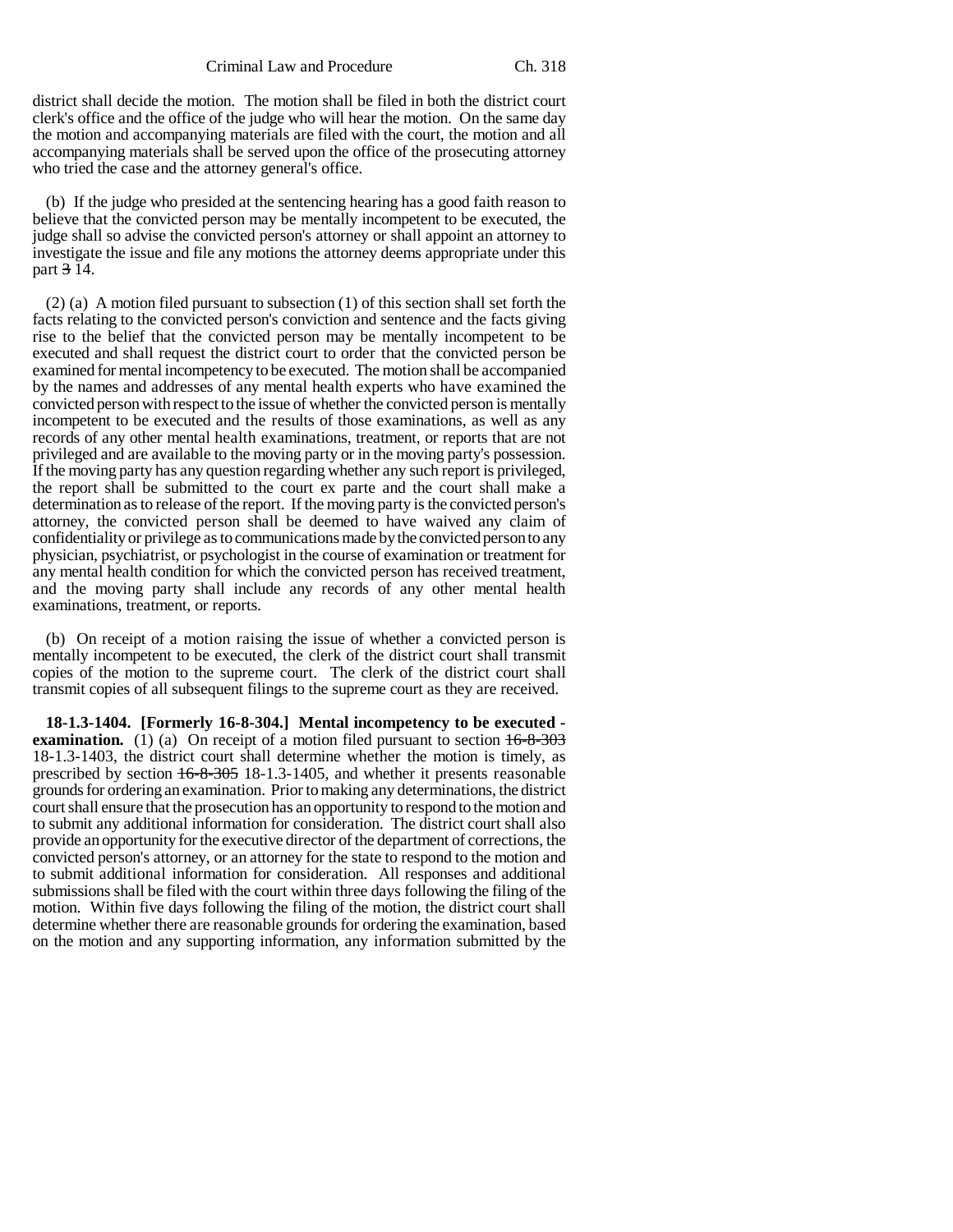prosecuting attorney or any other responding party, and the record in the case, including transcripts of previous hearings and orders.

(b) The district court shall issue a stay of execution upon a showing of reasonable grounds for granting the stay. A stay of execution may be requested only by the convicted person's attorney, the executive director of the department of corrections, or an attorney for the state.

(2) (a) If the court finds there are no reasonable grounds for the requested examination, the court shall dismiss the motion. If the court finds the motion is timely and there are reasonable grounds for ordering an examination, the court may order the convicted person to submit to physical, neurological, psychiatric, psychological, or other examinations or evaluations that are reasonably necessary to adequately determine whether the convicted person is mentally incompetent to be executed.

(b) The Colorado mental health institute shall create and maintain a list of licensed, qualified psychiatrists and psychologists who shall be available to perform the examinations required pursuant to this part 3 14.

(c) If the court determines an examination is necessary, the court shall appoint one or more licensed psychiatrists to observe and examine the convicted person. In making such appointment, the court may select one or more licensed psychiatrists from the list prepared by the Colorado mental health institute pursuant to paragraph (b) of this subsection (2) or appoint another qualified, licensed psychiatrist. If requested in the motion for competency examination or by motion of the executive director of the department of corrections, the prosecution, or the attorney for the convicted person or by request of the appointed psychiatrist, and for good cause shown, the court may order further examinations, including the services of licensed psychologists, licensed physicians, or psychiatrists. All examinations shall be completed and reports filed with the court within thirty days following the court's initial appointment of experts.

(3) (a) Any examination ordered pursuant to this section shall be conducted at a department of corrections facility.

(b) At the time of appointment of experts, the parties shall disclose to the appointed experts and to each other the names and addresses of any other previously undisclosed mental health experts who have examined the convicted person and the results of the examinations, as well as any and all records of any other previously undisclosed mental health examinations, treatment, or reports that are not privileged. If the party has any question regarding whether any such records are privileged, the records shall be submitted to the court ex parte and the court shall make a determination as to release of the record. The appointed experts shall make copies of their reports available to all of the parties at the time of filing the reports with the court. The experts' reports shall indicate whether the convicted person has a mental disease or defect which renders the convicted person mentally incompetent to be executed.

(4) The convicted person shall submit to and cooperate in all examinations or evaluations ordered by the court, regardless of which party selects the examining mental health expert. The district court shall consider any relevant evidence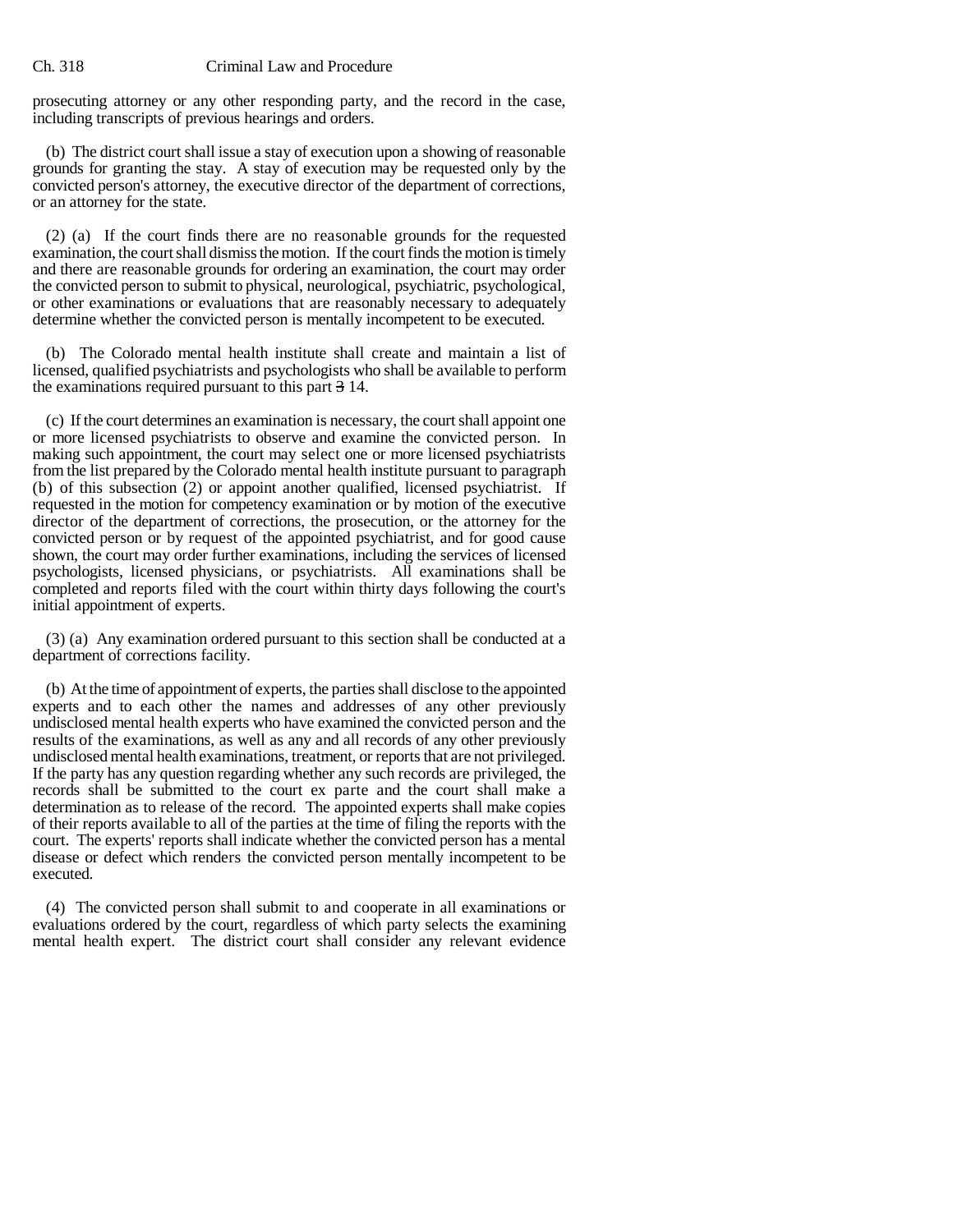concerning the issue of the convicted person's competency to be executed, including but not limited to the convicted person's refusal to be examined or evaluated.

(5) (a) After the examinations are completed and reports are filed, the court shall conduct a hearing within five days following the court's receipt of all reports from appointed experts. The hearing shall be limited to the sole issue of whether the convicted person is mentally incompetent to be executed. At the hearing, all parties may present evidence, cross-examine witnesses, and present argument or, by stipulation, may submit the matter for the court's determination on the basis of the experts' reports or other evidence.

(b) The Colorado rules of evidence shall apply to each hearing held pursuant to this section. The transcript of the hearing shall be forwarded to the Colorado supreme court within three days following the conclusion of the hearing.

(6) (a) Within three days following the conclusion of the hearing held pursuant to subsection (5) of this section, the district court, either on the record or by written ruling, shall specifically state its findings on the motion raising the issue of whether the convicted person is mentally incompetent to be executed. If the ruling is in written form, it shall be transmitted by facsimile or electronic mail to all parties and the Colorado supreme court on the same day of its issuance.

(b) If the court finds the convicted person is not mentally incompetent to be executed, the court shall immediately remand the convicted person to the custody of the executive director of the department of corrections who shall execute the judgment as specified in the warrant issued pursuant to section 16-11-403 18-1.3-1205. If the week specified in the warrant has passed, the district court shall issue a new warrant designating a week of time within which the sentence shall be executed.

(c) If the court finds the convicted person is mentally incompetent to be executed, the court shall stay the execution and shall immediately transmit a copy of its order to the Colorado supreme court.

(7) The time frames specified in this section shall apply only if the motion filed pursuant to section  $16-8-303$  18-1.3-1403 is filed within one hundred twenty days prior to the convicted person's execution date. In all other cases, the court shall establish time frames for filing of responses and additional submissions and for completion of the examinations and shall hear and rule on the motion as expeditiously as possible.

**18-1.3-1405. [Formerly 16-8-305.] Mentally incompetent to be executed untimely or successive motions.** (1) A motion raising the issue of whether a convicted person is mentally incompetent to be executed that is filed pursuant to section 16-8-304 18-1.3-1404 fewer than thirty days before the scheduled execution is untimely and shall not be considered by the court unless it is accompanied by both of the following:

(a) At least one affidavit from a licensed physician, licensed psychiatrist, or licensed psychologist who has examined the convicted person that states the physician's, psychiatrist's, or psychologist's opinion that the convicted person is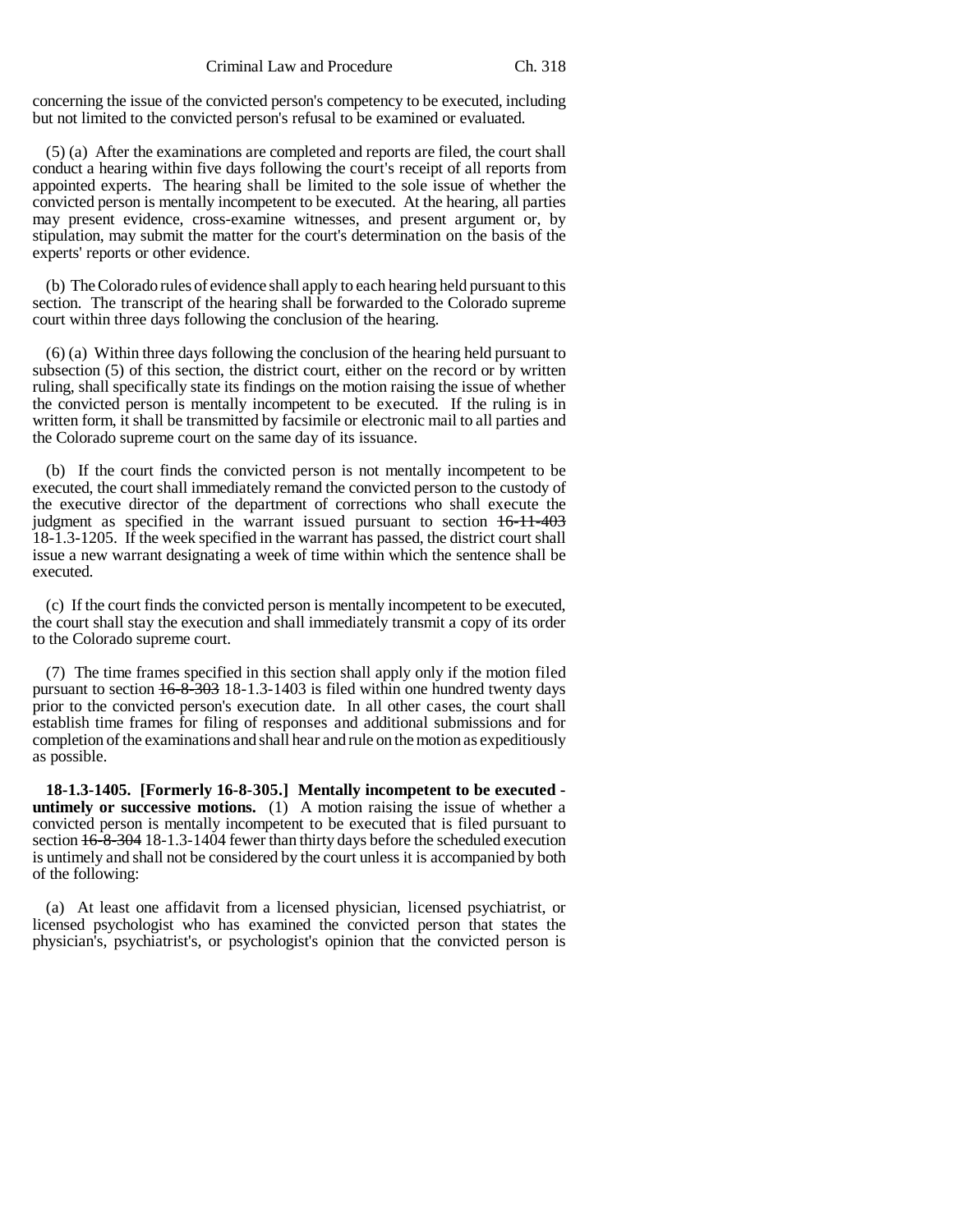mentally incompetent to be executed; and

(b) A statement that establishes good cause for the failure to file the motion in a timely manner.

(2) (a) Except as provided in paragraph (b) of this subsection (2), if the court has determined, pursuant to section  $\frac{16-8-304}{6}$  or  $16-8-306$  (3) 18-1.3-1404 OR 18-1.3-1406 (3), that a convicted person is not mentally incompetent to be executed, no further consideration of the convicted person's mental incompetence to be executed may be granted by the court.

(b) A successive motion raising the issue of whether a convicted person is mentally incompetent to be executed may be filed only if the successive motion is accompanied by an affidavit from a licensed physician, licensed psychiatrist, or licensed psychologist who has examined the convicted person that shows a substantial change of circumstances since the previous motion was denied or the prior determination of restoration to competency to be executed was made and the showing is sufficient to raise a significant question regarding whether the convicted person is mentally incompetent to be executed.

**18-1.3-1406. [Formerly 16-8-306.] Persons mentally incompetent to be executed - restoration to competency.** (1) The court may order a restoration hearing at any time on its own motion, on motion of an attorney for the state, or on motion of the convicted person's attorney. The court shall order a hearing if the executive director of the department of corrections files a report that the convicted person is no longer mentally incompetent to be executed.

(2) At the hearing, if the question is contested, the burden of submitting evidence and the burden of proof by clear and convincing evidence shall be upon the party asserting that the convicted person is mentally competent to be executed.

(3) At the hearing, the court shall determine whether the convicted person is mentally competent to be executed and, if so, shall order that the execution be conducted according to the original warrant issued pursuant to section 16-11-403 18-1.3-1205, if unexpired, or shall issue a new warrant appointing a time for execution of the judgment.

**18-1.3-1407. [Formerly 16-8-307.] Appeal of determination of mental incompetency to be executed.** (1) Within five working days after the district court rules on a motion raising the issue of whether a convicted person is mentally incompetent to be executed filed pursuant to this part  $3\,14$ , a party may file with the Colorado supreme court a petition to obtain a review of the district court's decision and requesting a stay of execution pending the review.

(2) The supreme court shall expedite its review of the district court's decision and, if the designated week of execution in an existing warrant of conviction has not passed, shall not take more than five working days to render its decision.

**SECTION 3. Repeal of provisions being relocated in this act.** 16-7-401, 16-7-402, 16-7-403, 16-7-403.7, part 3 of article 8 of title 16, part 4 of article 9 of title 16, 16-11-101, 16-11-102.5, 16-11-103, 16-11-201, 16-11-202, 16-11-203,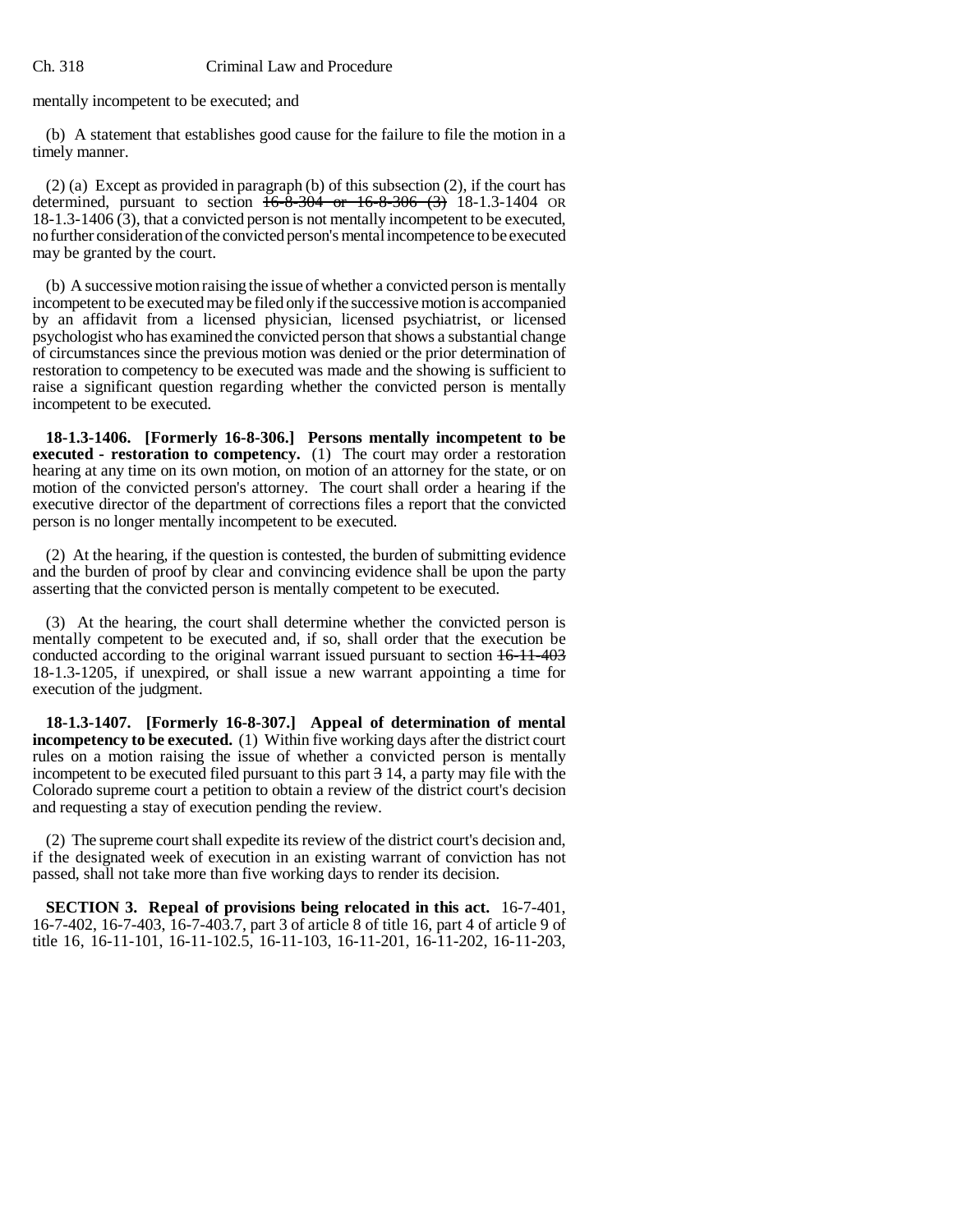16-11-204, 16-11-204.5, 16-11-204.6, 16-11-212, 16-11-213, 16-11-302, 16-11-302.5, 16-11-303, 16-11-304, 16-11-306, 16-11-309, 16-11-311, parts 4, 5, 7, and 8 of article 11 of title 16, 16-11.5-103, 16-11.5-104, part 1 of article 13 of title 16, 16-13-201, 16-13-201.5, 16-13-202, 16-13-203, 16-13-204, 16-13-205, 16-13-206, 16-13-207, 16-13-208, 16-13-209, 16-13-210, 16-13-211, 16-13-212, 16-13-213, 16-13-214, 16-13-215, part 8 of article 13 of title 16, 16-18.5-101, 16-18.5-102, 16-18.5-103, 17-26-128, 17-27-105, 17-27.8-102, 17-27.9-101, 17-27.9-103, 18-1-105, 18-1-106, 18-1-107, 18-1-108, 18-1-109, 18-1-110, and 18-4-202.1, Colorado Revised Statutes, are repealed.

**SECTION 4.** 1-2-228, Colorado Revised Statutes, is amended to read:

**1-2-228. Residence - false information - penalty.** Any person who votes by knowingly giving false information regarding the elector's place of present residence commits a class 6 felony and shall be punished as provided in section  $18-1-105$ 18-1.3-401, C.R.S.

**SECTION 5.** 1-13-104, Colorado Revised Statutes, is amended to read:

**1-13-104. Perjury.** Any person, having taken any oath or made any affirmation required by this code, who swears or affirms willfully, corruptly, and falsely in a matter material to the issue or point in question or who suborns any other person to swear or affirm as aforesaid commits perjury in the second degree as set forth in section 18-8-503, C.R.S., and shall be punished as provided in section  $18-1-106$ 18-1.3-501, C.R.S.

**SECTION 6.** 1-13-105, Colorado Revised Statutes, is amended to read:

**1-13-105. False certificates by officers.** Any notary public or any officer authorized by law to administer oaths who knowingly makes a false certificate in regard to a matter connected with an election held under the laws of this state commits a class 1 misdemeanor and shall be punished as provided in section 18-1-106 18-1.3-501, C.R.S.

**SECTION 7.** 1-13-106, Colorado Revised Statutes, is amended to read:

**1-13-106. Forgery.** Any person who falsely makes, alters, forges, or counterfeits any ballot before or after it has been cast, or who forges any name of a person as a signer or witness to a petition or nomination paper, or who forges any letter of acceptance, declination, or withdrawal, or who forges the name of a registered elector to an absentee voter's ballot commits forgery as set forth in section 18-5-102, C.R.S., and shall be punished as provided in section 18-1-105 18-1.3-401, C.R.S.

**SECTION 8.** 1-13-109 (2), Colorado Revised Statutes, is amended to read:

**1-13-109. False statements relating to candidates or questions submitted to electors - penalty.** (2) Any person who knowingly violates any provision of this section commits a class 2 misdemeanor and, upon conviction thereof, shall be punished as provided in section  $18-1-106$  18-1.3-501, C.R.S.

**SECTION 9.** 1-13-709.5, Colorado Revised Statutes, is amended to read: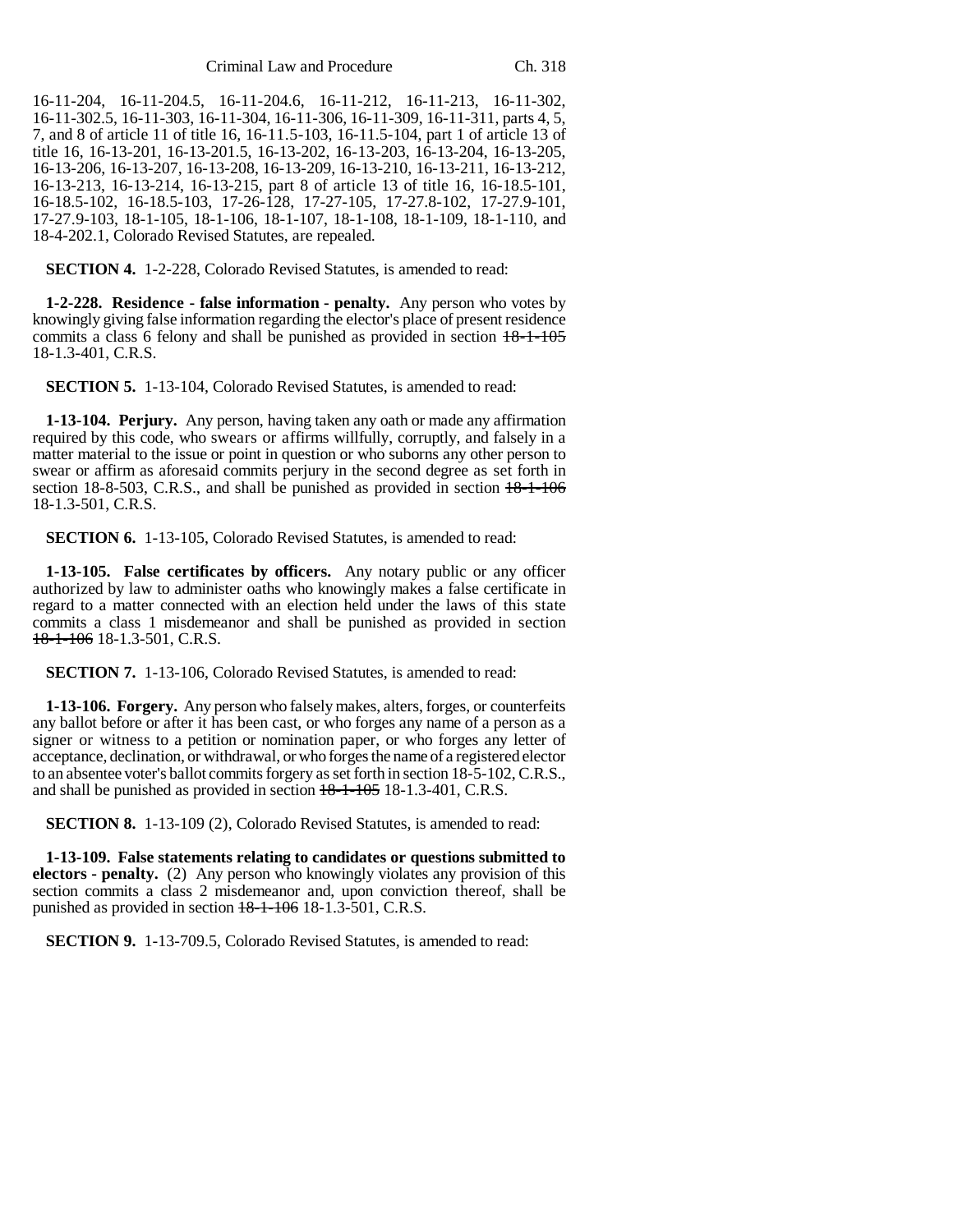**1-13-709.5. Residence - false information - penalty.** Any person who votes by knowingly giving false information regarding the elector's place of present residence commits a class 6 felony and shall be punished as provided in section  $18-1-105$ 18-1.3-401, C.R.S.

**SECTION 10.** 4-9-629 (e), Colorado Revised Statutes, is amended to read:

**4-9-629. Secured party's liability when taking possession after default legislative declaration - fund.** (e) Any person who knowingly falsifies a repossessor bond application or misrepresents information contained therein commits a class 1 misdemeanor and shall be punished as provided in section 18-1-106 18-1.3-501, C.R.S.

**SECTION 11.** 6-1-114, Colorado Revised Statutes, is amended to read:

**6-1-114. Criminal penalties.** Upon a first conviction any person who promotes a pyramid promotional scheme in this state or who violates any provision of section  $6-1-701$  is guilty of a class 1 misdemeanor, as defined in section  $18-1-106$ 18-1.3-501, C.R.S., and upon a second or subsequent conviction is guilty of a class 6 felony, as defined in section 18-1-105 18-1.3-401, C.R.S.

**SECTION 12.** 6-1-305 (1) (a) and (1) (b), Colorado Revised Statutes, are amended to read:

**6-1-305. Penalties.** (1) In addition to the remedies available under sections 6-1-110, 6-1-112, and 6-1-113:

(a) Any person who, after receiving written notice of noncompliance from the attorney general or a district attorney, conducts business as a commercial telephone seller without having registered with the attorney general as required by section 6-1-303 commits a class 1 misdemeanor and shall be punished as provided in section 18-1-106 18-1.3-501, C.R.S.;

(b) Any commercial telephone seller who knowingly engages in any unlawful telemarketing practice as defined in section 6-1-304 (1) (b) to (1) (h) commits a class 1 misdemeanor and shall be punished as provided in section 18-1-106 18-1.3-501, C.R.S.

**SECTION 13.** 6-1-409, Colorado Revised Statutes, is amended to read:

**6-1-409. Fraudulent acts.** Any manufacturer, dealer, or lessor that engages in conduct to delay making a final repair that is required as a consequence of the enforcement of warranties or duties under this part  $\overline{4}$  with the intention of requiring payment of the cost of such repair to be made by a publicly funded program of public assistance, medical assistance, or rehabilitation assistance commits the crime of theft, which crime shall be classified in accordance with section 18-4-401 (2), C.R.S., and which crime shall be punished as provided in section  $18-1-105$  18-1.3-401, C.R.S., if the crime is classified as a felony, or section  $18-1-106$  18-1.3-501, C.R.S., if the crime is classified as a misdemeanor.

**SECTION 14.** 6-1-508, Colorado Revised Statutes, is amended to read: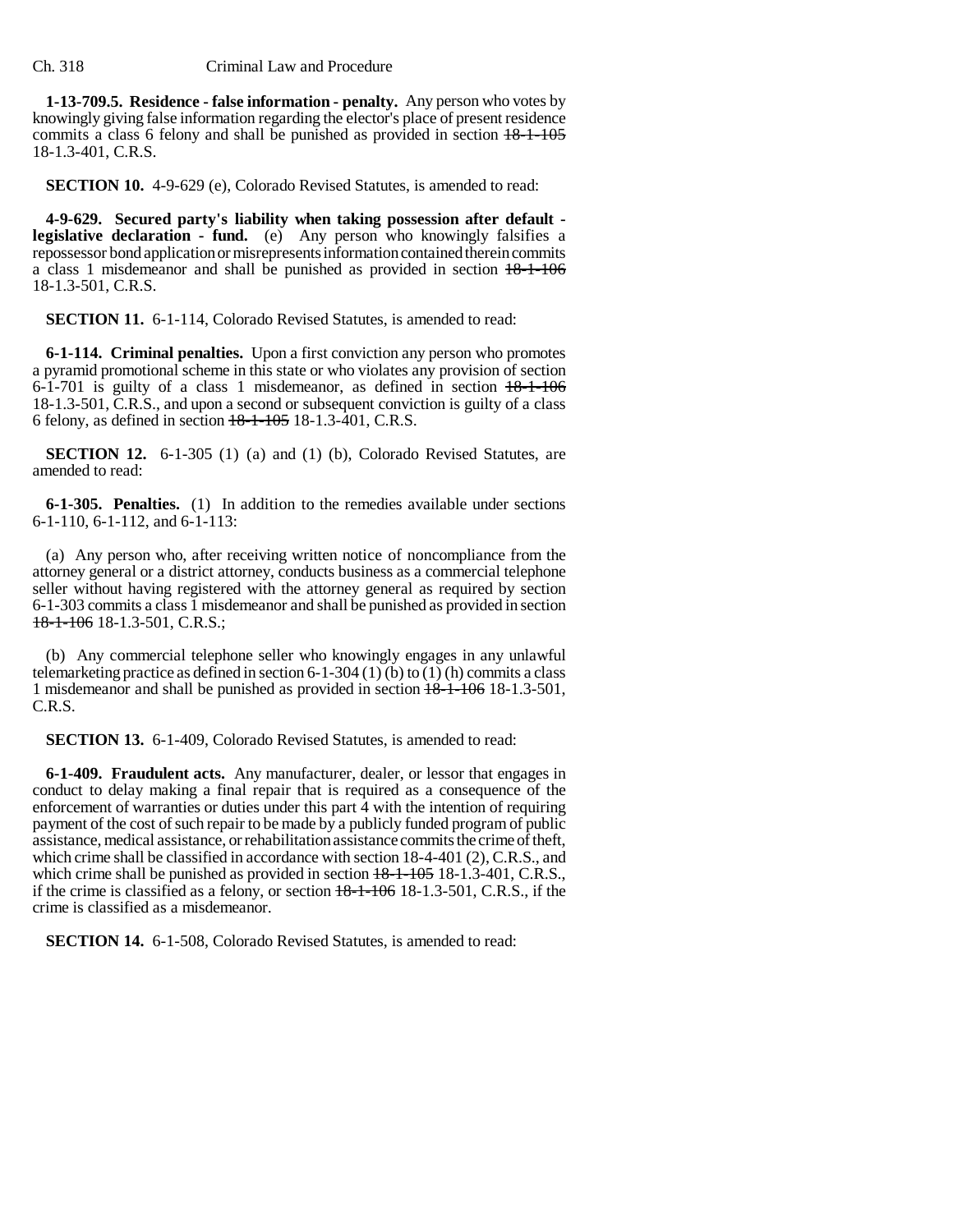### Criminal Law and Procedure Ch. 318

**6-1-508. Fraudulent acts.** Any manufacturer, dealer, or lessor that engages in conduct to delay making a final repair that is required as a consequence of the enforcement of warranties or duties under this part 5 with the intention of requiring payment of the cost of such repair to be made by a publicly funded program of public assistance, medical assistance, or rehabilitation assistance commits the crime of theft, which crime shall be classified in accordance with section 18-4-401 (2), C.R.S., and which crime shall be punished as provided in section  $18-1-105$  18-1.3-401, C.R.S., if the crime is classified as a felony, or section 18-1-106 18-1.3-501, C.R.S., if the crime is classified as a misdemeanor.

**SECTION 15.** 6-4-117 (2), Colorado Revised Statutes, is amended to read:

**6-4-117. Enforcement - criminal proceedings.** (2) Any natural person who violates section 6-4-104, 6-4-105, or 6-4-106 commits a class 5 felony and shall be punished as provided in section 18-1-105 18-1.3-401, C.R.S.

**SECTION 16.** 8-1-144, Colorado Revised Statutes, is amended to read:

**8-1-144. Penalty for false statements.** If, for the purpose of obtaining any order, benefit, or award under the provisions of this article, either for himself OR HERSELF or for any other person, anyone willfully makes a false statement or representation, he OR SHE commits a class 5 felony, as defined in section  $18-1-105$  18-1.3-401, C.R.S.

**SECTION 17.** 8-2-106, Colorado Revised Statutes, is amended to read:

**8-2-106. Armed guards - when lawful.** Any person who hires, aids, abets, or assists in hiring, through agencies or otherwise, persons to guard with arms or deadly weapons of any kind other persons or property in this state, or any person who enters this state armed with deadly weapons of any kind for any such purpose, without a permit in writing from the governor of this state commits a class 6 felony and shall be punished as provided in section  $18-1-105$  18-1.3-401, C.R.S. Nothing in sections 8-2-104 to 8-2-107 shall be construed to interfere with the right of any person, company, corporation, society, association, or organization to guard or protect its private property or private interests as is now provided by law. Sections 8-2-104 to 8-2-107 shall be construed only to apply in cases where workmen are brought into this state, or induced to go from one place to another in this state by any false pretenses, false advertising, or deceptive representations, or brought into this state under arms, or removed from one place to another in this state under arms.

**SECTION 18.** 8-3-108 (1) (c) (V), Colorado Revised Statutes, is amended to read:

**8-3-108. What are unfair labor practices.** (1) It is an unfair labor practice for an employer, individually or in concert with others, to:

(c) (V) No officer or employee of the division shall disclose the names of any signers to a petition or disclose how any person voted in an election to any person outside the division except pursuant to a court order or subpoena issued by a governmental authority or a court, and any such officer or employee who violates such nondisclosure provisions or who refuses to call an election pursuant to this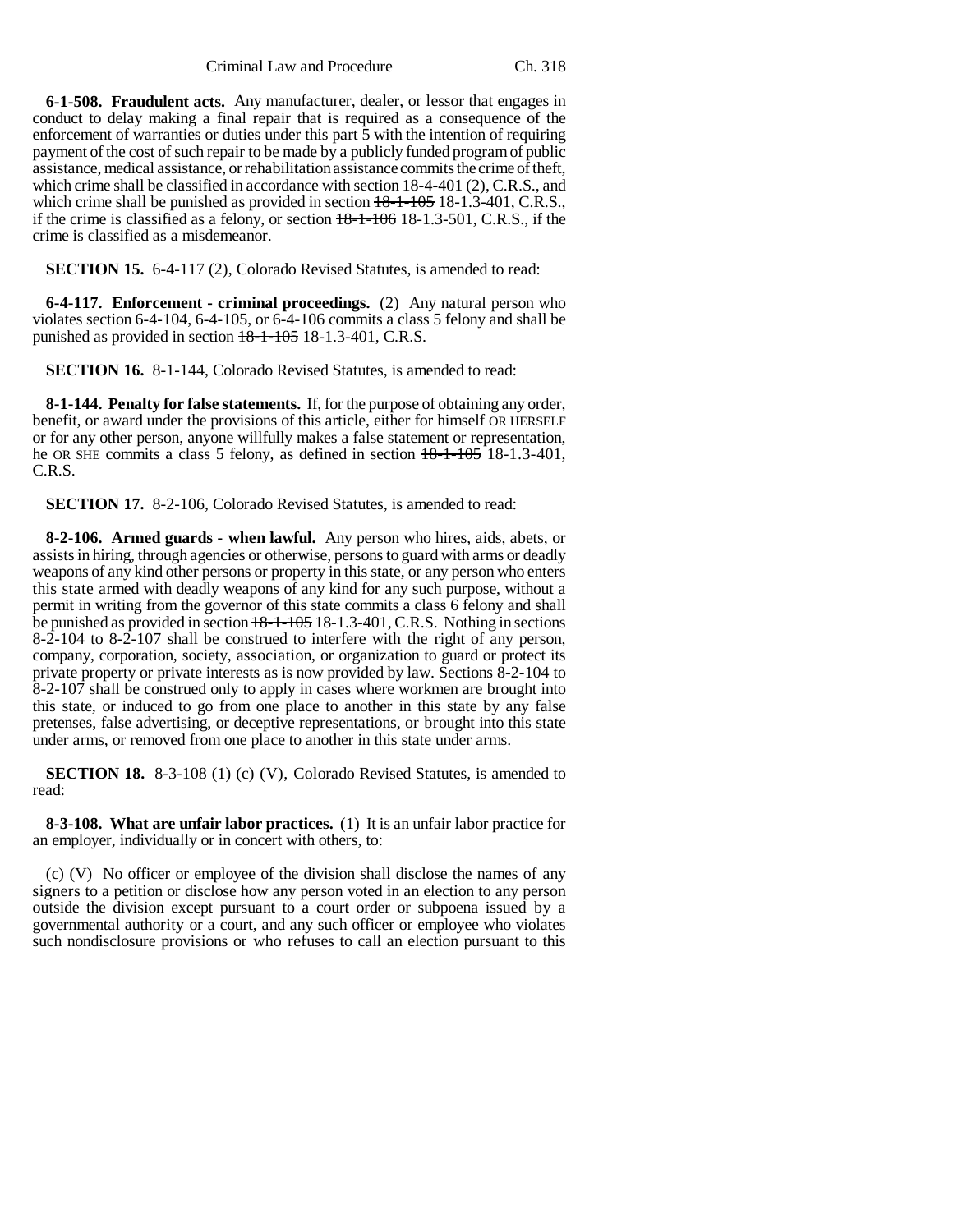paragraph (c) or prevents or conspires to prevent such call of an election commits a class 2 misdemeanor and shall be punished as provided in section  $18-1-106$ 18-1.3-501, C.R.S.

**SECTION 19.** 8-20.5-105 (2), Colorado Revised Statutes, is amended to read:

**8-20.5-105. Confidentiality.** (2) Any person making such confidential records available to any person or organization without authorization from the affected operator or owner commits a class 3 misdemeanor and shall be punished as provided in section 18-1-106 18-1.3-501, C.R.S.

**SECTION 20.** 8-43-402, Colorado Revised Statutes, is amended to read:

**8-43-402. False statement - felony.** If, for the purpose of obtaining any order, benefit, award, compensation, or payment under the provisions of articles 40 to 47 of this title, either for self-gain or for the benefit of any other person, anyone willfully makes a false statement or representation material to the claim, such person commits a class 5 felony and shall be punished as provided in section 18-1-105 18-1.3-401, C.R.S., and shall forfeit all right to compensation under said articles upon conviction of such offense.

**SECTION 21.** 8-44-113 (1) (a), Colorado Revised Statutes, is amended to read:

**8-44-113. Data from insurance carriers and self-insured employers related to workers' compensation - studies related to workers' compensation system.** (1) (a) The director shall work with the commissioner of insurance, who shall promulgate rules for the purpose of collecting data and statistics regarding the workers' compensation system of Colorado and insurance companies covering such risk. These regulations shall be promulgated no later than December 31, 1991. The regulations shall provide for the collection of statistics from licensed insurance carriers and the Colorado compensation insurance authority concerning the costs of providing benefits pursuant to articles 40 to 47 of this title. The data collected pursuant to this paragraph (a) shall be for the confidential use of the commissioner and employees of the division of insurance. Any person who releases confidential data obtained under this paragraph (a) commits a class 2 misdemeanor and shall be punished as provided in section  $18-1-106$  18-1.3-501, C.R.S.

**SECTION 22.** 9-1-106, Colorado Revised Statutes, is amended to read:

**9-1-106. Loss of life - penalty.** If any lives are lost by reason of the willful negligence and failure to observe the provisions of this article, the person through whose default such loss of life was occasioned commits a class 6 felony and shall be punished as provided in section  $18-1-105$  18-1.3-401, C.R.S.

**SECTION 23.** 9-6-103, Colorado Revised Statutes, is amended to read:

**9-6-103. Violation - penalty.** Any person who knowingly violates any of the provisions of sections 9-6-101 and 9-6-102 commits a class 6 felony and shall be punished as provided in section 18-1-105 18-1.3-401, C.R.S.

**SECTION 24.** 9-6-104, Colorado Revised Statutes, is amended to read: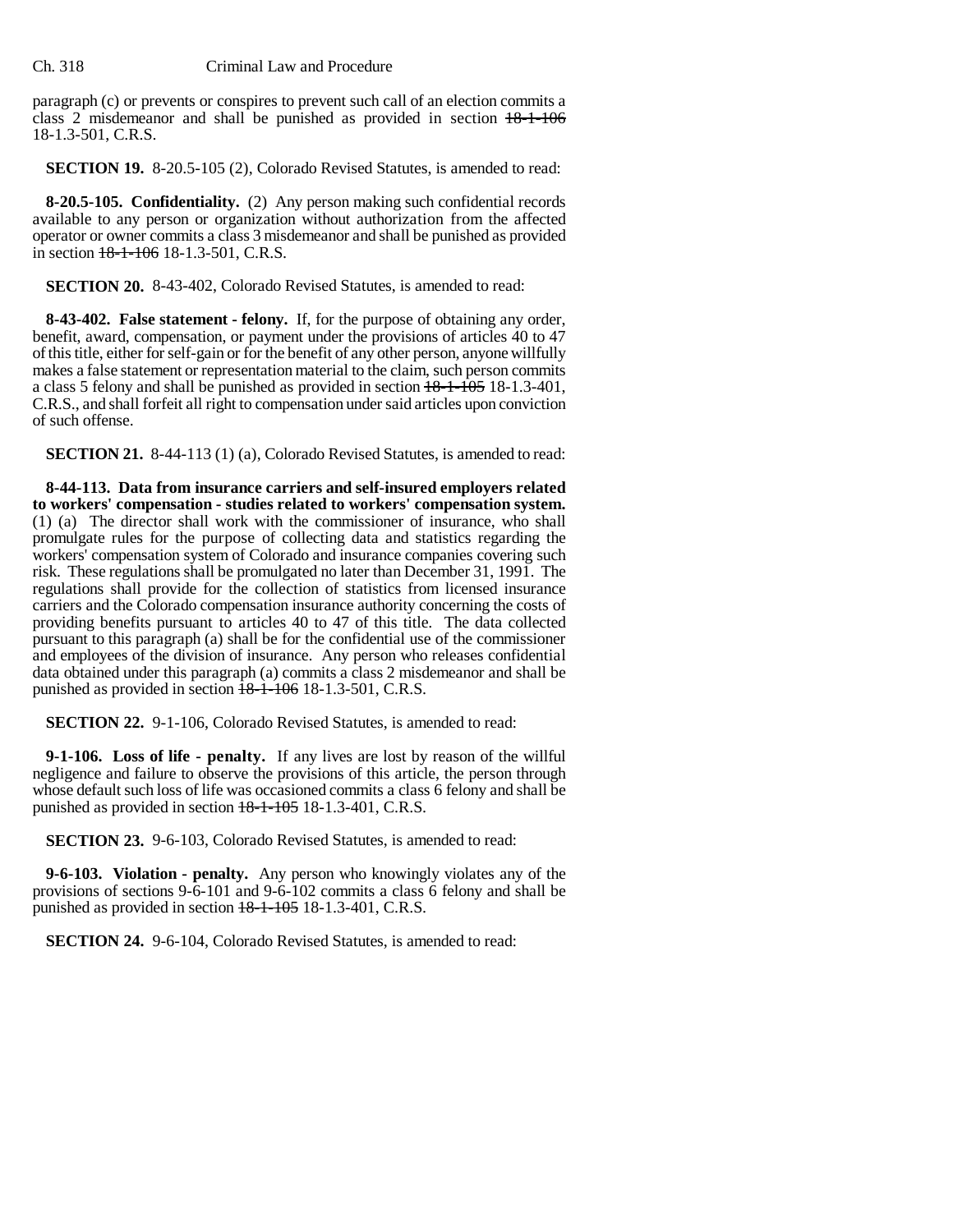Criminal Law and Procedure Ch. 318

**9-6-104. Death by negligence.** When the death of any person is caused by the explosion of any of the articles or substances named in section 9-6-101 while the same is being delivered to any carrier or while the same is being transported or is being removed from the vehicle on which it has been transported or conveyed or on which it has been placed for transportation, every person who knowingly and unlawfully placed, or aided, or permitted the placing of such article or substance on such vehicle, or delivered the same, or caused the same to be delivered contrary to the provisions of sections 9-6-101 to 9-6-104, commits a class 4 felony and shall be punished as provided in section 18-1-105 18-1.3-401, C.R.S.

**SECTION 25.** 10-3-810 (1), Colorado Revised Statutes, is amended to read:

**10-3-810. Criminal proceedings - civil penalties.** (1) Whenever it appears to the commissioner that any insurer or any director, officer, employee, or agent thereof has committed a willful violation of this part 8, the commissioner may cause criminal proceedings to be instituted in the district court for the county in which the principal office of the insurer is located or, if such insurer has no such office in this state, in the district court for the city and county of Denver against such insurer or the responsible director, officer, employee, or agent thereof. Any insurer which willfully violates this part 8 commits a class 6 felony and shall be punished as provided in section 18-1-105 18-1.3-401, C.R.S. Any individual who willfully violates this part 8 commits a class 6 felony and shall be punished as provided in section 18-1-105 18-1.3-401, C.R.S.

**SECTION 26.** 10-4-1007, Colorado Revised Statutes, is amended to read:

**10-4-1007. Penalty.** Any person who violates any of the provisions of this part 10 commits a class 2 misdemeanor and shall be punished as provided in section 18-1-106 18-1.3-501, C.R.S.

**SECTION 27.** 10-6-128.5 (4), Colorado Revised Statutes, is amended to read:

**10-6-128.5. Penalties.** (4) Any director, trustee, officer, agent, or employee of a captive insurance company or any other person who knowingly or willfully makes any materially false certificate, entry, or memorandum upon any of the books or papers of any captive insurance company or upon any statement filed or offered to be filed in the division of insurance or used in the course of any examination, inquiry, or investigation with the intent to deceive the commissioner or any person appointed by the commissioner to make such examination commits a class 2 misdemeanor and shall be punished as provided in section 18-1-106 18-1.3-501, C.R.S.

**SECTION 28.** 10-15-118 (1), Colorado Revised Statutes, is amended to read:

**10-15-118. Violation.** (1) Any person who violates any provision of this article commits a class 3 misdemeanor and shall be punished as provided in section 18-1-106 18-1.3-501, C.R.S. Any person who violates the trust fund provisions of this article or any other misappropriation of funds commits theft pursuant to section 18-4-401, C.R.S.

**SECTION 29.** 11-2-122, Colorado Revised Statutes, is amended to read:

**11-2-122. Statements derogatory to state banks - penalty.** Any person who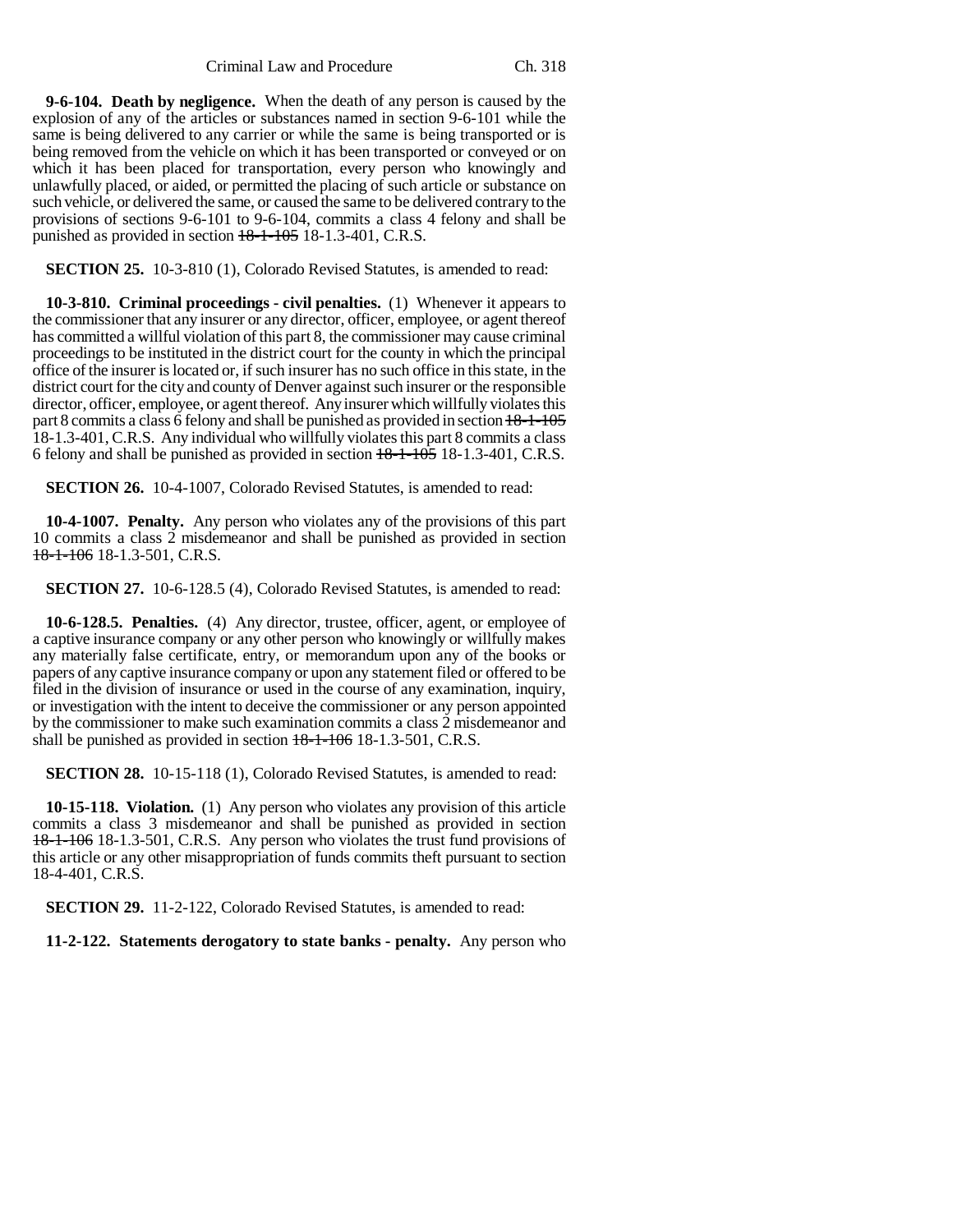willfully makes, circulates, or transmits to another any false statement, written or oral, which is directly or by inference derogatory to the financial condition of any state bank and which results in an extraordinary withdrawal of funds from such bank or which results in impairing public confidence in such bank and any person who shall counsel, aid, procure, or induce another to start, transmit, or circulate any such statement knowing the statement to be false commits a class 2 misdemeanor and shall be punished as provided in section  $18-1-106$  18-1.3-501, C.R.S.

**SECTION 30.** 11-11-108 (1) (b), Colorado Revised Statutes, is amended to read:

**11-11-108. Unlawful acts or omissions - penalties.** (1) Any person responsible for an act or omission expressly declared to be a criminal offense by this code:

(b) If the act or omission was intended to defraud, commits a class 6 felony and shall be punished as provided in section  $18-1-105$  18-1.3-401, C.R.S.

**SECTION 31.** 11-20-117, Colorado Revised Statutes, is amended to read:

**11-20-117. Penalty.** Any person who willfully or knowingly fails to perform any act required, and as required by section 11-2-106 (10) or 11-2-115, or who commits any act in violation of said sections commits a class 5 felony and shall be punished as provided in section 18-1-105 18-1.3-401, C.R.S.

**SECTION 32.** 11-22-109 (15), Colorado Revised Statutes, is amended to read:

**11-22-109. Subject to corporation laws - powers of banking board examinations by commissioner - reports by industrial banks.** (15) Any person who willfully makes, circulates, or transmits to another any false statement, written or oral, which is directly or by inference derogatory to the financial condition of any industrial bank and which results in an extraordinary withdrawal of funds from such bank or which results in impairing public confidence in such bank and any person who shall counsel, aid, procure, or induce another to start, transmit, or circulate any such statement knowing the statement to be false commits a class 2 misdemeanor and shall be punished as provided in section  $18-1-106$  18-1.3-501, C.R.S.

**SECTION 33.** 11-22-114 (2) and (3), Colorado Revised Statutes, are amended to read:

**11-22-114. Criminal offenses.** (2) Any person responsible for any act or omission expressly declared in subsection (1) of this section to be a criminal offense commits a class 1 misdemeanor and shall be punished as provided in section 18-1-106 18-1.3-501, C.R.S.

(3) It is a criminal offense for any officer, director, shareholder, or employee of a bank to directly or indirectly embezzle, abstract, or misapply, or cause to be embezzled, abstracted, or misapplied, any of the funds, securities, or other property of, or under the control of, such bank with the intent to deceive, injure, or defraud any person. If the amount of funds, securities, or other property embezzled, abstracted, or misapplied is less than five thousand dollars in total, a person commits a class 1 misdemeanor and shall be punished as provided in section 18-1-106 18-1.3-501, C.R.S. If the amount of funds, securities, or other property embezzled, abstracted,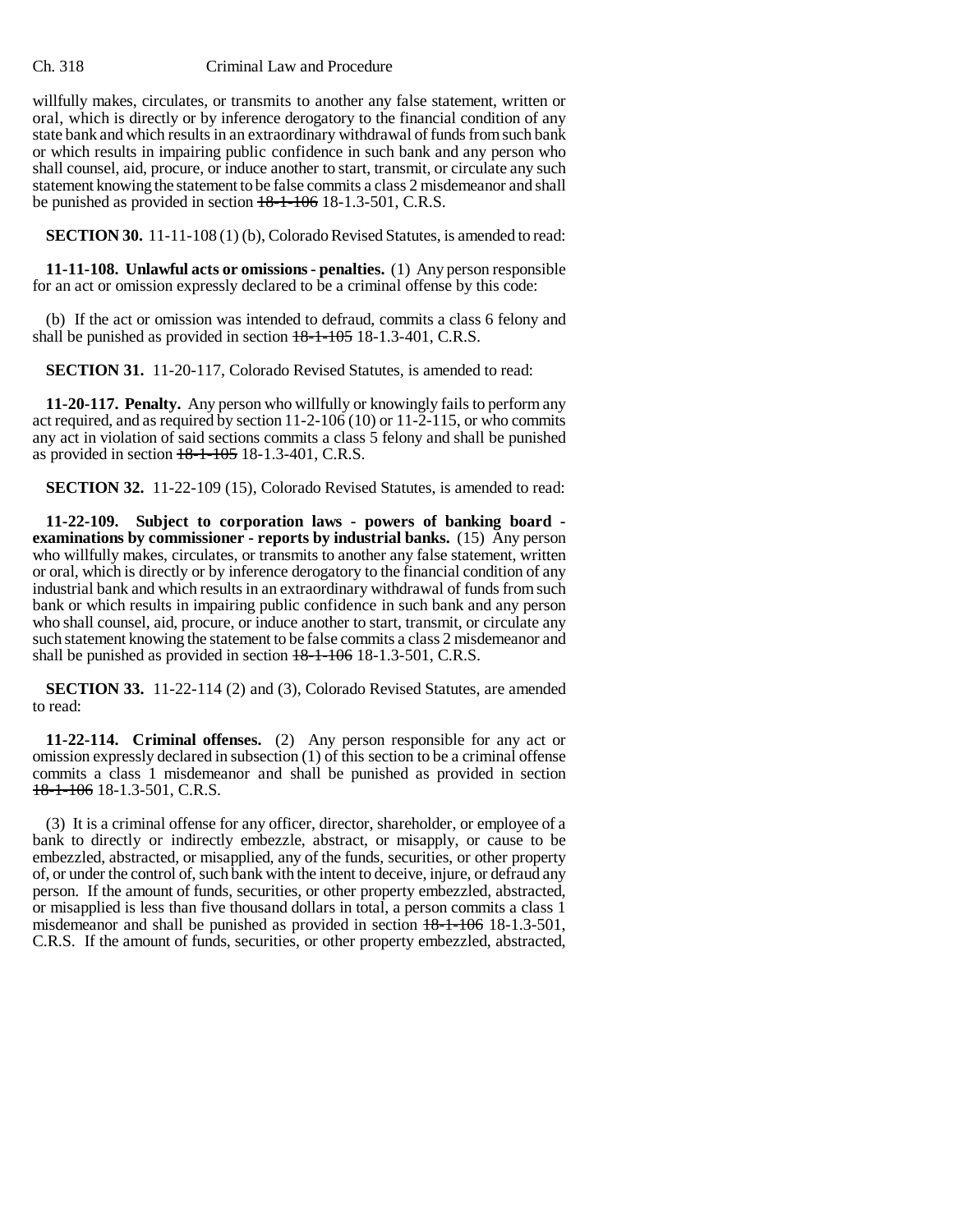or misapplied is five thousand dollars or more in total, a person commits a class 6 felony and shall be punished as provided in section  $18-1-105$  18-1.3-401, C.R.S. Any person found guilty of a criminal offense under this subsection (3) shall be required to make restitution or repayment of any funds, securities, or other property embezzled, abstracted, or misapplied.

**SECTION 34.** 11-22-117, Colorado Revised Statutes, is amended to read:

**11-22-117. Certain violations.** Any person willfully or knowingly violating any of the provisions of this article for which no other punishment is provided commits a class 1 misdemeanor and shall be punished as provided in section 18-1-106 18-1.3-501, C.R.S.

**SECTION 35.** 11-30-106 (8) (b) (IV), Colorado Revised Statutes, is amended to read:

**11-30-106. Examinations - reports - powers of commissioner.** (8) (b) (IV) Any person who performs any duty or exercises any power of a credit union after receipt of a suspension or removal order under paragraph (a) of this subsection (8) commits a class 1 misdemeanor and shall be punished as provided in section 18-1-106 18-1.3-501, C.R.S.

**SECTION 36.** 11-37.5-213 (2), Colorado Revised Statutes, is amended to read:

**11-37.5-213. Confidentiality - supervisory agency personnel - penalty for violation.** (2) A person who knowingly violates subsection (1) of this section commits a class 1 misdemeanor and shall be punished as provided in section 18-1-106 18-1.3-501, C.R.S.

**SECTION 37.** 11-37.5-215, Colorado Revised Statutes, is amended to read:

**11-37.5-215. Unlawful disclosure of financial record - criminal penalties.** (1) A director, executive officer, controlling person, or employee of a foreign capital depository who discloses a financial record in violation of any provision of this part 2 commits a class 1 misdemeanor and shall be punished as provided in section 18-1-106 18-1.3-501, C.R.S. This subsection (1) imposes strict liability.

(2) A director, executive officer, controlling person, or employee of a foreign capital depository or an officer, employee, or agent of a state or local agency who knowingly discloses a financial record in violation of any provision of this part 2 commits a class 6 felony and shall be punished as provided in section  $18-1-105$ 18-1.3-401, C.R.S.

**SECTION 38.** 11-37.5-503 (1) and (2), Colorado Revised Statutes, are amended to read:

**11-37.5-503. Criminal penalties.** (1) Except for the penalties for wrongful disclosure provided for in section 11-37.5-215, a person who knowingly operates a foreign capital depository without a charter, in violation of the terms or conditions of a charter, or in violation of parts 1 and 2 of this article or any rule adopted pursuant to said parts, the terms or conditions of a charter, or an order of the department,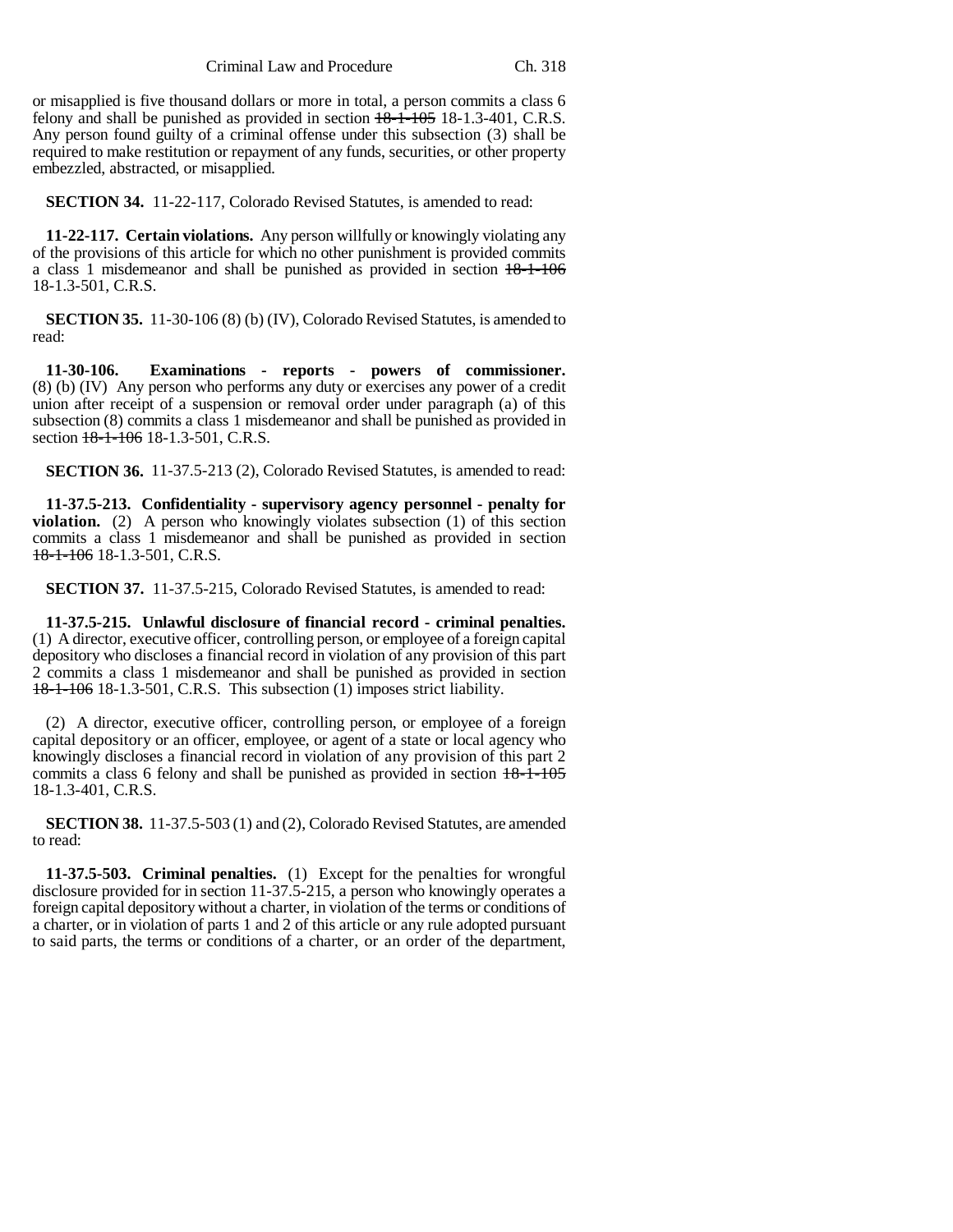commissioner, or board or a person who knowingly makes any false statements or representations in an application, report, or other document filed or maintained as required by parts 1 and 2 of this article or any rule adopted pursuant to said parts commits a class 3 misdemeanor and shall be punished as provided in section 18-1-106 18-1.3-501, C.R.S. Each day of violation constitutes a separate violation.

(2) A person convicted of a second or subsequent offense under subsection (1) of this section commits a class 2 misdemeanor and shall be punished as provided in section  $18-1-106$  18-1.3-501, C.R.S.

**SECTION 39.** 11-41-127 (1), Colorado Revised Statutes, is amended to read:

**11-41-127. Violations - penalties.** (1) Any officer, director, agent, or employee of any savings and loan association who, directly or indirectly or by indirection, commits or causes the commission of theft, abstraction, or misapplication of any of the funds or securities or other property of or under the control of any savings and loan association, with intent to deceive, injure, cheat, wrong, or defraud any person, commits a class 5 felony and shall be punished as provided in section  $\frac{18}{18}$ -1-105 18-1.3-401, C.R.S.

**SECTION 40.** 11-43-101, Colorado Revised Statutes, is amended to read:

**11-43-101. Restrictions on foreign associations.** No foreign savings and loan association which conducts a savings and loan business as defined in section 11-40-103 shall operate an office in this state in order to sell its shares or accounts or make new loans in this state. Violation of this section is a class 2 misdemeanor which shall subject the offender and its officers, agents, and representatives, upon conviction thereof, to the penalties which are authorized in section  $18-1-106(1)$ 18-1.3-501 (1), C.R.S., and each separate business transaction in violation of this section shall constitute a separate offense; but nothing in this section shall be construed to prohibit a foreign association from transacting business in respect to executory contracts in force on May 17, 1939.

**SECTION 41.** 11-44-106.5 (2) (c), Colorado Revised Statutes, is amended to read:

**11-44-106.5. Suspension or removal of directors, officers, or employees.** (2) (c) Any person who performs any duty or who exercises any power of a domestic savings and loan association after receipt of a suspension or removal order under subsection (1) of this section commits a class 1 misdemeanor and shall be punished as provided in section 18-1-106 18-1.3-501, C.R.S.

**SECTION 42.** 11-51-603 (1) and (2), Colorado Revised Statutes, are amended to read:

**11-51-603. Criminal penalties.** (1) Any person who willfully violates the provisions of section 11-51-501 commits a class 3 felony and shall be punished as provided in section 18-1-105 18-1.3-401, C.R.S.

(2) Any person who willfully violates any of the provisions of this article, except section 11-51-501, commits a class 6 felony and shall be punished as provided in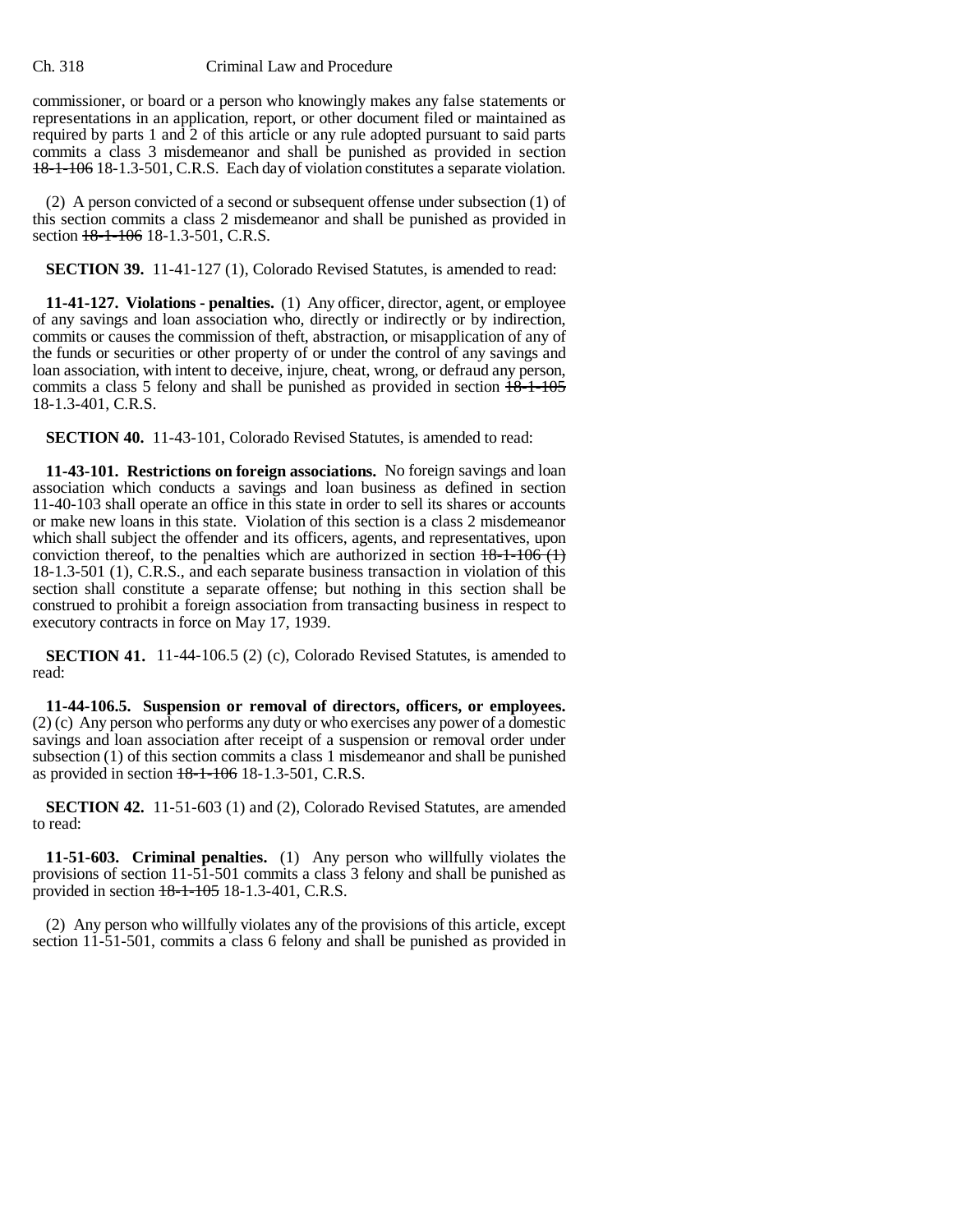section  $18-1-105$  18-1.3-401, C.R.S.

**SECTION 43.** 11-53-204 (1), Colorado Revised Statutes, is amended to read:

**11-53-204. Criminal penalties - statute of limitations.** (1) Any person who willfully violates any provision of this article, except section 11-53-108, or who willfully violates section 11-53-108 when the person knows or should know that the statement the person makes in violation of section 11-53-108 is false or misleading in any material respect commits a class 3 felony and shall be punished as provided in section  $18-1-105$  18-1.3-401, C.R.S.

**SECTION 44.** 11-55-105, Colorado Revised Statutes, is amended to read:

**11-55-105. Violation and penalty.** Any person who with intent to defraud uses on a public security or an instrument of payment: A facsimile signature, or any reproduction of it, of any authorized officer; or any facsimile seal, or any reproduction of it, of this state or any of its departments, agencies, institutions, or other instrumentalities, or of any of its political subdivisions, commits a class 6 felony and shall be punished as provided in section 18-1-105 18-1.3-401, C.R.S.

**SECTION 45.** 11-59-115 (1) and (2), Colorado Revised Statutes, are amended to read:

**11-59-115. Criminal and civil penalties and damages.** (1) Any person who willfully violates the provisions of section 11-59-112 commits a class 3 felony and shall be punished as provided in section  $18-1-105$  18-1.3-401, C.R.S.

(2) Any person who willfully violates any of the provisions of this article, other than section 11-59-112, or any rule or order under this article commits a class 3 misdemeanor and shall be punished as provided in section 18-1-106 18-1.3-501, C.R.S., and any second violation of this section shall be punishable by a civil penalty of fifty dollars per day to a maximum penalty of one thousand dollars.

**SECTION 46.** 12-2-129, Colorado Revised Statutes, is amended to read:

**12-2-129. Misdemeanors - penalties.** Any person who violates any provision of this article or violates a cease and desist order issued pursuant to section 12-2-126 commits a class 3 misdemeanor and shall be punished as provided in section 18-1-106 18-1.3-501, C.R.S.

**SECTION 47.** 12-6-121, Colorado Revised Statutes, is amended to read:

**12-6-121. Penalty.** Any person who willfully violates any of the provisions of this part 1 or who willfully commits any offense in this part 1 declared to be unlawful commits a class 1 misdemeanor and shall be punished as provided in section 18-1-106 18-1.3-501, C.R.S.; except that any person who violates the provisions of section 12-6-120 (2) commits a class 3 misdemeanor and, upon conviction thereof, shall be punished by a fine of not less than one hundred dollars or more than one thousand dollars for each separate offense; except that, if the violator is a corporation, the fine shall be not less than five hundred dollars or more than two thousand five hundred dollars for each separate offense. A second conviction shall be punished by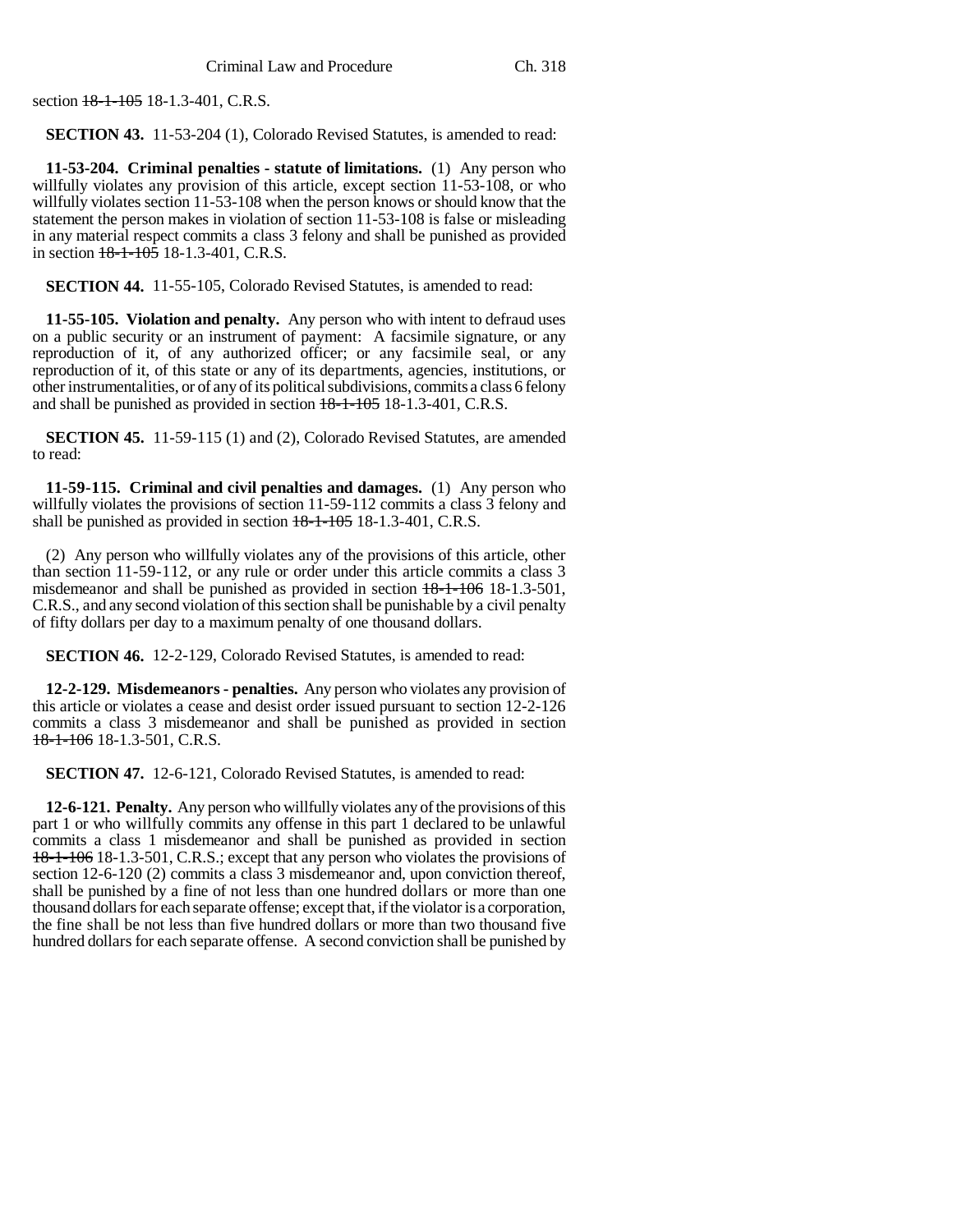a fine of two thousand five hundred dollars.

**SECTION 48.** 12-6-210, Colorado Revised Statutes, is amended to read:

**12-6-210. Penalty.** Any person who violates any of the provisions of this part 2, any person who is a party to any agreement or understanding, or to any contract prescribing any condition, prohibited by this part 2, and any employee, agent, or officer of any such person who participates, in any manner, in making, executing, enforcing, or performing, or in urging, aiding, or abetting in the performance of, any such contract, condition, agreement, or understanding and any person who pays or gives or contracts to pay or give any thing or service of value prohibited by this part 2, and any person who receives or accepts or contracts to receive or accept any thing or service of value prohibited by this part 2 commits a class 6 felony and shall be punished as provided in section  $18-1-105$  18-1.3-401, C.R.S. Each day's violation of this provision shall constitute a separate offense.

**SECTION 49.** 12-8-127 (1), Colorado Revised Statutes, is amended to read:

**12-8-127. Penalty.** (1) Any person practicing barbering or cosmetology, or any of the practices thereof, or acting in any capacity wherein a license is required without a license provided for in this article; any person knowingly employing a barber or cosmetologist who has not obtained such license; any person who falsely pretends to be qualified to practice such occupation; any person who permits anyone in such person's employ or under his or her supervision or control to practice barbering or cosmetology without a license issued by the director; any person who obtains or attempts to obtain a license for money other than the required fee or other thing of value commits a class 2 misdemeanor and shall be punished as provided in section 18-1-106 18-1.3-501, C.R.S.

**SECTION 50.** 12-9-114, Colorado Revised Statutes, is amended to read:

**12-9-114. Penalties for violation.** Every licensee and every officer, agent, or employee of the licensee and every other person or corporation who willfully violates or who procures, aids, or abets in the willful violation of this article commits a class 2 misdemeanor and shall be punished as provided in section 18-1-106 18-1.3-501, C.R.S.

**SECTION 51.** 12-10-110 (2), Colorado Revised Statutes, is amended to read:

**12-10-110. Violations.** (2) **Criminal penalties.** Any person who engages in a willful violation of this article commits a class 2 misdemeanor and shall be subject to prosecution by the attorney general or the district attorney of the district in which the violation is alleged to have occurred and shall be punished as provided in section  $18-1-106$  18-1.3-501, C.R.S.

**SECTION 52.** 12-11-109 (1) and (2), Colorado Revised Statutes, are amended to read:

**12-11-109. Violation of sections - penalty.** (1) Except as otherwise provided in this article, any person, company, or corporation violating any provisions of this article commits a class 3 misdemeanor and shall be punished as provided in section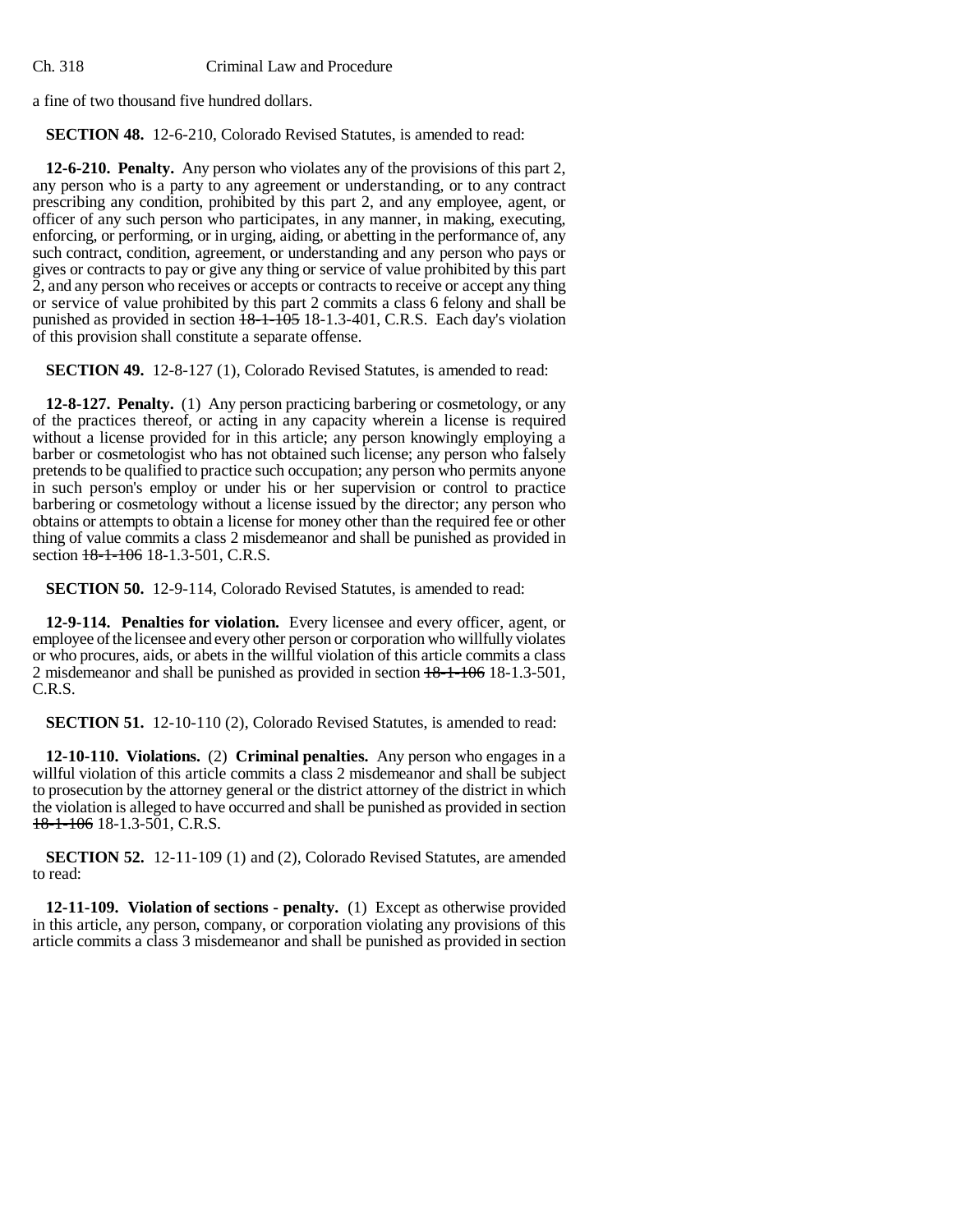18-1-106 18-1.3-501, C.R.S.

(2) Except as otherwise provided in this article, any person, company, or corporation which violates any provision of this article within three years after a previous violation of any provision of this article by that same person, company, or corporation commits a class 1 misdemeanor and shall be punished as provided in section  $18-1-106$  18-1.3-501, C.R.S.

**SECTION 53.** 12-11-110 (3), Colorado Revised Statutes, is amended to read:

**12-11-110. Records required - unlawfully slaughtering of another's animals - penalty.** (3) In cases where the animals of another have been butchered unlawfully, such person commits a class 1 misdemeanor and shall be punished as provided in section 18-1-106 18-1.3-501, C.R.S.

**SECTION 54.** 12-14-129, Colorado Revised Statutes, is amended to read:

**12-14-129. Criminal penalties.** Any person who violates any provision of section  $12-14-128(1)$ ,  $(2)$ ,  $(3)$ , or  $(4)$  commits a class 1 misdemeanor and shall be punished as provided in section 18-1-106 18-1.3-501, C.R.S.

**SECTION 55.** 12-14.5-110 (1), Colorado Revised Statutes, is amended to read:

**12-14.5-110. Criminal penalties and injunctive relief.** (1) Any person who violates any provision of this article commits a class 1 misdemeanor and shall be punished as provided in section 18-1-106 18-1.3-501, C.R.S. Violating any provision of this article with respect to any buyer shall constitute a class 1 public nuisance subject to the provisions of part 3 of article 13 of title 16, C.R.S.

**SECTION 56.** 12-16-116 (1) and (2), Colorado Revised Statutes, are amended to read:

**12-16-116. Penalties.** (1) Any person who violates any of the provisions of section 12-16-115 (1) (a), (1) (b), (1) (c), (1) (d), or (1) (e) commits a class 6 felony and shall be punished as provided in section 18-1-105 18-1.3-401, C.R.S. Any person who violates any of the provisions of section  $12-16-115$  (1) (f) or (1) (j) commits theft, as defined in section 18-4-401, C.R.S. Any person who violates any of the provisions of section 12-16-115 (1) (g), (1) (h), (1) (i), (1) (l), or (1) (m) commits a class 1 misdemeanor and shall be punished as provided in section 18-1-106 18-1.3-501, C.R.S. Any person who violates any of the provisions of section 12-16-115 (1) (k) commits fraud by check, as defined in section 18-5-205, C.R.S.

(2) Any person who violates any other provision of this part 1 commits a class 1 misdemeanor and shall be punished as provided in section 18-1-106 18-1.3-501, C.R.S.

**SECTION 57.** 12-16-222 (1) and (2), Colorado Revised Statutes, are amended to read:

**12-16-222. Penalties.** (1) Any person who violates any of the provisions of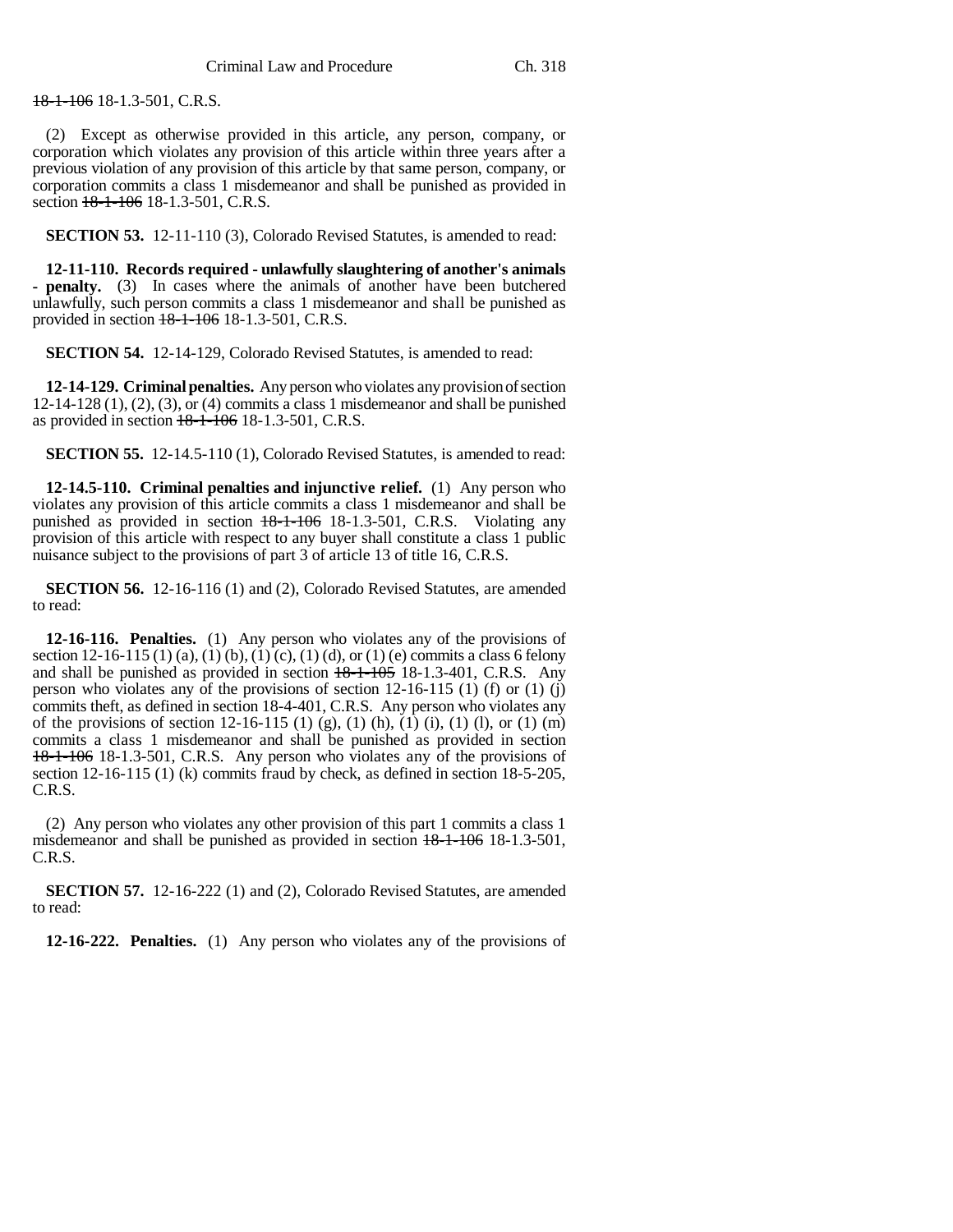section 12-16-221 (1) (a), (1) (b), (1) (c), (1) (d), (1) (e), or (1) (j) commits a class 6 felony and shall be punished as provided in section  $18-1-105$  18-1.3-401, C.R.S. Any person who violates any of the provisions of section 12-16-221 (1) (f) commits theft, as defined in section 18-4-401, C.R.S. Any person who violates any of the provisions of section 12-16-221 (1) (g), (1) (h), or (1) (i) commits a class 1 misdemeanor and shall be punished as provided in section  $18-1-106$  18-1.3-501, C.R.S.

(2) Any person who violates any other provision of this part 2 commits a class 1 misdemeanor and shall be punished as provided in section 18-1-106 18-1.3-501, C.R.S.

**SECTION 58.** 12-22-127, Colorado Revised Statutes, is amended to read:

**12-22-127. Penalty for violations.** Any person who violates any of the provisions of this part 1 commits a class 2 misdemeanor and shall be punished as provided in section  $18-1-106$  18-1.3-501, C.R.S.; and any person committing a second or subsequent offense commits a class 6 felony and shall be punished as provided in section  $18-1-105$  18-1.3-401, C.R.S.

**SECTION 59.** 12-23-118 (5) (c), Colorado Revised Statutes, is amended to read:

**12-23-118. Violations - citations - settlement agreements - hearings - fines.** (5) (c) Any person who does not comply with a citation, a stipulated settlement agreement, or an order issued pursuant to an administrative hearing and who has exhausted any remedy available pursuant to this section or section 12-23-120 commits a class 1 misdemeanor and shall pay a fine as provided in section 18-1-106 18-1.3-501, C.R.S.

**SECTION 60.** 12-23-119 (2), Colorado Revised Statutes, is amended to read:

**12-23-119. Unlawful acts.** (2) Any person who violates any provision of this section commits a class 1 misdemeanor and shall pay a fine as provided in section  $18-1-106$  18-1.3-501, C.R.S.

**SECTION 61.** 12-25-105 (7), Colorado Revised Statutes, is amended to read:

**12-25-105. Unlawful practice - penalties - enforcement.** (7) Any individual, partnership, professional association, joint stock company, limited liability company, or corporation who violates any of the provisions of this part 1 commits a class 3 misdemeanor and shall be punished as provided in section 18-1-106 18-1.3-501, C.R.S.

**SECTION 62.** 12-25-205 (4), Colorado Revised Statutes, is amended to read:

**12-25-205. Unlawful practice - penalties - enforcement.** (4) Any individual who violates any of the provisions of this part 2 commits a class 3 misdemeanor and shall be punished as provided in section  $18-1-106$  18-1.3-501, C.R.S. In case of damage to others caused by such misdemeanor, the court of jurisdiction shall consider restitution in each case.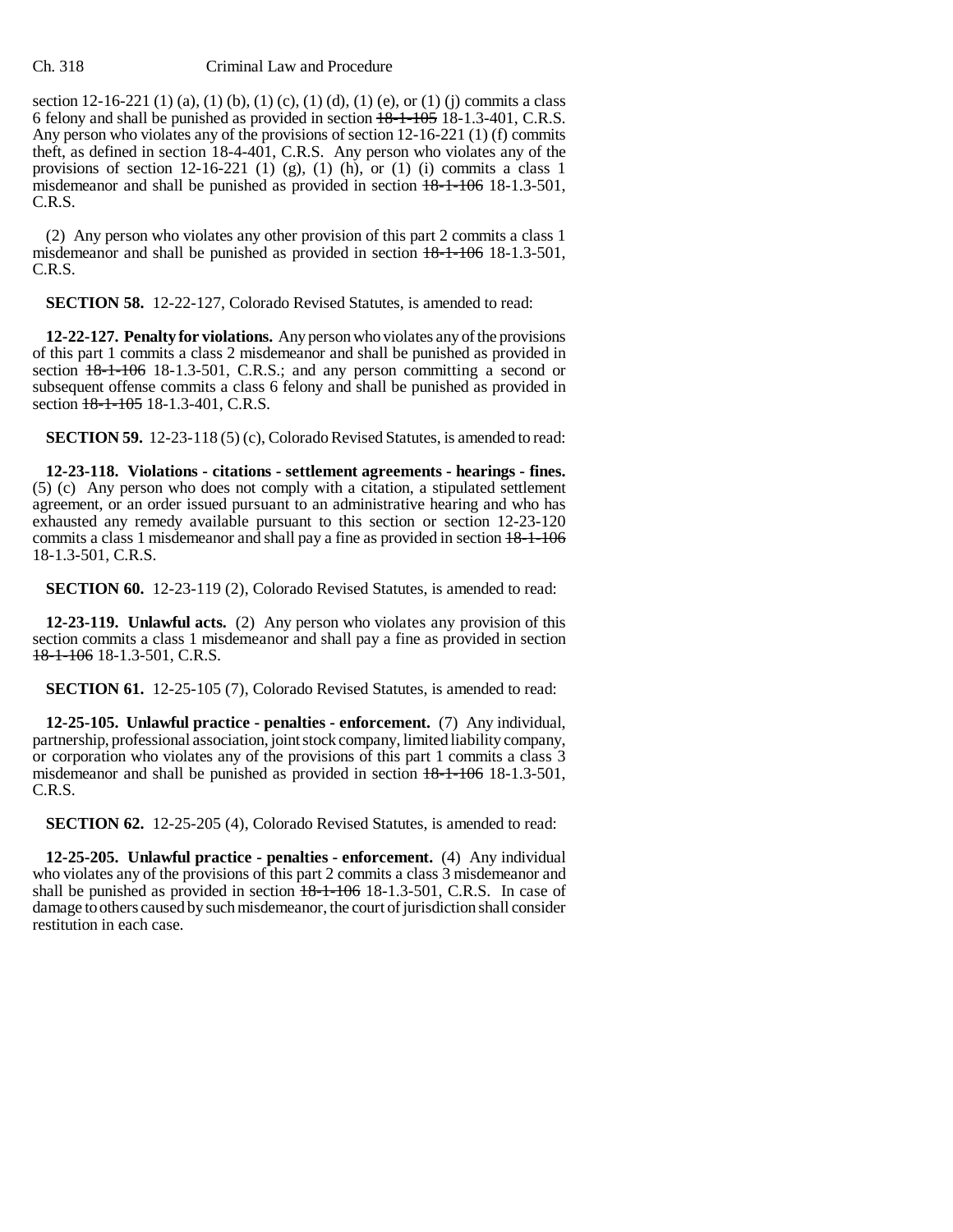**SECTION 63.** 12-26.1-101 (4), Colorado Revised Statutes, is amended to read:

**12-26.1-101. Background checks at gun shows - penalty.** (4) Any person violating the provisions of this section commits a class 1 misdemeanor and shall be punished as provided in section  $18-1-106$  18-1.3-501, C.R.S.

**SECTION 64.** 12-26.1-102 (2), Colorado Revised Statutes, is amended to read:

**12-26.1-102. Records - penalty.** (2) Any individual who gives false information in connection with the making of such records commits a class 1 misdemeanor and shall be punished as provided in section  $18-1-106$  18-1.3-501, C.R.S.

**SECTION 65.** 12-26.1-104 (2), Colorado Revised Statutes, is amended to read:

**12-26.1-104. Posted notice - penalty.** (2) Any person violating the provisions of this section commits a class 1 misdemeanor and shall be punished as provided in section  $18-1-106$  18-1.3-501, C.R.S.

**SECTION 66.** 12-28-110, Colorado Revised Statutes, is amended to read:

**12-28-110. Violations - penalty.** Any person who violates any provision of this article commits a class 3 misdemeanor and shall be punished as provided in section 18-1-106 18-1.3-501, C.R.S.

**SECTION 67.** 12-29.5-108, Colorado Revised Statutes, is amended to read:

**12-29.5-108. Criminal penalties.** (1) Any person who violates any of the provisions of section 12-29.5-106 (1) (a) to (1) (i) commits a class 3 misdemeanor and shall be punished as provided in section  $18-1-106$  18-1.3-501, C.R.S. Any person who subsequently violates any provision of said paragraphs within three years after the date of a conviction for any violation of the said paragraphs commits a class 5 felony and shall be punished as provided in section  $18\overline{-1}$  +  $105$  18-1.3-401, C.R.S.

(2) Any person who violates the provision of section 12-29.5-106 (1) (j) by engaging in sexual contact with a patient during the course of patient care commits a class 1 misdemeanor and shall be punished as provided in section 18-1-106 18-1.3-501, C.R.S.

(3) Any person who violates the provisions of section 12-29.5-106 (1) (j) by engaging in sexual intrusion or sexual penetration with a patient during the course of patient care commits a class 4 felony and shall be punished as provided in section  $18-1-105$  18-1.3-401, C.R.S.

**SECTION 68.** 12-30-106 (2), Colorado Revised Statutes, is amended to read:

**12-30-106. Failure to comply with request of department.** (2) Any individual, person, firm, association, or other entity that fails to comply with any of the provisions of this article, or with any order of the department validly issued under this article, is guilty of a misdemeanor and, upon conviction thereof, shall be punished as provided in section 18-1-109 18-1.3-505, C.R.S.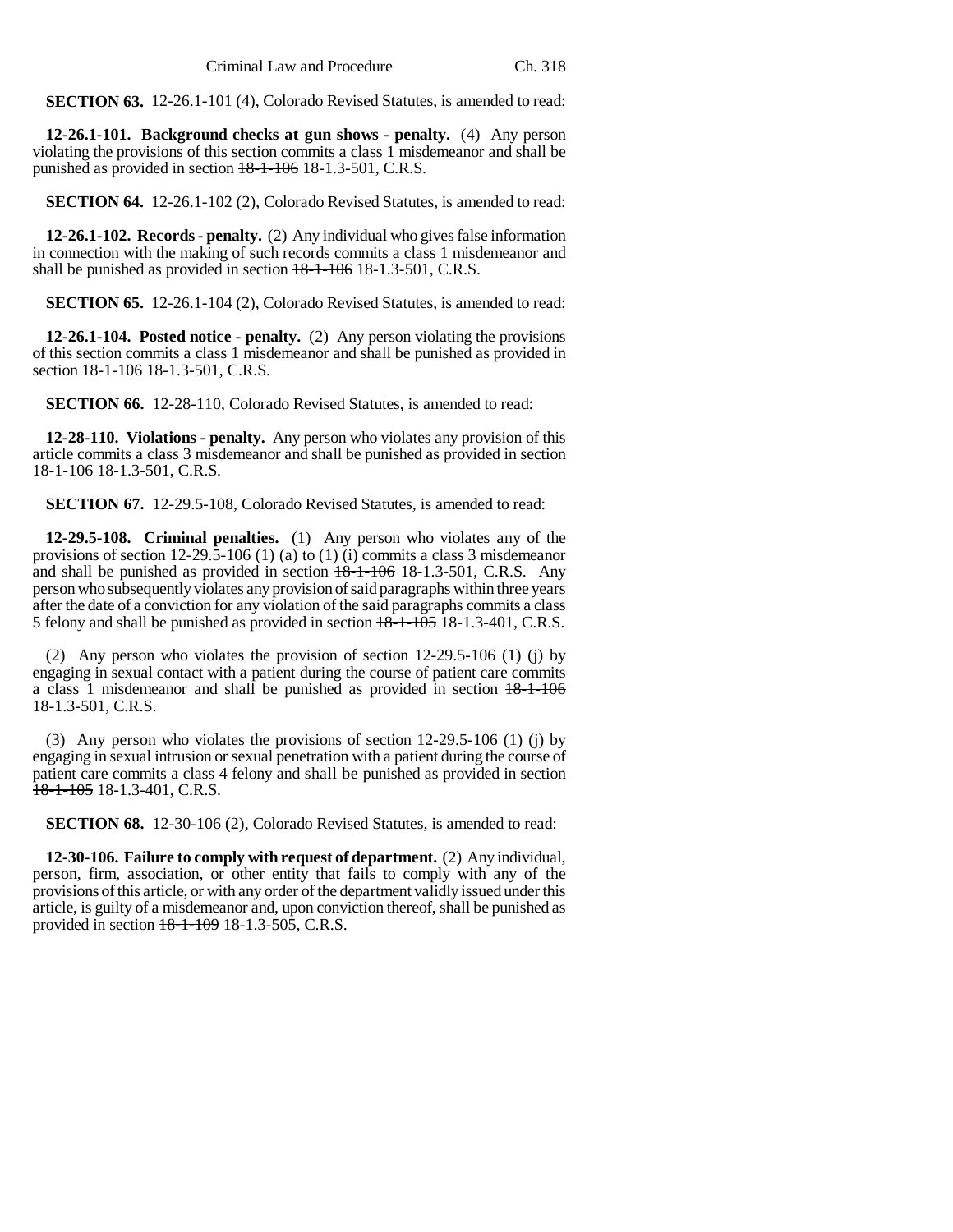**SECTION 69.** 12-30-107 (2), Colorado Revised Statutes, is amended to read:

**12-30-107. Unlawful acts.** (2) It is a misdemeanor for any individual, person, firm, association, or other entity willfully and falsely to represent a device, substance, or treatment as being of a value in the treatment, alleviation, or cure of cancer. Nothing in this section shall abridge the existent rights of the press. Any person who is convicted of a third or any subsequent violation of this article commits a class 6 felony and shall be punished as provided in section  $18-1-105$  18-1.3-401, C.R.S.

**SECTION 70.** 12-32-109 (1) and (1.5), Colorado Revised Statutes, are amended to read:

**12-32-109. Violations - penalties - exemptions.** (1) Except as provided in subsections (1.5), (5), (6), and (7) of this section, if any person, association, or corporation practices podiatry within this state without complying with the provisions of this article, or if any person, association, or corporation otherwise violates any provision of this article, such person or any officer or director of any such association or corporation commits a class 3 misdemeanor and shall be punished as provided in section 18-1-106 18-1.3-501, C.R.S. Each day's failure to comply with, or each day's violation of, the provisions of this article shall constitute a separate offense.

(1.5) Any person who presents as his OR HER own the diploma, license, certificate, or credentials of another, or who gives either false or forged evidence of any kind to the Colorado podiatry board, or any member thereof, in connection with an application for a license to practice podiatry, or who practices podiatry under a false or assumed name, or who falsely impersonates another licensee of a like or different name commits a class 6 felony and shall be punished as provided in section  $18-1-105$ 18-1.3-401, C.R.S.

**SECTION 71.** 12-32-117 (1), Colorado Revised Statutes, is amended to read:

**12-32-117. Division of fees.** (1) If any person holding a license issued by the Colorado podiatry board divides any fee or compensation received or charged for services rendered by him OR HER as such licensee or agrees to divide any such fee or compensation with any person, firm, association, or corporation as pay or compensation to such other person for sending or bringing any patient or other person to such licensee, or for recommending such licensee to any person, or for being instrumental in any manner in causing any person to engage such licensee in his OR HER professional capacity; or if any such licensee shall either directly or indirectly pay or compensate or agree to pay or compensate any person, firm, association, or corporation for sending or bringing any patient or other person to such licensee for examination or treatment, or for recommending such licensee to any person, or for being instrumental in causing any person to engage such licensee in his OR HER professional capacity; or if any such licensee, in his OR HER professional capacity and in his OR HER own name or behalf, shall make or present a bill or request a payment for services rendered by any person other than the licensee, such licensee commits a class 3 misdemeanor and shall be punished as provided in section 18-1-106 18-1.3-501, C.R.S.

**SECTION 72.** 12-33-120, Colorado Revised Statutes, is amended to read: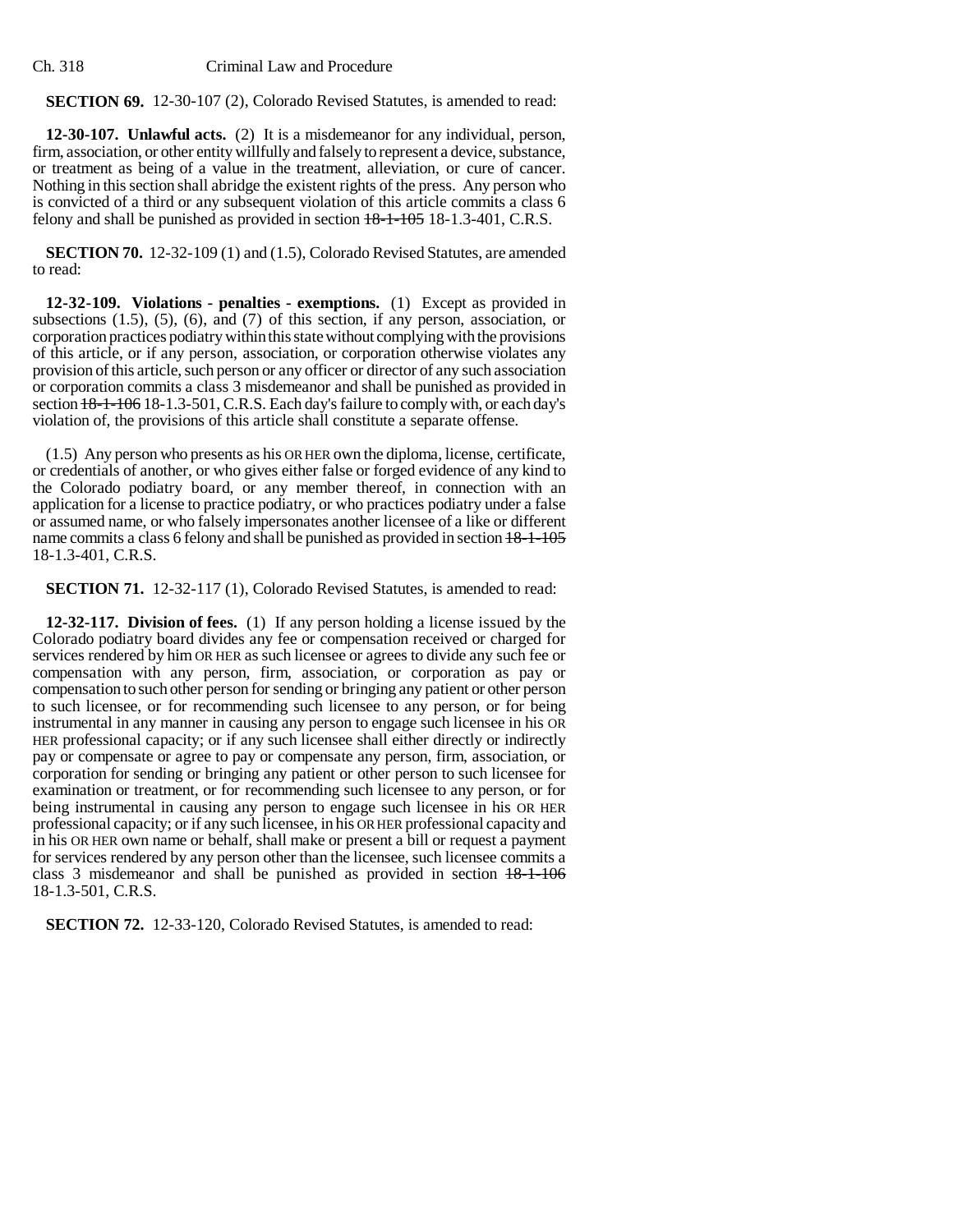**12-33-120. Penalty.** Any person who violates any of the provisions of this article commits a class 3 misdemeanor and shall be punished as provided in section 18-1-106 18-1.3-501, C.R.S.

**SECTION 73.** 12-35-132 (1), Colorado Revised Statutes, is amended to read:

**12-35-132. Penalty for violation - injunction.** (1) Any person who violates any of the provisions of this article commits a class 3 misdemeanor and shall be liable to prosecution by the attorney general or the district attorney of the district in which the violation is alleged to have occurred and shall be punished as provided in section 18-1-106 18-1.3-501, C.R.S.

**SECTION 74.** 12-36-125 (1) (a), Colorado Revised Statutes, is amended to read:

**12-36-125. Division of fees - independent advertising or marketing agent.** (1) (a) If any person holding a license issued by the board or by the state board of medical examiners as constituted under any prior law of this state divides any fee or compensation received or charged for services rendered by him OR HER as such licensee or agrees to divide any such fee or compensation with any person, firm, association, or corporation as pay or compensation to such other person for sending or bringing any patient or other person to such licensee, or for recommending such licensee to any person, or for being instrumental in any manner in causing any person to engage such licensee in his OR HER professional capacity; or if any such licensee shall either directly or indirectly pay or compensate or agree to pay or compensate any person, firm, association, or corporation for sending or bringing any patient or other person to such licensee for examination or treatment, or for recommending such licensee to any person, or for being instrumental in causing any person to engage such licensee in his OR HER professional capacity; or if any such licensee, in his OR HER professional capacity and in his OR HER own name or behalf, shall make or present a bill or request a payment for services rendered by any person other than the licensee, such licensee commits a class 3 misdemeanor and shall be punished as provided in section 18-1-106 18-1.3-501, C.R.S.

**SECTION 75.** 12-36-127, Colorado Revised Statutes, is amended to read:

**12-36-127. Liability of persons other than licensee.** If any person, firm, association, or corporation receives, either directly or indirectly, any pay or compensation given or paid in violation of section 12-36-125, such person, firm, association, or corporation, and the officers and directors thereof, commits a class 3 misdemeanor and shall be punished as provided in section  $18-1-106$  18-1.3-501, C.R.S.

**SECTION 76.** 12-36-129 (1), (2), and (2.5), Colorado Revised Statutes, are amended to read:

**12-36-129. Violation - penalties.** (1) Except as provided in subsections (2) and (2.5) of this section, if any person, association, or corporation practices medicine within this state without complying with the provisions of this article or if any person, association, or corporation otherwise violates any provision of this article, such person or any officer or director of any such association or corporation commits a class 2 misdemeanor and shall be punished as provided in section  $18-1-106$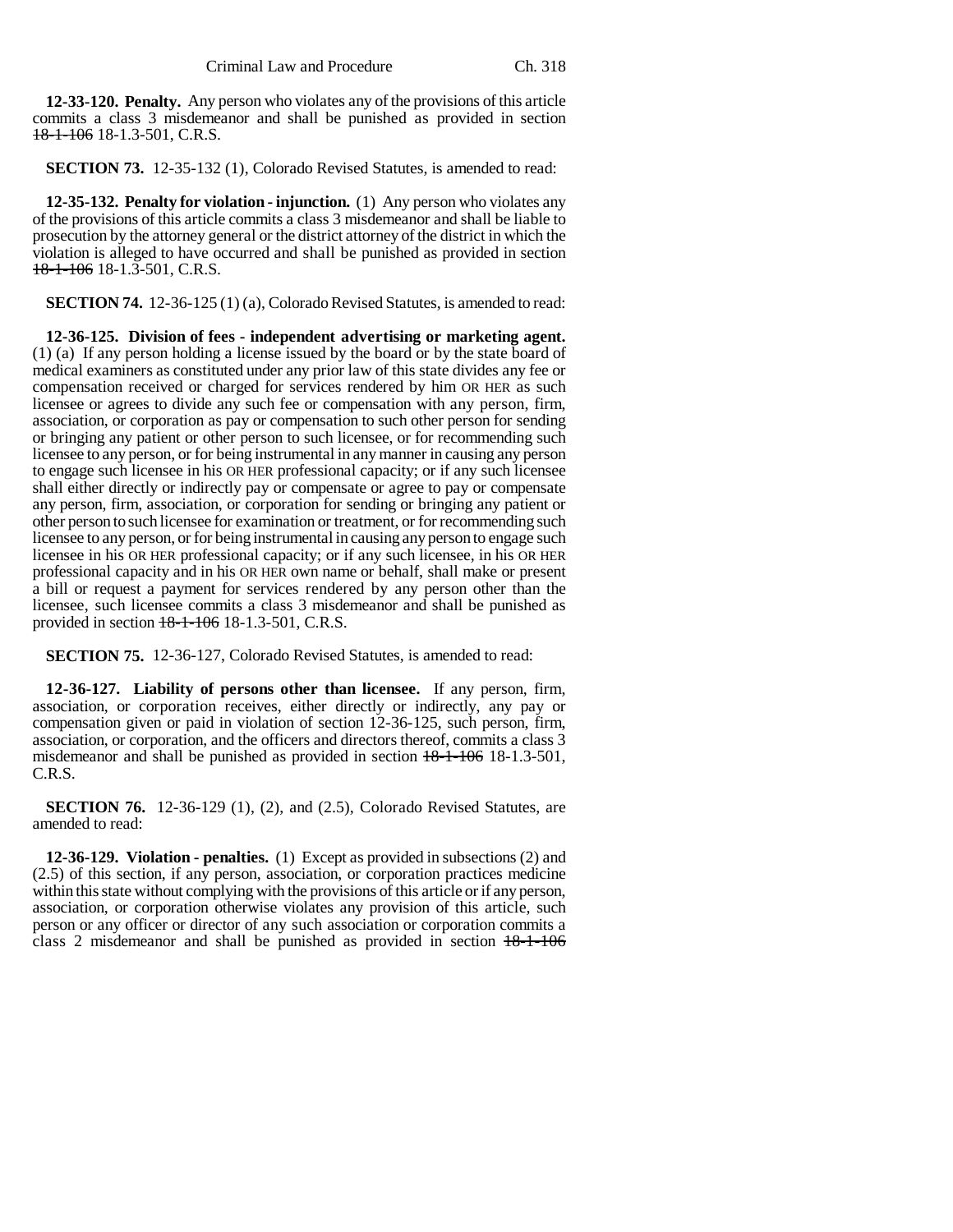18-1.3-501, C.R.S.; and any person committing a second or subsequent offense commits a class 6 felony and shall be punished as provided in section 18-1-105 18-1.3-401, C.R.S.

(2) Any person who presents as his OR HER own the diploma, license, certificate, or credentials of another, or who gives either false or forged evidence of any kind to the board, or any member thereof, in connection with an application for a license to practice medicine, or who practices medicine under a false or assumed name, or who falsely impersonates another licensee of a like or different name commits a class 6 felony and shall be punished as provided in section 18-1-105 18-1.3-401, C.R.S.

 $(2.5)$  Any person who violates section 12-36-117 (1) (w) commits a class 5 felony, and any person committing a second or subsequent violation commits a class 3 felony; and such persons shall be punished as provided in section 18-1-105 18-1.3-401, C.R.S.

**SECTION 77.** 12-36-135 (1), Colorado Revised Statutes, is amended to read:

**12-36-135. Injuries to be reported - penalty for failure to report - immunity from liability.** (1) It shall be the duty of every licensee who attends or treats a bullet wound, a gunshot wound, a powder burn, or any other injury arising from the discharge of a firearm, or an injury caused by a knife, an ice pick, or any other sharp or pointed instrument that the licensee believes to have been intentionally inflicted upon a person, or any other injury that the licensee has reason to believe involves a criminal act, including injuries resulting from domestic violence, to report such injury at once to the police of the city, town, or city and county or the sheriff of the county in which the licensee is located. Any licensee who fails to make a report as required by this section commits a class 2 petty offense, as defined by section 18-1-107 18-1.3-503, C.R.S., and, upon conviction thereof, shall be punished by a fine of not more than three hundred dollars, or by imprisonment in the county jail for not more than ninety days, or by both such fine and imprisonment.

**SECTION 78.** 12-37-108, Colorado Revised Statutes, is amended to read:

**12-37-108. Criminal penalties.** Any person who practices or offers or attempts to practice direct-entry midwifery without first complying with the registration requirements of section 12-37-103 and the disclosure requirements of section 12-37-104 commits a class 2 misdemeanor and shall be punished as provided in section  $18-1-106$  18-1.3-501, C.R.S., for the first offense, and for the second or any subsequent offense, such person commits a class 6 felony and shall be punished as provided in section 18-1-105 18-1.3-401, C.R.S.

**SECTION 79.** 12-37.5-106 (1) (a) and (3), Colorado Revised Statutes, are amended to read:

**12-37.5-106. Penalties - damages - defenses.** (1) Any person who performs or attempts to perform an abortion in willful violation of this article:

(a) Commits a class 1 misdemeanor and shall be punished as provided in section 18-1-106 18-1.3-501 C.R.S.; and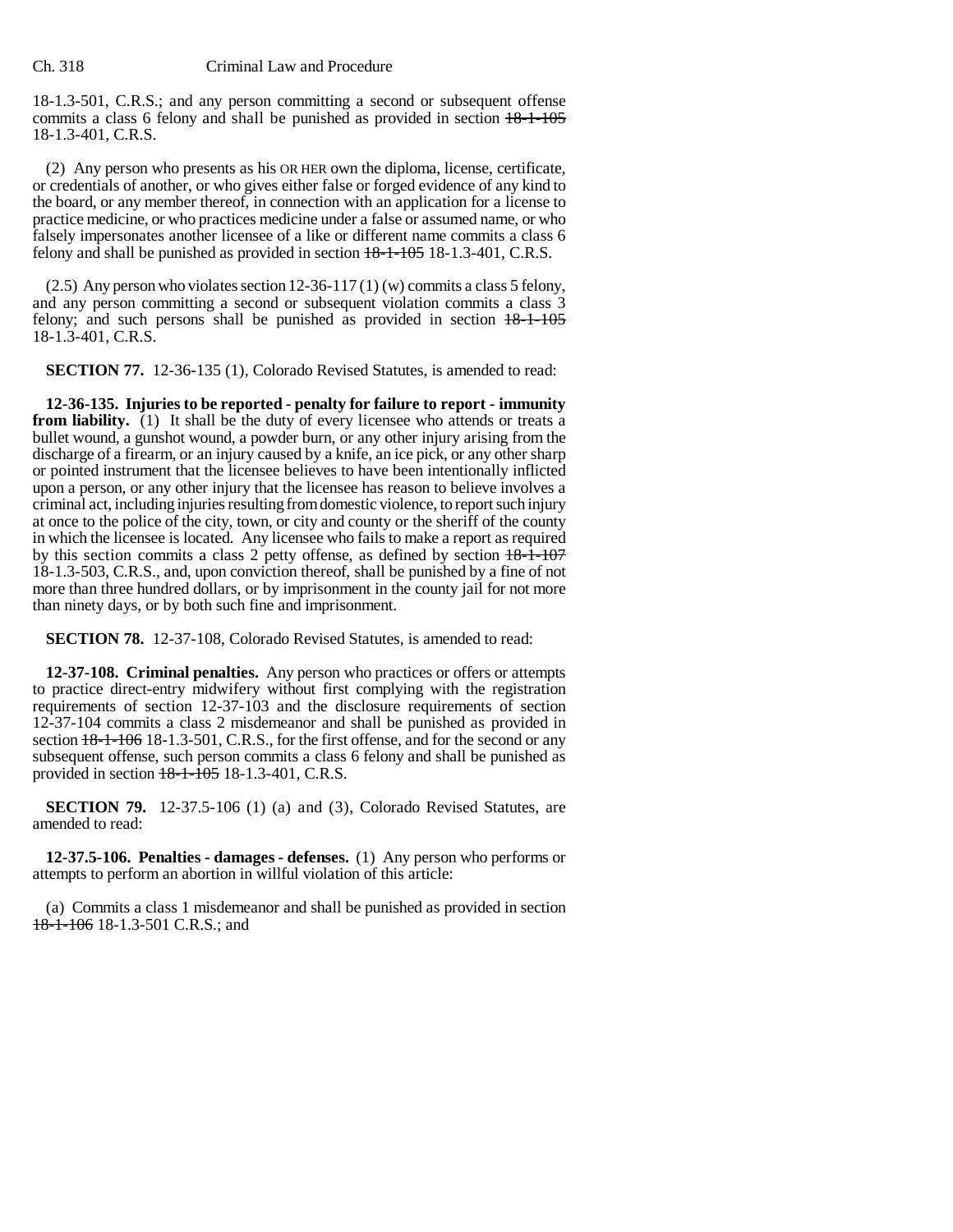Criminal Law and Procedure Ch. 318

(3) Any person who counsels, advises, encourages or conspires to induce or persuade any pregnant minor to furnish any physician with false information, whether oral or written, concerning the minor's age, marital status, or any other fact or circumstance to induce or attempt to induce the physician to perform an abortion upon such minor without providing written notice as required by this article commits a class 5 felony and shall be punished as provided in section  $18-1-105$  18-1.3-401, C.R.S.

**SECTION 80.** 12-38-123 (2), Colorado Revised Statutes, is amended to read:

**12-38-123. Unlawful acts.** (2) Any person who violates the provisions of this section commits a class 3 misdemeanor and shall be punished as provided in section 18-1-106 18-1.3-501, C.R.S. Any person who subsequently violates any provision of this section within three years after the date of the first conviction commits a class 6 felony and shall be punished as provided in section 18-1-105 18-1.3-401, C.R.S.

**SECTION 81.** 12-38.1-118 (2), Colorado Revised Statutes, is amended to read:

**12-38.1-118. Unlawful acts.** (2) Any person who violates the provisions of subsection (1) of this section commits a class 2 misdemeanor and shall be punished as provided in section 18-1-106 18-1.3-501, C.R.S., and any person committing a subsequent offense commits a class 6 felony and shall be punished as provided in section  $18-1-105$  18-1.3-401, C.R.S.

**SECTION 82.** 12-39-116 (2), Colorado Revised Statutes, is amended to read:

**12-39-116. Unlawful practices.** (2) Any person who violates the provisions of this section commits a class 3 misdemeanor and shall be punished as provided in section  $18-1-106$  18-1.3-501, C.R.S. Any person who subsequently violates any provision of this section within three years after the date of the first conviction commits a class 6 felony and shall be punished as provided in section  $18-1-105$ 18-1.3-401, C.R.S.

**SECTION 83.** 12-40-124, Colorado Revised Statutes, is amended to read:

**12-40-124. Penalty for violation.** Any person who violates any of the provisions of this article commits a class 3 misdemeanor and shall be punished as provided in section  $18-1-106$  18-1.3-501, C.R.S. Any person committing a second offense commits a class 1 misdemeanor and shall be punished as provided in section 18-1-106 18-1.3-501, C.R.S. Any person committing a subsequent offense commits a class 6 felony and shall be punished as provided in section 18-1-105 18-1.3-401, C.R.S.

**SECTION 84.** 12-41-121 (2), Colorado Revised Statutes, is amended to read:

**12-41-121. Unlawful acts - criminal penalties.** (2) Any person who commits any act specified in subsection (1) of this section commits a class 3 misdemeanor and shall be punished as provided in section  $18-1-106$  18-1.3-501, C.R.S.

**SECTION 85.** 12-41.5-109 (2) (b) (I) (A), Colorado Revised Statutes, is amended to read: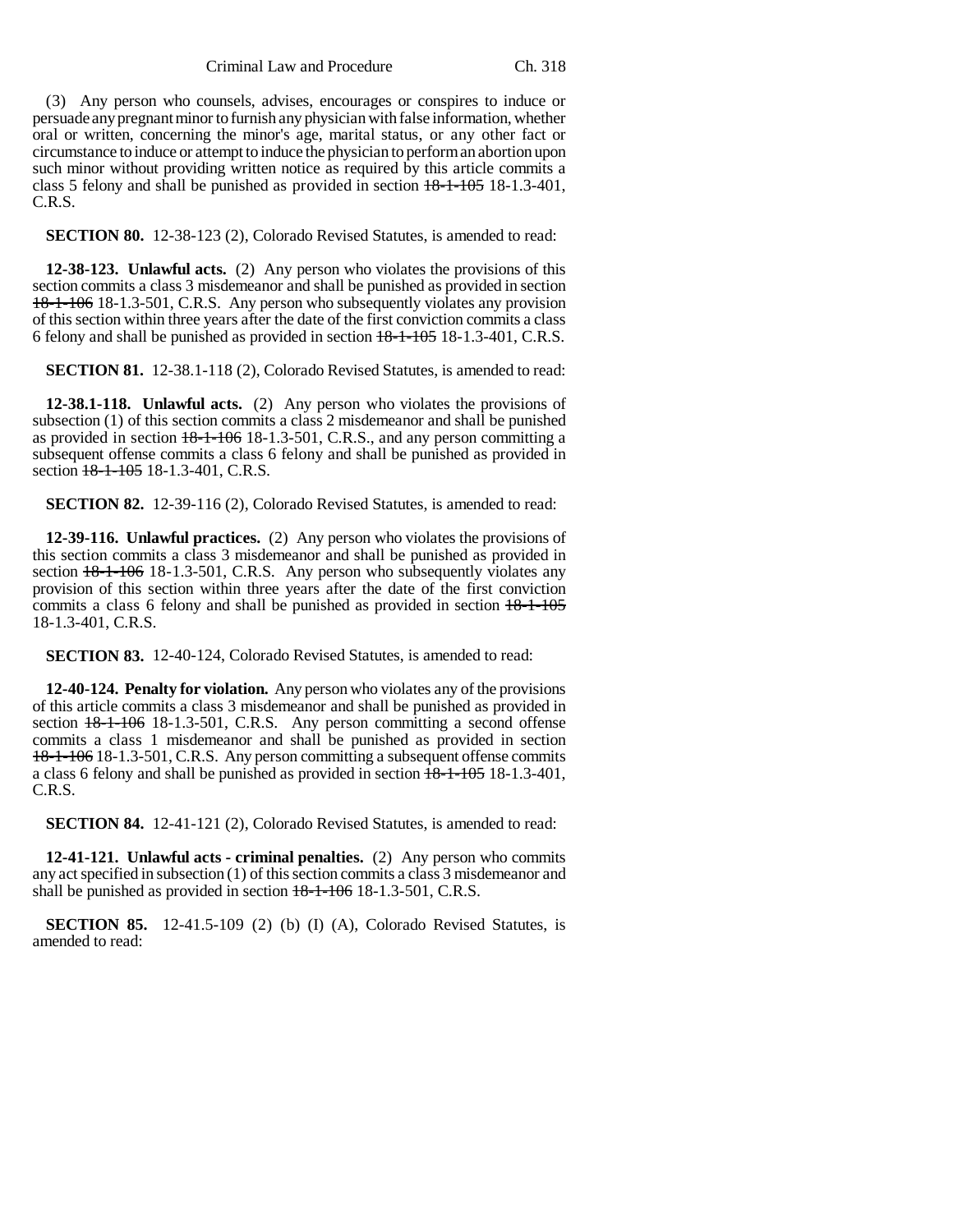**12-41.5-109. Grounds for action - disciplinary proceedings.** (2) The director has the power to revoke, suspend, deny, or refuse to renew a license, place on probation a licensee, or issue a cease and desist order or letter of admonition to a licensee in accordance with subsections (3), (4), (5), and (6) of this section upon proof that such person:

(b) (I) Has been convicted of or has entered and had accepted by a court a plea of guilty or nolo contendere to:

(A) A felony pursuant to section  $18-1-105$  18-1.3-401, C.R.S.; or

**SECTION 86.** 12-41.5-112 (2), Colorado Revised Statutes, is amended to read:

**12-41.5-112. Prohibited acts.** (2) A person who violates any provision of this section commits a class 1 misdemeanor and shall be punished as provided in section 18-1-106 18-1.3-501, C.R.S.; except that imprisonment shall not be imposed for any such violation.

**SECTION 87.** 12-42-119 (2), Colorado Revised Statutes, is amended to read:

**12-42-119. Violations - penalties.** (2) Such person shall be punished as provided in section  $18-1-106$  18-1.3-501, C.R.S.

**SECTION 88.** 12-43-226 (2), Colorado Revised Statutes, is amended to read:

**12-43-226. Unlawful acts.** (2) Any person who violates any provision of subsection (1) of this section commits a class 3 misdemeanor and shall be punished as provided in section 18-1-106 18-1.3-501, C.R.S. Any person who subsequently violates any provision of subsection (1) of this section within three years after the date of a conviction for a violation of subsection (1) of this section commits a class 5 felony and shall be punished as provided in section 18-1-105 18-1.3-401, C.R.S.

**SECTION 89.** 12-43-702.5 (3), Colorado Revised Statutes, is amended to read:

**12-43-702.5. Data base of unlicensed psychotherapists - violation - penalty - data collection.** (3) On and after July 1, 1998, no unlicensed person may practice psychotherapy if such person is not included in the data base required by this section. Any person who violates the provisions of this subsection (3) commits a class 3 misdemeanor and shall be punished as provided in section 18-1-106 18-1.3-501, C.R.S. Notwithstanding the requirements of this section, no unlicensed psychotherapist may use the term "registered", "regulated", "certified", "clinical", "state-registered", "state-approved", or any other term, abbreviation, or symbol that would falsely give the impression that the psychotherapist or the service that is being provided is recommended or approved by the state, based solely on inclusion in the data base.

**SECTION 90.** 12-44-102, Colorado Revised Statutes, is amended to read:

**12-44-102. Defrauding an innkeeper.** Any person who, with intent to defraud, procures food or accommodations from any public establishment, without making payment therefor in accordance with his or her agreement with such public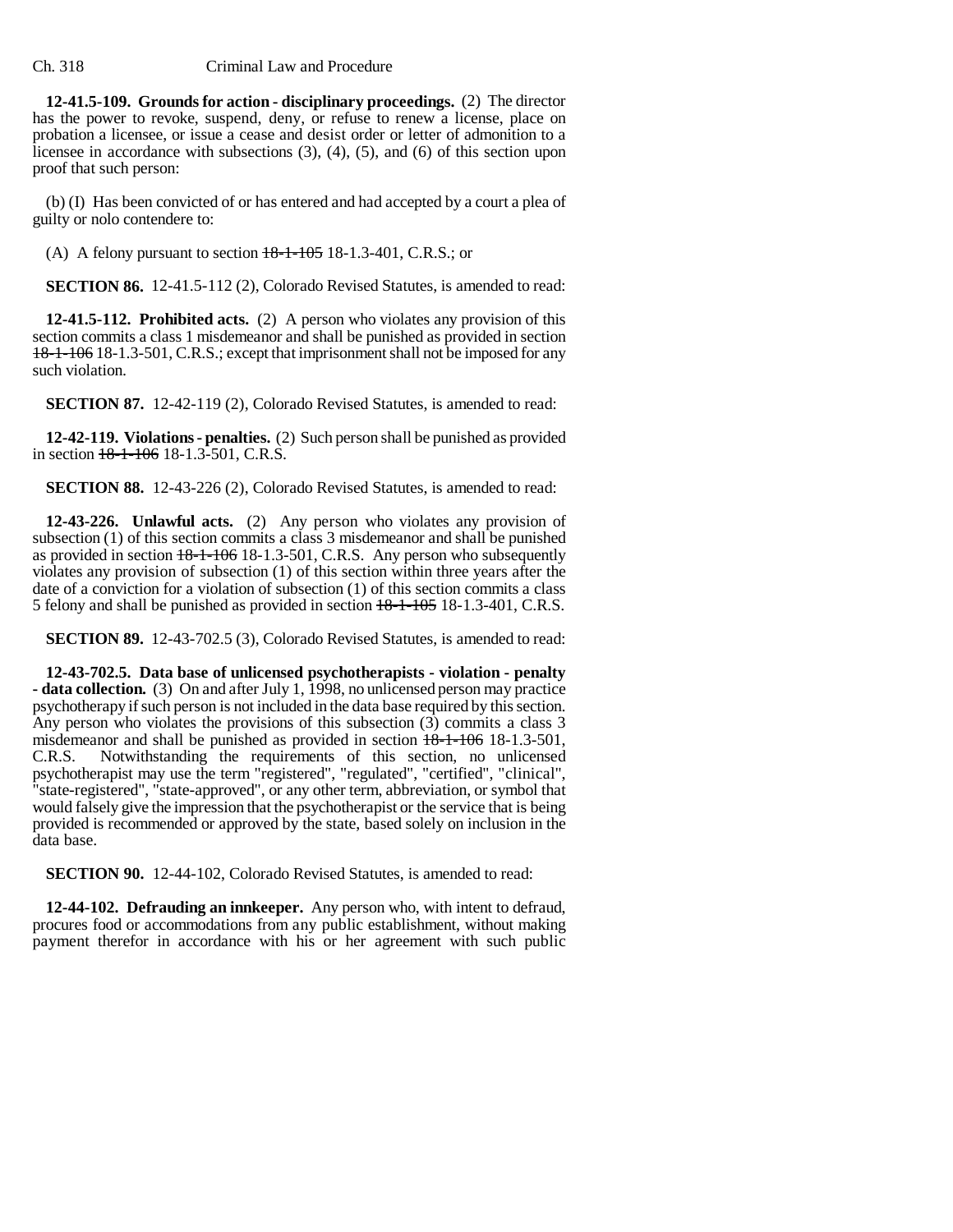Criminal Law and Procedure Ch. 318

establishment, is guilty of a misdemeanor if the total amount due under such agreement is five hundred dollars or less and, upon conviction thereof, shall be punished by a fine of not more than five hundred dollars, or by imprisonment in the county jail for not more than ninety days, or by both such fine and imprisonment; and, if the amount due under such agreement is more than five hundred dollars, such person commits a class 6 felony and shall be punished as provided in section 18-1-105 18-1.3-401, C.R.S.

**SECTION 91.** 12-44.5-107, Colorado Revised Statutes, is amended to read:

**12-44.5-107. Violations - penalty.** Any person who knowingly violates any of the provisions of section 12-44.5-105 or 12-44.5-106 commits a class 1 misdemeanor and shall be punished as provided in section 18-1-106 18-1.3-501, C.R.S.

**SECTION 92.** 12-47-901 (5) (n) (II), Colorado Revised Statutes, is amended to read:

**12-47-901. Unlawful acts - exceptions.** (5) It is unlawful for any person licensed to sell at retail pursuant to this article:

(n) (II) Any person who violates any provision of this paragraph (n) is guilty of a class 5 felony and, upon conviction thereof, shall be punished as provided in section 18-1-105 18-1.3-401, C.R.S.

**SECTION 93.** 12-47-903 (2) and (3), Colorado Revised Statutes, are amended to read:

**12-47-903. Violations - penalties.** (2) Any person violating any of the provisions of section 12-47-901 (1) (a), (1) (f), (1) (g), (1) (i), (1) (k), (1) (l), (5) (a) (I), or (5) (b) commits a class 2 misdemeanor and shall be punished as provided in section 18-1-106 18-1.3-501, C.R.S.

(3) Any person violating any of the provisions of section 12-47-901 (1) (b) or (1) (c) commits a class 2 misdemeanor and shall be punished as provided in section  $18-1-106$  18-1.3-501, C.R.S. For the second conviction and for all subsequent convictions of violating the provisions of section  $12-47-901$  (1) (b) or (1) (c), the court shall impose at least the minimum fine and shall have no discretion to suspend any fine so imposed; except that the court may provide for the payment of such fine as provided in subsection (4) of this section.

**SECTION 94.** 12-47.1-527 (4) (a), Colorado Revised Statutes, is amended to read:

**12-47.1-527. Records - confidentiality - exceptions.** (4) (a) Any person who discloses confidential records or information in violation of the provisions of this section commits a class 1 misdemeanor and shall be punished as provided in section 18-1-106 18-1.3-501, C.R.S. Any criminal prosecution pursuant to the provisions of this section must be brought within five years from the date the violation occurred.

**SECTION 95.** 12-47.1-603 (1), Colorado Revised Statutes, is amended to read: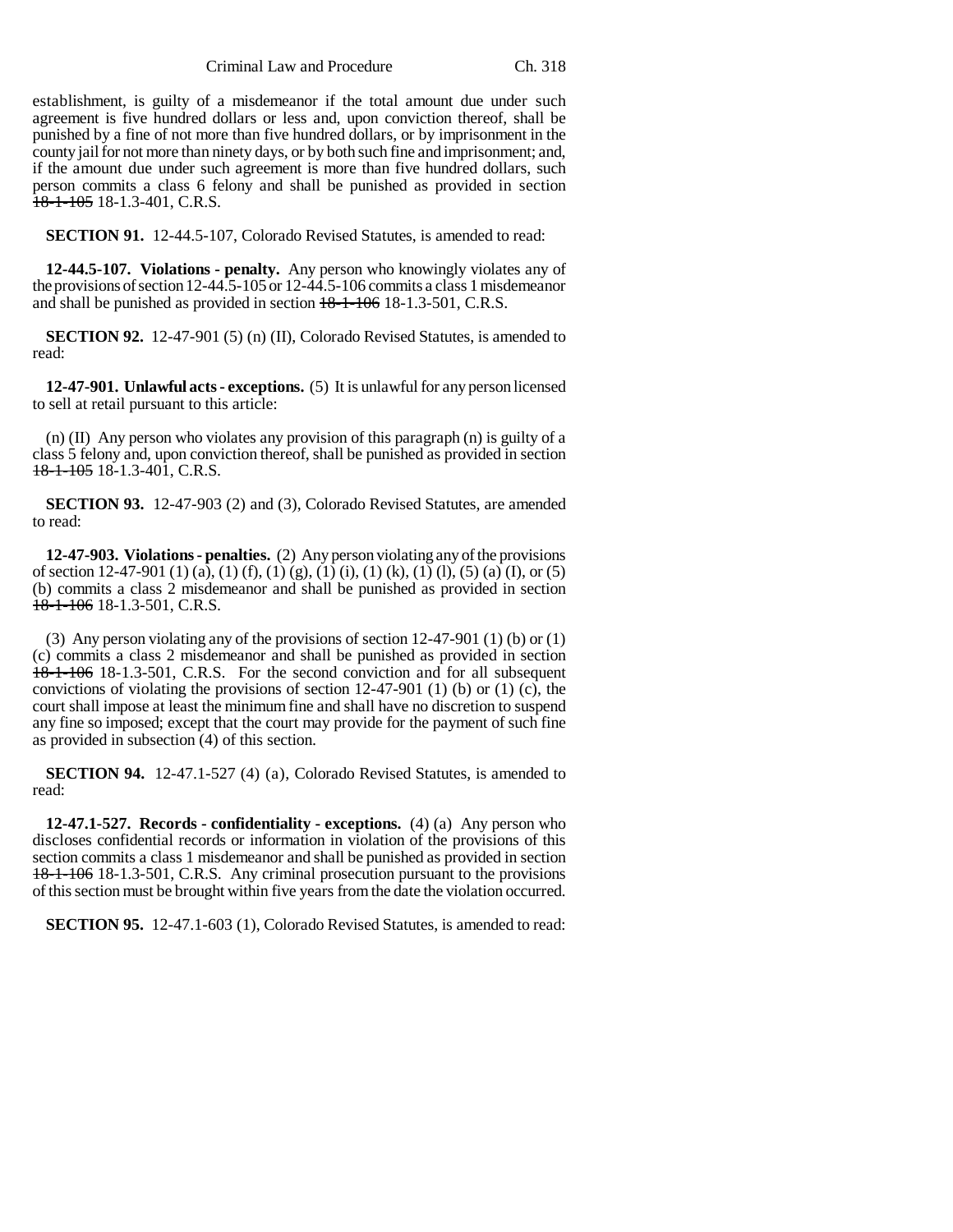# **12-47.1-603. Violations of taxation provisions - penalties.** (1) Any person who:

(a) Makes any false or fraudulent return in attempting to defeat or evade the tax imposed by this article commits a class 5 felony and shall be punished as provided in section 18-1-105 18-1.3-401, C.R.S.;

(b) Fails to pay tax due under this article within thirty days after the date the tax becomes due commits a class 1 misdemeanor and shall be punished as provided in section 18-1-106 18-1.3-501, C.R.S.;

(c) Fails to file a return required by this article within thirty days after the date the return is due commits a class 1 misdemeanor and shall be punished as provided in section  $18-1-106$  18-1.3-501, C.R.S.;

(d) Violates either paragraph (b) or (c) two or more times in any twelve-month period commits a class 5 felony and shall be punished as provided in section  $\frac{18-1-105}{18-1.3-401}$ , C.R.S.;

(e) Willfully aids or assists in, or procures, counsels, or advises the preparation or presentation under or in connection with any matter arising under any title administered by the commission or a return, affidavit, claim, or other document which is fraudulent or is false as to any material fact, whether or not such falsity or fraud is with the knowledge or consent of the person authorized or required to present such return, affidavit, claim, or document commits a class 5 felony and shall be punished as provided in section 18-1-105 18-1.3-401, C.R.S.

**SECTION 96.** 12-47.1-802, Colorado Revised Statutes, is amended to read:

**12-47.1-802. False statement on application - violations of rules or provisions of article as felony.** Any person who knowingly makes a false statement in any application for a license or in any statement attached to the application, or who provides any false or misleading information to the commission or the division, or who fails to keep books and records to substantiate the receipts, expenses, or uses resulting from limited gaming conducted under this article as prescribed in rules or regulations promulgated by the commission, or who falsifies any books or records which relate to any transaction connected with the holding, operating, and conducting of any limited card games or slot machines, or who knowingly violates any of the provisions of this article or any rule or regulation adopted by the commission or any terms of any license granted under this article, commits a class 5 felony and shall be punished as provided in section  $18-1-105$  18-1.3-401, C.R.S.

**SECTION 97.** 12-47.1-803 (1) (b), Colorado Revised Statutes, is amended to read:

**12-47.1-803. Slot machines - shipping notices.** (1) (b) Any person violating any provision of this section commits a class 5 felony and shall be punished as provided in section 18-1-105 18-1.3-401, C.R.S.

**SECTION 98.** 12-47.1-809 (4), Colorado Revised Statutes, is amended to read: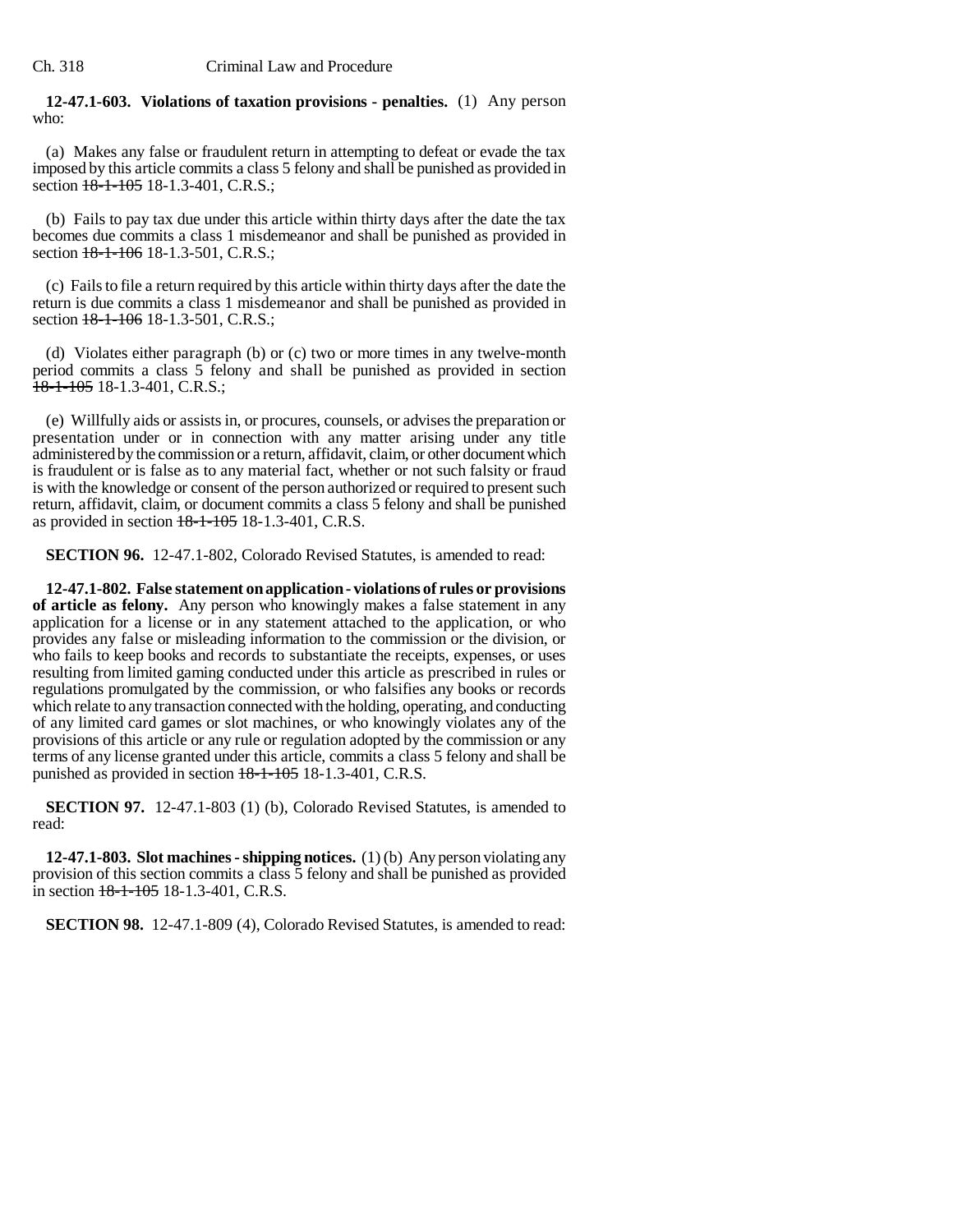**12-47.1-809. Age of participants - violation as misdemeanor - applicability.** (4) Any person violating any of the provisions of this section commits a class 2 misdemeanor and shall be punished as provided in section  $18-1-106$  18-1.3-501, C.R.S.

**SECTION 99.** 12-47.1-817 (2), Colorado Revised Statutes, is amended to read:

**12-47.1-817. Failure to pay winners.** (2) Any person violating any provision of this section commits a class 1 misdemeanor and shall be punished as provided in section  $18-1-106$  18-1.3-501, C.R.S.

**SECTION 100.** 12-47.1-822 (3), Colorado Revised Statutes, is amended to read:

**12-47.1-822. Cheating.** (3) Any person issued a license pursuant to this article violating any provision of this section commits a class 6 felony and shall be punished as provided in section 18-1-105 18-1.3-401, C.R.S., and any other person violating any provision of this section commits a class 1 misdemeanor and shall be punished as provided in section  $18-1-106$  18-1.3-501, C.R.S. If the person is a repeating gambling offender the person commits a class 5 felony and shall be punished as provided in section 18-1-105 18-1.3-401, C.R.S.

**SECTION 101.** 12-47.1-823 (2), Colorado Revised Statutes, is amended to read:

**12-47.1-823. Fraudulent acts.** (2) Any person issued a license pursuant to this article violating any provision of this section commits a class 6 felony and shall be punished as provided in section 18-1-105 18-1.3-401, C.R.S., and any other person violating any provision of this section commits a class 1 misdemeanor and shall be punished as provided in section 18-1-106 18-1.3-501, C.R.S. If the person is a repeating gambling offender, the person commits a class 5 felony and shall be punished as provided in section 18-1-105 18-1.3-401, C.R.S.

**SECTION 102.** 12-47.1-824 (2), Colorado Revised Statutes, is amended to read:

**12-47.1-824. Use of device for calculating probabilities.** (2) Any person issued a license pursuant to this article violating any provision of this section commits a class 6 felony and shall be punished as provided in section  $18-1-105$  18-1.3-401, C.R.S., and any other person violating any provision of this section commits a class 1 misdemeanor and shall be punished as provided in section 18-1-106 18-1.3-501, C.R.S. If the person is a repeating gambling offender, the person commits a class 5 felony and shall be punished as provided in section  $18-1-105$  18-1.3-401, C.R.S.

**SECTION 103.** 12-47.1-825 (8), Colorado Revised Statutes, is amended to read:

**12-47.1-825. Use of counterfeit or unapproved chips or tokens or unlawful coins or devices - possession of certain unlawful devices, equipment, products, or materials.** (8) Any person violating any provision of this section commits a class 6 felony and shall be punished as provided in section 18-1-105 18-1.3-401, C.R.S.; except that, if the person is a repeating gambling offender, the person commits a class 5 felony and shall be punished as provided in section  $18-1-105$  18-1.3-401, C.R.S.

**SECTION 104.** 12-47.1-826 (2), Colorado Revised Statutes, is amended to read: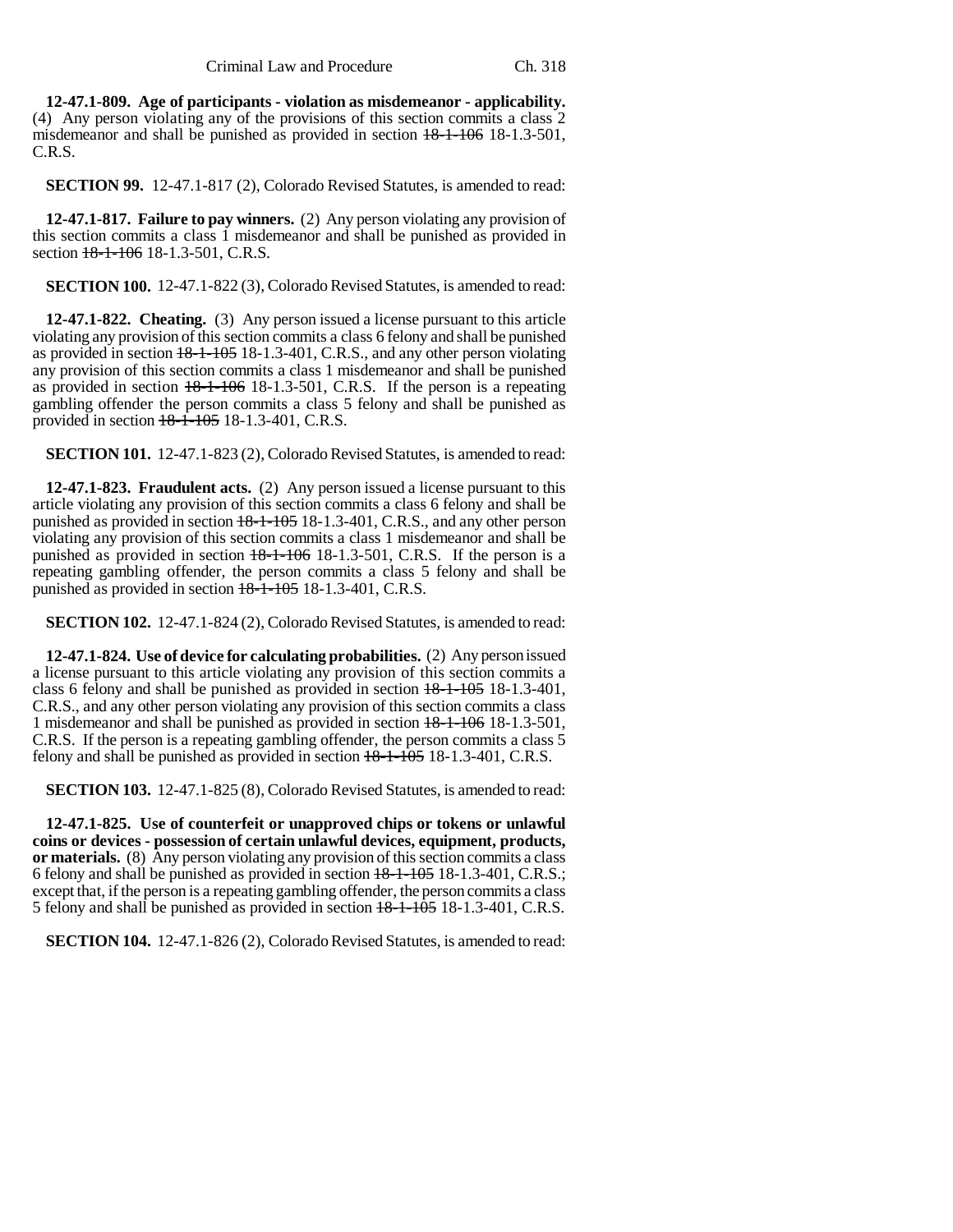**12-47.1-826. Cheating game and devices.** (2) Any person violating any provision of this section commits a class 6 felony and shall be punished as provided in section  $18-1-105$  18-1.3-401, C.R.S.; except that, if the person is a repeating gambling offender, the person commits a class 5 felony and shall be punished as provided in section 18-1-105 18-1.3-401, C.R.S.

**SECTION 105.** 12-47.1-827 (4), Colorado Revised Statutes, is amended to read:

**12-47.1-827. Unlawful manufacture, sale, distribution, marking, altering, or modification of equipment and devices associated with limited gaming unlawful instruction.** (4) Any person issued a license pursuant to this article violating any provision of this section commits a class 6 felony and shall be punished as provided in section  $18-1-105$  18-1.3-401, C.R.S., and any other person violating any provision of this section commits a class 1 misdemeanor and shall be punished as provided in section  $18-1-106$  18-1.3-501, C.R.S. If the person is a repeating gambling offender, the person commits a class 5 felony and shall be punished as provided in section 18-1-105 18-1.3-401, C.R.S.

**SECTION 106.** 12-47.1-828 (3), Colorado Revised Statutes, is amended to read:

**12-47.1-828. Unlawful entry by excluded and ejected persons.** (3) Any person violating the provisions of this section commits a class 5 felony and shall be punished as provided in section 18-1-105 18-1.3-401, C.R.S.

**SECTION 107.** 12-47.1-830 (2), Colorado Revised Statutes, is amended to read:

**12-47.1-830. Failure to display operator and premises licenses.** (2) Any person violating this section commits a class 2 misdemeanor and shall be punished as provided in section 18-1-106 18-1.3-501, C.R.S.

**SECTION 108.** 12-47.1-832, Colorado Revised Statutes, is amended to read:

**12-47.1-832. Violations of article as misdemeanors.** Any person violating any of the provisions of this article, or any of the rules and regulations promulgated pursuant thereto, commits a class 1 misdemeanor and shall be punished as provided in section  $18-1-106$  18-1.3-501, C.R.S., except as may otherwise be specifically provided in this article.

**SECTION 109.** 12-47.1-838 (2), Colorado Revised Statutes, is amended to read:

**12-47.1-838. Personal pecuniary gain or conflict of interest.** (2) Any person violating any of the provisions of this section commits a class 3 felony and shall be punished as provided in section 18-1-105 18-1.3-401, C.R.S.

**SECTION 110.** 12-47.1-839 (2), Colorado Revised Statutes, is amended to read:

**12-47.1-839. False or misleading information - unlawful.** (2) Any person violating any of the provisions of this section commits a class 5 felony and shall be punished as provided in section 18-1-105 18-1.3-401, C.R.S.

**SECTION 111.** 12-55.5-107.5 (1), Colorado Revised Statutes, is amended to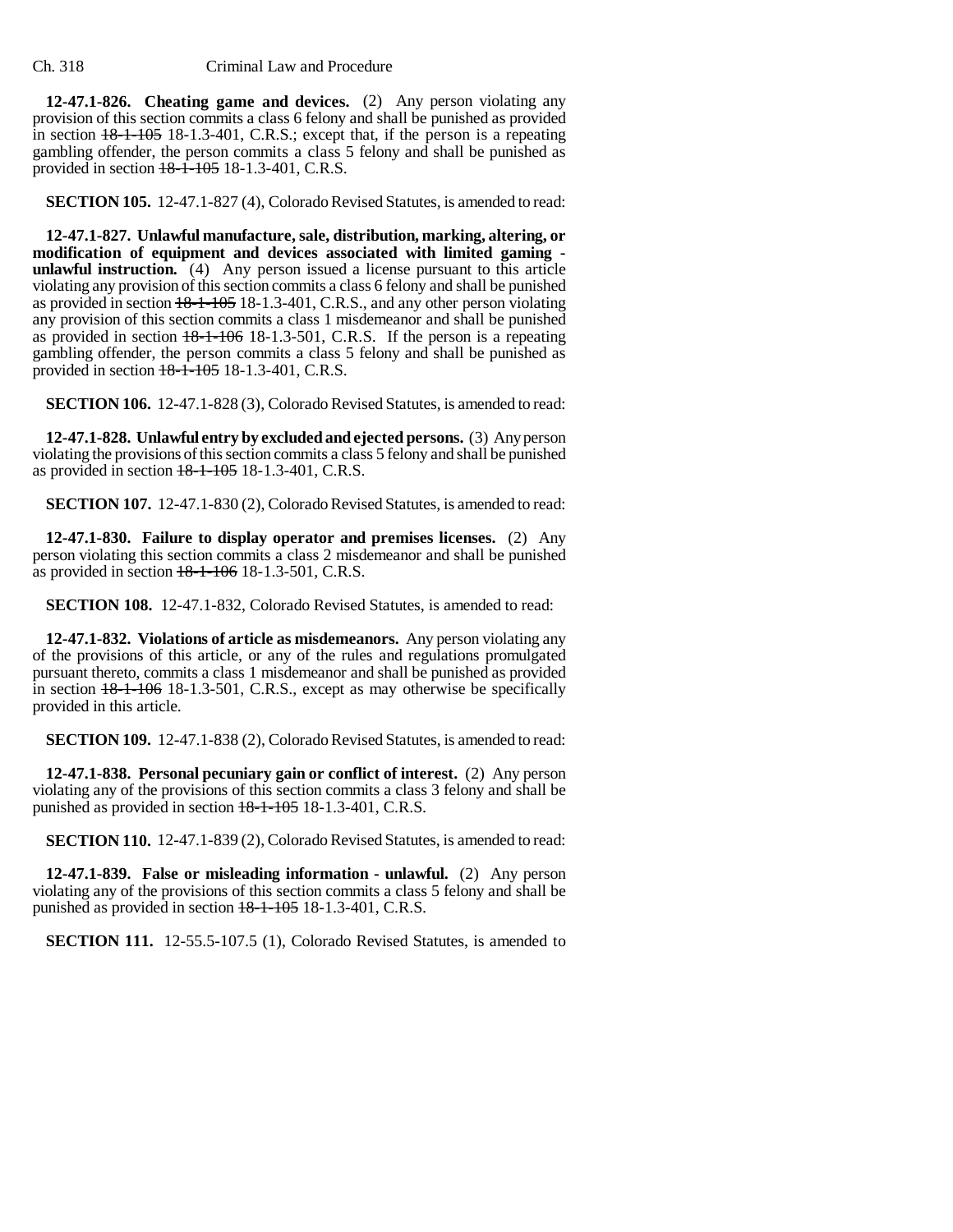read:

**12-55.5-107.5. Violations - penalties - distribution of fines collected.** (1) Any person who violates section  $12-55.5-103$  (1) is guilty of a misdemeanor and, upon conviction thereof, shall be punished by a fine of not less than one thousand dollars nor more than five thousand dollars, or by imprisonment in the county jail for not more than one year, or by both such fine and imprisonment. Upon a second or subsequent conviction, such person commits a class 5 felony and shall be punished as provided in section  $18-1-105$  18-1.3-401, C.R.S.

**SECTION 112.** 12-56-104 (3) (b), (4), and (5), Colorado Revised Statutes, are amended to read:

**12-56-104. Prohibited acts - penalties.** (3) (b) A pawnbroker who violates the terms of a contract for purchase involving a fixed price as set forth in section 12-56-101 (2) commits a class 2 misdemeanor and shall be punished as provided in section  $18-1-106$  18-1.3-501, C.R.S.

(4) Except as otherwise provided in this section, any pawnbroker who violates any of the provisions of this article commits a class 1 misdemeanor and shall be punished as provided in section 18-1-106 18-1.3-501, C.R.S., and upon a second or subsequent conviction for a violation of this article within three years of the date of a prior conviction, a pawnbroker commits a class 5 felony and shall be punished as provided in section  $18\overline{-1}$  -105 18-1.3-401, C.R.S.

(5) Any customer who knowingly gives false information with respect to the information required by section 12-56-103 (1) commits a class 5 felony and shall be punished as provided in section 18-1-105 18-1.3-401, C.R.S.

**SECTION 113.** 12-58-116 (2), Colorado Revised Statutes, is amended to read:

**12-58-116. Violations - penalty.** (2) Any person who violates any provision of this section commits a class 3 misdemeanor and shall be punished as provided in section  $18-1-106$  18-1.3-501, C.R.S.

**SECTION 114.** 12-60-703.5 (2) (b), Colorado Revised Statutes, is amended to read:

**12-60-703.5. Limitations on pari-mutuel wagering.** (2) (b) Any person who violates paragraph (a) of this subsection (2) commits a class 2 misdemeanor and shall be punished as provided in section 18-1-106 18-1.3-501, C.R.S.

**SECTION 115.** 12-60-801 (1), Colorado Revised Statutes, is amended to read:

**12-60-801. Criminal penalties.** (1) Except as provided in section 12-60-601, any person who commits any of the acts enumerated in section 12-60-507 (1) other than those which also constitute crimes under the "Colorado Criminal Code", title 18, C.R.S., commits a class 2 misdemeanor and shall be punished as provided in section  $18-1-106$  18-1.3-501, C.R.S.

**SECTION 116.** 12-61-407, Colorado Revised Statutes, is amended to read: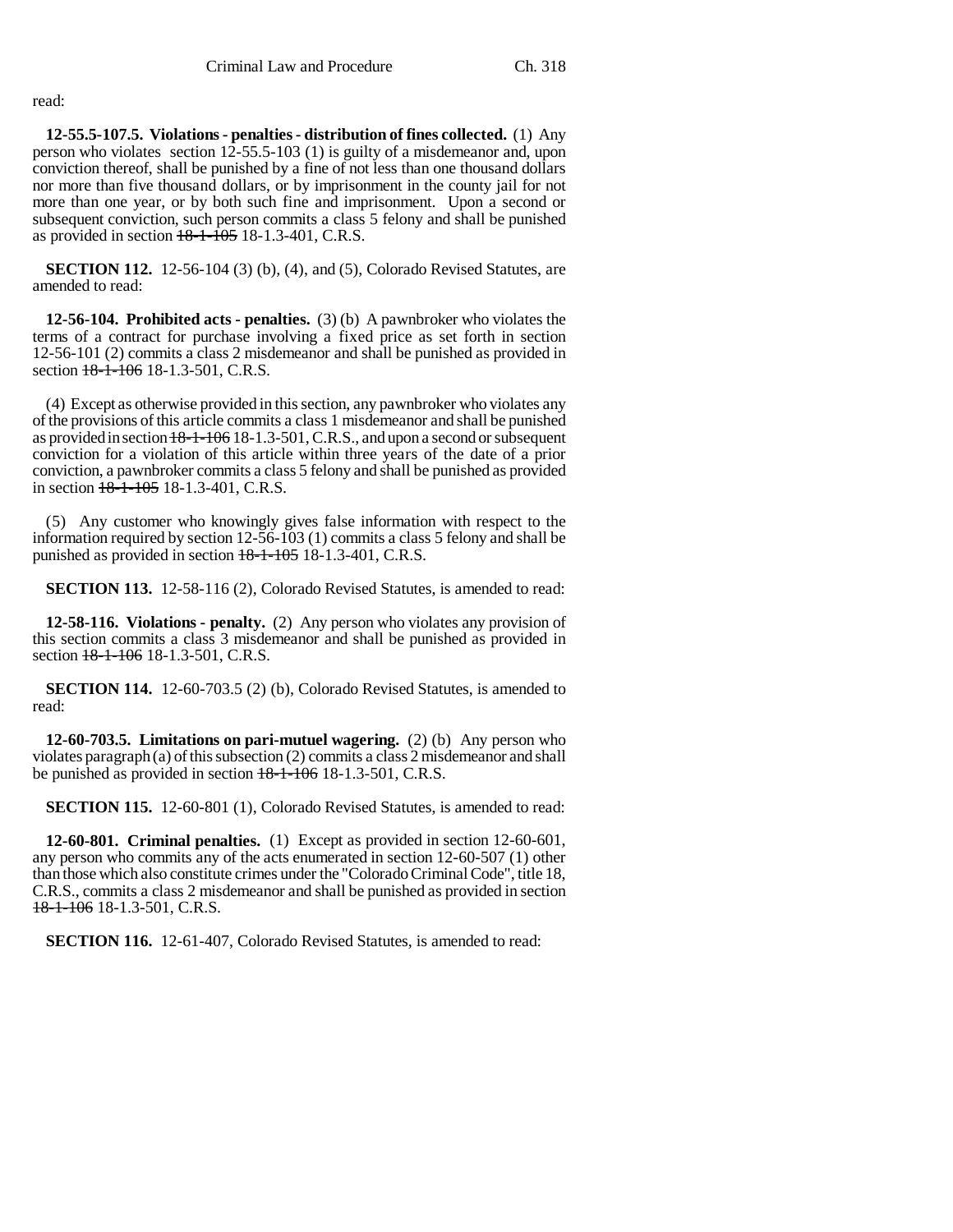**12-61-407. Violation - penalty.** Any person who fails to register as a developer in violation of this part 4 commits a class 6 felony and shall be punished as provided in section 18-1-105 18-1.3-401, C.R.S. Any agreement or contract for the sale or lease of a subdivision or part thereof shall be voidable by the purchaser and unenforceable by the developer unless such developer was duly registered under the provisions of this part 4 when such agreement or contract was made.

**SECTION 117.** 12-61-612, Colorado Revised Statutes, is amended to read:

**12-61-612. Penalty for violation.** Any person who knowingly violates any provision of this part 6 commits a class 2 misdemeanor and shall be punished as provided in section 18-1-106 18-1.3-501, C.R.S. Each instance of violation shall be considered a separate offense.

**SECTION 118.** 12-61-712 (2), Colorado Revised Statutes, is amended to read:

**12-61-712. Unlawful acts.** (2) Any person who violates any provision of subsection (1) of this section commits a class 3 misdemeanor and shall be punished as provided in section 18-1-106 18-1.3-501, C.R.S. Any person who subsequently violates any provision of subsection (1) of this section within three years after the date of a conviction for a violation of subsection (1) of this section commits a class 1 misdemeanor and shall be punished as provided in section 18-1-106 18-1.3-501, C.R.S.

**SECTION 119.** 12-64-114 (2), Colorado Revised Statutes, is amended to read:

**12-64-114. Enforcement.** (2) Any person who practices veterinary medicine without a license commits a class 3 misdemeanor and shall be punished as provided in section 18-1-106 18-1.3-501, C.R.S. Each act of such unlawful practice shall constitute a distinct and separate offense.

**SECTION 120.** 13-1-128 (4), Colorado Revised Statutes, is amended to read:

**13-1-128. Confidentiality of decisions of courts of record - violations penalties.** (4) Any person who knowingly violates the provisions of subsection (1) of this section commits a class 6 felony and, upon conviction thereof, shall be punished as provided in section  $18-1-105$  18-1.3-401, C.R.S.

**SECTION 121.** 13-10-113 (6), Colorado Revised Statutes, is amended to read:

**13-10-113. Fines and penalties.** (6) Whenever the judge in a municipal court of record imposes a fine for a nonviolent municipal ordinance or code offense, if the person who committed the offense is unable to pay the fine at the time of the court hearing or if he OR SHE fails to pay any fine imposed for the commission of such offense, in order to guarantee the payment of such fine, the municipal judge may compel collection of the fine in the manner provided in section  $18-1-110$  18-1.3-506, C.R.S. For purposes of this subsection (6), "nonviolent municipal ordinance or code offense" means a municipal ordinance or code offense which does not involve the use or threat of physical force on or to a person in the commission of the offense.

**SECTION 122.** 13-22-103 (1), Colorado Revised Statutes, is amended to read: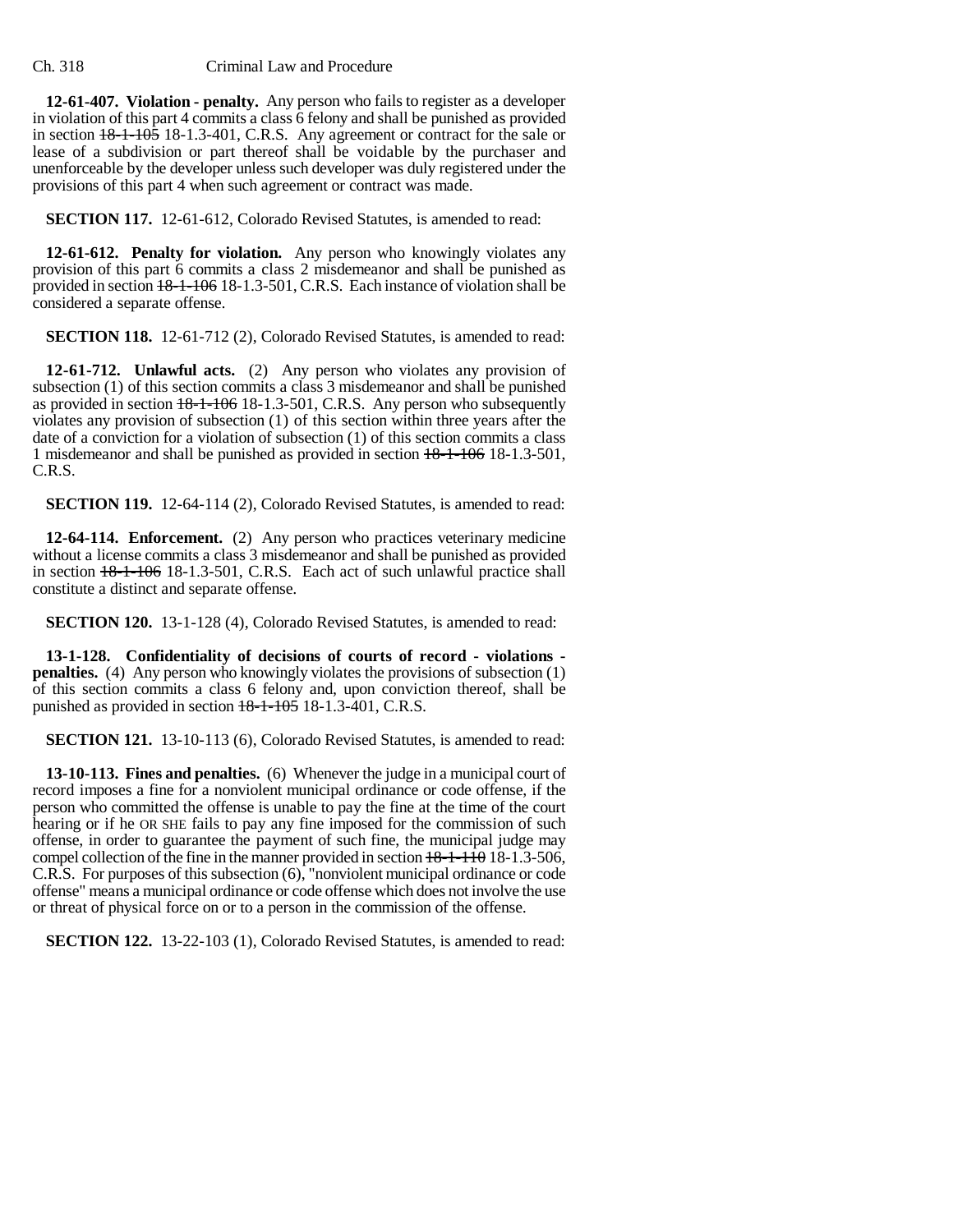**13-22-103. Minors - consent for medical, dental, and related care.** (1) Except as otherwise provided in sections  $16-11-311$   $(4.5)$  18-1.3-407 (4.5), 18-6-101, 25-4-402, and 12-34-103 (1), C.R.S., a minor eighteen years of age or older, or a minor fifteen years of age or older who is living separate and apart from his or her parent, parents, or legal guardian, with or without the consent of his or her parent, parents, or legal guardian, and is managing his or her own financial affairs, regardless of the source of his or her income, or any minor who has contracted a lawful marriage may give consent to organ or tissue donation or the furnishing of hospital, medical, dental, emergency health, and surgical care to himself or herself. Such consent shall not be subject to disaffirmance because of minority, and, when such consent is given, said minor shall have the same rights, powers, and obligations as if he or she had obtained majority. Consent to organ or tissue donation may be revoked pursuant to section 12-34-107, C.R.S.

**SECTION 123.** 13-45-114, Colorado Revised Statutes, is amended to read:

**13-45-114. Avoiding writ - penalty.** Anyone having a person in his OR HER custody or under his OR HER restraint, power, or control for whose relief a writ of habeas corpus is issued who, with the intent to avoid the effect of such writ, transfers such person to the custody, or places him OR HER under the control, of another or conceals him OR HER or changes the place of his OR HER confinement with intent to avoid the operation of such a writ or with intent to remove him OR HER out of this state commits a class 6 felony and shall be punished as provided in section  $18-1-105$ 18-1.3-401, C.R.S. In any prosecution for the penalty incurred under this section, it shall not be necessary to show that the writ of habeas corpus had issued at the time of the removal, transfer, or concealment therein mentioned if it is proved that the acts therein forbidden were done with the intent to avoid the operation of such writ.

**SECTION 124.** 13-71-111, Colorado Revised Statutes, is amended to read:

**13-71-111. Contents of juror summons.** The juror summons shall state: Whether the anticipated service is that of a trial or grand juror; the beginning date of the juror service; the name, address, hour, and room number, if any, of the courthouse or office to which the juror shall report on the first day of service; the fact that a knowing failure to obey the summons without justifiable excuse is a class 3 misdemeanor punishable as provided in section 18-1-106 18-1.3-501, C.R.S.; and such other information and instructions as are deemed appropriate by the state court administrator or the jury commissioner. Every prospective juror shall also receive, with the summons, notice of the qualifications for juror service.

**SECTION 125.** 13-71-115 (1), Colorado Revised Statutes, is amended to read:

**13-71-115. Juror questionnaires.** (1) On or before the first day of the term of trial or grand juror service, each juror shall be given a juror questionnaire requesting the following information about the juror: Name, sex, date of birth, age, residence, and marital status; the number and ages of children; educational level and occupation; whether the juror is regularly employed, self-employed, or unemployed; spouse's occupation; previous juror service; present or past involvement as a party or witness in a civil or criminal proceeding; and such other information as the jury commissioner deems appropriate after consulting with the judges in the judicial district. The questionnaire shall contain a declaration by the juror that the information supplied is,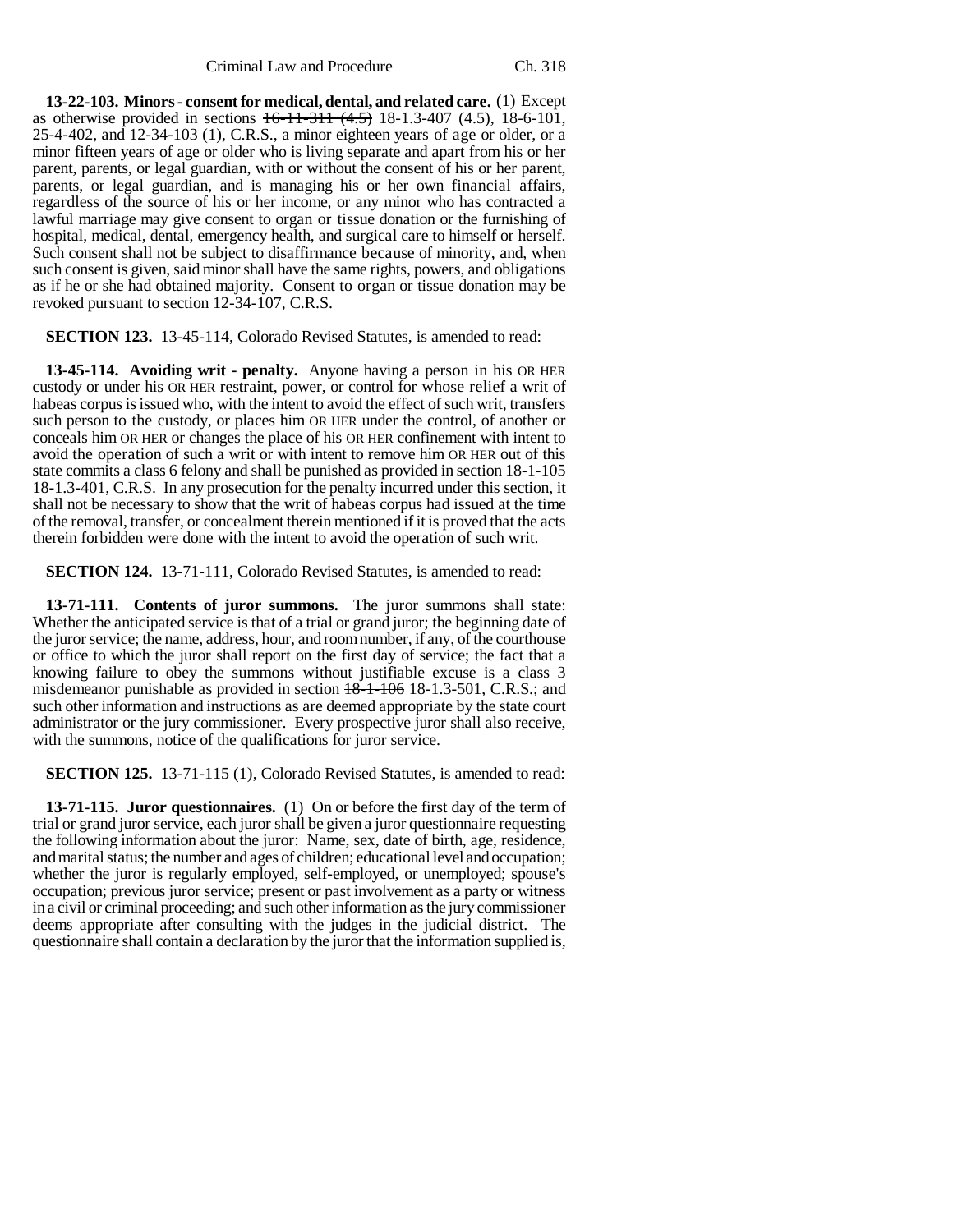to the best of the juror's knowledge, true and an acknowledgment that a willful misrepresentation of a material fact is a class 3 misdemeanor punishable as provided in section  $18-1-106$  18-1.3-501, C.R.S. Immediately below the declaration, the questionnaire shall contain a place for the signature of the juror. A notice that the completed questionnaire is not a public record shall appear prominently on its face.

**SECTION 126.** 13-71-134 (2), Colorado Revised Statutes, is amended to read:

**13-71-134. Penalties and enforcement remedies for harassment by employer.** (2) Any employer who willfully violates this section commits willful harassment of a juror by an employer, as defined in section 18-8-614, C.R.S., which is a class 2 misdemeanor punishable as provided in section 18-1-106 18-1.3-501, C.R.S.

**SECTION 127.** 13-90-107 (1) (a) (II), Colorado Revised Statutes, is amended to read:

**13-90-107. Who may not testify without consent.** (1) There are particular relations in which it is the policy of the law to encourage confidence and to preserve it inviolate; therefore, a person shall not be examined as a witness in the following cases:

(a) (II) The privilege described in this paragraph (a) does not apply to class 1, 2, or 3 felonies as described in section  $18-1-105$  (1) (a) (IV) and (1) (a) (V) 18-1.3-401 (1) (a) (IV) AND (1) (a) (V), C.R.S. In this instance, during the marriage or afterward, a husband shall not be examined for or against his wife as to any communications intended to be made in confidence and made by one to the other during the marriage without his consent, and a wife shall not be examined for or against her husband as to any communications intended to be made in confidence and made by one to the other without her consent.

**SECTION 128.** 15-18-113 (1), (2), (3), and (4), Colorado Revised Statutes, are amended to read:

**15-18-113. Penalties.** (1) Any person who willfully conceals, defaces, damages, or destroys a declaration of another, without the knowledge and consent of the declarant, commits a class 1 misdemeanor and shall be punished as provided in section  $18-1-106$  18-1.3-501, C.R.S.

(2) Any person who falsifies or forges a declaration of another commits a class 5 felony and shall be punished as provided in section 18-1-105 18-1.3-401, C.R.S.

(3) Any person who falsifies or forges a declaration of another, and the terms of the declaration are carried out, resulting in the death of the purported declarant, commits a class 2 felony and shall be punished as provided in section  $18-1-105$ 18-1.3-401, C.R.S.

(4) Any person who willfully withholds information concerning the revocation of the declaration of another commits a class 1 misdemeanor and shall be punished as provided in section 18-1-106 18-1.3-501, C.R.S.

**SECTION 129.** 16-4-101 (2), Colorado Revised Statutes, is amended to read: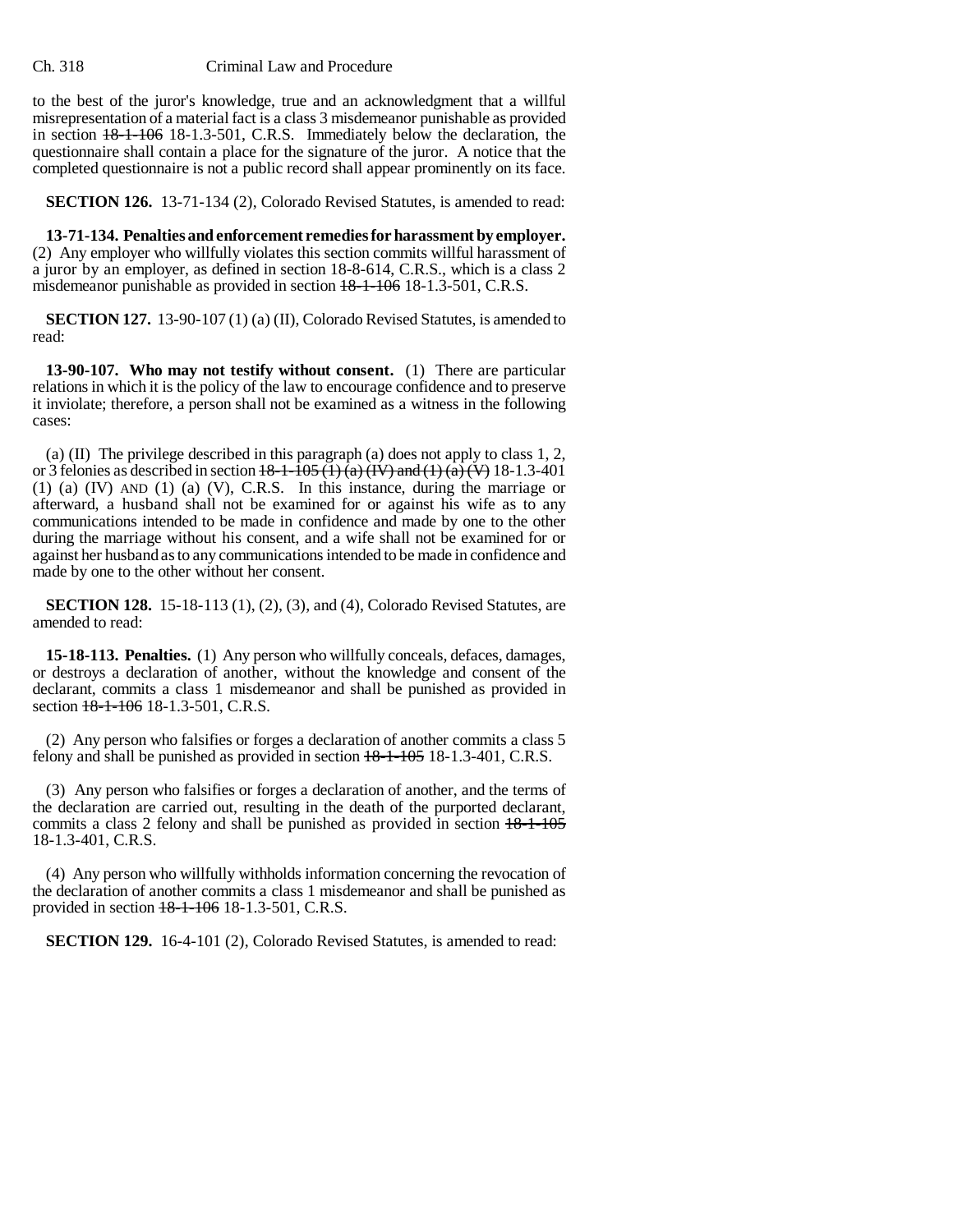**16-4-101. Bailable offenses.** (2) For purposes of this section, "crime of violence" shall have the same meaning as that set forth in section  $16-11-309(2)$  18-1.3-406 (2), C.R.S.

**SECTION 130.** 16-4-108 (2), Colorado Revised Statutes, is amended to read:

**16-4-108. Exoneration from bond liability.** (2) Upon entry of an order for deferred prosecution or deferred judgment as authorized in sections 16-7-401 and 16-7-403 18-1.3-101 AND 18-1.3-102, C.R.S., sureties upon any bond given for the appearance of the defendant shall be released from liability on such bond.

**SECTION 131.** 16-4-201 (2), Colorado Revised Statutes, is amended to read:

**16-4-201. Bail after conviction.** (2) After conviction, a defendant who is granted probation pursuant to section  $16-11-202$  18-1.3-202, C.R.S., may orally, or in writing, move for a stay of probation pending determination of a motion for a new trial or a motion in arrest of judgment or pending review by an appellate court. The trial court, in its discretion, may grant a stay of probation and require the defendant to post an appeal bond under one or more of the alternatives set forth in section 16-4-104. The district attorney shall be present at the time the court passes on a defendant's motion for stay of probation after conviction.

**SECTION 132.** 16-4-201.5 (1) (d), Colorado Revised Statutes, is amended to read:

**16-4-201.5. Right to bail after a conviction - exceptions.** (1) The court may grant bail after a person is convicted, pending sentencing or appeal, only as provided by this part 2; except that no bail is allowed for persons convicted of:

(d) A crime of violence, as defined in section  $16-11-309$  18-1.3-406, C.R.S.;

**SECTION 133.** 16-5-301 (1) (a) and (1) (b) (I), Colorado Revised Statutes, are amended to read:

**16-5-301. Preliminary hearing or waiver - dispositional hearing.** (1) (a) Every person accused of a class 1, 2, or 3 felony by direct information or felony complaint has the right to demand and receive a preliminary hearing within a reasonable time to determine whether probable cause exists to believe that the offense charged in the information or felony complaint was committed by the defendant. In addition, only those persons accused of a class 4, 5, or 6 felony by direct information or felony complaint which felony requires mandatory sentencing or is a crime of violence as defined in section  $16-11-309$  18-1.3-406, C.R.S., or is a sexual offense under part 4 of article 3 of title 18, C.R.S., shall have the right to demand and receive a preliminary hearing within a reasonable time to determine whether probable cause exists to believe that the offense charged in the information or felony complaint was committed by the defendant. The procedure to be followed in asserting the right to a preliminary hearing and the time within which demand therefor must be made, as well as the time within which the hearing, if demanded, shall be had, shall be as provided by applicable rule of the supreme court of Colorado. A failure to observe and substantially comply with such rule shall be deemed a waiver of this right to a preliminary hearing.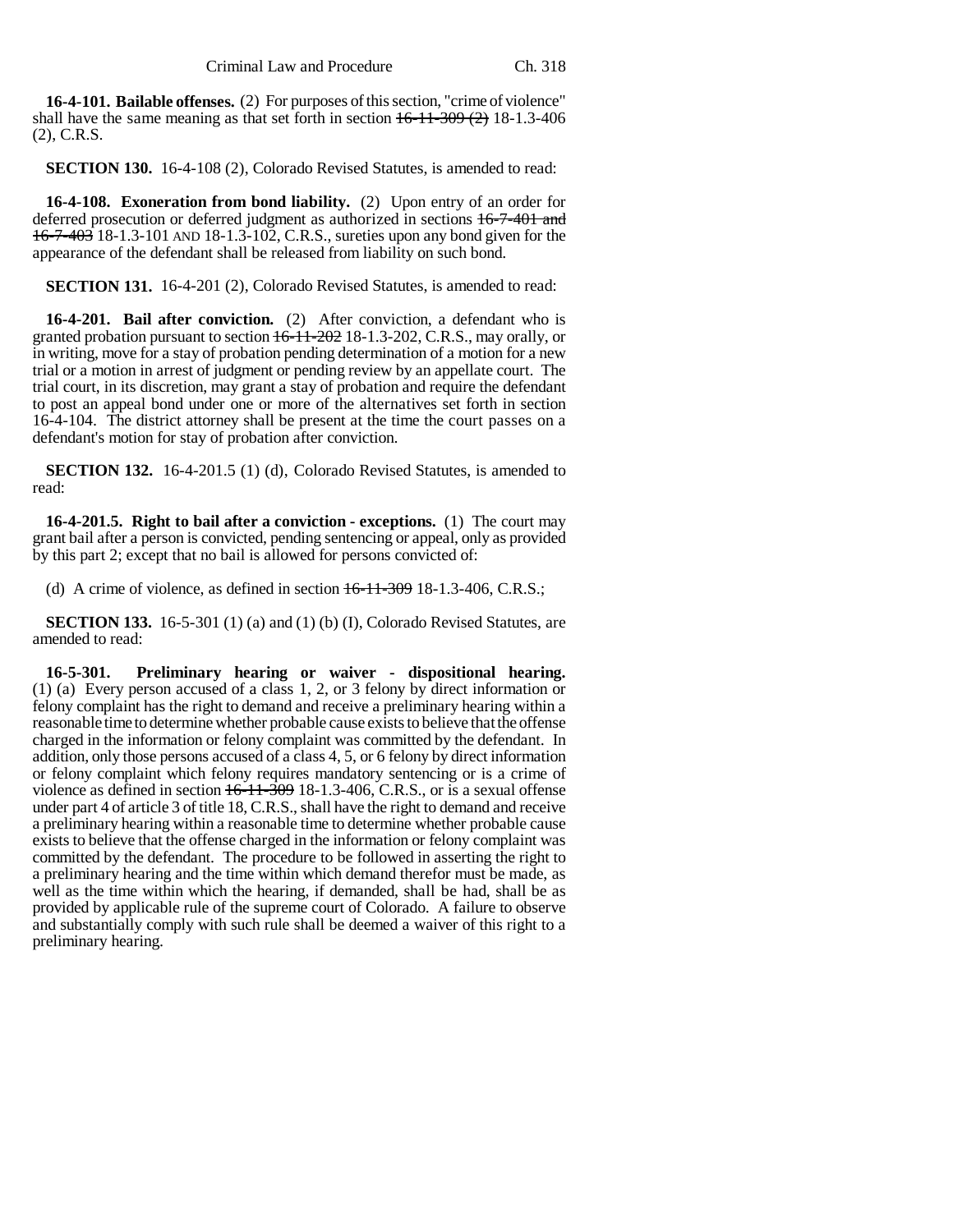(b) (I) No person accused of a class 4, 5, or 6 felony by direct information or felony complaint, except those which require mandatory sentencing or which are crimes of violence as defined in section  $16-11-309$  18-1.3-406, C.R.S., or which are sexual offenses under part 4 of article 3 of title 18, C.R.S., shall have the right to demand or receive a preliminary hearing; except that such person shall participate in a dispositional hearing for the purposes of case evaluation and potential resolution.

**SECTION 134.** 16-5-501, Colorado Revised Statutes, is amended to read:

**16-5-501. Prosecuting attorney - incarceration - legal representation and supporting services at state expense.** Except as otherwise provided, in any criminal prosecution for class 2 and class 3 misdemeanors, petty offenses, class 1 and class 2 misdemeanor traffic offenses, or municipal or county ordinance violations, the prosecuting attorney may, at any time during the prosecution, state in writing whether or not he OR SHE will seek incarceration as part of the penalty upon conviction of an offense for which the defendant has been charged. If the prosecuting attorney does not seek incarceration as part of such penalty, legal representation and supporting services need not thereafter be provided for the defendant at state expense, and no such defendant shall be incarcerated if found guilty of the charges against him OR HER, but the defendant shall be subject to all alternatives available to the court under section  $16-11-502$  18-1.3-702, C.R.S., and to alternatives available to each municipality under its municipal ordinances for failure to pay fines and costs.

**SECTION 135.** 16-7-301 (2) (d) and (2) (e), Colorado Revised Statutes, are amended to read:

**16-7-301. Propriety of plea discussions and plea agreements.** (2) The district attorney may agree to one or more of the following, depending upon the circumstances of the individual case:

(d) To consent to deferred prosecution, as provided in section 16-7-401 18-1.3-101, C.R.S.;

(e) To consent to deferred sentencing, as provided in section  $16-7-403$  18-1.3-102, C.R.S.

**SECTION 136.** 16-8-103.6 (1) (a) and (2) (a), Colorado Revised Statutes, are amended to read:

**16-8-103.6. Waiver of privilege.** (1) (a) A defendant who places his or her mental condition at issue by pleading not guilty by reason of insanity pursuant to section 16-8-103, asserting the affirmative defense of impaired mental condition pursuant to section 16-8-103.5, raising the question of incompetency to proceed pursuant to section 16-8-110, or disclosing witnesses who may provide evidence concerning the defendant's mental condition during a sentencing hearing held pursuant to section  $16-11-103$  or  $16-11-802$  18-1.3-1201 OR 18-1.3-1302, C.R.S., waives any claim of confidentiality or privilege as to communications made by the defendant to a physician or psychologist in the course of an examination or treatment for such mental condition for the purpose of any trial, hearing on the issue of such mental condition, or sentencing hearing conducted pursuant to section 16-11-103 or 16-11-802 18-1.3-1201 OR 18-1.3-1302, C.R.S. The court shall order both the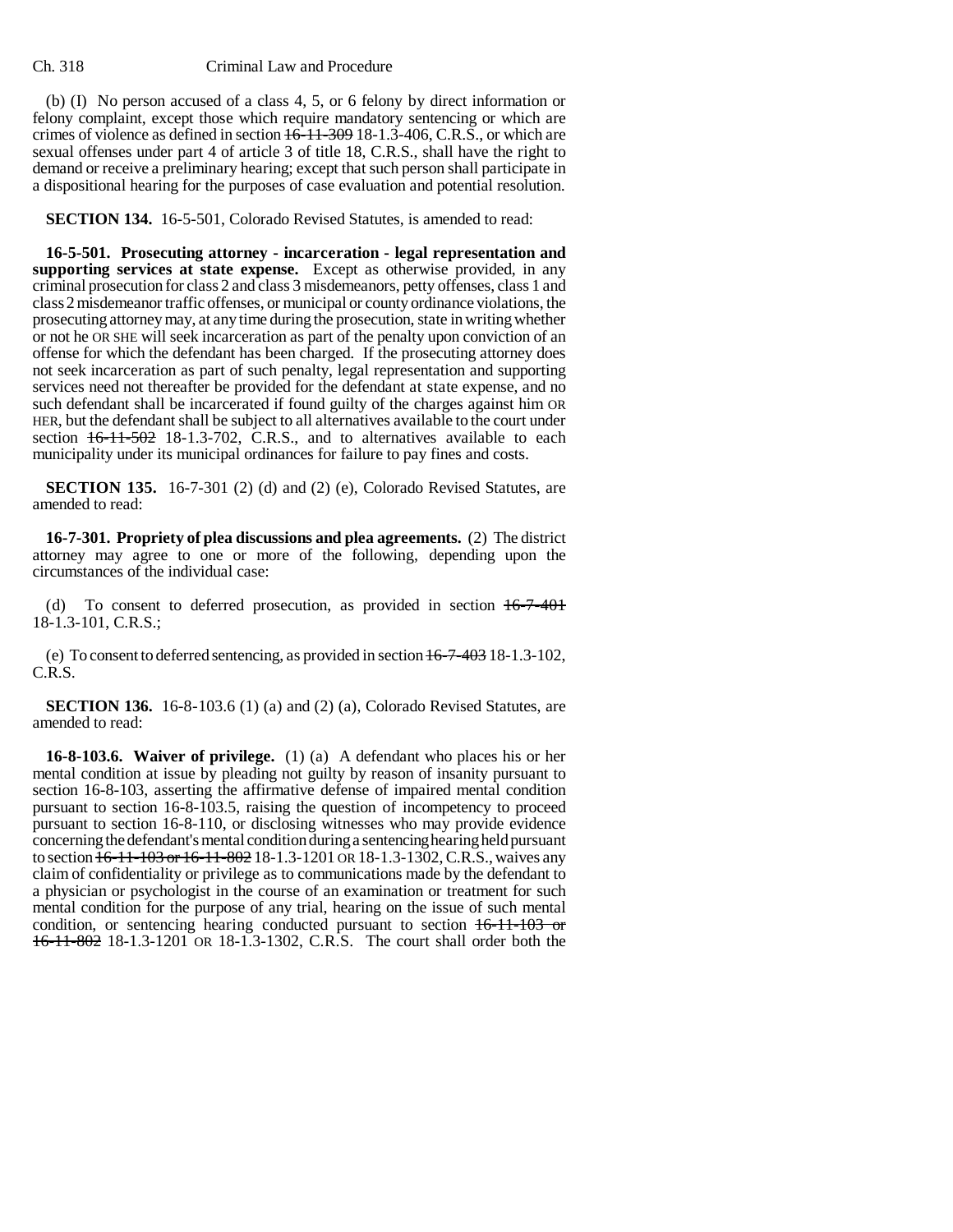prosecutor and the defendant to exchange the names, addresses, reports, and statements of any physician or psychologist who has examined or treated the defendant for such mental condition.

(2) (a) A defendant who places his or her mental condition at issue by pleading not guilty by reason of insanity pursuant to section 16-8-103, raising the question of incompetency to proceed pursuant to section 16-8-110, or disclosing witnesses who may provide evidence concerning the defendant's mental condition during a sentencing hearing held pursuant to section 16-11-103 18-1.3-1201, C.R.S., or, for offenses committed on or after July 1, 1999, by seeking to introduce evidence concerning his or her mental condition pursuant to section 16-8-107 (3) waives any claim of confidentiality or privilege as to communications made by the defendant to a physician or psychologist in the course of an examination or treatment for such mental condition for the purpose of any trial, hearing on the issue of such mental condition, or sentencing hearing conducted pursuant to section  $16-11-103$ 18-1.3-1201, C.R.S. The court shall order both the prosecutor and the defendant to exchange the names, addresses, reports, and statements of any physician or psychologist who has examined or treated the defendant for such mental condition.

**SECTION 137.** 16-8-106 (2), (3) (a), and (3) (b), Colorado Revised Statutes, are amended to read:

**16-8-106. Examinations and report.** (2) (a) The defendant shall have a privilege against self-incrimination during the course of an examination under this section. The fact of the defendant's noncooperation with psychiatrists and other personnel conducting the examination may be admissible in the defendant's trial on the issues of insanity, competency, or impaired mental condition and in any sentencing hearing held pursuant to section  $16-11-103$  or  $16-11-802$  18-1.3-1201 OR 18-1.3-1302, C.R.S. This paragraph (a) shall apply only to offenses committed before July 1, 1995.

(b) The defendant shall have a privilege against self-incrimination during the course of an examination under this section. The fact of the defendant's noncooperation with psychiatrists and other personnel conducting the examination may be admissible in the defendant's trial on the issues of insanity or competency and in any sentencing hearing held pursuant to section  $16-11-103$  18-1.3-1201, C.R.S. This paragraph (b) shall apply to offenses committed on or after July 1, 1995, but prior to July 1, 1999.

(c) The defendant shall cooperate with psychiatrists and other personnel conducting any examination ordered by the court pursuant to this section. Statements made by the defendant in the course of such examination shall be protected as provided in section 16-8-107. If the defendant does not cooperate with psychiatrists and other personnel conducting the examination, the court shall not allow the defendant to call any psychiatrist or other expert witness to provide evidence at the defendant's trial concerning the defendant's mental condition including, but not limited to, providing evidence on the issues of insanity or competency, or at any sentencing hearing held pursuant to section  $16-11-103$  18-1.3-1201, C.R.S. In addition, the fact of the defendant's noncooperation with psychiatrists and other personnel conducting the examination may be admissible in the defendant's trial to rebut any evidence introduced by the defendant with regard to the defendant's mental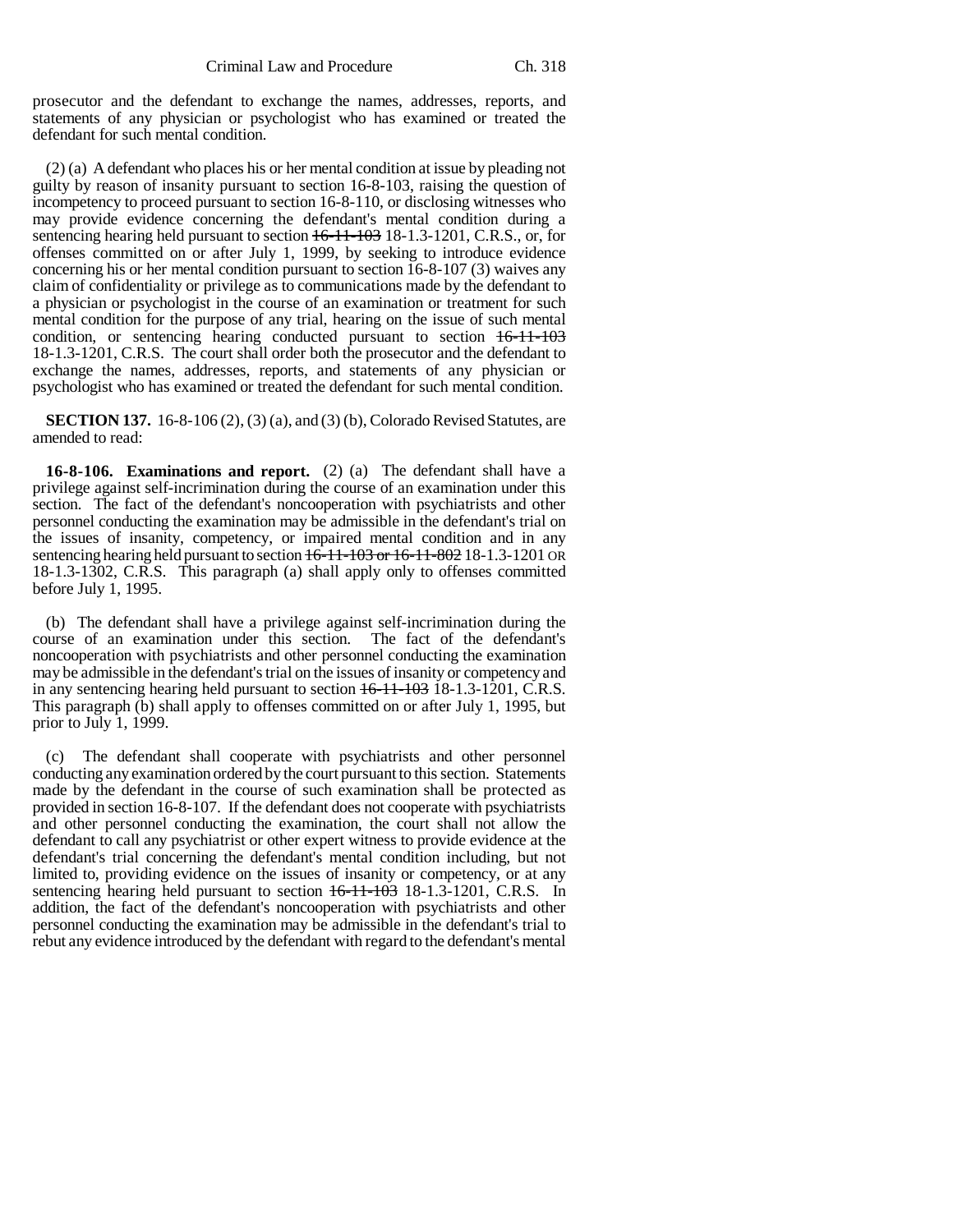condition including, but not limited to, the issues of insanity and competency, and in any sentencing hearing held pursuant to section  $16-11-103$  18-1.3-1201, C.R.S. This paragraph (c) shall apply to offenses committed on or after July 1, 1999.

(3) (a) To aid in forming an opinion as to the mental condition of the defendant, it is permissible in the course of an examination under this section to use confessions and admissions of the defendant and any other evidence of the circumstances surrounding the commission of the offense, as well as the medical and social history of the defendant, in questioning the defendant. When the defendant is noncooperative with psychiatrists and other personnel conducting the examination, an opinion of the mental condition of the defendant may be rendered by such psychiatrists or other personnel based upon such confessions, admissions, and any other evidence of the circumstances surrounding the commission of the offense, as well as the known medical and social history of the defendant, and such opinion may be admissible into evidence at trial and in any sentencing hearing held pursuant to section  $16-11-103$  or 16-11-802 18-1.3-1201 OR 18-1.3-1302, C.R.S. It shall also be permissible to conduct a narcoanalytic interview of the defendant with such drugs as are medically appropriate and to subject the defendant to polygraph examination. In any trial or hearing on the issue of the defendant's sanity, eligibility for release, impaired mental condition, or competency to proceed and in any sentencing hearing held pursuant to section 16-11-103 or 16-11-802 18-1.3-1201 OR 18-1.3-1302, C.R.S., the physicians and other personnel conducting the examination may testify to the results of any such procedures and the statements and reactions of the defendant insofar as the same entered into the formation of their opinions as to the mental condition of the defendant both at the time of the commission of the alleged offense and at the present time. This paragraph (a) shall apply only to offenses committed before July 1, 1995.

(b) To aid in forming an opinion as to the mental condition of the defendant, it is permissible in the course of an examination under this section to use confessions and admissions of the defendant and any other evidence of the circumstances surrounding the commission of the offense, as well as the medical and social history of the defendant, in questioning the defendant. When the defendant is noncooperative with psychiatrists and other personnel conducting the examination, an opinion of the mental condition of the defendant may be rendered by such psychiatrists or other personnel based upon such confessions, admissions, and any other evidence of the circumstances surrounding the commission of the offense, as well as the known medical and social history of the defendant, and such opinion may be admissible into evidence at trial and in any sentencing hearing held pursuant to section  $16-11-103$ 18-1.3-1201, C.R.S. It shall also be permissible to conduct a narcoanalytic interview of the defendant with such drugs as are medically appropriate and to subject the defendant to polygraph examination. In any trial or hearing on the issue of the defendant's sanity, eligibility for release, or competency to proceed and in any sentencing hearing held pursuant to section  $16-11-103$  18-1.3-1201, C.R.S., the physicians and other personnel conducting the examination may testify to the results of any such procedures and the statements and reactions of the defendant insofar as the same entered into the formation of their opinions as to the mental condition of the defendant both at the time of the commission of the alleged offense and at the present time. This paragraph (b) shall apply to offenses committed on or after July 1, 1995.

**SECTION 138.** 16-8-107 (1) (b), (1) (c), and (1.5) (b), Colorado Revised Statutes, are amended to read: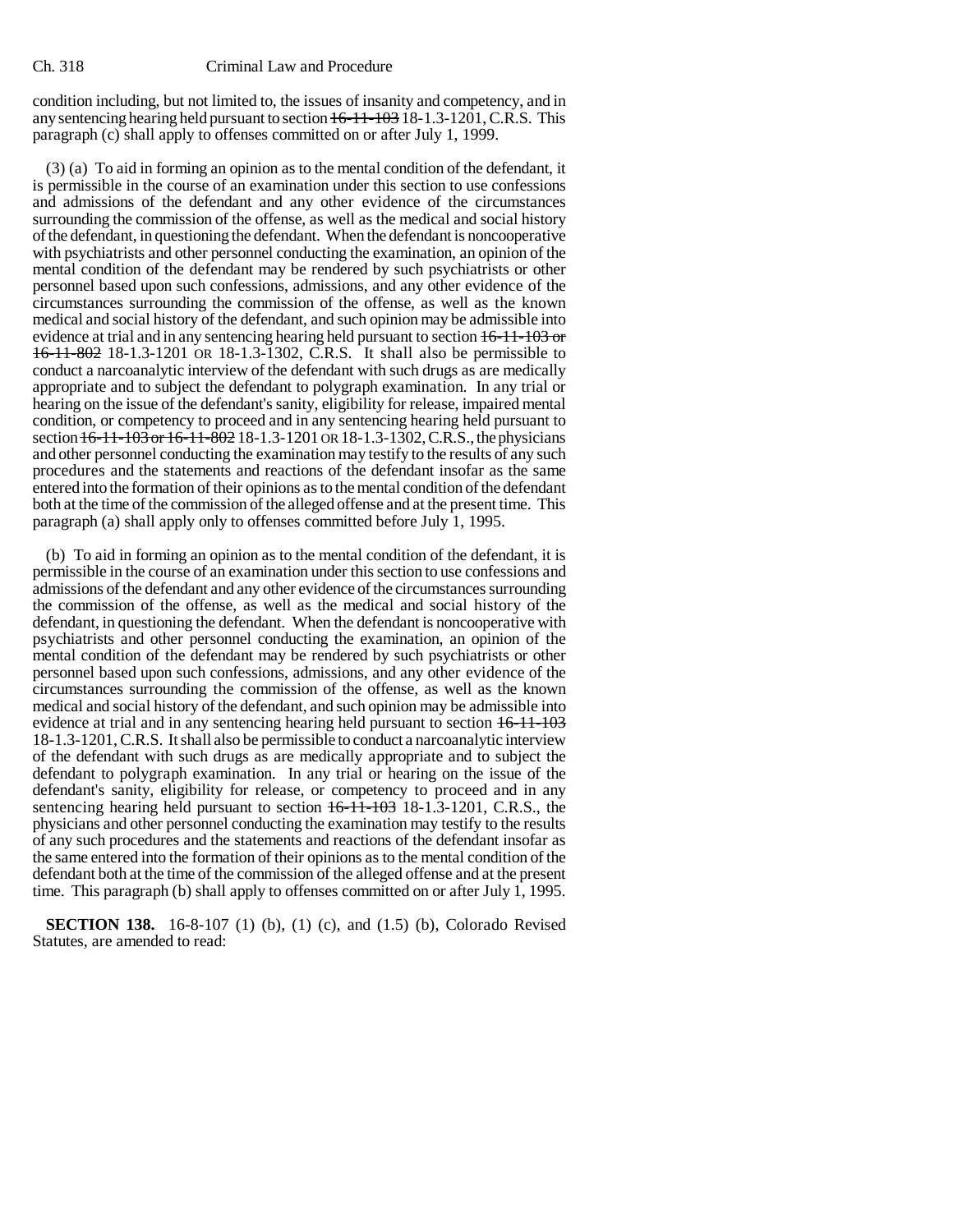**16-8-107. Evidence.** (1) (b) Evidence acquired directly or indirectly for the first time from a communication derived from the defendant's mental processes during the course of a court-ordered examination under section 16-8-108 or acquired pursuant to section 16-8-103.6 is admissible at any sentencing hearing held pursuant to section 16-11-103 or 16-11-802 18-1.3-1201 OR 18-1.3-1302, C.R.S., only to prove the existence or absence of any mitigating factor.

(c) If the defendant testifies in his or her own behalf upon the trial of the issues raised by the plea of not guilty or at a sentencing hearing held pursuant to section 16-11-103 or 16-11-802 18-1.3-1201 OR 18-1.3-1302, C.R.S., the provisions of this section shall not bar any evidence used to impeach or rebut the defendant's testimony.

(1.5) (b) Evidence acquired directly or indirectly for the first time from a communication derived from the defendant's mental processes during the course of a court-ordered examination under section 16-8-106 or acquired pursuant to section 16-8-103.6 is admissible at any sentencing hearing held pursuant to section 16-11-103 18-1.3-1201, C.R.S., only to prove the existence or absence of any mitigating factor.

**SECTION 139.** 16-11-101.6 (1), Colorado Revised Statutes, is amended to read:

**16-11-101.6. Collection of fines and fees - methods - charges.** (1) If the defendant does not pay all amounts assessed at the time that an order for payment of a fine or costs under section 16-11-501 18-1.3-701, C.R.S., is entered, the defendant shall pay to the clerk of the court an additional time payment fee of twenty-five dollars. Such time payment fee may be assessed once per case. In addition, there may be assessed against a defendant a late penalty fee of ten dollars each time a payment of a fine or fee is not received on or before the date due. If the court determines that the defendant does not have the financial resources to pay a time payment fee or a late penalty fee, the court may waive or suspend a time payment fee or a late penalty fee. Amounts collected shall be credited first against the time payment and any late penalty fees assessed under this subsection (1), then against any fines, and finally against any costs.

**SECTION 140.** 16-11-101.7 (2) (b), Colorado Revised Statutes, is amended to read:

**16-11-101.7. Repayment of crime stopper reward - crime stopper reward reimbursement fund - created.** (2) (b) Any order for the repayment of all or part of a crime stopper reward shall be prioritized in accordance with the provisions of section  $16-11-204$   $(2.5)$  18-1.3-204  $(2.5)$ , C.R.S.

**SECTION 141.** 16-11-102 (1.7), (4), (5), and (6), Colorado Revised Statutes, are amended to read:

**16-11-102. Presentence or probation investigation.** (1.7) Each presentence report shall also include information from the offender and any other source available to the probation officer regarding the offender's estate, as defined in section 16-11-501 (5) (b) 18-1.3-701 (5) (b), C.R.S., and other pertinent financial information, for the purpose of determining whether such offender or juvenile has sufficient assets to pay all or part of such offender's or juvenile's cost of care, as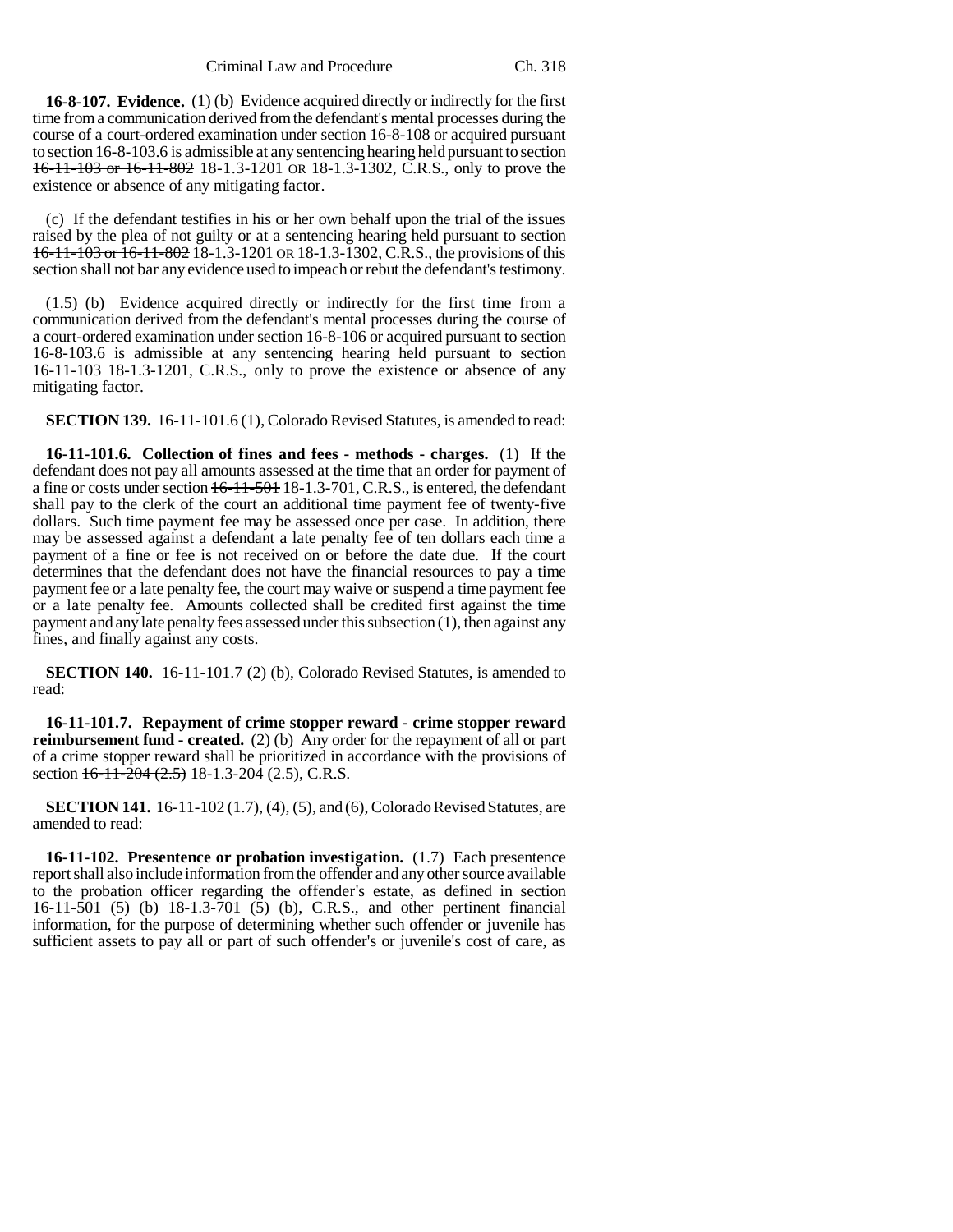defined in section  $16-11-501(5)$  (a) 18-1.3-701 (5) (a), C.R.S. The financial information obtained from the offender shall be submitted in writing and under oath.

(4) The court, with the concurrence of the defendant and the prosecuting attorney, may dispense with the presentence examination and report; except that the information required by section  $16-18.5-103(2)$  18-1.3-603 (2), C.R.S., and a victim impact statement shall be made in every case. The amount of restitution shall be ordered pursuant to SECTION 18-1.3-603, C.R.S., AND article 18.5 of this title and endorsed upon the mittimus.

(5) After receiving the presentence report and before imposing sentence, the court shall afford the defendant an opportunity to make a statement in his OR HER own behalf and to present any information in mitigation of punishment. The prosecution also shall be given an opportunity to be heard on any matter material to the imposition of sentence. The court shall then sentence the defendant pursuant to the provisions of this article and section  $18-1-105$  18-1.3-401, C.R.S.

(6) Following the return of a verdict of guilty of a felony, or a finding of guilt on such charge where the issues were tried to the court, or on a plea of guilty or nolo contendere to such a charge, the district attorney may file with the court identification photographs and fingerprints of the defendant or defendants, and such identification photographs and fingerprints shall become part of the court record. Such identification photographs and fingerprints of the defendant or defendants shall constitute prima facie evidence of identity under section 16-13-102 18-1.3-802, C.R.S.

**SECTION 142.** 16-11-102.3 (1) (b), Colorado Revised Statutes, is amended to read:

**16-11-102.3. Genetic testing of convicted offenders.** (1) As used in this section, unless the context otherwise requires, "convicted offender" means a person who is not required to submit to a chemical testing of the person's blood to determine the genetic markers thereof pursuant to any other provision and who is convicted of, or pleads guilty to any of the following offenses:

(b) A crime of violence, as listed in section  $16-11-309(2)$  18-1.3-406 (2), C.R.S.;

**SECTION 143.** 16-11-104 (1) (a) (II) (A), Colorado Revised Statutes, is amended to read:

**16-11-104. Genetic testing.** (1) (a) (II) An offender shall submit to and pay for a chemical testing of the offender's blood to determine the genetic markers thereof if the offender is sentenced directly to incarceration in a county jail or to a community corrections facility pursuant to article 27 of title 17, C.R.S., for the conviction of or entry of a guilty or nolo contendere plea to any of the following offenses occurring on or after July 1, 2000:

(A) A crime of violence, as listed in section  $16-11-309(2)$  18-1.3-406 (2), C.R.S.;

**SECTION 144.** 16-11-204.3 (1) (b) (I), Colorado Revised Statutes, is amended to read: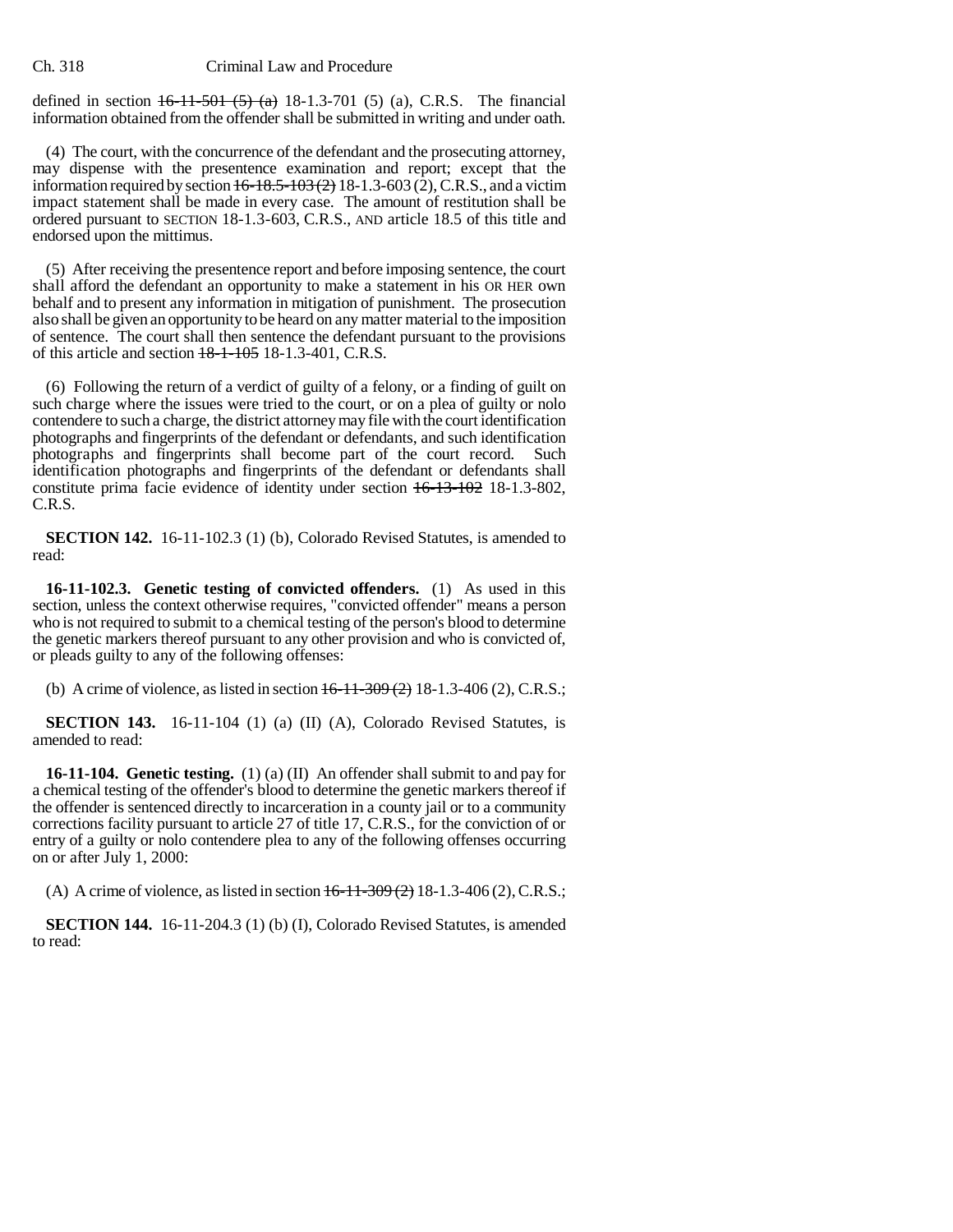**16-11-204.3. Genetic testing as a condition of probation.** (1) (b) The offender shall submit to and pay for a chemical testing of the offender's blood to determine the genetic markers thereof as a condition of probation for the conviction of any of the following offenses occurring on or after July 1, 1999:

(I) A crime of violence, as defined in  $16-11-309(2)$  18-1.3-406 (2), C.R.S.;

**SECTION 145.** 16-11-214 (1), Colorado Revised Statutes, is amended to read:

**16-11-214. Fund created - probation services.** (1) There is hereby created in the state treasury the offender services fund to which shall be credited one hundred percent of any cost of care payments or probation supervision fees paid to the state pursuant to section  $16-11-204 (2) (a) (V)$  18-1.3-204 (2) (a) (V) or section 19-2-114 (1), C.R.S., and from which the general assembly shall make annual appropriations for administrative and personnel costs for adult and juvenile probation services as well as for adjunct adult and juvenile probation services in the judicial department, including treatment services, contract services, drug and alcohol treatment services, and program development, and for associated administrative and personnel costs. Any moneys remaining in said fund at the end of any fiscal year shall not revert to the general fund.

**SECTION 146.** 16-11-308 (4.5) (a) (I), Colorado Revised Statutes, is amended to read:

**16-11-308. Custody of department of corrections - procedure.** (4.5) (a) While confined in the diagnostic center, the following offenders shall submit to a chemical testing of the offender's blood to determine the genetic markers:

(I) Any offender sentenced on or after July 1, 2000, as a habitual offender pursuant to the provisions of section  $16-13-101$  18-1.3-801, C.R.S.; and

**SECTION 147.** 16-11.5-102 (3) (b) (I), Colorado Revised Statutes, is amended to read:

**16-11.5-102. Substance abuse assessment - standardized procedure - repeal.** (3) (b) (I) On and after January 1, 2001, the plan developed pursuant to paragraph (a) of this subsection (3) may include provisions to implement the deferred sentencing demonstration program created in section  $16-7-403.7$  18-1.3-103, C.R.S.

**SECTION 148.** 16-11.5-105 (1) and (2), Colorado Revised Statutes, are amended to read:

**16-11.5-105. Departments shall develop testing programs - punitive sanctions.** (1) The judicial department, the department of public health and environment, the department of corrections, the state board of parole, and the division of criminal justice of the department of public safety shall cooperate to develop programs for the periodic testing of offenders under the jurisdiction of each agency and programs for the periodic reassessment of appropriate offenders under the jurisdiction of each agency. Any such periodic testing or treatment of an offender shall be based upon recommendations of appropriate treatment and testing made in the initial substance abuse assessment required by section 16-11.5-103 18-1.3-209,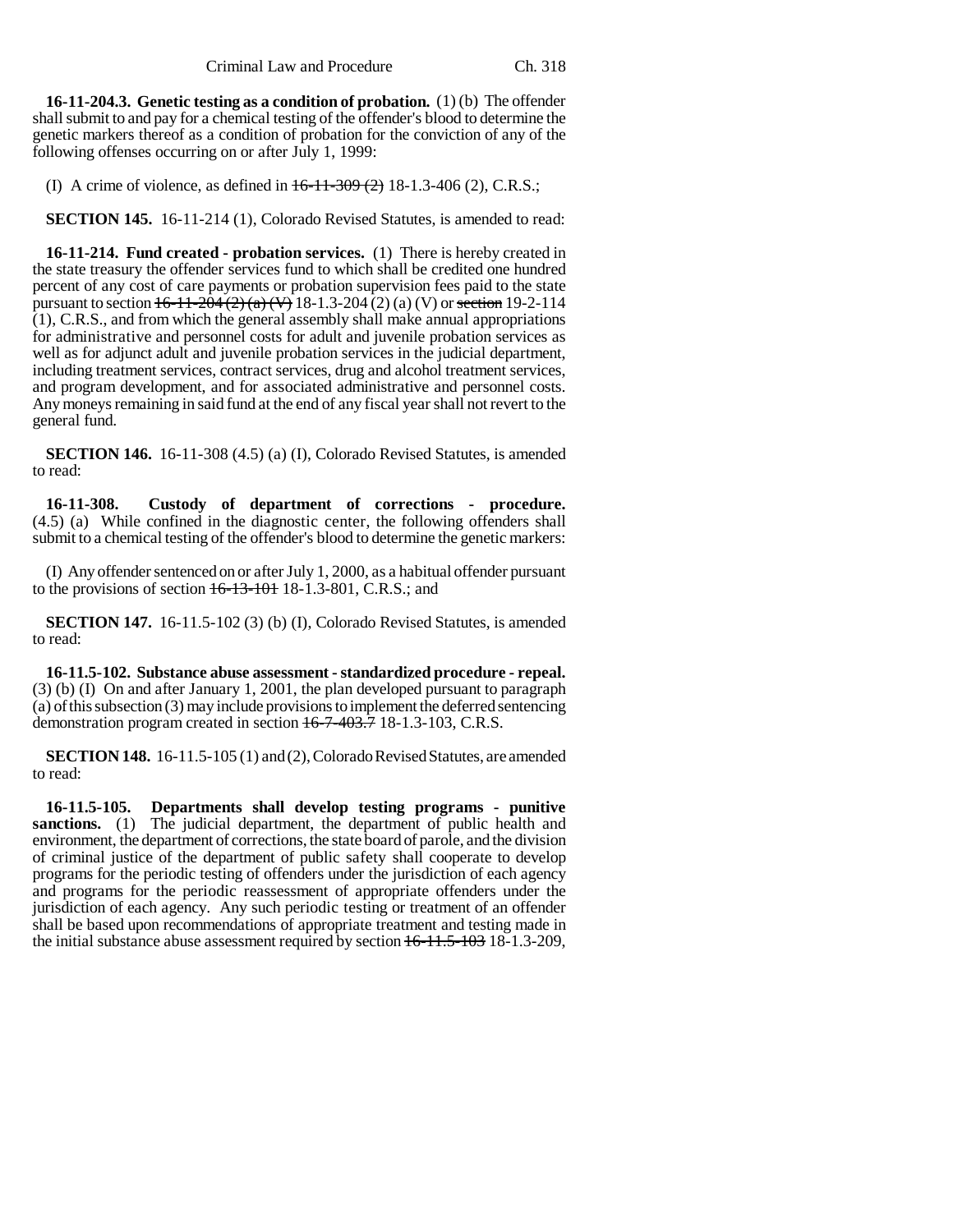# C.R.S., or any subsequent reassessment.

(2) Any offender who tests positive for the use of alcohol or controlled substances subsequent to the initial test required by section  $16-11.5-103$  18-1.3-209, C.R.S., shall be subjected to a punitive sanction. The judicial department, the department of corrections, the state board of parole, and the division of criminal justice of the department of public safety shall cooperate to develop and make public a range of punitive sanctions for those offenders under the jurisdiction of each agency which are appropriate to the offenders supervised by each particular agency. Such punitive sanctions shall be formulated in such a way as to promote fairness and consistency in the treatment of offenders and may include, but shall not be limited to, increases in the level of an offender's supervision, increases in the use of electronic monitoring of an offender, loss of earned time granted pursuant to section 17-22.5-405, C.R.S., and referral of the offender to the court or the state board of parole for resentencing or revocation of probation or parole. It is the intent of the general assembly that any offender's test which is positive for the use of controlled substances or alcohol shall result in an intensified level of testing, treatment, supervision, or other sanctions designed to control abuse of substances for such offender.

**SECTION 149.** 16-11.7-103 (4) (e), Colorado Revised Statutes, is amended to read:

**16-11.7-103. Sex offender management board - creation - duties - repeal.** (4) The board shall carry out the following duties:

(e) Pursuant to section 16-13-809 18-1.3-1009, C.R.S., on or before July 1, 1999, the board, in collaboration with the department of corrections, the judicial department, and the state board of parole shall develop criteria for measuring a sex offender's progress in treatment. Such criteria shall assist the court and the state board of parole in determining whether a sex offender may appropriately be released from incarceration pursuant to section  $16-13-806$  (1) 18-1.3-1006 (1), C.R.S., or whether the sex offender's level of supervision may be reduced pursuant to section 16-13-806 (2) (a) or 16-13-808 18-1.3-1006 (2) (a) OR 18-1.3-1008, C.R.S., or whether the sex offender may appropriately be discharged from probation or parole pursuant to section 16-13-806 or 16-13-808 18-1.3-1006 OR 18-1.3-1008, C.R.S. At a minimum, the criteria shall be designed to assist the court and the state board of parole in determining whether the sex offender would pose an undue threat to the community if he or she were released from incarceration, released to a reduced level of supervision, or discharged from probation or parole. The criteria shall not limit the decision-making authority of the court or the state board of parole.

**SECTION 150.** 16-12-202 (3), Colorado Revised Statutes, is amended to read:

**16-12-202. Unitary procedure for appeals - scope and applicability.** (3) This part 2 shall apply to any class 1 felony conviction for which the death penalty is imposed as punishment, regardless of whether the sentence is imposed pursuant to section 16-11-103 or 16-11-802 18-1.3-1201 OR 18-1.3-1302, C.R.S., which death sentence is imposed on or after the date upon which the supreme court adopts rules implementing the unitary system of review established by this part 2.

**SECTION 151.** 16-12-204 (1), Colorado Revised Statutes, is amended to read: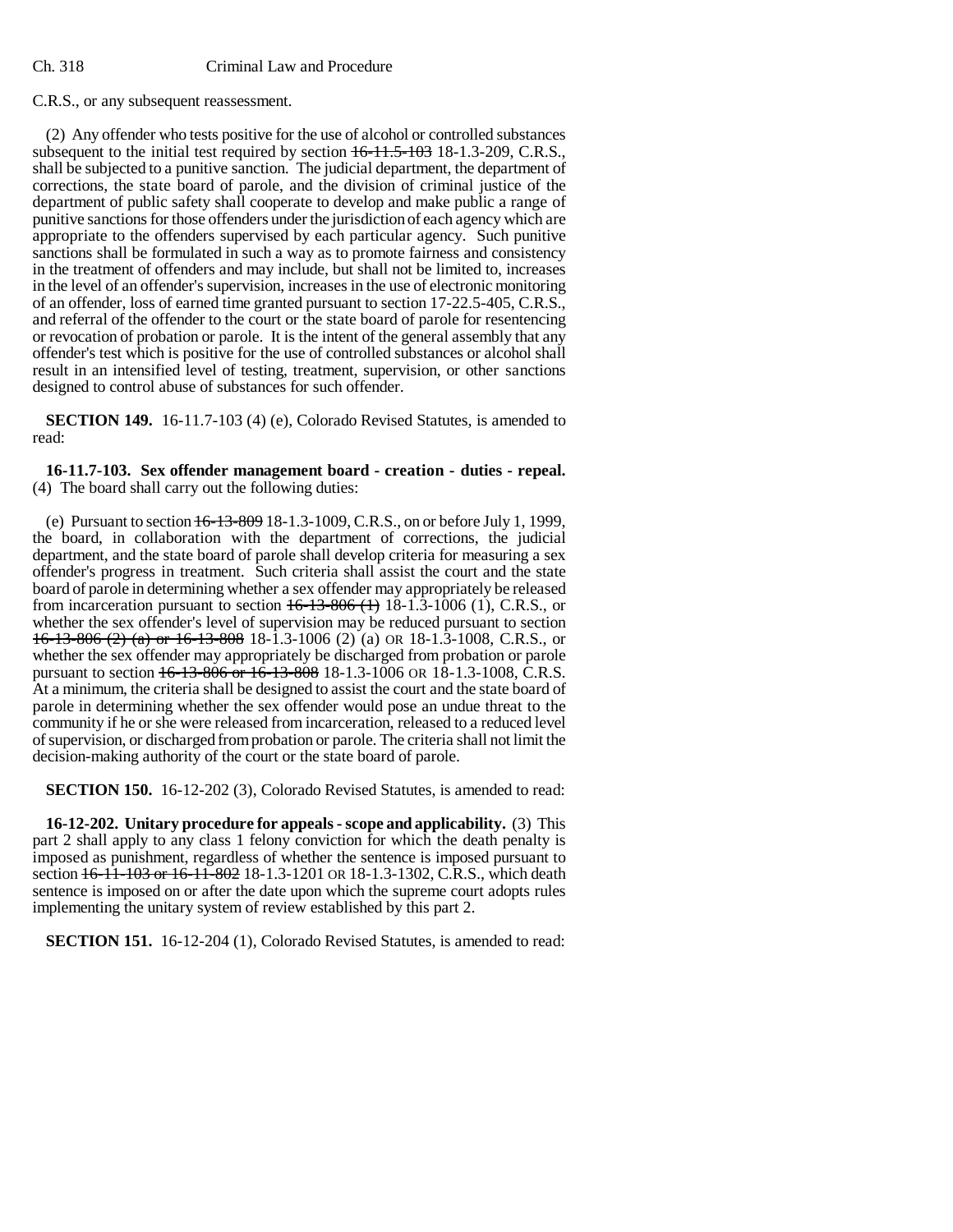Criminal Law and Procedure Ch. 318

**16-12-204. Stay of execution - postconviction review.** (1) The three-judge panel or the trial court, whichever is applicable, upon the imposition of a death sentence, shall set the time of execution pursuant to section  $16-11-403$  18-1.3-1205, C.R.S., and enter an order staying execution of the judgment and sentence until receipt of an order from the Colorado supreme court. The trial court shall direct the clerk of the trial court to mail to the Colorado supreme court, within seven days after the date upon which the sentence of death is imposed, a copy of the judgment, sentence, and mittimus.

**SECTION 152.** 16-13-216, Colorado Revised Statutes, is amended to read:

**16-13-216. Powers and duties of the board.** (1) (a) Within six months after a person is committed pursuant to section 16-13-203 18-1.3-904, C.R.S., and at least once during each twelve months thereafter, the board shall review all reports, records, and information concerning said person, for the purpose of determining whether said person shall be paroled.

(b) The board shall, in each instance, make a written ruling and shall serve a copy of the ruling upon the said person.

(2) The board is authorized and it is its duty to order the transfer of any person committed pursuant to section 16-13-203 18-1.3-904, C.R.S., if the board deems it to be in the best interests of said person and the public, to any facility under the jurisdiction of the department or to the department of human services subject to the availability of staff and housing.

(3) The board is granted exclusive control over the parole and reparole of all persons committed pursuant to section 16-13-203 18-1.3-904, C.R.S., regardless of the facility in which those persons are confined.

(4) The board is authorized to parole and reparole, and to commit and recommit for violation of parole, any person committed pursuant to section 16-13-203 18-1.3-904, C.R.S.

(5) The board is authorized to issue an absolute release to any person committed pursuant to section 16-13-203 18-1.3-904, C.R.S., if the board deems it in the best interests of that person and the public and that the person, if at large, would not constitute a threat of bodily harm to members of the public.

(6) Except as otherwise provided in this part 2, the board has all the powers conferred and duties imposed upon it with respect to the parole of prisoners generally, in the parole and supervision of persons committed pursuant to section  $16-13-203$ 18-1.3-904, C.R.S.

**SECTION 153.** 16-15.7-104 (2) (b), Colorado Revised Statutes, is amended to read:

**16-15.7-104. In camera review - confidentiality - records and information criminal penalty.** (2) (b) Any person who knowingly or intentionally discloses confidential records or information in violation of the provisions of this subsection (2) commits a class 1 misdemeanor and shall be punished as provided in section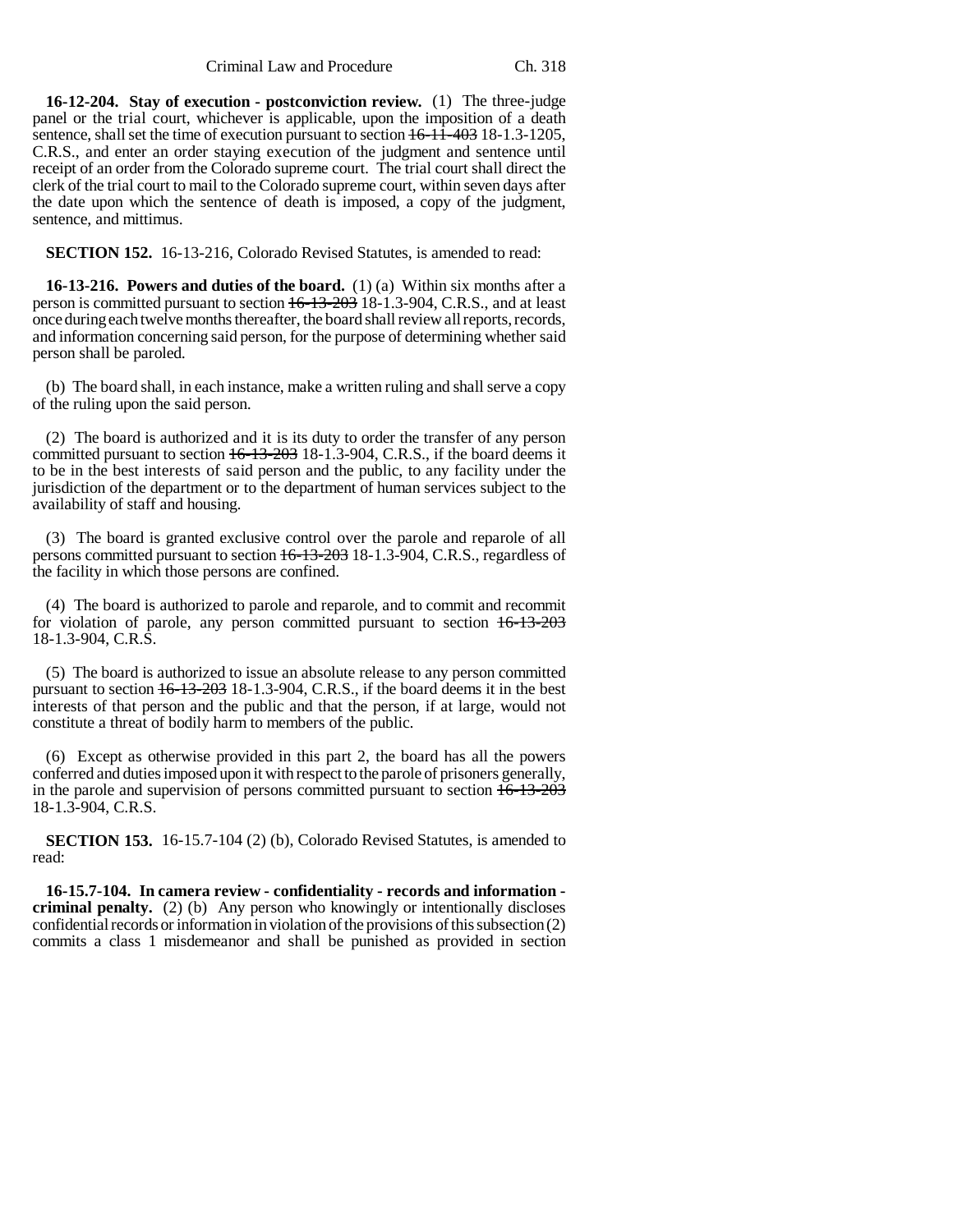18-1-106 18-1.3-501, C.R.S. Any criminal prosecution brought pursuant to the provisions of this subsection (2) shall be brought within five years after the date the violation occurred.

**SECTION 154.** 16-18.5-104 (1), Colorado Revised Statutes, is amended to read:

**16-18.5-104. Initial collections investigation - payment schedule.** (1) Orders for restitution shall be due and payable at the time that the order of conviction is entered. Unless the defendant is sentenced to the custody of the executive director of the department of corrections, if at the time that the court enters an order for restitution pursuant to section 16-18.5-103 18-1.3-603, C.R.S., the defendant alleges that he or she cannot pay the full amount of restitution, the court shall direct that the defendant report immediately to the collections investigator.

**SECTION 155.** 16-19-129 (2), Colorado Revised Statutes, is amended to read:

**16-19-129. Security for costs - default - fees.** (2) For purposes of this section, reasonable costs incurred by the district attorney include but are not limited to those in section  $16-11-501$  18-1.3-701, C.R.S., as well as attorney fees and support staff costs.

**SECTION 156.** 17-1-102 (7.5) (b) (II) and (7.5) (b) (III), Colorado Revised Statutes, are amended to read:

**17-1-102. Definitions.** As used in this title, unless the context otherwise requires:

(7.5) (b) Notwithstanding the provisions of paragraph (a) of this subsection (7.5), "special needs offender" does not include a person who:

(II) Has ever been convicted of a crime of violence as defined in section 16-11-309 18-1.3-406, C.R.S.; or

(III) Is or has ever been a sex offender as defined in section  $16-13-803$  (4) 18-1.3-1003 (4), C.R.S.

**SECTION 157.** 17-1-206.5 (2) (a) and (2) (b), Colorado Revised Statutes, are amended to read:

**17-1-206.5. Preparole release and revocation facility.** (2) The prison described in subsection (1) of this section shall contain at least three hundred beds and incarcerate any of the following:

(a) Inmates who have not been convicted of a crime of violence as defined in section 16-11-309 18-1.3-406, C.R.S., and who have no more than nineteen months remaining until such inmate's parole eligibility date;

(b) Inmates who have been convicted of a crime of violence as defined in section 16-11-309 18-1.3-406, C.R.S., and who have no more than nine months remaining until such inmate's parole eligibility date; or

**SECTION 158.** 17-2-103 (11) (b) (II) (B), Colorado Revised Statutes, is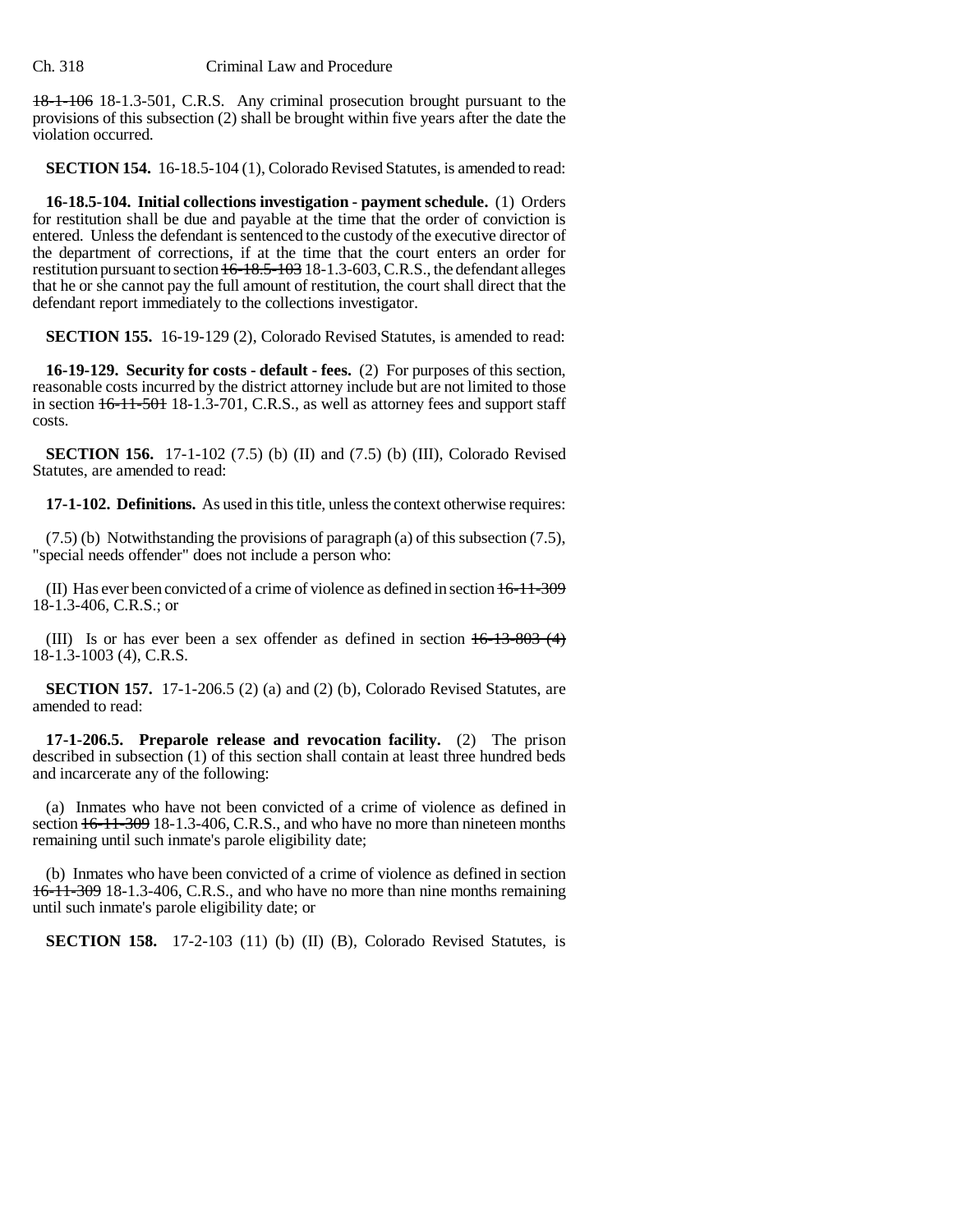amended to read:

**17-2-103. Arrest of parolee - revocation proceedings.** (11) (b) (II) If the board determines that the parolee has violated any condition of parole other than commission of a crime, the board may:

(B) Revoke parole for a period not to exceed one hundred eighty days and request the sheriff of the county in which the hearing is held to transport the parolee to a community corrections program pursuant to section  $17-27-105$  (3) 18-1.3-301 (3), C.R.S., a place of confinement within the department of corrections, or any private facility that is under contract to the department of corrections; or

**SECTION 159.** 17-2-201 (4) (a), (5) (a), (5) (a.7), (5) (b), (5) (c) (II) (D), and (6), Colorado Revised Statutes, are amended to read:

**17-2-201. State board of parole.** (4) The board has the following powers and duties:

(a) To meet as often as necessary every month to consider all applications for parole. The board may parole any person who is sentenced or committed to a correctional facility when such person has served his or her minimum sentence, less time allowed for good behavior, and there is a strong and reasonable probability that the person will not thereafter violate the law and that release of such person from institutional custody is compatible with the welfare of society. If the board refuses an application for parole, the board shall reconsider the granting of parole to such person within one year thereafter, or earlier if the board so chooses, and shall continue to reconsider the granting of parole each year thereafter until such person is granted parole or until such person is discharged pursuant to law; except that, if the person applying for parole was convicted of a class 1 or class 2 crime of violence, as defined in section  $16-11-309$  18-1.3-406, C.R.S., any class 3 sexual offense described in part 4 of article 3 of title 18, C.R.S., a habitual criminal offense as defined in section  $16-13-101(2.5)$  18-1.3-801 (2.5), C.R.S., or of any offense subject to the requirements of section  $16-13-203$  18-1.3-904, C.R.S., the board need only reconsider granting parole to such person once every three years, until the board grants such person parole or until such person is discharged pursuant to law.

(5) (a) As to any person sentenced for conviction of a felony committed prior to July 1, 1979, or of a misdemeanor and as to any person sentenced for conviction of an offense involving unlawful sexual behavior or for which the factual basis involved an offense involving unlawful sexual behavior, as defined in section 18-3-412.5 (1), C.R.S., committed prior to July 1, 1996, or a class 1 felony and as to any person sentenced as a habitual criminal pursuant to section  $16-13-101$  18-1.3-801, C.R.S., the board has the sole power to grant or refuse to grant parole and to fix the condition thereof and has full discretion to set the duration of the term of parole granted, but in no event shall the term of parole exceed the maximum sentence imposed upon the inmate by the court or five years, whichever is less.

(a.7) As to any person sentenced for conviction of a sex offense pursuant to the provisions of part 8 of article 13 of title 16 PART 10 OF ARTICLE 1.3 OF TITLE 18, C.R.S., committed on or after November 1, 1998, the board shall grant parole or refuse to grant parole, fix the conditions thereof, and set the duration of the term of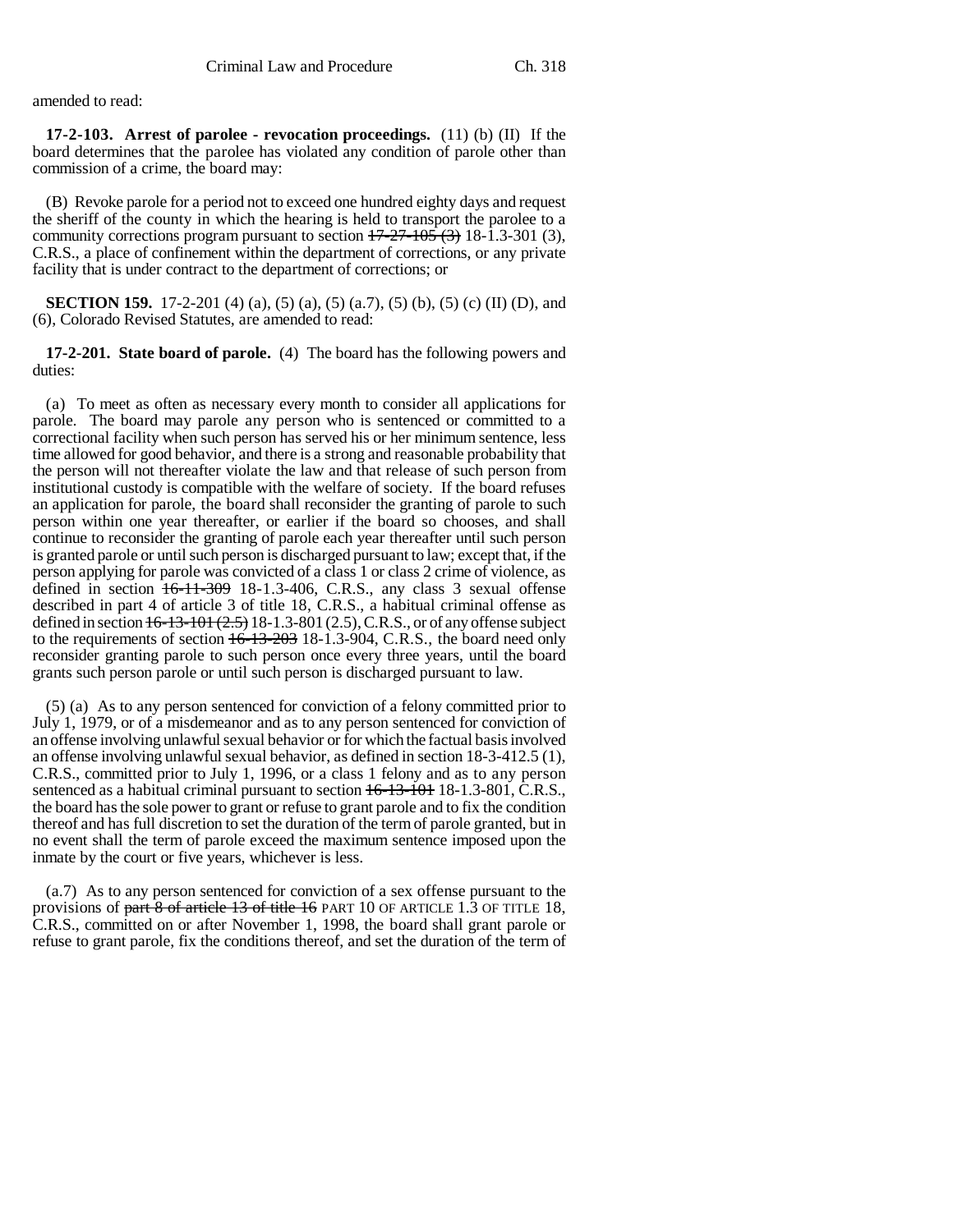parole granted pursuant to the provisions of part 8 of article 13 of title 16 PART 10 OF ARTICLE 1.3 OF TITLE 18, C.R.S.

(b) Conditions imposed for parole may include, but are not limited to, requiring that the offender pay reasonable costs of supervision of parole or placing the offender on home detention as defined in section  $17-26-128$   $(1.1)$  18-1.3-106 (1.1), C.R.S.

(c) (II) If the offender fails to pay the restitution, he or she may be returned to the board and, upon proof of failure to pay, the board shall:

(D) Revoke parole for a period not to exceed one hundred eighty days and request the sheriff of the county in which the hearing is held to transport the parolee to a community corrections program pursuant to section  $17-27-105$  (3) 18-1.3-301 (3), C.R.S., a place of confinement within the department of corrections, or any private facility that is under contract with the department of corrections; or

(6) The board has the authority at any time after the period of any parole is fixed to shorten the period thereof or to lengthen said period within the limits specified in subsection (5) of this section; except that the provisions of this subsection (6) shall not apply to any person sentenced as a sex offender pursuant to part 8 of article 13 of title 16 PART 10 OF ARTICLE 1.3 OF TITLE 18, C.R.S.

**SECTION 160.** 17-2-213, Colorado Revised Statutes, is amended to read:

**17-2-213. Application of part.** Effective July 1, 1979, the provisions of this part 2 relating to the power of the state board of parole to grant parole and to establish the duration of the term of parole shall apply only to persons sentenced for conviction of a felony committed prior to July 1, 1979, persons sentenced for conviction of a misdemeanor, persons sentenced for conviction of a sex offense, as defined in section 16-13-202 (5) 18-1.3-903 (5), C.R.S., or a class 1 felony, and persons sentenced as habitual criminals pursuant to section  $16-13-101$  18-1.3-801, C.R.S. Parole for persons sentenced for conviction of a class 2, class 3, class 4, or class 5 felony committed on or after July 1, 1979, shall be as provided in section  $18-1-105$ 18-1.3-401, C.R.S., and article 22.5 of this title.

**SECTION 161.** 17-10-103 (1), Colorado Revised Statutes, is amended to read:

**17-10-103. Action for reimbursement of cost of care.** (1) When any person has been sentenced to confinement in a local jail or a correctional facility or to home detention or has been granted probation or has been placed on parole by the state board of parole and the sentencing court has not entered an order pursuant to section 16-11-501 18-1.3-701, C.R.S., requiring such person to pay the full cost of care incurred during such person's sentence, the state, the appropriate prosecuting attorney, the department of corrections, the judicial department, or any government agency which has incurred cost of care of such person may file an action for reimbursement for cost of care.

**SECTION 162.** 17-22.5-104 (2) (d) (II) and (2) (d) (III), Colorado Revised Statutes, are amended to read:

**17-22.5-104. Parole - regulations.** (2) (d) (II) This paragraph (d) shall not apply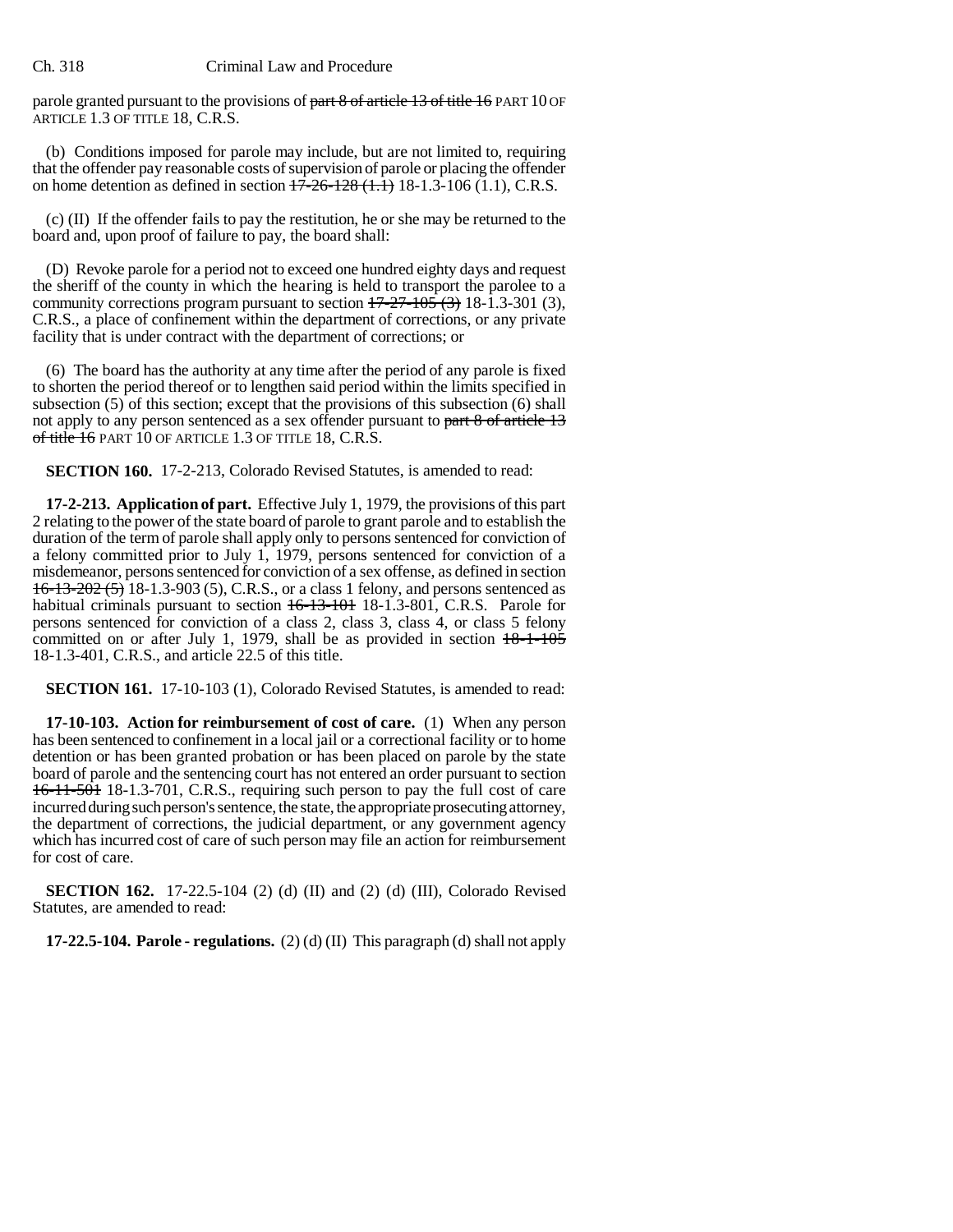to any inmate sentenced pursuant to section  $16-13-101$  (2) 18-1.3-801 (2), C.R.S., for any crime committed on or after July 1, 1993, and any such inmate shall be eligible for parole in accordance with section 17-22.5-403.

(III) No inmate imprisoned under a life sentence pursuant to section 16-13-101  $(2.5)$  18-1.3-801 (2.5), C.R.S., and no inmate imprisoned under a life sentence pursuant to section 16-13-101 (1) 18-1.3-801 (1), C.R.S., on and after July 1, 1994, for a crime committed on and after that date, shall be paroled until such inmate has served at least forty calendar years, and no application for parole shall be made or considered during such period of forty years.

**SECTION 163.** 17-22.5-303 (2), (3), (4), (6), and (7), Colorado Revised Statutes, are amended to read:

**17-22.5-303. Parole.** (2) As to any person sentenced for a class 2, class 3, class 4, or class 5 felony committed on or after July 1, 1981, and before July 1, 1984, the division of adult parole shall provide a one-year period of parole supervision and assistance in securing employment, housing, and such other services as may effect the successful reintegration of such offender into the community while recognizing the need for public safety; except that the state board of parole may discharge an offender at any time during the year upon a determination that the offender has been sufficiently rehabilitated and reintegrated into society and can no longer benefit from parole supervision. The conditions of parole for any such person shall be subject to section 17-2-201 (5) (b) and (5) (c) prior to his OR HER release from incarceration; but in no event shall any such person whose initial parole has not been revoked spend more than one year under parole supervision, as provided in this section. Upon a determination that the conditions of parole have been violated in any such parole revocation proceeding, the state board of parole shall continue the parole in effect, modify the conditions of parole if circumstances then shown to exist require such modifications, or revoke the parole and order the return of the offender to the institution in which he OR SHE was originally received for a period of not more than two years; but in no event shall any period of reincarceration, subsequent term of parole, and sentence actually served exceed the sentence imposed pursuant to section 18-1-105 18-1.3-401, C.R.S. The good time deduction authorized by section 17-22.5-301 shall apply to periods of reincarceration provided for in this section.

(3) The state board of parole, working in conjunction with the department, shall adopt risk assessment guidelines, based upon risk of violence to the general population, to be utilized for determining whether any person sentenced pursuant to the provisions of section  $18-1-105$  18-1.3-401, C.R.S., for committing a class 2, class 3, class 4, or class 5 felony committed on or after July 1, 1984, but before July 1, 1985, may be suitable for release on his OR HER parole eligibility date or shall be subject to extended parole of up to three years. Such guidelines shall include provisions which take into consideration the progress toward rehabilitation made by the individual as well as the necessity of guarding the welfare of the community.

(4) As to any person sentenced for a class 2, class 3, class 4, or class 5 felony committed on or after July 1, 1984, but before July 1, 1985, the division of adult parole shall either release an offender on his OR HER parole eligibility date, pursuant to the determination made by the state board of parole, or shall provide up to three years of parole for any offender who is determined by the state board of parole to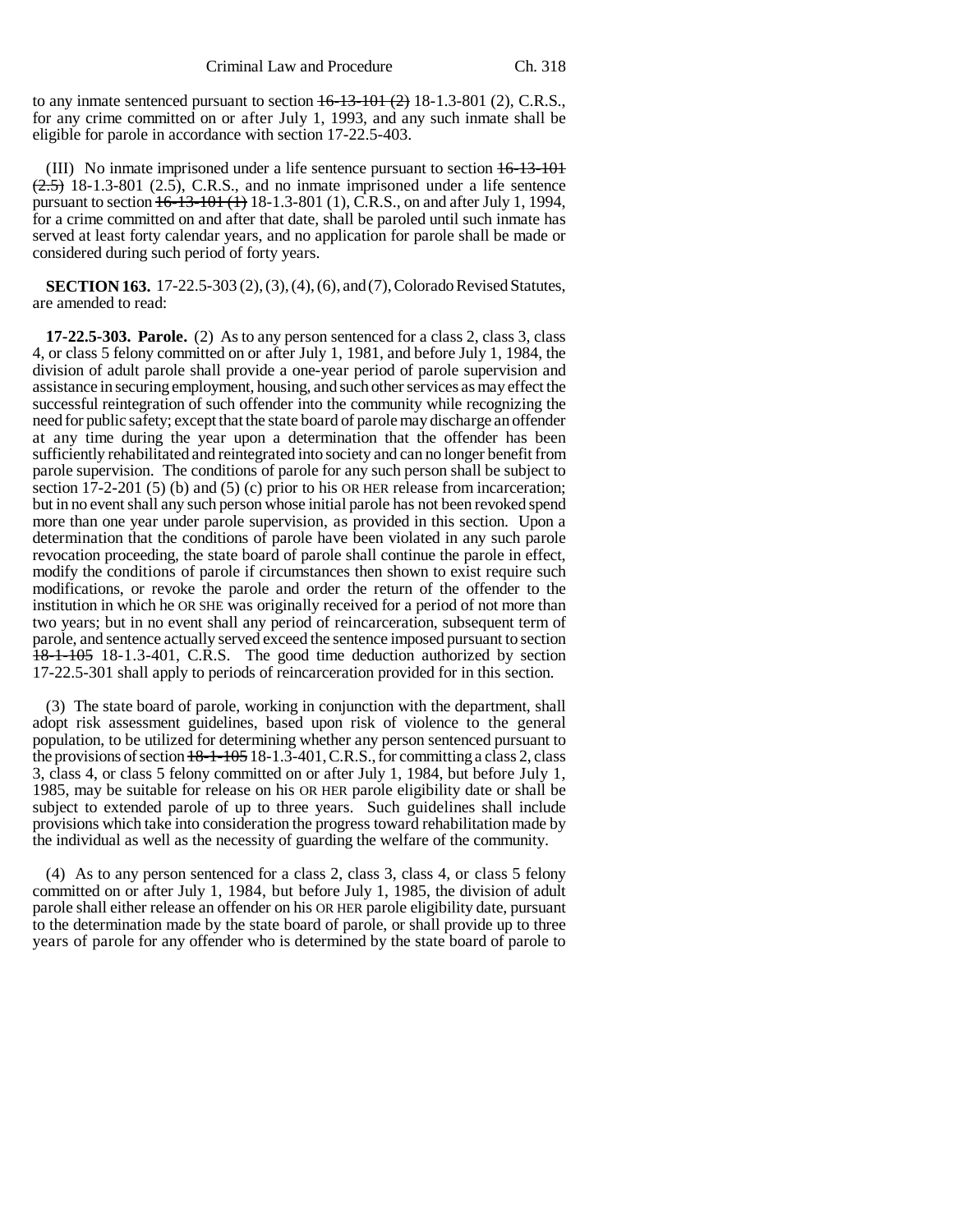present a high risk to the general population upon release from incarceration. For persons who are provided parole, the division of adult parole shall provide a period of up to three years of parole supervision and assistance in securing employment, housing, and such other services as may effect the successful reintegration of such offender into the community while recognizing the need for public safety. The conditions for parole for any such offender under this subsection (4) shall be established pursuant to section 17-2-201 (5) (b) and (5) (c) by the state board of parole prior to his OR HER release from incarceration. Upon a determination that the conditions of parole have been violated in a parole revocation proceeding, the state board of parole shall continue the parole in effect, modify the conditions of parole if circumstances then shown to exist require such modifications, or revoke the parole and order the return of the offender to the institution in which he OR SHE was originally received for a period of not more than five years. In no event shall any period of reincarceration, subsequent term of parole, and sentence actually served exceed the sentence imposed pursuant to section  $18-1-105$  18-1.3-401, C.R.S. The state board of parole may discharge an offender granted parole under this section at any time during the term of parole upon a determination that the offender has been sufficiently rehabilitated and reintegrated into society and can no longer benefit from parole supervision. The good time deduction authorized by section 17-22.5-301 shall apply to periods of reincarceration provided for in this section.

(6) Any person sentenced for a class 2, class 3, class 4, class 5, or class 6 felony committed on or after July 1, 1985, shall be eligible for parole after such person has served the sentence imposed less any time authorized for good time earned pursuant to section 17-22.5-301 and for earned time pursuant to section 17-22.5-302. Upon an application for parole, the state board of parole, working in conjunction with the department and using the guidelines established pursuant to section 17-22.5-404, shall determine whether or not to grant parole and, if granted, the length of the period of parole, which may be for a period of up to five years. If an application for parole is refused by the state board of parole, the state board shall reconsider within one year thereafter the granting of parole to such person and shall continue the reconsideration each year thereafter until such person is granted parole or until such person is discharged pursuant to law; except that, if the person applying for parole was convicted of a class 1 or class 2 crime of violence, as defined in section 16-11-309 18-1.3-406, C.R.S., any class 3 sexual offense described in part 4 of article 3 of title 18, C.R.S., a habitual criminal offense as defined in section 16-13-101 (2.5) 18-1.3-801 (2.5), C.R.S., or of any offense subject to the requirements of section  $16-13-203$  18-1.3-904, C.R.S., the board need only reconsider granting parole to such person once every three years, until the board grants such person parole or until such person is discharged pursuant to law.

(7) For persons who are granted parole pursuant to subsection (6) of this section, the division of adult parole shall provide a period of up to five years of parole supervision and assistance in securing employment, housing, and such other services as may effect the successful reintegration of such offender into the community while recognizing the need for public safety. The conditions for parole for any such offender under this subsection (7) shall be established pursuant to section 17-22.5-404 by the state board of parole prior to such offender's release from incarceration. Upon a determination that the conditions of parole have been violated in a parole revocation proceeding, the state board of parole shall continue the parole in effect, modify the conditions of parole if circumstances then shown to exist require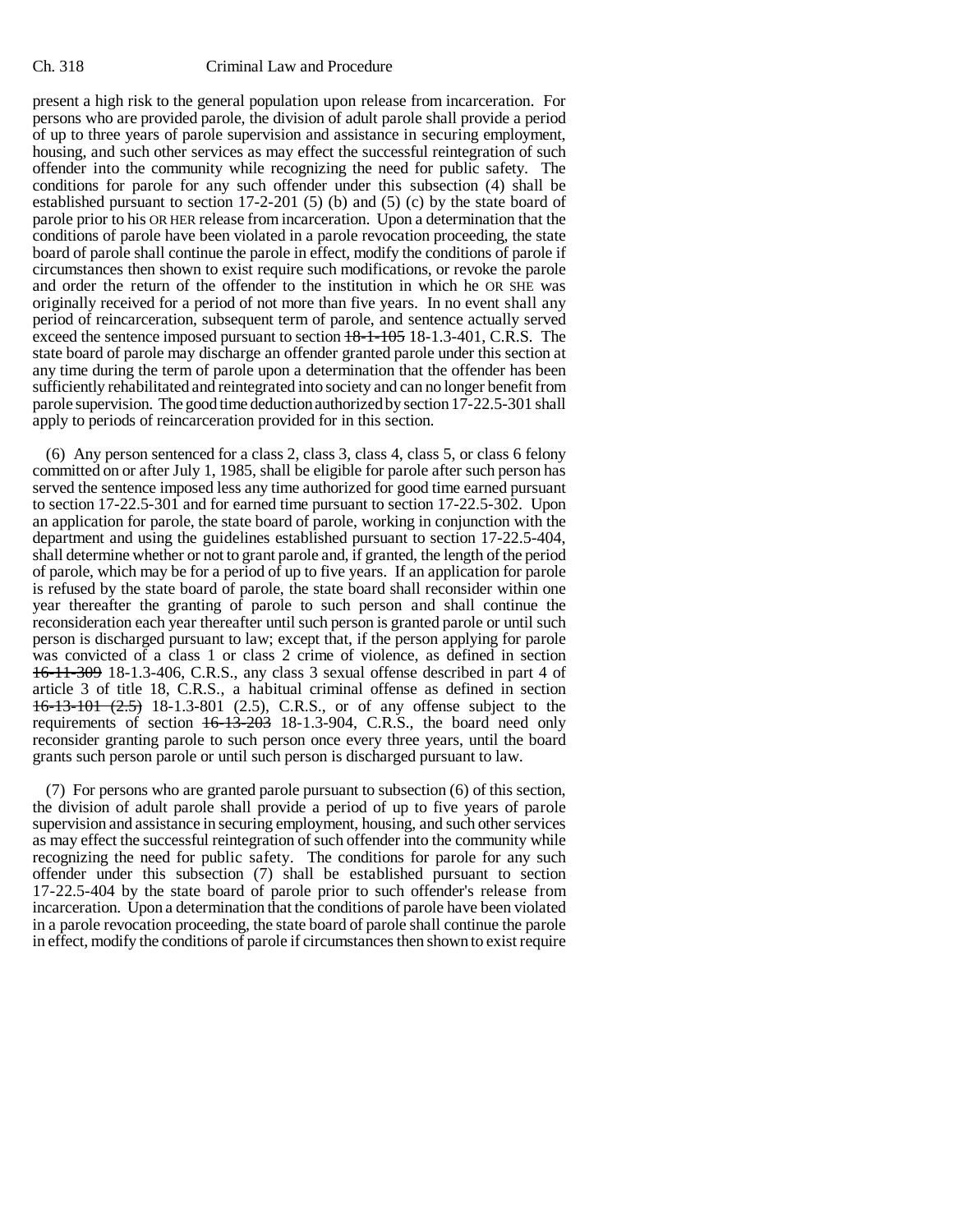Criminal Law and Procedure Ch. 318

such modifications, which circumstances shall be set forth in writing, or revoke the parole and order the return of the offender to a place of confinement designated by the executive director for a period of not more than five years. In computing the period of reincarceration for an offender other than an offender sentenced for a nonviolent felony offense, as defined in section 17-22.5-405 (5), the time between the offender's release on parole and the revocation of such parole shall not be considered to be any part of the term of the sentence. In no event shall any period of reincarceration and sentence actually served exceed the sentence imposed pursuant to section  $18-1-105$ 18-1.3-401, C.R.S. The state board of parole may discharge an offender granted parole under this section at any time during the term of parole upon a determination that the offender has been sufficiently rehabilitated and reintegrated into society and can no longer benefit from parole supervision.

**SECTION 164.** 17-22.5-403 (2), (3), (5), (7) (a), (7) (b), (8) (a), (8) (b), and (9) (a), Colorado Revised Statutes, are amended to read:

**17-22.5-403. Parole eligibility.** (2) Notwithstanding subsection (1) of this section, any person convicted and sentenced for second degree murder, first degree assault, first degree kidnapping unless the first degree kidnapping is a class 1 felony, first or second degree sexual assault, first degree arson, first degree burglary, or aggravated robbery, which person has previously been convicted of a crime which would have been a crime of violence as defined in section  $16-11-309$  18-1.3-406, C.R.S., shall be eligible for parole after such person has served seventy-five percent of the sentence imposed upon such person, less any time authorized for earned time granted pursuant to section 17-22.5-405.

(3) Notwithstanding subsection (1) or (2) of this section, any person convicted and sentenced for any crime enumerated in subsection (2) of this section, who has twice previously been convicted for a crime which would have been a crime of violence as defined in section 16-11-309 18-1.3-406, C.R.S., shall be eligible for parole after such person has served seventy-five percent of the sentence served upon such person, at which time such person shall be referred by the department to the state board of parole which may place such person on parole for a period of time which does not exceed the time remaining on such person's original sentence. For offenses committed on or after July 1, 1993, such person shall be placed on parole for the period of time specified in section  $18-1-105$  (1) (a) (V),  $(4)$  (V),  $(1)$  (a) (V), C.R.S. Section 17-22.5-402 (2) shall not apply to any such offender.

(5) For any offender who is incarcerated for an offense committed prior to July 1, 1993, upon application for parole, the state board of parole, working in conjunction with the department and using the guidelines established pursuant to section 17-22.5-404, shall determine whether or not to grant parole and, if granted, the length of the period of parole. The state board of parole may set the length of the period of parole for any time period up to the date of final discharge as determined in accordance with section 17-22.5-402. If an application for parole is refused by the state board of parole, the state board of parole shall reconsider within one year thereafter whether such inmate should be granted parole. The state board of parole shall continue such reconsideration each year thereafter until such inmate is granted parole or until such inmate is discharged pursuant to law; except that, if the inmate applying for parole was convicted of a class 1 or class 2 crime of violence, as defined in section 16-11-309 18-1.3-406, C.R.S., any class 3 sexual offense described in part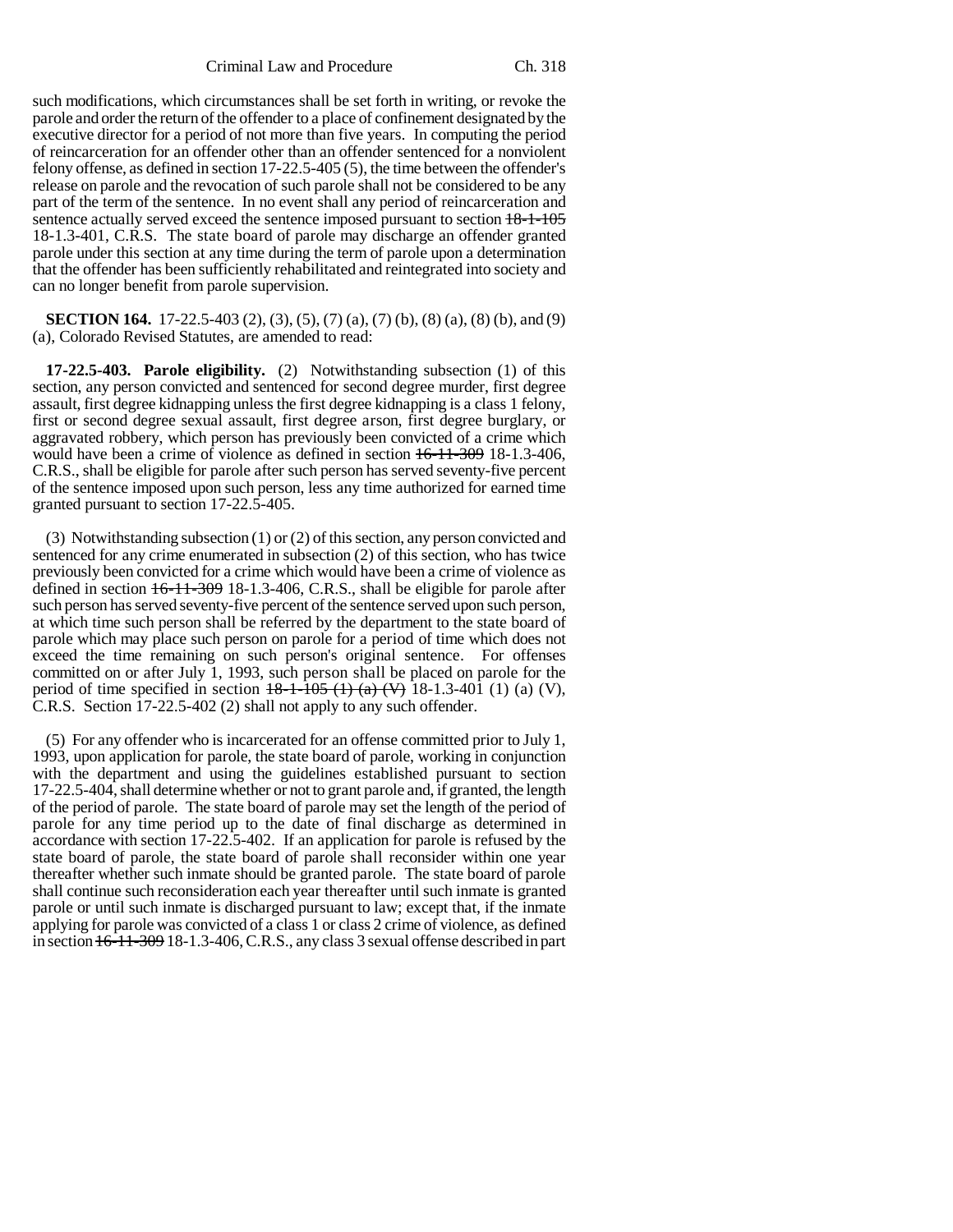4 of article 3 of title 18, C.R.S., a habitual criminal offense as defined in section 16-13-101 (2.5) 18-1.3-801 (2.5), C.R.S., or of any offense subject to the requirements of section 16-13-203 18-1.3-904, C.R.S., the board need only reconsider granting parole to such inmate once every three years, until the board grants such inmate parole or until such inmate is discharged pursuant to law.

(7) (a) For any offender who is incarcerated for an offense committed on or after July 1, 1993, upon application for parole, the state board of parole, working in conjunction with the department and using the guidelines established pursuant to section 17-22.5-404, shall determine whether or not to grant parole. The state board of parole, if it determines that placing an offender on parole is appropriate, shall set the length of the period of parole at the mandatory period of parole established in section  $18-1-105(1)(a)(\overline{V})$  18-1.3-401 (1) (a) (V), C.R.S. If an application for parole is refused by the state board of parole, the state board of parole shall reconsider within one year thereafter whether such inmate should be granted parole. The state board of parole shall continue such reconsideration each year thereafter until such inmate is granted parole or until such inmate is discharged pursuant to law; except that, if the inmate applying for parole was convicted of a class 1 or class 2 crime of violence, as defined in section  $16-11-309$  18-1.3-406, C.R.S., any sex offense, as defined in section  $16-13-803(5)$  18-1.3-1003 (5), C.R.S., a habitual criminal offense as defined in section  $16-13-101 (2.5) 18-1.3-801 (2.5)$ , C.R.S., or of any offense subject to the requirements of section 16-13-203 18-1.3-904, C.R.S., the board need only reconsider granting parole to such inmate once every three years, until the board grants such inmate parole or until such inmate is discharged pursuant to law.

(b) Notwithstanding the provisions of paragraph (a) of this subsection (7), for any sex offender, as defined in section  $16-13-803(4)$  18-1.3-1003 (4), C.R.S., who is sentenced pursuant to the provisions of part 8 of article 13 of title 16 PART 10 OF ARTICLE 1.3 OF TITLE 18, C.R.S., for commission of a sex offense committed on or after November 1,1998, the state board of parole shall determine whether or not to grant parole as provided in section  $16-13-806$  18-1.3-1006, C.R.S. If the state board of parole determines that placing a sex offender on parole is appropriate, it shall set an indeterminate period of parole as provided in section 16-13-806 18-1.3-1006, C.R.S. If the state board of parole does not release a sex offender on parole, it shall reconsider release on parole at least once every three years until the state board of parole determines the sex offender meets the criteria for parole specified in section  $16-13-806$  (1) 18-1.3-1006 (1), C.R.S.

(8) (a) For persons who are granted parole pursuant to paragraph (a) of subsection (7) of this section, the division of adult parole shall provide parole supervision and assistance in securing employment, housing, and such other services as may affect the successful reintegration of such offender into the community while recognizing the need for public safety. The conditions for parole for any such offender under this paragraph (a) shall be established pursuant to section 17-22.5-404 by the state board of parole prior to such offender's release from incarceration. Upon a determination that the conditions of parole have been violated in a parole revocation proceeding, the state board of parole shall continue the parole in effect, modify the conditions of parole if circumstances then shown to exist require such modifications, which circumstances shall be set forth in writing, or revoke the parole and order the return of the offender to a place of confinement designated by the executive director for any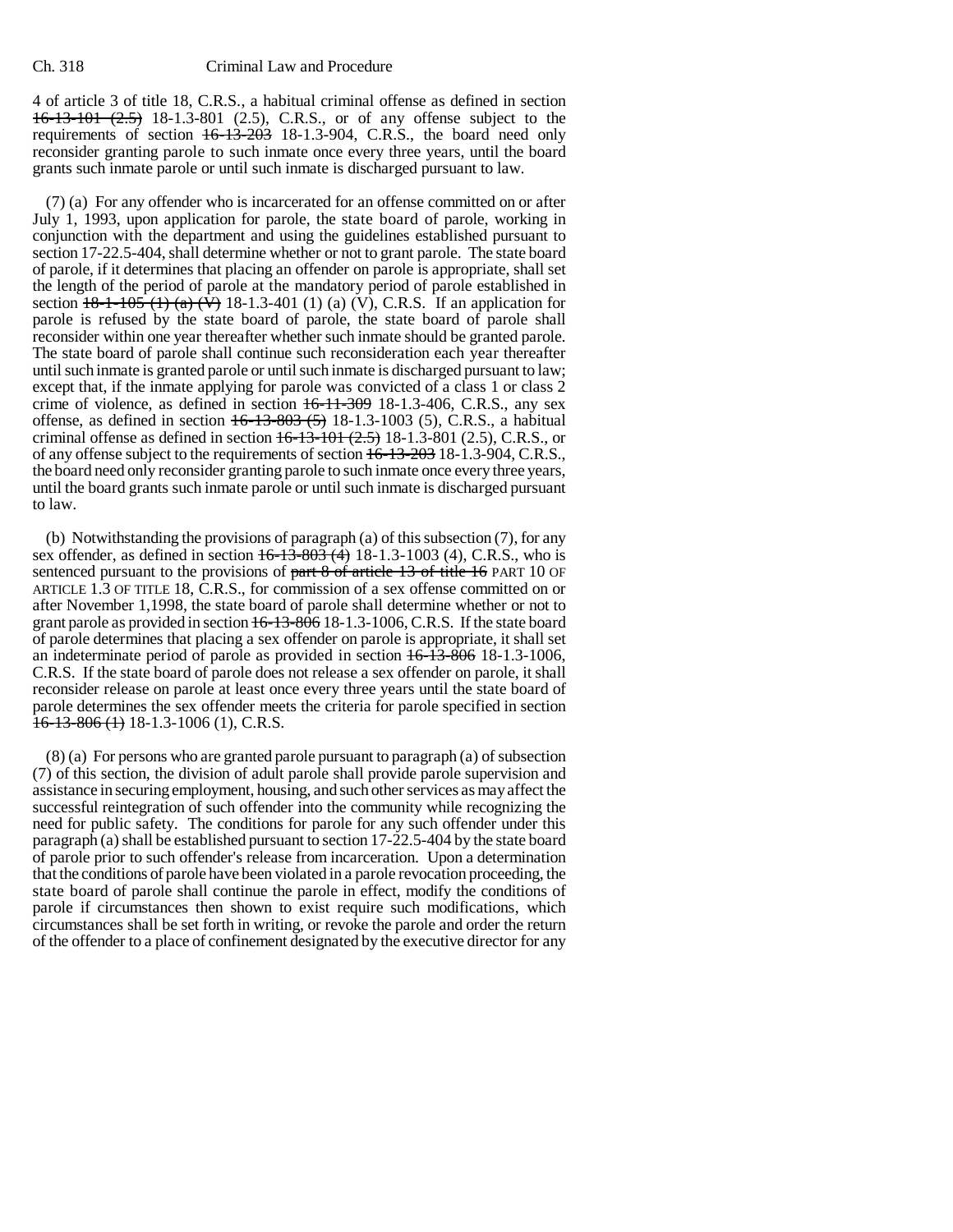period of time up to the period remaining on such person's mandatory period of parole established in section  $18-1-105$  (1) (a) (V) 18-1.3-401 (1) (a) (V), C.R.S. Any offender who has been reincarcerated due to a parole revocation pursuant to this paragraph (a) shall be eligible for parole at any time during such reincarceration. The state board of parole may discharge an offender granted parole under this section at any time during the term of parole upon a determination that the offender has been sufficiently rehabilitated and reintegrated into society and can no longer benefit from parole supervision. In making any such determination, the state board of parole shall make written findings as to why such offender is no longer in need of parole supervision.

(b) For sex offenders, as defined in section  $16-13-803(4)$  18-1.3-1003 (4), C.R.S., who are convicted of an offense committed on or after November 1, 1998, and who are granted parole pursuant to paragraph (b) of subsection (7) of this section, the division of adult parole shall provide parole supervision and assistance in securing employment, housing, and such other services as may affect the successful reintegration of the sex offender into the community while recognizing the need for public safety. The conditions for parole for any sex offender shall be established pursuant to section 16-13-806 18-1.3-1006, C.R.S., and section 17-22.5-404 by the state board of parole prior to the sex offender's release from incarceration. Upon a determination in a parole revocation proceeding that the sex offender has violated the conditions of parole, the state board of parole shall continue the parole in effect, modify the conditions of parole if circumstances then shown to exist require such modifications, which circumstances shall be set forth in writing, or revoke the parole and order the return of the sex offender to a place of confinement designated by the executive director for any period of time up to the remainder of the sex offender's natural life. The revocation hearing shall be held and the state board of parole shall make its determination as provided in section  $16-13-810$  18-1.3-1010, C.R.S. Following reincarceration, the sex offender's eligibility for parole shall be determined pursuant to section 16-13-806 18-1.3-1006, C.R.S. The state board of parole may discharge a sex offender from parole as provided in section  $16-13-806$  (3) 18-1.3-1006 (3), C.R.S.

(9) (a) The provisions of this subsection (9) shall apply to any offender who is paroled for a class 2, 3, 4, or 5 felony or a class 6 felony that is the offender's second or subsequent felony offense committed on or after July 1, 1998, and is subsequently reincarcerated pursuant to subsection (8) of this section. Following reincarceration, the offender may apply for parole and the state board of parole, working in conjunction with the department and using the guidelines established pursuant to section 17-22.5-404, shall determine whether to grant parole. If the state board of parole determines that placing the offender on parole is appropriate, it shall set the length of the period of parole at any time remaining on the offender's mandatory period of parole established in section  $18-1-105(1)(a)$  (V) 18-1.3-401 (1) (a) (V), C.R.S.; except that, if the offender's remaining mandatory period of parole is less than twelve months, the state board of parole shall release the offender to twelve months of supervision and the offender shall not be required to serve the remaining mandatory period of parole. If an application for parole is refused by the state board of parole, the state board of parole shall reconsider within one year thereafter whether the offender should be granted parole. The state board of parole shall continue such reconsideration each year thereafter, except as otherwise provided for the crimes specified in subsection (7) of this section, until the board grants the offender parole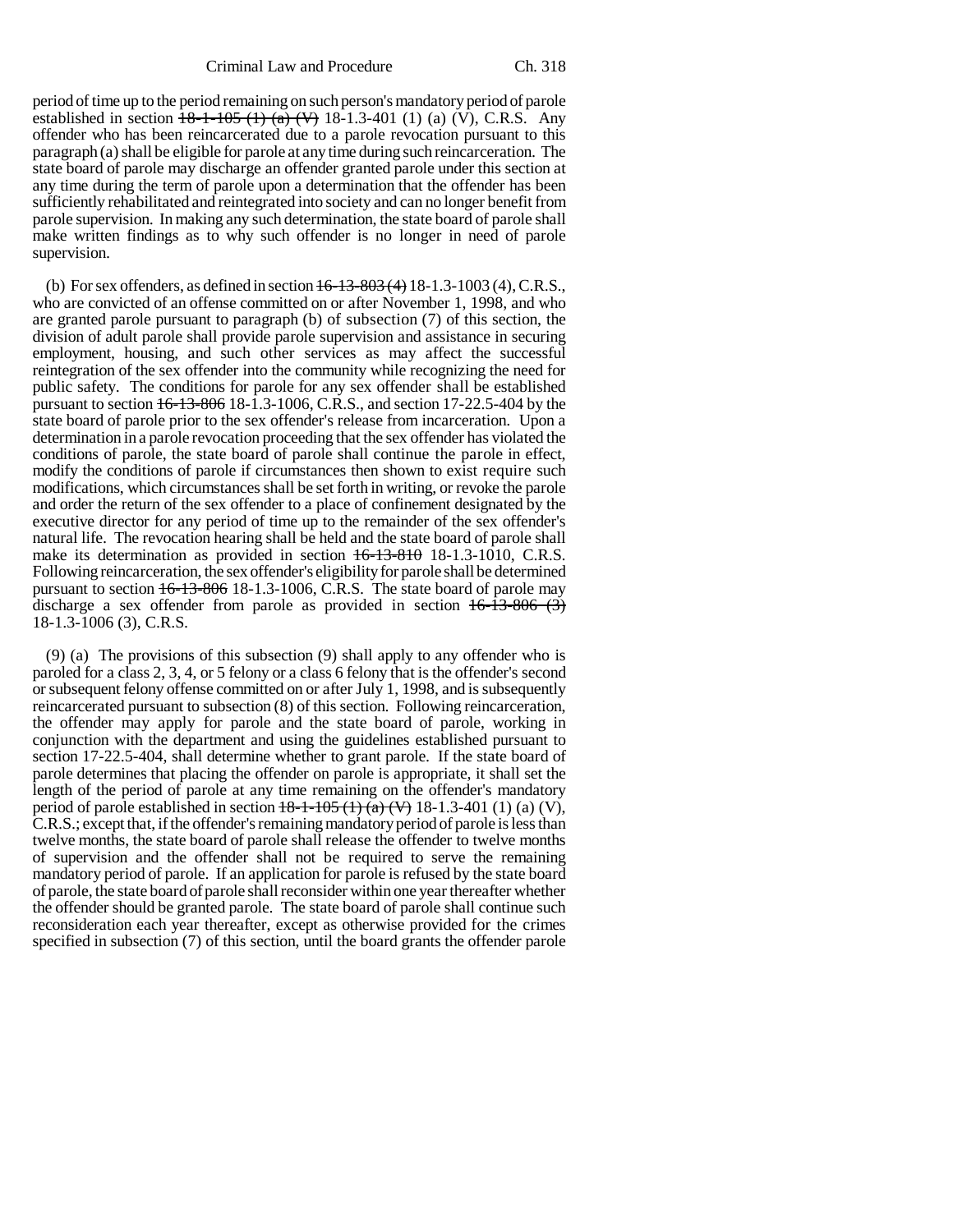or releases the offender on supervision or until the offender completes the mandatory period of parole in incarceration. If the offender completes the mandatory period of parole in incarceration, he or she shall be released to a twelve-month period of supervision.

**SECTION 165.** 17-22.5-405 (5) (a) and (5) (b), Colorado Revised Statutes, are amended to read:

**17-22.5-405. Earned time.** (5) (a) Notwithstanding subsections (1), (2), and (3) of this section, no offender who is sentenced and paroled for a felony offense other than a nonviolent felony committed on or after July 1, 1993, shall be eligible to receive any earned time while such offender is on parole or while such offender is reincarcerated after a revocation of the mandatory period of parole pursuant to section  $18-1-105$  (1) (a) (V) 18-1.3-401 (1) (a) (V), C.R.S. An offender who is sentenced and paroled for a nonviolent felony offense committed on or after July 1, 1993, shall be eligible to receive any earned time while such offender is on parole but shall not be eligible for earned time while such offender is reincarcerated after a revocation of the mandatory period of parole pursuant to section  $18-1-105(1)(a)(V)$  18-1.3-401  $(1)$  (a) (V), C.R.S.

(b) As used in this subsection (5), unless the context otherwise requires, a "nonviolent felony offense" means a felony offense other than a crime of violence as defined in section  $16-11-309(2)$  18-1.3-406 (2), C.R.S., any of the felony offenses set forth in section 18-3-104, 18-4-203, or 18-4-301, C.R.S., or any felony offense committed against a child as set forth in articles 3, 6, and 7 of title 18, C.R.S.

**SECTION 166.** 17-26-104.5 (1), Colorado Revised Statutes, is amended to read:

**17-26-104.5. Medical visits - charge to persons in custody.** (1) A county jail may assess a medical treatment charge against any person who receives while being held in custody medical treatment performed by a physician, dentist, nurse, or licensed hospital or as a result of a sick call or for whom a prescription is filled. The county jail may assess any such medical treatment charge against the person's jail account. In addition, the county jail may assess a reasonable medical treatment charge for each visit by a person in custody to an institutional or noninstitutional physician, dentist, or optometrist; except that a medical treatment charge shall not be assessed for any visit required by the county jail during the intake process, an annual physical examination, any visit to a physician, dentist, or optometrist that results from a referral by a nurse, physician's assistant, or physician, or any emergency treatment or follow-up visit initiated by a medical professional. In no case shall a person's inability to pay be the basis for not providing treatment by any medical personnel. Any medical treatment charge that remains unpaid shall constitute a cost of care that the person may be ordered to pay pursuant to section  $16-11-501$  18-1.3-701, C.R.S., and that may be collected by the county pursuant to the provisions of section 16-11-101.6, C.R.S.

**SECTION 167.** 17-26-129, Colorado Revised Statutes, is amended to read:

**17-26-129. Applicability of provisions.** The provisions of sections 17-26-107 and 17-26-108 shall not be applicable to any prisoner who is employed or detained outside of the jail under the provisions of section 17-26-128 18-1.3-106, C.R.S.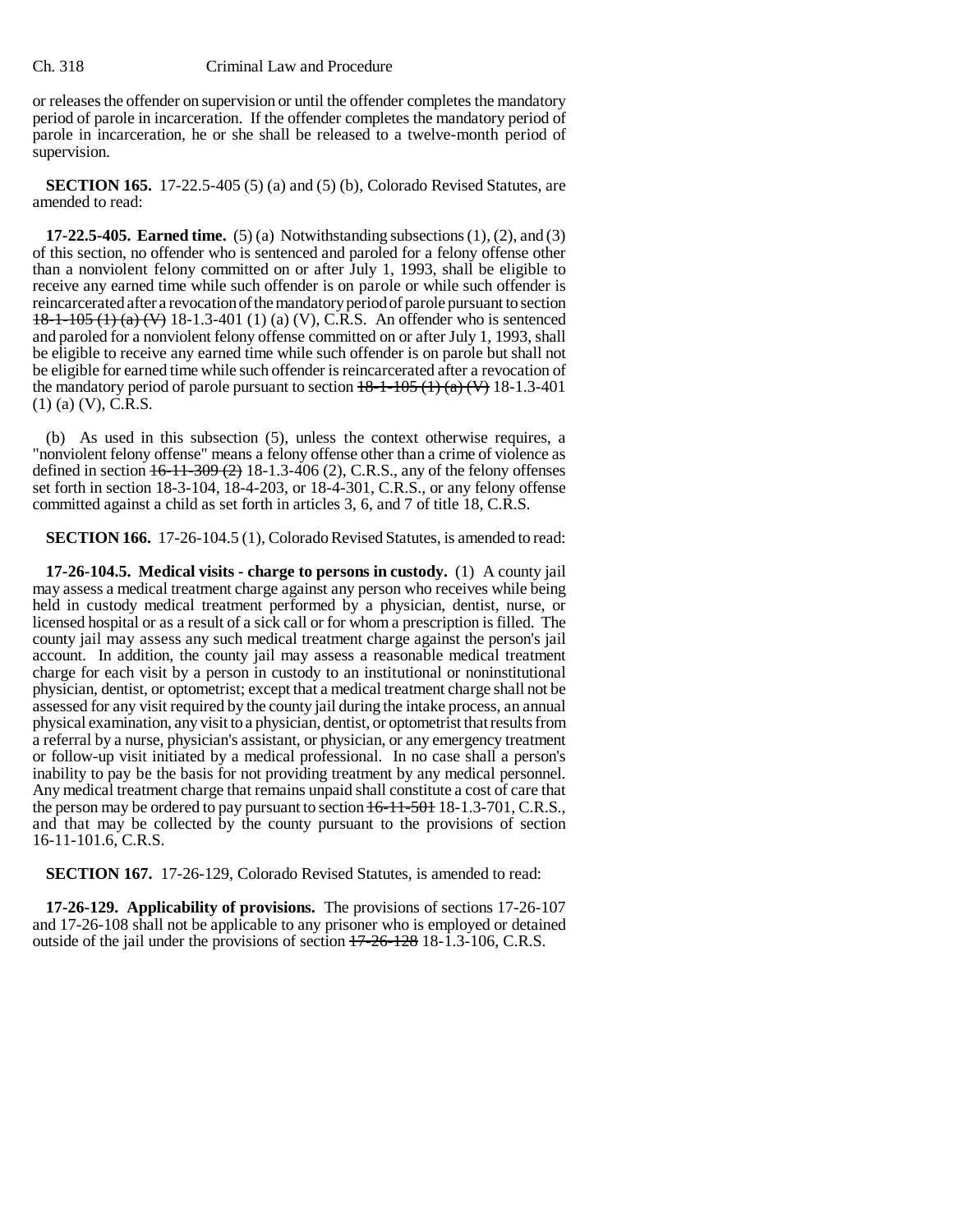**SECTION 168.** 17-27-104 (9), Colorado Revised Statutes, is amended to read:

**17-27-104. Community corrections programs operated by units of local government, state agencies, or nongovernmental agencies.** (9) The administrator of any community corrections program shall document the number of days of residential placement completed by each offender sentenced directly to the community corrections program by the court and the time credits granted to such offender pursuant to section  $17-27-105$  (1) (i) 18-1.3-301 (1) (i), C.R.S. If any such offender is rejected after acceptance by the community corrections board or the community corrections program, the program administrator shall provide a written summary of the residential days completed by such offender to the referring agency. If the offender is thereafter committed to the department of corrections, such summary shall be reported to the department of corrections to facilitate the calculation of any time credits pursuant to part 3 or part 4 of article 22.5 of this title.

**SECTION 169.** 17-27-105.5 (1) (a), Colorado Revised Statutes, is amended to read:

**17-27-105.5. Community corrections program agents - duties - arrest powers.** (1) For purposes of this section:

(a) "Offender" means an inmate assigned to residential and nonresidential community corrections programs as those programs are set forth in articles 27, 27.5, and 27.7 of this title and an offender who is in phase III of the youthful offender system as set forth in section  $16-11-311$  18-1.3-407, C.R.S.; and

**SECTION 170.** 17-27-106 (1) (b) (I), Colorado Revised Statutes, is amended to read:

**17-27-106. Escape from custody from a community corrections program.** (1) (b) (I) In addition to the forfeiture of all reductions in sentence authorized by part 2 of article 22.5 of this title, any person convicted of escape from custody from a community correction program in violation of paragraph (a) of this subsection (1) shall also forfeit all reductions in sentence authorized by section  $17-27-105$  (1) (i) 18-1.3-301 (1) (i), C.R.S.

**SECTION 171.** 17-27.5-101 (2), Colorado Revised Statutes, is amended to read:

**17-27.5-101. Authority to establish intensive supervision programs for parolees and community corrections offenders.** (2) The department may place in an intensive supervision program authorized pursuant to subsection (1) of this section any offender who has been referred to a community corrections program pursuant to section  $17-27-105$  (2) (b) 18-1.3-301 (2) (b), C.R.S., and approved for placement in the program pursuant to section 17-27-103 (5) or section 17-27-104 (3) if the placement will not increase the overall vacancy rate as of June 30, 1995, for the community corrections program.

**SECTION 172.** 17-27.7-103 (1), Colorado Revised Statutes, is amended to read:

**17-27.7-103. Regimented inmate training program - eligibility of offenders.** (1) The executive director may assign an inmate to a regimented inmate training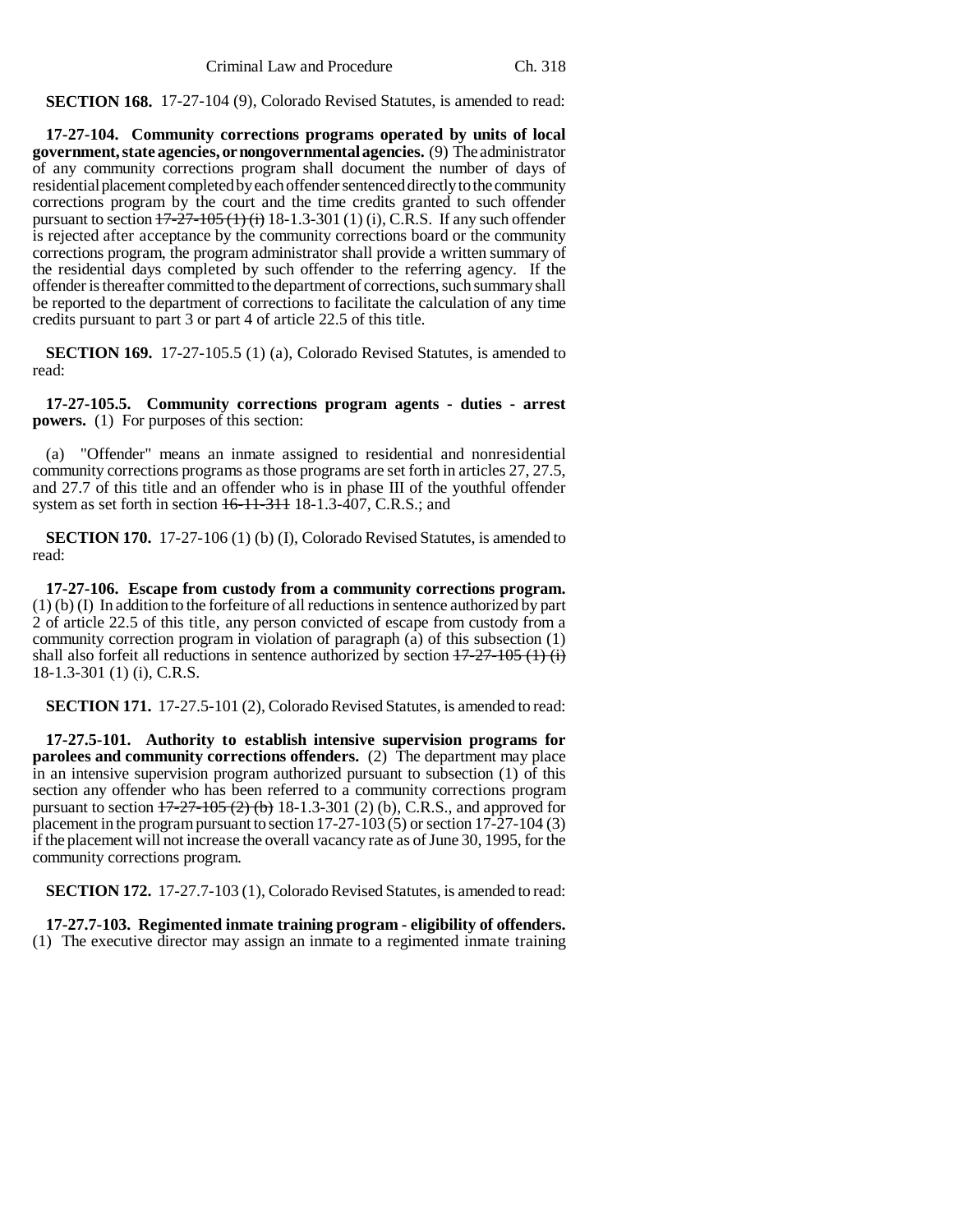program pursuant to section 17-40-102 (2). The executive director shall assign to a regimented inmate training program only those inmates who are nonviolent offenders thirty years of age or younger who are not serving a sentence, and have not served a previous sentence, in a correctional facility for a violent offense as described in section  $16-11-309$  18-1.3-406, C.R.S., or who are not presently serving a sentence for a nonviolent offense which was reduced from a violent offense as a result of a plea agreement. Any offender assigned to the program shall be free of any physical or mental defect which could jeopardize his OR HER ability to complete the program. The department may eliminate any offender from the program upon a determination by the department that a physical or mental defect will prevent full participation in the program by such offender. The department is absolved of liability for participation in the program.

**SECTION 173.** 17-27.8-103 (1), Colorado Revised Statutes, is amended to read:

**17-27.8-103. Home detention program - contracted by department of public** safety. (1) The division of criminal justice in the department of public safety is hereby authorized to contract with private entities to develop, administer, and operate home detention programs which may be utilized by any sentencing judge pursuant to section  $17-27.8-102$  (1) 18-1.3-105 (1), C.R.S.

**SECTION 174.** 17-27.8-104 (1), Colorado Revised Statutes, is amended to read:

**17-27.8-104. Home detention program - operated by the judicial department.** (1) The judicial department is hereby authorized to develop, administer, and operate a home detention program which may be utilized by any sentencing judge pursuant to section  $17-27.8-102$  (1) 18-1.3-105 (1), C.R.S., or to contract with the division of criminal justice of the department of public safety for the utilization of home detention programs contracted for by that division.

**SECTION 175.** 17-31-103 (1) (f) and (1) (g), Colorado Revised Statutes, are amended to read:

**17-31-103. Volunteers - rehabilitation and transition - programs.** (1) Each division shall facilitate, where practicable, the use of volunteers to assist and participate in the development and implementation of programs for the rehabilitation and transition of and growth of support groups and systems for adult and juvenile offenders in the following institutions and programs:

(f) Any work release or education release program pursuant to section  $16-11-212$ 18-1.3-207, C.R.S.;

(g) Any intensive supervision probation program, established by the judicial department pursuant to section  $16-\overline{11-213}$  18-1.3-208, C.R.S.;

**SECTION 176.** 18-1-103 (1), Colorado Revised Statutes, is amended to read:

**18-1-103. Scope and application of code.** (1) Except as otherwise expressly provided by section 18-1-108 SECTIONS 18-1.3-402 AND 18-1.3-504, or unless the context otherwise requires, the provisions of this code govern the construction of and punishment for any offense defined in any statute of this state, whether in this title or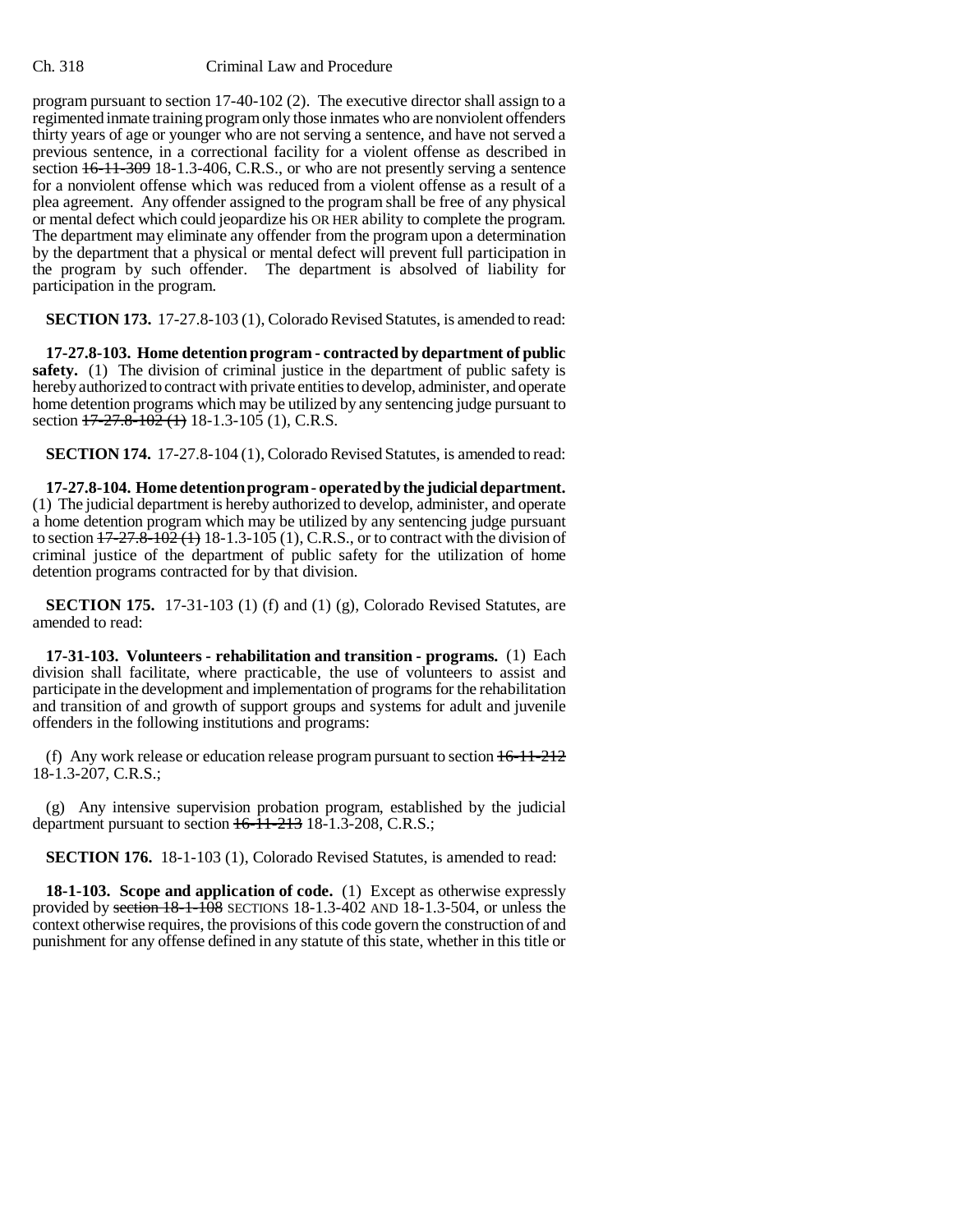elsewhere, and which is committed on or after July 1, 1972, as well as the construction and application of any defense to a prosecution for such an offense.

**SECTION 177.** 18-1-104 (2), Colorado Revised Statutes, is amended to read:

**18-1-104. "Offense" defined - offenses classified - common-law crimes abolished.** (2) Each offense falls into one of eleven classes. There are six classes of felonies as defined in section 18-1-105 18-1.3-401, three classes of misdemeanors as defined in section 18-1-106 18-1.3-501, and two classes of petty offenses as defined in section 18-1-107 18-1.3-503.

**SECTION 178.** 18-1-404 (1) and (2) (a), Colorado Revised Statutes, are amended to read:

**18-1-404. Preliminary hearing or waiver - dispositional hearing.** (1) Every person accused of a class 1, 2, or 3 felony by direct information or felony complaint has the right to demand and receive a preliminary hearing within a reasonable time to determine whether probable cause exists to believe that the offense charged in the information has been committed by the defendant. In addition, only those persons accused of a class 4, 5, or 6 felony by direct information or felony complaint which felony requires mandatory sentencing or is a crime of violence as defined in section 16-11-309, C.R.S., 18-1.3-406, or is a sexual offense under part 4 of article 3 of this title, shall have the right to demand and receive a preliminary hearing within a reasonable time to determine whether probable cause exists to believe that the offense charged in the information or felony complaint was committed by the defendant. The procedure to be followed in asserting the right to a preliminary hearing, and the time within which demand therefor must be made, as well as the time within which the hearing, if demanded, shall be had, shall be as provided by rule of the supreme court of the state of Colorado. A failure to observe and substantially comply with such rule is a waiver of the right to a preliminary hearing.

(2) (a) No person accused of a class 4, 5, or 6 felony by direct information or felony complaint, except those which require mandatory sentencing or which are crimes of violence as defined in section  $16-11-309$ , C.R.S., 18-1.3-406, or which are sexual offenses under part 4 of article 3 of this title, shall have the right to demand or receive a preliminary hearing; except that such person shall participate in a dispositional hearing for the purposes of case evaluation and potential resolution.

**SECTION 179.** 18-1-409 (1), Colorado Revised Statutes, is amended to read:

**18-1-409. Appellate review of sentence for a felony.** (1) When sentence is imposed upon any person following a conviction of any felony, other than a class 1 felony in which a death sentence is automatically reviewed pursuant to section 16-11-103 (6), C.R.S., or section 16-11-802 (6), C.R.S., 18-1.3-1201 (6) OR 18-1.3-1302 (6), the person convicted shall have the right to one appellate review of the propriety of the sentence, having regard to the nature of the offense, the character of the offender, and the public interest, and the manner in which the sentence was imposed, including the sufficiency and accuracy of the information on which it was based; except that, if the sentence is within a range agreed upon by the parties pursuant to a plea agreement, the defendant shall not have the right of appellate review of the propriety of the sentence. The procedures to be employed in the review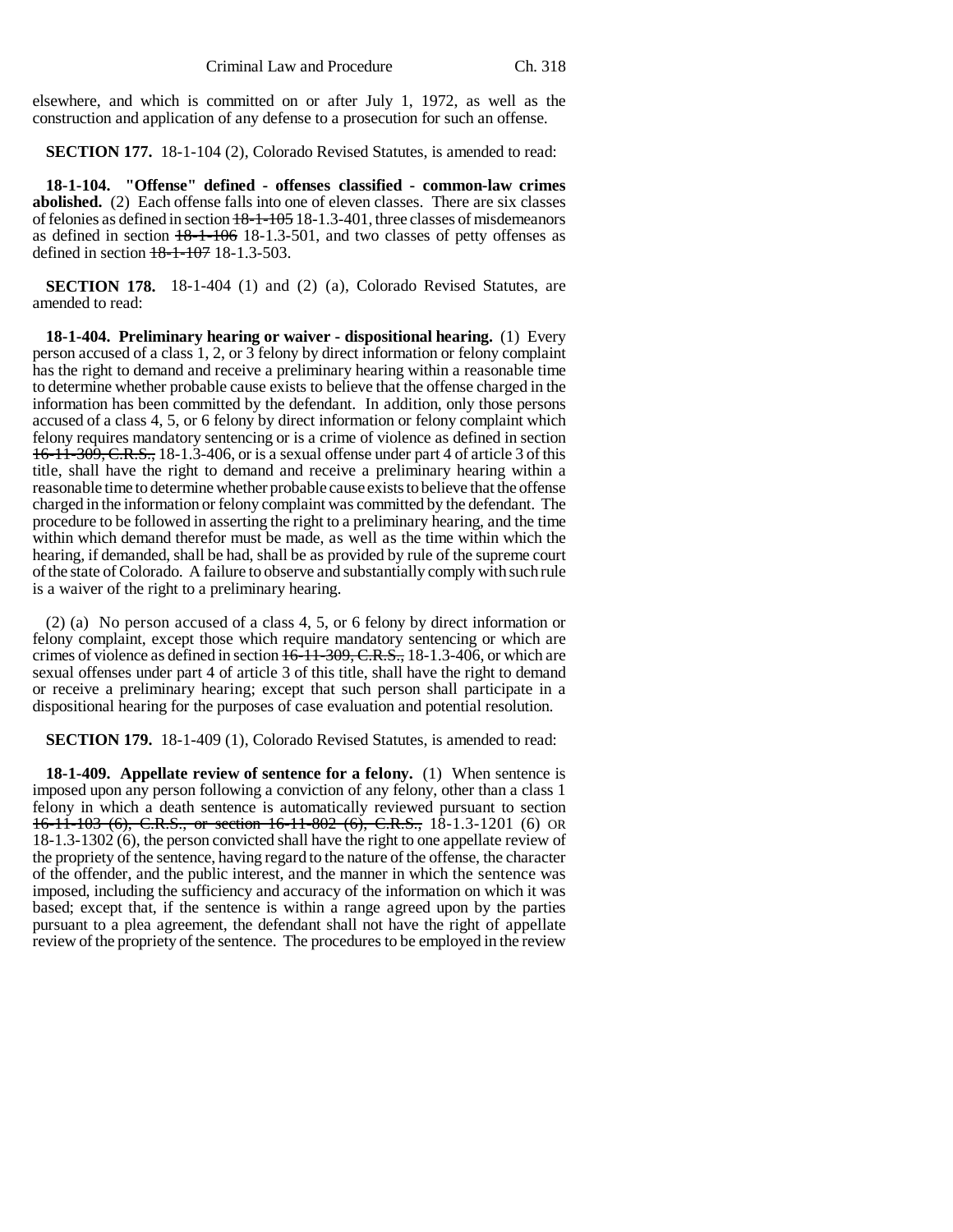shall be as provided by supreme court rule.

**SECTION 180.** 18-1-606 (3), Colorado Revised Statutes, is amended to read:

**18-1-606. Criminal liability of corporations.** (3) Every offense committed by a corporation prior to July 1, 1985, which would be a felony if committed by an individual shall subject the corporation to the payment of a fine of not less than one thousand dollars nor more than fifteen thousand dollars. For such offenses committed on or after July 1, 1985, the corporation shall be subject to the payment of a fine within the presumptive ranges authorized by section  $18\text{--}1\text{--}105\,(1)(a)(III)$  18-1.3-401 (1) (a) (III). Every offense committed by a corporation which would be a misdemeanor or petty offense if committed by an individual shall subject the corporation to the payment of a fine within the minimum and maximum fines authorized by sections 18-1-106 18-1.3-501 and 18-1-107 18-1.3-503 for the particular offense of which the corporation is convicted.

**SECTION 181.** 18-1-901 (3) (1) (III), Colorado Revised Statutes, is amended to read:

**18-1-901. Definitions.** (3) (l) (III) "Peace officer, level II," means an inspector of the state licensing authority under the "Colorado Beer Code" or the liquor enforcement division under section 12-47-904, C.R.S., or part 5 of article 35 of title 24, C.R.S.; an authorized investigator of the state lottery division pursuant to section 24-35-205 (3) or 24-35-206 (7), C.R.S.; any authorized investigator and the director of the division of gaming and the executive director of the department of revenue pursuant to section 12-47.1-204, C.R.S.; any fire arson investigator appointed by the chief of any fire department and approved by the sheriff or the chief of police of the jurisdiction in which such fire arson investigator performs duties; any officer, guard, or supervisory employee within the department of corrections, except the inspector general and any investigators appointed pursuant to section 17-1-103.8, C.R.S., employed by the department of corrections; a security guard employed by the state of Colorado; a security officer as defined in section 24-7-101, C.R.S.; a district wildlife manager, special district wildlife manager, or parks and recreation officer defined as a peace officer pursuant to section 33-1-102, C.R.S., and acting under the authority of a peace officer pursuant to sections 33-6-101 and 33-15-101, C.R.S.; an investigator for the division of racing events and the investigator's supervisors, including the director of the division of racing events pursuant to section 12-60-203, C.R.S., or a railroad employee defined as a peace officer pursuant to section 40-32-104.5, C.R.S., who shall have access to Colorado bureau of investigation fugitive and stolen property records. "Peace officer, level II," has the authority to enforce all the laws of the state of Colorado while acting within the scope of his OR HER authority and in the performance of his OR HER duties, and section 18-1-106  $(1.5)$  and section SECTIONS 18-1.3-501 (1.5) AND 18-3-107 shall apply to "peace officer, level II".

**SECTION 182.** 18-2-101 (3.5), Colorado Revised Statutes, is amended to read:

**18-2-101. Criminal attempt.** (3.5) Criminal attempt to commit any crime for which a court is required to sentence a defendant for a crime of violence in accordance with section 16-11-309, C.R.S., 18-1.3-406 is itself a crime of violence for the purposes of that section.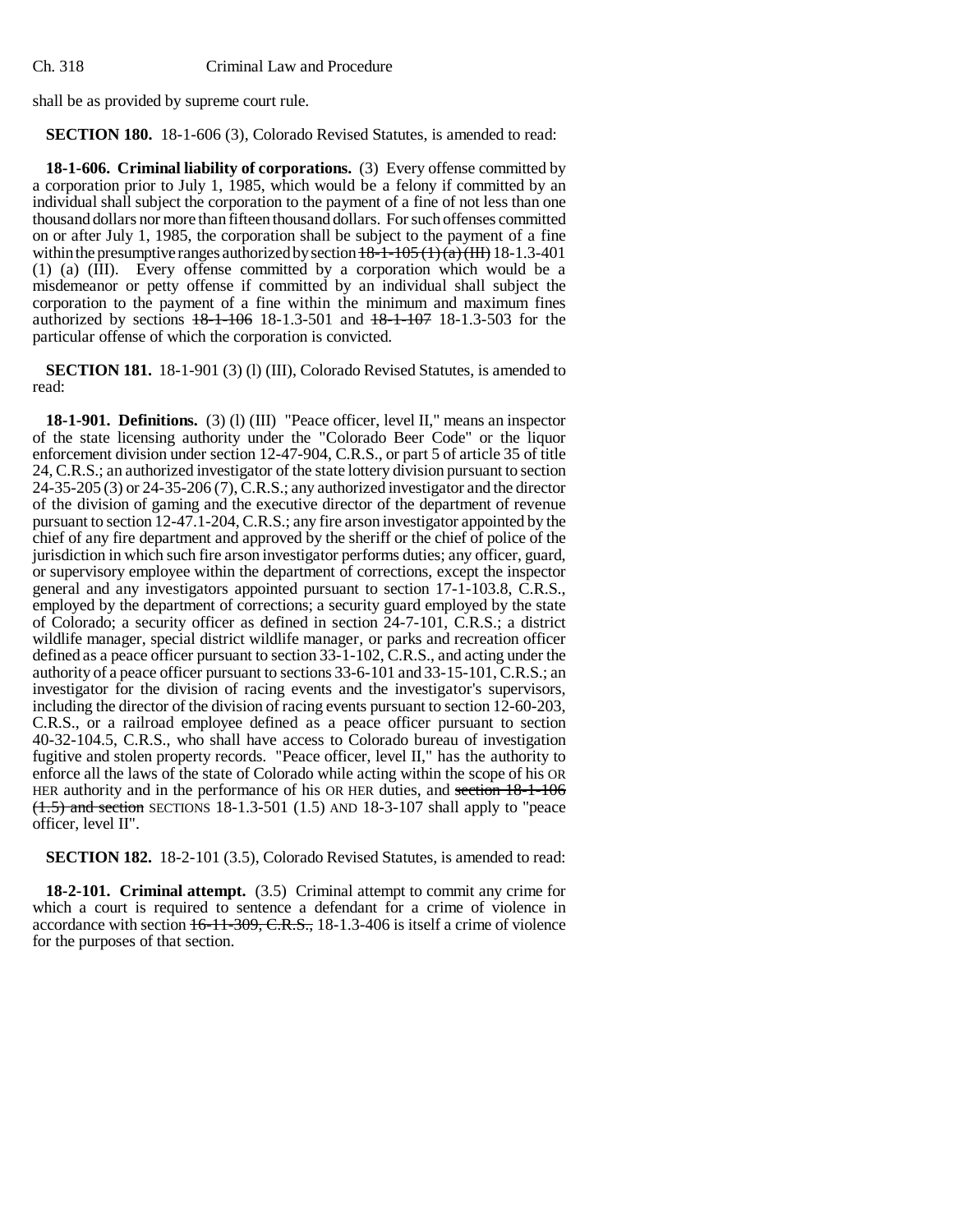**SECTION 183.** 18-2-201 (4.5), Colorado Revised Statutes, is amended to read:

**18-2-201. Conspiracy.** (4.5) Conspiracy to commit any crime for which a court is required to sentence a defendant for a crime of violence in accordance with section 16-11-309, C.R.S., 18-1.3-406 is itself a crime of violence for the purposes of that section.

**SECTION 184.** 18-3-103 (4), Colorado Revised Statutes, is amended to read:

**18-3-103. Murder in the second degree.** (4) A defendant convicted pursuant to subsection (1) of this section shall be sentenced by the court in accordance with the provisions of section 16-11-309, C.R.S., 18-1.3-406.

**SECTION 185.** 18-3-107 (3), Colorado Revised Statutes, is amended to read:

**18-3-107. First degree murder of a peace officer or firefighter - legislative declaration.** (3) A person convicted of first degree murder of a peace officer or firefighter shall be punished by life imprisonment without the possibility of parole for the rest of his or her natural life, unless a panel of judges imposes a death sentence pursuant to the procedure set forth in section  $16-11-103$ , C.R.S. 18-1.3-1201. Nothing in this subsection (3) shall be construed as limiting the power of the governor to grant reprieves, commutations, and pardons pursuant to section 7 of article IV of the Colorado constitution.

**SECTION 186.** 18-3-202 (2) (c), Colorado Revised Statutes, is amended to read:

**18-3-202. Assault in the first degree.** (2) (c) If a defendant is convicted of assault in the first degree pursuant to subsection (1) of this section, the court shall sentence the defendant in accordance with the provisions of section  $16-11-309$ , C.R.S. 18-1.3-406.

**SECTION 187.** 18-3-203 (2) (c), Colorado Revised Statutes, is amended to read:

**18-3-203. Assault in the second degree.** (2) (c) If a defendant is convicted of assault in the second degree pursuant to paragraph (b), (c), (d), or (g) of subsection (1) of this section or paragraph (b.5) of this subsection (2), except with respect to sexual assault in the first degree, the court shall sentence the defendant in accordance with the provisions of section 16-11-309, C.R.S. 18-1.3-406. A defendant convicted of assault in the second degree pursuant to paragraph (b.5) of this subsection (2) with respect to sexual assault in the first degree shall be sentenced in accordance with section  $18-1-105(9)$  (e) 18-1.3-401 (9) (e).

**SECTION 188.** 18-3-302 (4) (b), Colorado Revised Statutes, is amended to read:

**18-3-302. Second degree kidnapping.** (4) (b) A defendant convicted pursuant to this subsection (4) shall be sentenced by the court in accordance with the provisions of section 16-11-309, C.R.S. 18-1.3-406.

**SECTION 189.** 18-3-402 (5) (b) (I) and (6), Colorado Revised Statutes, are amended to read: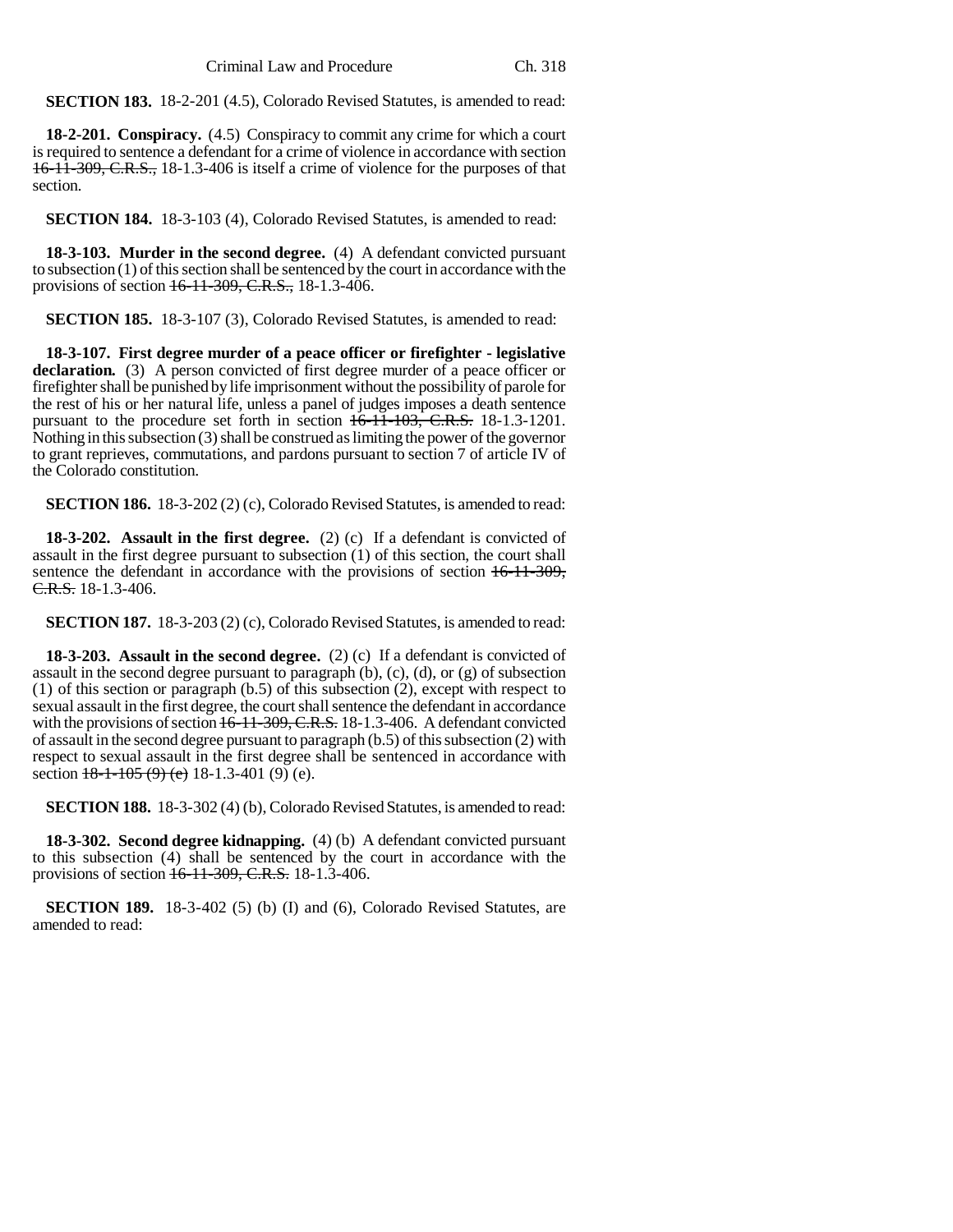**18-3-402. Sexual assault.** (5) (b) (I) If a defendant is convicted of sexual assault pursuant to this subsection (5), the court shall sentence the defendant in accordance with section  $18-1-105(9)$  (e) 18-1.3-401 (9) (e). A person convicted solely of sexual assault pursuant to this subsection (5) shall not be sentenced under the crime of violence provisions of section  $16-11-309(2)$ , C.R.S. 18-1.3-406 (2). Any sentence for a conviction under this subsection (5) shall be consecutive to any sentence for a conviction for a crime of violence under section 16-11-309, C.R.S. 18-1.3-406.

(6) Any person convicted of sexual assault committed on or after November 1, 1998, under any of the circumstances described in this section shall be sentenced in accordance with the provisions of part 8 of article 13 of title 16, C.R.S. PART 10 OF ARTICLE 1.3 OF THIS TITLE.

**SECTION 190.** 18-3-404 (3), Colorado Revised Statutes, is amended to read:

**18-3-404. Unlawful sexual contact.** (3) If a defendant is convicted of the class 4 felony of unlawful sexual contact pursuant to subsection (1.5) or (2) of this section, the court shall sentence the defendant in accordance with the provisions of section  $16-11-309$ , C.R.S. 18-1.3-406; except that this subsection  $(3)$  shall not apply to paragraph (g) of subsection (1) of this section as it applies to subsection (2) of this section.

**SECTION 191.** 18-3-405 (3), Colorado Revised Statutes, is amended to read:

**18-3-405. Sexual assault on a child.** (3) If a defendant is convicted of the class 3 felony of sexual assault on a child pursuant to paragraphs (a) to (d) of subsection (2) of this section, the court shall sentence the defendant in accordance with the provisions of section 16-11-309, C.R.S. 18-1.3-406.

**SECTION 192.** 18-3-405.3 (4), Colorado Revised Statutes, is amended to read:

**18-3-405.3. Sexual assault on a child by one in a position of trust.** (4) If a defendant is convicted of the class 3 felony of sexual assault on a child pursuant to paragraph (b) of subsection (2) of this section, the court shall sentence the defendant in accordance with the provisions of section  $16-11-309$ , C.R.S. 18-1.3-406.

**SECTION 193.** 18-3-412 (2) and (5), Colorado Revised Statutes, are amended to read:

**18-3-412. Habitual sex offenders against children - indictment or information - verdict of the jury.** (2) Every person convicted in this state of an unlawful sexual offense who has been previously convicted upon charges prior to the commission of the present act, which were separately brought, either in this state or elsewhere, of an unlawful sexual offense or who has been previously convicted under the laws of any other state, the United States, or any territory subject to the jurisdiction of the United States of an unlawful act that, if committed within this state, would be an unlawful sexual offense shall be adjudged an habitual sex offender against children. If the second or subsequent unlawful sexual offense for which a defendant is convicted constitutes a felony, the sentence imposed shall not be less than three times the upper limit of the presumptive range for that class felony as set out in section  $18-1-105$ 18-1.3-401. If the second or subsequent unlawful sexual offense for which a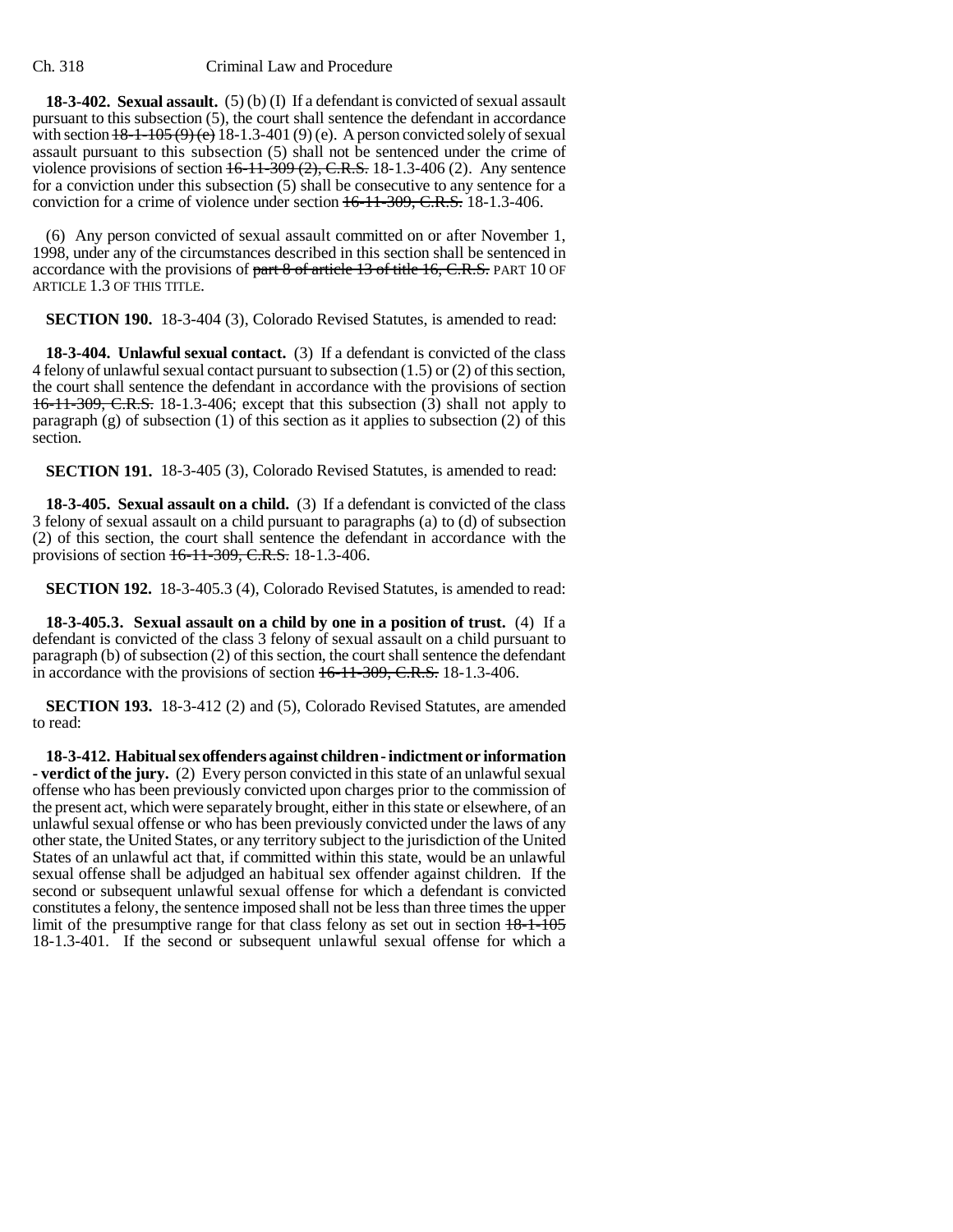defendant is convicted constitutes a misdemeanor, the sentence imposed shall not be less than three times the maximum sentence for that class misdemeanor as set out in section 18-1-106 18-1.3-501.

(5) The procedures specified in section  $16-13-103$ , C.R.S., 18-1.3-803 shall govern in a trial to which the provisions of this section are alleged to apply based on a previous conviction or convictions for an unlawful sexual offense as set out in the complaint, indictment, or information.

**SECTION 194.** 18-3-412.5 (3.6) (a) (III) (B) and (4) (b) (I), Colorado Revised Statutes, are amended to read:

**18-3-412.5. Sex offenders - duty to register - penalties.** (3.6) (a) The Colorado bureau of investigation shall post a link on the state of Colorado homepage on the internet to a list containing the name, address, and physical description, including but not limited to sex, height, weight, and any identifying characteristics of, and a digitized photograph or image of, and a description of the offense or offenses committed by, certain offenders. The list shall specifically exclude any reference to any victim or victims of the offense or offenses. The list shall include the following offenders:

(III) Any offender who is required to register pursuant to subsection (1) or (3.5) of this section and who has been convicted as an adult of two or more of the following offenses:

(B) A crime of violence as defined in section 16-11-309, C.R.S. 18-1.3-406; or

(4) (b) (I) Failure to register as a sex offender is a class 6 felony if the person was convicted of felony unlawful sexual behavior or adjudicated for an offense that would constitute felony unlawful sexual behavior if committed by an adult; except that any second or subsequent offense of failure to register as a sex offender by such person is a class 5 felony. Any person convicted of felony failure to register as a sex offender shall be sentenced pursuant to the provisions of section  $18-1-105$ 18-1.3-401. If such person is sentenced to probation, the court shall require, as a condition of probation, that the person participate until further order of the court in an intensive supervision probation program established pursuant to section 16-13-807, C.R.S. 18-1.3-1007. If such person is sentenced to incarceration and subsequently released on parole, the parole board shall require, as a condition of parole, that the person participate in an intensive supervision parole program established pursuant to section  $\overline{16-13-805}$ , C.R.S. 18-1.3-1005.

**SECTION 195.** 18-3-415.5 (5) (b), Colorado Revised Statutes, is amended to read:

**18-3-415.5. Acquired immune deficiency syndrome testing for persons charged with certain sexual offenses - mandatory sentencing.** (5) (b) If the court determines that the person tested pursuant to subsection (2) of this section had notice of his or her HIV infection prior to the date the offense was committed, the judge shall sentence said person to a mandatory term of incarceration of at least three times the upper limit of the presumptive range for the level of offense committed, up to the remainder of the person's natural life, as provided in section 16-13-804, C.R.S.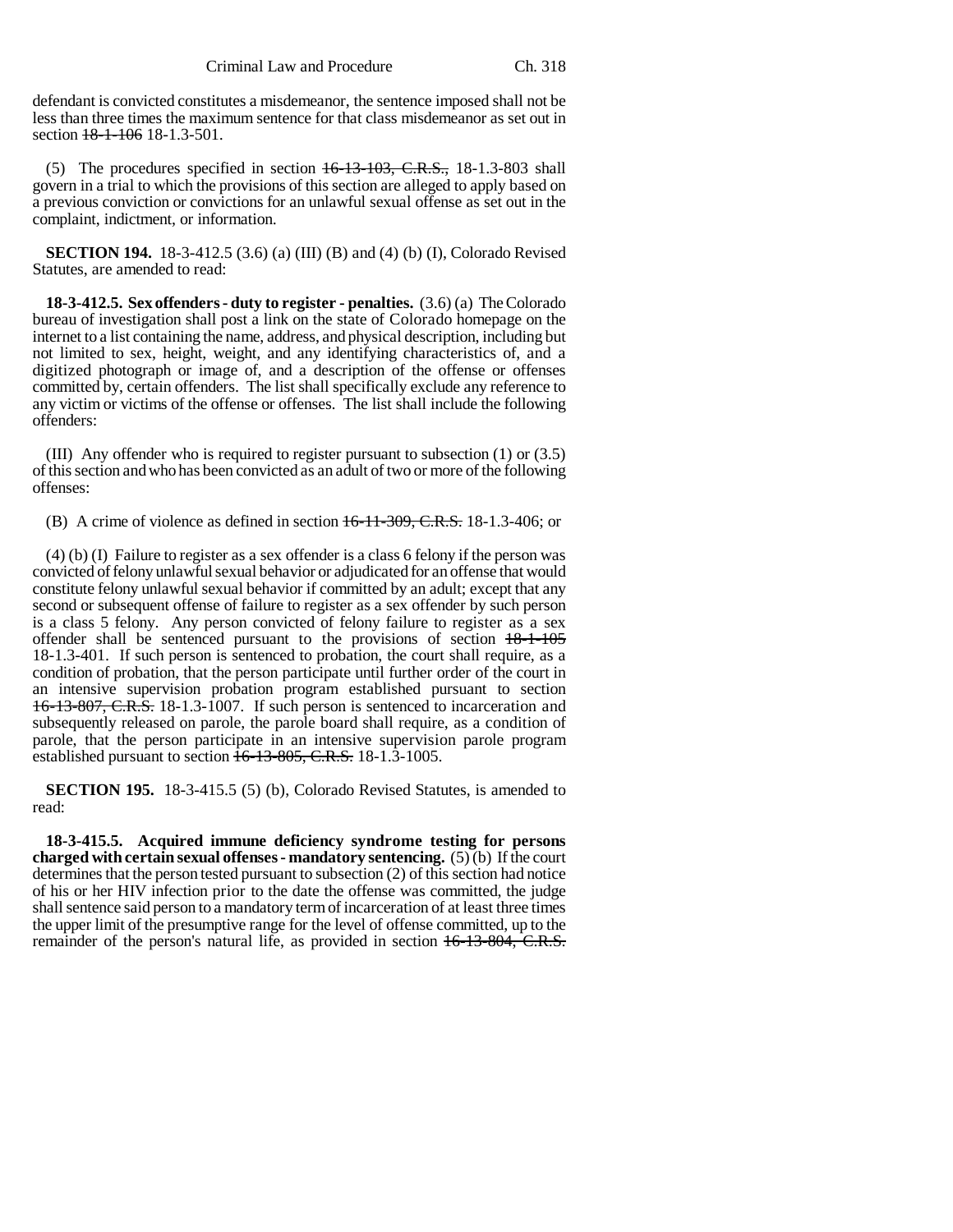18-1.3-1004.

**SECTION 196.** 18-4-102 (3), Colorado Revised Statutes, is amended to read:

**18-4-102. First degree arson.** (3) A defendant convicted of committing first degree arson by the use of any explosive shall be sentenced by the court in accordance with the provisions of section 16-11-309, C.R.S. 18-1.3-406.

**SECTION 197.** 18-4-302 (4), Colorado Revised Statutes, is amended to read:

**18-4-302. Aggravated robbery.** (4) If a defendant is convicted of aggravated robbery pursuant to paragraph (b) of subsection (1) of this section, the court shall sentence the defendant in accordance with the provisions of section  $16-11-309$ , C.R.S. 18-1.3-406.

**SECTION 198.** 18-6-401 (7.5), Colorado Revised Statutes, is amended to read:

**18-6-401. Child abuse.** (7.5) If a defendant is convicted of the class 2 or class 3 felony of child abuse under subparagraph (I) or (III) of paragraph (a) of subsection (7) of this section, the court shall sentence the defendant in accordance with section  $18-1-105(9)$  (d) 18-1.3-401 (8) (d).

**SECTION 199.** 18-6-401.2 (2) and (5), Colorado Revised Statutes, are amended to read:

**18-6-401.2. Habitual child abusers - indictment or information - verdict of the jury.** (2) Every person convicted in this state of an act of child abuse who has been previously convicted upon charges prior to the commission of the present act, which were separately brought, either in this state or elsewhere, of an act of child abuse or who has been previously convicted under the laws of any other state, the United States, or any territory subject to the jurisdiction of the United States of an unlawful act which, if committed within this state, would be an act of child abuse shall be adjudged an habitual child abuser. If the second or subsequent act of child abuse for which a defendant is convicted constitutes a class 3 felony under section 18-6-401 (7) (a) (II) or a class 4 felony under section 18-6-401 (7) (a) (IV), the sentence imposed shall not be less than the upper limit of the presumptive range for that class felony as set out in section  $18-\overline{1}$ -105 18-1.3-401. If the second or subsequent act of child abuse for which a defendant is convicted constitutes a misdemeanor, the sentence imposed shall not be less than the maximum sentence for that class misdemeanor as set out in section  $18-1-106$  18-1.3-501.

(5) The procedures specified in section  $16-13-103$ , C.R.S., 18-1.3-803 shall govern in a trial to which the provisions of this section are alleged to apply based on a previous conviction or convictions for an act of child abuse as set out in the complaint, indictment, or information.

**SECTION 200.** 18-6-801 (4) and (7), Colorado Revised Statutes, are amended to read:

**18-6-801. Domestic violence - sentencing.** (4) No person accused or convicted of a crime, the underlying factual basis of which has been found by the court on the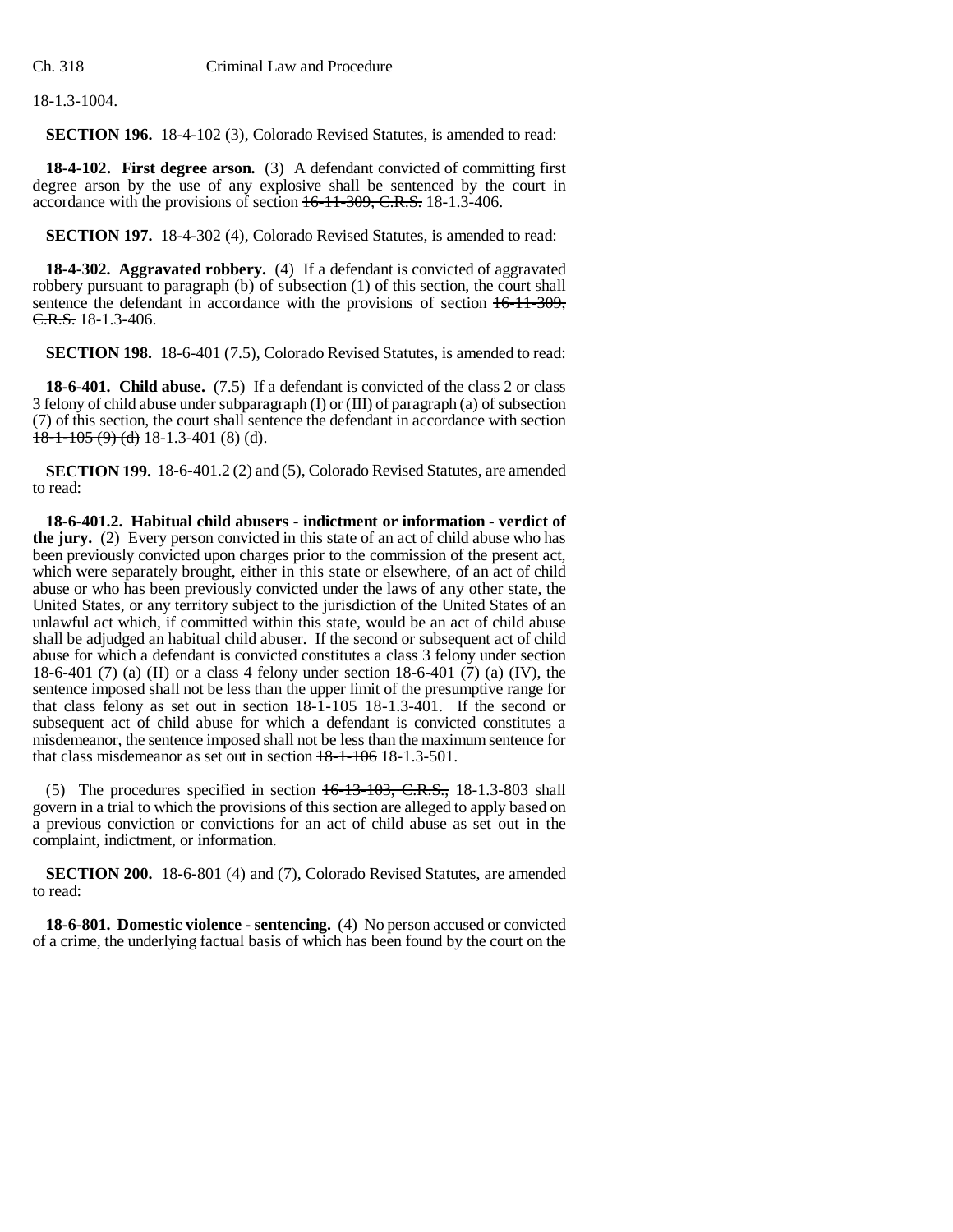Criminal Law and Procedure Ch. 318

record to include an act of domestic violence, as defined in section 18-6-800.3 (1), shall be eligible for home detention in the home of the victim pursuant to section 17-26-128 or 17-27.8-102 C.R.S., 18-1.3-105 OR 18-1.3-106 or for deferred prosecution pursuant to section  $16-7-401$ , C.R.S. 18-1.3-101. Nothing in this subsection (4) is intended to prohibit a court from ordering a deferred sentence for a person accused or convicted of a crime, the underlying factual basis of which has been found by the court on the record to include an act of domestic violence, as defined in section 18-6-800.3 (1).

(7) In the event a person is convicted in this state on or after July 1, 2000, of any offense which would otherwise be a misdemeanor, the underlying factual basis of which has been found by the court on the record to include an act of domestic violence as defined in section 18-6-800.3 (1), and that person has been three times previously convicted, upon charges separately brought and tried and arising out of separate and distinct criminal episodes, of a felony or misdemeanor or municipal ordinance violation, the underlying factual basis of which was found by the court on the record to include an act of domestic violence, the prosecuting attorney may petition the court to adjudge the person an habitual domestic violence offender, and such person shall be convicted of a class 5 felony. If the person is adjudged an habitual domestic violence offender, the court shall sentence the person pursuant to the presumptive range set forth in section  $18-1-105$  18-1.3-401 for a class 5 felony. The former convictions and judgments shall be set forth in apt words in the indictment or information.

**SECTION 201.** 18-6.5-103 (4), Colorado Revised Statutes, is amended to read:

**18-6.5-103. Crimes against at-risk adults and at-risk juveniles classifications.** (4) Any person who commits robbery, as such crime is described in section 18-4-301 (1), and the victim is an at-risk adult or an at-risk juvenile, commits a class 3 felony. If the offender is convicted of robbery of an at-risk adult or an at-risk juvenile, the court shall impose at least the presumptive sentence under section  $18-1-105$  (1) 18-1.3-401 (1).

**SECTION 202.** 18-8-208 (9), Colorado Revised Statutes, is amended to read:

**18-8-208. Escapes.** (9) The minimum sentences provided by sections  $18-1-105$ 18-1.3-401, <del>18-1-106</del> 18-1.3-501, and <del>18-1-107</del> 18-1.3-503, respectively, for violation of the provisions of this section shall be mandatory, and the court shall not grant probation or a suspended sentence, in whole or in part; except that the court may grant a suspended sentence if the court is sentencing a person to the youthful offender system pursuant to section 16-11-311, C.R.S. 18-1.3-407.

**SECTION 203.** 18-8-208.1 (5) and (6), Colorado Revised Statutes, are amended to read:

**18-8-208.1. Attempt to escape.** (5) The sentences imposed by subsections (1) and (2) of this section and the minimum sentences imposed by subsections (3) and (4) of this section shall be mandatory, and the court shall not grant probation or a suspended sentence, in whole or in part; except that the court may grant a suspended sentence if the court is sentencing a person to the youthful offender system pursuant to section 16-11-311, C.R.S. 18-1.3-407.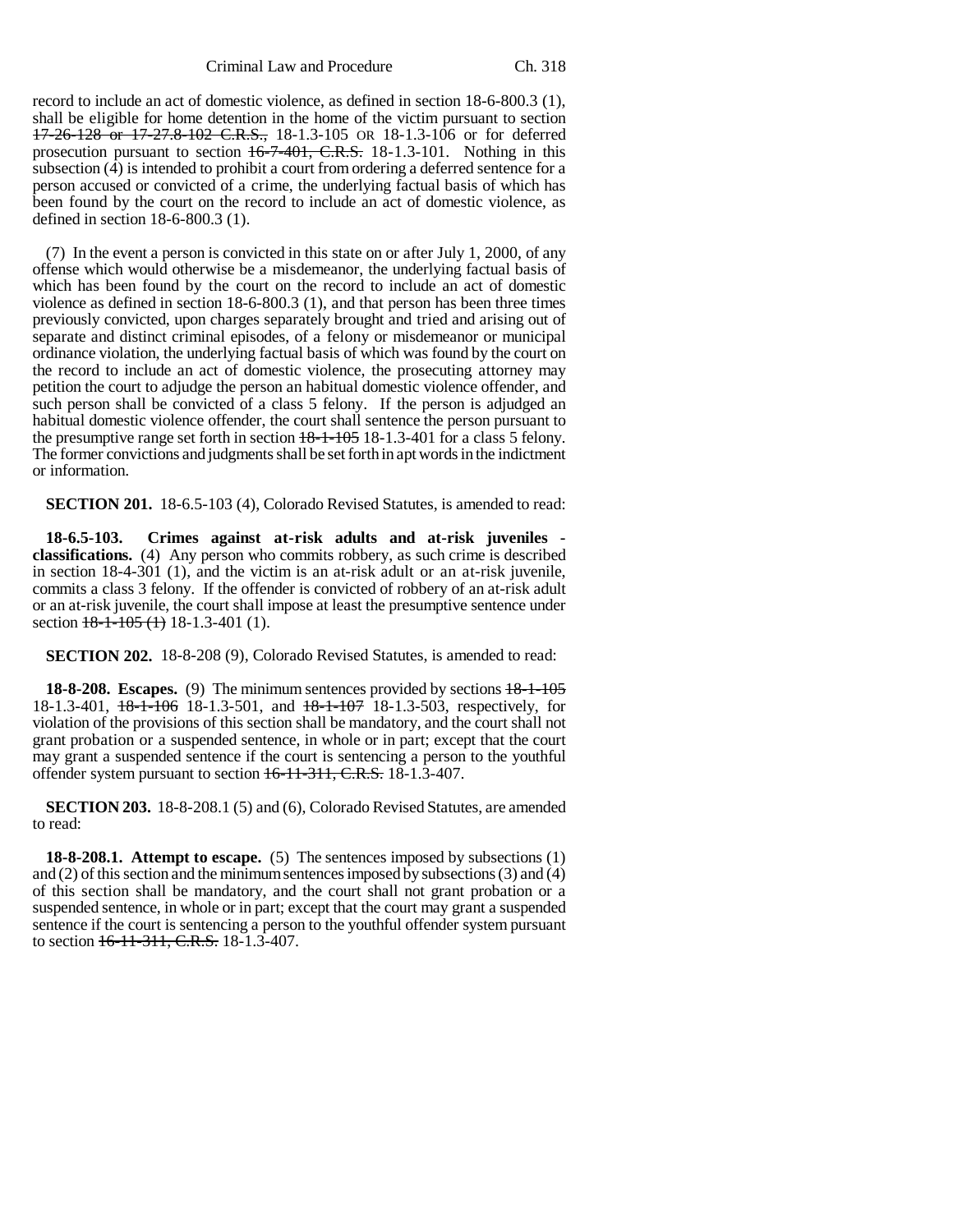(6) A person who participates in a work release program, a home detention program, as defined in section  $\frac{17-26-128(1.1)}{17-26-128(1.1)}$ ,  $\frac{1}{8}$ . 1.3-106 (1.1), a furlough, an intensive supervision program, or any other similar authorized supervised or unsupervised absence from a detention facility, as defined in section 18-8-203 (3), and who is required to report back to the detention facility at a specified time shall be deemed to be in custody.

**SECTION 204.** 18-9-202 (2) (b), Colorado Revised Statutes, is amended to read:

**18-9-202. Cruelty to animals - neglect of animals - offenses - repeal.** (2) (b) In the case of any person incurring a second or subsequent conviction under the provisions of paragraph (a) of this subsection (2), a sentence of imprisonment within the minimum and maximum terms for a class 1 misdemeanor as provided in section  $18-1-106$  18-1.3-501 shall be mandatory and shall not be subject to suspension, nor shall such person be eligible for probation or parole for any part of such period. A plea of nolo contendere accepted by the court shall be considered a conviction for the purposes of this section.

**SECTION 205.** 18-9-204 (2), Colorado Revised Statutes, is amended to read:

**18-9-204. Animal-fighting - penalty.** (2) Any person who violates the provisions of this section commits a class 5 felony and, in addition to the punishment provided in section  $18-1-105$  18-1.3-401, may be punished by a fine of up to one thousand dollars. Any person committing a second or subsequent violation of this section commits a class 4 felony and, in addition to the punishment provided in section  $18-1-105$  18-1.3-401, may be punished by a fine of up to five thousand dollars.

**SECTION 206.** 18-9-204.5 (3) (e) (II), Colorado Revised Statutes, is amended to read:

**18-9-204.5. Unlawful ownership of dangerous dog.** (3) (e) (II) Any owner involved in a second or subsequent violation under this paragraph (e) commits a class 2 misdemeanor. The minimum fine specified in section 18-1-106 18-1.3-501 for a class 2 misdemeanor shall be mandatory.

**SECTION 207.** 18-9-207 (3), Colorado Revised Statutes, is amended to read:

**18-9-207. Tampering or drugging of livestock.** (3) Any person who violates the provisions of this section commits a class 1 misdemeanor. However, in lieu of the fine provided in section  $18-1-106$  18-1.3-501, the court may impose a fine of not less than one thousand dollars or more than one hundred thousand dollars.

**SECTION 208.** 18-12-108 (6) (b), Colorado Revised Statutes, is amended to read:

**18-12-108. Possession of weapons by previous offenders.** (6) (b) Any written stipulation for deferred judgment and sentence entered into by a defendant pursuant to section  $16-7-403$ , C.R.S., 18-1.3-102 shall contain a written advisement of the prohibited acts and penalties specified in this section. The written advisement, at a minimum, shall include the written statement specified in paragraph (c) of this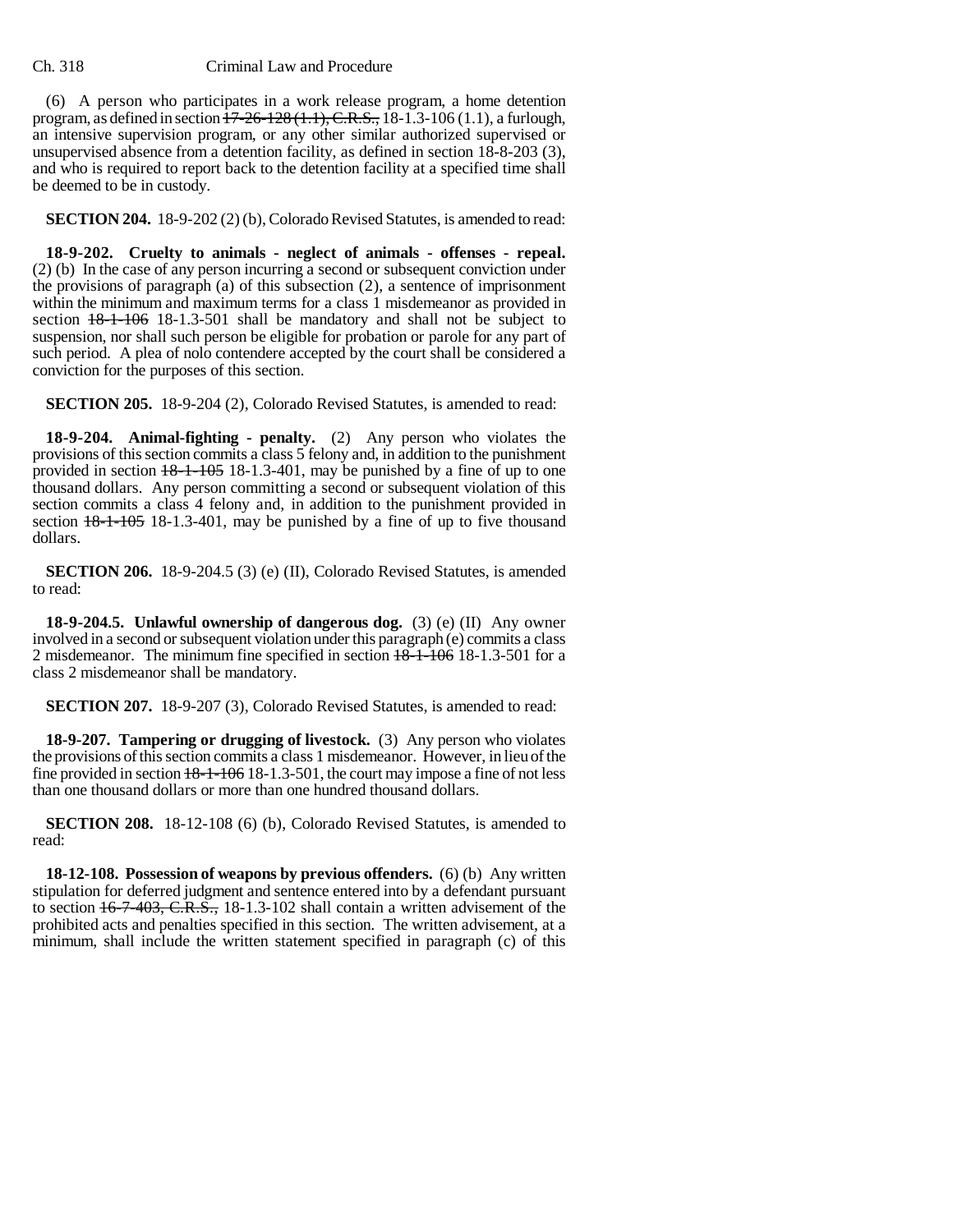subsection (6).

**SECTION 209.** 18-12-108.7 (2) (a), Colorado Revised Statutes, is amended to read:

**18-12-108.7. Unlawfully providing or permitting a juvenile to possess a handgun - penalty - unlawfully providing a firearm other than a handgun to a juvenile - penalty.** (2) (a) Any person who intentionally, knowingly, or recklessly provides a handgun to a juvenile or permits a juvenile to possess a handgun, even though such person is aware of a substantial risk that such juvenile will use a handgun to commit a felony offense, or who, being aware of such substantial risk, fails to make reasonable efforts to prevent the commission of the offense, commits the crime of unlawfully providing or permitting a juvenile to possess a handgun. A person shall be deemed to have violated this paragraph (a) if such person provides a handgun to or permits the possession of a handgun by any juvenile who has been convicted of a crime of violence, as defined in section  $16-11-309$ , C.R.S. 18-1.3-406, or any juvenile who has been adjudicated a juvenile delinquent for an offense which would constitute a crime of violence, as defined in section  $16-11-309$ , C.R.S. 18-1.3-406, if such juvenile were an adult.

**SECTION 210.** 18-13-122 (2) (b), Colorado Revised Statutes, is amended to read:

**18-13-122. Illegal possession or consumption of ethyl alcohol by an underage person.** (2) (b) Illegal possession or consumption of ethyl alcohol by an underage person shall be punished by a fine of not more than one hundred dollars. The court, upon sentencing a defendant pursuant to this paragraph (b), may, in addition to any fine, order that the defendant perform up to twenty-four hours of useful public service, subject to the conditions and restrictions of section  $16-11-701$ ,  $\overline{C.R.S.}$ 18-1.3-507, and may further order that the defendant submit to and complete an alcohol evaluation or assessment, an alcohol education program, or an alcohol treatment program at such defendant's own expense.

**SECTION 211.** The introductory portion to 18-17-105 (1), Colorado Revised Statutes, is amended to read:

**18-17-105. Criminal penalties.** (1) Any person convicted of engaging in activity in violation of the provisions of section 18-17-104 commits a class 2 felony and, upon conviction thereof, shall, in addition to the penalty provided for in section 18-1-105 18-1.3-401:

**SECTION 212.** 18-18-405 (3) (a) (I), (3) (a) (II), (3) (a) (III), and (3) (b), Colorado Revised Statutes, are amended to read:

**18-18-405. Unlawful distribution, manufacturing, dispensing, sale, or possession.** (3) (a) Except as otherwise provided in section 18-18-407 relating to special offenders, any person convicted pursuant to paragraph (a) of subsection (2) of this section for knowingly manufacturing, dispensing, selling, distributing, possessing, or possessing with intent to manufacture, dispense, sell, or distribute, or inducing, attempting to induce, or conspiring with one or more other persons, to manufacture, dispense, sell, distribute, possess, or possess with intent to manufacture,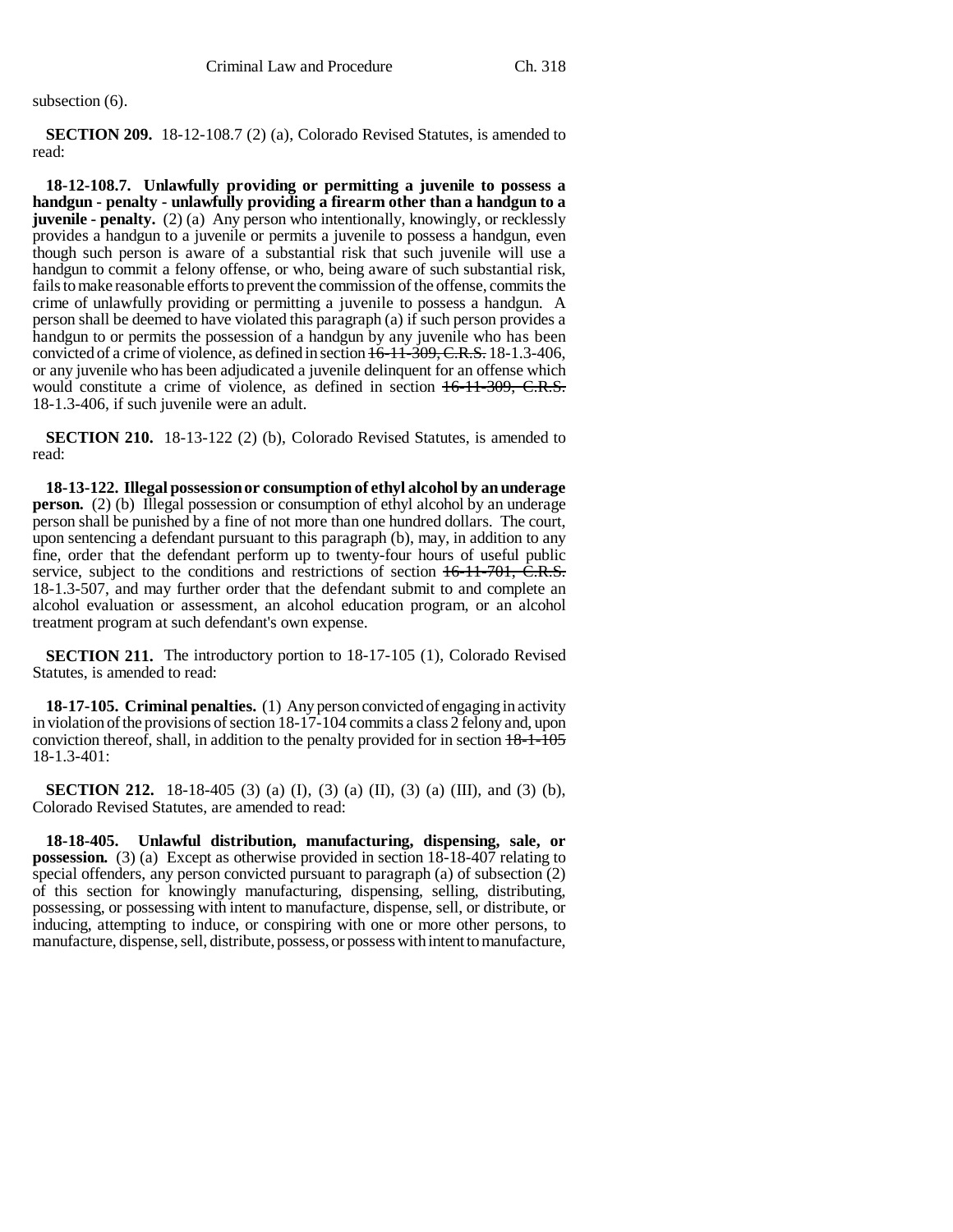dispense, sell, or distribute an amount that is or has been represented to be:

(I) At least twenty-five grams or one ounce but less than four hundred fifty grams of any material, compound, mixture, or preparation that contains a schedule I or schedule II controlled substance as listed in section 18-18-203 or 18-18-204 shall be sentenced to the department of corrections for at least the minimum term of incarceration in the presumptive range provided for such offense in section 18-1-105  $(1)$  (a) 18-1.3-401 (1) (a);

(II) At least four hundred fifty grams or one pound but less than one thousand grams of any material, compound, mixture, or preparation that contains a schedule I or schedule II controlled substance as listed in section 18-18-203 or 18-18-204 shall be sentenced to the department of corrections for a term of at least the midpoint of the presumptive range but not more than twice the maximum presumptive range provided for such offense in section  $18-1-105(1)(a)$  18-1.3-401 (1) (a);

(III) One thousand grams or one kilogram or more of any material, compound, mixture, or preparation that contains a schedule I or schedule II controlled substance as listed in section 18-18-203 or 18-18-204 shall be sentenced to the department of corrections for a term greater than the maximum presumptive range but not more than twice the maximum presumptive range provided for such offense in section  $18-1-105$  $(1)$  (a) 18-1.3-401 (1) (a).

(b) In addition to any other penalty imposed under this subsection (3), upon conviction, a person who violates this subsection (3) shall be fined not less than one thousand dollars but not more than five hundred thousand dollars. For offenses committed on or after July 1, 1985, the fine shall be in an amount within the presumptive range set out in section  $18-1-105$  (1) (a) (HI) 18-1.3-401 (1) (a) (III).

**SECTION 213.** 18-18-406 (3) (a) (I), (7) (a), (7) (b), and (7) (c), Colorado Revised Statutes, are amended to read:

**18-18-406. Offenses relating to marihuana and marihuana concentrate.** (3) (a) (I) Any person who openly and publicly displays, consumes, or uses not more than one ounce of marihuana commits a class 2 petty offense and, upon conviction thereof, shall be punished, at a minimum, by a fine of not less than one hundred dollars or, at a maximum, by a fine of not more than one hundred dollars and, notwithstanding the provisions of section  $18-1-107$  18-1.3-503, by fifteen days in the county jail.

(7) (a) Any provision of this article to the contrary notwithstanding, any person eighteen years of age or older who transfers or dispenses more than one ounce of marihuana for consideration to any person under eighteen years of age but at least fifteen years of age or any amount of marihuana concentrate, with or without consideration, to another person under eighteen years of age commits a class 4 felony and, in addition to the punishment prescribed in section 18-1-105 18-1.3-401, shall be punished by a fine of not more than five thousand dollars. For offenses committed on or after July 1, 1985, the fine shall be in an amount within the presumptive range set out in section  $18-1-105$  (1) (a) (HII) 18-1.3-401 (1) (a) (III).

(b) Any person eighteen years of age or older who transfers or dispenses any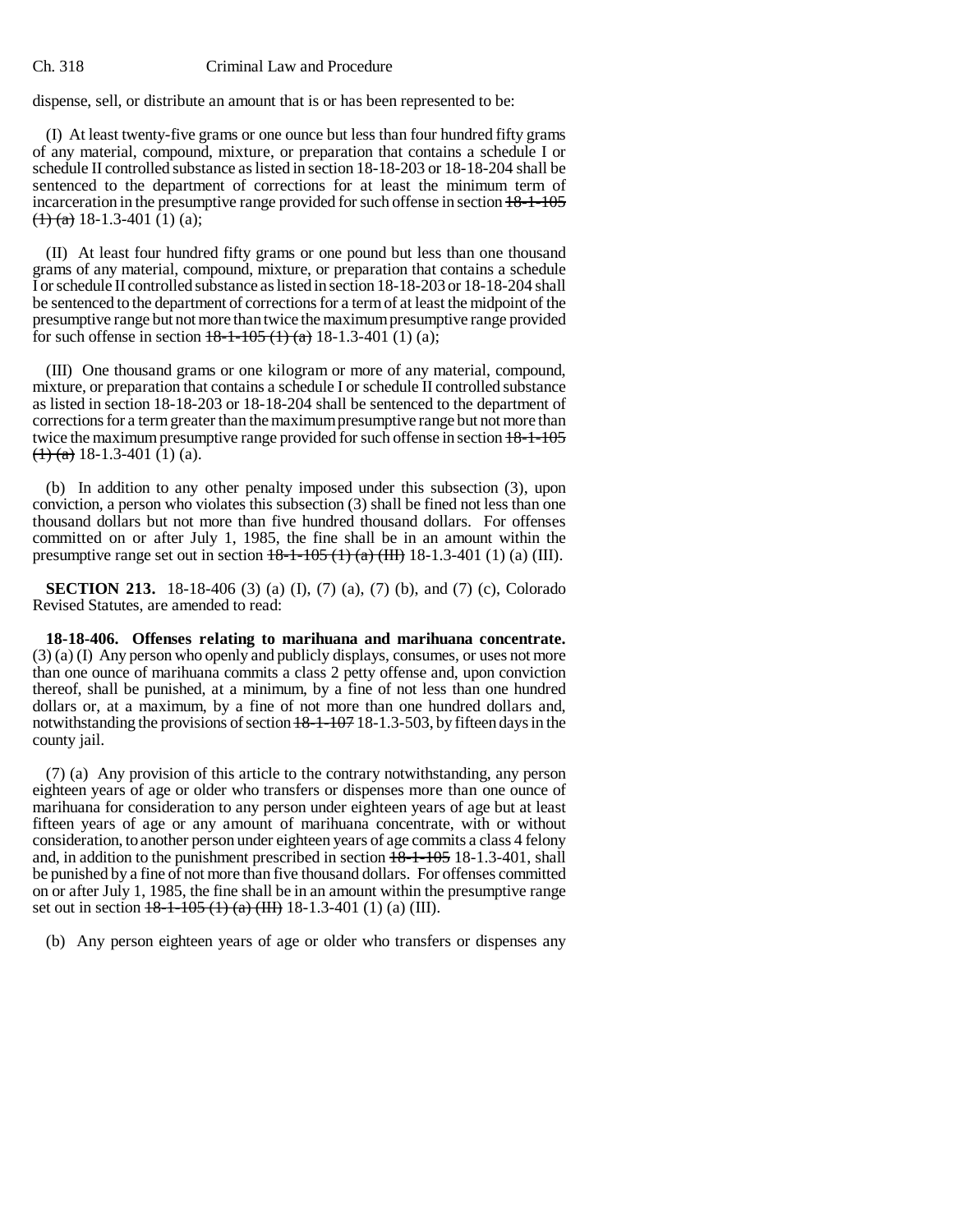amount of marihuana, with or without consideration, to any person under the age of fifteen years commits a class 4 felony and, in addition to the punishment provided in section  $18-1-105$  18-1.3-401, shall be punished by a fine of not more than five thousand dollars. For offenses committed on or after July 1, 1985, the fine shall be in an amount within the presumptive range set out in section  $18-1-105$  (1) (a) (III) 18-1.3-401 (1) (a) (III).

(c) Any person commits a class 3 felony, if the violation is committed subsequent to a prior conviction for a violation to which this subsection (7) applies, and, in addition to the punishment provided in section  $18-1-105$  18-1.3-401, shall be punished by a fine of not more than ten thousand dollars, and the court shall have no jurisdiction to suspend the sentence of imprisonment or to grant probation to such person. For offenses committed on or after July 1, 1985, the fine shall be in an amount within the presumptive range set out in section  $18-1-105$  (1) (a) (III) 18-1.3-401 (1) (a) (III).

**SECTION 214.** 18-18-407 (2) (a), Colorado Revised Statutes, is amended to read:

**18-18-407. Special offender.** (2) (a) A defendant shall be a special offender if the defendant is convicted of selling, distributing, or possessing with intent to distribute any controlled substance in violation of section 18-18-405 to any person either within or upon the grounds of any public or private elementary, middle, junior high, or high school, vocational school, or public housing development, or within one thousand feet of the perimeter of any such school or public housing development grounds on any street, alley, parkway, sidewalk, public park, playground, or other area or premises that is accessible to the public, or within any private dwelling that is accessible to the public for the purpose of the sale, distribution, use, or exchange of controlled substances in violation of this article, or in any school bus as defined in section 42-1-102 (88), C.R.S., while such school bus is engaged in the transportation of persons who are students at any public or private elementary, middle, junior high, or high school. The court is required in addition to imposing the sentence to imprisonment required by subsection (1) of this section, to fine the defendant without suspension at least twice the minimum fine provided for in section  $18-1-105$  (1) (a)  $(HH)$  18-1.3-401 (1) (a) (III) if the defendant's offense is a felony or in section  $18-1-106$  (1) 18-1.3-501 (1) if the defendant's offense is a misdemeanor.

**SECTION 215.** 18-18-415 (2) (a) and (2) (b), Colorado Revised Statutes, are amended to read:

**18-18-415. Fraud and deceit.** (2) Any person who violates any provision of this section commits:

(a) A class 5 felony and shall be punished as provided in section  $18-1-105$ 18-1.3-401; or

(b) A class 4 felony, if the violation is committed subsequent to a prior conviction for a violation to which this subsection (2) applies and shall be punished as provided in section 18-1-105 18-1.3-401.

**SECTION 216.** 18-18-432 (1) (a), (2) (b), and (3), Colorado Revised Statutes,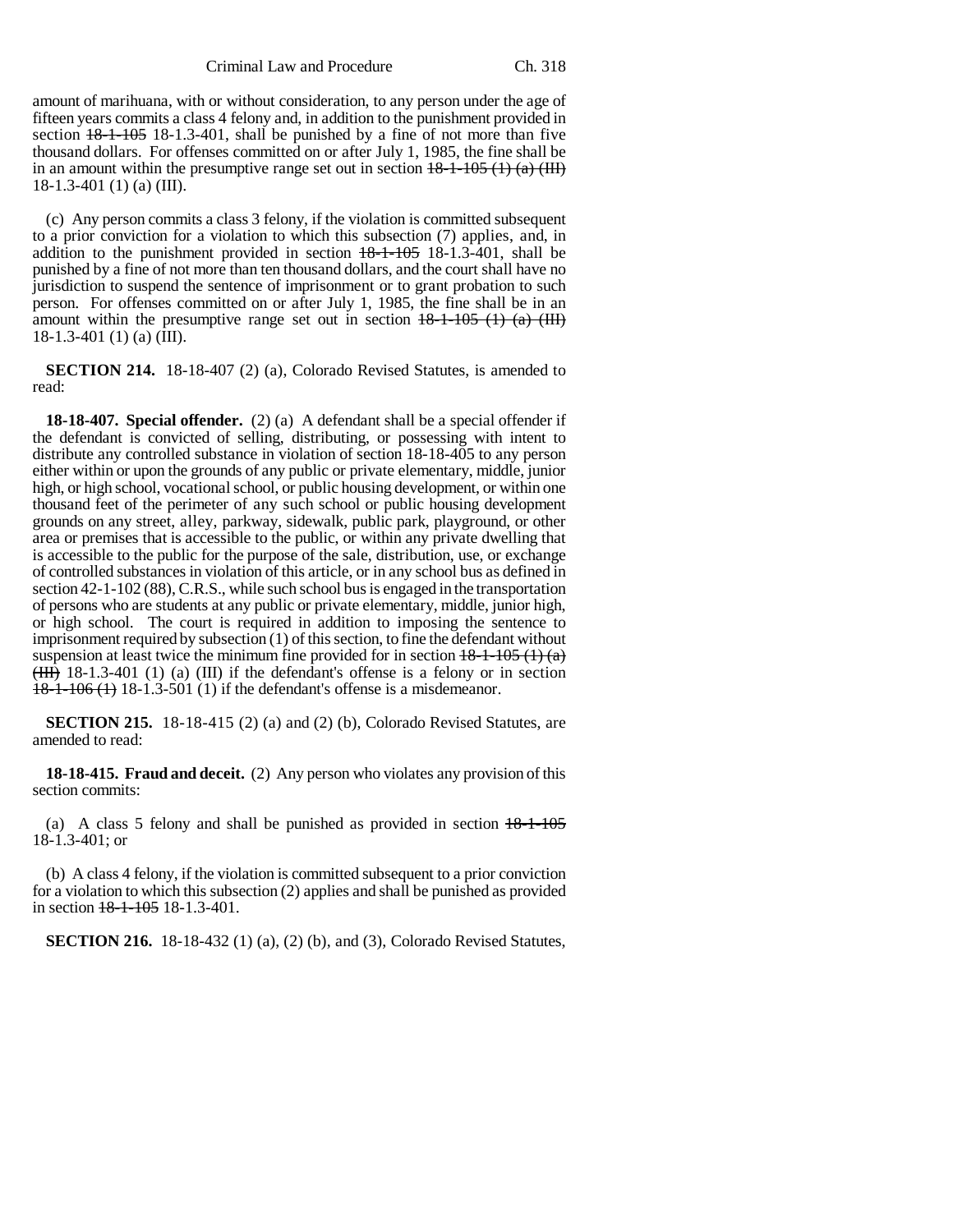are amended to read:

**18-18-432. Drug offender public service and rehabilitation program.** (1) As used in this section, unless the context otherwise requires:

(a) "Convicted" and "conviction" mean a plea of guilty, including a plea of guilty entered pursuant to a deferred sentence under section 16-7-403, C.R.S. 18-1.3-102, or a verdict of guilty by a judge or jury, and includes a plea of no contest accepted by the court.

(2) (b) The provisions of this subsection (2) relating to the performance of useful public service are also applicable to any drug offender who receives a deferred prosecution in accordance with section  $16\overline{-7}$ -401, C.R.S., 18-1.3-101 or who receives a deferred sentence in accordance with section 16-7-403, C.R.S., 18-1.3-102 and the completion of any stipulated amount of useful public service hours to be completed by the drug offender shall be ordered by the court in accordance with the conditions of such deferred prosecution or deferred sentence as stipulated to by the prosecution and the drug offender.

(3) Upon a plea of guilty, including a plea of guilty entered pursuant to a deferred sentence under section  $16-7-403$ , C.R.S., 18-1.3-102 or a verdict of guilty by the court or a jury, to any offense under this article, or upon entry of a deferred prosecution pursuant to section 16-7-401, C.R.S., 18-1.3-101 for any offense under this article, the court shall order the drug offender to immediately report to the sheriff's department in the county where the drug offender was charged, at which time the drug offender's fingerprints and photographs shall be taken and returned to the court, which fingerprints and photographs shall become a part of the court's official documents and records pertaining to the charges against the drug offender and the drug offender's identification in association with such charges. On any trial for a violation of any criminal law of this state, a duly authenticated copy of the record of former convictions and judgments of any court of record for any of said crimes against the drug offender named in said convictions and judgments shall be prima facie evidence of such convictions and may be used in evidence against the drug offender. Identification photographs and fingerprints that are part of the record of such former convictions and judgments of any court of record or which are part of the record at the place of the drug offender's incarceration after sentencing for any of such former convictions and judgments shall be prima facie evidence of the identity of the drug offender and may be used in evidence against such drug offender. Any drug offender who fails to immediately comply with the court's order to report to the sheriff's department, to furnish fingerprints, or to have photographs taken may be held in contempt of court.

**SECTION 217.** 18-19-102 (1), Colorado Revised Statutes, is amended to read:

**18-19-102. Definitions.** As used in this article, unless the context otherwise requires:

(1) "Convicted" and "conviction" means a plea of guilty, including a plea of guilty entered pursuant to a deferred sentence under section 16-7-403, C.R.S. 18-1.3-102, or a verdict of guilty by a judge or jury, and includes a plea of no contest accepted by the court.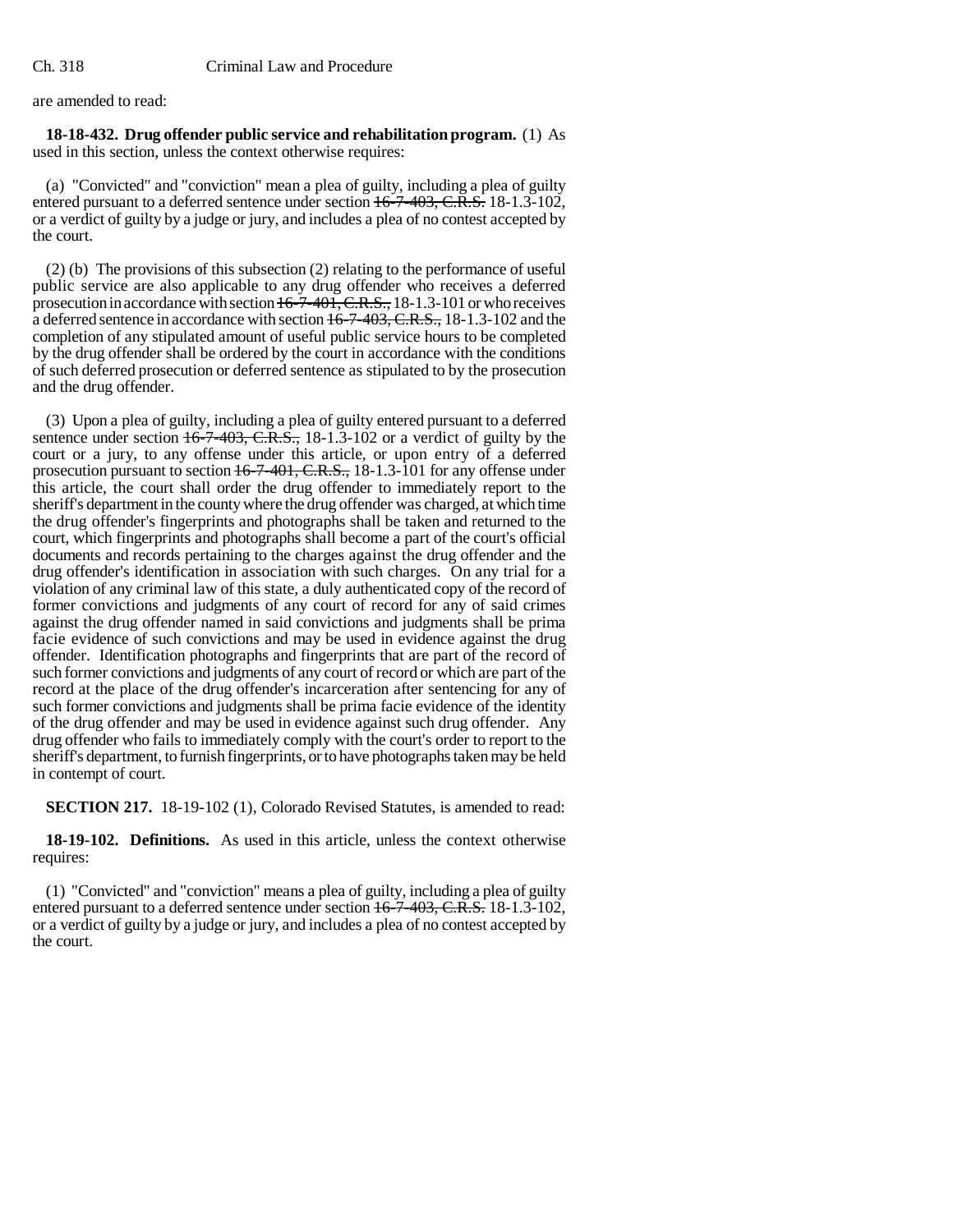**SECTION 218.** The introductory portion to 18-19-103 (1) and 18-19-103 (2), Colorado Revised Statutes, are amended to read:

**18-19-103. Source of revenues - allocation of moneys.** (1) For offenses committed on and after July 1, 1996, each drug offender who is convicted, or receives a deferred sentence pursuant to section 16-7-403, C.R.S. 18-1.3-102, shall be required to pay a surcharge to the clerk of the court in the county in which the conviction occurs or in which the deferred sentence is entered. Such surcharge shall be in the following amounts:

(2) Each drug offender convicted of a violation of section 18-18-406 (1), or who receives a deferred sentence pursuant to section 16-7-403, C.R.S., 18-1.3-102 for a violation of section 18-18-406 (1), shall be assessed a surcharge of one hundred dollars.

**SECTION 219.** 18-21-102 (1), Colorado Revised Statutes, is amended to read:

**18-21-102. Definitions.** As used in this article, unless the context otherwise requires:

(1) "Convicted" and "conviction" means a plea of guilty, including a plea of guilty entered pursuant to a deferred sentence under section 16-7-403, C.R.S., 18-1.3-102 or a verdict of guilty by a judge or jury, and includes a plea of no contest accepted by the court.

**SECTION 220.** The introductory portion to 18-21-103 (1), Colorado Revised Statutes, is amended to read:

**18-21-103. Source of revenues - allocation of moneys.** (1) On and after July 1, 1992, each person who is convicted of a sex offense, or receives for such offense a deferred sentence pursuant to section 16-7-403, C.R.S. 18-1.3-102, shall be required to pay a surcharge to the clerk of the court in which the conviction occurs or in which the deferred sentence is entered. Such surcharge shall be in the following amounts:

**SECTION 221.** 18-22-102 (1) and (3), Colorado Revised Statutes, are amended to read:

**18-22-102. Definitions.** As used in this article, unless the context otherwise requires:

(1) "Convicted" and "conviction" means a plea of guilty, including a plea of guilty entered pursuant to a deferred sentence under section  $16\overline{-7}$  -403, C.R.S., 18-1.3-102 or a verdict of guilty by a judge or jury, and includes a plea of no contest accepted by the court.

(3) "Violent crime" means a felony enumerated as a crime of violence pursuant to section  $16-11-309$ , C.R.S., 18-1.3-406 or a felony involving a weapon or firearm.

**SECTION 222.** 19-1-304 (5), Colorado Revised Statutes, is amended to read: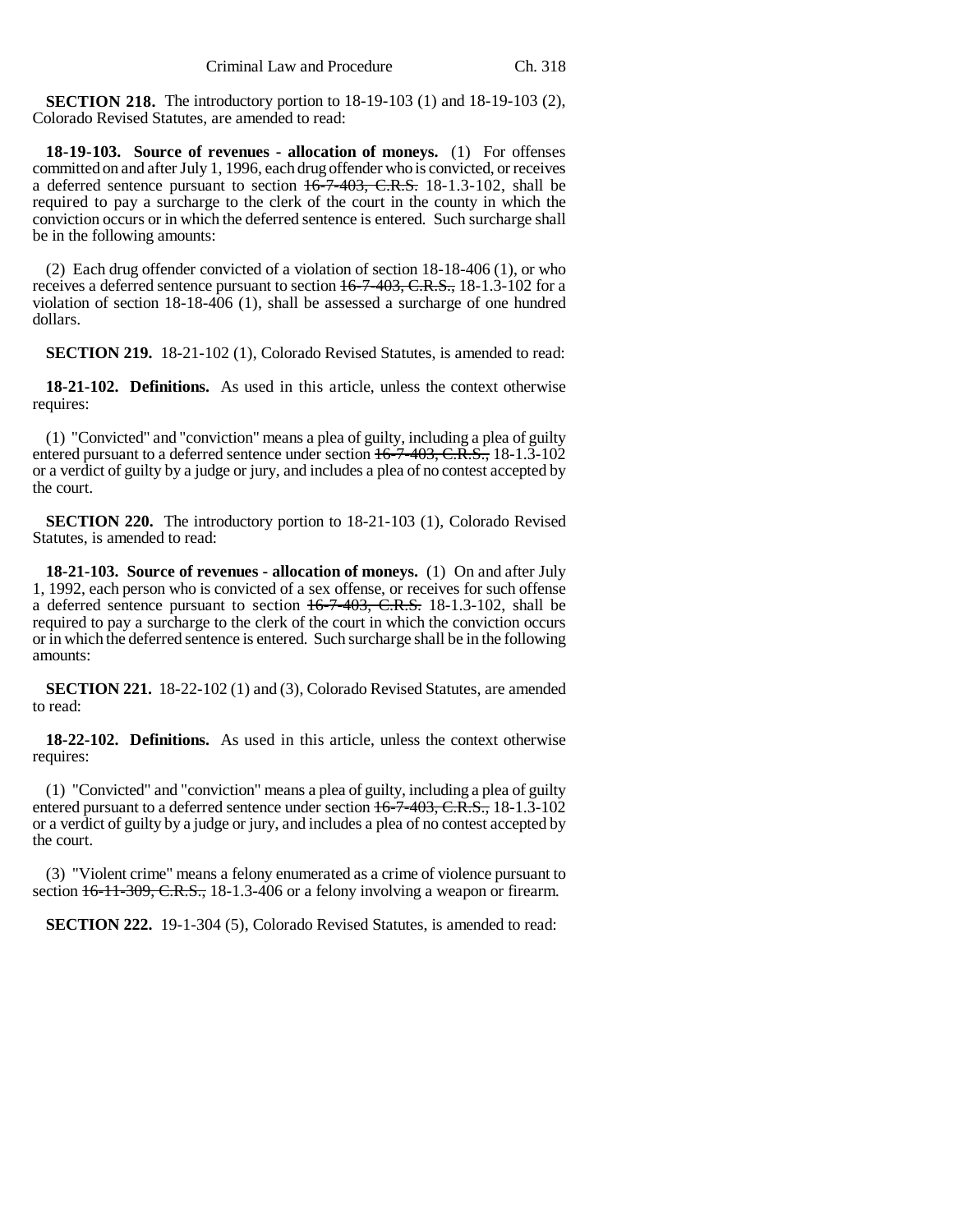**19-1-304. Juvenile delinquency records.** (5) **Direct filings - arrest and criminal records open.** Whenever a petition filed in juvenile court alleges that a juvenile between the ages of twelve to eighteen years has committed an offense that would constitute unlawful sexual behavior, as defined in section 18-3-412.5 (1) (b), C.R.S., or a crime of violence, as defined in section 16-11-309 18-1.3-406, C.R.S., if committed by an adult or whenever charges filed in district court allege that a juvenile has committed such an offense, then the arrest and criminal records information, as defined in section 24-72-302 (1), C.R.S., and including a juvenile's physical description, concerning such juvenile shall be made available to the public. The information is available only from the investigative law enforcement agency, the agency responsible for filing a petition, and the court, and shall not include records of investigation as such records are described in section 24-72-305 (5), C.R.S. Basic identification information, as defined in section 24-72-302 (2), C.R.S., along with the details of the alleged delinquent act or offense, shall be provided immediately to the school district in which the juvenile is enrolled. Such information shall be used by the board of education for purposes of section 22-33-105 (5), C.R.S., but information made available to the school district and not otherwise available to the public shall remain confidential.

**SECTION 223.** 19-1-306 (7) (b), Colorado Revised Statutes, is amended to read:

**19-1-306. Expungement of juvenile delinquent records.** (7) The following persons are not eligible to petition for the expungement of any juvenile record:

(b) Any person who has been adjudicated for an offense that would constitute a crime of violence under section  $16-11-309$  18-1.3-406, C.R.S., had the person been an adult at the time the offense was committed;

**SECTION 224.** 19-1-307 (2) (k), Colorado Revised Statutes, is amended to read:

**19-1-307. Dependency and neglect records and information.** (2) **Records and reports - access to certain persons - agencies.** Except as otherwise provided in section 19-1-303, only the following persons or agencies shall be given access to child abuse or neglect records and reports:

(k) The state central registry of child protection, when requested in writing by any operator of a facility or agency that is licensed by the department of human services pursuant to section 26-6-107, C.R.S., to check the state central registry of child protection for the purpose of screening an applicant for employment or a current employee. Any such operator who requests such information concerning an individual who is neither a current employee nor an applicant for employment commits a class 1 misdemeanor and shall be punished as provided in section 18-1-106 18-1.3-501, C.R.S. Within ten days of the operator's request, the central registry shall provide the incident date, the location of investigation, the type of abuse and neglect, and the county which investigated the incident contained in the confirmed reports of child abuse and neglect. Any such operator who releases any information obtained under this paragraph (k) to any other person shall be deemed to have violated the provisions of section 19-3-313 (10) and shall be subject to the penalty therefor.

**SECTION 225.** 19-2-107 (1), Colorado Revised Statutes, is amended to read: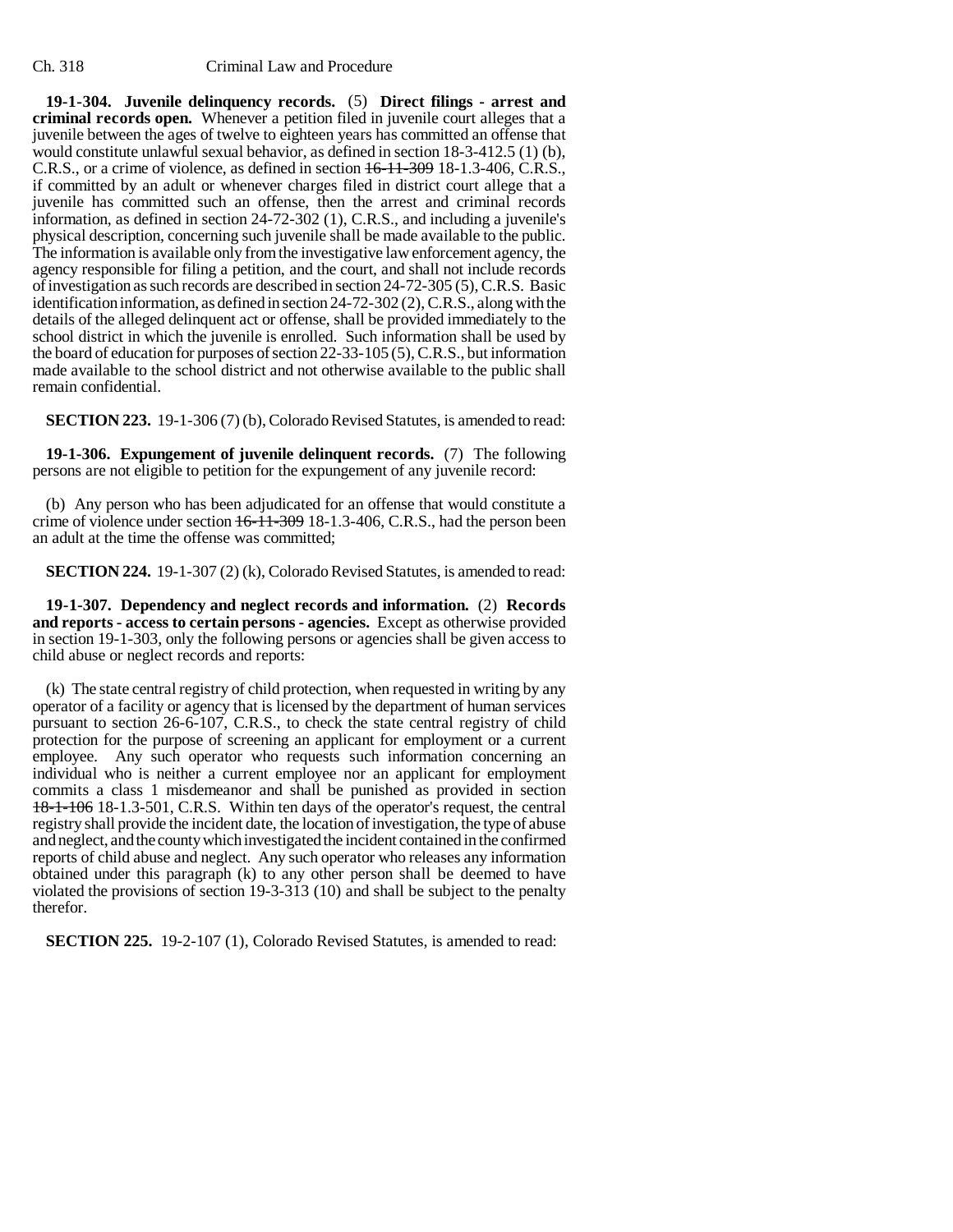Criminal Law and Procedure Ch. 318

**19-2-107. Right to jury trial.** (1) In any action in delinquency in which a juvenile is alleged to be an aggravated juvenile offender, as described in section 19-2-516, or is alleged to have committed an act that would constitute a crime of violence, as defined in section  $16-11-309$  18-1.3-406, C.R.S., if committed by an adult, the juvenile or the district attorney may demand a trial by a jury of not more than six persons except as provided in section 19-2-601 (3) (a), or the court, on its own motion, may order such a jury to try any case brought under this title, except as provided in subsection (2) of this section.

**SECTION 226.** 19-2-508 (3) (a) (III) (A), Colorado Revised Statutes, is amended to read:

**19-2-508. Detention and shelter - hearing - time limits - findings - review confinement with adult offenders - restrictions.** (3) (a) (III) With respect to this section, the court may further detain the juvenile if the court is satisfied from the information provided at the hearing that the juvenile is a danger to himself or herself or to the community. Any information having probative value shall be received regardless of its admissibility under the rules of evidence. In determining whether a juvenile requires detention, the court shall consider any record of any prior adjudications of the juvenile. There shall be a rebuttable presumption that a juvenile is a danger to himself or herself or to the community if:

(A) The juvenile is alleged to have committed a felony enumerated as a crime of violence pursuant to section  $16-11-309$  18-1.3-406, C.R.S.; or

**SECTION 227.** 19-2-516 (3) and (4) (a) (II), Colorado Revised Statutes, are amended to read:

**19-2-516. Petitions - special offenders.** (3) **Violent juvenile offender.** A juvenile is a violent juvenile offender if he or she is adjudicated a juvenile delinquent for a delinquent act that constitutes a crime of violence as defined in section  $16-11-309(2)$  18-1.3-406 (2), C.R.S.

(4) **Aggravated juvenile offender.** (a) A juvenile offender is an aggravated juvenile offender if he or she is:

(II) Adjudicated a juvenile delinquent for a delinquent act that constitutes a felony and either is subsequently adjudicated a juvenile delinquent for a delinquent act that constitutes a crime of violence, as defined in section  $16-11-309(2)$  18-1.3-406 (2), C.R.S., or has his or her probation revoked for a delinquent act that constitutes a crime of violence, as defined in section  $16-11-309(2)$  18-1.3-406 (2), C.R.S.; or

**SECTION 228.** 19-2-517 (1) (a) (II) (A), (1) (a) (III), (3) (a) (II), and (3) (a) (III), Colorado Revised Statutes, are amended to read:

**19-2-517. Direct filing - repeal.** (1) (a) A juvenile may be charged by the direct filing of an information in the district court or by indictment only when:

(II) The juvenile is fourteen years of age or older and:

(A) Is alleged to have committed a felony enumerated as a crime of violence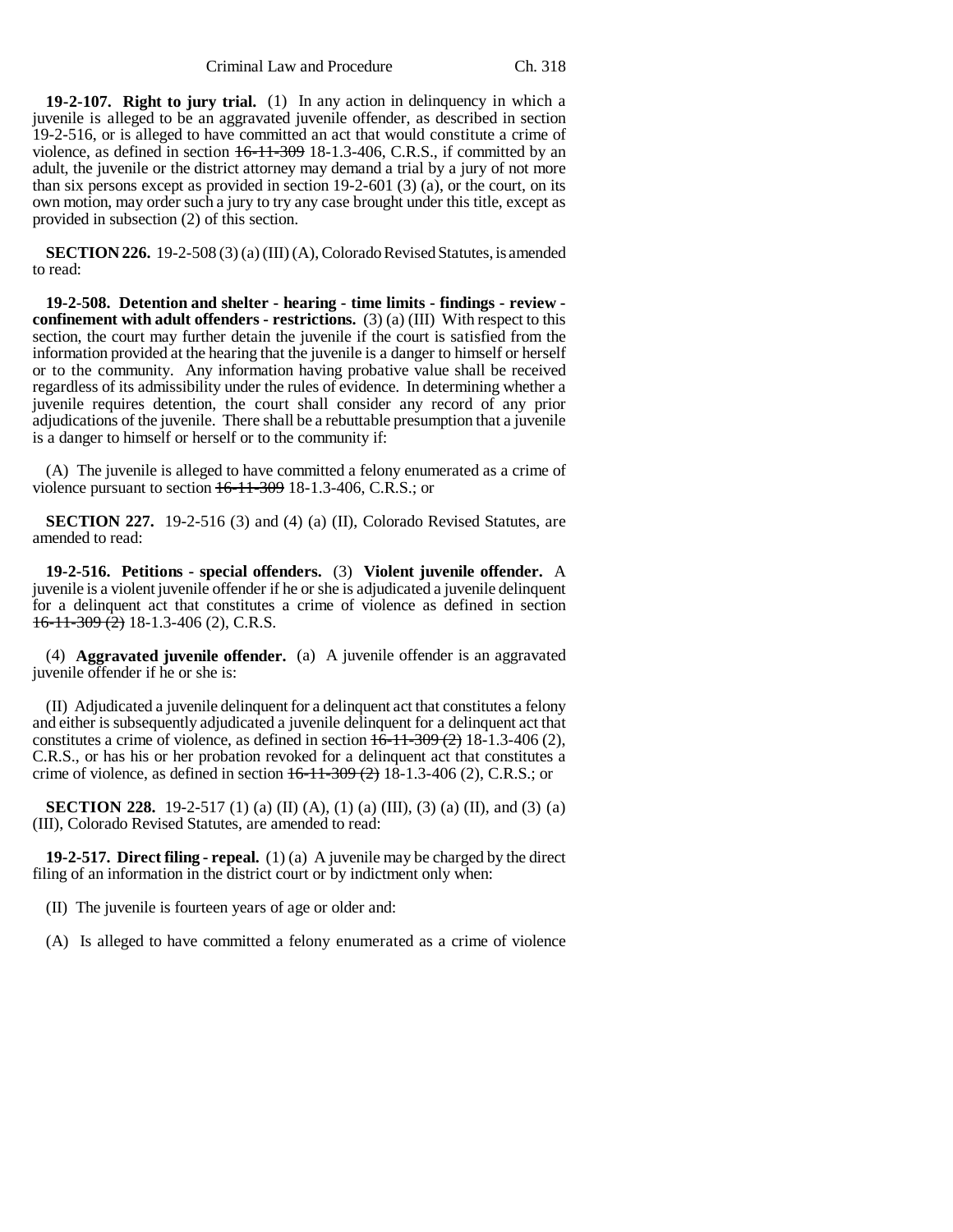pursuant to section 16-11-309 18-1.3-406, C.R.S.; or

(III) The juvenile has, within the two previous years, been adjudicated a juvenile delinquent for a delinquent act that constitutes a felony, is sixteen years of age or older, and allegedly has committed a crime defined by section 18-1-105 18-1.3-401, C.R.S., as a class 3 felony, except felonies defined by section 18-3-402 (1) (d), C.R.S., or section 18-3-403 (1) (e), C.R.S., as it existed prior to July 1, 2000; or

(3) (a) Whenever criminal charges are filed by information or indictment in the district court pursuant to this section, the district judge shall sentence the juvenile as follows:

(II) To the youthful offender system in the department of corrections in accordance with section  $16-11-311$  18-1.3-407, C.R.S., if the juvenile is convicted of an offense described in subparagraph (II) or (V) of paragraph (a) of subsection (1) of this section; except that a juvenile shall be ineligible for sentencing to the youthful offender system if the juvenile is convicted of:

(A) A class 1 felony;

(B) A class 2 felony as a result of a plea agreement in cases where the juvenile is charged with a class 1 felony;

(C) A class 2 felony and the juvenile has one or more prior convictions for a crime of violence, as defined in section  $16-11-309$  18-1.3-406, C.R.S., or prior adjudications for an offense that would constitute a crime of violence if committed by an adult;

(D) A class 2 felony and the juvenile is sixteen years of age or older;

(E) Any sexual offense described in section 18-6-301 or 18-6-302, C.R.S., or part 4 of article 3 of title 18, C.R.S.; or

 $(F)$  A second or subsequent offense described in said subparagraph  $(II)$  or  $(V)$ , if such person received a sentence to the department of corrections or to the youthful offender system for the prior offense; or

(III) Pursuant to the provisions of this article, if the juvenile is less than sixteen years of age at the time of commission of the crime and is convicted of an offense other than a class 1 or class 2 felony, a crime of violence as defined under section 16-11-309 18-1.3-406, C.R.S., or an offense described in subparagraph (V) of paragraph (a) of subsection (1) of this section and the judge makes a finding of special circumstances.

**SECTION 229.** 19-2-518 (1) (a) (I) (A), (1) (d) (I), (1) (d) (II), (1) (e), (4) (b) (X), and (4) (b) (XII), Colorado Revised Statutes, are amended to read:

**19-2-518. Transfers.** (1) (a) The juvenile court may enter an order certifying a juvenile to be held for criminal proceedings in the district court if:

(I) A petition filed in juvenile court alleges the juvenile is: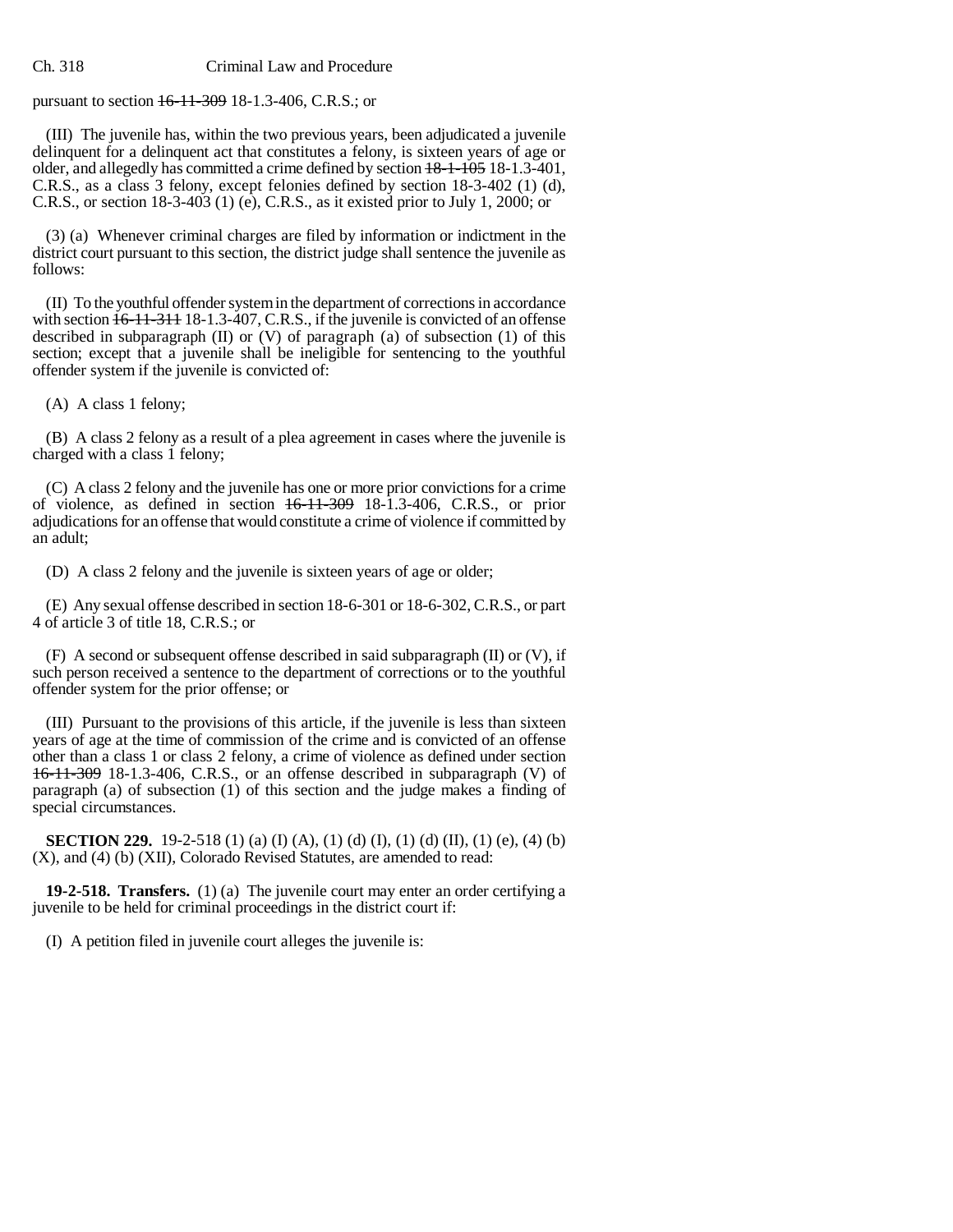(A) Twelve or thirteen years of age and is a juvenile delinquent by virtue of having committed a delinquent act that constitutes a class 1 or class 2 felony or a crime of violence, as defined in section 16-11-309 18-1.3-406, C.R.S.; or

(d) (I) Except as otherwise provided in subparagraph (II) of this paragraph (d), in cases in which criminal charges are transferred to the district court pursuant to the provisions of this section, the judge of the district court shall sentence the juvenile pursuant to the provisions of section  $18-1-105$  18-1.3-401, C.R.S., if the juvenile is:

(A) Convicted of a class 1 felony;

(B) Convicted of a crime of violence, as defined in section 16-11-309 18-1.3-406, C.R.S.; or

(C) Convicted of any other criminal charge specified in paragraph (a) of this subsection (1) and the juvenile was previously adjudicated a mandatory sentence offender, a violent juvenile offender, or an aggravated juvenile offender.

(II) In cases in which criminal charges are transferred to the district court pursuant to the provisions of this section, the judge of the district court may sentence to the youthful offender system created in section  $16-11-311$  18-1.3-407, C.R.S., any juvenile who would otherwise be sentenced pursuant to the provisions of subparagraph (I) of this paragraph (d); except that a juvenile shall be ineligible for sentencing to the youthful offender system if the juvenile is convicted of:

(A) A class 1 felony;

(B) A class 2 felony as a result of a plea agreement in cases where the juvenile is charged with a class 1 felony;

(C) A class 2 felony and the juvenile has one or more prior convictions for a crime of violence, as defined in section  $16-11-309$  18-1.3-406, C.R.S., or prior adjudications for an offense that would constitute a crime of violence if committed by an adult;

(D) A class 2 felony and the juvenile is sixteen years of age or older;

(E) Any sexual offense described in section 18-6-301 or 18-6-302, C.R.S., or part 4 of article 3 of title 18, C.R.S.

(e) Whenever a juvenile under the age of fourteen years is sentenced pursuant to section 18-1-105 18-1.3-401, C.R.S., as provided in paragraph (d) of this subsection (1), the department of corrections shall contract with the department of human services to house and provide services to the juvenile in a facility operated by the department of human services until the juvenile reaches the age of fourteen years. On reaching the age of fourteen years, the juvenile shall be transferred to an appropriate facility operated by the department of corrections for the completion of the juvenile's sentence.

(4) (b) In considering whether or not to waive juvenile court jurisdiction over the juvenile, the juvenile court shall consider the following factors: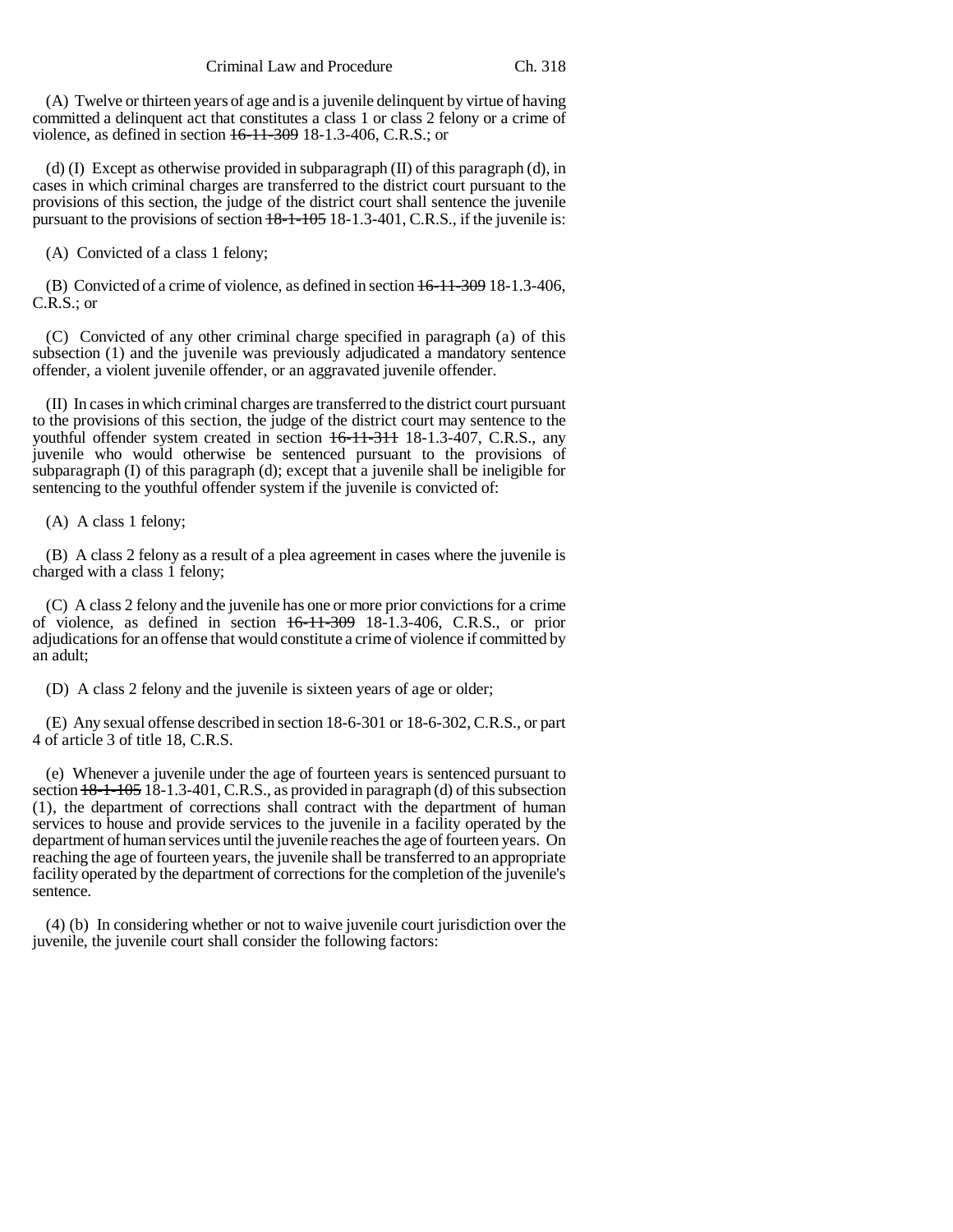(X) That the juvenile was previously adjudicated a juvenile delinquent for a delinquent act that constitutes a crime of violence, as defined in section 16-11-309 18-1.3-406, C.R.S.;

(XII) That the juvenile is sixteen years of age or older at the time of the offense and the present act constitutes a crime of violence, as defined in section 16-11-309 18-1.3-406, C.R.S.;

**SECTION 230.** The introductory portion to 19-2-705 (1) and 19-2-705 (1.5) (a), Colorado Revised Statutes, are amended to read:

**19-2-705. Preliminary hearing - dispositional hearing.** (1) The district attorney or a juvenile who is accused in a petition of a delinquent act that constitutes a class 1, 2, or 3 felony may demand and receive a preliminary hearing to determine if there is probable cause to believe that the delinquent act alleged in the petition was committed by the juvenile. In addition, the district attorney or a juvenile who is accused in a petition of only those delinquent acts that constitute class 4, 5, or 6 felonies which felonies require mandatory sentencing or which constitute crimes of violence as defined in section  $16-11-309$  18-1.3-406, C.R.S., or which constitute sexual offenses under part 4 of article 3 of title 18, C.R.S., may demand and receive a preliminary hearing to determine if there is probable cause to believe that the delinquent act alleged in the petition was committed by the juvenile. A preliminary hearing may be heard by a judge of the juvenile court or by a magistrate and shall be conducted as follows:

(1.5) (a) The district attorney and the juvenile who is accused in a petition of a delinquent act that constitutes a class 4, 5, or 6 felony, except those that require mandatory sentencing or which constitute crimes of violence as defined in section 16-11-309 18-1.3-406, C.R.S., or which constitute sexual offenses under part 4 of article 3 of title 18, C.R.S., shall not have the right to demand or receive a preliminary hearing but shall participate in a dispositional hearing for the purposes of case evaluation and potential resolution. Such dispositional hearing may be heard by a judge of the juvenile court or by a magistrate.

**SECTION 231.** 19-3-304 (4) (a), Colorado Revised Statutes, is amended to read:

**19-3-304. Persons required to report child abuse or neglect.** (4) Any person who willfully violates the provisions of subsection (1) of this section or who violates the provisions of subsection (3.5) of this section:

(a) Commits a class 3 misdemeanor and shall be punished as provided in section 18-1-106 18-1.3-501, C.R.S.;

**SECTION 232.** 19-3-313 (10), Colorado Revised Statutes, is amended to read:

**19-3-313. Central registry - repeal.** (10) Any person who willfully permits or who encourages the release of data or information contained in the central registry to persons not permitted access to such information by this part 3 commits a class 1 misdemeanor and shall be punished as provided in section  $18-1-106$  18-1.3-501, C.R.S.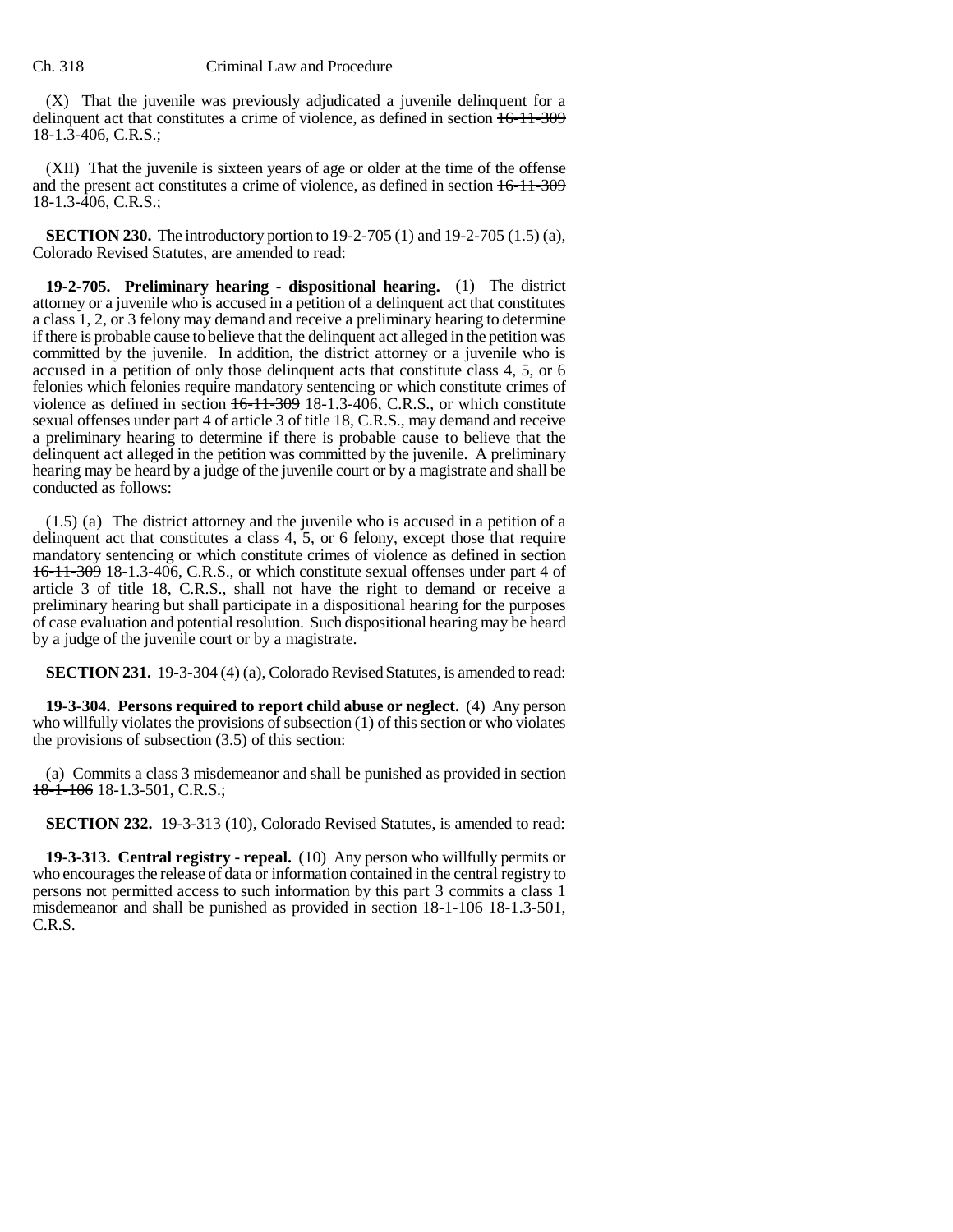**SECTION 233.** 22-33-105 (5) (a), Colorado Revised Statutes, is amended to read:

**22-33-105. Suspension, expulsion, and denial of admission.** (5) (a) Whenever a petition filed in juvenile court alleges that a child at least twelve years of age but under eighteen years of age has committed an offense that would constitute unlawful sexual behavior, as defined in section 18-3-412.5 (1) (b), C.R.S., or a crime of violence, as defined in section  $16-11-309$  18-1.3-406, C.R.S., if committed by an adult or whenever charges filed in district court allege that a child has committed such an offense, basic identification information concerning such child and the details of the alleged delinquent act or offense shall be provided immediately to the school district in which the child is enrolled in accordance with the provisions of section 19-1-304 (5), C.R.S. Upon receipt of such information, the board of education of the school district or its designee shall determine whether the student has exhibited behavior that is detrimental to the safety, welfare, and morals of the other students or of school personnel in the school and whether educating the student in the school may disrupt the learning environment in the school, provide a negative example for other students, or create a dangerous and unsafe environment for students, teachers, and other school personnel. The determination may be made in executive session to the extent allowed by section 24-6-402 (4) (h), C.R.S. If the board of education or its designee, in accordance with the provisions of this subsection (5), makes a determination that the student should not be educated in the school, it may proceed with suspension or expulsion in accordance with subsection (2) of this section and section 22-33-106. Alternatively, the board of education or its designee may determine that it will wait until the conclusion of the juvenile proceedings to consider the expulsion matter, in which case it shall be the responsibility of the district to provide the student with an appropriate alternate education program, including but not limited to an on-line program authorized pursuant to section 22-33-104.6, or a home-based education program during the period pending the resolution of the juvenile proceedings. Information made available to the school district and not otherwise available to the public pursuant to the provisions of section 19-1-304, C.R.S., shall remain confidential.

**SECTION 234.** 22-33-106.5 (2), Colorado Revised Statutes, is amended to read:

**22-33-106.5. Information concerning offenses committed by students.** (2) Upon adjudication or conviction of a person under the age of eighteen years for an offense that constitutes a crime of violence, as defined in section 16-11-309 18-1.3-406, C.R.S., or for an offense involving controlled substances, or, for a person under eighteen years of age but at least twelve years of age, for an offense that would constitute unlawful sexual behavior, as defined in section 18-3-412.5 (1) (b) C.R.S., if committed by an adult the adjudicating or convicting court shall notify the school district in which the person is enrolled of the person's adjudication or conviction.

**SECTION 235.** 22-33-107.5 (1) (b), Colorado Revised Statutes, is amended to read:

**22-33-107.5. Notice of failure to attend.** (1) Except as otherwise provided in subsection (2) of this section, a school district shall notify the appropriate court or parole board if a student fails to attend all or any portion of a school day, where the school district has received notice from the court or parole board: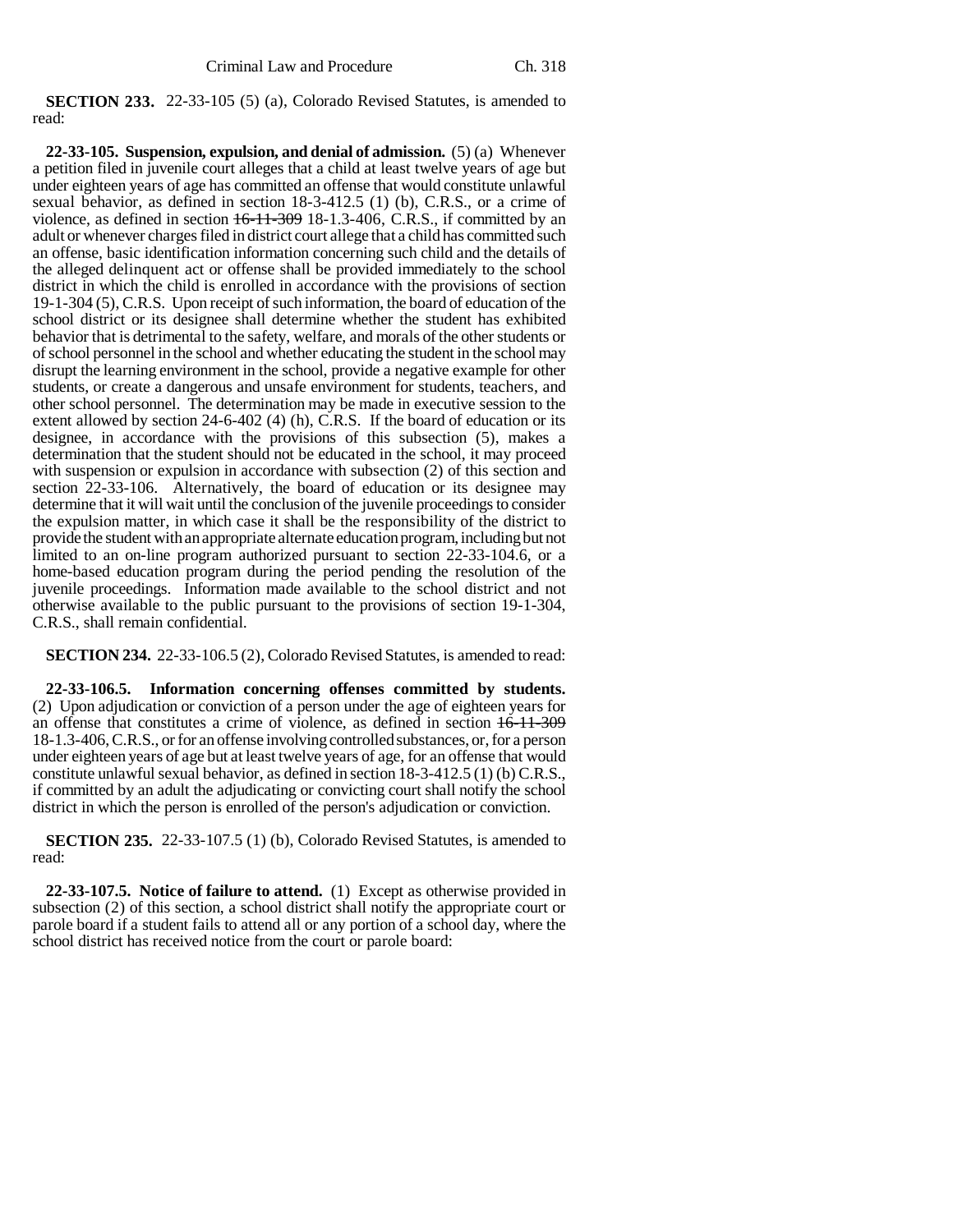(b) Pursuant to section  $16-11-204$   $(2.3)$ , 17-22.5-404  $(4.5)$ , 18-1.3-204  $(2.3)$ , 19-2-907 (4), 19-2-925 (5), or 19-2-1002 (1) or (3), C.R.S., that the student is required to attend school as a condition of or in connection with any sentence imposed by the court, including a condition of probation or parole; or

**SECTION 236.** 22-80-108, Colorado Revised Statutes, is amended to read:

**22-80-108. Interest in contracts - penalty.** Neither the commissioner of education nor any treasurer, superintendent, or other officer or agent shall be directly or indirectly interested in any contract or other agreement for building, repairing, furnishing, or supplying said school, and no drawbacks or secret discounts whatever shall be given to or received by any such person on account of any articles or materials furnished to or labor done for said school. Any person violating the provisions of this section commits a class 6 felony and shall be punished as provided in section 18-1-105 18-1.3-401, C.R.S.

**SECTION 237.** 23-1-108 (9), Colorado Revised Statutes, is amended to read:

**23-1-108. Duties and powers of the commission with regard to systemwide planning.** (9) The state-supported institutions of higher education shall provide the commission with such data as the commission deems necessary upon its formal request. Data for individual students or personnel shall not be divulged or made known in any way by the director of the commission or by any commission employee, except in accordance with judicial order or as otherwise provided by law. Any person who violates this subsection (9) commits a class 1 misdemeanor and shall be punished as provided in section 18-1-106 18-1.3-501, C.R.S. Such person shall, in addition thereto, be subject to removal or dismissal from public service on grounds of malfeasance in office.

**SECTION 238.** 23-2-105, Colorado Revised Statutes, is amended to read:

**23-2-105. Violation.** Any person, partnership, corporation, company, society, association, or agent thereof doing business or maintaining a place of business in the state of Colorado who violates the provisions of section 23-2-103 commits a class 3 misdemeanor and shall be punished as provided in section 18-1-106 18-1.3-501, C.R.S.

**SECTION 239.** 24-4.1-119 (1) (a), (1) (c), (2), and (3), Colorado Revised Statutes, are amended to read:

**24-4.1-119. Costs levied on criminal actions and traffic offenses.** (1) (a) Except as provided in paragraphs (c) and (d) of this subsection (1), a cost of one hundred twenty-five dollars for felonies, sixty dollars for misdemeanors, and thirty-five dollars for a class 1 misdemeanor traffic offense and twenty-five dollars for a class 2 misdemeanor traffic offense is hereby levied on each criminal action resulting in a conviction or in a deferred judgment and sentence, as provided for in section  $16-7-403$  18-1.3-102, C.R.S., which criminal action is charged pursuant to state statute. These costs shall be paid to the clerk of the court by the defendant. Each clerk shall transmit the costs so received to the court administrator of the judicial district in which the offense occurred for credit to the crime victim compensation fund established in that judicial district.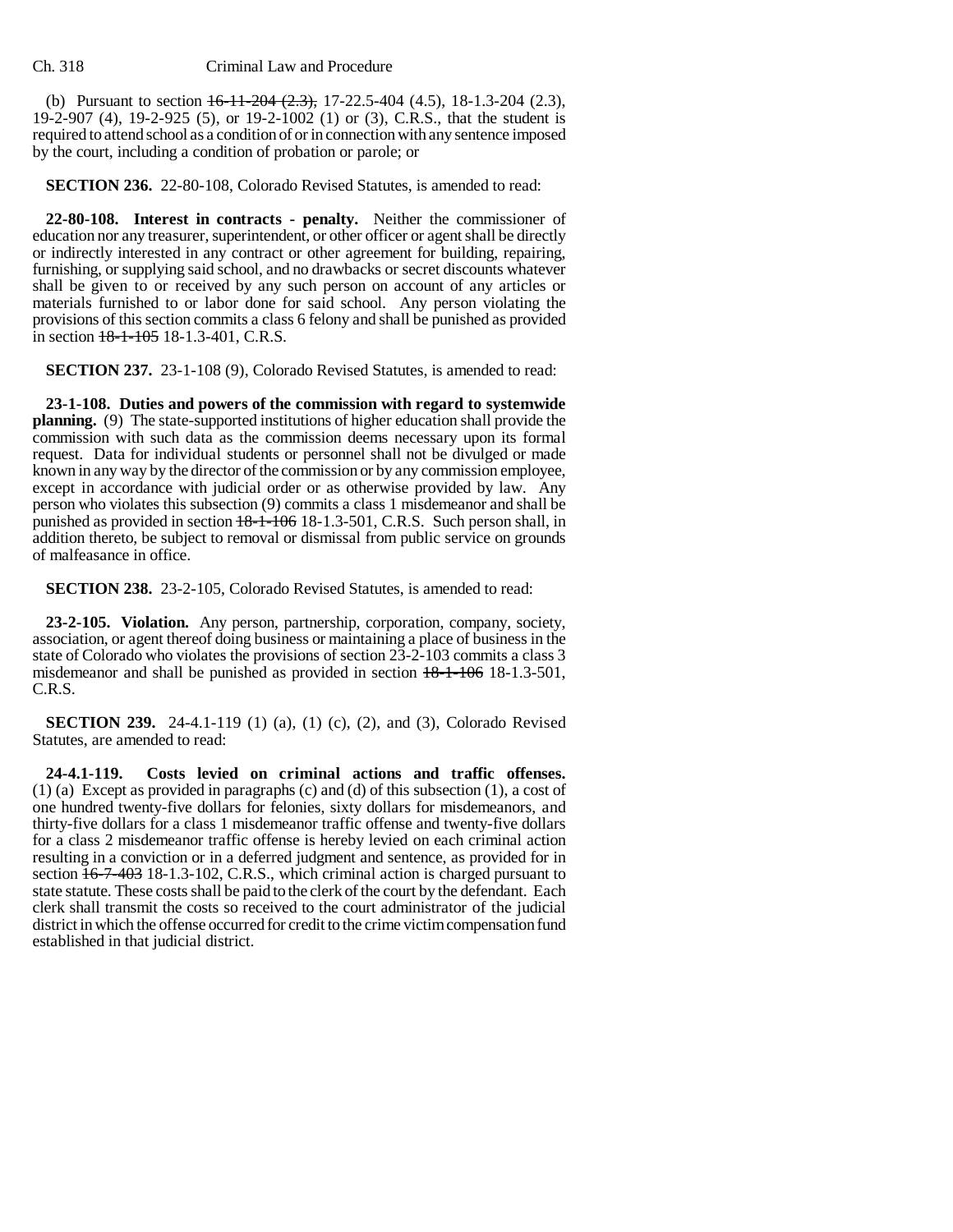(c) A cost of twenty-five dollars is hereby levied on every criminal action resulting in a conviction or in a deferred judgment and sentence, as provided for in section 16-7-403 18-1.3-102, C.R.S., of a violation of section 42-4-1301 (1) or (2), C.R.S. This cost shall be paid to the clerk of the court, who shall deposit same in the victim compensation fund established in section 24-4.1-117.

(2) For purposes of determining the order of priority for payments required of a defendant pursuant to section  $16-11-204(2.5)18-1.3-204(2.5)$ , C.R.S., the payments to the victim compensation fund required under this part 1 shall be the first obligation of the defendant.

(3) The provisions of sections  $16-11-501$  and  $16-11-502$  18-1.3-701 AND 18-1.3-702, C.R.S., shall be applicable as to the collection of costs levied pursuant to this part 1.

**SECTION 240.** 24-4.1-302.5 (1) (g), Colorado Revised Statutes, is amended to read:

**24-4.1-302.5. Rights afforded to victims.** (1) In order to preserve and protect a victim's rights to justice and due process, each victim of a crime shall have the following rights:

(g) The right to be present at the sentencing hearing, including any hearing conducted pursuant to section 16-11-103 18-1.3-1201, C.R.S., for cases involving class 1 felonies, of any person convicted of a crime against such victim, and to inform the district attorney or the court, in writing, by a victim impact statement, or in person by an oral statement, of the harm that the victim has sustained as a result of the crime;

**SECTION 241.** 24-4.2-104 (1) (a) (I), (1) (a) (II) (A), and (2), Colorado Revised Statutes, are amended to read:

**24-4.2-104. Surcharges levied on criminal actions and traffic offenses.** (1) (a) (I) A surcharge equal to thirty-seven percent of the fine imposed for each felony, misdemeanor, or class 1 or class 2 misdemeanor traffic offense, or a surcharge of one hundred twenty-five dollars for felonies, sixty dollars for misdemeanors, thirty-five dollars for class 1 misdemeanor traffic offenses, and twenty-five dollars for class 2 misdemeanor traffic offenses, whichever amount is greater, except as otherwise provided in paragraph (b) of this subsection (1), is hereby levied on each criminal action resulting in a conviction or in a deferred judgment and sentence, as provided in section  $16-\overline{7}-403$  18-1.3-102, C.R.S., which criminal action is charged pursuant to state statute, or upon each petition alleging that a child is delinquent that results in a finding of guilty pursuant to part 8 of article 2 of title 19, C.R.S., or a deferral of adjudication pursuant to section 19-2-709, C.R.S. These surcharges shall be paid to the clerk of the court by the defendant. Each clerk shall transmit the moneys to the court administrator of the judicial district in which the offense occurred for credit to the victims and witnesses assistance and law enforcement fund established in that judicial district.

(II) (A) In addition to any other surcharge provided for in this section, a surcharge of one thousand dollars shall be levied on each criminal action resulting in a conviction or in a deferred judgment and sentence, as provided in section 16-7-403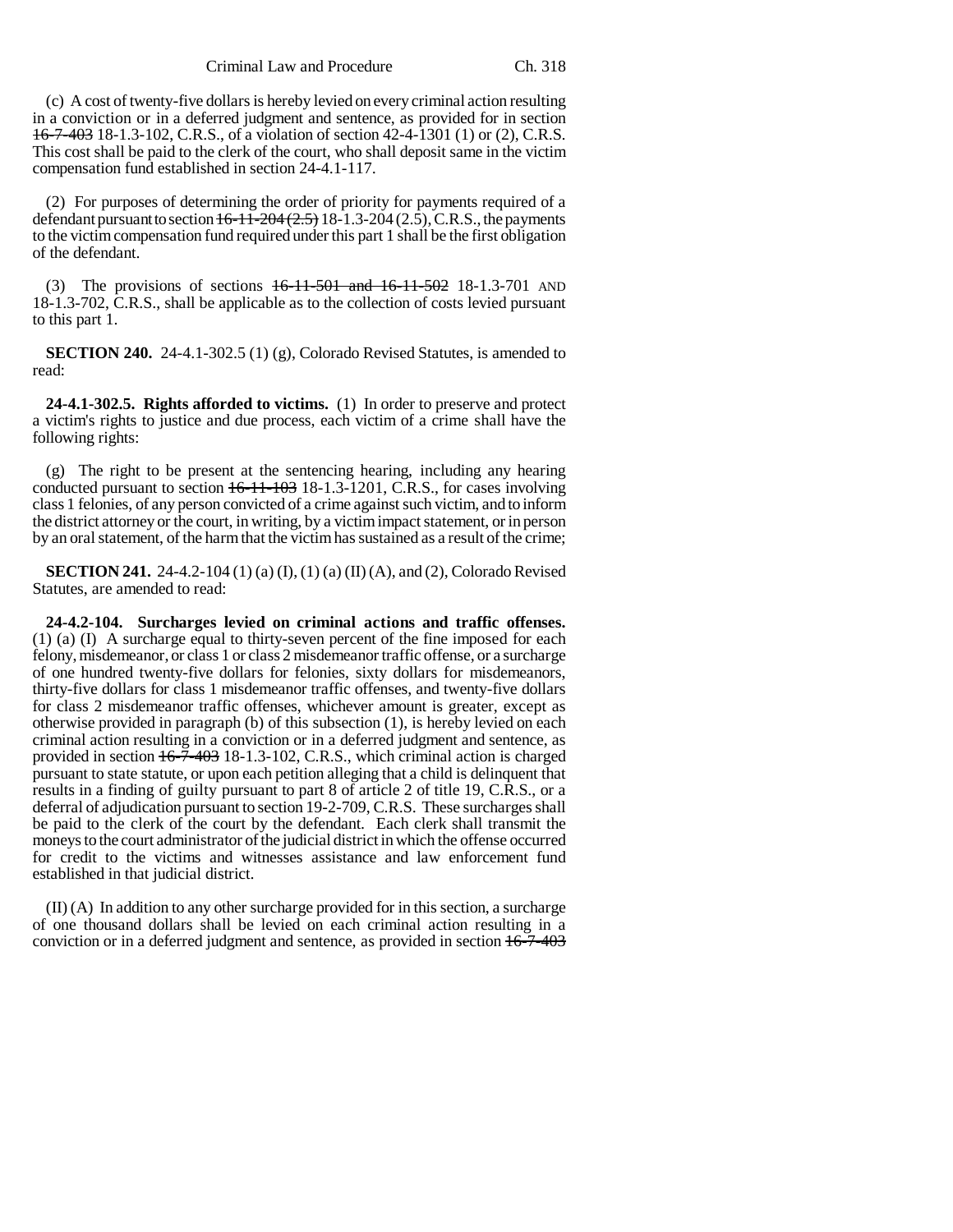18-1.3-102, C.R.S., which criminal action is charged pursuant to the statutes listed in sub-subparagraph (B) of this subparagraph (II). These surcharges shall be paid to the clerk of the court by the defendant. Any moneys collected by the clerk pursuant to this subparagraph (II) shall be transmitted to the court administrator of the judicial district in which the offense occurred for credit to the victims and witnesses assistance and law enforcement fund established in that judicial district.

(2) The provisions of sections  $16-11-501$  and  $16-11-502$  18-1.3-701 AND 18-1.3-702, C.R.S., shall be applicable to the collection of costs levied pursuant to this section.

**SECTION 242.** 24-22-110, Colorado Revised Statutes, is amended to read:

**24-22-110. Personal profit on state moneys unlawful - penalty.** Any person holding the office of state treasurer or any person employed in the department of the treasury who, directly or indirectly, accepts or receives from any person, for himself OR HERSELF or otherwise than on behalf of the state, any fee, reward, or compensation, either in money or other property or thing of value, in consideration of the deposit or investment of state moneys with any such person or in consideration of any agreement or arrangement touching upon the use of state moneys commits a class 6 felony and shall be punished as provided in section  $18-1-105$  18-1.3-401, C.R.S.

**SECTION 243.** 24-22-111, Colorado Revised Statutes, is amended to read:

**24-22-111. Unlawful acts of other persons - penalty.** Any person who, directly or indirectly, pays or gives to any person holding the office of state treasurer or to any person employed in the treasury department under the supervision of the state treasurer any fee, reward, or compensation, either in money or other property or thing of value, in consideration of the deposit or investment of state moneys with any person or in consideration of any agreement or arrangement touching upon the use of state moneys commits a class 6 felony and shall be punished as provided in section 18-1-105 18-1.3-401, C.R.S.

**SECTION 244.** 24-30-202 (15) and (16), Colorado Revised Statutes, are amended to read:

**24-30-202. Procedures - vouchers and warrants - rules - penalties.** (15) Any person holding the office of state treasurer or controller or any other state officer or employee who, directly or indirectly, receives from any person, body of persons, association, or corporation, for himself OR HERSELF or otherwise than in behalf of the state, any reward, compensation, or profit, either in money or other property or thing of value, in consideration of the loan to or deposit with any such person, body of persons, association, or corporation of any public money or other property belonging to the state or in the consideration of the approval or payment of any claim against the state or any other agreement or arrangement touching the use of such money or uses or knowingly permits the use of any such money for any purposes not authorized by law commits a class 6 felony and shall be punished as provided in section  $18-1-105$ 18-1.3-401, C.R.S.

(16) Any person who, directly or indirectly, pays or gives to anyone holding the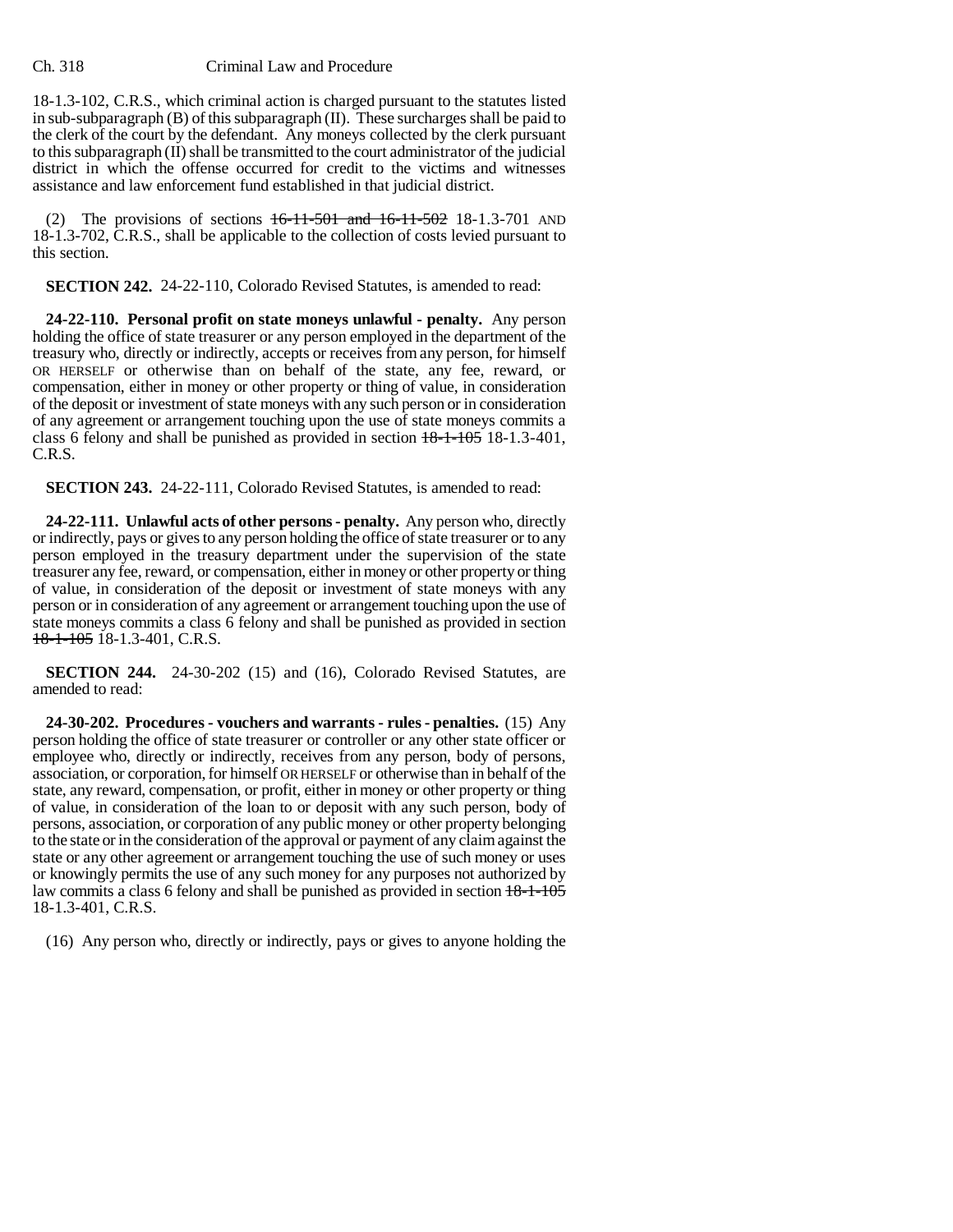Criminal Law and Procedure Ch. 318

office of state treasurer or controller or to any other state officer or employee or other person any reward or compensation, either in money or other property or things of value, in consideration of the loan to or deposit with any such person, body of persons, association, or corporation of any public money belonging to the state or for which the state is responsible or in consideration of the approval or payment of any claim against the state or of any other agreement or arrangement touching the use of such money commits a class 6 felony and shall be punished as provided in section 18-1-105 18-1.3-401, C.R.S.

**SECTION 245.** 24-30-1111 (2), Colorado Revised Statutes, is amended to read:

**24-30-1111. Postage meters - penalty for private use.** (2) Any person who uses a state-installed postage meter for private purposes commits a class 3 misdemeanor and shall be punished as provided in section  $18-1-106$  18-1.3-501, C.R.S.

**SECTION 246.** 24-30-1406, Colorado Revised Statutes, is amended to read:

**24-30-1406. Criminal liability.** (1) Any person, other than a bona fide employee working solely for a person providing professional services, who offers, agrees, or contracts to solicit or secure for any other person state agency contracts for professional services and who, in so doing, receives any fee, commission, gift, or other consideration contingent upon or resulting from the making of the contract commits a class 3 felony and shall be punished as provided in section  $18-1-105$ 18-1.3-401, C.R.S.

(2) Any person providing professional services who offers to pay or does pay any fee, commission, gift, or other consideration contingent upon or resulting from the making of a contract for professional services with a state agency commits a class 1 misdemeanor and shall be punished as provided in section  $18-1-106$  18-1.3-501, C.R.S.

(3) Any state agency official or employee who solicits or secures or offers to solicit or secure a contract for professional services with a state agency and who is paid any fee, commission, gift, or other consideration contingent upon the making of such contract commits a class 1 misdemeanor and shall be punished as provided in section 18-1-106 18-1.3-501, C.R.S.

**SECTION 247.** 24-30-1604 (2) (b), Colorado Revised Statutes, is amended to read:

**24-30-1604. Powers of the executive director - penalty for breach of confidentiality.** (2) (b) Any person who violates the provisions of paragraph (a) of this subsection (2) commits a class 1 misdemeanor and shall be punished as provided in section  $18-1-106$  18-1.3-501, C.R.S. In addition, such person shall be subject to removal or dismissal from state employment on grounds of malfeasance in office.

**SECTION 248.** 24-32-2503, Colorado Revised Statutes, is amended to read:

**24-32-2503. False claims - penalties.** Any person who fraudulently or willfully makes a misstatement of fact in connection with an application for financial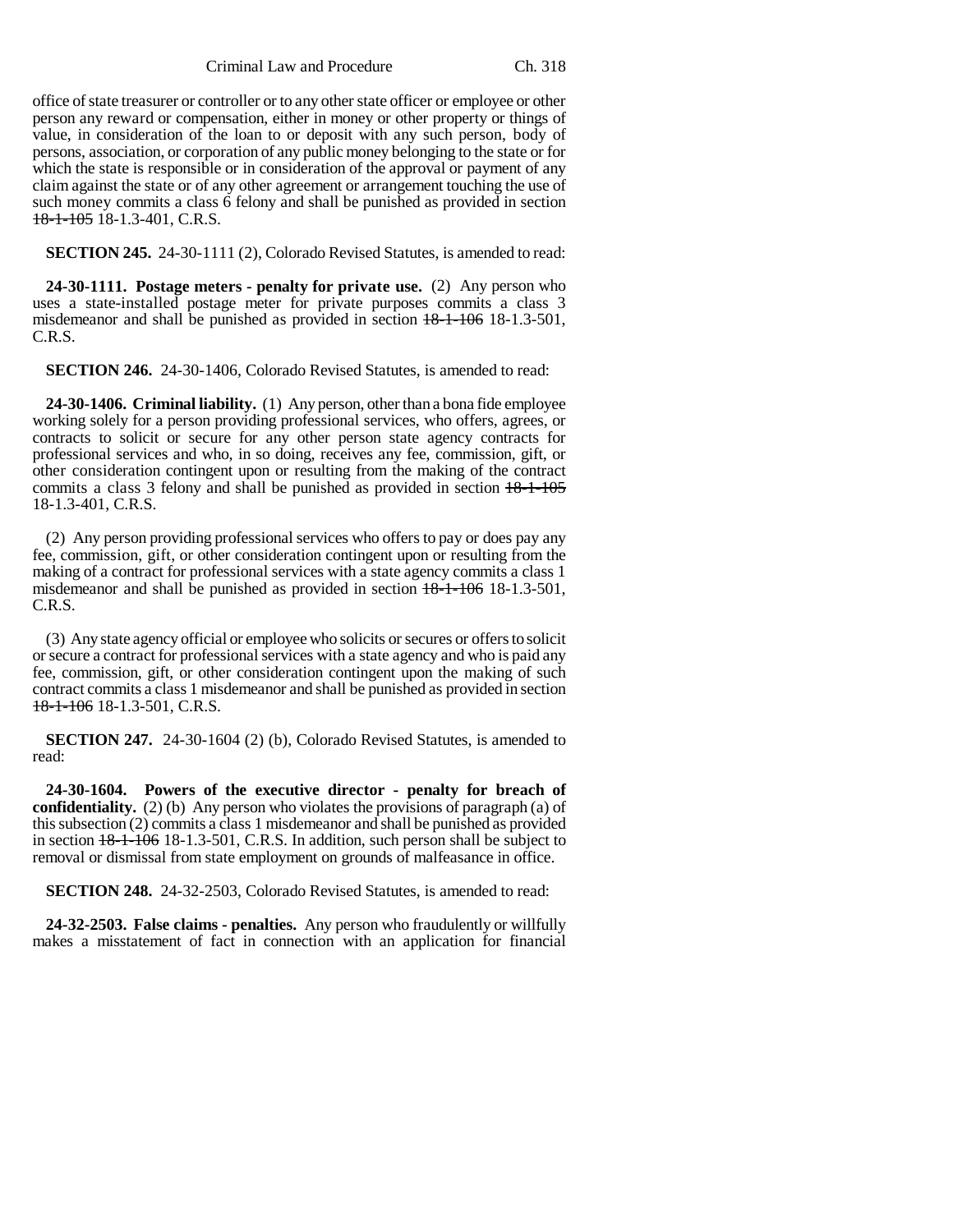assistance under this part 25 and who thereby receives assistance to which such person is not entitled commits a class 6 felony and shall be punished as provided in section  $18-1-105$  18-1.3-401, C.R.S.

**SECTION 249.** 24-33.5-219 (2), Colorado Revised Statutes, is amended to read:

**24-33.5-219. Badges - uniforms - unauthorized use.** (2) All officers of the Colorado state patrol, when on duty, shall be dressed in full distinctive uniform and display the official badge of their office except when they are authorized by the chief to work in plain clothes. Neither the chief nor any other person shall issue a badge or like uniform to any person who is not a duly authorized, classified, and regularly paid officer of the Colorado state patrol. Any person who, without authority, wears the badge of a member of the Colorado state patrol or in any manner attempts to duplicate the official uniform or equipment with the intent of representing himself OR HERSELF as a member of the Colorado state patrol commits a class 1 misdemeanor and shall be punished as provided in section 18-1-106 18-1.3-501, C.R.S.

**SECTION 250.** 24-33.5-226 (2.5) (b), Colorado Revised Statutes, is amended to read:

**24-33.5-226. Athletic or special events - closure of highways by patrol or municipality or county - payment of costs.** (2.5) (b) Any person who conducts an athletic or special event on a state highway when a permit for said event has not been issued or any person conducting said event who violates the terms of a permit which has been issued for an athletic or special event commits a class 1 misdemeanor and shall be punished as provided in section  $18-1-106$  18-1.3-501, C.R.S.

**SECTION 251.** 24-33.5-415.5, Colorado Revised Statutes, is amended to read:

**24-33.5-415.5. Sex offender identification - fund.** There is hereby created in the state treasury the sex offender identification fund, referred to in this section as the "fund". Moneys in the fund shall consist of payments for genetic testing received from offenders pursuant to sections  $16-11-104$ ,  $16-11-204.3$  (1) (a),  $16-11-311$ 18-1.3-407, 19-2-924.5, and 19-2-925.5, C.R.S. The fund shall also include any additional moneys that may be appropriated thereto by the general assembly to fund the costs incurred in genetic testing of sex offenders. Subject to annual appropriations by the general assembly, the executive director and the state court administrator are authorized to expend moneys in the fund to pay for genetic testing of offenders pursuant to sections 16-11-104, 16-11-204.3 (1) (a),  $16-11-31$ 18-1.3-407, 19-2-924.5, and 19-2-925.5, C.R.S. At the end of any fiscal year, all unexpended and unencumbered moneys in the fund shall remain therein and shall not be credited or transferred to the general fund or any other fund.

**SECTION 252.** 24-33.5-424 (10) (b), Colorado Revised Statutes, is amended to read:

**24-33.5-424. National instant criminal background check system - state point of contact - grounds for denial of firearm transfer - appeal - rule-making unlawful acts - repeal.** (10) (b) Any person who violates the provisions of paragraph (a) of this subsection (10) commits a class 1 misdemeanor and shall be punished as provided in section  $18-1-106$  18-1.3-501, C.R.S.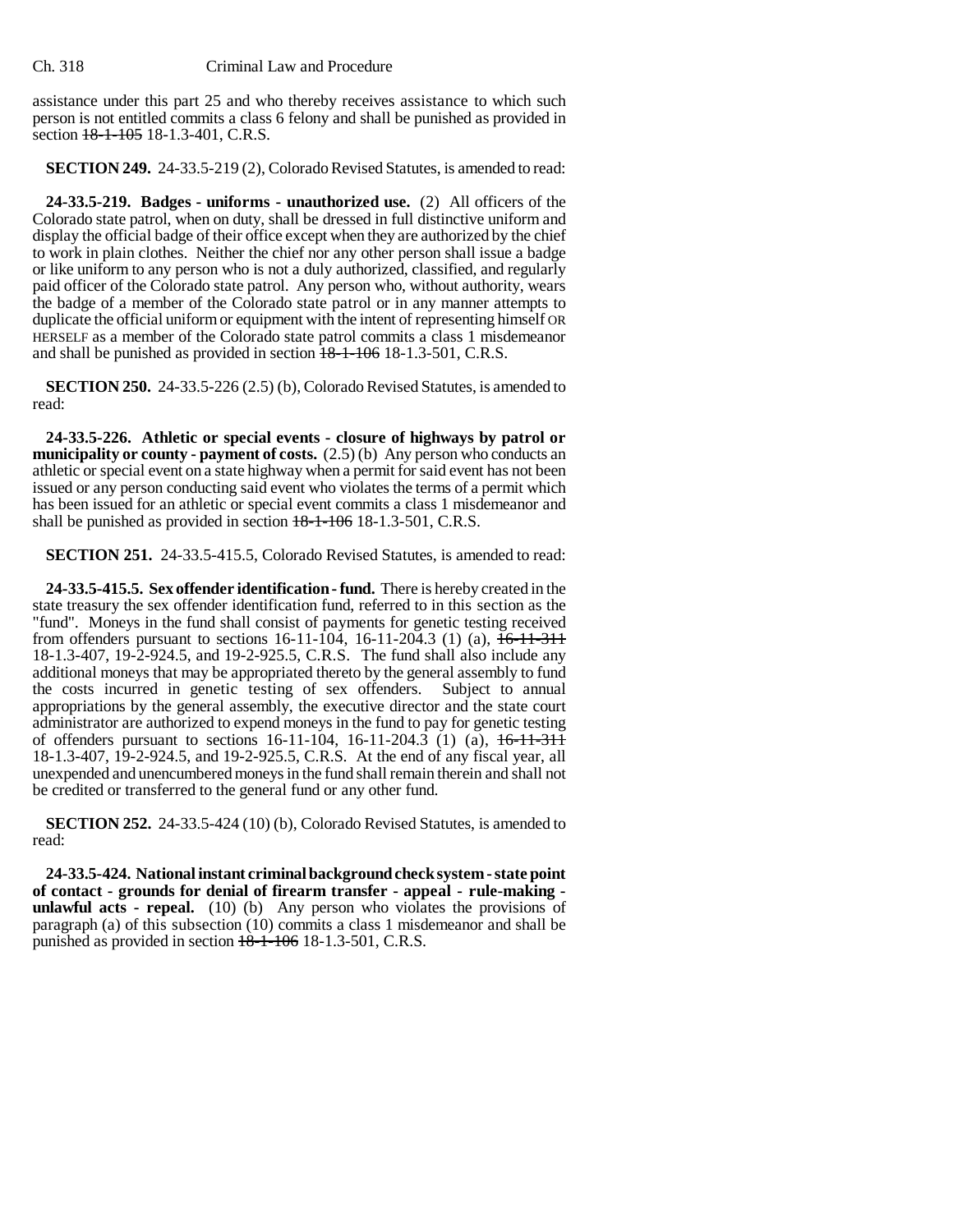**SECTION 253.** 24-33.5-1206.5, Colorado Revised Statutes, is amended to read:

**24-33.5-1206.5. Unlawful acts - criminal penalties.** (1) Any person who violates any of the provisions of section 24-33.5-1206.1 commits a class 3 misdemeanor and, if a natural person, shall, upon conviction thereof, be punished as provided in section  $18-1-106$  18-1.3-501, C.R.S., and, if a corporation, shall be punished by a fine of not more than five thousand dollars. Any natural person who violates any provision of section 24-33.5-1206.1 subsequent to a prior conviction for such a violation commits a class 2 misdemeanor and shall, upon conviction thereof, be punished as provided in section  $18-1-106$  18-1.3-501, C.R.S.

(2) Any person who knowingly and willfully makes any false statement whatsoever or who conceals a material fact in any application, form, claim, advertisement, contract, warranty, guarantee, or statement, either written or oral, with the intent to influence the actions or decisions of any owner or contractor negotiating or contracting for the installation, alteration, or repair of any fire suppression system, or to any bonding agent, commits a class 1 misdemeanor and shall, upon conviction thereof, be punished as provided in section  $18-1-106$  18-1.3-501, C.R.S.

**SECTION 254.** 24-34-804 (2), Colorado Revised Statutes, is amended to read:

**24-34-804. Violations - penalties.** (2) Any person who violates any provision of subsection (1) of this section commits a class 3 misdemeanor and shall be punished as provided in section 18-1-106 18-1.3-501, C.R.S.

**SECTION 255.** 24-35-215 (1), (3), and (4), Colorado Revised Statutes, are amended to read:

**24-35-215. Penalties.** (1) In addition to any other penalties which may apply, any person violating any of the provisions of section 24-35-214 commits a class 2 misdemeanor and shall be punished as provided in section 18-1-106 18-1.3-501, C.R.S.

(3) Any person issuing, suspending, revoking, or renewing contracts pursuant to section 24-35-205 or licenses pursuant to section 24-35-206 for any personal pecuniary gain or any thing of value as defined in section 18-1-901 (3) (r), C.R.S., or any person violating any of the provisions of section 24-35-209, commits a class 3 felony and shall be punished as provided in section 18-1-105 18-1.3-401, C.R.S.

(4) Any person violating any of the provisions of this part 2 relating to disclosure by providing any false or misleading information commits a class 6 felony and shall be punished as provided in section  $\overline{18-1-105}$  18-1.3-401, C.R.S.

**SECTION 256.** 24-48.5-102 (4), Colorado Revised Statutes, is amended to read:

**24-48.5-102. Small business assistance center.** (4) Any person who provides information developed by the center and charges any fee for such information shall disclose in at least ten-point type, before any obligation is incurred, that such information is available at no cost from the center. Any person who knowingly fails to make the disclosure required by this subsection (4) commits a class 3 misdemeanor and shall be punished as provided in section 18-1-106 18-1.3-501, C.R.S.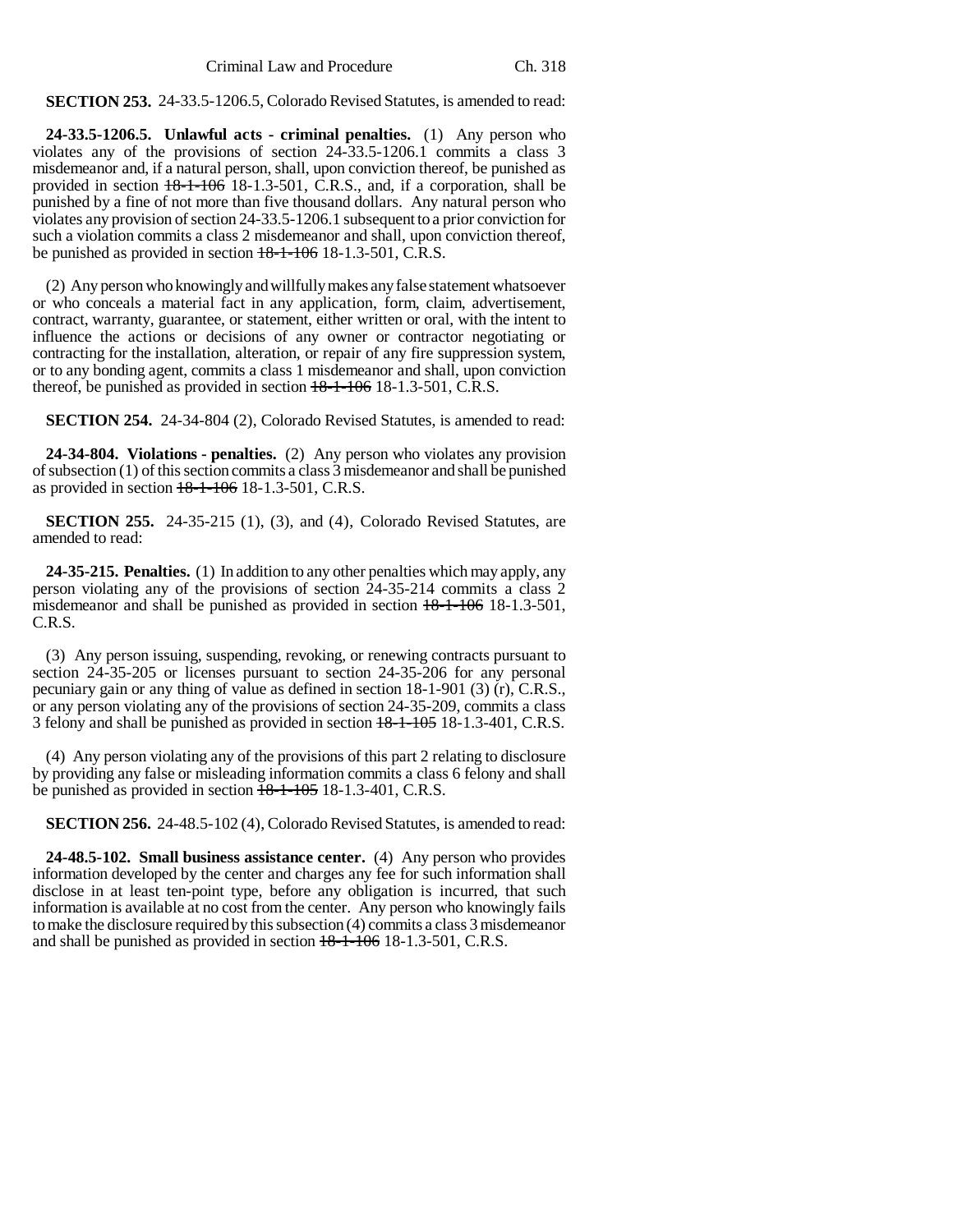**SECTION 257.** 24-70-220, Colorado Revised Statutes, is amended to read:

**24-70-220. Penalty for bribe.** Any person who offers to pay any money or other valuable thing to induce another not to bid for a contract under this part 2 or as a recompense for not having bid for such contract or for abandoning a bid made commits a class 6 felony and shall be punished as provided in section  $18-1-105$ 18-1.3-401, C.R.S. Any person who accepts any money or other valuable thing for not bidding for a contract under this part 2 or for abandoning a bid MADE by him made OR HER or who withholds a bid in consideration of a promise for the payment of money or other valuable thing commits a class 6 felony and shall be punished as provided in section 18-1-105 18-1.3-401, C.R.S.

**SECTION 258.** 24-72-305.3 (2) (b) (II), Colorado Revised Statutes, is amended to read:

**24-72-305.3. Private access to criminal history records of volunteers and employees of charitable organizations.** (2) (b) For the purpose of implementing the provisions of the "Volunteers for Children Act", contained in Public Law 105-251, as amended, on and after July 1, 2000, each qualified entity in the state may contact an authorized agency for the purpose of determining whether a provider has been convicted of, or is under pending indictment for, a crime that bears upon the provider's fitness to have responsibility for the safety and well-being of children, the elderly, or individuals with disabilities. Such crimes shall include, but need not be limited to:

(II) A crime of violence, as defined in section 16-11-309 18-1.3-406, C.R.S.;

**SECTION 259.** 24-80-902, Colorado Revised Statutes, is amended to read:

**24-80-902. Punishment for illegal use.** Any person who illegally uses or affixes the seal of this state to any written or printed document whatever, or fraudulently forges, defaces, corrupts, or counterfeits the same, or affixes said forged, defaced, corrupted, or counterfeited seal to any commission, deed, warrant, pardon, certificate, or other written or printed instrument, or has in his OR HER possession or custody any such seal, knowing it to be falsely made and counterfeited, and willfully conceals the same, commits a class 5 felony and shall be punished as provided in section  $18-1-105$ 18-1.3-401, C.R.S.

**SECTION 260.** 24-80-1305, Colorado Revised Statutes, is amended to read:

**24-80-1305. Violation and penalty.** (1) Any person who knowingly disturbs an unmarked human burial in violation of this part 13 commits a class 1 misdemeanor and shall be punished as provided in section  $18-1-106$  18-1.3-501, C.R.S.

(2) Any person who has knowledge that an unmarked human burial is being unlawfully disturbed and fails to notify the local law enforcement agency with jurisdiction in the area where the unmarked human burial is located commits a class 2 misdemeanor and shall be punished as provided in section  $18-1-106$  18-1.3-501, C.R.S.

**SECTION 261.** 24-90-117, Colorado Revised Statutes, is amended to read: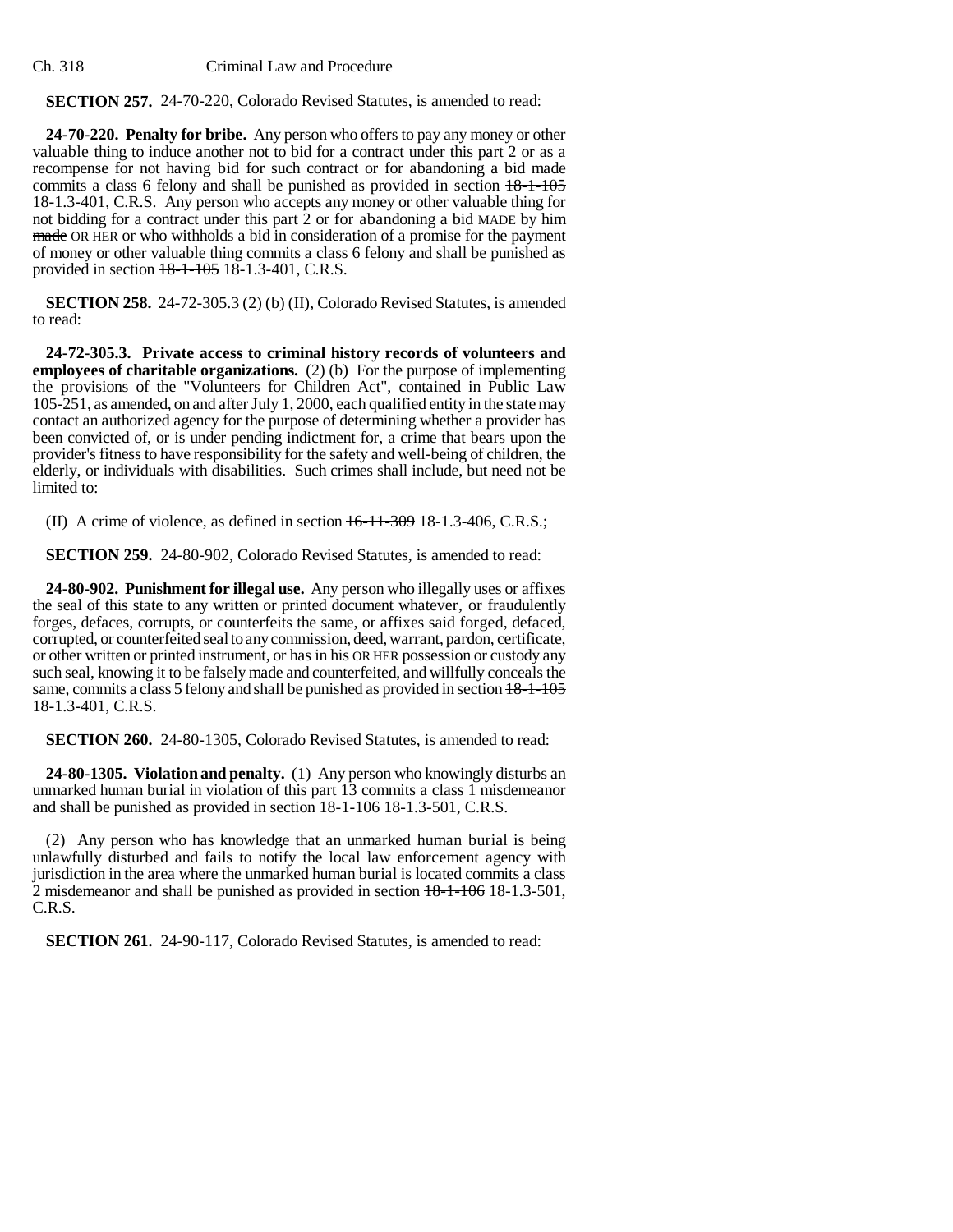**24-90-117. Theft or mutilation of library property.** Any person who takes, without complying with the appropriate check-out procedures, or who willfully retains any property belonging to any publicly-supported library for thirty days after receiving notice in writing to return the same, given after the expiration of the time that by the rules of such institution such property may be kept, or who mutilates such property commits a class 3 misdemeanor and shall be punished as provided in section 18-1-106 18-1.3-501, C.R.S.

**SECTION 262.** 25-1-114 (5) (b) (I) and (5) (b) (II), Colorado Revised Statutes, are amended to read:

**25-1-114. Unlawful acts - penalties.** (5) (b) (I) Any person, association, or corporation, or the officers thereof, who tampers with a public water system or with drinking water after its withdrawal for or treatment by a public water system commits a class 3 felony and shall be punished as provided in section 18-1-105 18-1.3-401, C.R.S.

(II) Any person, association, or corporation, or the officers thereof, who attempts to tamper or threatens to tamper with a public water system or with drinking water after its withdrawal for or treatment by a public water system commits a class 5 felony and shall be punished as provided in section 18-1-105 18-1.3-401, C.R.S.

**SECTION 263.** 25-1-122 (6), Colorado Revised Statutes, is amended to read:

**25-1-122. Named reporting of certain diseases and conditions - access to medical records - confidentiality of reports and records.** (6) Any officer or employee or agent of the state department of public health and environment or local department of health who violates this section by releasing or making public confidential public health reports or records or by otherwise breaching the confidentiality requirements of subsection (4) or (5) of this section commits a class 1 misdemeanor and, upon conviction thereof, shall be punished as provided in section  $18-1-106$  (1) 18-1.3-501 (1), C.R.S.

**SECTION 264.** 25-3.5-306, Colorado Revised Statutes, is amended to read:

**25-3.5-306. Violation - penalty.** Any person who violates any provision of this part 3 commits a class 3 misdemeanor and shall be punished as provided in section  $18-1-106$  18-1.3-501, C.R.S.

**SECTION 265.** 25-4-713 (1), Colorado Revised Statutes, is amended to read:

**25-4-713. Penalty for violations - assessments.** (1) Any person who violates any of the provisions of this part 7 is guilty of a class 2 misdemeanor and shall be punished as provided in section  $18-1-106$  18-1.3-501, C.R.S.

**SECTION 266.** 25-4-1705 (5) (e) (III) (A) and (5) (e) (III) (B), Colorado Revised Statutes, are amended to read:

**25-4-1705. Department of public health and environment - powers and duties.** (5) The board of health, in consultation with the medical services board in the state department of health care policy and financing, and such other persons,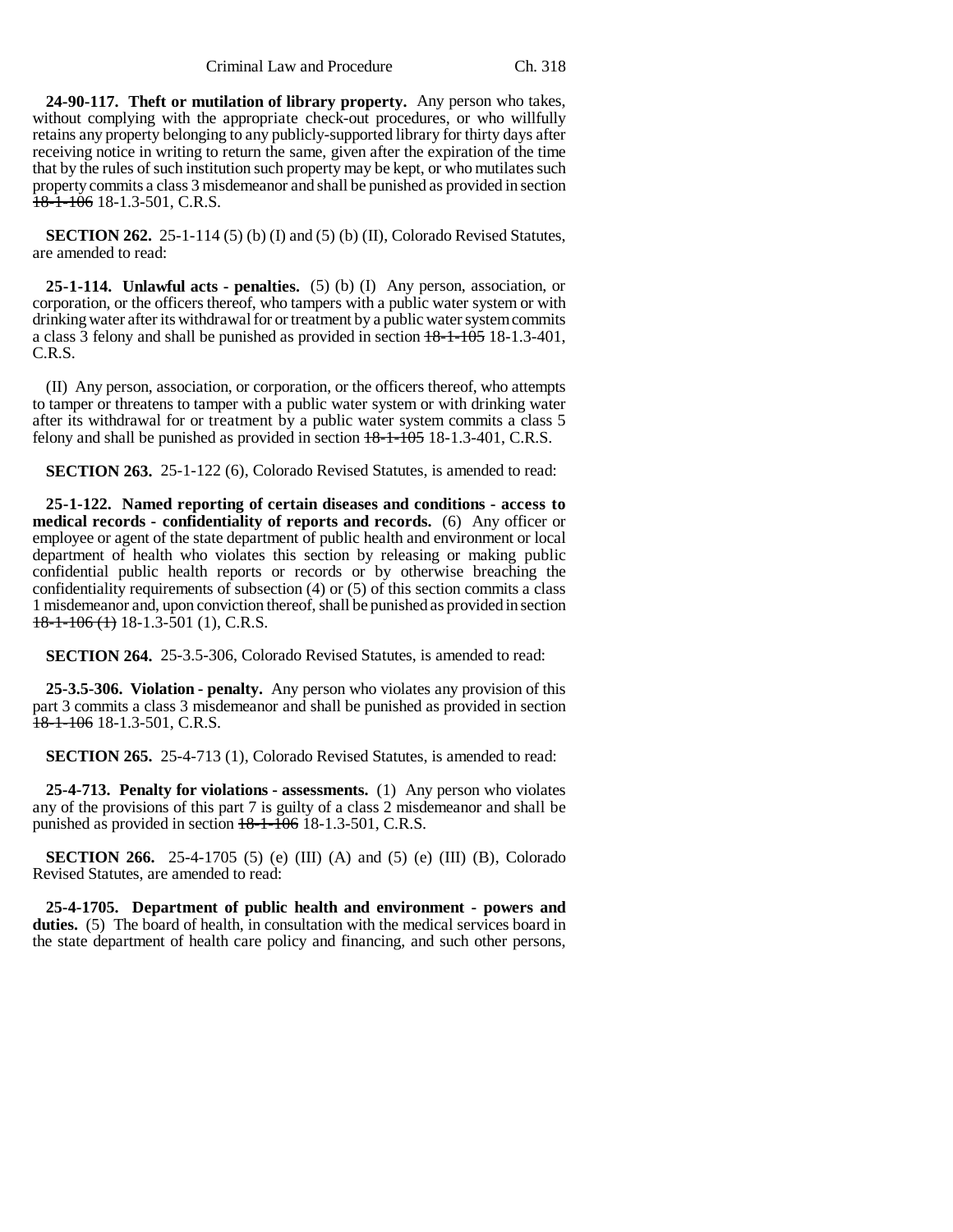agencies, or organizations that the board of health deems advisable, shall formulate, adopt, and promulgate rules governing the implementation and operation of the infant immunization program. Such rules shall address the following:

(e) (III) (A) Any officer, employee, agent of the department, or any other person who violates this section by releasing or making public confidential immunization records or epidemiological information in the immunization tracking system or by otherwise breaching the confidentiality requirements of subparagraph (II) of this paragraph (e) or releasing such information without authorization commits a class 1 misdemeanor and, upon conviction thereof, shall be punished as provided in section  $18-1-106(1)$  18-1.3-501 (1), C.R.S. The unauthorized release of each record shall constitute a separate offense pursuant to this subparagraph (III).

(B) Any natural person who in exchange for money or any other thing of value violates this section by wrongfully releasing or making public confidential immunization records or epidemiological information in the immunization tracking system or by otherwise breaching the confidentiality requirements of subparagraph (II) of this paragraph (e) or releasing such information without authorization commits a class 1 misdemeanor and, upon conviction thereof, shall be punished as provided in section  $18-1-106$  (1) 18-1.3-501 (1), C.R.S.

**SECTION 267.** 25-4-1813, Colorado Revised Statutes, is amended to read:

**25-4-1813. Criminal penalties.** Any person who violates any of the provisions of section 25-4-1808 commits a class 3 misdemeanor and shall be punished as provided in section  $18-1-106$  (1) 18-1.3-501 (1), C.R.S.

**SECTION 268.** 25-5-707 (4), Colorado Revised Statutes, is amended to read:

**25-5-707. Orders - enforcement.** (4) Any area operator who operates a passenger tramway which has not been licensed by the board or the license of which has been suspended, or who fails to comply with an order issued under this section or section 25-5-716, commits a class 3 misdemeanor and shall be punished as provided in section 18-1-106 18-1.3-501, C.R.S. Fines collected pursuant to this section shall be deposited in the general fund of the state.

**SECTION 269.** The introductory portion to 25-10-113 (1), Colorado Revised Statutes, is amended to read:

**25-10-113. Penalties.** (1) Any person who commits any of the following acts or violates any of the provisions of this article commits a class 1 petty offense, as defined in section  $18-1-107$  18-1.3-503, C.R.S.:

**SECTION 270.** 25-15-211, Colorado Revised Statutes, is amended to read:

**25-15-211. Violation - criminal penalty.** Any person who violates any provision of this part 2 commits a class 3 misdemeanor and shall be punished as provided in section  $18-1-106$  18-1.3-501, C.R.S. Each day of violation shall be deemed a separate offense under this section. Except in regard to matters of statewide concern as expressed in section 25-15-200.2 (1), nothing in this part 2 shall preclude or preempt a county, a city, a city and county, or an incorporated town from the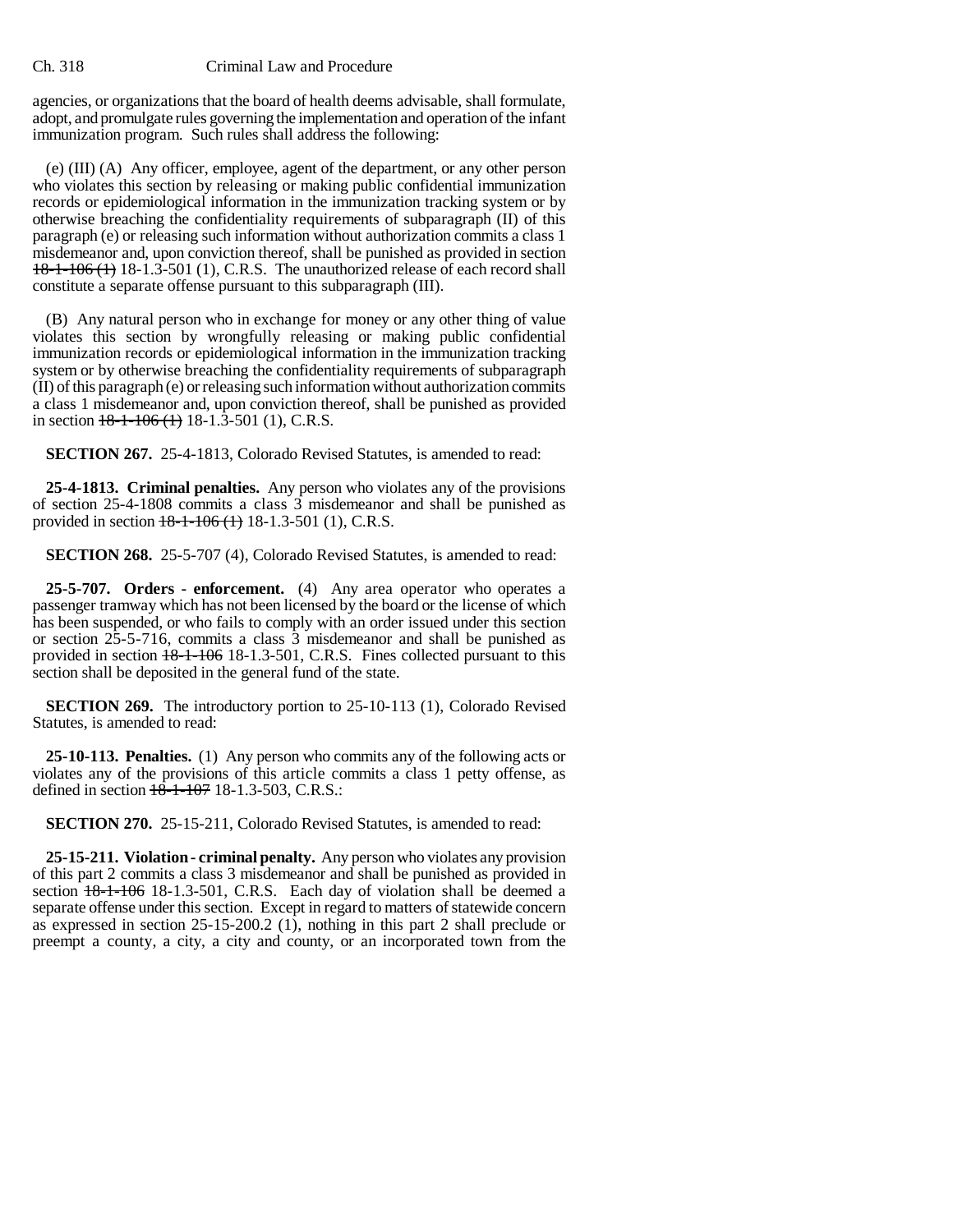enforcement of its local resolutions or ordinances or of its land use plans, policies, or regulations.

**SECTION 271.** 25-15-513, Colorado Revised Statutes, is amended to read:

**25-15-513. Violation - criminal penalty.** Any person who violates any provision of this part 5 commits a class 3 misdemeanor and shall be punished as provided in section  $18-1-106$  18-1.3-501, C.R.S.

**SECTION 272.** 26-1-127 (1), (2) (a), and (3), Colorado Revised Statutes, are amended to read:

**26-1-127. Fraudulent acts.** (1) Any person who obtains or any person who willfully aids or abets another to obtain public assistance or vendor payments or medical assistance as defined in this title to which the person is not entitled or in an amount greater than that to which the person is justly entitled or payment of any forfeited installment grants or benefits to which the person is not entitled or in a greater amount than that to which the person is entitled, by means of a willfully false statement or representation, or by impersonation, or by any other fraudulent device, commits the crime of theft, which crime shall be classified in accordance with section 18-4-401 (2), C.R.S., and which crime shall be punished as provided in section 18-1-105 18-1.3-401, C.R.S., if the crime is classified as a felony, or section 18-1-106 18-1.3-501, C.R.S., if the crime is classified as a misdemeanor. To the extent not otherwise prohibited by state or federal law, any person violating the provisions of this subsection (1) is disqualified from participation in any public assistance program under article 2 of this title for one year for a first offense, two years for a second offense, and permanently for a third or subsequent offense. Such disqualification is mandatory and is in addition to any other penalty imposed by law.

(2) (a) If, at any time during the continuance of public assistance under this title, the recipient thereof acquires any property or receives any increase in income or property, or both, in excess of that declared at the time of determination or redetermination of eligibility or if there is any other change in circumstances affecting the recipient's eligibility, it shall be the duty of the recipient to notify the county department within thirty days in writing or take steps to secure county assistance to prepare such notification in writing of the acquisition of such property, receipt of such income, or change in such circumstances; and any recipient of such public assistance who knowingly fails to do so commits a class 3 misdemeanor and shall be punished as provided in section  $18-1-106$  18-1.3-501, C.R.S. If such property or income is received infrequently or irregularly and does not exceed a total value of ninety dollars in any calendar quarter, such property or income shall be excluded from the thirty-day written reporting requirement but shall be reported at the time of the next redetermination of eligibility of a recipient.

(3) Any recipient or vendor who falsifies any report required under this title commits a class 3 misdemeanor and shall be punished as provided in section 18-1-106 18-1.3-501, C.R.S.

**SECTION 273.** 26-2-305 (1) (a) and (2), Colorado Revised Statutes, are amended to read: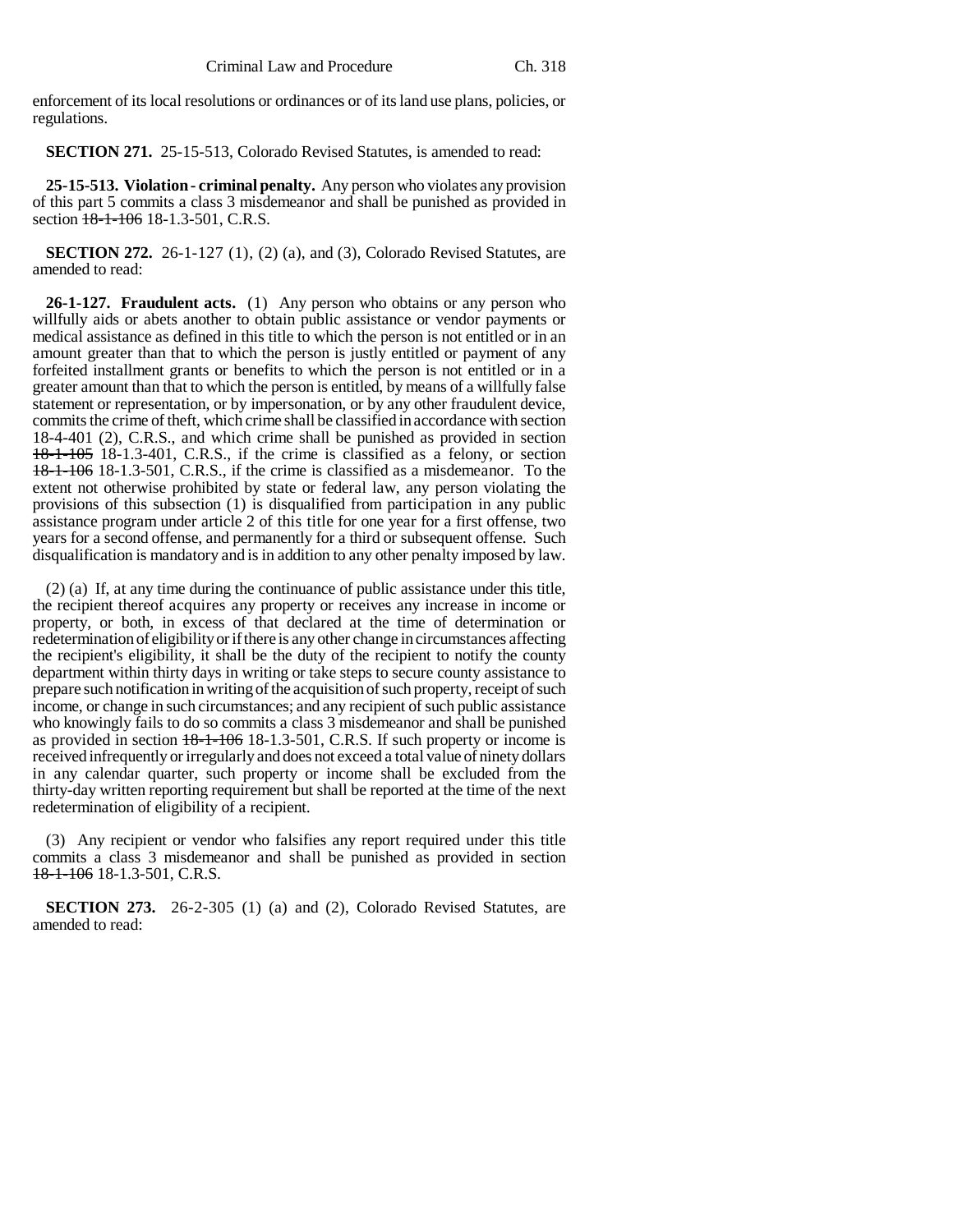**26-2-305. Fraudulent acts - penalties.** (1) (a) Any person who obtains, or any person who aids or abets another to obtain, food stamp coupons or authorization to purchase cards or an electronic benefits transfer card or similar credit card-type device through which food stamp benefits may be delivered to which the person is not entitled, or food stamp coupons or authorization to purchase cards or an electronic benefits transfer card or similar credit card-type device through which food stamp benefits may be delivered the value of which is greater than that to which the person is justly entitled by means of a willfully false statement or representation, or by impersonation, or by any other fraudulent device with intent to defeat the purposes of the food stamp program commits the crime of theft, which crime shall be classified in accordance with section 18-4-401 (2), C.R.S., and which crime shall be punished as provided in section  $18-1-105$  18-1.3-401, C.R.S., if the crime is classified as a felony, or section  $18-1-106$  18-1.3-501, C.R.S., if the crime is classified as a misdemeanor. Any person violating the provisions of this subsection (1) is disqualified from participation in the food stamp program for one year for a first offense, two years for a second offense, and permanently for a third or subsequent offense. Any person convicted of trafficking in food stamp coupons as described in this subsection (1) having a value of five hundred dollars or more shall be permanently disqualified from the food stamp program.

(2) If, at any time during the continuance of participation in the food stamp program, the recipient of food stamp coupons or authorization to purchase cards knowingly acquires any property or receives any increase in income or property, or both, in excess of that declared at the time of determination or redetermination of eligibility or if there is any other change in circumstances affecting the recipient's eligibility or the amount of food stamp coupons or authorization to purchase cards to which he OR SHE is entitled, it is the duty of the recipient to notify the county department, or the state department in food stamp districts administered by the state department, of any such acquisition, receipt, or change in accordance with state department regulations; and any recipient of food stamp coupons or authorization to purchase cards who knowingly fails to do so, and who by such failure receives benefits in excess of those to which he OR SHE was in fact entitled, commits a class 3 misdemeanor and shall be punished as provided in section 18-1-106 18-1.3-501, C.R.S.

**SECTION 274.** 26-2-306 (2), Colorado Revised Statutes, is amended to read:

**26-2-306. Trafficking in food stamps.** (2) Trafficking in food stamps is:

(a) A class 3 misdemeanor under section  $18-1-106$  18-1.3-501, C.R.S., if the value of the food stamps is less than one hundred dollars;

(b) A class 2 misdemeanor under section  $18-1-106$  18-1.3-501, C.R.S., if the value of the food stamps is one hundred dollars or more but less than five hundred dollars;

(c) A class 4 felony under section  $18-1-105$  18-1.3-401, C.R.S., if the value of the food stamps is five hundred dollars or more but less than fifteen thousand dollars;

(d) A class 3 felony under section  $18-1-105$  18-1.3-401, C.R.S., if the value of the food stamps is fifteen thousand dollars or more.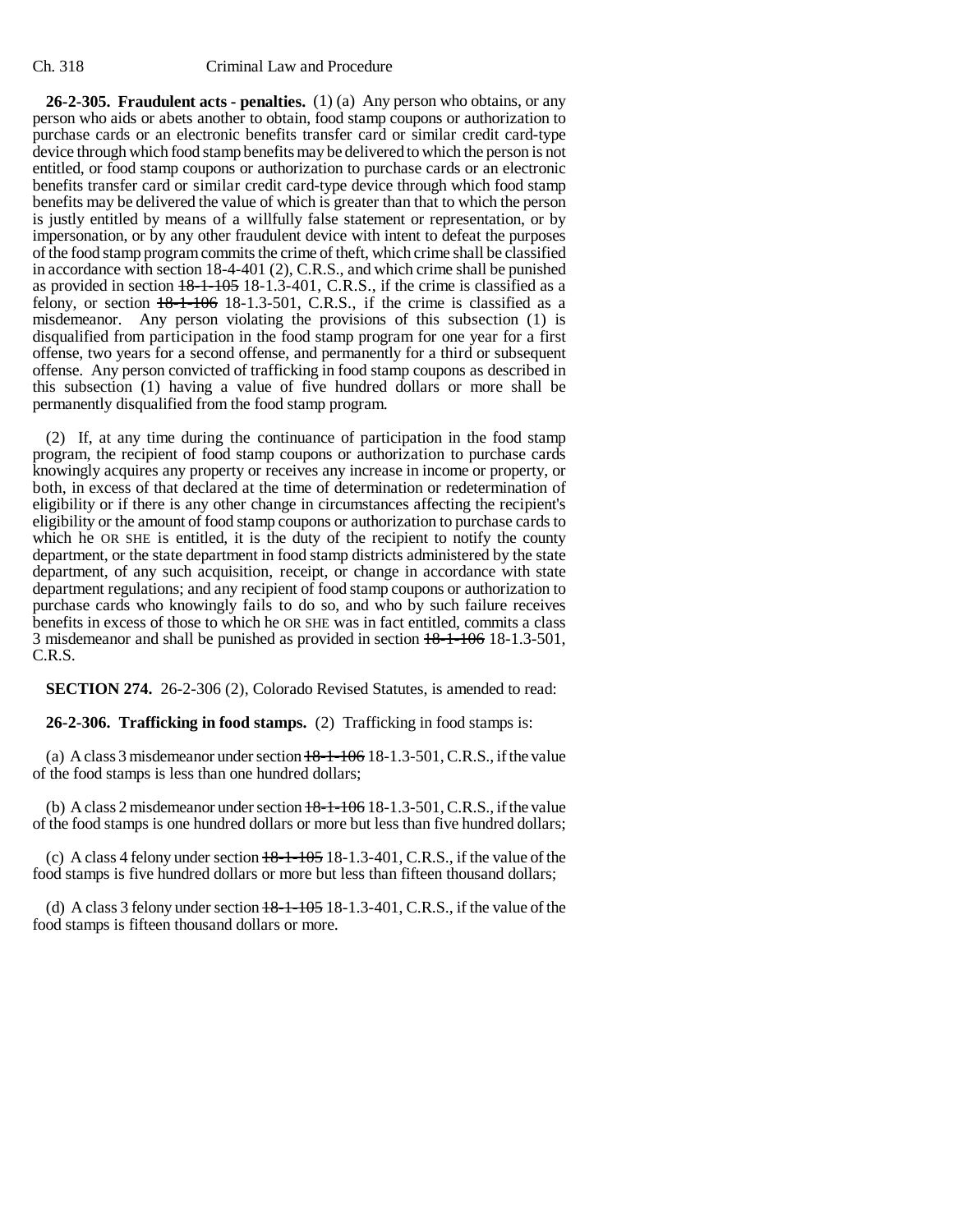**SECTION 275.** 26-4-504 (8) (e), Colorado Revised Statutes, is amended to read:

**26-4-504. Personal needs benefits - amount - patient personal needs trust fund required - funeral and burial expenses - penalty for illegal retention and use.** (8) (e) Any person who is convicted of violating this subsection (8) may not own or operate a nursing facility that receives medical assistance pursuant to this article. For the purposes of this paragraph (e), "convicted" means the entry of a plea of guilty, including a plea of guilty entered pursuant to a deferred sentence under section  $16-7-403$  18-1.3-102, C.R.S., the entry of a plea of no contest accepted by the court, or the entry of a verdict of guilty by a judge or jury.

**SECTION 276.** 26-4-530, Colorado Revised Statutes, is amended to read:

**26-4-530. Care of inmates and infants born to female inmates - waiver.** The department of health care policy and financing may seek from the appropriate federal authorities or agencies any waivers necessary to allow for eligibility for medical assistance under this article for individuals who are sentenced to the custody of the executive director of the department of corrections and are confined in a state correctional facility and shall seek from the appropriate federal authorities or agencies any waivers necessary to allow for eligibility for medical assistance for infants born to females who are in the custody of the executive director of the department of corrections. An inmate's estate, as defined in section 16-11-501 (5)  $(b)$  18-1.3-701 (5) (b), C.R.S., shall not be counted as income for purposes of determining eligibility of an inmate for medical assistance under this article; however, any moneys collected pursuant to an order to reimburse the department of corrections for the cost of care pursuant to section  $16-11-501$  18-1.3-701, C.R.S., or section 17-10-103, C.R.S., that are attributable to medical care shall be used to reimburse the state for the state's financial participation for medical assistance.

**SECTION 277.** 26-6-104 (7) (a) (I) (B), Colorado Revised Statutes, is amended to read:

**26-6-104. Licenses - out-of-state notices and consent.** (7) (a) (I) No license or certificate to operate a family child care home, a foster care home, a child care center, a residential child care facility, a secure residential child care facility, or a child placement agency shall be issued by the state department, a county department or a child placement agency licensed under the provisions of this part 1 if the person applying for such a license or certificate has been convicted of:

(B) A crime of violence, as defined in section 16-11-309 18-1.3-406, C.R.S.;

**SECTION 278.** 26-8.3-105 (3), Colorado Revised Statutes, is amended to read:

**26-8.3-105. Violations - penalty.** (3) On and after October 1, 1979, any person who violates any of the provisions of this section commits a class 2 misdemeanor and shall be punished as provided in section  $18-1-106$  18-1.3-501, C.R.S.

**SECTION 279.** 26-15-112, Colorado Revised Statutes, is amended to read:

**26-15-112. Penalties.** Any person who represents that any medical service is reimbursable or subject to payment under this article when he OR SHE knows that it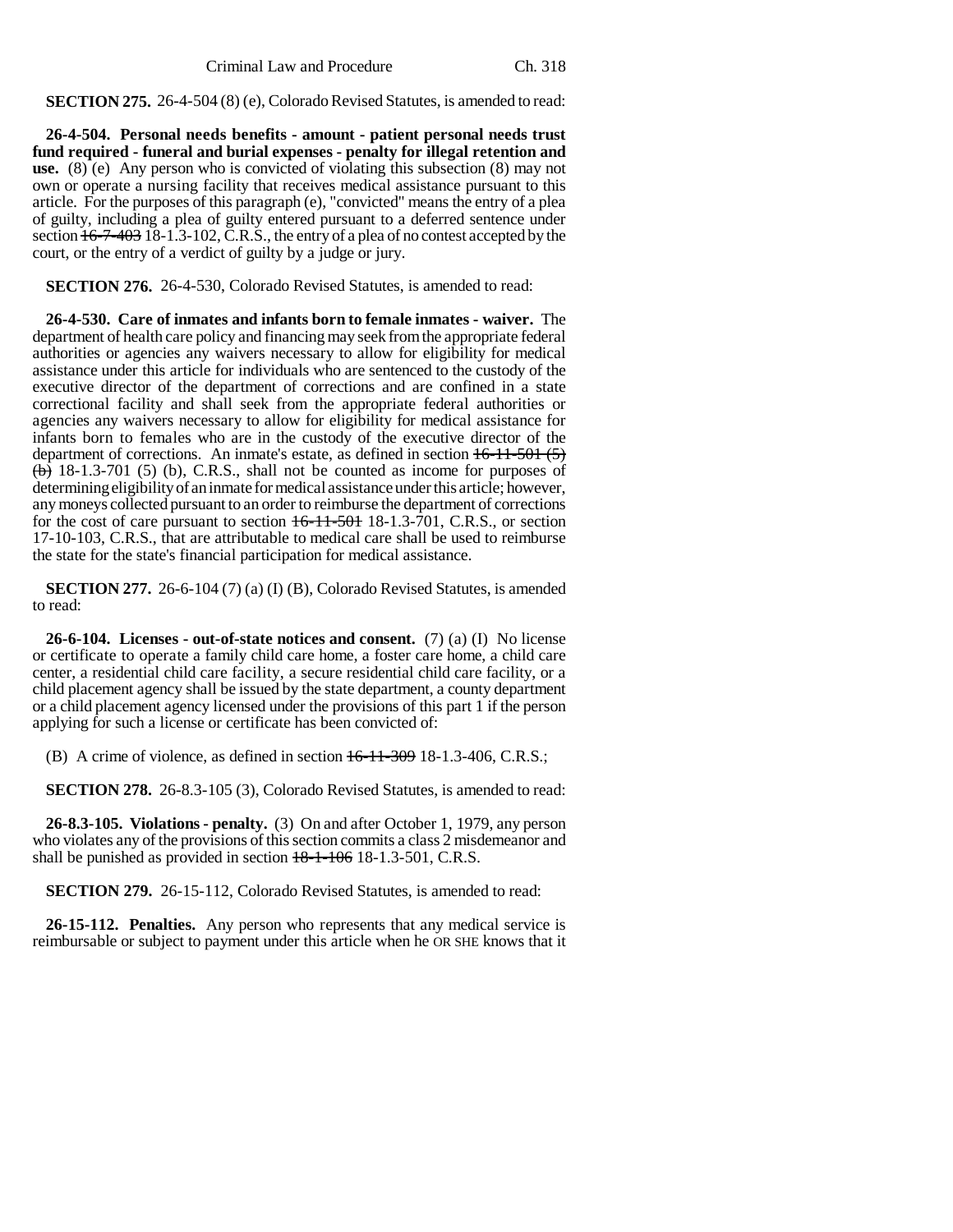is not and any person who represents that he OR SHE is eligible for assistance under this article when he OR SHE knows that he OR SHE is not commits a class 2 misdemeanor and shall be punished as provided in section  $18-1-106$  18-1.3-501, C.R.S.

**SECTION 280.** 27-1-110 (7) (b) (I), Colorado Revised Statutes, is amended to read:

**27-1-110. Employment of personnel - screening of applicants**  disqualifications from employment. (7) (b) Except as otherwise provided in paragraph (d) of this subsection (7), a person shall be disqualified from employment either as an employee or as a contracting employee regardless of the length of time that may have passed since the discharge of the sentence imposed for any of the following criminal offenses:

(I) A crime of violence, as defined in section 16-11-309 18-1.3-406, C.R.S.;

**SECTION 281.** 27-10.5-139, Colorado Revised Statutes, is amended to read:

**27-10.5-139. Evaluations to determine whether a defendant is mentally retarded for purposes of class 1 felony trials.** Upon request of the court, the executive director, or his or her designee, shall recommend specific professionals who are qualified to perform an evaluation to determine whether a defendant is mentally retarded, as defined in section 16-9-401 18-1.3-1101, C.R.S. Any professional who is recommended shall be licensed as a psychologist in the state of Colorado and shall have experience in and shall have demonstrated competence in determination and evaluation of persons with mental retardation. The executive director shall convene a panel of not fewer than three individuals with expertise in mental retardation who shall assess the qualifications of licensed psychologists and make recommendations to the executive director.

**SECTION 282.** 28-3-701, Colorado Revised Statutes, is amended to read:

**28-3-701. Misuse of property and funds by military personnel - penalty.** Any officer or enlisted man who refuses to account for and to surrender up any moneys or any uniforms or equipment or other military property for which he OR SHE is responsible or accountable, or who appropriates the same to his OR HER own use, or who knowingly makes a false payroll or signs a false certificate which is the basis for the payment of moneys under this article, or who aids or abets another in any of these acts commits a class 6 felony and shall be punished as provided in section 18-1-105 18-1.3-401, C.R.S.

**SECTION 283.** 28-3.1-312 (1), Colorado Revised Statutes, is amended to read:

**28-3.1-312. Refusal to appear or testify.** (1) Any person not subject to this code who has been subpoenaed to appear as a witness or to produce books and records before a military court or before a military or civil officer designated to take a deposition to be read in evidence before such a court and who willfully neglects or refuses to appear, refuses to qualify as a witness, refuses to testify, or refuses to produce any evidence commits a class 3 misdemeanor and shall be punished as provided in section 18-1-106 18-1.3-501, C.R.S.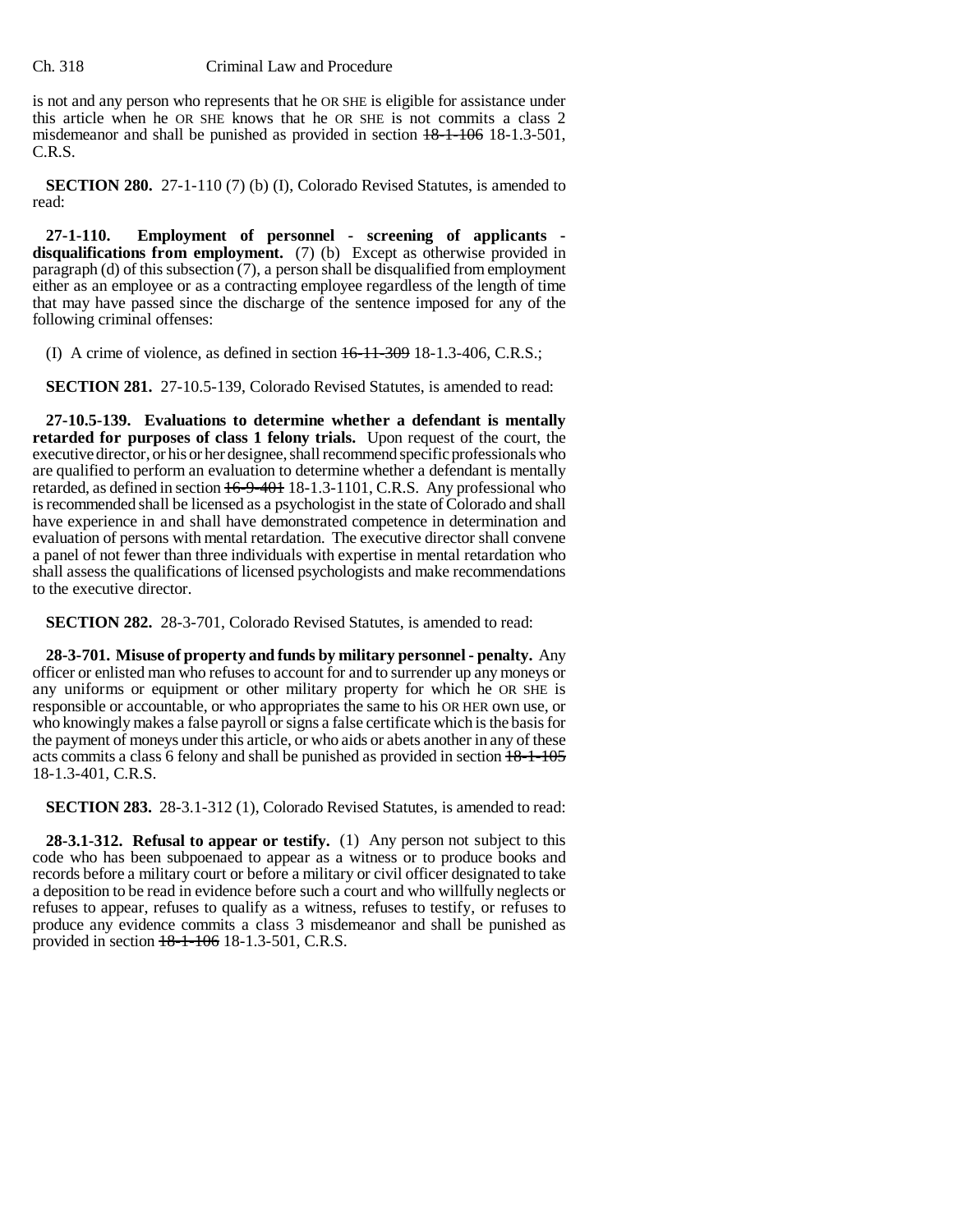**SECTION 284.** 29-22-107 (2) (c) (III), Colorado Revised Statutes, is amended to read:

**29-22-107. Legislative finding - hazardous substance listing required.** (2) (c) (III) The person who, without the express written consent required in subparagraph (II) of this paragraph (c), releases information required to be provided by this subsection (2) commits a class 3 misdemeanor and shall be punished as provided in section 18-1-106 18-1.3-501, C.R.S.

**SECTION 285.** 29-22-108, Colorado Revised Statutes, is amended to read:

**29-22-108. Criminal penalties.** (1) Any person who intentionally causes or substantially contributes to the occurrence of a hazardous substance incident in violation of the provision of this article commits a class 4 felony and shall be punished as provided in section 18-1-105 18-1.3-401, C.R.S.

(2) Any person who willfully, recklessly, or with criminal negligence as defined in section 18-1-501, C.R.S., causes or substantially contributes to the occurrence of a hazardous substance incident in violation of the provisions of this article commits a class 5 felony and shall be punished as provided in section  $18-1-105$  18-1.3-401, C.R.S.

**SECTION 286.** 30-1-116 (3), Colorado Revised Statutes, is amended to read:

**30-1-116. Officers shall collect fees in advance.** (3) No officer shall collect fees in advance in any collection action initiated pursuant to section  $18-1-110$ 18-1.3-506, C.R.S.

**SECTION 287.** 30-10-619 (4), Colorado Revised Statutes, is amended to read:

**30-10-619. Conflicts of interest of county coroners.** (4) Any person who knowingly violates subsection (1) of this section commits a class 2 misdemeanor and shall be punished as provided in section 18-1-106 18-1.3-501, C.R.S.

**SECTION 288.** 30-15-102 (1) and (2), Colorado Revised Statutes, are amended to read:

**30-15-102. Violations - penalties.** (1) Any violation of any provision of a county resolution adopted pursuant to this part 1 not involving bodily injury to any person shall be a class 2 petty offense, and, notwithstanding the provisions of section 18-1-107 18-1.3-503, C.R.S., punishable, upon conviction, by a fine of not more than three hundred dollars, or by imprisonment in the county jail for not more than ninety days, or by both such fine and imprisonment for each separate offense. If authorized by the county resolution, the penalty assessment procedure provided in section 16-2-201, C.R.S., may be followed by an animal control officer or any arresting law enforcement officer for any such violation. As part of said county resolution authorizing the penalty assessment procedure, the board of county commissioners may adopt a graduated fine schedule for violations of said resolution not involving bodily injury to any person. Such graduated fine schedule may provide for increased penalty assessments for repeat offenses by the same individual.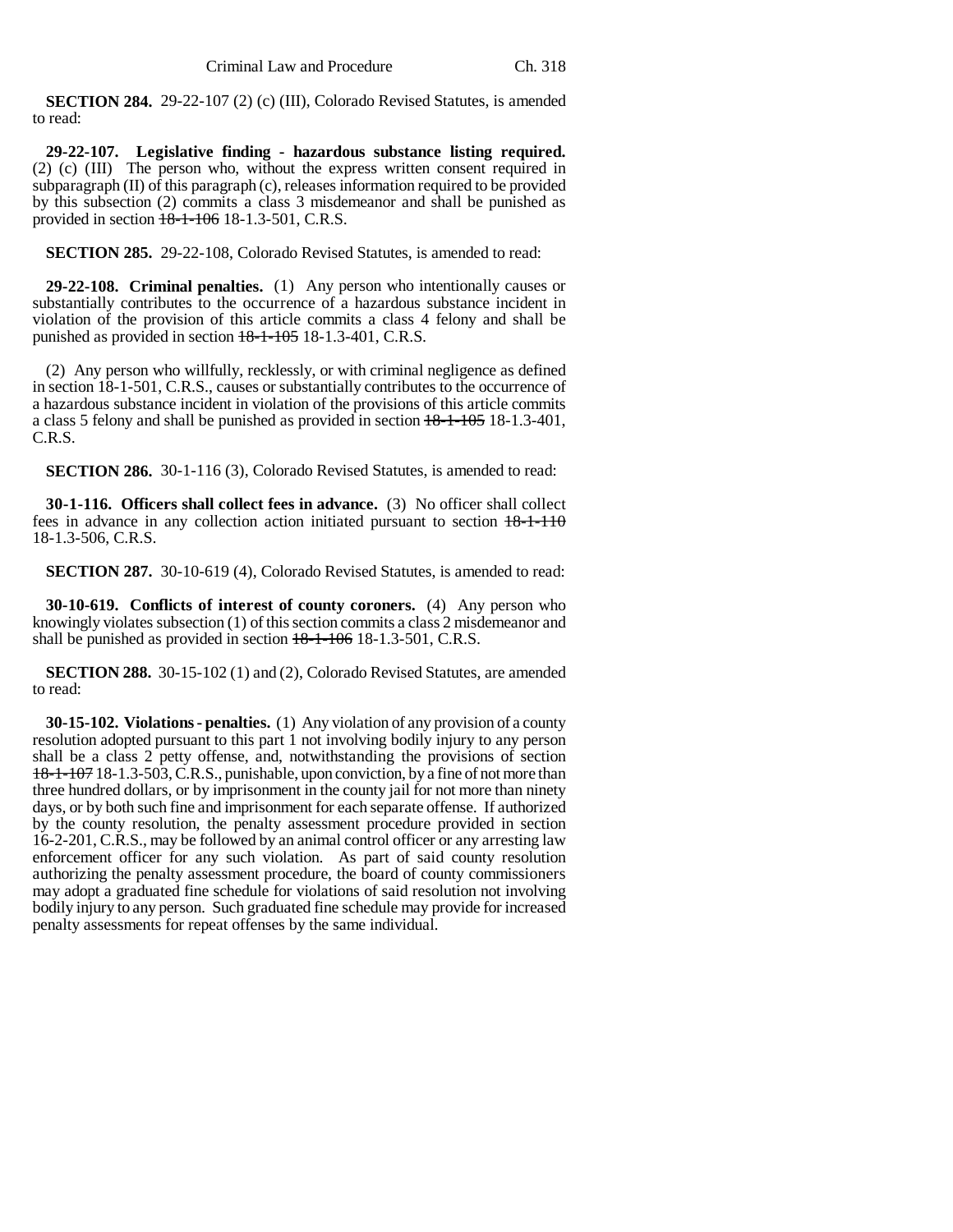(2) Any offense involving bodily injury to any person by a dog or other pet animal shall be a class 2 misdemeanor, and any violator shall be punished as provided in section  $18-1-106$  18-1.3-501, C.R.S., for each separate offense.

**SECTION 289.** 31-2-225 (2), Colorado Revised Statutes, is amended to read:

**31-2-225. Unlawful acts - penalty.** (2) Any person who violates any of the provisions of this section commits a class 2 misdemeanor and shall be punished as provided in section 18-1-106 18-1.3-501, C.R.S.

**SECTION 290.** 32-14-109 (2) (b), Colorado Revised Statutes, is amended to read:

**32-14-109. Records of board - audits - legislative oversight - powers and duties of state auditor.** (2) (b) In conducting an audit pursuant to paragraph (a) of this subsection (2), the state auditor or his OR HER designated representative shall have access at all times, except as otherwise provided in sections 39-1-116, 39-4-103, and 39-5-120, C.R.S., to all of the books, accounts, reports, including confidential reports, vouchers, or other records or information of the district. Nothing in this paragraph (b) shall be construed as authorizing or permitting the publication of information prohibited by law. Any director, employee, or agent who fails or who interferes in any way with such examination commits a class 2 misdemeanor and shall be punished as provided in section  $18-1-106$  18-1.3-501, C.R.S.

**SECTION 291.** 32-15-109 (2) (b), Colorado Revised Statutes, is amended to read:

**32-15-109. Records of board - audits - legislative oversight - powers and** duties of state auditor. (2) (b) In conducting an audit pursuant to paragraph (a) of this subsection (2), the state auditor or the state auditor's designated representative shall have access at all times, except as otherwise provided in sections 39-1-116, 39-4-103, and 39-5-120, C.R.S., to all of the books, accounts, reports, including confidential reports, vouchers, or other records or information of the district. Nothing in this paragraph (b) shall be construed as authorizing or permitting the publication of information prohibited by law. Any director, employee, or agent who fails or who interferes in any way with such examination commits a class 2 misdemeanor and shall be punished as provided in section 18-1-106 18-1.3-501, C.R.S.

**SECTION 292.** 33-4-101 (11) (b), Colorado Revised Statutes, is amended to read:

**33-4-101. License agents - reports - board of claims - penalty for failure to account.** (11) Any license agent who fails, upon demand of the division, to account for licenses or who fails to pay over to the division or its authorized representative moneys received from the sales of licenses and all donations received as provided in section 33-4-102 (8.5):

(b) When the amount in question is two hundred dollars or more, commits a class 6 felony and shall be punished as provided in section 18-1-105 18-1.3-401, C.R.S., which punishment shall include a fine in an amount set out in section  $18-1-105$  (1)  $(a)$  (HI) 18-1.3-401 (1) (a) (III), C.R.S.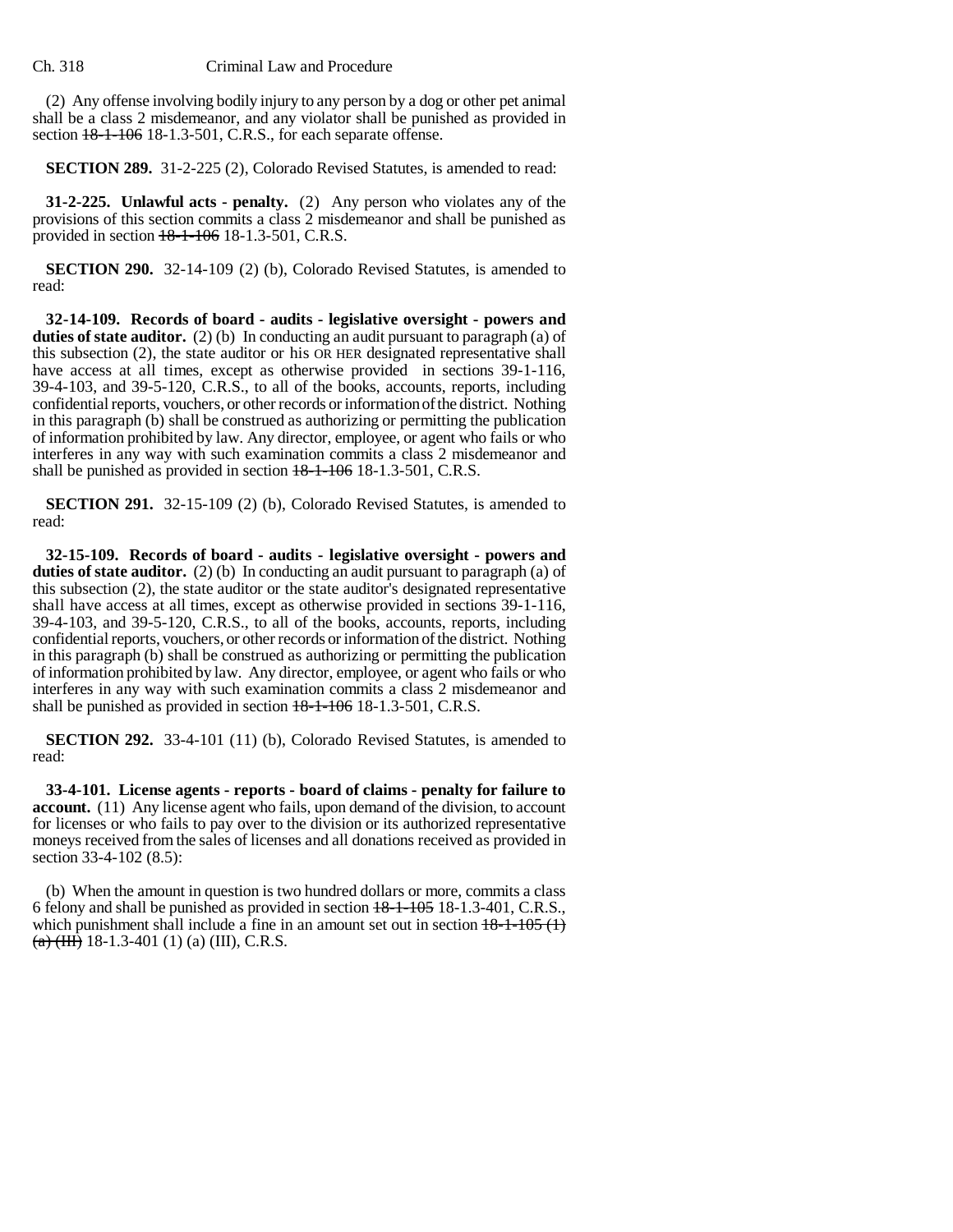**SECTION 293.** 33-4-101.3 (6), Colorado Revised Statutes, is amended to read:

**33-4-101.3. Black bears - declaration of intent - spring season hunting prohibited - prohibited means of taking - penalty.** (6) Any person who violates any provision of this section is guilty of a class 1 misdemeanor and, upon conviction thereof, shall be punished as provided in section 18-1-106 18-1.3-501, C.R.S. In addition, persons convicted pursuant to this section shall have their wildlife license privileges suspended for five years and persons convicted of a second or subsequent offense pursuant to this section shall have their wildlife license privileges suspended permanently.

**SECTION 294.** 33-6-113 (2) (a), Colorado Revised Statutes, is amended to read:

**33-6-113. Illegal sale of wildlife.** (2) Any person who violates this section:

(a) With respect to big game, endangered species, or eagles, commits a class 5 felony and shall be punished as provided in section  $18-1-105$  18-1.3-401, C.R.S. Upon such conviction, the commission may suspend any or all wildlife license privileges of the person for a minimum of one year to life.

**SECTION 295.** 33-6-117 (1) (a), Colorado Revised Statutes, is amended to read:

**33-6-117. Willful destruction of wildlife - legislative intent.** (1) Except as is otherwise provided in articles 1 to 6 of this title or by rule or regulation of the commission, it is unlawful for any person to hunt or take, or to solicit another person to hunt or take, any wildlife and detach or remove, with the intent to abandon the carcass or body, only the head, hide, claws, teeth, antlers, horns, internal organs, or feathers or any or all of such parts or to kill and abandon any wildlife. Any person who violates this subsection  $(1)$ , with respect to:

(a) Big game, eagles, and endangered species, commits a class 5 felony and shall be punished as provided in section 18-1-105 18-1.3-401, C.R.S., and, in addition, shall be punished by a fine of not less than one thousand dollars nor more than twenty thousand dollars. For offenses committed on or after July 1, 1985, the fine shall be in an amount within the presumptive range set out in section  $18-1-105$  (1) (a) (HI) 18-1.3-401 (1) (a) (III), C.R.S. Upon such conviction, the commission may permanently suspend all wildlife license privileges of the person convicted.

**SECTION 296.** 33-12-104 (11) (b), Colorado Revised Statutes, is amended to read:

**33-12-104. Pass and registration agents - reports - board of claims - unlawful acts.** (11) Any pass or registration agent who fails, upon demand of the division or its authorized representative, to account for passes and registrations or who fails to pay over to the division or its authorized representative moneys received from the sale of passes and registrations:

(b) When the amount in question is two hundred dollars or more, commits a class 6 felony and shall be punished as provided in section 18-1-105 18-1.3-401, C.R.S., which punishment shall include a fine in an amount set out in section  $18-1-105$  (1)  $(a)$  (HI) 18-1.3-401 (1) (a) (III), C.R.S.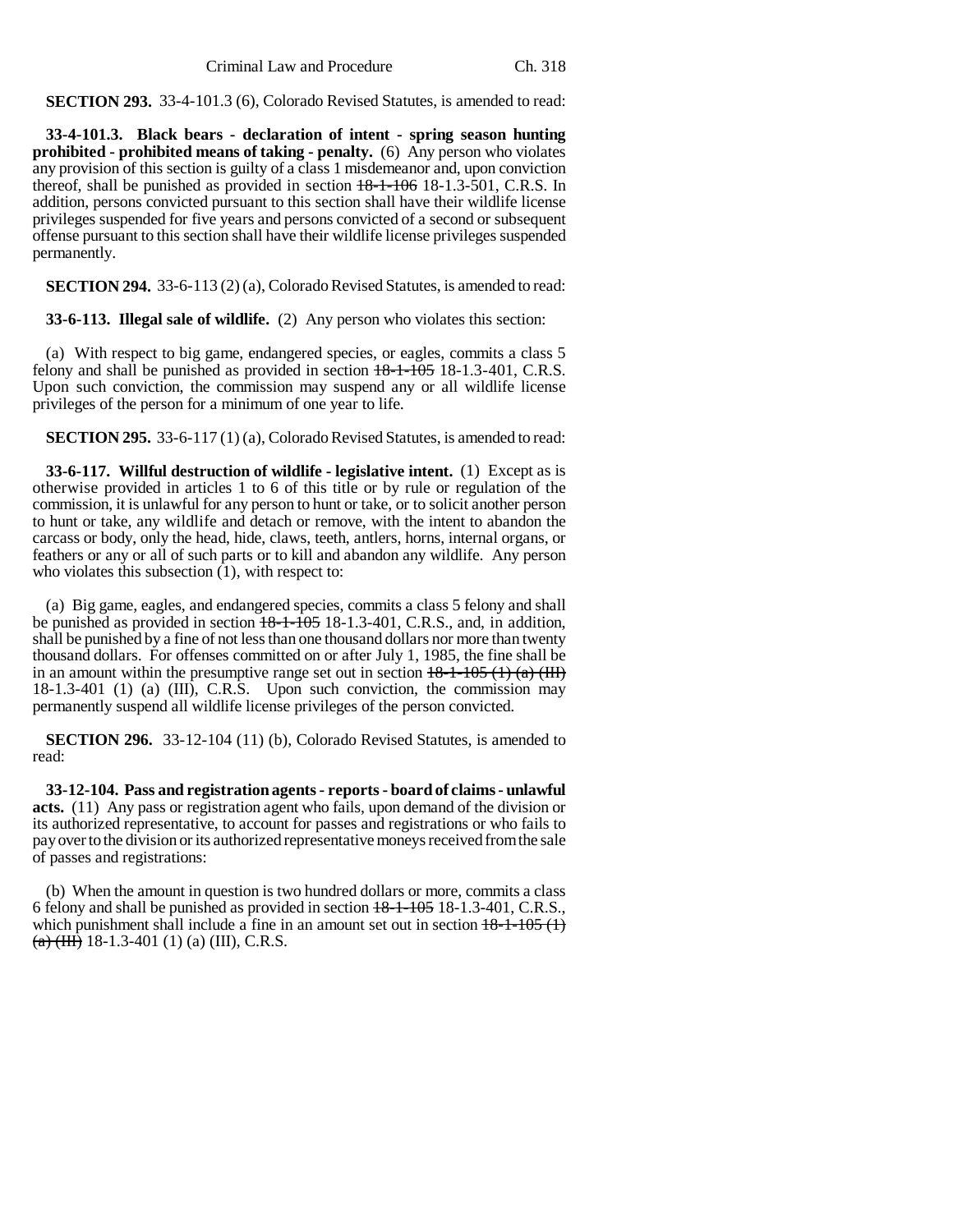**SECTION 297.** 33-13-108.1 (12) (f), Colorado Revised Statutes, is amended to read:

**33-13-108.1. Operating a motorboat or sailboat while under the influence.**  $(12)$  (f) For the purposes of this subsection  $(12)$ , "alcohol and drug driving safety education or treatment" shall have the same meaning as that set forth in section 42-4-1301 (10), C.R.S., and the alcohol and drug driving safety program and the presentence alcohol and drug evaluations authorized therein shall be utilized for the purposes of this subsection  $(12)$ . The presentence alcohol and drug evaluation shall be conducted on all persons convicted of a violation of subsection (1) of this section; except that this requirement shall not apply to persons who are not residents of Colorado at the time of sentencing. Any defendant sentenced to level I or level II education or treatment programs shall be instructed by the court to meet all financial obligations of such programs. If such financial obligations are not met, the sentencing court shall be notified for the purpose of collection or review and further action on the defendant's sentence. In addition to any other penalties, fines, fees, or costs prescribed in this section, the court shall assess an amount, not to exceed the amount established in section 42-4-1301 (10), C.R.S., upon any person convicted of a violation of subsection (1) of this section. Such amount shall be used only to pay for the costs authorized in section 42-4-1301 (10), C.R.S. The court shall consider the alcohol and drug evaluation prior to sentencing. The provisions of this paragraph (f) are also applicable to any defendant who receives a deferred prosecution in accordance with section  $16-7-401$  18-1.3-101, C.R.S., or who receives a deferred sentence in accordance with section  $16-7-403$  18-1.3-102, C.R.S.

**SECTION 298.** 33-15-109, Colorado Revised Statutes, is amended to read:

**33-15-109. Damage to state property.** It is unlawful for any person to damage, alter, or destroy any real or personal property or property under the control of the division. Any person who violates this section commits of a class 2 misdemeanor and shall be punished as provided in section 18-1-106 18-1.3-501, C.R.S. In addition, the court may require the defendant to reimburse the division for damages.

**SECTION 299.** 33-32-107 (1), (2), and (4) (b), Colorado Revised Statutes, are amended to read:

**33-32-107. River outfitters - prohibited operations - penalties.** (1) No river outfitter shall operate a river-outfitting business without a valid license as prescribed by section 33-32-104, and without insurance as provided in section 33-32-105 (1) (b). Any river outfitter which violates the provisions of this subsection (1) commits a class 2 misdemeanor and shall be punished as provided in section 18-1-106 18-1.3-501, C.R.S. If the river outfitter is a corporation, violation of the provisions of this subsection (1) shall result in the officers of said corporation jointly and severally committing a class 2 misdemeanor, and said officers shall be punished as provided in section 18-1-106 18-1.3-501, C.R.S.

(2) It is unlawful for any river outfitter, guide, trip leader, or guide instructor to:

(a) Violate the safety equipment provisions of section 33-13-106. Any person who violates the provisions of this paragraph (a) is guilty of a misdemeanor and, upon conviction thereof, shall be punished by a fine of one hundred dollars; except that any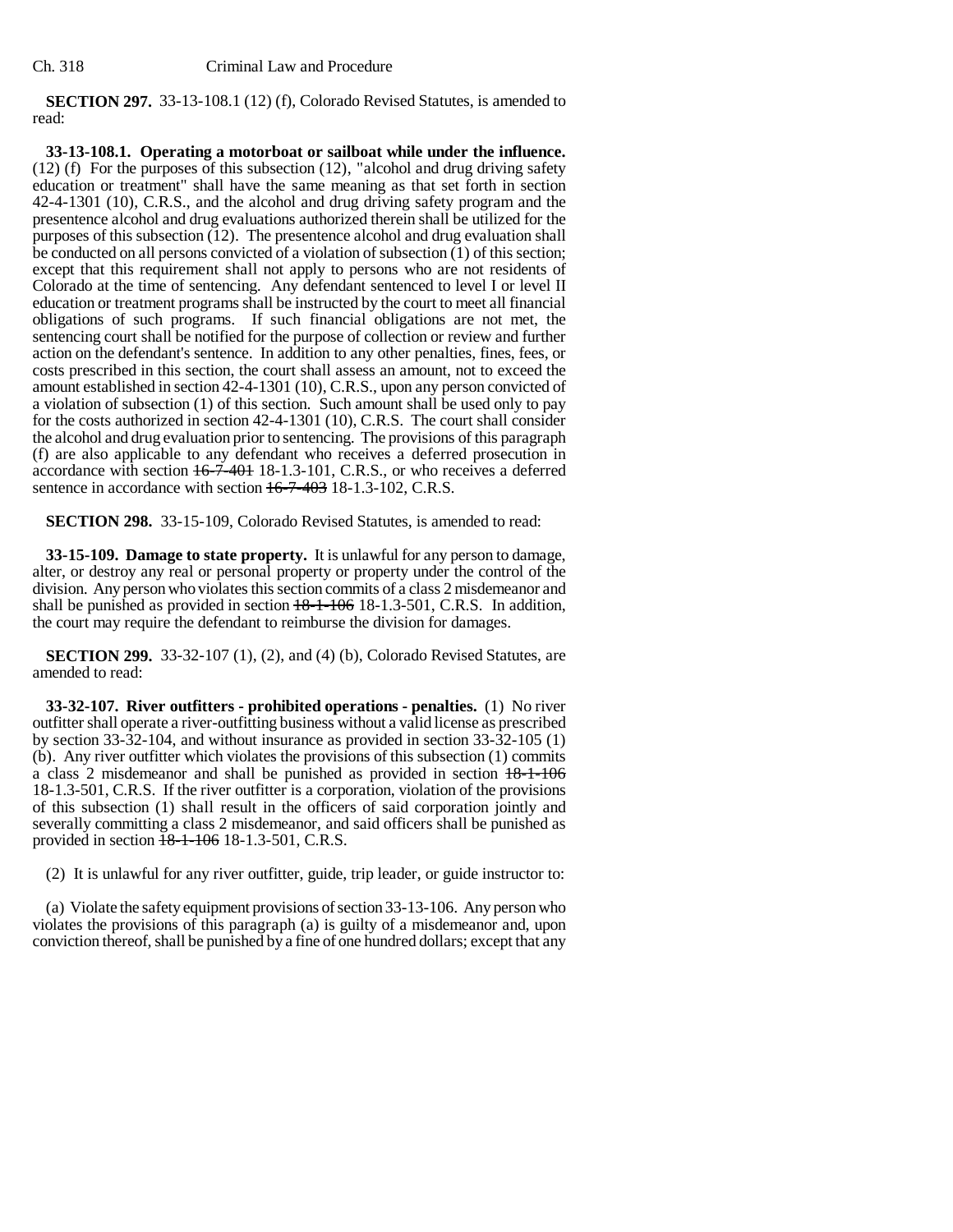person who fails to have one personal flotation device for each person on board as required by section 33-13-106 (3) (a) commits a class 3 misdemeanor and, upon conviction thereof, shall be punished as provided in section  $18-1-106$  18-1.3-501, C.R.S.

(b) Operate a vessel in a careless or imprudent manner without due regard for river conditions or other attending circumstances, or in such a manner as to endanger any person, property, or wildlife. Any person who violates the provisions of this paragraph (b) is guilty of a class 3 misdemeanor and, upon conviction thereof, shall be punished as provided in section  $18-1-106$  18-1.3-501, C.R.S.

(c) Operate a vessel with wanton or willful disregard for the safety of persons or property. Any person who violates the provisions of this paragraph (c) is guilty of a class 2 misdemeanor and, upon conviction thereof, shall be punished as provided in section  $18-1-106$  18-1.3-501, C.R.S.

(4) (b) Any person who violates this subsection (4) commits a class 1 misdemeanor and shall be punished as provided in section 18-1-106 18-1.3-501, C.R.S.

**SECTION 300.** 34-32-112 (9), Colorado Revised Statutes, is amended to read:

**34-32-112. Application for reclamation permit - changes in permits - fees notice.** (9) Information provided the board or the office in an application for a reclamation permit relating to the location, size, or nature of the deposit or information required by subsection (5) of this section and marked confidential by the operator shall be protected as confidential information by the board and the office and not be a matter of public record in the absence of a written release from the operator or until such mining operation has been terminated. A person who willfully and knowingly violates the provisions of this subsection (9) or section 34-32-113 (3) commits a class 2 misdemeanor and shall be punished as provided in section 18-1-106 18-1.3-501, C.R.S.

**SECTION 301.** 34-32.5-112 (8), Colorado Revised Statutes, is amended to read:

**34-32.5-112. Application for reclamation permit - changes in permits - fees - notice.** (8) The information provided in an application for a reclamation permit that relates to the location, size, or nature of the deposit or information required by subsection (4) of this section and that is marked confidential by the operator shall be protected by the board and the office as confidential information. Such information shall not be a matter of public record in the absence of a written release from the operator or until the mining operation has been terminated. A person who willfully and knowingly violates this subsection (8) or section 34-32.5-113 (3) commits a class 2 misdemeanor and shall be punished as provided in section 18-1-106 18-1.3-501, C.R.S.

**SECTION 302.** 34-46-105, Colorado Revised Statutes, is amended to read:

**34-46-105. Penalty.** Any person who violates any provision of this article commits a class 6 felony and shall be punished as provided in section 18-1-105 18-1.3-401, C.R.S.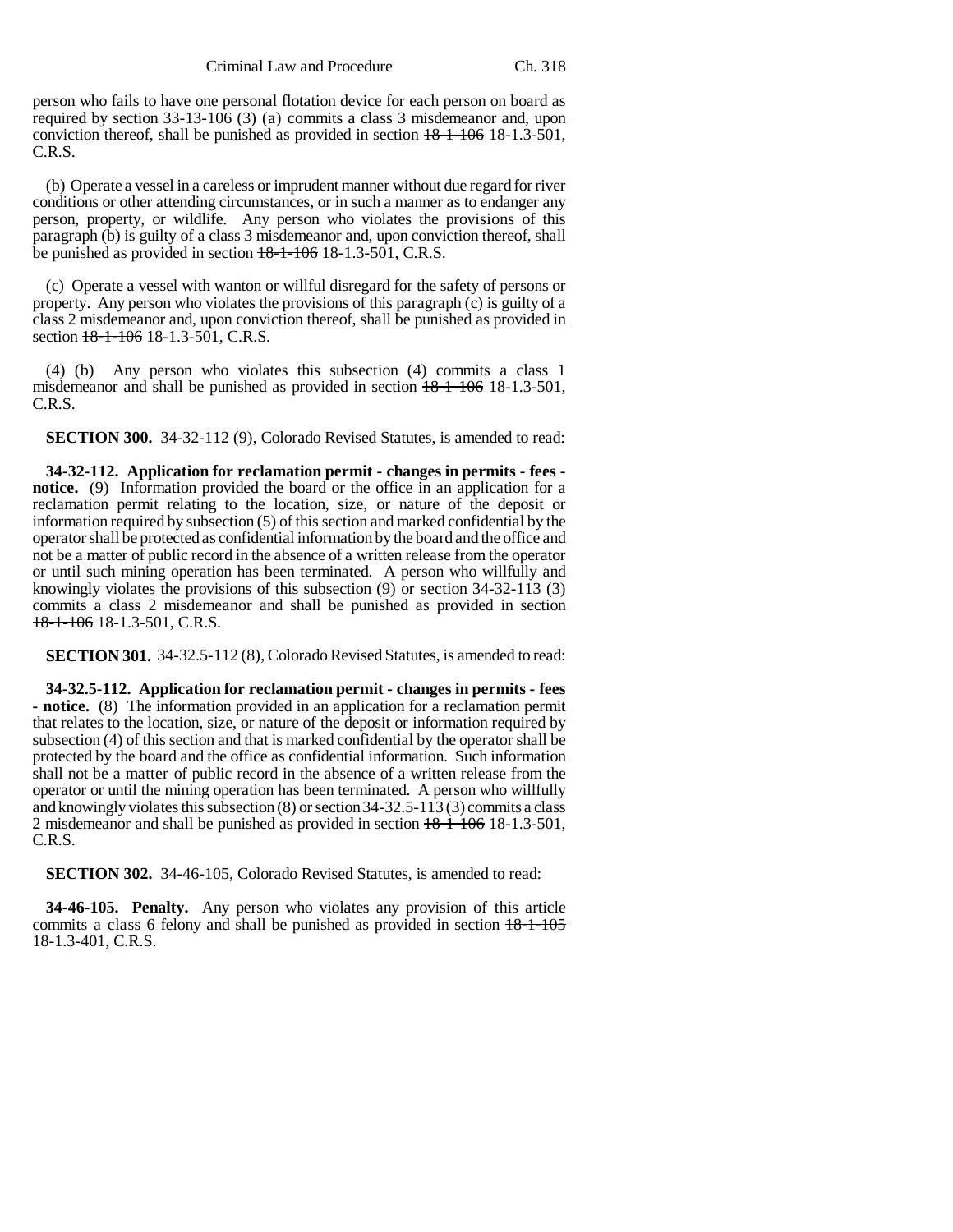**SECTION 303.** 34-53-104, Colorado Revised Statutes, is amended to read:

**34-53-104. Failure to account - penalty.** The owner, manager, or agent of any species of quartz mill, arastra mill, furnace, or cupel, employed in extracting gold from quartz, pyrites, or other minerals, who neglects or refuses to account for, or pay over and deliver, all the proceeds thereof to the owner of such quartz, pyrites, or other mineral, excepting such portion of said proceeds as he OR SHE is entitled to in return for his OR HER services, commits a class 6 felony and shall be punished as provided in section 18-1-105 18-1.3-401, C.R.S.

**SECTION 304.** 35-9-123 (3), Colorado Revised Statutes, is amended to read:

**35-9-123. Embargo.** (3) Any person who removes or disposes of such detained or embargoed pesticide or device by sale or otherwise, without prior permission, or removes or alters the tag or marking commits a class 1 misdemeanor and shall be punished as provided in section 18-1-106 18-1.3-501, C.R.S. In addition, such person may be subjected to appropriate administrative proceedings.

**SECTION 305.** 35-9-125 (2), (3), and (4), Colorado Revised Statutes, are amended to read:

**35-9-125. Criminal penalties.** (2) Any person who violates any of the provisions of section 35-9-120 (1) (a), (1) (b), (1) (c), (1) (e), (1) (f), (1) (h), (1) (j), (1) (k), (2) (a), (2) (b), (2) (c), or (2) (g) or 35-9-123 (3) commits a class 1 misdemeanor and shall be punished as provided in section  $18-1-106$  18-1.3-501, C.R.S.

(3) Any person who violates section 35-9-120 (1) (g), (2) (d), or (2) (f) of this article commits a class 2 misdemeanor and shall be punished as provided in section 18-1-106 18-1.3-501, C.R.S.

(4) Any person who violates any of the provisions of section 35-9-120 (2) (e) commits a class 3 misdemeanor and shall be punished as provided in section 18-1-106 18-1.3-501, C.R.S.

**SECTION 306.** 35-10-123 (2) and (3), Colorado Revised Statutes, are amended to read:

**35-10-123. Criminal penalties.** (2) Any person who violates any of the provisions of section 35-10-117 (1) (a), (1) (b), (1) (c), (1) (e), (1) (g), (2) (a), (2)  $(b)$ ,  $(2)$   $(c)$ ,  $(2)$   $(d)$ ,  $(3)$   $(a)$ , or  $(4)$   $(a)$  commits a class 1 misdemeanor and shall be punished as provided in section  $18-1-106$  18-1.3-501, C.R.S.

(3) Any person who violates any of the provisions of section  $35-10-117(1)$  (f), (2)  $(f)$ ,  $(2)$   $(g)$ ,  $(4)$   $(b)$ , and  $(5)$  commits a class 2 misdemeanor and shall be punished as provided in section 18-1-106 18-1.3-501, C.R.S.

**SECTION 307.** 35-11-115 (1), Colorado Revised Statutes, is amended to read:

**35-11-115. Penalties.** (1) On and after January 1, 1990, any person utilizing chemigation without a permit commits a class 6 felony and shall be punished as provided in section  $18-1-105$  (1) (a) (IV) 18-1.3-401 (1) (a) (IV), C.R.S., and by a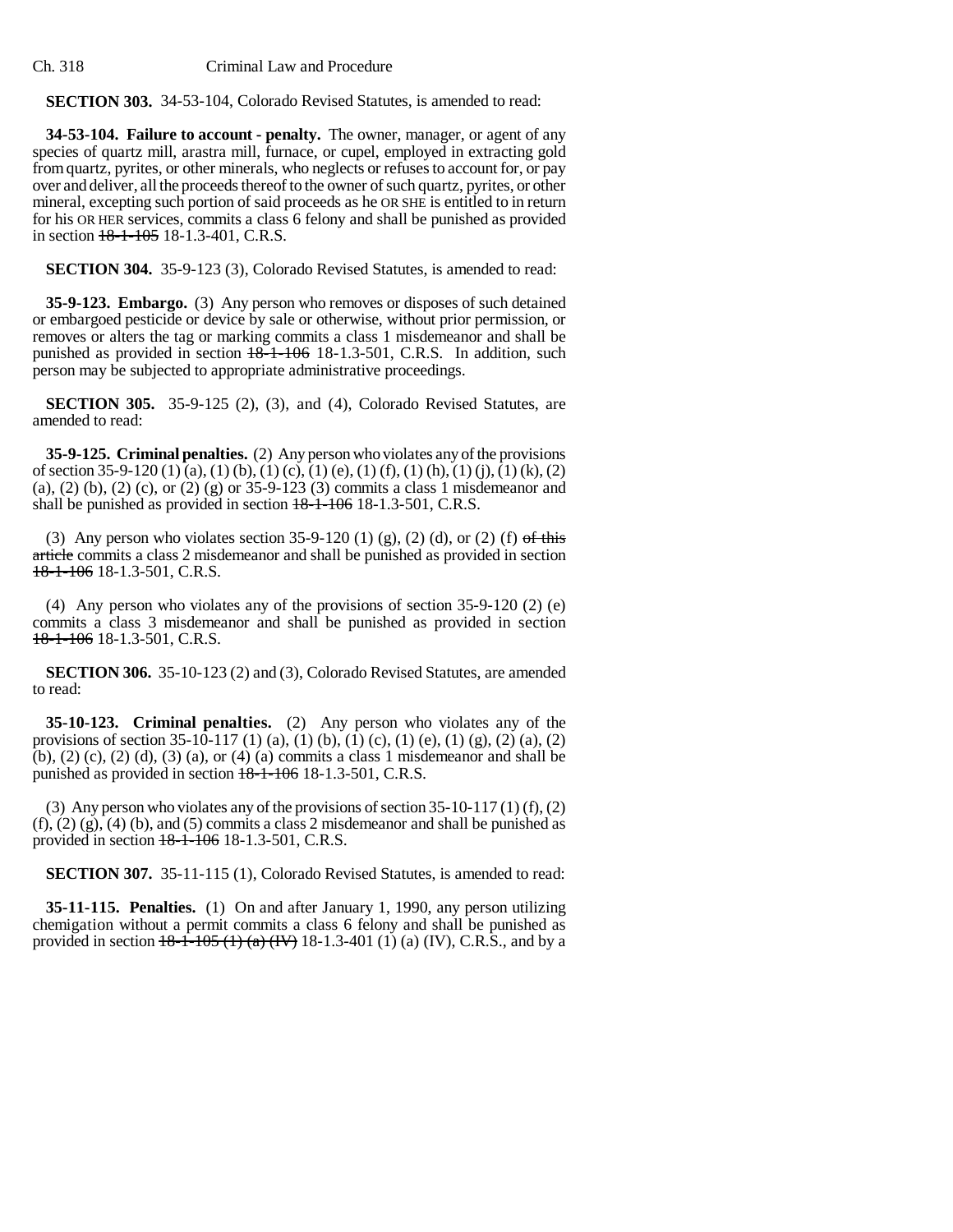fine not to exceed one thousand dollars.

**SECTION 308.** 35-14-132 (1), Colorado Revised Statutes, is amended to read:

**35-14-132. Criminal penalties.** (1) Any person who willfully makes, installs, sells or offers to sell, or uses or allows to be used on his OR HER weights or measures any counterfeit seal, or seal of the commissioner without proper authority, commits a class 2 misdemeanor and shall be punished as provided in section 18-1-106 18-1.3-501, C.R.S.

**SECTION 309.** 35-25-111, Colorado Revised Statutes, is amended to read:

**35-25-111. Penalties.** In addition to civil penalties which may be imposed pursuant to section 35-25-103 (5), any person violating any provision of this article is guilty of a misdemeanor and, upon conviction thereof, shall be punished by a fine of not more than one hundred dollars for the first offense and, for any offense thereafter, is guilty of a class 2 misdemeanor and shall be punished as provided in section  $18-1-106$  18-1.3-501, C.R.S.

**SECTION 310.** 35-26-109 (1), Colorado Revised Statutes, is amended to read:

**35-26-109. Penalties.** (1) Any person who intentionally violates any provision of this article or the rules or regulations promulgated pursuant to this article commits a class 3 misdemeanor and shall be punished as provided in section 18-1-106 18-1.3-501, C.R.S.

**SECTION 311.** The introductory portion to 35-27-113 (6), Colorado Revised Statutes, is amended to read:

**35-27-113. Prohibitions.** (6) A person commits a class 1 misdemeanor and shall be punished as provided in section  $18-1-106$  18-1.3-501, C.R.S., when such person:

**SECTION 312.** 35-27.5-107, Colorado Revised Statutes, is amended to read:

**35-27.5-107. Penalties.** Any person who intentionally violates any provision of this article or the rules or regulations promulgated pursuant to section 35-27.5-103 commits a class 3 misdemeanor and shall be punished as provided in section 18-1-106 18-1.3-501, C.R.S.

**SECTION 313.** 35-31-104 (2), Colorado Revised Statutes, is amended to read:

**35-31-104. Penalty.** (2) As a condition of any sentence imposed pursuant to subsection (1) of this section, the court shall order in addition to any other penalty, that any person convicted of a violation of this article shall make restitution to any victim of such a violation. The amount and any conditions of such a restitution order shall be determined in the same manner as a restitution order imposed pursuant to the provisions of section 16-11-204.5 18-1.3-205, C.R.S.

**SECTION 314.** 35-33-204 (2), Colorado Revised Statutes, is amended to read:

**35-33-204. Sale of adulterated or diseased meat.** (2) (a) Any person who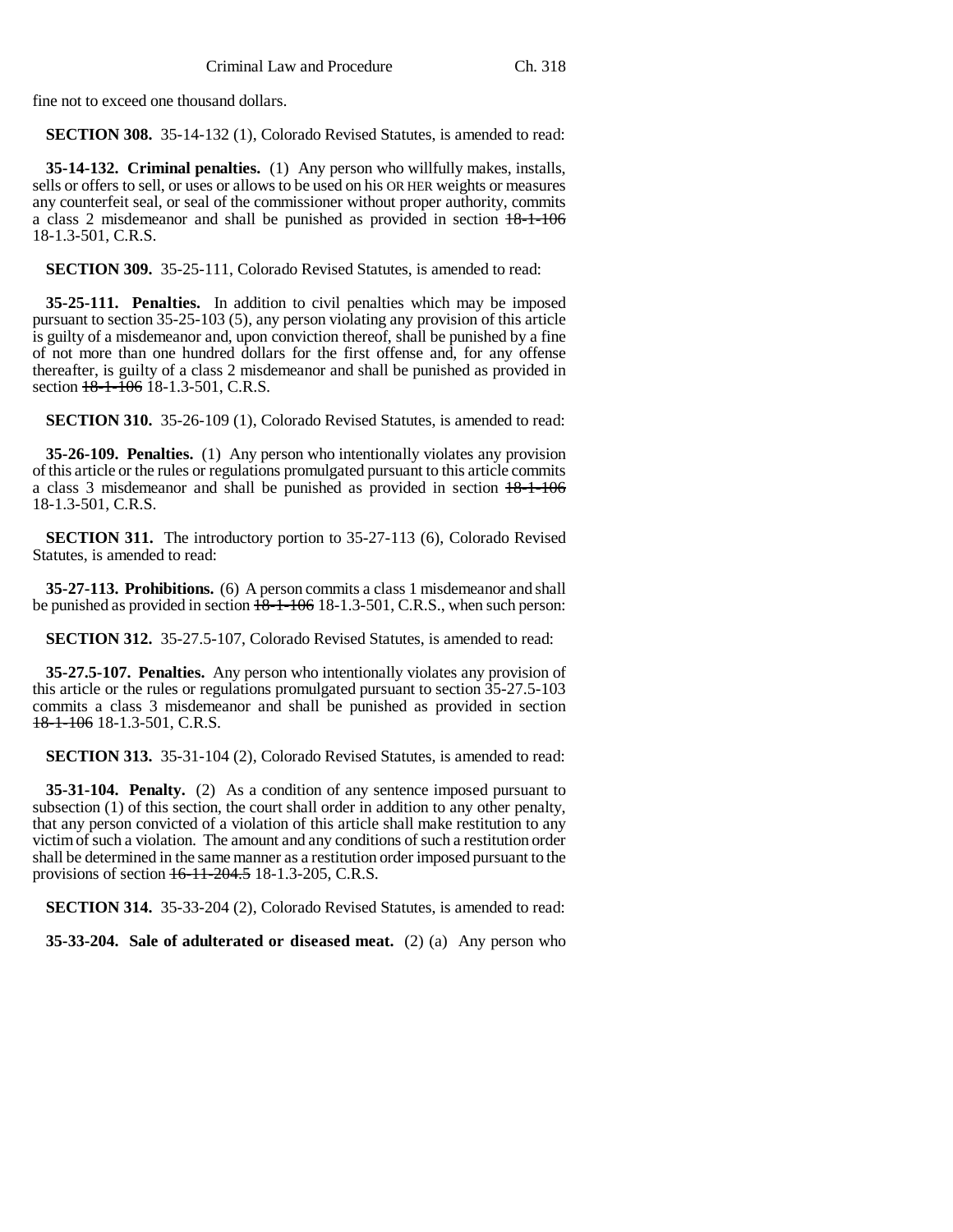violates paragraph (a) of subsection (1) of this section commits a class 2 misdemeanor and shall be punished as provided in section 18-1-106 18-1.3-501, C.R.S.

(b) Any person who violates paragraph (b) of subsection (1) of this section commits a class 5 felony and shall be punished as provided in section  $18-1-105$ 18-1.3-401, C.R.S.

**SECTION 315.** 35-33-302 (12), Colorado Revised Statutes, is amended to read:

**35-33-302. Advertisements.** (12) Any person violating the terms of this section commits a class 2 misdemeanor and shall be punished as provided in section 18-1-106 18-1.3-501, C.R.S.

**SECTION 316.** 35-33-401 (3), Colorado Revised Statutes, is amended to read:

**35-33-401. License required - application.** (3) Any person who operates a food plan, locker plant, or meat processing facility without a valid license therefor commits a class 2 misdemeanor and shall be punished as provided in section 18-1-106 18-1.3-501, C.R.S.

**SECTION 317.** 35-33-406, Colorado Revised Statutes, is amended to read:

**35-33-406. Penalty for violation.** Any person who violates the provisions of this article or any rule or regulation promulgated under this article commits a class 2 misdemeanor and shall be punished as provided in section  $18-1-106$  18-1.3-501, C.R.S.

**SECTION 318.** 35-41.5-115, Colorado Revised Statutes, is amended to read:

**35-41.5-115. Criminal penalties.** Any person who violates any of the provisions of section 35-41.5-109 commits a class 1 misdemeanor and shall be punished as provided in section 18-1-106 (1) 18-1.3-501 (1), C.R.S.

**SECTION 319.** 35-42.5-101 (3), Colorado Revised Statutes, is amended to read:

**35-42.5-101. Duties and restrictions relating to shelters and pounds legislative declaration.** (3) Any person who violates the provisions of this section commits a class 1 misdemeanor and shall be punished as provided in 18-1-106 18-1.3-501, C.R.S.

**SECTION 320.** 35-43-116, Colorado Revised Statutes, is amended to read:

**35-43-116. Wrongful branding - penalty.** If any person, association, or corporation willfully and knowingly brands, or causes to be branded, an animal which is the property of another with his OR HER brand or any brand which is not the recorded brand of the owner or willfully and knowingly effaces, defaces, or obliterates any brand or mark upon such an animal, such person or any officer or director of any such association or corporation commits a class 6 felony and shall be punished as provided in section  $18-1-105$  18-1.3-401, C.R.S.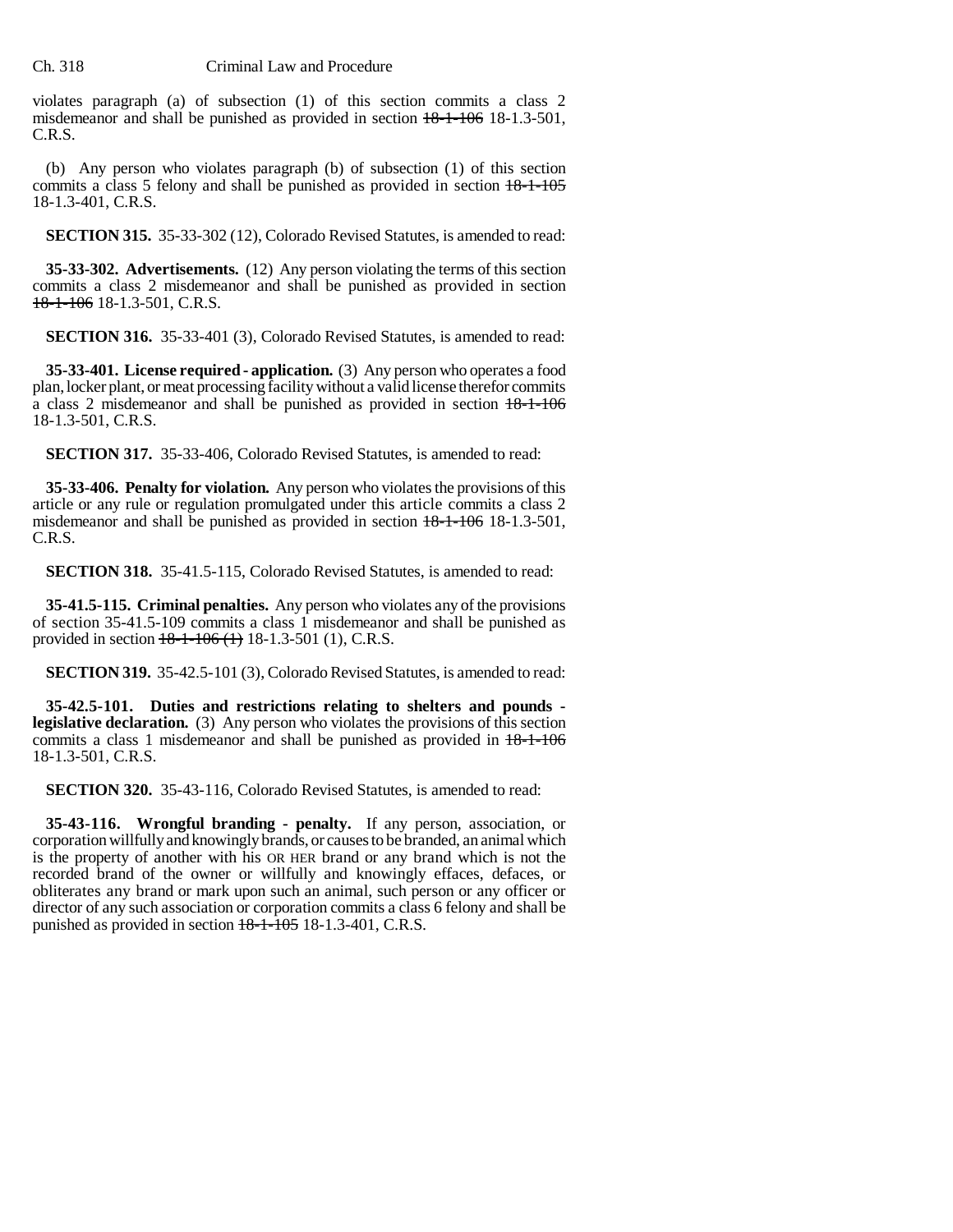**SECTION 321.** 35-43-128, Colorado Revised Statutes, is amended to read:

**35-43-128. Theft of certain animals - penalty.** Any person who commits theft of, or knowingly kills, sells, drives, leads, transports, or rides away, or in any manner deprives the owner of the immediate possession of any cattle, horses, mules, sheep, goats, swine, or asses, either live or slaughtered, or any portion of the slaughtered carcass thereof, or any person who commits theft of, or knowingly kills, sells, drives, leads, transports, or rides away, or in any manner applies to the person's own use any cattle, horses, mules, goats, sheep, asses, or swine, either live or slaughtered, or any portion of the slaughtered carcass thereof, the owner of which is unknown, or any person who knowingly purchases from anyone not having the lawful right to sell and dispose of the same any cattle, horses, mules, sheep, goats, swine, or asses, either live or slaughtered, or any portion of the slaughtered carcass thereof, commits a class 4 felony and shall be punished as provided in section 18-1-105 18-1.3-401, C.R.S.

**SECTION 322.** 35-43-130 (2), Colorado Revised Statutes, is amended to read:

**35-43-130. Cattle in feedlots.** (2) Any lessee, lessor, commercial feedlot owner, or established livestock owner who violates any of the provisions of this section commits a class 1 petty offense and shall be punished as provided in section 18-1-107 18-1.3-503, C.R.S. For a second or subsequent violation, such person described in this subsection (2) commits a class 3 misdemeanor and shall be punished as provided in section 18-1-106 18-1.3-501, C.R.S.

**SECTION 323.** 35-44-108, Colorado Revised Statutes, is amended to read:

**35-44-108. Who may take up estrays.** It is unlawful for any person other than an authorized inspector of the state board of stock inspection commissioners to take into custody or retain possession of any estray, except as provided in section 35-44-107. Any person who takes into custody and retains possession of any estray without notifying the state board of stock inspection commissioners within the time as provided in this article is guilty of a class 6 felony and, upon conviction thereof, shall be punished as provided in section  $18-1-105$  18-1.3-401, C.R.S.

**SECTION 324.** 35-44-111, Colorado Revised Statutes, is amended to read:

**35-44-111. Concealing estray - penalty.** Any person who conceals any estray found or taken into his OR HER custody, or effaces or changes any mark or brand thereon, or carries the same beyond the limits of the county where found, or knowingly permits the same to be done, or neglects to notify or give information of estrays to the state board of stock inspection commissioners is guilty of a class 6 felony and, upon conviction thereof, shall be punished as provided in section  $18-1-105$  18-1.3-401, C.R.S.

**SECTION 325.** 35-53-112 (1), Colorado Revised Statutes, is amended to read:

**35-53-112. Shipping prior to inspection - penalty.** (1) Any person, firm, association, partnership, or corporation, or any employee thereof, who willfully violates any provision of sections 35-53-101 to 35-53-112, except as otherwise provided in said sections, or who moves or causes to be moved any single head or any herd of cattle, horses, or mules within this state or beyond the boundaries of this state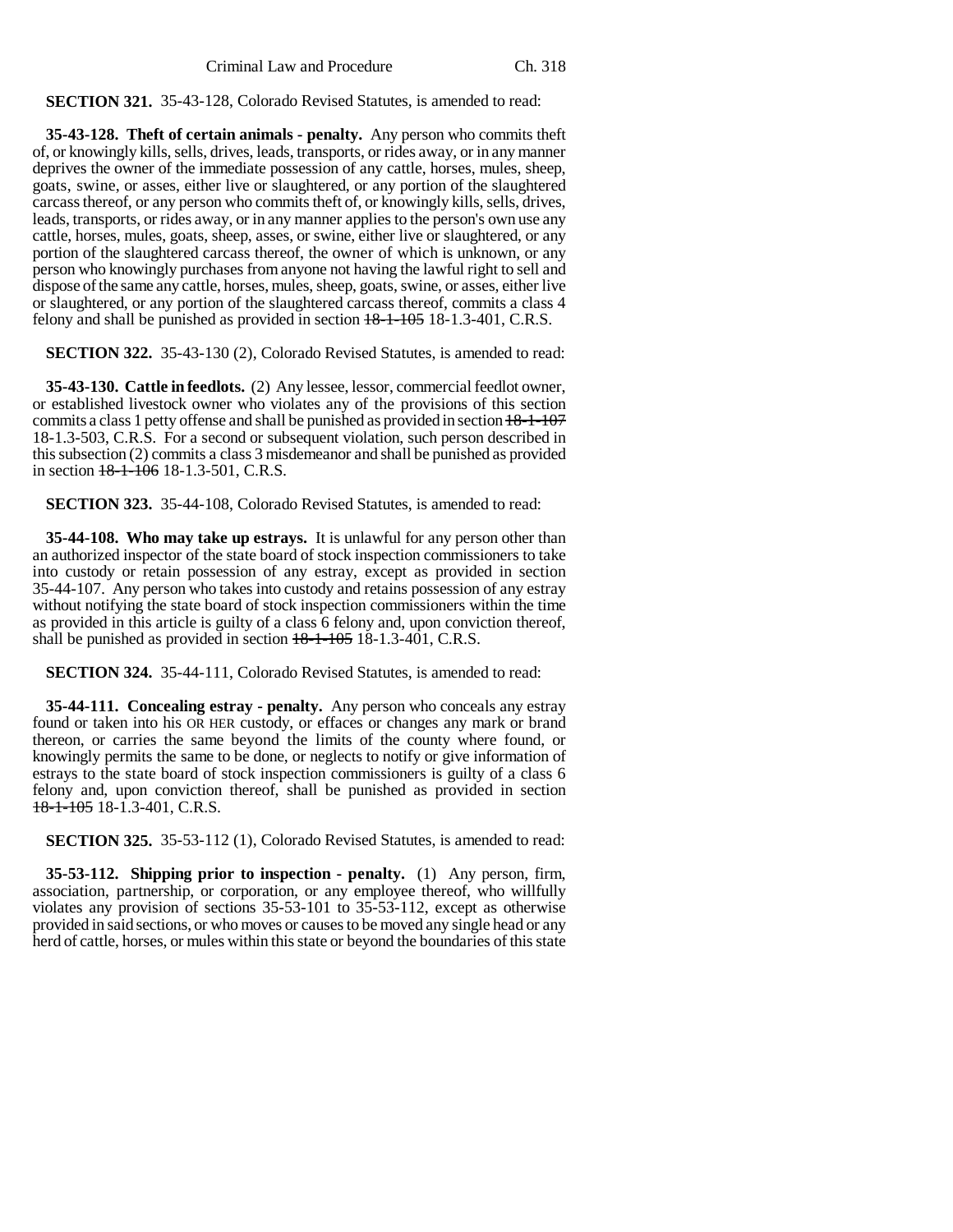without having had the same inspected and cleared by a Colorado brand inspector is guilty of a misdemeanor and, upon conviction thereof, shall be punished by a fine of not less than two hundred dollars nor more than one thousand dollars, or by imprisonment in the county jail for not less than ninety days nor more than one year, or by both such fine and imprisonment. Upon conviction of a second violation of this section, such person shall be fined not less than five hundred dollars nor more than one thousand dollars and imprisoned in the county jail for not less than ninety days nor more than one year. Neither such fine nor imprisonment shall be suspended by the court, nor shall such person be granted probation by the court. Any person who commits a third or subsequent violation of this section commits a class 6 felony and shall be punished as provided in section  $18-1-105$  18-1.3-401, C.R.S. Nothing in sections 35-53-101 to 35-53-112 shall be construed as repealing the laws now in force respecting the theft of livestock.

**SECTION 326.** 35-53-129 (1), Colorado Revised Statutes, is amended to read:

**35-53-129. Permanent permit for rodeo and other horses.** (1) Competition horses, other than contractor-owned bucking horses, that are used in rodeo and horse show competitions, registered breed show horses, racehorses, special drill and pleasure horses, and Colorado farm or ranch work or saddle horses shall be eligible to receive a permanent transportation permit that shall be valid for both interstate and intrastate movement if positive proof of ownership is established to the state board of stock inspection commissioners or a duly authorized Colorado brand inspector. Upon completion of an application form, approved by the state board of stock inspection commissioners, which shall give a thorough physical description showing all brands, no brands, tattoos, or other characteristics carried by the horse, accompanied by a copy of the brand inspection certificate and a transportation permit fee regulated by the board of not more than twenty dollars made payable to the state board of stock inspection commissioners, a permanent hauling transportation permit shall be issued that shall be good for the life of the horse unless a change of ownership takes place, in which case the permit will become void. The new owner may make application for permit by the same full compliance as the prior owner. Any person fraudulently using a transportation permit issued under this section commits a class 3 misdemeanor and shall be punished as provided in section 18-1-106 18-1.3-501, C.R.S.

**SECTION 327.** 35-53-130 (1), Colorado Revised Statutes, is amended to read:

**35-53-130. Annual transportation permit for cattle or alternative livestock.** (1) Bovine livestock, as defined in section 35-41-100.3 (1.4), and alternative livestock, as defined in section 35-41.5-102 (1), shall be eligible to receive an annual transportation permit that shall be valid for both interstate and intrastate movement if positive proof of ownership is established to the state board of stock inspection commissioners or a duly authorized Colorado brand inspector. Upon completion of an application form, approved by the state board of stock inspection commissioners, which shall give a thorough physical description showing all brands, no brands, tattoos, or other characteristics carried by the animal, accompanied by a copy of the brand inspection certificate and a transportation permit fee regulated by the board of not more than twenty dollars made payable to the state board of stock inspection commissioners, an annual hauling transportation permit shall be issued that shall be good for one year from the date of issuance unless a change of ownership takes place,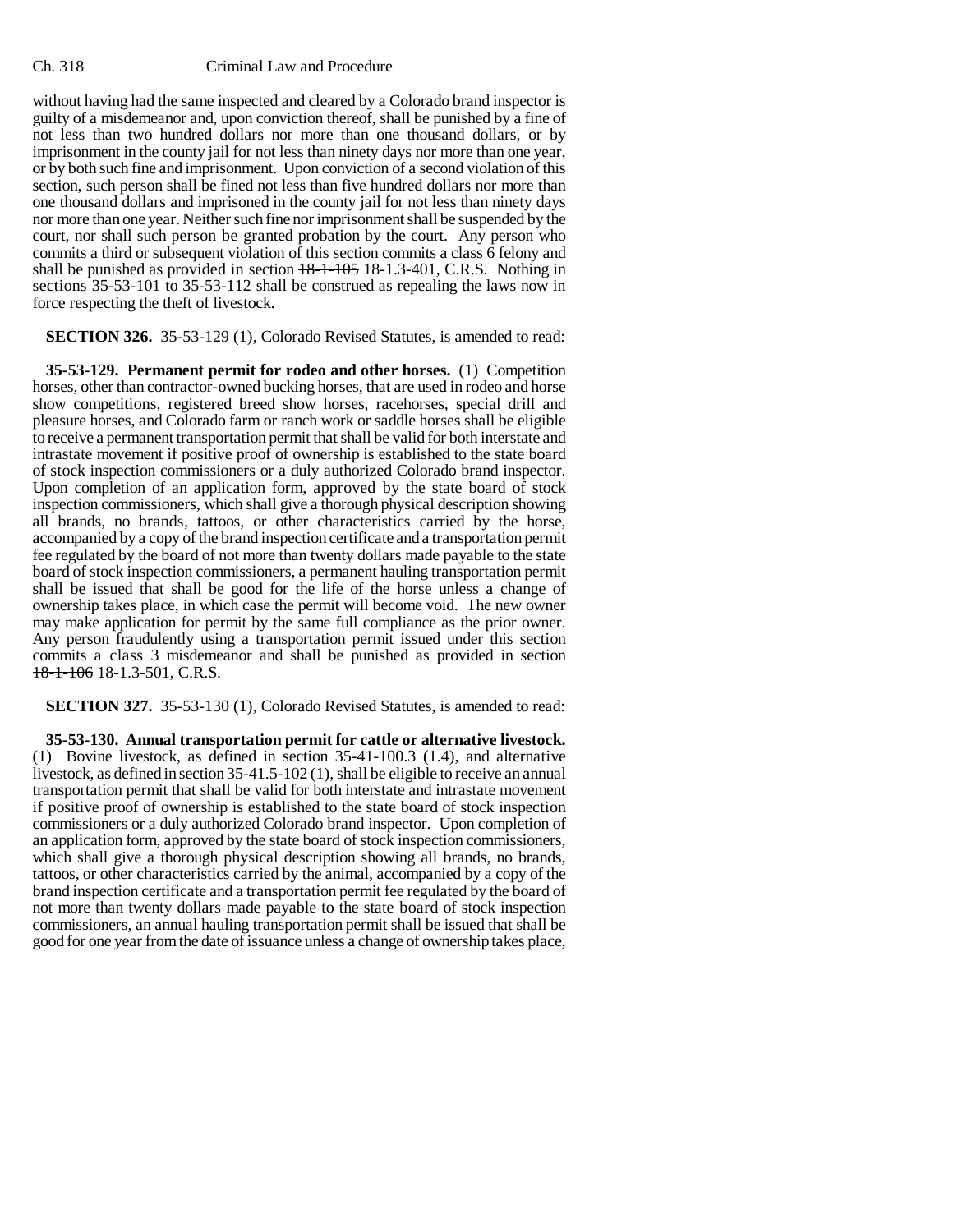in which case the permit will become void. The new owner may make application for permit by the same full compliance as the prior owner. Any person fraudulently using a transportation permit issued under this section commits a class 3 misdemeanor and shall be punished as provided in section  $18-1-106$  18-1.3-501, C.R.S.

**SECTION 328.** 35-55-117, Colorado Revised Statutes, is amended to read:

**35-55-117. Penalty.** Any person, partnership, or corporation who violates any provision or requirement of this article or any rule or regulation adopted by the state board of stock inspection commissioners is guilty of a class 3 misdemeanor, and any person, partnership, or corporation who commits a second or subsequent violation of any provision or requirement of this article or any rule or regulation adopted by the state board of stock inspection commissioners commits a class 1 misdemeanor and any such offender shall be punished as provided in section  $18-1-106$  18-1.3-501, C.R.S. It is the duty of the district attorney of the district in which such offense is committed, upon complaint of any private person, or of a sanitary or brand inspector, or of the state board of stock inspection commissioners, to prosecute the same if, after investigation, he OR SHE believes a violation has occurred. The state board of stock inspection commissioners, upon its own initiative, or upon complaint of any person, through the attorney general may bring an action in the district court of the district where such offense is committed in the name of the people of this state for an injunction against any person violating any of the provisions of this article or of any rule or regulation adopted by the state board of stock inspection commissioners.

**SECTION 329.** 35-59-113, Colorado Revised Statutes, is amended to read:

**35-59-113. Wrongful use of inedible meat - penalty.** It is unlawful for any person to knowingly add to, mix with, or otherwise substitute any inedible meat for food intended to be used for human consumption or to knowingly give, serve, sell, or offer for sale or to knowingly cause to be given, served, sold, or offered for sale any inedible meat intended to be used for human consumption. Any person who violates this section commits a class 6 felony and shall be punished as provided in section 18-1-105 18-1.3-401, C.R.S.

**SECTION 330.** 35-80-114, Colorado Revised Statutes, is amended to read:

**35-80-114. Criminal penalties.** Any person who violates the provisions of section 35-80-108 (1) (a), (1) (b), (1) (c), (1) (f), or (1) (m) commits a class 2 misdemeanor and shall be punished as provided in section 18-1-106 18-1.3-501, C.R.S.

**SECTION 331.** 36-20-123 (2) (b), Colorado Revised Statutes, is amended to read:

**36-20-123. Legal recourse - liability - damages.** (2) (b) The director may order any person who is found to be conducting a weather modification operation without a permit to cease and desist from said operation. Any person who fails to obey said order commits a class 6 felony and shall be punished as provided in section 18-1-105 18-1.3-401, C.R.S.

**SECTION 332.** 36-20-126 (1) (a), Colorado Revised Statutes, is amended to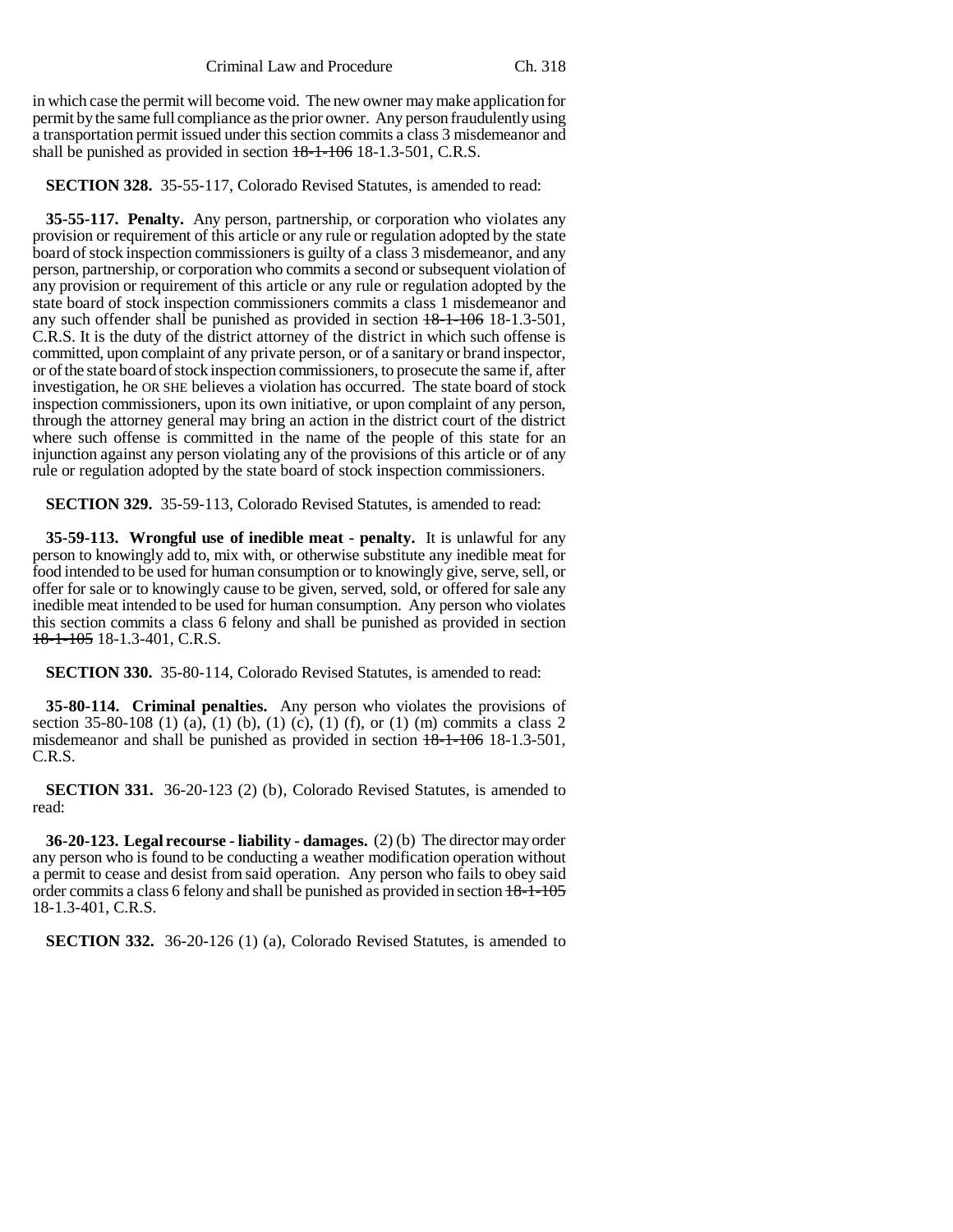read:

**36-20-126. Penalties.** (1) (a) Any person responsible for conducting a weather modification operation without first having procured the required permit and any person who contracts with or pays another person known to be without a permit to conduct a weather modification operation commits a class 6 felony and shall be punished as provided in section  $18-1-105$  18-1.3-401, C.R.S.

**SECTION 333.** 37-7-104, Colorado Revised Statutes, is amended to read:

**37-7-104. Penalty for fraud.** The making of profit, directly or indirectly, by any officer of any district organized under articles 1 to 8 of this title or by any other public officer within the state out of any contracts entered into by the district or the use of any money belonging to the district by loaning it or otherwise using it or by depositing the same in any manner contrary to law or by removal of any money by any such officer or with his OR HER consent and placing it elsewhere than is prescribed either by law or by the official acts of the board of directors for the purpose of profit is prohibited. Any person who violates this section commits a class 6 felony and shall be punished as provided in section 18-1-105 18-1.3-401, C.R.S., and the officer offending shall be liable personally and upon his OR HER official bond for all losses to such district and for all profits realized by such unlawful use of moneys.

**SECTION 334.** 37-24-107, Colorado Revised Statutes, is amended to read:

**37-24-107. No officer interested in contract.** No director or officer of a district shall be interested directly or indirectly in any contract awarded or to be awarded by the board or in the profits thereof, nor shall he OR SHE receive any gratuity or bribe. For any violation of this provision, such officer or director commits a class 6 felony and shall be punished as provided in section 18-1-105 18-1.3-401, C.R.S., and such conviction shall work a forfeiture of his OR HER office.

**SECTION 335.** 37-31-123, Colorado Revised Statutes, is amended to read:

**37-31-123. No director interested in contract.** No director or officer of the district shall be interested directly or indirectly, in any manner, in any contract awarded or to be awarded by the board or in the profits thereof, nor shall he OR SHE receive any gratuity or bribe; and for any violation of this provision such officer commits a class 6 felony and shall be punished as provided in section  $18-1-105$ 18-1.3-401, C.R.S., and such conviction shall work a forfeiture of his OR HER office.

**SECTION 336.** 37-41-108, Colorado Revised Statutes, is amended to read:

**37-41-108. Directors - secretary - salaries.** Each member of the board of directors may receive compensation at the rate of twenty-five dollars per day while attending meetings and shall be reimbursed for his OR HER actual and necessary expenses while engaged in official business. No director or officer named in this article shall be interested, directly or indirectly, in any manner, in any contract awarded or to be awarded by the board or in the profits to be derived therefrom, nor shall he OR SHE receive any bonds, gratuity, or bribe. For any violation of this section, such officer commits a class 6 felony and shall be punished as provided in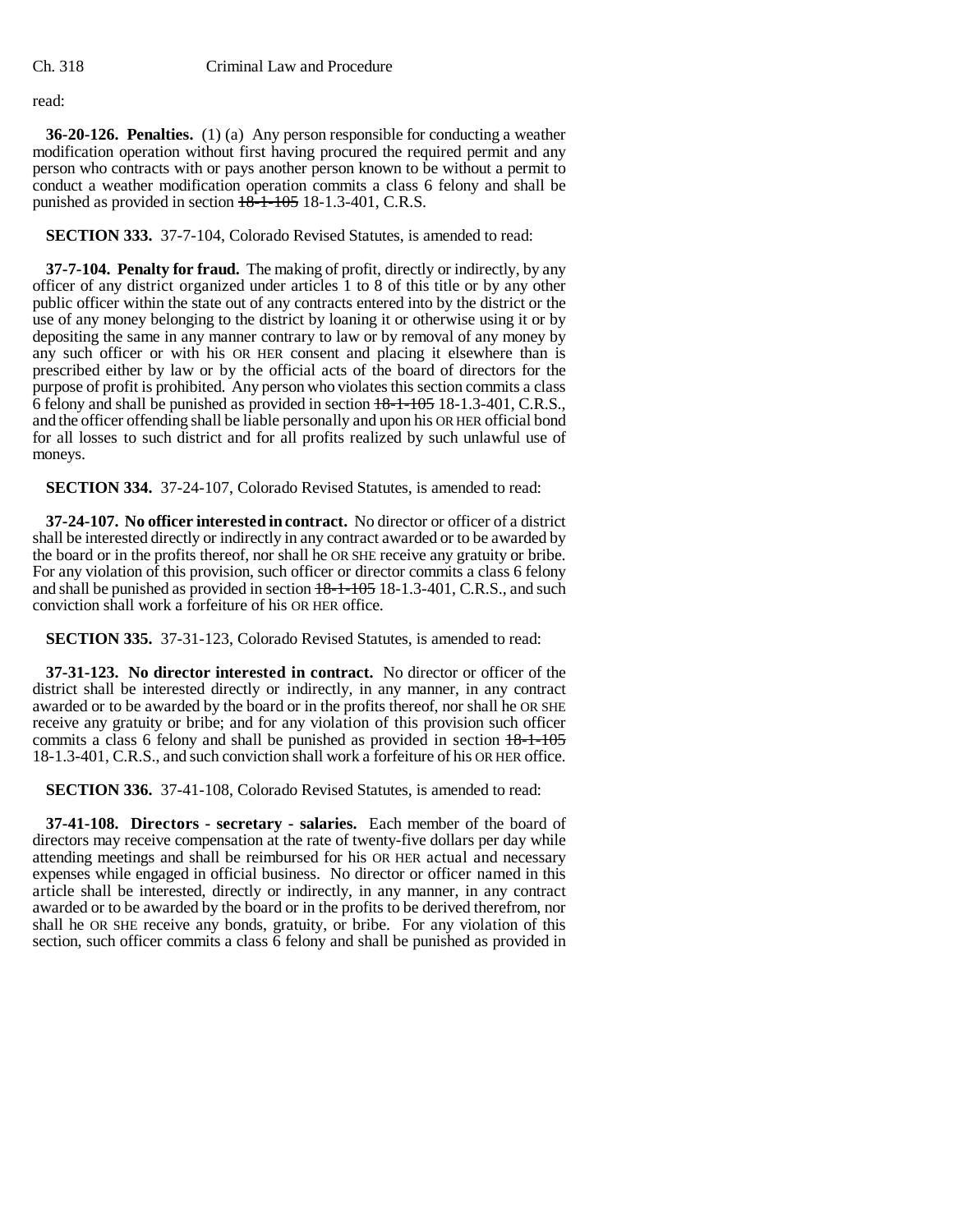section  $18-1-105$  18-1.3-401, C.R.S. He OR SHE shall also forfeit his OR HER office upon conviction.

**SECTION 337.** 37-42-110 (6), Colorado Revised Statutes, is amended to read:

**37-42-110. Directors to organize - powers.** (6) Any officer who violates this section commits a class 6 felony and shall be punished as provided in section 18-1-105 18-1.3-401, C.R.S. He OR SHE shall also forfeit his OR HER office upon conviction.

**SECTION 338.** 37-44-142, Colorado Revised Statutes, is amended to read:

**37-44-142. Officers' compensation.** The directors shall receive a salary at the rate of four dollars per day while attending meetings and for each day necessarily spent in attending to the business of the district and their actual and necessary expenses while engaged in official business. The salary of the secretary shall not exceed fifteen hundred dollars per annum. No director or any officer named in this article shall in any manner be interested, directly or indirectly, in any contract awarded or to be awarded by the board or in the profits to be derived therefrom, nor shall he OR SHE receive any bonds, gratuity, or bribe; and for the violation of this provision such officer commits a class 6 felony and shall be punished as provided in section  $18-1-105$  18-1.3-401, C.R.S. He OR SHE shall also forfeit his OR HER office upon conviction.

**SECTION 339.** 38-29-118 (1), Colorado Revised Statutes, is amended to read:

**38-29-118. Surrender and cancellation of certificate - purge of certificate penalty for violation.** (1) The owner of any manufactured home for which a Colorado certificate of title has been issued, upon the destruction or dismantling of said manufactured home or upon its being sold or otherwise disposed of as salvage, shall surrender his OR HER certificate of title thereto to the director with the request that such certificate of title be cancelled; and, upon said owner's procuring the consent thereto of the holders of any mortgages noted on the certificate of title and shown to be unreleased in the office of the director, such certificate may thereupon be cancelled. Any person who violates any of the provisions of this subsection (1) commits a class 1 petty offense and, upon conviction thereof, shall be punished as provided in section 18-1-107 18-1.3-503, C.R.S.

**SECTION 340.** 38-29-121, Colorado Revised Statutes, is amended to read:

**38-29-121. Altering or using altered certificate.** Any person who alters or forges or causes to be altered or forged any certificate of title issued by the director pursuant to the provisions of this article, or any written transfer thereof, or any other notation placed thereon by the director or under his OR HER authority respecting the mortgaging of the manufactured home therein described or who uses or attempts to use any such certificate for the transfer thereof, knowing the same to have been altered or forged, commits a class 6 felony and shall be punished as provided in section  $18-1-105$  18-1.3-401, C.R.S.

**SECTION 341.** 38-36-192, Colorado Revised Statutes, is amended to read: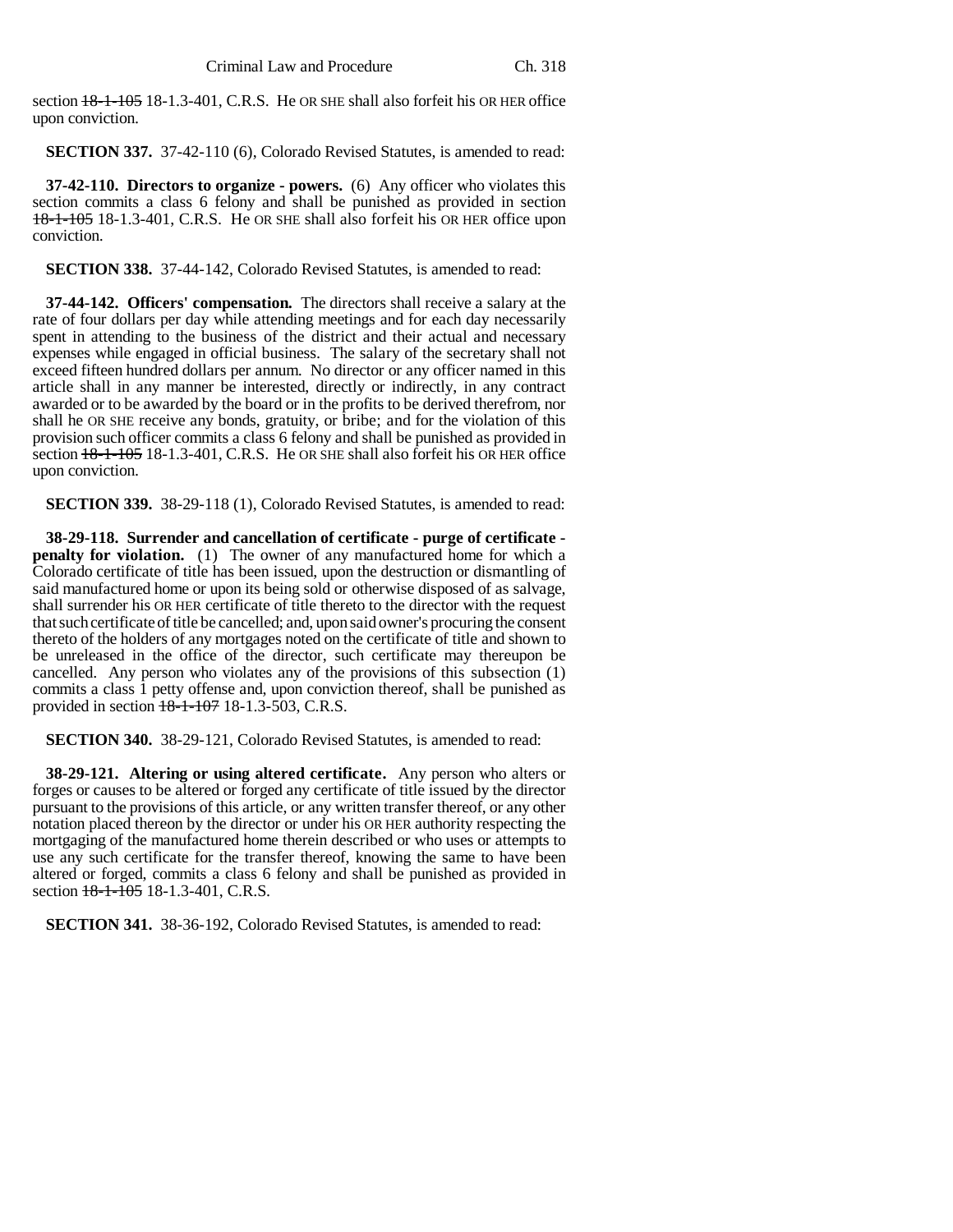**38-36-192. Theft of certificate.** Certificates of title and duplicate certificates entered or issued under this article shall be subjects of theft, and anyone stealing any such certificate commits a class 6 felony and shall be punished as provided in section 18-1-105 18-1.3-401, C.R.S.

**SECTION 342.** 38-36-194, Colorado Revised Statutes, is amended to read:

**38-36-194. Fraudulently procuring certificate a felony.** Whoever fraudulently procures, or assists in fraudulently procuring, or is privy to the fraudulent procurement of any certificate of title or other instrument, or of any entry in the register of titles or other book kept in the office of the registrar of titles, or of any erasure or alteration in any entry in any such book or in any instrument authorized by this article, or whoever knowingly defrauds or is privy to defrauding any person by means of a false or fraudulent instrument, certificate, statement, or affidavit affecting registered land, commits a class 6 felony and shall be punished as provided in section 18-1-105 18-1.3-401, C.R.S.

**SECTION 343.** 38-36-195, Colorado Revised Statutes, is amended to read:

**38-36-195. Forging seal or signature a felony.** Whoever forges, or procures to be forged, or assists in forging the seal of the registrar, or the name, signature, or handwriting of any officer of the registry office, in cases where such officer is expressly or impliedly authorized to affix his OR HER signature; or forges, or procures to be forged, or assists in forging the name, signature, or handwriting of any person whomsoever to any instrument which is expressly or impliedly authorized to be signed by such person; or uses any document upon which any impression or part of the impression of any seal of said registrar has been forged, knowing the same to have been forged, or any document the signature to which has been forged, commits a class 6 felony and shall be punished as provided in section 18-1-105 18-1.3-401, C.R.S.

**SECTION 344.** 38-39-105 (2), Colorado Revised Statutes, is amended to read:

**38-39-105. Removal of improvements from encumbered property.** (2) Any person who violates the provisions of subsection (1) of this section commits a class 2 misdemeanor and shall be punished as provided in section  $18-1-106$  18-1.3-501, C.R.S.

**SECTION 345.** 39-5-203 (3) (b), Colorado Revised Statutes, is amended to read:

**39-5-203. Mobile homes - determination of value.** (3) (b) A person who knowingly fails to provide an itemized list of household furnishings as required by this subsection (3) commits a class 2 petty offense and, upon conviction thereof, shall be fined two hundred dollars; except that, upon conviction of a second or subsequent such offense, such person commits a class 3 misdemeanor and shall be punished as provided in section 18-1-106 18-1.3-501, C.R.S.

**SECTION 346.** 39-11-151 (3), Colorado Revised Statutes, is amended to read:

**39-11-151. County officials and employees may not acquire a tax lien or property by sale of a tax lien.** (3) Any county official, county employee, or member of the immediate family of any such person, or the agent of any such county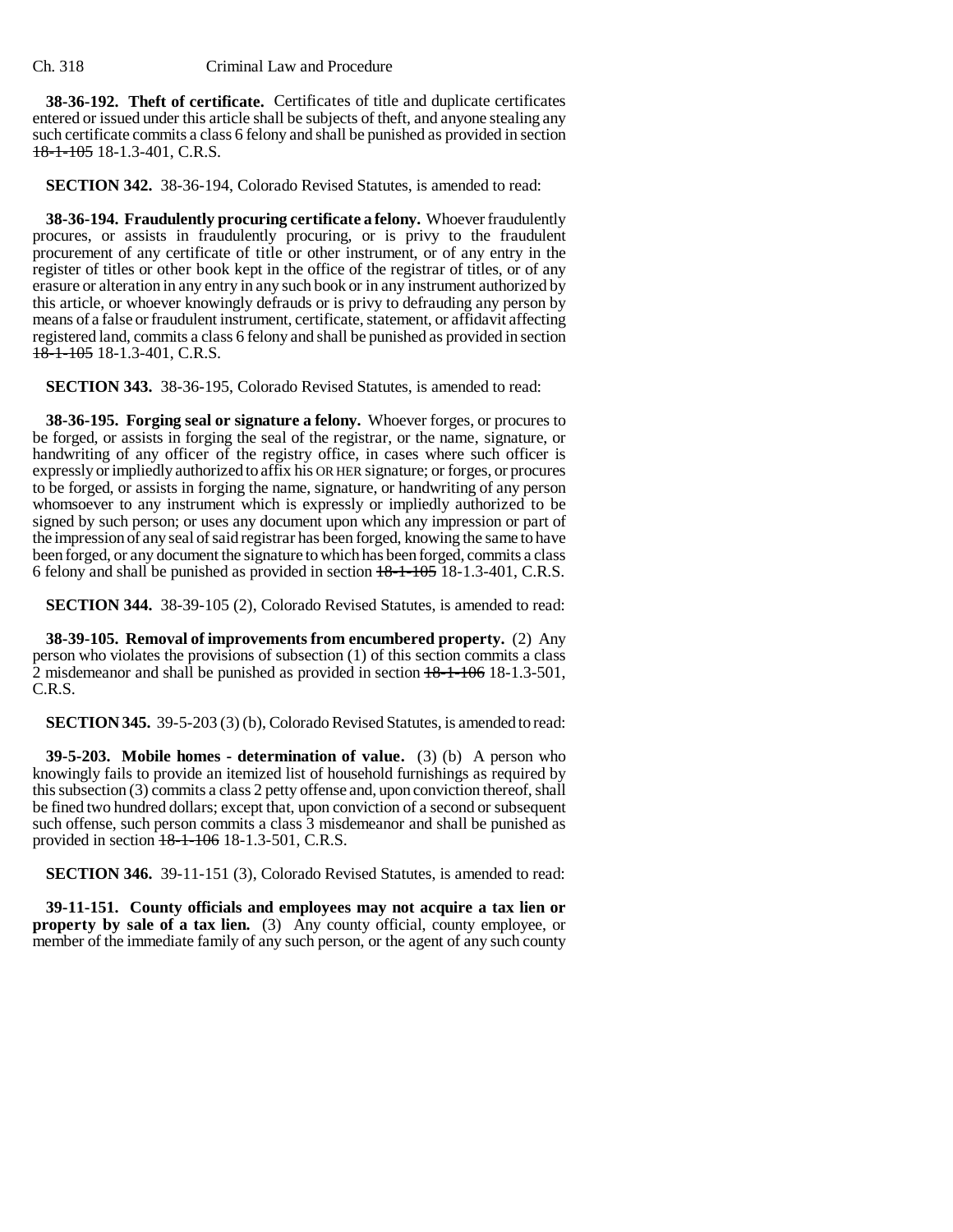official or employee, who knowingly purchases any tax lien or receives a conveyance of property in violation of the provisions of this section commits a class 1 misdemeanor and shall be punished as provided in section 18-1-106 18-1.3-501, C.R.S.

**SECTION 347.** 39-21-112 (7) (b), Colorado Revised Statutes, is amended to read:

**39-21-112. Duties and powers of executive director.** (7) (b) Any officer or employee who violates any of the provisions of paragraph (a) of this subsection (7) is guilty of a class 6 felony and shall be punished as provided in section 18-1-105 18-1.3-401, C.R.S. The court may in its discretion award out of any fine imposed an amount, not in excess of one-half thereof, for the use of the informer, if any, in any such case who shall be ascertained by the judgment of the court. The court also shall render judgment against the said officer or employee for the amount of damages sustained in favor of the party injured.

**SECTION 348.** 39-21-118 (1), (2), (4), and (5), Colorado Revised Statutes, are amended to read:

**39-21-118. Criminal penalties.** (1) Any person who willfully attempts in any manner to evade or defeat any tax administered by the department or the payment thereof, in addition to other penalties provided by law, is guilty of a class 5 felony and, upon conviction thereof, shall be punished as provided in section 18-1-105 18-1.3-401, C.R.S., or shall be punished by a fine of not more than one hundred thousand dollars, or five hundred thousand dollars in the case of a corporation, or by both such fine and imprisonment, together with the costs of prosecution.

(2) Any person required under any title administered by the department to collect, account for, or pay over any tax, who willfully fails to collect or truthfully account for or pay over such tax, in addition to other penalties provided by law, is guilty of a class 5 felony and, upon conviction thereof, shall be punished as provided in section 18-1-105 18-1.3-401, C.R.S., or shall be punished by a fine of not more than one hundred thousand dollars, or five hundred thousand dollars in the case of a corporation, or by both such fine and imprisonment, together with the costs of prosecution.

(4) Any person who willfully makes and subscribes any return, statement, or other document, which contains or is verified by a written declaration that it is made under the penalties of perjury, and which he OR SHE does not believe to be true and correct as to every material matter, is guilty of a class 5 felony and, upon conviction thereof, shall be punished as provided in section  $18-1-105$  18-1.3-401, C.R.S., or shall be punished by a fine of not more than one hundred thousand dollars, or five hundred thousand dollars in the case of a corporation, or by both such fine and imprisonment, together with the costs of prosecution.

(5) Any person who willfully aids or assists in, or procures, counsels, or advises the preparation or presentation under, or in connection with any matter arising under any title administered by the department, or a return, affidavit, claim, or other document, which is fraudulent or is false as to any material matter, whether or not such falsity or fraud is with the knowledge or consent of the person authorized or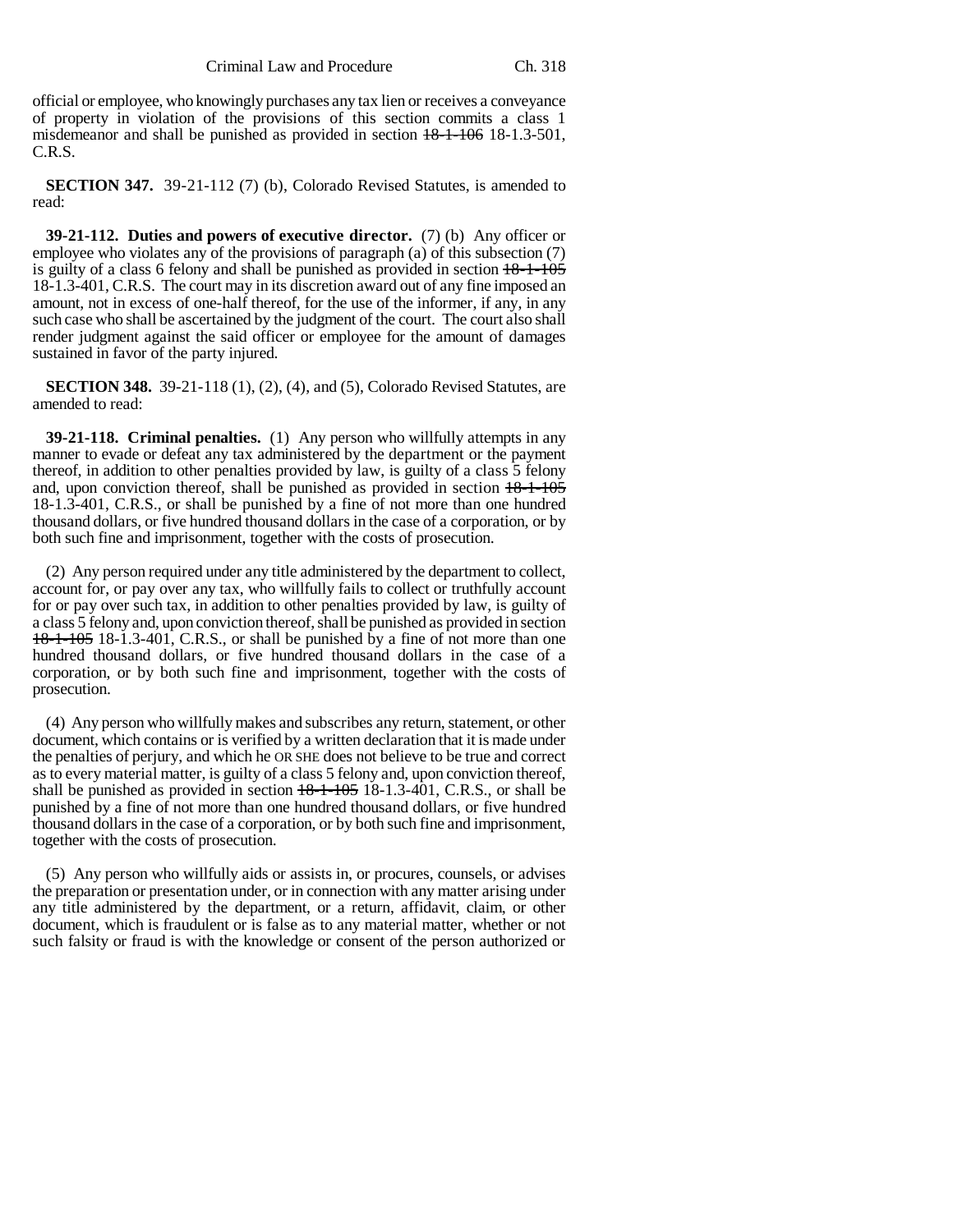required to present such return, affidavit, claim, or document, is guilty of a class 5 felony and, upon conviction thereof, shall be punished as provided in section 18-1-105 18-1.3-401, C.R.S., or shall be punished by a fine of not more than one hundred thousand dollars, or five hundred thousand dollars in the case of a corporation, or by both such fine and imprisonment, together with the costs of prosecution.

**SECTION 349.** 39-22-114 (5) (c), Colorado Revised Statutes, is amended to read:

**39-22-114. Residential energy credit.** (5) (c) Any person who violates the provisions of this subsection (5) commits a class 5 felony and shall be punished as provided in section 18-1-105 18-1.3-401, C.R.S.

**SECTION 350.** 39-22-120 (10), Colorado Revised Statutes, is amended to read:

**39-22-120. Legislative declaration - state sales tax refund - offset against state income tax.** (10) The department of revenue shall identify any qualified individual who has been convicted of a felony and who, at the time of filing for a refund pursuant to this section, is incarcerated in a correctional facility operated by or under contract with the department of corrections or in a county or municipal jail awaiting transfer to a correctional facility pursuant to section 16-11-308, C.R.S. The department of revenue shall transfer the amount of any refund owed to said qualified individual to the department of corrections. The department of corrections shall transmit the amount of said refund to the clerk of the district court which issued an order for payment of restitution entered pursuant to section 16-11-101.5, C.R.S., or an order for costs pursuant to section  $16-11-501$  18-1.3-701, C.R.S. Such refund shall be credited in the priority specified in section 16-11-101.6 (1), C.R.S.

**SECTION 351.** 39-22-2003 (9), Colorado Revised Statutes, is amended to read:

**39-22-2003. State sales tax refund - offset against state income tax - qualified individuals.** (9) The department of revenue shall identify any qualified individual who has been convicted of a felony and who, at the time of filing for a refund pursuant to this section, is incarcerated in a correctional facility operated by or under contract with the department of corrections or in a county or municipal jail awaiting transfer to a correctional facility pursuant to section 16-11-308, C.R.S. The department of revenue shall transfer the amount of any refund owed to said qualified individual to the department of corrections. The department of corrections shall transmit the amount of said refund to the clerk of the district court that issued an order for payment of restitution entered pursuant to section 16-11-101.5, C.R.S., or an order for costs pursuant to section  $\frac{16-11-501}{18-13-701}$ , C.R.S. Such refund shall be credited in the priority specified in section 16-11-101.6 (1), C.R.S.

**SECTION 352.** 39-23-150, Colorado Revised Statutes, is amended to read:

**39-23-150. Officers or employees taking fees or reward.** Any executive director or any inheritance or gift tax analyst or other employee of the department of revenue who takes or demands for his OR HER own use any fees or reward, other than such as are authorized by law, from any person, association, or corporation, is guilty of a class 6 felony and, upon conviction thereof, shall be punished as provided in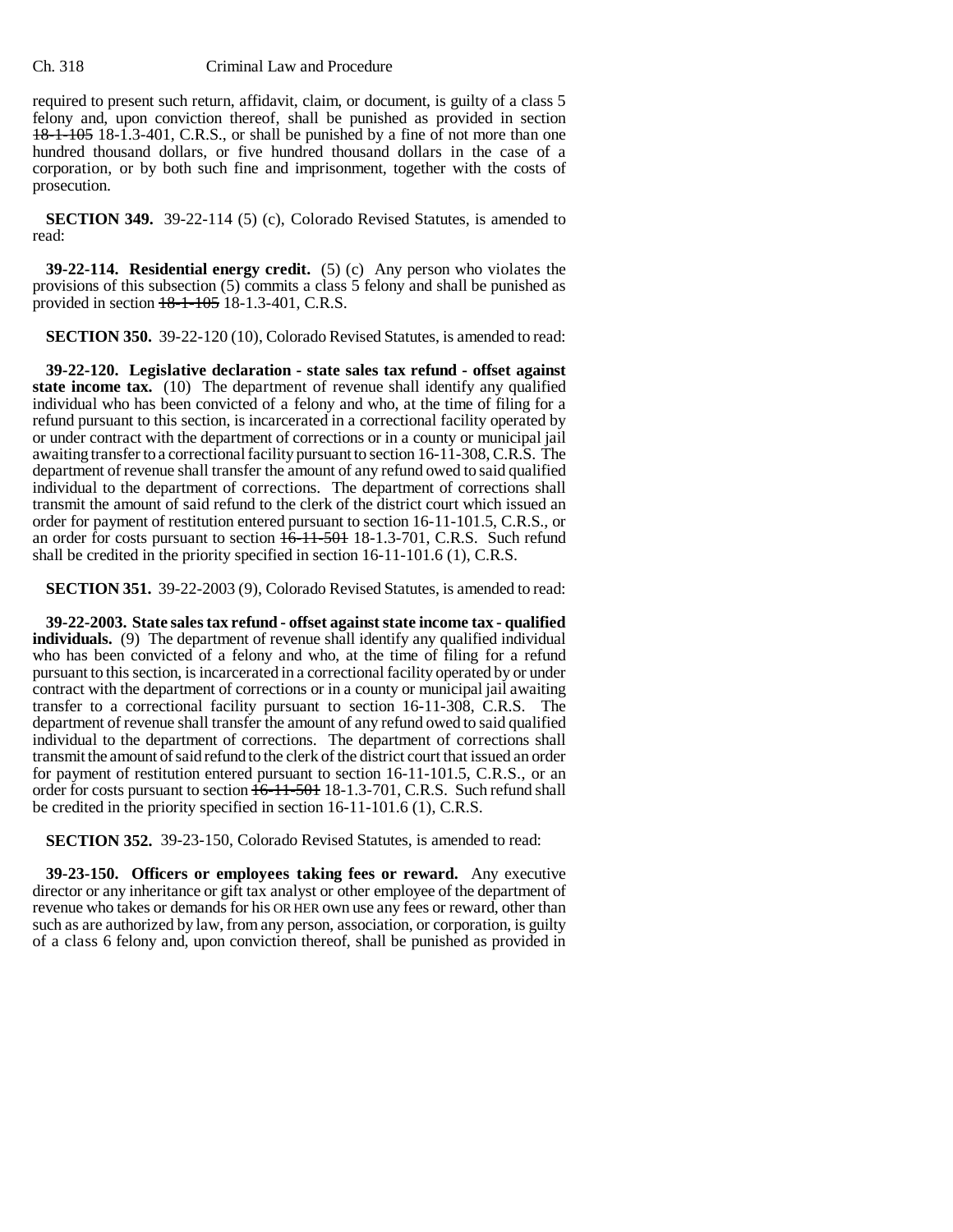section  $18-1-105$  18-1.3-401, C.R.S.

**SECTION 353.** 39-26-103 (4), Colorado Revised Statutes, is amended to read:

**39-26-103. Licenses - fee - revocation.** (4) The executive director, after reasonable notice and a full hearing, may revoke the license of any person found by him OR HER to have violated any provision of this article. Any person engaged in the business of selling at retail in this state without securing a license therefor commits a class 3 misdemeanor and shall be punished according to section 18-1-106 18-1.3-501, C.R.S. Any person who engages in the business of selling at retail in this state without a license may also be subject to a civil penalty of fifty dollars per day to a maximum penalty of one thousand dollars. Such penalty shall be assessed by the executive director or his or her authorized agent and shall be waived or reduced if such failure to obtain such license is due to reasonable cause and not willful neglect or intent to defraud.

**SECTION 354.** 39-27-104 (3), Colorado Revised Statutes, is amended to read:

**39-27-104. License and deposit - exception.** (3) In addition to all other applicable penalties and fines set forth in this part 1, each day on which any person engages in the business of a distributor, supplier, importer, exporter, carrier, or blender within this state without a license as required by this part 1 shall constitute a separate offense, and for each such offense, such person commits a class 6 felony and shall be punished as provided in section  $18-1-105$  18-1.3-401, C.R.S.

**SECTION 355.** 40-7-106, Colorado Revised Statutes, is amended to read:

**40-7-106. Violations by agents - penalty.** Every officer, agent, or employee of any public utility who violates or fails to comply with or who procures, aids, or abets any violation by any public utility of any provision of the constitution of this state or of articles 1 to 7 of this title, or who fails to obey, observe, or comply with any order, decision, rule, direction, demand, or requirement of the commission or any part or provision thereof, except an order for the payment of money, or who procures, aids, or abets any public utility in its failure to obey, observe, and comply with any such order, decision, rule, direction, demand, or requirement or any part or provision thereof in a case in which a penalty has not been provided for such officer, agent, or employee commits a class 2 misdemeanor and shall be punished as provided in section  $18-1-106$  18-1.3-501, C.R.S.

**SECTION 356.** 40-7-108, Colorado Revised Statutes, is amended to read:

**40-7-108. Violations by individuals - penalty.** Every person who, either individually or acting as an officer, agent, or employee of a corporation other than a public utility, violates any provision of articles 1 to 7 of this title or who fails to observe, obey, or comply with any order, decision, rule, direction, demand, or requirement of the commission or any part or portion thereof, or who procures, aids, or abets any such public utility in its violation of articles 1 to 7 of this title or in its failure to obey, observe, or comply with any such order, decision, rule, direction, demand, or requirement or any part or portion thereof in a case in which a penalty has not been provided for such person commits a class 2 misdemeanor and shall be punished as provided in section 18-1-106 18-1.3-501, C.R.S.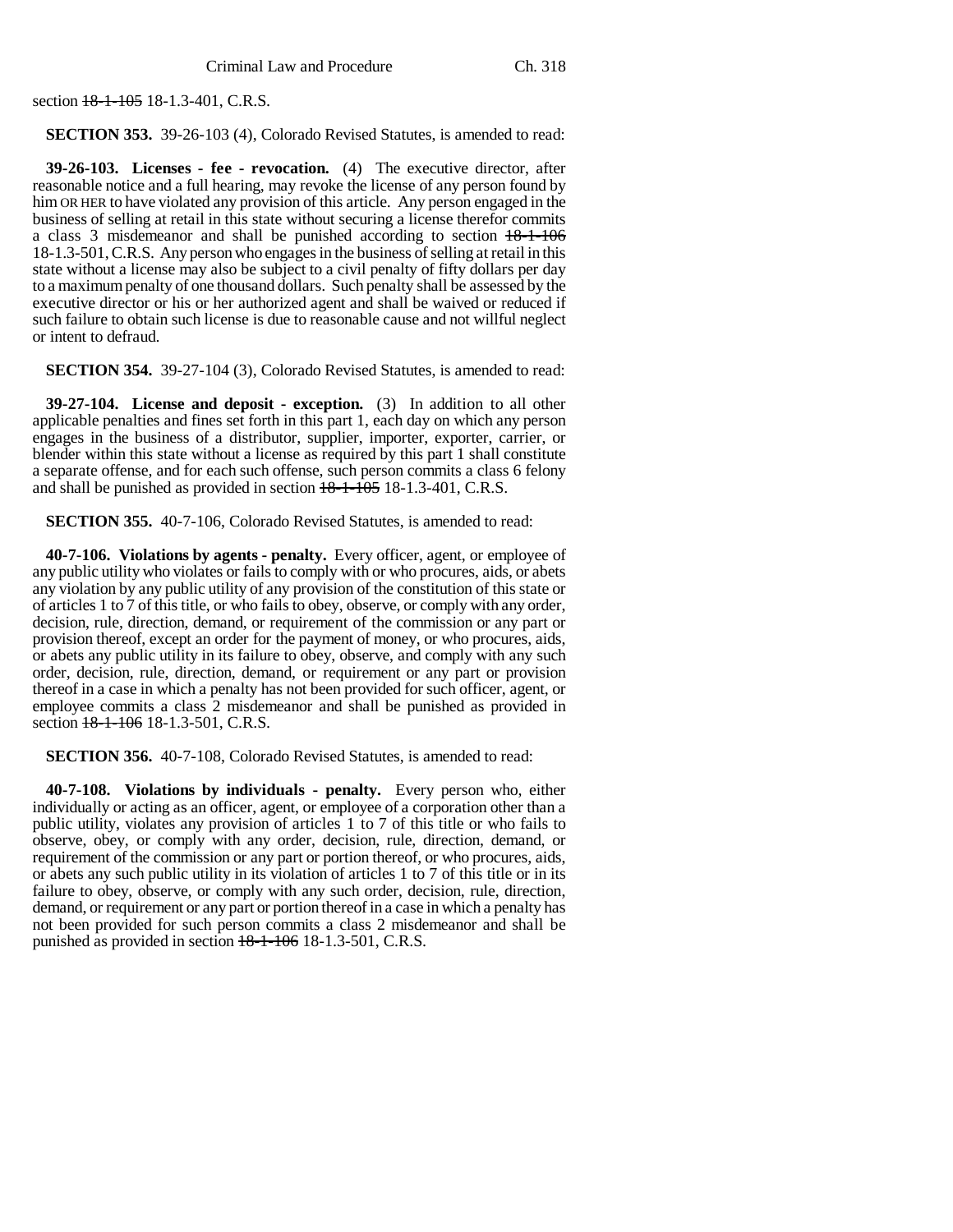**SECTION 357.** 40-10-113, Colorado Revised Statutes, is amended to read:

**40-10-113. Penalty for violations of article.** Every motor vehicle carrier, and every officer, agent, or employee of any motor vehicle carrier, and every other person who violates or fails to comply with or who procures, aids, or abets in the violating of any provisions of this article, or who fails to obey, observe, or comply with any order, decision, rule, or regulation of the commission, or who procures, aids, or abets any person in such failure to obey or observe such order, decision, rule, or regulation commits a class 2 misdemeanor and shall be punished as provided in section 18-1-106 18-1.3-501, C.R.S.

**SECTION 358.** 40-11-111, Colorado Revised Statutes, is amended to read:

**40-11-111. Violation - penalty.** Every contract carrier by motor vehicle and every officer, agent, or employee of any contract carrier by motor vehicle and every other person who violates or fails to comply with or who procures, aids, or abets in the violating of any provision of this article, or who fails to obey, observe, or comply with any order, decision, rule, or regulation of the commission, or who procures, aids, or abets any person in such failure to obey or observe such order, decision, rule, or regulation commits a class 2 misdemeanor and shall be punished as provided in section 18-1-106 18-1.3-501, C.R.S. The investigative personnel of the commission have all the powers conferred by law upon peace officers to make arrests and to serve warrants and other process in any county or city and county of this state.

**SECTION 359.** 40-13-110 (2), Colorado Revised Statutes, is amended to read:

**40-13-110. Enforcement - violations - penalties - powers.** (2) Any towing carrier who operates a towing vehicle upon a public way in this state without holding a valid permit therefor commits a class 3 misdemeanor and shall be punished as provided in section 18-1-106 18-1.3-501, C.R.S.

**SECTION 360.** 40-27-101, Colorado Revised Statutes, is amended to read:

**40-27-101. Owner driving stock on track.** If the owner of any stock drives any stock on the line of the track of any railway company or corporation, with intent to injure such company or corporation, and if said stock is killed or injured, the owner shall not receive any damages from the railroad company or corporation therefor, and shall be liable to such company or corporation for all damage such company or corporation may suffer in consequence of said act, and commits a class 6 felony and shall be punished as provided in section  $18-1-105$  18-1.3-401, C.R.S.; but nothing in this section shall be construed to prevent any person from allowing his OR HER stock to pasture on the lands adjacent to the line of such railroads or to drive his OR HER stock over or across any such track at suitable times and places.

**SECTION 361.** 41-2-102 (7) (b) and (7) (g), Colorado Revised Statutes, are amended to read:

**41-2-102. Operating an aircraft under the influence - operating an aircraft with excessive alcoholic content - tests - penalties - useful public service program.** (7) (b) The provisions of this subsection (7) relating to the performance of useful public service are also applicable to any defendant who receives a deferred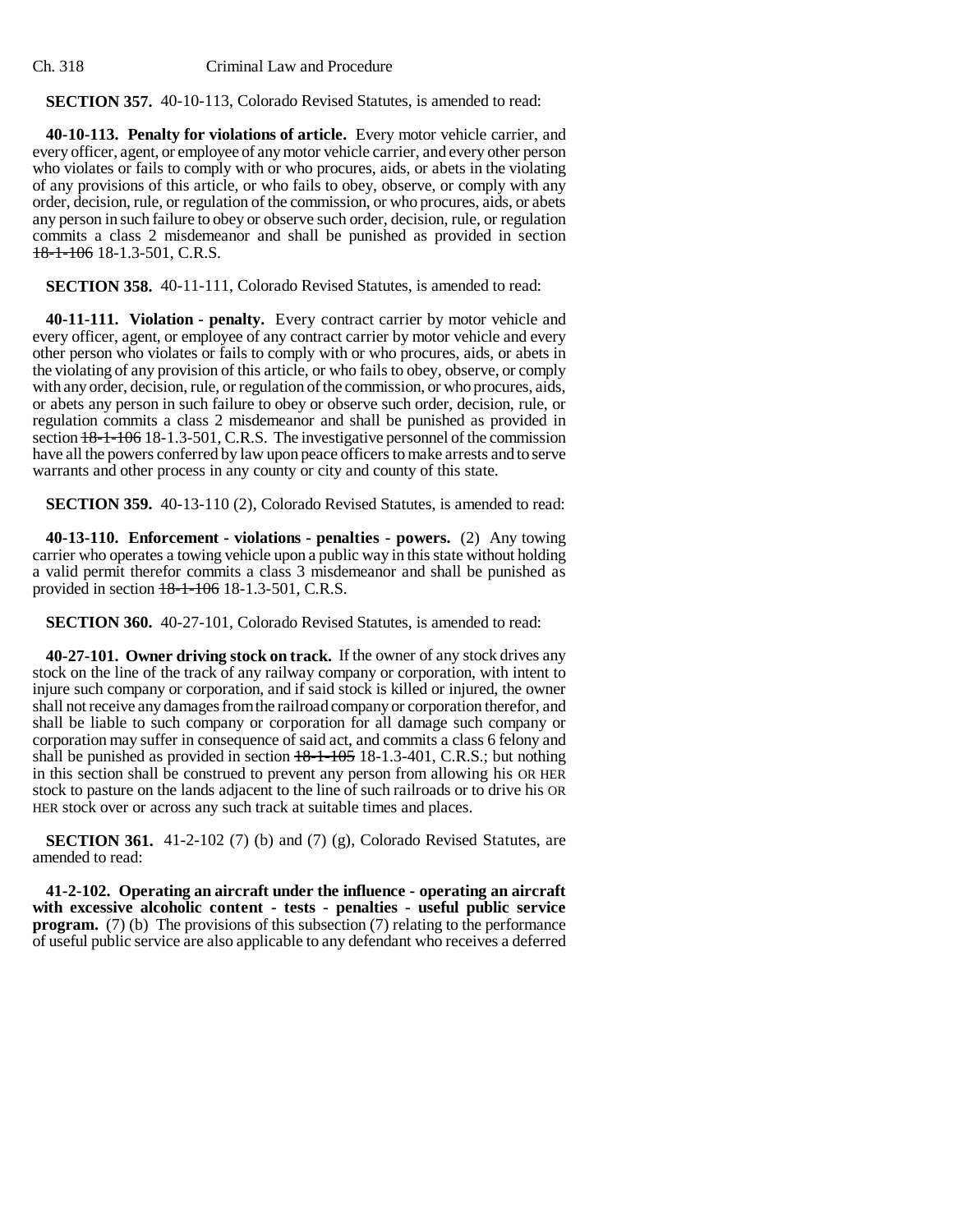prosecution in accordance with section 16-7-401 18-1.3-101, C.R.S., or who receives a deferred sentence in accordance with section 16-7-403 18-1.3-102, C.R.S., and the completion of any stipulated amount of useful public service hours to be completed by the defendant shall be ordered by the court in accordance with the conditions of such deferred prosecution or deferred sentence as stipulated to by the prosecution and the defendant.

(g) In addition to any other penalty provided by law, the court may sentence a defendant who is convicted pursuant to this section to a period of probation for purposes of treatment not to exceed two years. As a condition of probation, the defendant shall be required to make restitution in accordance with the provisions of section 16-11-204.5 18-1.3-205, C.R.S.

**SECTION 362.** 42-2-126.3 (3), Colorado Revised Statutes, is amended to read:

**42-2-126.3. Tampering with an ignition interlock device.** (3) Any person violating any provision of this section commits a class 1 misdemeanor and shall be punished as provided in section 18-1-106 18-1.3-501, C.R.S.

**SECTION 363.** 42-2-136 (6) (b), Colorado Revised Statutes, is amended to read:

**42-2-136. Unlawful possession or use of license.** (6) (b) Any person who violates any provision of subsection (5.5) of this section commits a class 3 misdemeanor and, upon conviction thereof, shall be punished as provided in section 18-1-106 18-1.3-501, C.R.S.

**SECTION 364.** 42-2-206 (1) (a) (II) and (1) (b) (II), Colorado Revised Statutes, are amended to read:

**42-2-206. Driving after revocation prohibited.** (1) (a) (II) Notwithstanding the provisions of section 18-1-106 18-1.3-501, C.R.S., any person convicted of violating subparagraph (I) of this paragraph (a) shall be sentenced to a mandatory minimum term of imprisonment in the county jail for thirty days, or a mandatory minimum fine of three thousand dollars, or both. The minimum jail sentence and fine required by this subparagraph (II) shall be in addition to any other penalty provided in section 18-1-106 18-1.3-501, C.R.S. The court may suspend all or a portion of the mandatory jail sentence or fine if the defendant successfully completes no less than forty hours, and no greater than three hundred hours, of useful public service. In no event shall the court sentence the convicted person to probation. Upon the defendant's successful completion of the useful public service, the court shall vacate the suspended sentence. In the event the defendant fails or refuses to complete the useful public service ordered, the court shall impose the jail sentence, fine, or both, as required under this subparagraph (II).

(b) (II) Aggravated driving with a revoked license is a class 6 felony, punishable as provided in section  $18-1-105$  18-1.3-401, C.R.S.

**SECTION 365.** 42-2-310, Colorado Revised Statutes, is amended to read:

**42-2-310. Violation.** Any person who violates any of the provisions of this part 3 commits a class 3 misdemeanor, as provided in section 18-1-106 18-1.3-501,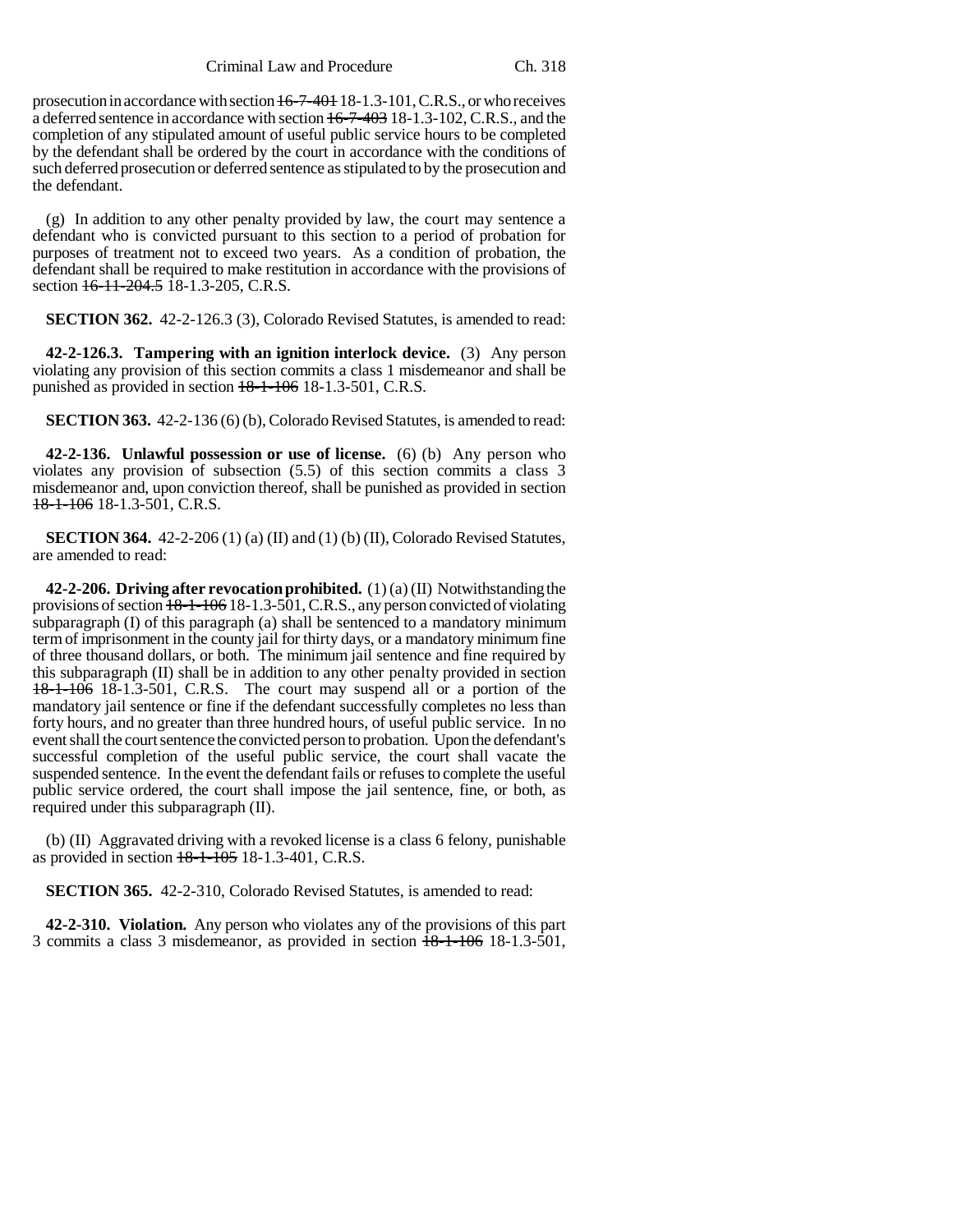## C.R.S.

**SECTION 366.** The introductory portion to 42-4-412 (1) (a), Colorado Revised Statutes, is amended to read:

**42-4-412. Air pollution violations.** (1) (a) A person commits a class 2 petty offense, as specified in section 18-1-107 18-1.3-503, C.R.S., if the person causes or permits the emission into the atmosphere from:

**SECTION 367.** 42-4-510 (12) (b), Colorado Revised Statutes, is amended to read:

**42-4-510. Permits for excess size and weight and for manufactured homes.** (12) (b) Any person who violates the provisions of subparagraph (IV) of paragraph (b) of subsection (2) of this section commits a class 2 petty offense and, upon conviction thereof, shall be fined two hundred dollars; except that, upon conviction of a second or subsequent such offense, such person commits a class 3 misdemeanor and shall be punished as provided in section  $18-1-106$  18-1.3-501, C.R.S.

**SECTION 368.** 42-4-1301 (9) (c), (9) (h), and (10) (g), Colorado Revised Statutes, are amended to read:

**42-4-1301. Driving under the influence - driving while impaired - driving with excessive alcoholic content - tests - penalties - useful public service program - alcohol and drug driving safety program.** (9) (c) The provisions of this subsection (9) relating to the performance of useful public service are also applicable to any defendant who receives a deferred prosecution in accordance with section  $16-7-401$  18-1.3-101, C.R.S., or who receives a deferred sentence in accordance with section  $16-7-403$  18-1.3-102, C.R.S., and the completion of any stipulated amount of useful public service hours to be completed by the defendant shall be ordered by the court in accordance with the conditions of such deferred prosecution or deferred sentence as stipulated to by the prosecution and the defendant.

(h) In addition to any other penalty provided by law, the court may sentence a defendant who is convicted pursuant to this section to a period of probation for purposes of treatment not to exceed two years. As a condition of probation, the defendant shall be required to make restitution in accordance with the provisions of section  $16-11-204.5$  18-1.3-205, C.R.S. In addition to any other penalty provided by law, the court may sentence a defendant to attend and pay for one appearance at a victim impact panel approved by the court, for which the fee assessed to the defendant shall not exceed twenty-five dollars.

(10) (g) The provisions of this subsection (10) are also applicable to any defendant who receives a deferred prosecution in accordance with section  $16-7-401$  18-1.3-101, C.R.S., or who receives a deferred sentence in accordance with section 16-7-403 18-1.3-102, C.R.S., and the completion of any stipulated alcohol evaluation, level I or level II education program, or level I or level II treatment program to be completed by the defendant shall be ordered by the court in accordance with the conditions of such deferred prosecution or deferred sentence as stipulated to by the prosecution and the defendant.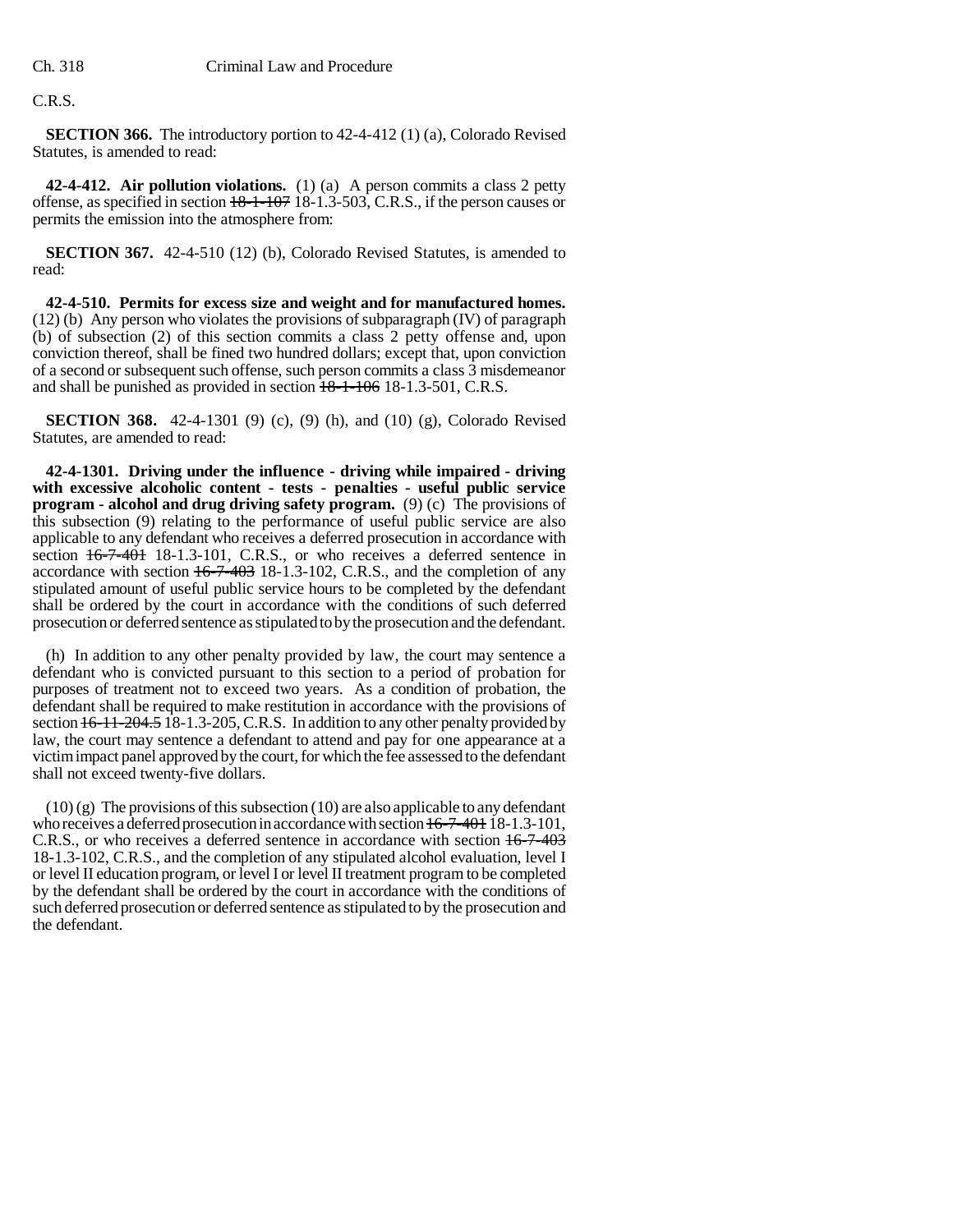**SECTION 369.** 42-4-1409 (4) (c), Colorado Revised Statutes, is amended to read:

**42-4-1409. Compulsory insurance - penalty - repeal.** (4) (c) In addition to the penalties prescribed in paragraphs (a) and (b) of this subsection (4), any person convicted pursuant to this section may, at the discretion of the court, be sentenced to perform not less than forty hours of community service, subject to the provisions of section 16-11-701 18-1.3-507, C.R.S.

**SECTION 370.** 42-4-1701 (3) (a) (II) (B), Colorado Revised Statutes, is amended to read:

**42-4-1701. Traffic offenses and infractions classified - penalties - penalty and surcharge schedule.** (3) (a) (II) (B) Any person convicted of a class 1 or class 2 misdemeanor traffic offense shall be required to pay restitution as required by article 18.5 of title 16, C.R.S., and may be sentenced to perform a certain number of hours of community or useful public service in addition to any other sentence provided by sub-subparagraph (A) of this subparagraph (II), subject to the conditions and restrictions of section 16-11-701 18-1.3-507, C.R.S.

**SECTION 371.** 42-4-1812, Colorado Revised Statutes, is amended to read:

**42-4-1812. Penalty.** Unless otherwise specified in this part 18, any person who knowingly violates any of the provisions of this part 18 commits a class 2 misdemeanor and shall be punished as provided in section 18-1-106 18-1.3-501, C.R.S.

**SECTION 372.** 42-5-102, Colorado Revised Statutes, is amended to read:

**42-5-102. Stolen motor vehicle parts - buying, selling - removed or altered motor vehicle parts - possession.** (1) Any person who buys, sells, exchanges, trades, receives, conceals, or alters the appearance of a motor vehicle or any motor vehicle part, equipment, attachment, accessory, or appurtenance which is the property of another or any person who aids or abets in the commission or attempted commission of any such act, knowing or having reasonable cause to know and believe that such motor vehicle or motor vehicle part, equipment, attachment, accessory, or appurtenance is stolen property, commits a class 5 felony and shall be punished as provided in section 18-1-105 18-1.3-401, C.R.S.

(2) Except as necessary to effect legitimate repairs, any person who intentionally removes, changes, alters, or obliterates the vehicle identification number, manufacturer's number, or engine number of a motor vehicle or motor vehicle part or who possesses a motor vehicle or a motor vehicle part and knows or has reasonable cause to know that it contains such a removed, changed, altered, or obliterated vehicle identification number, manufacturer's number, or engine number commits a class 5 felony and shall be punished as provided in section 18-1-105 18-1.3-401, C.R.S. Any person who commits any of said acts for the purpose of legitimately repairing the motor vehicle shall provide evidence of such legitimate repair to the investigating law enforcement agency. Such evidence shall include, but need not be limited to, prerepair and postrepair photographs of the affected motor vehicle part and vehicle identification number and a signed affidavit describing the required repairs.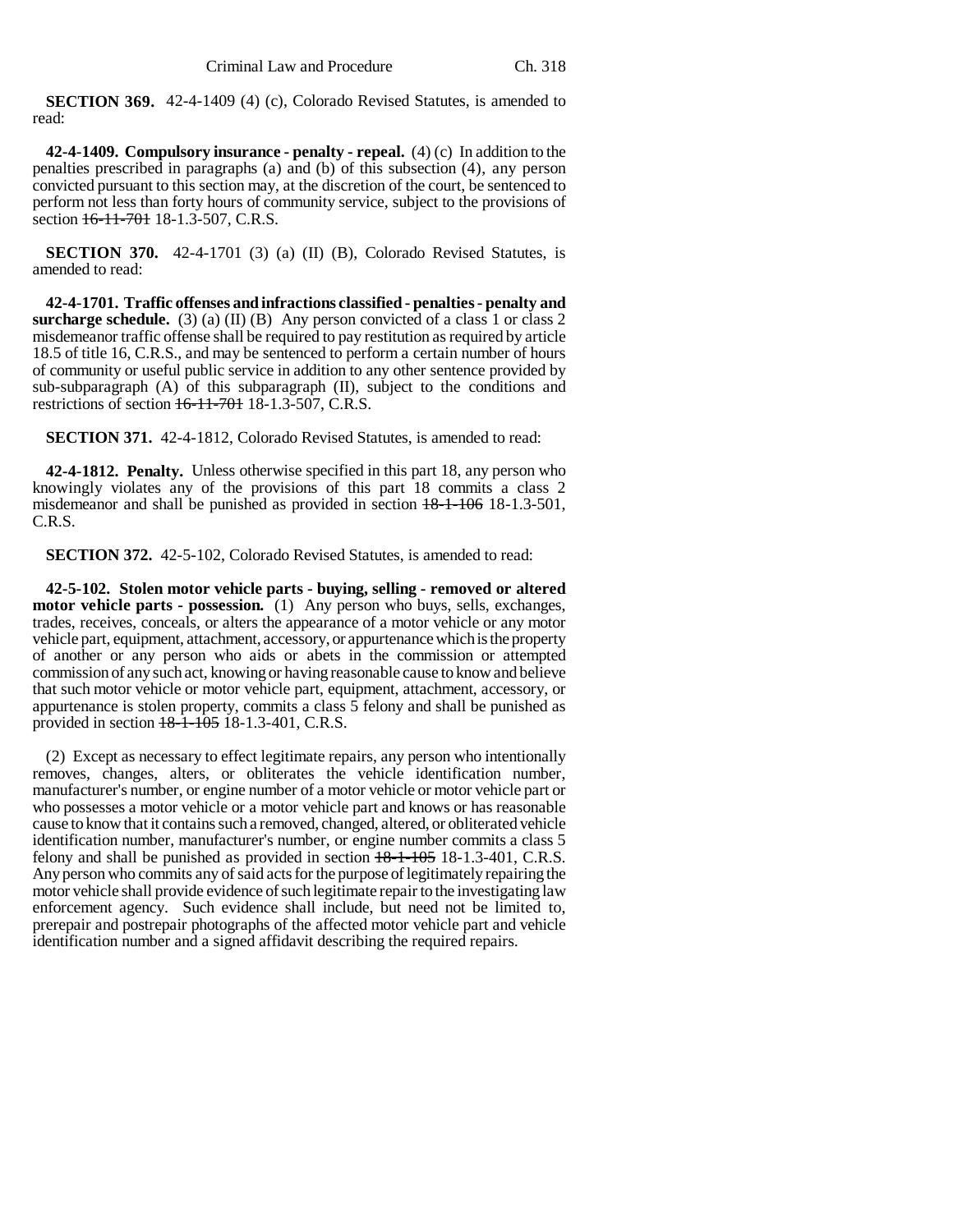# **SECTION 373.** 42-5-106, Colorado Revised Statutes, is amended to read:

**42-5-106. Duties of dealers - assembled motor vehicles.** It is the duty of every dealer and of every proprietor of a garage to examine, without charge, the engine or vehicle identification number of every motor vehicle bought, taken in trade, repaired, or stored by them. Such dealer shall not be required to examine the engine or vehicle identification number of the same motor vehicle more than once in the same calendar year when such dealer knows that the person in possession of such motor vehicle is the lawful owner thereof. It is the further duty of the dealer, proprietor of a garage, or his or her agent, promptly and without delay, to report to or notify in person, or by telephone or telegraph, or by special messenger the nearest police station or peace officer if the engine or vehicle identification number of said motor vehicle has been altered, changed, or so obliterated as to make the number indecipherable or if the engine or vehicle identification number or the state registration license number of said motor vehicle does not correspond with the engine or vehicle identification number of the motor vehicle state registration certificate of the driver of said motor vehicle. Any person violating any of the provisions of this section commits a class 1 petty offense and shall be punished as provided in section  $18-1-107$  18-1.3-503, C.R.S.

**SECTION 374.** 42-5-108, Colorado Revised Statutes, is amended to read:

**42-5-108. Penalty.** Any person violating any of the provisions of this part 1, unless otherwise specifically provided for in this part 1, commits a class 3 misdemeanor and shall be punished as provided in section  $18-1-106$  18-1.3-501, C.R.S.

**SECTION 375.** 42-6-136 (1), Colorado Revised Statutes, is amended to read:

**42-6-136. Surrender and cancellation of certificate - penalty for violation.** (1) The owner of any motor vehicle for which a Colorado certificate of title has been issued, upon the destruction or dismantling of said motor vehicle, upon its being changed in such manner that it is no longer a motor vehicle, or upon its being sold or otherwise disposed of as salvage, shall surrender the certificate of title to the motor vehicle to the director or the director's authorized agent to be canceled or notify the director or the director's authorized agent on director approved forms indicating the loss, destruction or dismantling, or sale for salvage; and, upon said owner's procuring the consent of the holders of any mortgages noted on or recorded as part of the certificate of title and shown to be unreleased in the office of the director, such certificate shall be canceled. Any person who violates any of the provisions of this section commits a class 1 petty offense and shall be punished as provided in section 18-1-107 18-1.3-503, C.R.S.

**SECTION 376.** 42-6-143, Colorado Revised Statutes, is amended to read:

**42-6-143. Altering or using altered certificate.** Any person who alters or forges or causes to be altered or forged any certificate of title issued by the director pursuant to the provisions of this part 1, or any written transfer thereof, or any other notation placed thereon by the director or under the director's authority respecting the mortgaging of the motor vehicle therein described or who uses or attempts to use any such certificate for the transfer thereof, knowing the same to have been altered or forged, commits a class 6 felony and shall be punished as provided in section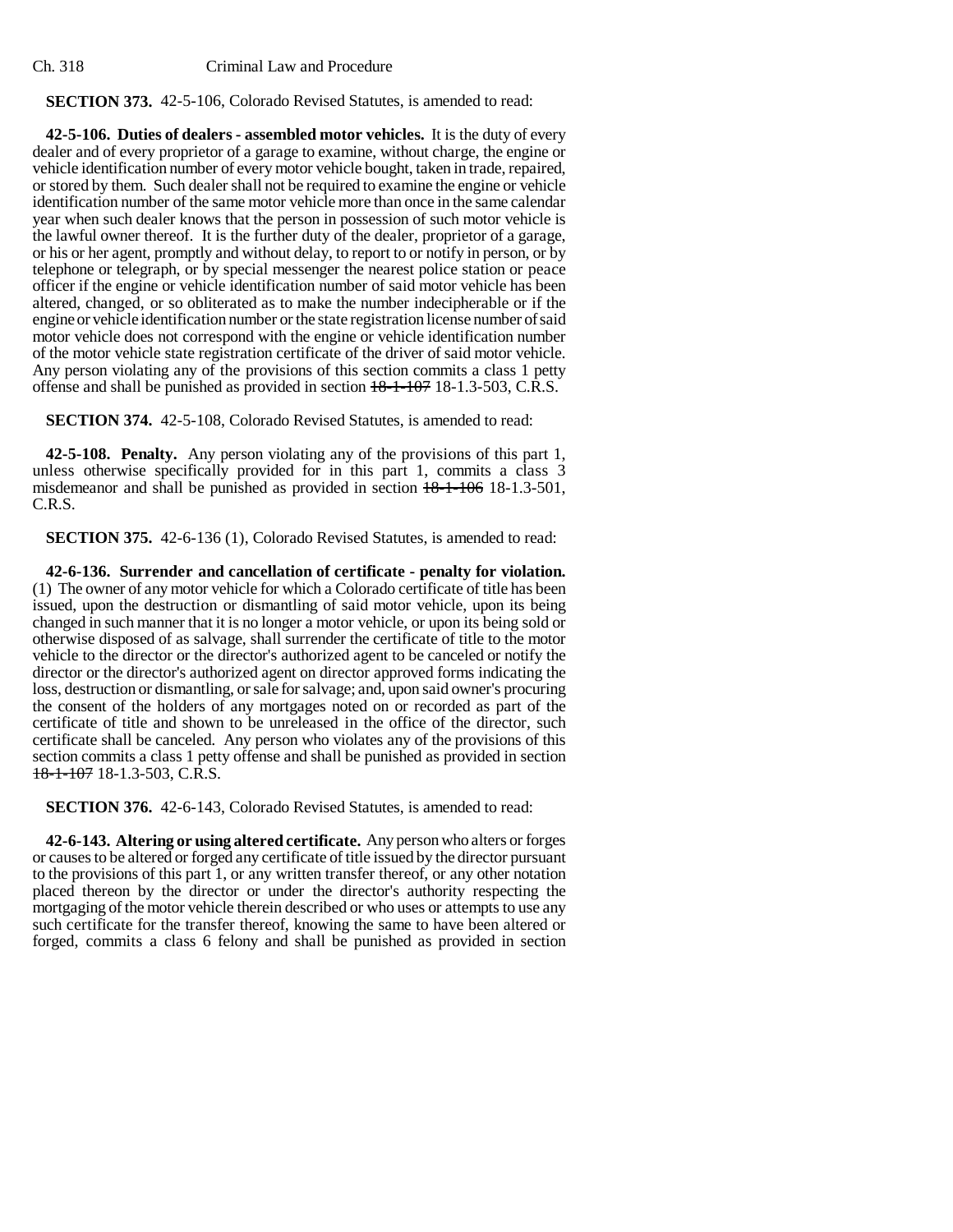18-1-105 18-1.3-401, C.R.S.

**SECTION 377.** 42-6-146 (2), Colorado Revised Statutes, is amended to read:

**42-6-146. Repossession of motor vehicle - owner must notify law enforcement agency - penalty.** (2) A repossessor who violates subsection (1) of this section is guilty of a class 2 misdemeanor and, upon conviction thereof, shall be punished as provided in section  $18-1-106$  18-1.3-501, C.R.S.

**SECTION 378.** 42-7-401 (1), Colorado Revised Statutes, is amended to read:

**42-7-401. Proof required on judgments.** (1) The director shall also suspend the license issued to any person upon receiving an affidavit from the judgment creditor that such person has failed for a period of thirty days to satisfy any final judgment in amounts and upon a cause of action as stated in this article, or, in a criminal proceeding arising from the use or operation of a motor vehicle, has failed to comply with the terms of any order of restitution made as a condition of probation pursuant to section  $16-11-204.5$  18-1.3-205, C.R.S.

**SECTION 379.** 42-7-606 (2), Colorado Revised Statutes, is amended to read:

**42-7-606. Disclosure of insurance information - penalty.** (2) Any person or agency who knowingly discloses information from the database for a purpose or to a person other than those authorized in this section commits a class 1 misdemeanor and shall be punished as provided in section 18-1-106 18-1.3-501, C.R.S.

**SECTION 380.** 42-13-105, Colorado Revised Statutes, is amended to read:

**42-13-105. Release of impounded vehicles - penalty.** Any owner, operator, or employee of any garage or service station or any appointed custodian who releases any vehicle impounded or ordered held by an officer of the Colorado state patrol without a release from an officer of the Colorado state patrol or a bona fide court order commits a class 3 misdemeanor and shall be punished as provided in section  $18-1-106$  18-1.3-501, C.R.S.

**SECTION 381.** 42-20-109 (1) and (2), Colorado Revised Statutes, are amended to read:

**42-20-109. Penalty for violations.** (1) Any person who violates a rule or regulation promulgated by the chief pursuant to section 42-20-104 commits a class 3 misdemeanor and shall be punished as provided in section 18-1-106 18-1.3-501, C.R.S.

(2) Any person who violates a rule or regulation promulgated by the chief pursuant to section 42-20-108 commits a class 3 misdemeanor and shall be punished as provided in section 18-1-106 18-1.3-501, C.R.S.

**SECTION 382.** 42-20-111, Colorado Revised Statutes, is amended to read:

**42-20-111. Additional penalties.** Any person, corporation, partnership, or other entity which intentionally or knowingly authorizes, solicits, requests, commands,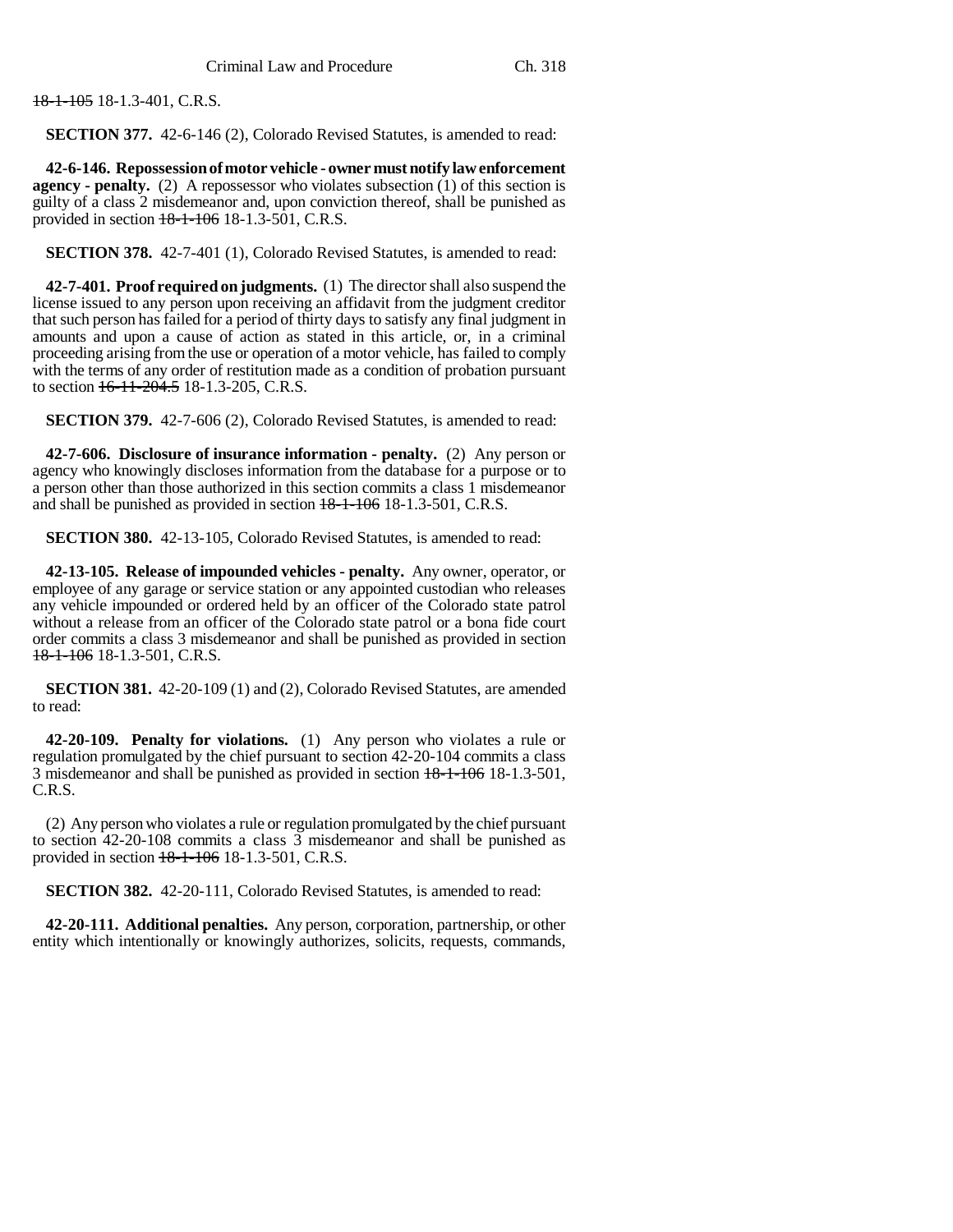conspires in, or aids and abets in the violation of any of the provisions of part 1, 2, or 3 of this article commits a class 1 misdemeanor and shall be punished as provided in section  $18-1-106$  18-1.3-501, C.R.S.

**SECTION 383.** 42-20-113 (4), Colorado Revised Statutes, is amended to read:

**42-20-113. Hazardous materials spill - abandonment of vehicle containing hazardous material - penalty.** (4) Any person who violates the provisions of subsection (3) of this section commits a class 3 misdemeanor and shall be punished as provided in section 18-1-106 18-1.3-501, C.R.S.

**SECTION 384.** 42-20-204 (1) and (3), Colorado Revised Statutes, are amended to read:

**42-20-204. Permit violations - penalties.** (1) Any person who transports hazardous materials without a permit in violation of any of the provisions of section 42-20-201 commits a misdemeanor traffic offense and shall be assessed a penalty of two hundred fifty dollars in accordance with the procedure set forth in section 42-20-105 (2). Any person who intentionally transports hazardous materials without a permit in violation of any of the provisions of section 42-20-201 commits a class 1 misdemeanor and shall be punished as provided in section 18-1-106 18-1.3-501, C.R.S. For the purposes of this subsection (1), if any person who previously has acknowledged guilt or has been convicted of a misdemeanor pursuant to this subsection (1) subsequently transports hazardous materials without a permit in violation of any of the provisions of section 42-20-201, a permissive inference is created that such subsequent transportation without a permit was intentional.

(3) Any person who knowingly violates any of the terms and conditions of an annual or single trip hazardous materials transportation permit commits a class 1 misdemeanor and shall be punished as provided in section  $18-1-106$  18-1.3-501, C.R.S.

**SECTION 385.** 42-20-405 (1), Colorado Revised Statutes, is amended to read:

**42-20-405. Violations - criminal penalties.** (1) Notwithstanding the provisions of section 40-7-107, C.R.S., any person who violates any provision of this part 4 or part 5 of this article or rule or regulation promulgated by the chief pursuant to this part 4 and part 5 of this article commits a class 2 misdemeanor and shall be punished as provided in section 18-1-106 18-1.3-501, C.R.S. No conviction pursuant to this section shall bar enforcement by the commission of any provision of title 40, C.R.S., with respect to violations by persons subject to said title.

**SECTION 386.** 43-2-201.1 (1), Colorado Revised Statutes, is amended to read:

**43-2-201.1. Closure of public highways extending to public lands - penalty.** (1) Any person, other than a governing body of a municipality or county acting pursuant to part 3 of this article, who intentionally blocks, obstructs, or closes any public highway, as described in section 43-2-201, that extends to any public land, including public land belonging to the federal government, thereby closing public access to public lands, without good cause therefor, commits a class 1 misdemeanor and shall be punished as provided in section 18-1-106 18-1.3-501, C.R.S.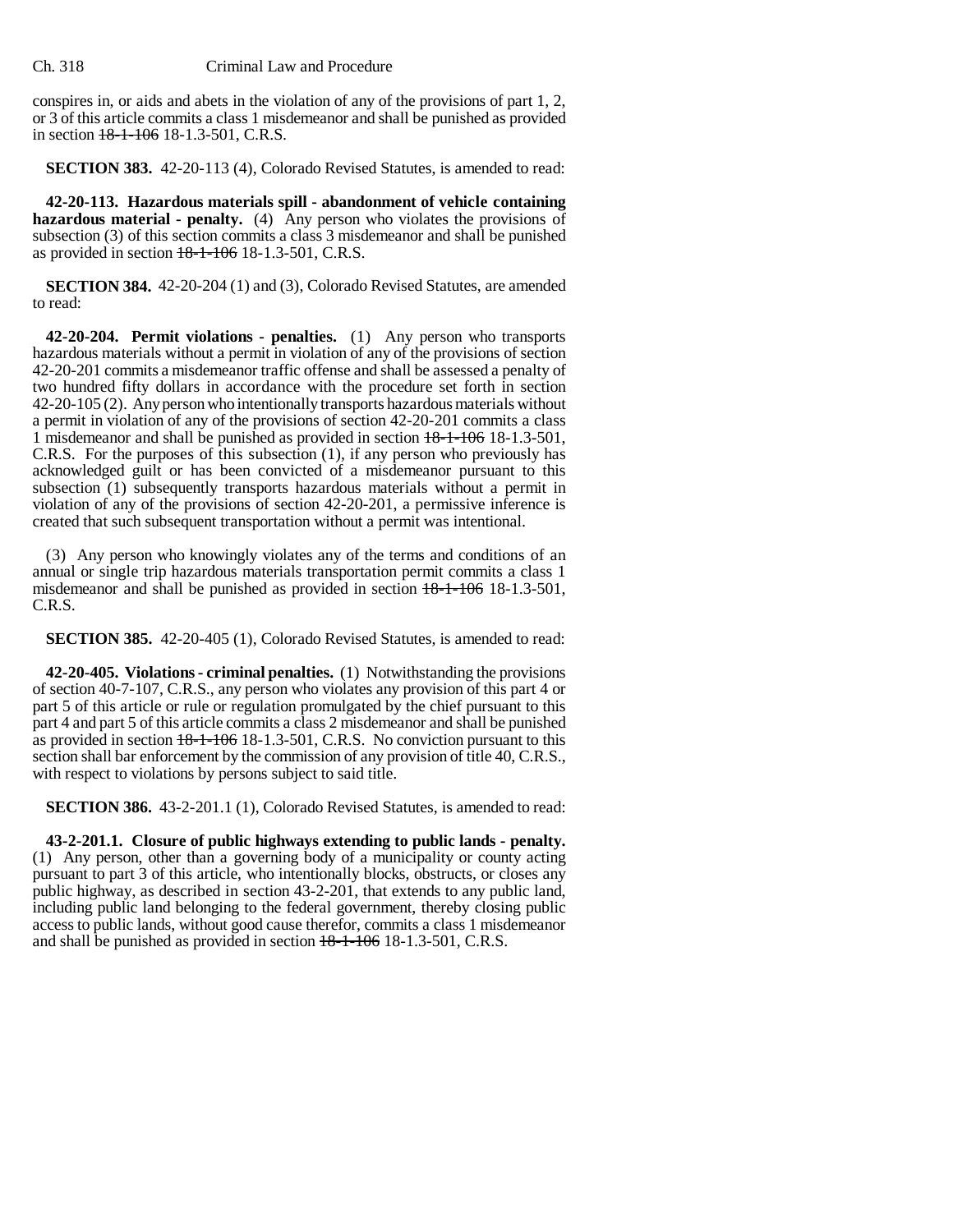**SECTION 387.** 18-1-105 (1) (a) (V) (C.7), Colorado Revised Statutes, as enacted by House Bill 02-1223, enacted at the Second Regular Session of the Sixty-third General Assembly, is amended to read:

**18-1-105. Felonies classified - presumptive penalties. 18-1.3-401. Felonies classified - presumptive penalties.** (1) (a) (V) (C.7) Any person sentenced for a felony committed on or after July 1, 2002, involving unlawful sexual behavior, as defined in section 18-3-412.5 (1), or for a felony, committed on or after July 1, 2002, the underlying factual basis of which involved unlawful sexual behavior, and who is not subject to the provisions of part 8 of article 13 of title 16, C.R.S., PART 10 OF ARTICLE 1.3 OF THIS TITLE, shall be subject to the mandatory period of parole specified in sub-subparagraph (A) of this subparagraph (V).

**SECTION 388.** 17-2-201 (5) (a.6), Colorado Revised Statutes, as enacted by House Bill 02-1223, enacted at the Second Regular Session of the Sixty-third General Assembly, is amended to read:

**17-2-201. State board of parole.** (5) (a.6) As to any person who is sentenced for conviction of an offense committed on or after July 1, 2002, involving unlawful sexual behavior, as defined in section 18-3-412.5 (1), C.R.S., or for conviction of an offense committed on or after July 1, 2002, the underlying factual basis of which involved unlawful sexual behavior, and who is not subject to the provisions of part 8 of article 13 of title 16, C.R.S., PART 10 OF ARTICLE 1.3 OF TITLE 18, C.R.S., such person shall be subject to the mandatory period of parole set forth in section 18-1-105  $(1)$  (a) (V) (A) 18-1.3-401 (1) (a) (V) (A), C.R.S.

**SECTION 389.** 12-14.3-106.5 (1) (a) (II) and (2) (b), Colorado Revised Statutes, as enacted by House Bill 02-1258, enacted at the Second Regular Session of the Sixty-third General Assembly, are amended to read:

**12-14.3-106.5. Consumer report information block.** (1) (a) A consumer reporting agency shall, within thirty days after the receipt of a police report or order pursuant to this paragraph (a), permanently block the reporting of any information that a consumer identifies on his or her consumer report as being subject to either a police report or a court order referenced in subparagraph (I) or (II) of this paragraph (a) if the consumer provides a consumer reporting agency with proof of the consumer's identification and a copy of:

(II) A certified court order issued pursuant to section  $16-18.5-103$  (7) 18-1.3-603 (7), C.R.S.

(2) (b) A consumer reporting agency shall decline to block or shall rescind any block of consumer information if, in the case of a block or block request based upon the filing of an order, the sentencing court amends, dismisses, or withdraws its prior order to correct records issued pursuant to section  $16-18.5-103$  (7),  $(7)$ ,  $(7)$ ,  $(7)$ ,  $(7)$ ,  $(7)$ ,  $(7)$ ,  $(7)$ ,  $(7)$ ,  $(7)$ ,  $(7)$ ,  $(7)$ ,  $(7)$ ,  $(7)$ ,  $(7)$ ,  $(7)$ ,  $(7)$ ,  $(7)$ ,  $(7)$ ,  $(7)$ ,  $(7)$ ,  $(7)$ ,  $(7$ C.R.S., and the consumer provides such documentation from the court and proof of the consumer's identity.

**SECTION 390.** 42-4-2110, Colorado Revised Statutes, as enacted by Senate Bill 02-132, enacted at the Second Regular Session of the Sixty-third General Assembly, is amended to read: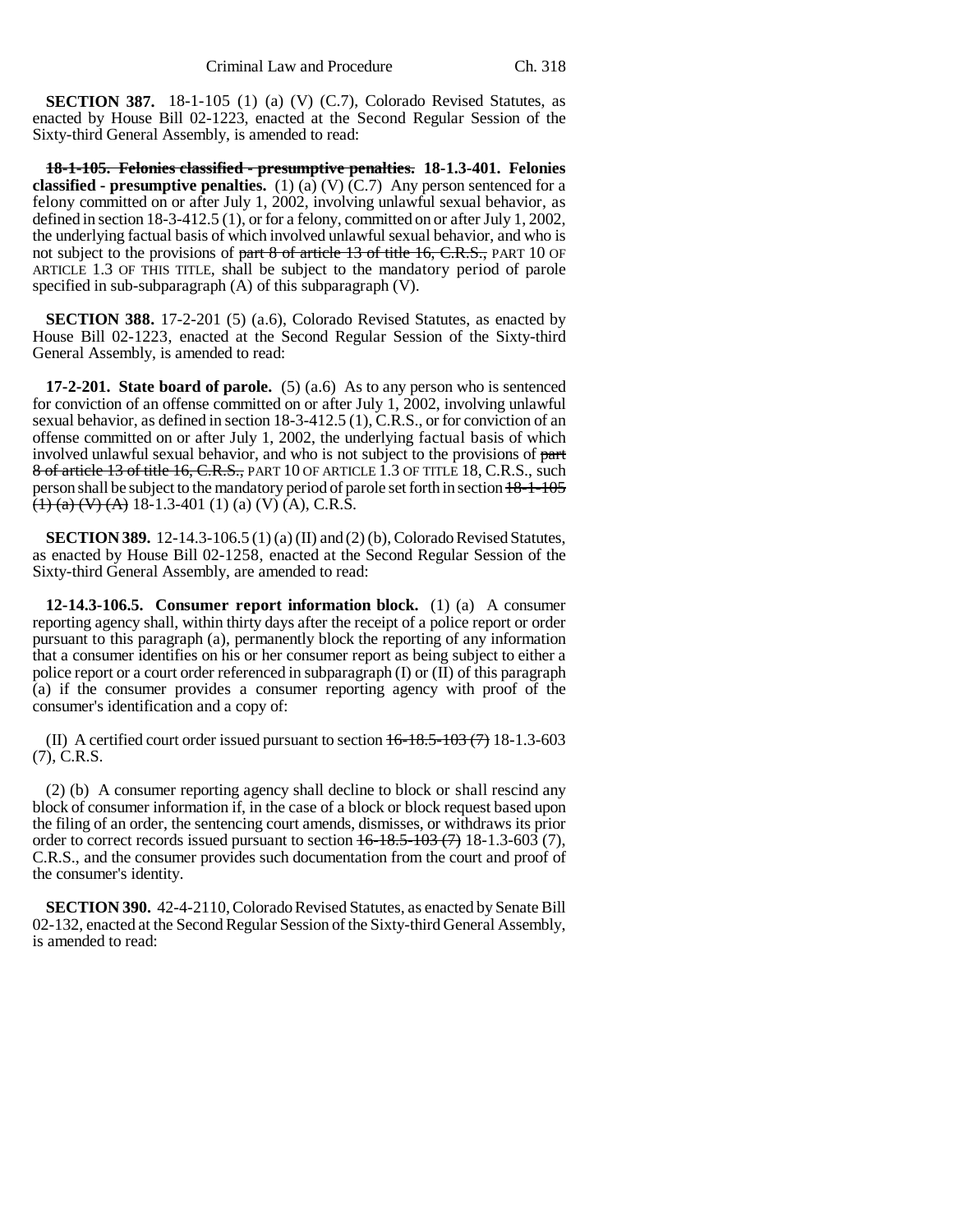**42-4-2110. Penalty.** Unless otherwise specified in this part 21, any person who knowingly violates any of the provisions of this part 21 commits a class 2 misdemeanor and shall be punished as provided in section  $18-1-106$  18-1.3-501, C.R.S.

**SECTION 391.** 18-6-303 (3), Colorado Revised Statutes, is amended to read:

**18-6-303. Sentencing.** (3) The court shall sentence a defendant who is convicted of any offense specified in this part 3 committed on or after November 1, 1998, pursuant to the provisions of part 8 of article 13 of title 16, C.R.S. PART 10 OF ARTICLE 1.3 OF THIS TITLE.

**SECTION 392.** 16-11-214 (1), Colorado Revised Statutes, as amended by Senate Bill 02-018, enacted at the Second Regular Session of the Sixty-third General Assembly, is amended to read:

**16-11-214. Fund created - probation services.** (1) There is hereby created in the state treasury the offender services fund to which shall be credited one hundred percent of any cost of care payments or probation supervision fees paid to the state pursuant to section 16-11-204 (2) (a) (V) or section 19-2-114 (1), C.R.S., and from which the general assembly shall make annual appropriations for administrative and personnel costs for adult and juvenile probation services as well as for adjunct adult and juvenile probation services in the judicial department, including treatment services, contract services, drug and alcohol treatment services, and program development, and for associated administrative and personnel costs. The general assembly also shall make annual appropriations from the offender services fund to continue the demonstration drug court program in accordance with the provisions of section  $16-7-403.7(5)$  18-1.3-103 (5), C.R.S. Any moneys remaining in said fund at the end of any fiscal year shall not revert to the general fund.

**SECTION 393.** 18-3-412.5 (2) (b), Colorado Revised Statutes, as amended by Senate Bill 02-010, enacted at the Second Regular Session of the Sixty-third General Assembly, is amended to read:

**18-3-412.5. Failure to register as a sex offender.** (2) (b) Any person convicted of felony failure to register as a sex offender shall be sentenced pursuant to the provisions of section 18-1-105 18-1.3-401. If such person is sentenced to probation, the court shall require, as a condition of probation, that the person participate until further order of the court in an intensive supervision probation program established pursuant to section  $16-13-807$ , C.R.S. 18-1.3-1007. If such person is sentenced to incarceration and subsequently released on parole, the parole board shall require, as a condition of parole, that the person participate in an intensive supervision parole program established pursuant to section 16-13-805, C.R.S. 18-1.3-1005.

**SECTION 394.** 16-22-111 (1) (c) (II), Colorado Revised Statutes, as enacted by Senate Bill 02-010, enacted at the Second Regular Session of the Sixty-third General Assembly, is amended to read:

**16-22-111. Internet posting of sex offenders - procedure.** (1) The CBI shall post a link on the state of Colorado homepage on the internet to a list containing the names, addresses, and physical descriptions of certain persons and descriptions of the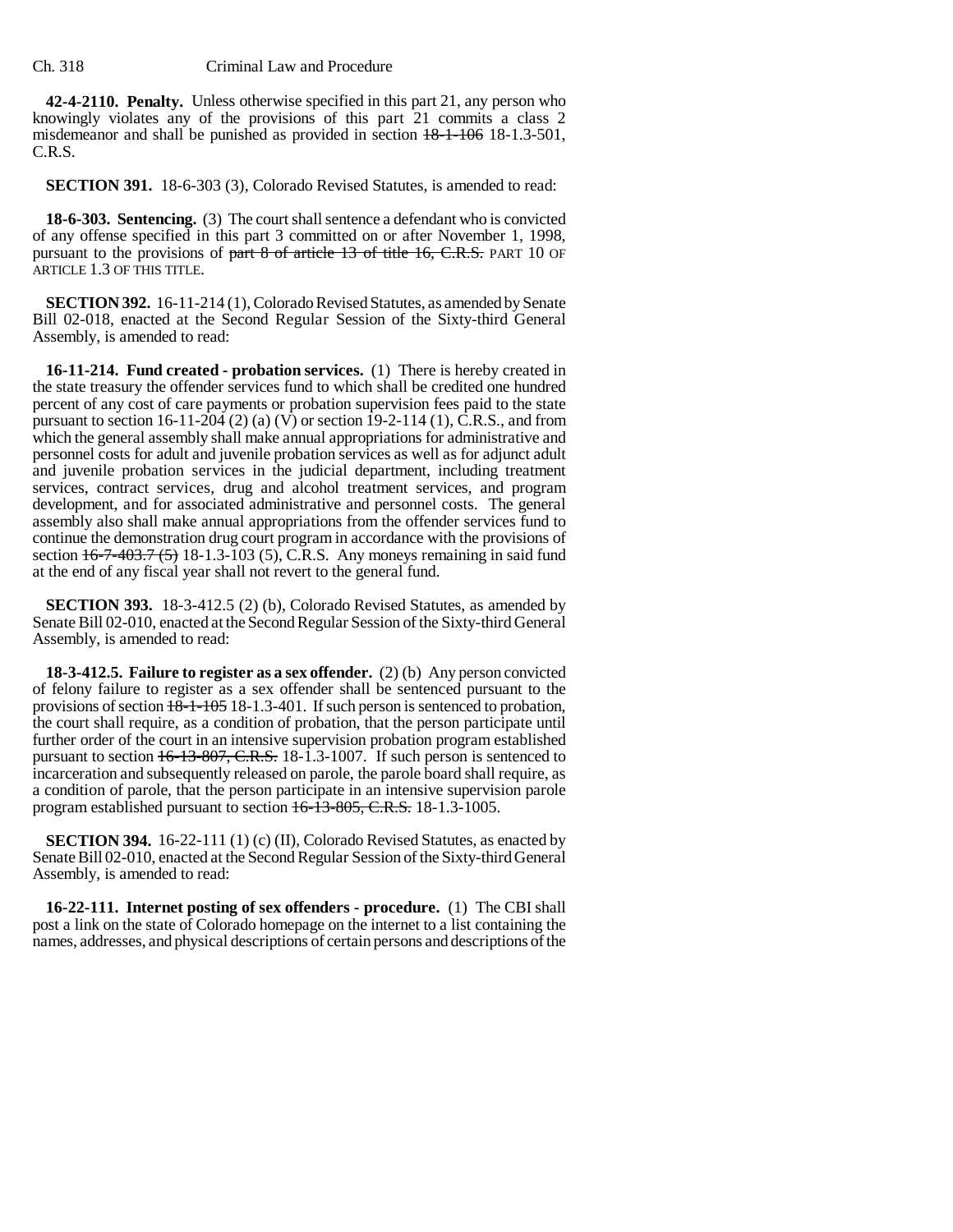offenses committed by said persons. A person's physical description shall include, but need not be limited to, the person's sex, height, and weight, any identifying characteristics of the person, and a digitized photograph or image of the person. The list shall specifically exclude any reference to any victims of the offenses. The list shall include the following persons:

(c) Any person who is required to register pursuant to section 16-22-103 and who has been convicted as an adult of two or more of the following offenses:

(II) A crime of violence as defined in section 16-11-309 18-1.3-406, C.R.S.; and

**SECTION 395.** 18-12-205 (2) (a), Colorado Revised Statutes, as enacted by House Bill 02-1410, enacted at the Second Regular Session of the Sixty-third General Assembly, is amended to read:

**18-12-205. Sheriff - application - procedure - background check.** (2) (a) An applicant shall complete the permit application form and return it, in person, to the sheriff of the county or city and county in which the applicant resides or to the sheriff of the county or city and county in which the applicant maintains a secondary residence or owns or leases real property used by the applicant in a business. The applicant shall sign the completed permit application form in person before the sheriff. The signature shall be given voluntarily upon a sworn oath that the applicant knows the contents of the permit application and that the information contained in the permit application is true and correct. Any applicant who knowingly and intentionally makes any false or misleading statement on a permit application or deliberately omits any material information requested on the application commits perjury as defined in section 18-8-503. Upon conviction, said applicant shall be punished as provided in section 18-1-106 18-1.3-501. In addition, said applicant shall be denied the right to obtain or possess a permit, and the sheriff shall revoke said applicant's permit if issued prior to conviction.

**SECTION 396.** 26-6-404 (1) (a) (I) (B), Colorado Revised Statutes, as enacted by House Bill 02-1361, enacted at the Second Regular Session of the Sixty-third General Assembly, is amended to read:

**26-6-404. Denial of original license application - required.** (1) (a) (I) No license or certificate to operate a foster care home, a residential child care facility, a secure residential child care facility, or a child placement agency shall be issued by the division of child welfare services in the department of human services, a county department, or a child placement agency licensed under the provisions of this part 4 if the person applying for such a license or certificate has been convicted of:

(B) A crime of violence, as defined in section 16-11-309 18-1.3-406, C.R.S.;

**SECTION 397.** 22-60.5-107 (2.5) (b), Colorado Revised Statutes, as enacted by Senate Bill 02-228, enacted at the Second Regular Session of the Sixty-third General Assembly, is amended to read:

**22-60.5-107. Grounds for denying, annulling, suspending, or revoking license, certificate, endorsement, or authorization.** (2.5) Any license, certificate, endorsement, or authorization shall be denied, annulled, suspended, or revoked in the